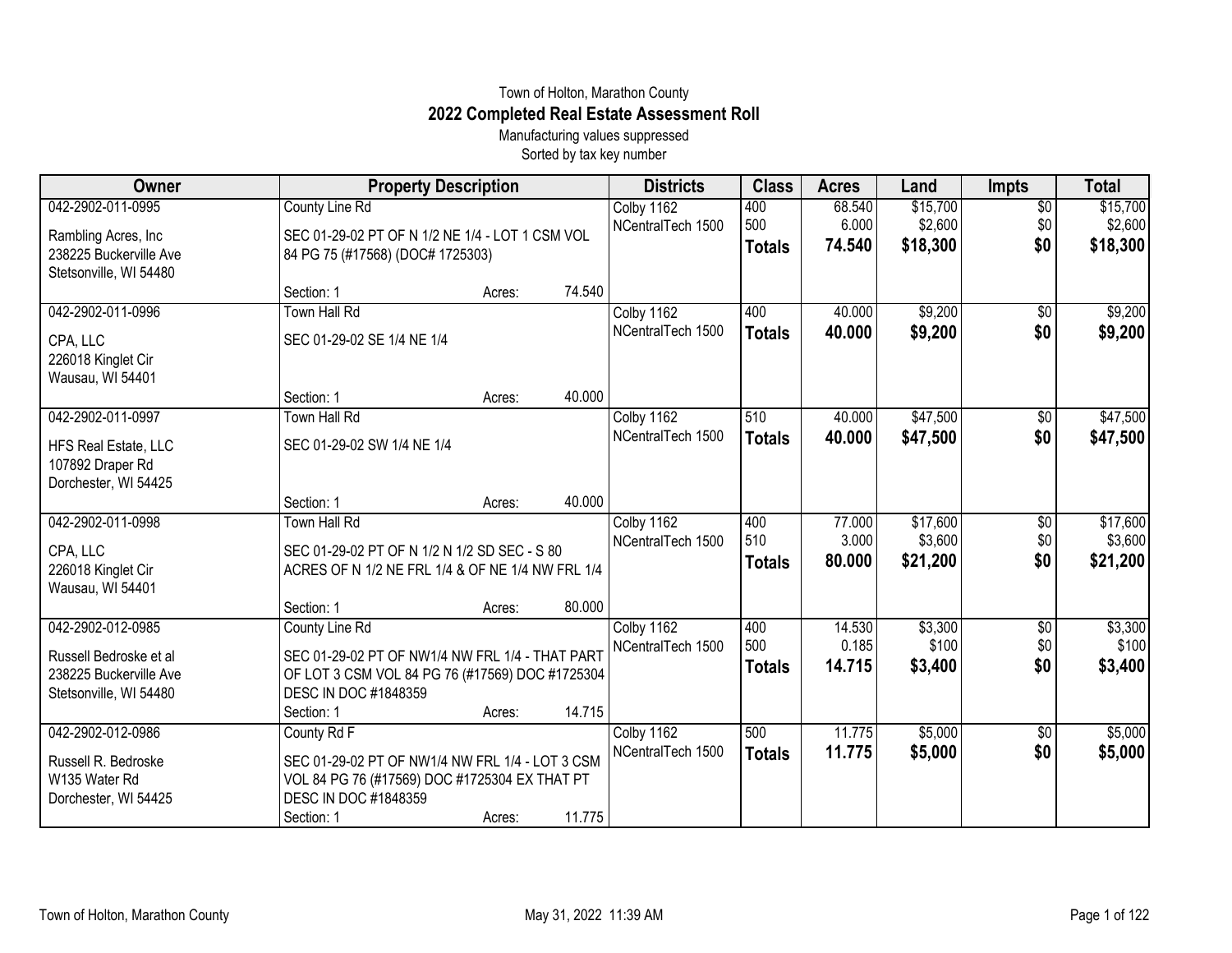| Owner                   |                                       | <b>Property Description</b>                      |        |                   | <b>Class</b>  | <b>Acres</b> | Land     | <b>Impts</b>    | <b>Total</b> |
|-------------------------|---------------------------------------|--------------------------------------------------|--------|-------------------|---------------|--------------|----------|-----------------|--------------|
| 042-2902-012-0987       | 237985 County Rd F                    |                                                  |        | Colby 1162        | 100           | 2.003        | \$9,000  | \$127,600       | \$136,600    |
| Travis M. Lueth         |                                       | SEC 01-29-02 PT OF NW 1/4 NW FRL 1/4 LOT 2 CSM   |        | NCentralTech 1500 | <b>Totals</b> | 2.003        | \$9,000  | \$127,600       | \$136,600    |
| 237985 County Rd F      | VOL 89 PG 40 (#18183) DOC #1768698    |                                                  |        |                   |               |              |          |                 |              |
| Dorchester, WI 54425    |                                       |                                                  |        |                   |               |              |          |                 |              |
|                         | Section: 1                            | Acres:                                           | 2.003  |                   |               |              |          |                 |              |
| 042-2902-012-0988       | County Rd F                           |                                                  |        | Colby 1162        | 500           | 16.237       | \$6,900  | $\overline{50}$ | \$6,900      |
| Loren Bedroske          |                                       | SEC 01-29-02 PT OF NW 1/4 NW FRL 1/4 LOT 1 CSM   |        | NCentralTech 1500 | 510           | 11.000       | \$12,200 | \$0             | \$12,200     |
| 106824 Fence Rd         | VOL 89 PG 40 (#18183) DOC #1768698    |                                                  |        |                   | <b>Totals</b> | 27.237       | \$19,100 | \$0             | \$19,100     |
| Abbotsford, WI 54405    |                                       |                                                  |        |                   |               |              |          |                 |              |
|                         | Section: 1                            | Acres:                                           | 27.237 |                   |               |              |          |                 |              |
| 042-2902-012-0989       | 237691 County Rd F                    |                                                  |        | Colby 1162        | 400           | 7.016        | \$1,600  | $\overline{50}$ | \$1,600      |
| Peter J. Graff          |                                       | SEC 01-29-02 PT OF SW 1/4 NW FRL 1/4 - LOT 1 CSM |        | NCentralTech 1500 | 410           | 3.000        | \$12,900 | \$120,100       | \$133,000    |
| 238225 Bruckerville Ave | VOL 85 PG 102 (#17727) (DOC# 1737199) |                                                  |        |                   | <b>Totals</b> | 10.016       | \$14,500 | \$120,100       | \$134,600    |
| Stetsonville, WI 54480  |                                       |                                                  |        |                   |               |              |          |                 |              |
|                         | Section: 1                            | Acres:                                           | 10.016 |                   |               |              |          |                 |              |
| 042-2902-012-0990       | County Rd F                           |                                                  |        | Colby 1162        | 400           | 52.734       | \$12,100 | $\sqrt[6]{}$    | \$12,100     |
| Rambling Acres, Inc     |                                       | SEC 01-29-02 PT OF S 1/2 NW 1/4 - LOT 5 CSM VOL  |        | NCentralTech 1500 | <b>Totals</b> | 52.734       | \$12,100 | \$0             | \$12,100     |
| 238225 Buckerville Ave  |                                       | 84 PG 77 (#17570) (DOC# 1725305) EX CSM VOL 85   |        |                   |               |              |          |                 |              |
| Stetsonville, WI 54480  | PG 102 (#17727) (DOC# 1737199)        |                                                  |        |                   |               |              |          |                 |              |
|                         | Section: 1                            | Acres:                                           | 52.734 |                   |               |              |          |                 |              |
| 042-2902-012-0991       | County Rd F                           |                                                  |        | Colby 1162        | 510           | 14.550       | \$17,500 | \$0             | \$17,500     |
| Russell R. Bedroske     |                                       | SEC 01-29-02 PT OF SE 1/4 NW 1/4 - LOT 6 CSM VOL |        | NCentralTech 1500 | <b>Totals</b> | 14.550       | \$17,500 | \$0             | \$17,500     |
| W135 Water Rd           | 84 PG 77 (#17570) (DOC# 1725305)      |                                                  |        |                   |               |              |          |                 |              |
| Dorchester, WI 54425    |                                       |                                                  |        |                   |               |              |          |                 |              |
|                         | Section: 1                            | Acres:                                           | 14.550 |                   |               |              |          |                 |              |
| 042-2902-012-0993       | County Line Rd                        |                                                  |        | Colby 1162        | 500           | 8.580        | \$3,700  | $\overline{60}$ | \$3,700      |
| Russell R. Bedroske     |                                       | SEC 01-29-02 PT OF NE 1/4 NW 1/4 - LOT 2 CSM VOL |        | NCentralTech 1500 | 510           | 8.000        | \$10,000 | \$0             | \$10,000     |
| W135 Water Rd           | 84 PG 75 (#17568) (DOC# 1725303)      |                                                  |        |                   | <b>Totals</b> | 16.580       | \$13,700 | \$0             | \$13,700     |
| Dorchester, WI 54425    |                                       |                                                  |        |                   |               |              |          |                 |              |
|                         | Section: 1                            | Acres:                                           | 16.580 |                   |               |              |          |                 |              |
| 042-2902-013-0987       | County Rd F                           |                                                  |        | Colby 1162        | 400           | 30.510       | \$7,000  | $\overline{50}$ | \$7,000      |
| HFS Real Estate, LLC    |                                       | SEC 01-29-02 SW 1/4 SW 1/4 EX CSM VOL 31 PG 158  |        | NCentralTech 1500 | 410           | 0.943        | \$4,600  | \$1,000         | \$5,600      |
| 107892 Draper Rd        |                                       | (#8205) DOC #1033788 EX CSM VOL 77 PG 87         |        |                   | 500           | 1.000        | \$1,200  | \$0             | \$1,200      |
| Dorchester, WI 54425    |                                       | (#16588) DOC# 1650843 EX CSM #18681 DOC          |        |                   | <b>Totals</b> | 32.453       | \$12,800 | \$1,000         | \$13,800     |
|                         | Section: 1                            | Acres:                                           | 32.453 |                   |               |              |          |                 |              |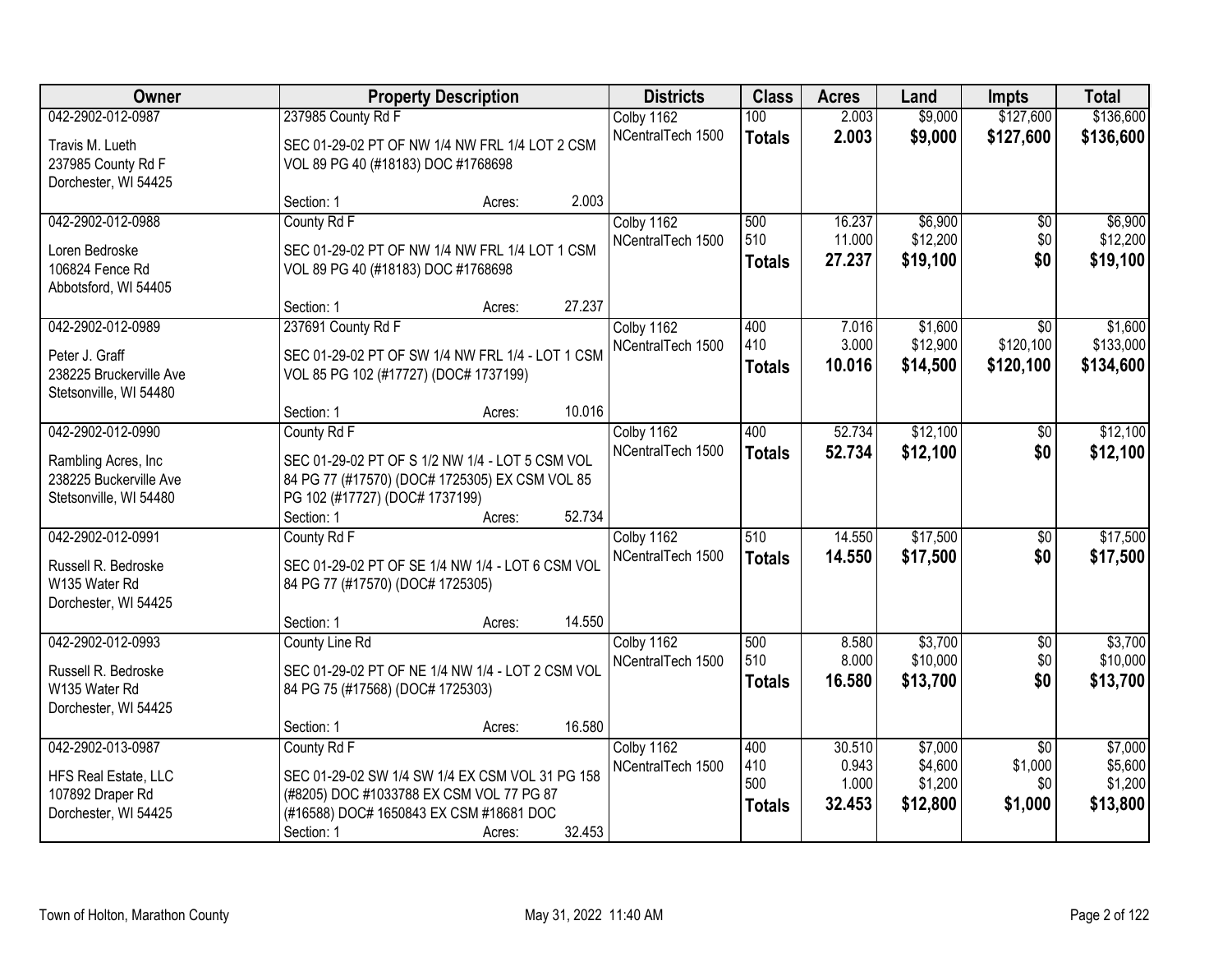| Owner                            |                                                   | <b>Property Description</b> |        | <b>Districts</b>                | <b>Class</b>  | <b>Acres</b> | Land     | <b>Impts</b>    | <b>Total</b> |
|----------------------------------|---------------------------------------------------|-----------------------------|--------|---------------------------------|---------------|--------------|----------|-----------------|--------------|
| 042-2902-013-0988                | 236905 County Rd F                                |                             |        | Colby 1162                      | 100           | 2.057        | \$9,200  | \$194,400       | \$203,600    |
| Gary C Halopka & Susan M Halopka | SEC 01-29-02 PT OF SW 1/4 SW 1/4 - LOT 1 CSM      |                             |        | NCentralTech 1500               | <b>Totals</b> | 2.057        | \$9,200  | \$194,400       | \$203,600    |
| Revoc Living Trust               | #18681 DOC #1812403                               |                             |        |                                 |               |              |          |                 |              |
| 236905 County Rd F               |                                                   |                             |        |                                 |               |              |          |                 |              |
| Dorchester, WI 54425             | Section: 1                                        | Acres:                      | 2.057  |                                 |               |              |          |                 |              |
| 042-2902-013-0989                | 107892 Draper Rd                                  |                             |        | Colby 1162<br>NCentralTech 1500 | 410           | 1.723        | \$7,800  | \$53,900        | \$61,700     |
| Adam R. Halopka                  | SEC 01-29-02 PT OF SW 1/4 SW 1/4 - LOT 1 CSM VOL  |                             |        |                                 | <b>Totals</b> | 1.723        | \$7,800  | \$53,900        | \$61,700     |
| 107892 Draper Rd                 | 77 PG 87 (#16588) (DOC# 1650843)                  |                             |        |                                 |               |              |          |                 |              |
| Dorchester, WI 54425             |                                                   |                             |        |                                 |               |              |          |                 |              |
|                                  | Section: 1                                        | Acres:                      | 1.723  |                                 |               |              |          |                 |              |
| 042-2902-013-0991                | Town Hall Rd                                      |                             |        | Colby 1162                      | 100           | 0.820        | \$4,900  | $\sqrt[6]{30}$  | \$4,900      |
| David J. Geiger                  | SEC 01-29-02 PT OF SW 1/4 SW 1/4 - LOT 1 CSM VOL  |                             |        | NCentralTech 1500               | <b>Totals</b> | 0.820        | \$4,900  | \$0             | \$4,900      |
| 237197 County Rd F               | 31 PG 158 (#8205) (DOC #1033788)                  |                             |        |                                 |               |              |          |                 |              |
| Dorchester, WI 54425             |                                                   |                             |        |                                 |               |              |          |                 |              |
|                                  | Section: 1                                        | Acres:                      | 0.820  |                                 |               |              |          |                 |              |
| 042-2902-013-0993                | 237325 County Rd F                                |                             |        | Colby 1162                      | 100           | 1.130        | \$6,400  | \$83,600        | \$90,000     |
| Steven P. Gunderson              | SEC 01-29-02 PT OF NW 1/4 SW 1/4 - LOT 1 CSM VOL  |                             |        | NCentralTech 1500               | <b>Totals</b> | 1.130        | \$6,400  | \$83,600        | \$90,000     |
| 237325 County Rd F               | 27 PG 122 (#7139) (DOC #985533)                   |                             |        |                                 |               |              |          |                 |              |
| Dorchester, WI 54425             |                                                   |                             |        |                                 |               |              |          |                 |              |
|                                  | Section: 1                                        | Acres:                      | 1.130  |                                 |               |              |          |                 |              |
| 042-2902-013-0994                | <b>Town Hall Rd</b>                               |                             |        | Colby 1162                      | 400           | 35.190       | \$8,100  | $\overline{50}$ | \$8,100      |
| HFS Real Estate, LLC             | SEC 01-29-02 NW 1/4 SW 1/4 EX S 220' OF W 285' EX |                             |        | NCentralTech 1500               | 410           | 2.000        | \$8,900  | \$3,100         | \$12,000     |
| 107892 Draper Rd                 | CSM VOL 27 PG122 (#7139) (DOC #985533)            |                             |        |                                 | <b>Totals</b> | 37.190       | \$17,000 | \$3,100         | \$20,100     |
| Dorchester, WI 54425             |                                                   |                             |        |                                 |               |              |          |                 |              |
|                                  | Section: 1                                        | Acres:                      | 37.190 |                                 |               |              |          |                 |              |
| 042-2902-013-0995                | Draper Rd                                         |                             |        | Colby 1162                      | 400           | 24.000       | \$5,500  | $\overline{50}$ | \$5,500      |
| HFS Real Estate, LLC             | SEC 01-29-02 SE 1/4 SW 1/4                        |                             |        | NCentralTech 1500               | 510           | 6.000        | \$7,200  | \$0             | \$7,200      |
| 107892 Draper Rd                 |                                                   |                             |        |                                 | 600           | 10.000       | \$20,000 | \$0             | \$20,000     |
| Dorchester, WI 54425             |                                                   |                             |        |                                 | <b>Totals</b> | 40.000       | \$32,700 | \$0             | \$32,700     |
|                                  | Section: 1                                        | Acres:                      | 40.000 |                                 |               |              |          |                 |              |
| 042-2902-013-0997                | 237197 County Rd F                                |                             |        | Colby 1162                      | 100           | 1.440        | \$7,300  | \$94,500        | \$101,800    |
| David J. Geiger                  | SEC 01-29-02 PT OF NW 1/4 SW 1/4 S 220' OF W 285' |                             |        | NCentralTech 1500               | <b>Totals</b> | 1.440        | \$7,300  | \$94,500        | \$101,800    |
| 237197 County Rd F               | <b>THRF</b>                                       |                             |        |                                 |               |              |          |                 |              |
| Dorchester, WI 54425             |                                                   |                             |        |                                 |               |              |          |                 |              |
|                                  | Section: 1                                        | Acres:                      | 1.440  |                                 |               |              |          |                 |              |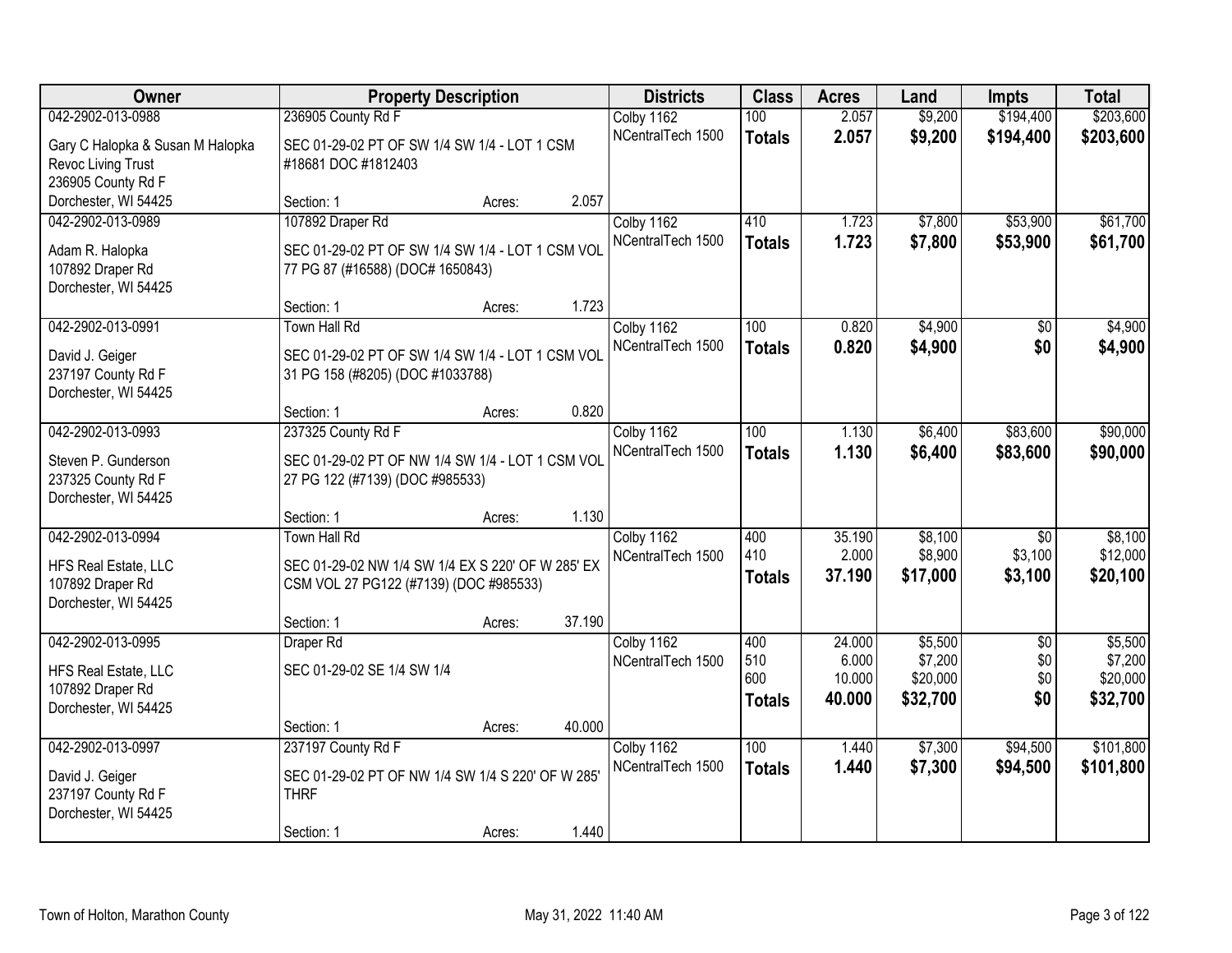| Owner                |                                                   | <b>Property Description</b> |        | <b>Districts</b>                | <b>Class</b>  | <b>Acres</b>    | Land               | <b>Impts</b>     | <b>Total</b>         |
|----------------------|---------------------------------------------------|-----------------------------|--------|---------------------------------|---------------|-----------------|--------------------|------------------|----------------------|
| 042-2902-013-0999    | County Rd F                                       |                             |        | Colby 1162                      | 400           | 40.000          | \$9,200            | $\overline{50}$  | \$9,200              |
| HFS Real Estate, LLC | SEC 01-29-02 NE 1/4 SW 1/4                        |                             |        | NCentralTech 1500               | <b>Totals</b> | 40.000          | \$9,200            | \$0              | \$9,200              |
| 107892 Draper Rd     |                                                   |                             |        |                                 |               |                 |                    |                  |                      |
| Dorchester, WI 54425 |                                                   |                             |        |                                 |               |                 |                    |                  |                      |
|                      | Section: 1                                        | Acres:                      | 40.000 |                                 |               |                 |                    |                  |                      |
| 042-2902-014-0994    | 109092 Draper Rd                                  |                             |        | Colby 1162                      | 100           | 3.000           | \$12,000           | \$93,300         | \$105,300            |
| David J. Uhlig       | SEC 01-29-02 PT OF SE 1/4 SE 1/4 S 333.53' OF W   |                             |        | NCentralTech 1500               | 400           | 2.000           | \$500              | \$0              | \$500                |
| 109092 Draper Rd     | 653' THRF                                         |                             |        |                                 | <b>Totals</b> | 5.000           | \$12,500           | \$93,300         | \$105,800            |
| Dorchester, WI 54425 |                                                   |                             |        |                                 |               |                 |                    |                  |                      |
|                      | Section: 1                                        | Acres:                      | 5.000  |                                 |               |                 |                    |                  |                      |
| 042-2902-014-0995    | Draper Rd                                         |                             |        | Colby 1162                      | 400           | 35.000          | \$7,900            | \$0              | \$7,900              |
| Craig E. Paul        | SEC 01-29-02 SE 1/4 SE 1/4 EX S 333.53' OF W 653' |                             |        | NCentralTech 1500               | <b>Totals</b> | 35.000          | \$7,900            | \$0              | \$7,900              |
| 109500 Draper Rd     |                                                   |                             |        |                                 |               |                 |                    |                  |                      |
| Dorchester, WI 54425 |                                                   |                             |        |                                 |               |                 |                    |                  |                      |
|                      | Section: 1                                        | Acres:                      | 35.000 |                                 |               |                 |                    |                  |                      |
| 042-2902-014-0996    | Draper Rd                                         |                             |        | Colby 1162                      | 400           | 40.000          | \$9,200            | $\sqrt[6]{3}$    | \$9,200              |
| HFS Real Estate, LLC | SEC 01-29-02 SW 1/4 SE 1/4                        |                             |        | NCentralTech 1500               | <b>Totals</b> | 40.000          | \$9,200            | \$0              | \$9,200              |
| 107892 Draper Rd     |                                                   |                             |        |                                 |               |                 |                    |                  |                      |
| Dorchester, WI 54425 |                                                   |                             |        |                                 |               |                 |                    |                  |                      |
|                      | Section: 1                                        | Acres:                      | 40.000 |                                 |               |                 |                    |                  |                      |
| 042-2902-014-0997    | Draper Rd                                         |                             |        | Colby 1162                      | 400           | 20.000          | \$4,600            | $\overline{50}$  | \$4,600              |
| HFS Real Estate, LLC | SEC 01-29-02 S 1/2 NW 1/4 SE 1/4                  |                             |        | NCentralTech 1500               | <b>Totals</b> | 20.000          | \$4,600            | \$0              | \$4,600              |
| 107892 Draper Rd     |                                                   |                             |        |                                 |               |                 |                    |                  |                      |
| Dorchester, WI 54425 |                                                   |                             |        |                                 |               |                 |                    |                  |                      |
|                      | Section: 1                                        | Acres:                      | 20.000 |                                 |               |                 |                    |                  |                      |
| 042-2902-014-0998    | Draper Rd                                         |                             |        | Colby 1162                      | 400           | 20.000          | \$4,600            | $\overline{50}$  | \$4,600              |
| HFS Real Estate, LLC | SEC 01-29-02 N 1/2 NW 1/4 SE 1/4                  |                             |        | NCentralTech 1500               | <b>Totals</b> | 20.000          | \$4,600            | \$0              | \$4,600              |
| 107892 Draper Rd     |                                                   |                             |        |                                 |               |                 |                    |                  |                      |
| Dorchester, WI 54425 |                                                   |                             |        |                                 |               |                 |                    |                  |                      |
|                      | Section: 1                                        | Acres:                      | 20.000 |                                 |               |                 |                    |                  |                      |
| 042-2902-014-0999    | 237192 Lekie Dr                                   |                             |        | Colby 1162<br>NCentralTech 1500 | 100<br>400    | 1.000<br>14.000 | \$6,000<br>\$3,200 | \$221,500<br>\$0 | \$227,500<br>\$3,200 |
| Agnes H. Paul        | SEC 01-29-02 NE 1/4 SE 1/4                        |                             |        |                                 | 510           | 25.000          | \$30,000           | \$0              | \$30,000             |
| 237192 Lekie Dr      |                                                   |                             |        |                                 | <b>Totals</b> | 40.000          | \$39,200           | \$221,500        | \$260,700            |
| Dorchester, WI 54425 |                                                   |                             |        |                                 |               |                 |                    |                  |                      |
|                      | Section: 1                                        | Acres:                      | 40.000 |                                 |               |                 |                    |                  |                      |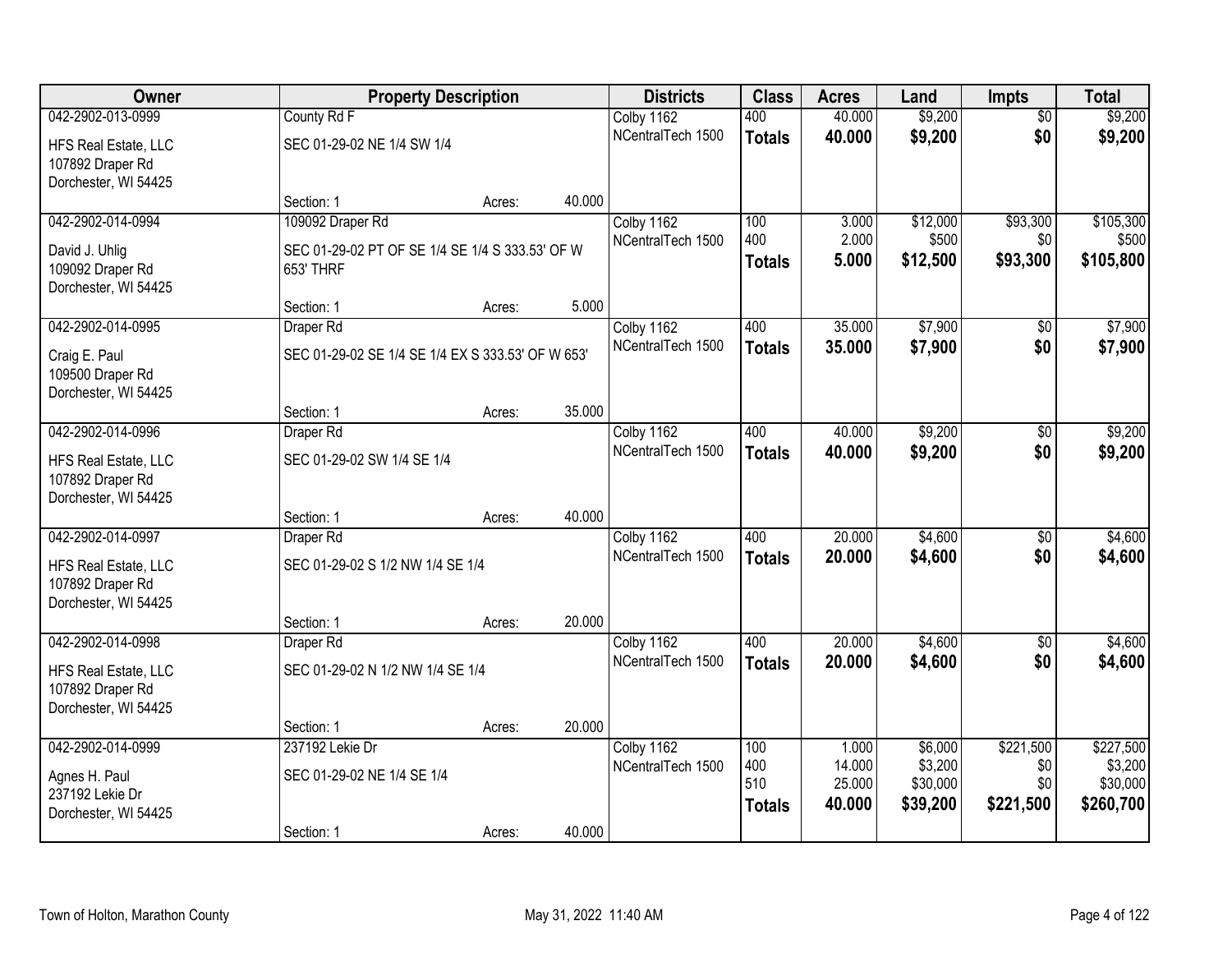| Owner                   | <b>Property Description</b>                         |                   | <b>Districts</b>  | <b>Class</b>  | <b>Acres</b> | Land     | <b>Impts</b>    | <b>Total</b> |
|-------------------------|-----------------------------------------------------|-------------------|-------------------|---------------|--------------|----------|-----------------|--------------|
| 042-2902-021-0995       | County Rd F                                         |                   | Colby 1162        | 400           | 34.000       | \$7,800  | \$0             | \$7,800      |
| Marlin M. Burkholder    | SEC 02-29-02 SE 1/4 NE 1/4                          |                   | NCentralTech 1500 | 500           | 6.000        | \$2,600  | \$0             | \$2,600      |
| 235056 Bruckerville Ave |                                                     |                   |                   | <b>Totals</b> | 40.000       | \$10,400 | \$0             | \$10,400     |
| Dorchester, WI 54425    |                                                     |                   |                   |               |              |          |                 |              |
|                         | Section: 2                                          | 40.000<br>Acres:  |                   |               |              |          |                 |              |
| 042-2902-021-0996       | County Rd F                                         |                   | Colby 1162        | 400           | 4.000        | \$900    | $\overline{50}$ | \$900        |
| Marlin M. Burkholder    | SEC 02-29-02 SW 1/4 NE 1/4                          |                   | NCentralTech 1500 | 500           | 9.000        | \$3,900  | \$0             | \$3,900      |
| 235056 Bruckerville Ave |                                                     |                   |                   | 510           | 27.000       | \$29,300 | \$0             | \$29,300     |
| Dorchester, WI 54425    |                                                     |                   |                   | <b>Totals</b> | 40.000       | \$34,100 | \$0             | \$34,100     |
|                         | Section: 2                                          | 40.000<br>Acres:  |                   |               |              |          |                 |              |
| 042-2902-021-0997       | 237982 County Rd F                                  |                   | Colby 1162        | 100           | 1.360        | \$7,100  | \$90,200        | \$97,300     |
| Alvin D. Blazel Jr      | SEC 02-29-02 PT OF FRL NE 1/4 PT OF S 1/2 N 1/2     |                   | NCentralTech 1500 | <b>Totals</b> | 1.360        | \$7,100  | \$90,200        | \$97,300     |
| 237982 County Rd F      | FRL NE 1/4 COM AT SE COR W 214.5 FT N 231 FT        |                   |                   |               |              |          |                 |              |
| Dorchester, WI 54425    | NELY 59.5 FT TO A PT WHICH IS 280.5 FT N & 181.5    |                   |                   |               |              |          |                 |              |
|                         | Section: 2                                          | 1.360<br>Acres:   |                   |               |              |          |                 |              |
| 042-2902-021-0998       | Town Hall Rd                                        |                   | Colby 1162        | 400           | 11.000       | \$2,500  | $\sqrt[6]{3}$   | \$2,500      |
| Rambling Acres, Inc.    | SEC 02-29-02 S 1/2 N 1/2 NE FRL 1/4 EX COM AT SE    |                   | NCentralTech 1500 | 500           | 12.000       | \$5,100  | \$0             | \$5,100      |
| 238041 Bruckerville Ave | COR W 214.5' N N 231' NELY 59.5' TO PT WHICH IS     |                   |                   | 510           | 34.975       | \$36,400 | \$0             | \$36,400     |
| Stetsonville, WI 54480  | 280.5' N & 181.5' W OF POB E 181.5' S 280.5' TO BEG |                   |                   | <b>Totals</b> | 57.975       | \$44,000 | \$0             | \$44,000     |
|                         | Section: 2                                          | 57.975<br>Acres:  |                   |               |              |          |                 |              |
| 042-2902-021-0999       | 107645 County Line Rd                               |                   | Colby 1162        | 400           | 52.335       | \$10,700 | $\overline{30}$ | \$10,700     |
| Evan J. Ensign          | SEC 02-29-02 N 1/2 N 1/2 FRL NE FRL 1/4             |                   | NCentralTech 1500 | 410           | 2.000        | \$8,900  | \$220,900       | \$229,800    |
| 107645 County Line Rd   |                                                     |                   |                   | 510           | 5.000        | \$5,000  | \$0             | \$5,000      |
| Dorchester, WI 54425    |                                                     |                   |                   | <b>Totals</b> | 59.335       | \$24,600 | \$220,900       | \$245,500    |
|                         | Section: 2                                          | 59.335<br>Acres:  |                   |               |              |          |                 |              |
| 042-2902-022-0993       | 238041 Bruckerville Ave                             |                   | Colby 1162        | 400           | 83.500       | \$19,100 | $\overline{30}$ | \$19,100     |
| Rambling Acres, Inc.    | SEC 02-29-02 N 1/2 NW FRL 1/4 - EX CSM VOL 28 PG    |                   | NCentralTech 1500 | 410           | 7.500        | \$21,900 | \$741,300       | \$763,200    |
| 238041 Bruckerville Ave | 11 (#7238) (DOC #991635)                            |                   |                   | 500           | 1.000        | \$1,200  | \$0             | \$1,200      |
| Stetsonville, WI 54480  |                                                     |                   |                   | 510           | 16.000       | \$16,000 | \$0             | \$16,000     |
|                         | Section: 2                                          | 108.000<br>Acres: |                   | <b>Totals</b> | 108.000      | \$58,200 | \$741,300       | \$799,500    |
| 042-2902-022-0994       | 238225 Bruckerville Ave                             |                   | Colby 1162        | 100           | 2.000        | \$9,000  | \$328,600       | \$337,600    |
| Peter J. Graff          | SEC 02-29-02 PT OF NW FRL 1/4 - LOT 1 CSM VOL 28    |                   | NCentralTech 1500 | <b>Totals</b> | 2.000        | \$9,000  | \$328,600       | \$337,600    |
| 238225 Bruckerville Ave | PG 11 (#7238) (DOC #991635)                         |                   |                   |               |              |          |                 |              |
| Stetsonville, WI 54480  |                                                     |                   |                   |               |              |          |                 |              |
|                         | Section: 2                                          | 2.000<br>Acres:   |                   |               |              |          |                 |              |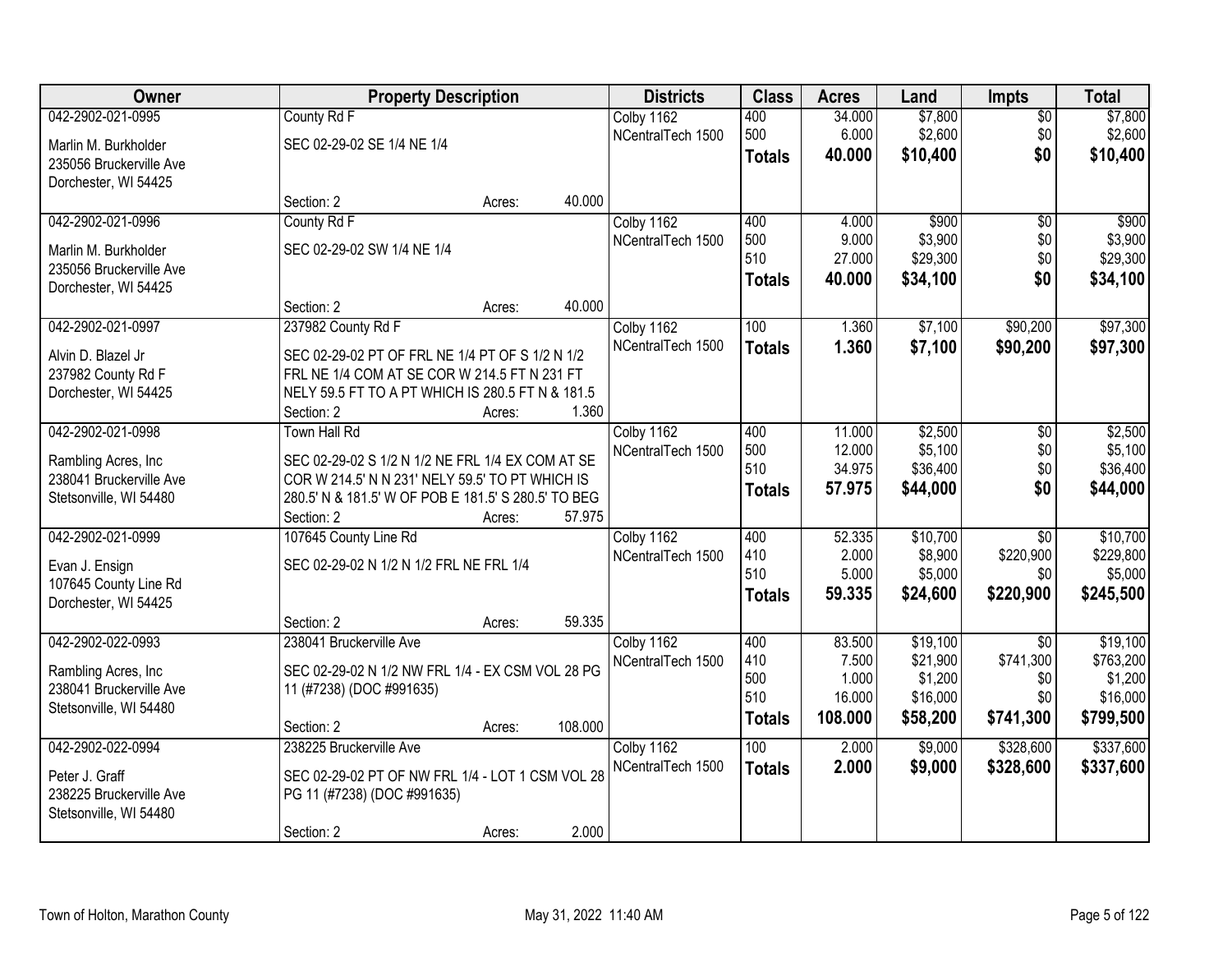| Owner                   | <b>Property Description</b>                       |        |        | <b>Districts</b>  | <b>Class</b>  | <b>Acres</b> | Land     | <b>Impts</b>    | <b>Total</b> |
|-------------------------|---------------------------------------------------|--------|--------|-------------------|---------------|--------------|----------|-----------------|--------------|
| 042-2902-022-0996       |                                                   |        |        | Colby 1162        | 400           | 33.500       | \$7,700  | $\overline{50}$ | \$7,700      |
| James O. Ploeckelman    | SEC 02-29-02 S 1/2 S 1/2 NW 1/4                   |        |        | NCentralTech 1500 | 500           | 3.000        | \$5,700  | \$0             | \$5,700      |
| 236586 Bruckerville Ave |                                                   |        |        |                   | 510           | 3.500        | \$3,500  | \$0             | \$3,500      |
| Stetsonville, WI 54480  |                                                   |        |        |                   | <b>Totals</b> | 40.000       | \$16,900 | \$0             | \$16,900     |
|                         | Section: 2                                        | Acres: | 40.000 |                   |               |              |          |                 |              |
| 042-2902-022-0997       |                                                   |        |        | Colby 1162        | 400           | 37.000       | \$8,500  | \$0             | \$8,500      |
| Rambling Acres, Inc.    | SEC 02-29-02 N 1/2 S 1/2 NW 1/4                   |        |        | NCentralTech 1500 | 510           | 3.000        | \$3,600  | \$0             | \$3,600      |
| 238041 Bruckerville Ave |                                                   |        |        |                   | <b>Totals</b> | 40.000       | \$12,100 | \$0             | \$12,100     |
| Stetsonville, WI 54480  |                                                   |        |        |                   |               |              |          |                 |              |
|                         | Section: 2                                        | Acres: | 40.000 |                   |               |              |          |                 |              |
| 042-2902-023-0989       |                                                   |        |        | Colby 1162        | 400           | 66.310       | \$15,200 | \$0             | \$15,200     |
| Rambling Acres, Inc.    | SEC 02-29-02 PT OF S 1/2 SW 1/4 & PT OF SW 1/4 SE |        |        | NCentralTech 1500 | 500           | 7.000        | \$3,000  | \$0             | \$3,000      |
| 238041 Bruckerville Ave | 1/4 - LOT 1 CSM VOL 80 PG 88 (#17026) (DOC#       |        |        |                   | 510           | 1.000        | \$1,200  | \$0             | \$1,200      |
| Stetsonville, WI 54480  | 1684565)                                          |        |        |                   | <b>Totals</b> | 74.310       | \$19,400 | \$0             | \$19,400     |
|                         | Section: 2                                        | Acres: | 74.310 |                   |               |              |          |                 |              |
| 042-2902-023-0990       | 106604 Draper Rd                                  |        |        | Colby 1162        | 400           | 1.500        | \$300    | \$0             | \$300        |
| Michael I. Shirk        | SEC 02-29-02 PT OF S 1/2 SW 1/4 - LOT 1 CSM VOL   |        |        | NCentralTech 1500 | 410           | 2.750        | \$11,900 | \$89,900        | \$101,800    |
| 106604 Draper Rd        | 79 PG 14 (#16813) (DOC# 1670749)                  |        |        |                   | 500           | 2.611        | \$1,100  | \$0             | \$1,100      |
| Dorchester, WI 54425    |                                                   |        |        |                   | <b>Totals</b> | 6.861        | \$13,300 | \$89,900        | \$103,200    |
|                         | Section: 2                                        | Acres: | 6.861  |                   |               |              |          |                 |              |
| 042-2902-023-0993       | 237237 Bruckerville Ave                           |        |        | Colby 1162        | 100           | 4.750        | \$15,700 | \$99,100        | \$114,800    |
| Edward W. Graff         | SEC 02-29-02 PT OF NW 1/4 SW 1/4 S 388' THRF      |        |        | NCentralTech 1500 | 400           | 7.010        | \$1,600  | \$0             | \$1,600      |
| 237237 Bruckerville Ave |                                                   |        |        |                   | <b>Totals</b> | 11.760       | \$17,300 | \$99,100        | \$116,400    |
| Stetsonville, WI 54480  |                                                   |        |        |                   |               |              |          |                 |              |
|                         | Section: 2                                        | Acres: | 11.760 |                   |               |              |          |                 |              |
| 042-2902-023-0994       | <b>Bruckerville Ave</b>                           |        |        | Colby 1162        | 400           | 28.240       | \$6,500  | $\overline{50}$ | \$6,500      |
| James O. Ploeckelman    | SEC 02-29-02 NW 1/4 SW 1/4 EX S 388' THF          |        |        | NCentralTech 1500 | <b>Totals</b> | 28.240       | \$6,500  | \$0             | \$6,500      |
| 236586 Bruckerville Ave |                                                   |        |        |                   |               |              |          |                 |              |
| Stetsonville, WI 54480  |                                                   |        |        |                   |               |              |          |                 |              |
|                         | Section: 2                                        | Acres: | 28.240 |                   |               |              |          |                 |              |
| 042-2902-023-0996       | 106244 Draper Rd                                  |        |        | Colby 1162        | 100           | 1.000        | \$6,000  | \$124,400       | \$130,400    |
| Richard W. Barkow       | SEC 02-29-02 PT OF SW 1/4 SW 1/4 S 14 RODS OF W   |        |        | NCentralTech 1500 | <b>Totals</b> | 1.000        | \$6,000  | \$124,400       | \$130,400    |
| 106244 Draper Rd        | 11 RODS 7 FT                                      |        |        |                   |               |              |          |                 |              |
| Dorchester, WI 54425    |                                                   |        |        |                   |               |              |          |                 |              |
|                         | Section: 2                                        | Acres: | 1.000  |                   |               |              |          |                 |              |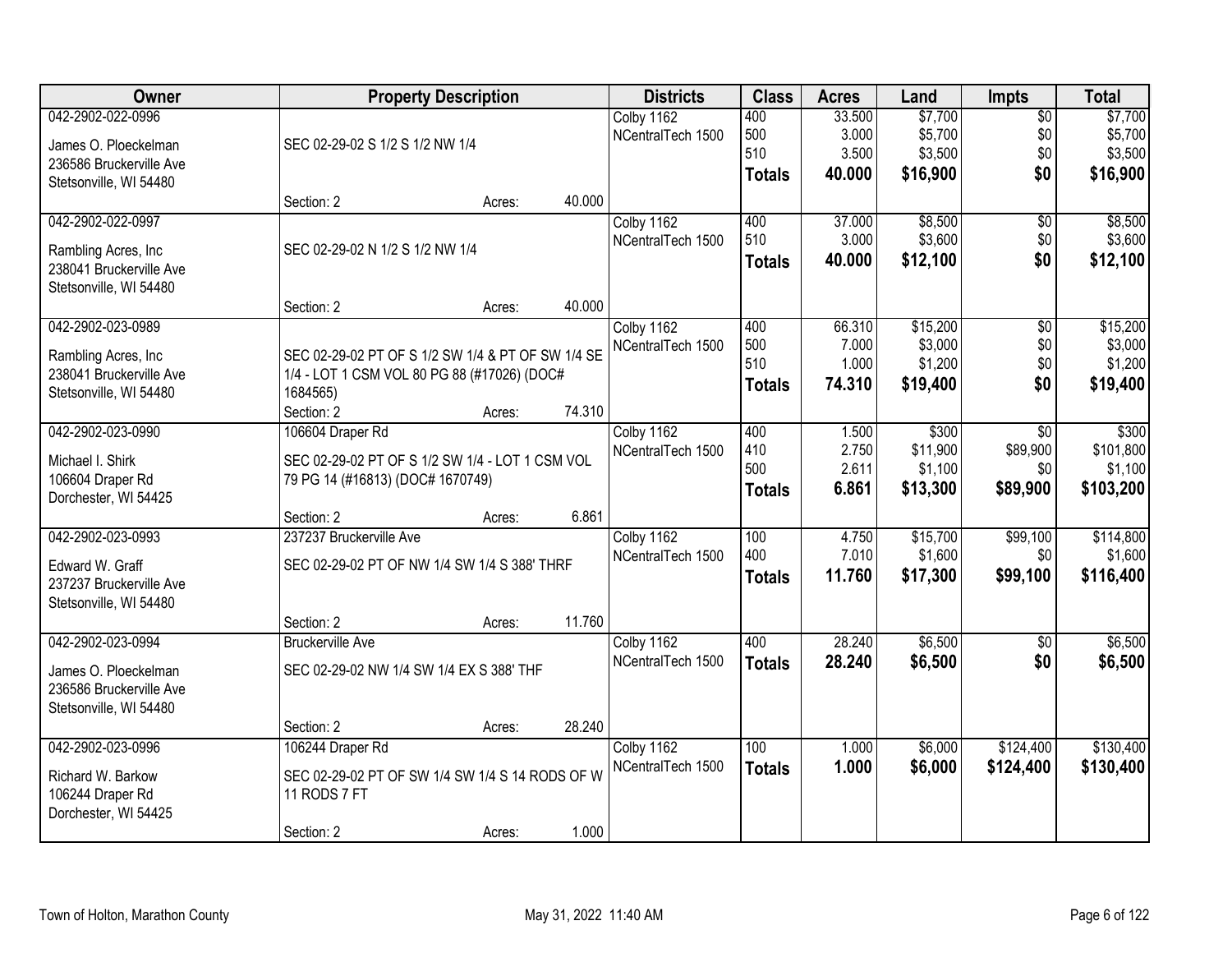| Owner                   | <b>Property Description</b>                      |        |        | <b>Districts</b>  | <b>Class</b>  | <b>Acres</b> | Land     | <b>Impts</b>    | <b>Total</b> |
|-------------------------|--------------------------------------------------|--------|--------|-------------------|---------------|--------------|----------|-----------------|--------------|
| 042-2902-023-0999       |                                                  |        |        | Colby 1162        | 400           | 26.000       | \$6,000  | $\overline{50}$ | \$6,000      |
| James O. Ploeckelman    | SEC 02-29-02 NE 1/4 SW 1/4                       |        |        | NCentralTech 1500 | 500           | 5.000        | \$6,600  | \$0             | \$6,600      |
| 236586 Bruckerville Ave |                                                  |        |        |                   | 510           | 9.000        | \$9,000  | \$0             | \$9,000      |
| Stetsonville, WI 54480  |                                                  |        |        |                   | <b>Totals</b> | 40.000       | \$21,600 | \$0             | \$21,600     |
|                         | Section: 2                                       | Acres: | 40.000 |                   |               |              |          |                 |              |
| 042-2902-024-0985       | Draper Rd                                        |        |        | Colby 1162        | 400           | 10.870       | \$2,500  | \$0             | \$2,500      |
| Rosedale Dairy, Inc     | SEC 02-29-02 PT OF W 1/2 SE 1/4 - OUTLOT 1 CSM   |        |        | NCentralTech 1500 | <b>Totals</b> | 10.870       | \$2,500  | \$0             | \$2,500      |
| 104705 County Rd A      | VOL 79 PG 15 (#16815) (DOC# 1670751)             |        |        |                   |               |              |          |                 |              |
| Dorchester, WI 54425    |                                                  |        |        |                   |               |              |          |                 |              |
|                         | Section: 2                                       | Acres: | 10.870 |                   |               |              |          |                 |              |
| 042-2902-024-0986       | Draper Rd                                        |        |        | Colby 1162        | 500           | 2.500        | \$1,100  | \$0             | \$1,100      |
| <b>Robert Bartnik</b>   | SEC 02-29-02 PT OF W 1/2 SE 1/4 - LOT 1 CSM VOL  |        |        | NCentralTech 1500 | 510           | 13.320       | \$13,900 | \$0             | \$13,900     |
| W3585 Stetson Ave       | 79 PG 16 (#16815) (DOC# 1670751)                 |        |        |                   | <b>Totals</b> | 15.820       | \$15,000 | \$0             | \$15,000     |
| Stetsonville, WI 54480  |                                                  |        |        |                   |               |              |          |                 |              |
|                         | Section: 2                                       | Acres: | 15.820 |                   |               |              |          |                 |              |
| 042-2902-024-0987       | Draper Rd                                        |        |        | Colby 1162        | 400           | 3.620        | \$800    | \$0             | \$800        |
| Chad A. Roesler         | SEC 02-29-02 PT OF SW 1/4 SE 1/4 - OUTLOT 1 CSM  |        |        | NCentralTech 1500 | <b>Totals</b> | 3.620        | \$800    | \$0             | \$800        |
| 107130 Draper Rd        | VOL 79 PG 15 (#16814) (DOC# 1670750)             |        |        |                   |               |              |          |                 |              |
| Dorchester, WI 54425    |                                                  |        |        |                   |               |              |          |                 |              |
|                         | Section: 2                                       | Acres: | 3.620  |                   |               |              |          |                 |              |
| 042-2902-024-0989       | 107296 Draper Rd                                 |        |        | Colby 1162        | 100           | 5.000        | \$16,200 | \$254,200       | \$270,400    |
| William A. Mcneight     | SEC 02-29-02 PT OF SW 1/4 SE 1/4 - LOT 2 CSM VOL |        |        | NCentralTech 1500 | 500           | 2.730        | \$1,300  | \$0             | \$1,300      |
| 3199 Kiska Dr           | 71 PG 80 (#15656) (DOC# 1557677) -- ELEVATION    |        |        |                   | <b>Totals</b> | 7.730        | \$17,500 | \$254,200       | \$271,700    |
| Fairbanks, AK 99709     | SURVEY 11/9/2015                                 |        |        |                   |               |              |          |                 |              |
|                         | Section: 2                                       | Acres: | 7.730  |                   |               |              |          |                 |              |
| 042-2902-024-0990       | 107206 Draper Rd                                 |        |        | Colby 1162        | 100           | 2.776        | \$11,300 | \$160,000       | \$171,300    |
| Brandi D. Cooper        | SEC 02-29-02 PT OF SW 1/4 SE 1/4 - LOT 1 CSM VOL |        |        | NCentralTech 1500 | <b>Totals</b> | 2.776        | \$11,300 | \$160,000       | \$171,300    |
| 107206 Draper Rd        | 71 PG 80 (#15656) (DOC# 1557677)                 |        |        |                   |               |              |          |                 |              |
| Dorchester, WI 54425    |                                                  |        |        |                   |               |              |          |                 |              |
|                         | Section: 2                                       | Acres: | 2.776  |                   |               |              |          |                 |              |
| 042-2902-024-0991       | Draper Rd                                        |        |        | Colby 1162        | 400           | 28.012       | \$6,400  | $\overline{50}$ | \$6,400      |
| Rosedale Dairy, Inc     | SEC 02-29-02 E 1/2 W 1/2 SE 1/4 EX CSM VOL 71 PG |        |        | NCentralTech 1500 | <b>Totals</b> | 28.012       | \$6,400  | \$0             | \$6,400      |
| 104705 County Rd A      | 80 (#15656) (DOC# 1557677)                       |        |        |                   |               |              |          |                 |              |
| Dorchester, WI 54425    |                                                  |        |        |                   |               |              |          |                 |              |
|                         | Section: 2                                       | Acres: | 28.012 |                   |               |              |          |                 |              |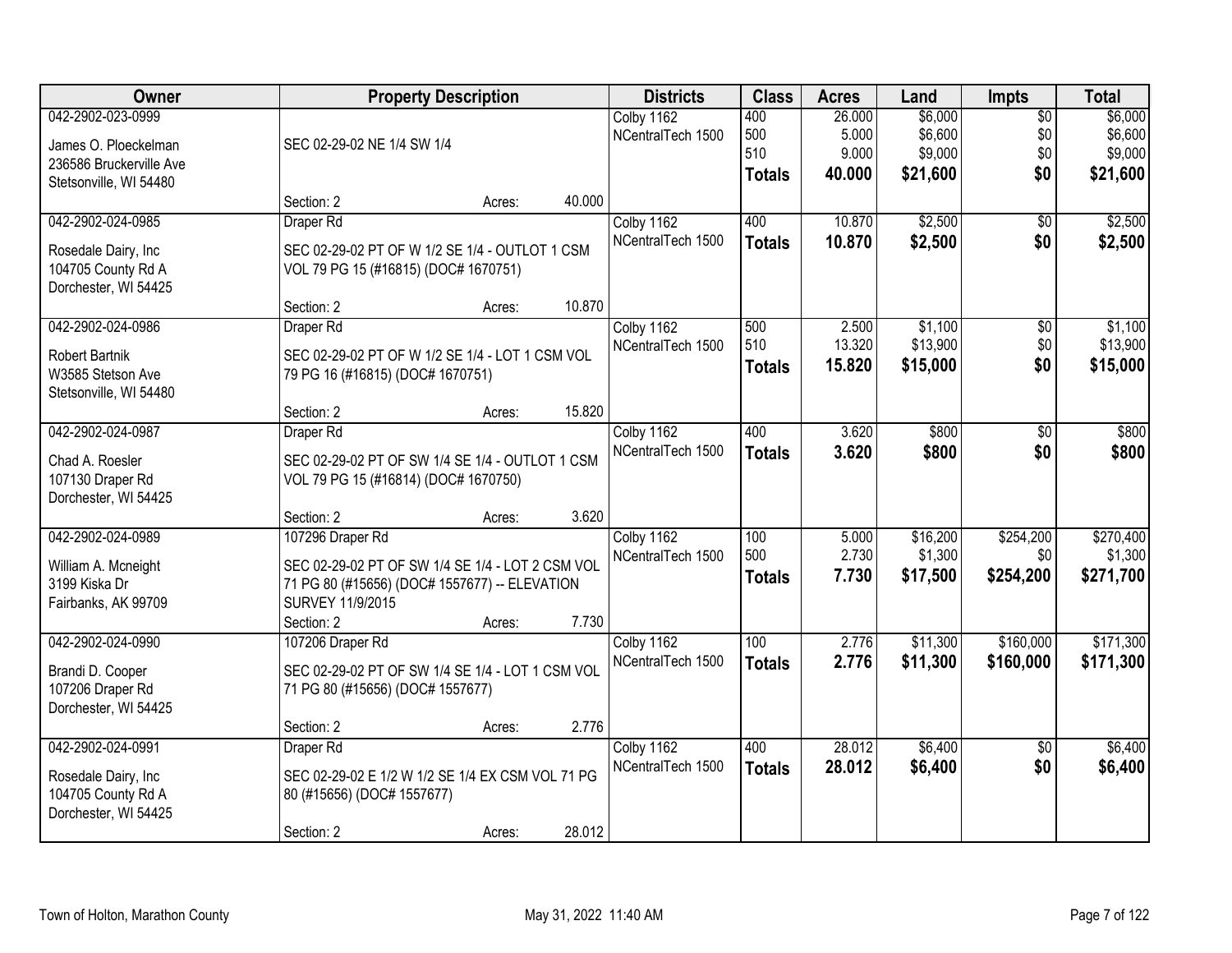| Owner                   |                                                   | <b>Property Description</b> |        |                   | <b>Class</b>     | <b>Acres</b> | Land     | <b>Impts</b>    | <b>Total</b> |
|-------------------------|---------------------------------------------------|-----------------------------|--------|-------------------|------------------|--------------|----------|-----------------|--------------|
| 042-2902-024-0992       | 237512 County Rd F                                |                             |        | Colby 1162        | 100              | 5.000        | \$16,200 | \$178,300       | \$194,500    |
| Lucille A. Miller       | SEC 02-29-02 PT OF NE 1/4 SE 1/4 - LOT 1 CSM VOL  |                             |        | NCentralTech 1500 | 400              | 2.555        | \$600    | \$0             | \$600        |
| 237512 County Rd F      | 33 PG 93 (#8525) (DOC #1046088)                   |                             |        |                   | 500              | 1.000        | \$500    | \$0             | \$500        |
| Dorchester, WI 54425    |                                                   |                             |        |                   | <b>Totals</b>    | 8.555        | \$17,300 | \$178,300       | \$195,600    |
|                         | Section: 2                                        | Acres:                      | 8.555  |                   |                  |              |          |                 |              |
| 042-2902-024-0993       | County Rd F                                       |                             |        | Colby 1162        | 400              | 28.150       | \$6,400  | \$0             | \$6,400      |
| David J. Stoltzfus      | SEC 02-29-02 NE 1/4 SE 1/4 EX VOL 146R-76 EX      |                             |        | NCentralTech 1500 | 500              | 1.000        | \$500    | \$0             | \$500        |
| 236906 County Rd F      | CSM VOL 33 PG 93 (#8525) (DOC #1046088)           |                             |        |                   | <b>Totals</b>    | 29.150       | \$6,900  | \$0             | \$6,900      |
| Dorchester, WI 54425    |                                                   |                             |        |                   |                  |              |          |                 |              |
|                         | Section: 2                                        | Acres:                      | 29.150 |                   |                  |              |          |                 |              |
| 042-2902-024-0994       | 236906 County Rd F                                |                             |        | Colby 1162        | 400              | 36.000       | \$7,800  | \$0             | \$7,800      |
| David J. Stoltzfus      | SEC 02-29-02 SE 1/4 SE 1/4                        |                             |        | NCentralTech 1500 | 410              | 3.000        | \$12,900 | \$99,600        | \$112,500    |
| 236906 County Rd F      |                                                   |                             |        |                   | 500              | 1.000        | \$500    | \$0             | \$500        |
| Dorchester, WI 54425    |                                                   |                             |        |                   | <b>Totals</b>    | 40.000       | \$21,200 | \$99,600        | \$120,800    |
|                         | Section: 2                                        | Acres:                      | 40.000 |                   |                  |              |          |                 |              |
| 042-2902-024-0995       | 107130 Draper Rd                                  |                             |        | Colby 1162        | 100              | 2.000        | \$9,000  | \$196,600       | \$205,600    |
| Chad A. Roesler         | SEC 02-29-02 PT OF W 1/2 W 1/2 SE 1/4 BEG AT SE   |                             |        | NCentralTech 1500 | <b>Totals</b>    | 2.000        | \$9,000  | \$196,600       | \$205,600    |
| 107130 Draper Rd        | COR N 312' W 280' S 312' E 280' TO BEG            |                             |        |                   |                  |              |          |                 |              |
| Dorchester, WI 54425    |                                                   |                             |        |                   |                  |              |          |                 |              |
|                         | Section: 2                                        | Acres:                      | 2.000  |                   |                  |              |          |                 |              |
| 042-2902-024-0998       | 237382 County Rd F                                |                             |        | Colby 1162        | $\overline{100}$ | 1.440        | \$7,300  | \$166,900       | \$174,200    |
| James Miller            | SEC 02-29-02 PT OF NE 1/4 SE 1/4 COM 508' S OF NE |                             |        | NCentralTech 1500 | <b>Totals</b>    | 1.440        | \$7,300  | \$166,900       | \$174,200    |
| 237382 County Rd F      | COR W 225' S 135' E 225' N 135' TO BEG INCL       |                             |        |                   |                  |              |          |                 |              |
| Dorchester, WI 54425    | OUTLOT 1 CSM VOL 33 PG 93 (#8525) (DOC            |                             |        |                   |                  |              |          |                 |              |
|                         | Section: 2                                        | Acres:                      | 1.440  |                   |                  |              |          |                 |              |
| 042-2902-031-0991       | 238026 Bruckerville Ave                           |                             |        | Colby 1162        | 100              | 3.035        | \$12,100 | \$292,000       | \$304,100    |
| Jeremy D. Geiger        | SEC 03-29-02 PT OF N 1/2 NE FRL 1/4 - LOT 1 CSM   |                             |        | NCentralTech 1500 | <b>Totals</b>    | 3.035        | \$12,100 | \$292,000       | \$304,100    |
| 238026 Bruckerville Ave | VOL 79 PG 3 (#16802) (DOC #1670145)               |                             |        |                   |                  |              |          |                 |              |
| Stetsonville, WI 54480  |                                                   |                             |        |                   |                  |              |          |                 |              |
|                         | Section: 3                                        | Acres:                      | 3.035  |                   |                  |              |          |                 |              |
| 042-2902-031-0992       | 6058 Bruckerville Ave                             |                             |        | Colby 1162        | 400              | 29.950       | \$6,900  | $\overline{50}$ | \$6,900      |
| Rambling Acres, Inc.    | SEC 03-29-02 PT OF N 1/2 NE FRL 1/4 - S 40 ACRES  |                             |        | NCentralTech 1500 | 500              | 4.500        | \$1,900  | \$0             | \$1,900      |
| 238041 Bruckerville Ave | THRF EX CSM VOL 79 PG 3 (#16802) (DOC #           |                             |        |                   | 510              | 2.000        | \$2,000  | \$0<br>\$0      | \$2,000      |
| Stetsonville, WI 54480  | #1670145)                                         |                             |        |                   | <b>Totals</b>    | 36.450       | \$10,800 |                 | \$10,800     |
|                         | Section: 3                                        | Acres:                      | 36.450 |                   |                  |              |          |                 |              |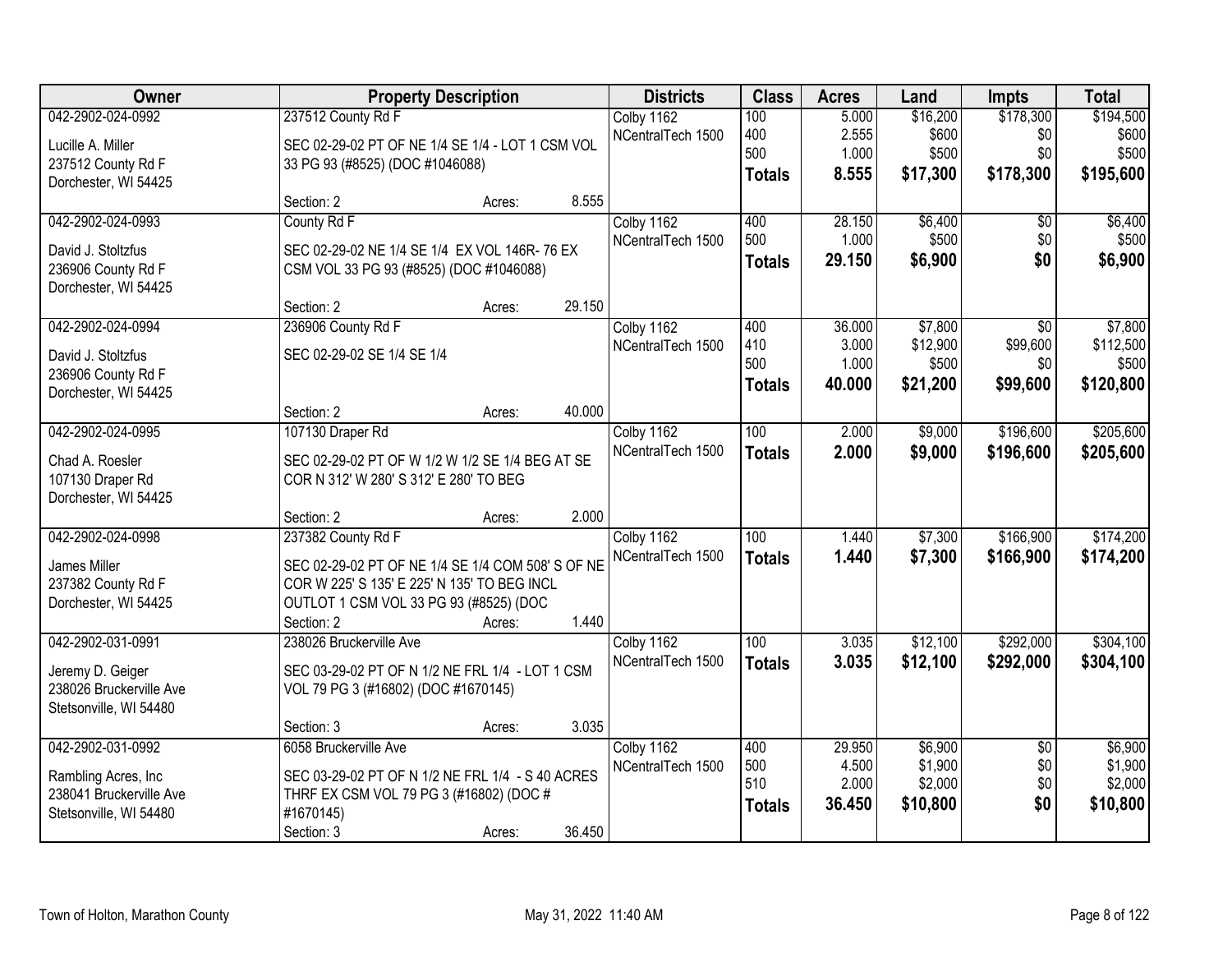| Owner                                           |                                                                      | <b>Property Description</b> |        | <b>Districts</b>                | <b>Class</b>  | <b>Acres</b>     | Land                | <b>Impts</b>    | <b>Total</b>        |
|-------------------------------------------------|----------------------------------------------------------------------|-----------------------------|--------|---------------------------------|---------------|------------------|---------------------|-----------------|---------------------|
| 042-2902-031-0995                               | <b>Bruckerville Ave</b>                                              |                             |        | Colby 1162                      | 400           | 33.000           | \$7,600             | $\sqrt{$0}$     | \$7,600             |
| Kyle Shirk                                      | SEC 03-29-02 S 1/2 S 1/2 NE 1/4                                      |                             |        | NCentralTech 1500               | 510           | 7.000            | \$8,400             | \$0             | \$8,400             |
| 105772 Draper Rd                                |                                                                      |                             |        |                                 | <b>Totals</b> | 40.000           | \$16,000            | \$0             | \$16,000            |
| Dorchester, WI 54425                            |                                                                      |                             |        |                                 |               |                  |                     |                 |                     |
|                                                 | Section: 3                                                           | Acres:                      | 40.000 |                                 |               |                  |                     |                 |                     |
| 042-2902-031-0996                               |                                                                      |                             |        | Colby 1162<br>NCentralTech 1500 | 400<br>500    | 27.000<br>10.000 | \$6,200<br>\$4,300  | \$0<br>\$0      | \$6,200<br>\$4,300  |
| Rambling Acres, Inc.                            | SEC 03-29-02 N 1/2 S 1/2 NE 1/4                                      |                             |        |                                 | 510           | 3.000            | \$3,000             | \$0             | \$3,000             |
| 238041 Bruckerville Ave                         |                                                                      |                             |        |                                 | <b>Totals</b> | 40.000           | \$13,500            | \$0             | \$13,500            |
| Stetsonville, WI 54480                          |                                                                      |                             |        |                                 |               |                  |                     |                 |                     |
| 042-2902-031-0998                               | Section: 3<br>105449 County Line Rd                                  | Acres:                      | 40.000 | Colby 1162                      | 100           | 2.000            | \$9,000             | \$128,600       | \$137,600           |
|                                                 |                                                                      |                             |        | NCentralTech 1500               | <b>Totals</b> | 2.000            | \$9,000             | \$128,600       | \$137,600           |
| Timothy L. Ludwig                               | SEC 03-29-02 PT OF FRL N 1/2 NE 1/4 BEG AT NW                        |                             |        |                                 |               |                  |                     |                 |                     |
| 105449 County Line Rd                           | COR E 300' S 290.4' W 300' N 290.4' TO BEG                           |                             |        |                                 |               |                  |                     |                 |                     |
| Stetsonville, WI 54480                          | Section: 3                                                           | Acres:                      | 2.000  |                                 |               |                  |                     |                 |                     |
| 042-2902-031-0999                               |                                                                      |                             |        | Colby 1162                      | 400           | 65.690           | \$15,000            | \$0             | \$15,000            |
|                                                 |                                                                      |                             |        | NCentralTech 1500               | 500           | 4.000            | \$1,700             | \$0             | \$1,700             |
| Rambling Acres, Inc.<br>238041 Bruckerville Ave | SEC 03-29-02 N 1/2 NE FRL 1/4 EX S 40 ACRES EX N<br>290.4' OF W 300' |                             |        |                                 | 510           | 5.000            | \$5,000             | \$0             | \$5,000             |
| Stetsonville, WI 54480                          |                                                                      |                             |        |                                 | <b>Totals</b> | 74.690           | \$21,700            | \$0             | \$21,700            |
|                                                 | Section: 3                                                           | Acres:                      | 74.690 |                                 |               |                  |                     |                 |                     |
| 042-2902-032-0994                               | 238407 Umlauft Ave                                                   |                             |        | Colby 1162                      | 100           | 3.910            | \$13,900            | \$69,000        | \$82,900            |
| Adam Umlauft                                    | SEC 03-29-02 PT OF N 1/2 NW FRL 1/4 - LOT 1 CSM                      |                             |        | NCentralTech 1500               | <b>Totals</b> | 3.910            | \$13,900            | \$69,000        | \$82,900            |
| 238407 Umlauft Ave                              | VOL 66 PG 148 (#14876) (DOC #1484440)                                |                             |        |                                 |               |                  |                     |                 |                     |
| Stetsonville, WI 54480                          |                                                                      |                             |        |                                 |               |                  |                     |                 |                     |
|                                                 | Section: 3                                                           | Acres:                      | 3.910  |                                 |               |                  |                     |                 |                     |
| 042-2902-032-0995                               |                                                                      |                             |        | Colby 1162                      | 400           | 32.640           | \$7,500             | $\overline{50}$ | \$7,500             |
| Rodney A. Umlauft                               | SEC 03-29-02 PT OF N 1/2 NW FRL 1/4 - N 47.05                        |                             |        | NCentralTech 1500               | 500           | 2.000            | \$900               | \$0             | \$900               |
| 237824 Umlauft Ave                              | ACRES EX CSM VOL 66 PG 148 (#14876) (DOC                             |                             |        |                                 | 510           | 8.500<br>43.140  | \$8,800<br>\$17,200 | \$0<br>\$0      | \$8,800<br>\$17,200 |
| Stetsonville, WI 54480                          | #1484440)                                                            |                             |        |                                 | <b>Totals</b> |                  |                     |                 |                     |
|                                                 | Section: 3                                                           | Acres:                      | 43.140 |                                 |               |                  |                     |                 |                     |
| 042-2902-032-0996                               |                                                                      |                             |        | Colby 1162                      | 400           | 40.000           | \$6,400             | $\overline{50}$ | \$6,400             |
| Dennis R. Pope                                  | SEC 03-29-02 SE 1/4 NW 1/4                                           |                             |        | NCentralTech 1500               | <b>Totals</b> | 40.000           | \$6,400             | \$0             | \$6,400             |
| 237795 Umlauft Ave                              |                                                                      |                             |        |                                 |               |                  |                     |                 |                     |
| Stetsonville, WI 54480                          |                                                                      |                             |        |                                 |               |                  |                     |                 |                     |
|                                                 | Section: 3                                                           | Acres:                      | 40.000 |                                 |               |                  |                     |                 |                     |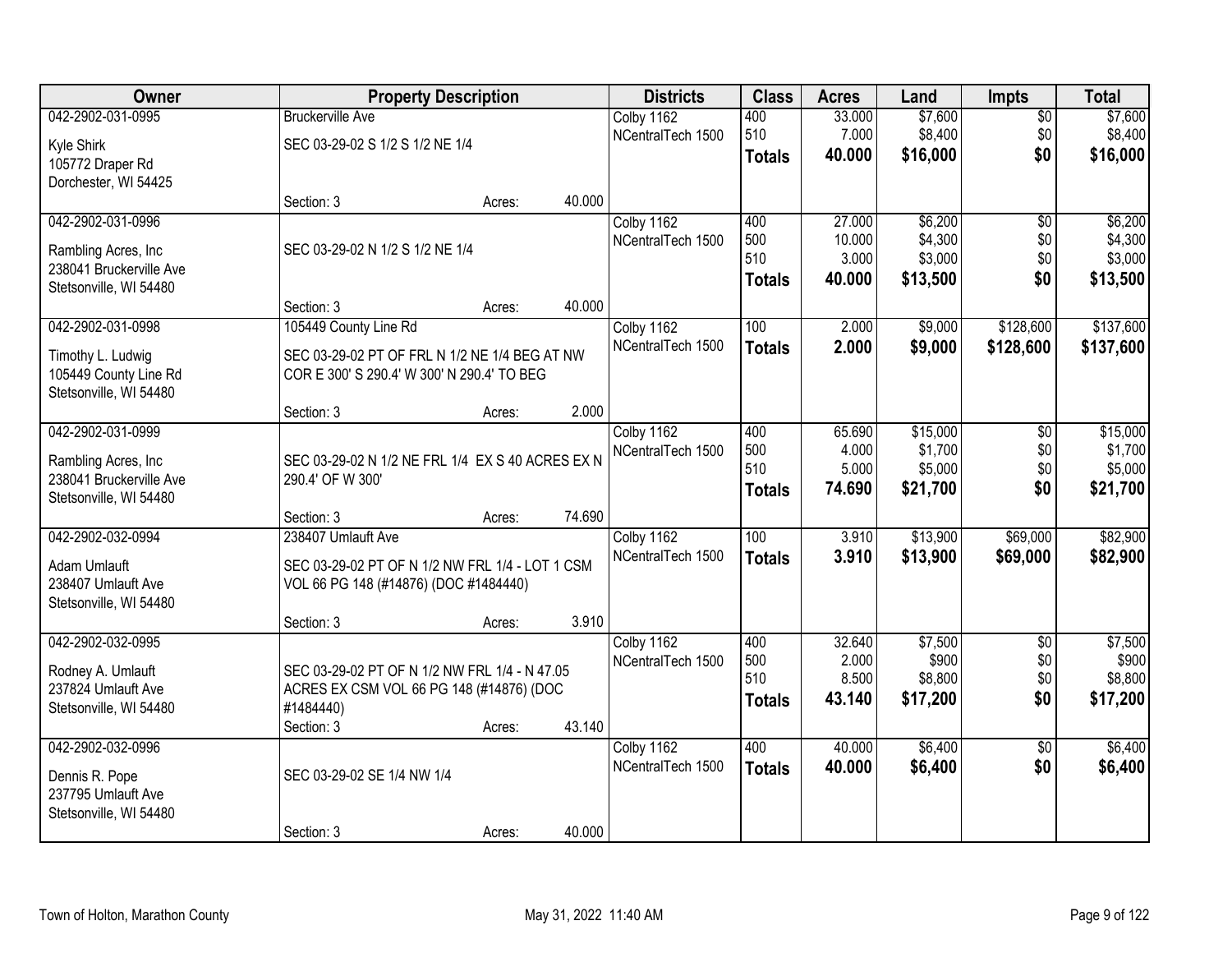| Owner                            | <b>Property Description</b>                      |        |        | <b>Districts</b>  | <b>Class</b>     | <b>Acres</b> | Land     | <b>Impts</b>    | <b>Total</b> |
|----------------------------------|--------------------------------------------------|--------|--------|-------------------|------------------|--------------|----------|-----------------|--------------|
| 042-2902-032-0997                | 237795 Umlauft Ave                               |        |        | Colby 1162        | 100              | 2.000        | \$9,000  | \$37,000        | \$46,000     |
| Dennis R. Pope                   | SEC 03-29-02 SW 1/4 NW 1/4                       |        |        | NCentralTech 1500 | 400              | 38.000       | \$8,700  | \$0             | \$8,700      |
| 237795 Umlauft Ave               |                                                  |        |        |                   | <b>Totals</b>    | 40.000       | \$17,700 | \$37,000        | \$54,700     |
| Stetsonville, WI 54480           |                                                  |        |        |                   |                  |              |          |                 |              |
|                                  | Section: 3                                       | Acres: | 40.000 |                   |                  |              |          |                 |              |
| 042-2902-032-0998                | 6077 Umlauft Ave                                 |        |        | Colby 1162        | 400              | 52.000       | \$11,900 | \$0             | \$11,900     |
| Rodney A. Umlauft                | SEC 03-29-02 PT OF N 1/2 NW FRL 1/4 - S 70 ACRES |        |        | NCentralTech 1500 | 500              | 5.000        | \$2,200  | \$0             | \$2,200      |
| 237824 Umlauft Ave               | <b>THRF</b>                                      |        |        |                   | 510              | 13.000       | \$15,600 | \$0             | \$15,600     |
| Stetsonville, WI 54480           |                                                  |        |        |                   | <b>Totals</b>    | 70.000       | \$29,700 | \$0             | \$29,700     |
|                                  | Section: 3                                       | Acres: | 70.000 |                   |                  |              |          |                 |              |
| 042-2902-033-0995                | Draper Rd                                        |        |        | Colby 1162        | 400              | 31.400       | \$7,200  | $\overline{50}$ | \$7,200      |
| Tischendorf Farm Inc Pat & Grace | SEC 03-29-02 SE 1/4 SW 1/4                       |        |        | NCentralTech 1500 | 500              | 3.600        | \$6,900  | \$0             | \$6,900      |
| Tischendorf                      |                                                  |        |        |                   | 510              | 5.000        | \$5,000  | \$0             | \$5,000      |
| 104329 Draper Rd                 |                                                  |        |        |                   | <b>Totals</b>    | 40,000       | \$19,100 | \$0             | \$19,100     |
| Dorchester, WI 54425             | Section: 3                                       | Acres: | 40.000 |                   |                  |              |          |                 |              |
| 042-2902-033-0996                |                                                  |        |        | Colby 1162        | 400              | 40.000       | \$9,200  | \$0             | \$9,200      |
| Tischendorf Farm Inc Pat & Grace | SEC 03-29-02 SW 1/4 SW 1/4                       |        |        | NCentralTech 1500 | <b>Totals</b>    | 40.000       | \$9,200  | \$0             | \$9,200      |
| Tischendorf                      |                                                  |        |        |                   |                  |              |          |                 |              |
| 104329 Draper Rd                 |                                                  |        |        |                   |                  |              |          |                 |              |
| Dorchester, WI 54425             | Section: 3                                       | Acres: | 40.000 |                   |                  |              |          |                 |              |
| 042-2902-033-0997                | 237289 Umlauft Ave                               |        |        | Colby 1162        | $\overline{100}$ | 1.100        | \$6,300  | \$38,300        | \$44,600     |
| Kyle W. Newman                   | SEC 03-29-02 PT OF NW 1/4 SW 1/4 - PCL 1 CSM VOL |        |        | NCentralTech 1500 | <b>Totals</b>    | 1.100        | \$6,300  | \$38,300        | \$44,600     |
| 237289 Umlauft Ave               | 10 PG 26 (#2553) (DOC #766436)                   |        |        |                   |                  |              |          |                 |              |
| Stetsonville, WI 54480           |                                                  |        |        |                   |                  |              |          |                 |              |
|                                  | Section: 3                                       | Acres: | 1.100  |                   |                  |              |          |                 |              |
| 042-2902-033-0998                | 237263 Umlauft Ave                               |        |        | Colby 1162        | 400              | 37.900       | \$8,700  | $\overline{50}$ | \$8,700      |
| Patrick D. Tischendorf           | SEC 03-29-02 NW 1/4 SW 1/4 EX PCL 1 CSM VOL 10   |        |        | NCentralTech 1500 | 410              | 1.000        | \$4,900  | \$13,000        | \$17,900     |
| 104329 Draper Rd                 | PG 26 (#2553) (DOC #766436)                      |        |        |                   | <b>Totals</b>    | 38.900       | \$13,600 | \$13,000        | \$26,600     |
| Dorchester, WI 54425             |                                                  |        |        |                   |                  |              |          |                 |              |
|                                  | Section: 3                                       | Acres: | 38.900 |                   |                  |              |          |                 |              |
| 042-2902-033-0999                | <b>Umlauft Ave</b>                               |        |        | Colby 1162        | 400              | 25.250       | \$5,800  | $\overline{50}$ | \$5,800      |
| Patrick D. Tischendorf           | SEC 03-29-02 NE 1/4 SW 1/4                       |        |        | NCentralTech 1500 | 510              | 14.750       | \$15,500 | \$0             | \$15,500     |
| 104329 Draper Rd                 |                                                  |        |        |                   | <b>Totals</b>    | 40.000       | \$21,300 | \$0             | \$21,300     |
| Dorchester, WI 54425             |                                                  |        |        |                   |                  |              |          |                 |              |
|                                  | Section: 3                                       | Acres: | 40.000 |                   |                  |              |          |                 |              |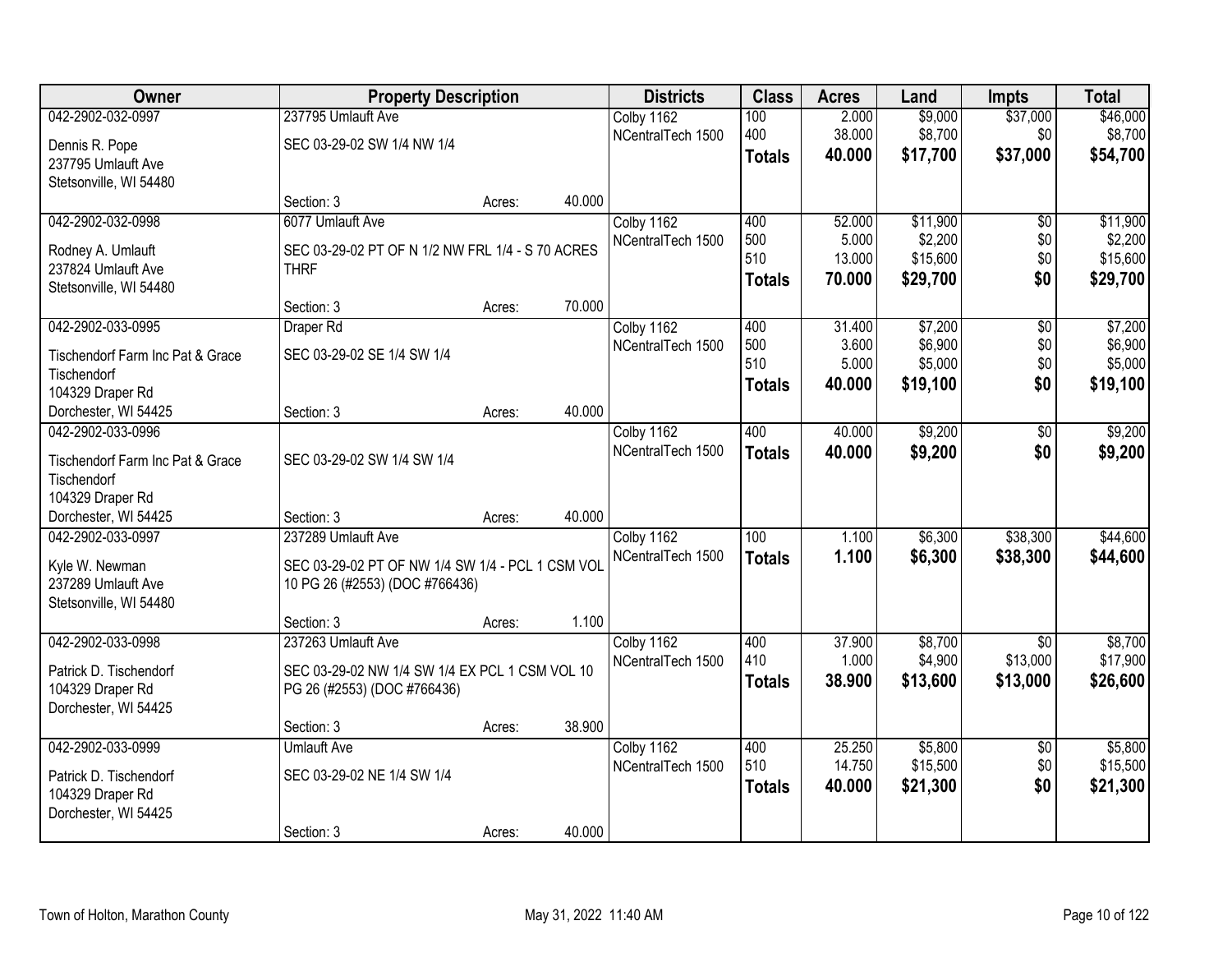| Owner<br><b>Property Description</b> |                                | <b>Districts</b> | <b>Class</b> | <b>Acres</b>      | Land          | Impts  | <b>Total</b> |                 |           |
|--------------------------------------|--------------------------------|------------------|--------------|-------------------|---------------|--------|--------------|-----------------|-----------|
| 042-2902-034-0995                    | 105772 Draper Rd               |                  |              | Colby 1162        | 400           | 63.640 | \$14,600     | $\overline{30}$ | \$14,600  |
| Ivan L. Shirk                        | SEC 03-29-02 S 1/2 SE 1/4      |                  |              | NCentralTech 1500 | 410           | 3.000  | \$12,900     | \$109,700       | \$122,600 |
| 105772 Draper Rd                     |                                |                  |              |                   | 510           | 10.000 | \$11,000     | \$0             | \$11,000  |
| Dorchester, WI 54425                 |                                |                  |              |                   | <b>Totals</b> | 76.640 | \$38,500     | \$109,700       | \$148,200 |
|                                      | Section: 3                     | Acres:           | 76.640       |                   |               |        |              |                 |           |
| 042-2902-034-0998                    | <b>Bruckerville Ave</b>        |                  |              | Colby 1162        | 400           | 33.000 | \$7,600      | \$0             | \$7,600   |
| Kyle Shirk                           | SEC 03-29-02 NW 1/4 SE 1/4     |                  |              | NCentralTech 1500 | 510           | 7.000  | \$7,400      | \$0             | \$7,400   |
| 105772 Draper Rd                     |                                |                  |              |                   | <b>Totals</b> | 40.000 | \$15,000     | \$0             | \$15,000  |
| Dorchester, WI 54425                 |                                |                  |              |                   |               |        |              |                 |           |
|                                      | Section: 3                     | Acres:           | 40.000       |                   |               |        |              |                 |           |
| 042-2902-034-0999                    | 237254 Bruckerville Ave        |                  |              | Colby 1162        | 400           | 38.000 | \$8,700      | \$0             | \$8,700   |
| Kyle Shirk                           | SEC 03-29-02 NE 1/4 SE 1/4     |                  |              | NCentralTech 1500 | 410           | 2.000  | \$8,900      | \$52,000        | \$60,900  |
| 105772 Draper Rd                     |                                |                  |              |                   | <b>Totals</b> | 40.000 | \$17,600     | \$52,000        | \$69,600  |
| Dorchester, WI 54425                 |                                |                  |              |                   |               |        |              |                 |           |
|                                      | Section: 3                     | Acres:           | 40.000       |                   |               |        |              |                 |           |
| 042-2902-041-0996                    | 237824 Umlauft Ave             |                  |              | Colby 1162        | 400           | 37.000 | \$8,500      | \$0             | \$8,500   |
| Rodney A. Umlauft                    | SEC 04-29-02 SE 1/4 NE 1/4     |                  |              | NCentralTech 1500 | 410           | 3.000  | \$12,900     | \$182,500       | \$195,400 |
| 237824 Umlauft Ave                   |                                |                  |              |                   | <b>Totals</b> | 40.000 | \$21,400     | \$182,500       | \$203,900 |
| Stetsonville, WI 54480               |                                |                  |              |                   |               |        |              |                 |           |
|                                      | Section: 4                     | Acres:           | 40.000       |                   |               |        |              |                 |           |
| 042-2902-041-0997                    |                                |                  |              | Colby 1162        | 400           | 40.000 | \$7,100      | $\overline{50}$ | \$7,100   |
| Gerald R. Brecke                     | SEC 04-29-02 SW 1/4 NE 1/4     |                  |              | NCentralTech 1500 | <b>Totals</b> | 40.000 | \$7,100      | \$0             | \$7,100   |
| 237314 Reynolds Ave                  |                                |                  |              |                   |               |        |              |                 |           |
| Dorchester, WI 54425                 |                                |                  |              |                   |               |        |              |                 |           |
|                                      | Section: 4                     | Acres:           | 40.000       |                   |               |        |              |                 |           |
| 042-2902-041-0998                    | Town Hall Rd                   |                  |              | Colby 1162        | 400           | 57.720 | \$13,100     | $\sqrt{6}$      | \$13,100  |
| Gerald R. Brecke                     | SEC 04-29-02 NW 1/4 FRL NE 1/4 |                  |              | NCentralTech 1500 | <b>Totals</b> | 57.720 | \$13,100     | \$0             | \$13,100  |
| 237314 Reynolds Ave                  |                                |                  |              |                   |               |        |              |                 |           |
| Dorchester, WI 54425                 |                                |                  |              |                   |               |        |              |                 |           |
|                                      | Section: 4                     | Acres:           | 57.720       |                   |               |        |              |                 |           |
| 042-2902-041-0999                    |                                |                  |              | Colby 1162        | 400           | 58.310 | \$13,400     | $\overline{50}$ | \$13,400  |
| Rodney A. Umlauft                    | SEC 04-29-02 FRL NE 1/4 NE 1/4 |                  |              | NCentralTech 1500 | <b>Totals</b> | 58.310 | \$13,400     | \$0             | \$13,400  |
| 237824 Umlauft Ave                   |                                |                  |              |                   |               |        |              |                 |           |
| Stetsonville, WI 54480               |                                |                  |              |                   |               |        |              |                 |           |
|                                      | Section: 4                     | Acres:           | 58.310       |                   |               |        |              |                 |           |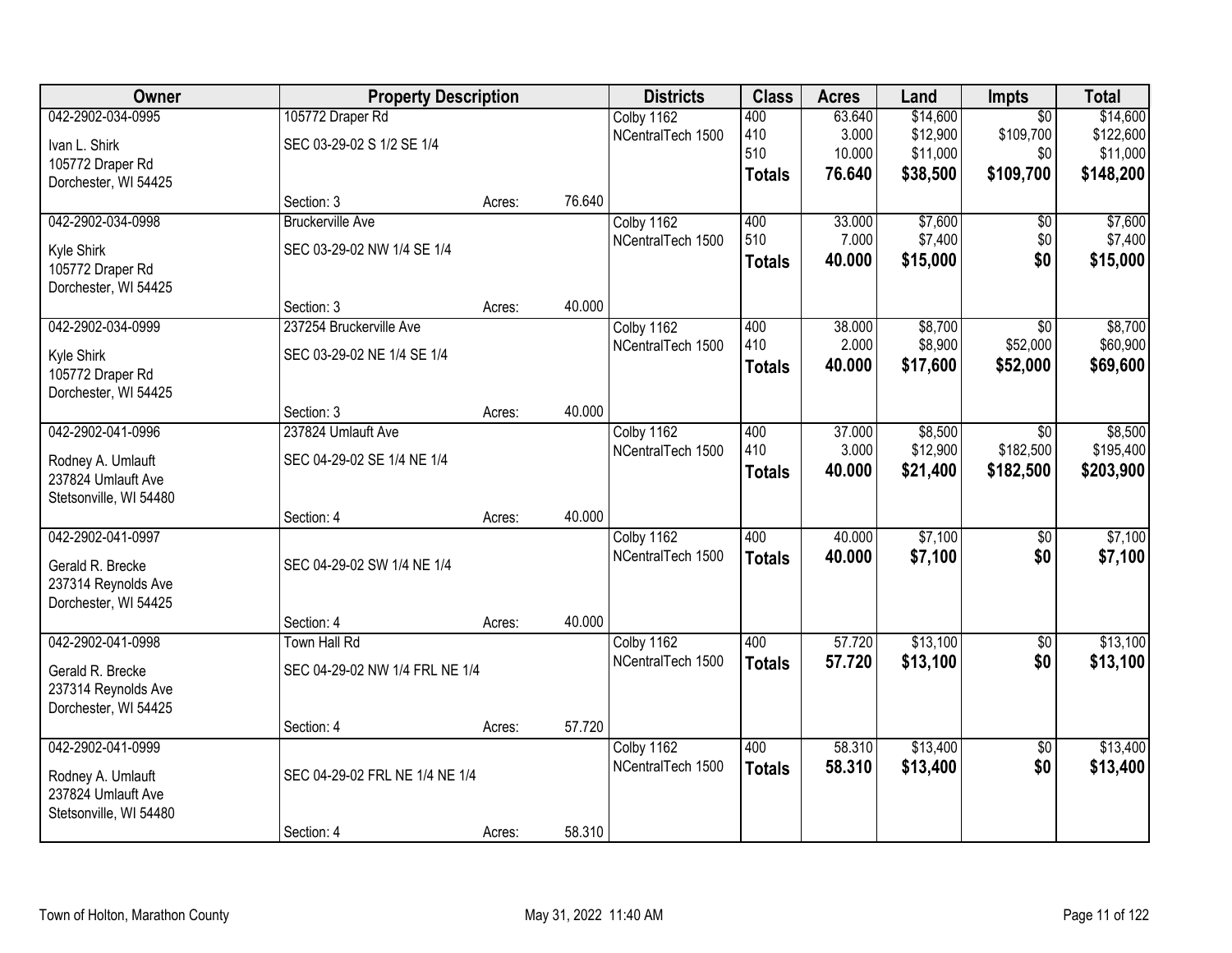| Owner                                   |                                                | <b>Property Description</b> |        | <b>Districts</b>                | <b>Class</b>  | <b>Acres</b> | Land     | <b>Impts</b>    | <b>Total</b> |
|-----------------------------------------|------------------------------------------------|-----------------------------|--------|---------------------------------|---------------|--------------|----------|-----------------|--------------|
| 042-2902-042-0996                       | Reynolds Ave                                   |                             |        | Colby 1162                      | 400           | 40.000       | \$7,800  | $\overline{50}$ | \$7,800      |
| Gerald R. Brecke                        | SEC 04-29-02 SE 1/4 NW 1/4                     |                             |        | NCentralTech 1500               | <b>Totals</b> | 40.000       | \$7,800  | \$0             | \$7,800      |
| 237314 Reynolds Ave                     |                                                |                             |        |                                 |               |              |          |                 |              |
| Dorchester, WI 54425                    |                                                |                             |        |                                 |               |              |          |                 |              |
|                                         | Section: 4                                     | Acres:                      | 40.000 |                                 |               |              |          |                 |              |
| 042-2902-042-0997                       |                                                |                             |        | Colby 1162<br>NCentralTech 1500 | 400           | 40.000       | \$6,600  | $\overline{30}$ | \$6,600      |
| Gerald R. Brecke                        | SEC 04-29-02 SW 1/4 NW 1/4                     |                             |        |                                 | <b>Totals</b> | 40.000       | \$6,600  | \$0             | \$6,600      |
| 237314 Reynolds Ave                     |                                                |                             |        |                                 |               |              |          |                 |              |
| Dorchester, WI 54425                    |                                                |                             |        |                                 |               |              |          |                 |              |
| 042-2902-042-0998                       | Section: 5<br>103229 County Line Rd            | Acres:                      | 40.000 |                                 | 100           | 1.500        | \$7,500  | \$52,200        | \$59,700     |
|                                         |                                                |                             |        | Colby 1162<br>NCentralTech 1500 | 400           | 36.820       | \$8,400  | \$0             | \$8,400      |
| Noah N. Bilz                            | SEC 04-29-02 NW 1/4 FRL NW 1/4                 |                             |        |                                 | 500           | 2.000        | \$900    | \$0             | \$900        |
| 103229 County Line Rd                   |                                                |                             |        |                                 | 510           | 16.000       | \$16,000 | \$0             | \$16,000     |
| Stetsonville, WI 54480                  | Section: 4                                     | Acres:                      | 56.320 |                                 | <b>Totals</b> | 56.320       | \$32,800 | \$52,200        | \$85,000     |
| 042-2902-042-0999                       | 103627 County Line Rd                          |                             |        | Colby 1162                      | 400           | 46.970       | \$10,800 | \$0             | \$10,800     |
|                                         |                                                |                             |        | NCentralTech 1500               | 410           | 10.000       | \$26,900 | \$420,400       | \$447,300    |
| Gerald R. Brecke<br>237314 Reynolds Ave | SEC 04-29-02 NE 1/4 FRL NW 1/4                 |                             |        |                                 | <b>Totals</b> | 56.970       | \$37,700 | \$420,400       | \$458,100    |
| Dorchester, WI 54425                    |                                                |                             |        |                                 |               |              |          |                 |              |
|                                         | Section: 4                                     | Acres:                      | 56.970 |                                 |               |              |          |                 |              |
| 042-2902-043-0992                       | 5961 Pope Ave                                  |                             |        | Colby 1162                      | 400           | 35.140       | \$6,400  | $\overline{50}$ | \$6,400      |
| Kayo D. Pope                            | SEC 04-29-02 NW 1/4 SW 1/4 EX LOT 1 CSM VOL 30 |                             |        | NCentralTech 1500               | 500           | 3.500        | \$1,500  | \$0             | \$1,500      |
| 102447 County Line Rd                   | PG 205 (#8042) (DOC #1027376)                  |                             |        |                                 | <b>Totals</b> | 38.640       | \$7,900  | \$0             | \$7,900      |
| Stetsonville, WI 54480                  |                                                |                             |        |                                 |               |              |          |                 |              |
|                                         | Section: 4                                     | Acres:                      | 38.640 |                                 |               |              |          |                 |              |
| 042-2902-043-0993                       | 103064 Draper Rd                               |                             |        | Colby 1162                      | 100           | 2.000        | \$9,000  | \$92,000        | \$101,000    |
| Bernard F. Huth                         | SEC 04-29-02 PT OF SW 1/4 SW 1/4 W 911' THRF   |                             |        | NCentralTech 1500               | 400           | 25.600       | \$5,900  | \$0             | \$5,900      |
| 103064 Draper Rd                        |                                                |                             |        |                                 | <b>Totals</b> | 27.600       | \$14,900 | \$92,000        | \$106,900    |
| Dorchester, WI 54425                    |                                                |                             |        |                                 |               |              |          |                 |              |
|                                         | Section: 4                                     | Acres:                      | 27.600 |                                 |               |              |          |                 |              |
| 042-2902-043-0994                       | Draper Rd                                      |                             |        | Colby 1162                      | 400           | 10.900       | \$1,300  | $\overline{50}$ | \$1,300      |
| Gerald R. Brecke                        | SEC 04-29-02 SW 1/4 SW 1/4 EX W 911'           |                             |        | NCentralTech 1500               | 500           | 1.500        | \$700    | \$0             | \$700        |
| 237314 Reynolds Ave                     |                                                |                             |        |                                 | <b>Totals</b> | 12.400       | \$2,000  | \$0             | \$2,000      |
| Dorchester, WI 54425                    |                                                |                             |        |                                 |               |              |          |                 |              |
|                                         | Section: 4                                     | Acres:                      | 12.400 |                                 |               |              |          |                 |              |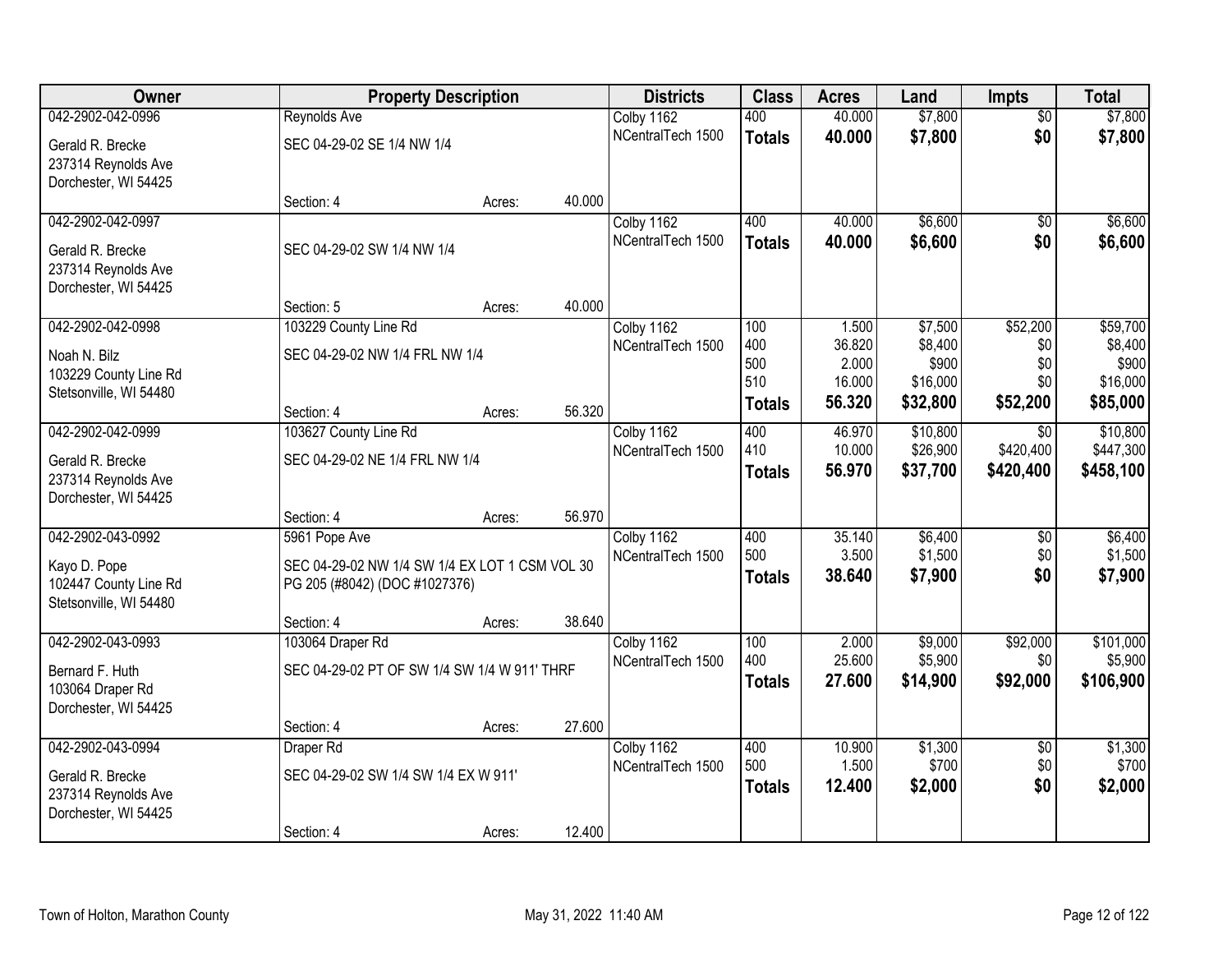| Owner                                                                                  |                                                                                      | <b>Property Description</b> |        | <b>Districts</b>                | <b>Class</b>                       | <b>Acres</b>                       | Land                                     | Impts                                   | <b>Total</b>                               |
|----------------------------------------------------------------------------------------|--------------------------------------------------------------------------------------|-----------------------------|--------|---------------------------------|------------------------------------|------------------------------------|------------------------------------------|-----------------------------------------|--------------------------------------------|
| 042-2902-043-0995                                                                      | Draper Rd                                                                            |                             |        | Colby 1162<br>NCentralTech 1500 | 400<br>500                         | 38.500<br>1.500                    | \$7,700<br>\$700                         | $\overline{50}$<br>\$0                  | \$7,700<br>\$700                           |
| Gerald R. Brecke<br>237314 Reynolds Ave<br>Dorchester, WI 54425                        | SEC 04-29-02 SE 1/4 SW 1/4                                                           |                             |        |                                 | <b>Totals</b>                      | 40.000                             | \$8,400                                  | \$0                                     | \$8,400                                    |
|                                                                                        | Section: 4                                                                           | Acres:                      | 40.000 |                                 |                                    |                                    |                                          |                                         |                                            |
| 042-2902-043-0997                                                                      | 237217 Pope Ave                                                                      |                             |        | Colby 1162                      | 100                                | 1.080                              | \$6,200                                  | \$72,500                                | \$78,700                                   |
| George J. Kohl<br>237217 Pope Ave<br>Dorchester, WI 54425                              | SEC 04-29-02 PT OF NW 1/4 SW 1/4 - LOT 1 CSM VOL<br>30 PG 205 (#8042) (DOC #1027376) |                             |        | NCentralTech 1500               | <b>Totals</b>                      | 1.080                              | \$6,200                                  | \$72,500                                | \$78,700                                   |
|                                                                                        | Section: 4                                                                           | Acres:                      | 1.080  |                                 |                                    |                                    |                                          |                                         |                                            |
| 042-2902-043-0999<br>Gerald R. Brecke<br>237314 Reynolds Ave<br>Dorchester, WI 54425   | 237314 Reynolds Ave<br>SEC 04-29-02 NE 1/4 SW 1/4                                    |                             |        | Colby 1162<br>NCentralTech 1500 | 100<br>400<br>500<br><b>Totals</b> | 3.000<br>35.000<br>2.000<br>40.000 | \$12,000<br>\$3,900<br>\$900<br>\$16,800 | \$377,000<br>\$0<br>\$0<br>\$377,000    | \$389,000<br>\$3,900<br>\$900<br>\$393,800 |
|                                                                                        | Section: 4                                                                           | Acres:                      | 40.000 |                                 |                                    |                                    |                                          |                                         |                                            |
| 042-2902-044-0996                                                                      | Draper Rd                                                                            |                             |        | Colby 1162                      | 400                                | 40.000                             | \$9,200                                  | \$0                                     | \$9,200                                    |
| Emanuel S. Beiler<br>104092 Draper Rd<br>Dorchester, WI 54425                          | SEC 04-29-02 SE 1/4 SE 1/4                                                           |                             |        | NCentralTech 1500               | <b>Totals</b>                      | 40.000                             | \$9,200                                  | \$0                                     | \$9,200                                    |
|                                                                                        | Section: 4                                                                           | Acres:                      | 40.000 |                                 |                                    |                                    |                                          |                                         |                                            |
| 042-2902-044-0997<br>Emanuel S. Beiler<br>104092 Draper Rd<br>Dorchester, WI 54425     | 104092 Draper Rd<br>SEC 04-29-02 SW 1/4 SE 1/4<br>Section: 4                         | Acres:                      | 40.000 | Colby 1162<br>NCentralTech 1500 | 400<br>410<br><b>Totals</b>        | 38.000<br>2.000<br>40.000          | \$8,700<br>\$8,900<br>\$17,600           | $\overline{30}$<br>\$63,200<br>\$63,200 | \$8,700<br>\$72,100<br>\$80,800            |
| 042-2902-044-0998                                                                      | Reynolds Ave                                                                         |                             |        | Colby 1162                      | 400                                | 40.000                             | \$9,200                                  | $\overline{50}$                         | \$9,200                                    |
| Tischendorf Farm, Inc<br>104329 Draper Rd<br>Dorchester, WI 54425                      | SEC 04-29-02 NW 1/4 SE 1/4                                                           |                             |        | NCentralTech 1500               | <b>Totals</b>                      | 40.000                             | \$9,200                                  | \$0                                     | \$9,200                                    |
|                                                                                        | Section: 4                                                                           | Acres:                      | 40.000 |                                 |                                    |                                    |                                          |                                         |                                            |
| 042-2902-044-0999<br>Rodney A. Umlauft<br>237824 Umlauft Ave<br>Stetsonville, WI 54480 | SEC 04-29-02 NE 1/4 SE 1/4                                                           |                             |        | Colby 1162<br>NCentralTech 1500 | 400<br><b>Totals</b>               | 40.000<br>40.000                   | \$9,200<br>\$9,200                       | $\overline{50}$<br>\$0                  | \$9,200<br>\$9,200                         |
|                                                                                        | Section: 4                                                                           | Acres:                      | 40.000 |                                 |                                    |                                    |                                          |                                         |                                            |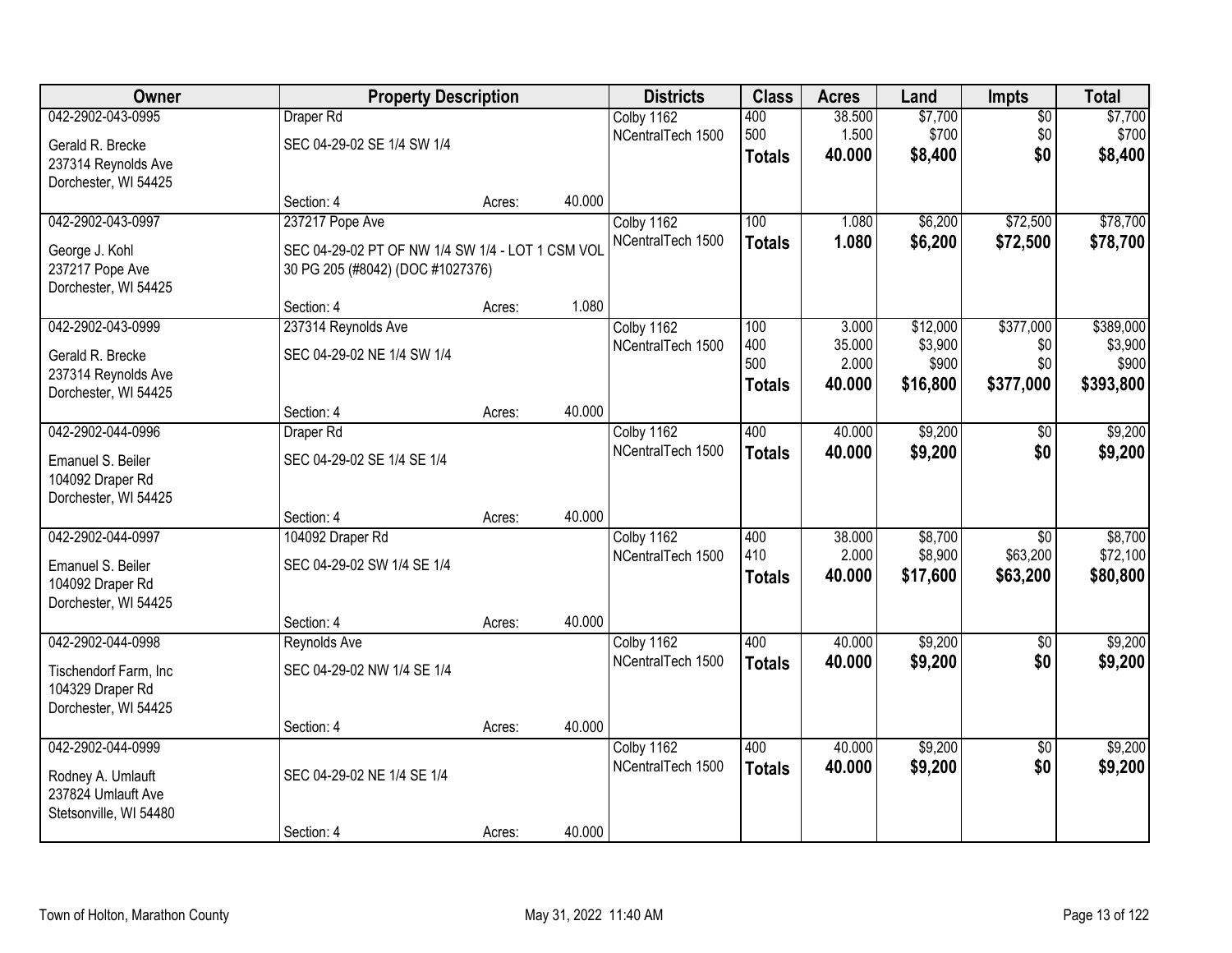| <b>Owner</b>                                    |                                                  | <b>Property Description</b> |        |                                 | <b>Class</b>     | <b>Acres</b> | Land     | Impts           | <b>Total</b> |
|-------------------------------------------------|--------------------------------------------------|-----------------------------|--------|---------------------------------|------------------|--------------|----------|-----------------|--------------|
| 042-2902-051-0991                               | 102715 County Line Rd                            |                             |        | Colby 1162                      | 100              | 0.990        | \$5,900  | \$162,100       | \$168,000    |
| Shelly D. Raatz                                 | SEC 05-29-02 PT OF NE 1/4 NE FRL 1/4 - LOT 1 CSM |                             |        | NCentralTech 1500               | <b>Totals</b>    | 0.990        | \$5,900  | \$162,100       | \$168,000    |
| 102715 County Line Rd                           | VOL 62 PG 129 (#14122) (DOC #1428747)            |                             |        |                                 |                  |              |          |                 |              |
| Stetsonville, WI 54480                          |                                                  |                             |        |                                 |                  |              |          |                 |              |
|                                                 | Section: 5                                       | Acres:                      | 0.990  |                                 |                  |              |          |                 |              |
| 042-2902-051-0992                               | 102749 County Line Rd                            |                             |        | Colby 1162                      | $\overline{200}$ | 4.100        | \$14,200 | \$274,200       | \$288,400    |
| Parrett Manufacturing                           | SEC 05-29-02 PT OF NE 1/4 NE FRL 1/4 - LOT 2 CSM |                             |        | NCentralTech 1500               | <b>Totals</b>    | 4.100        | \$14,200 | \$274,200       | \$288,400    |
| 810 E 2nd St                                    | VOL 62 PG 129 (#14122) (DOC #1428747)            |                             |        |                                 |                  |              |          |                 |              |
| PO Box 440                                      |                                                  |                             |        |                                 |                  |              |          |                 |              |
| Dorchester, WI 54425-0440<br>042-2902-051-0994  | Section: 5                                       | Acres:                      | 4.100  |                                 | 400              | 42.510       | \$9,700  |                 | \$9,700      |
|                                                 | County Line Rd                                   |                             |        | Colby 1162<br>NCentralTech 1500 | 500              | 8.000        | \$3,500  | \$0<br>\$0      | \$3,500      |
| Kayo D. Pope                                    | SEC 05-29-02 NE 1/4 NE FRL 1/4 EX CSM VOL 62 PG  |                             |        |                                 | <b>Totals</b>    | 50.510       | \$13,200 | \$0             | \$13,200     |
| 102447 County Line Rd                           | 129 (#14122) (DOC #1428749)                      |                             |        |                                 |                  |              |          |                 |              |
| Stetsonville, WI 54480                          | Section: 5                                       | Acres:                      | 50.510 |                                 |                  |              |          |                 |              |
| 042-2902-051-0995                               |                                                  |                             |        | Colby 1162                      | 400              | 26.000       | \$6,000  | $\overline{50}$ | \$6,000      |
|                                                 |                                                  |                             |        | NCentralTech 1500               | 500              | 5.000        | \$9,500  | \$0             | \$9,500      |
| Kayo D. Pope                                    | SEC 05-29-02 SE 1/4 NE 1/4                       |                             |        |                                 | 510              | 9.000        | \$10,000 | \$0             | \$10,000     |
| 102447 County Line Rd<br>Stetsonville, WI 54480 |                                                  |                             |        |                                 | <b>Totals</b>    | 40.000       | \$25,500 | \$0             | \$25,500     |
|                                                 | Section: 5                                       | Acres:                      | 40.000 |                                 |                  |              |          |                 |              |
| 042-2902-051-0996                               | Pope Ave                                         |                             |        | Colby 1162                      | 400              | 33.000       | \$7,600  | $\overline{60}$ | \$7,600      |
| Kayo D. Pope                                    | SEC 05-29-02 SW 1/4 NE 1/4                       |                             |        | NCentralTech 1500               | 510              | 7.000        | \$8,800  | \$0             | \$8,800      |
| 102447 County Line Rd                           |                                                  |                             |        |                                 | <b>Totals</b>    | 40.000       | \$16,400 | \$0             | \$16,400     |
| Stetsonville, WI 54480                          |                                                  |                             |        |                                 |                  |              |          |                 |              |
|                                                 | Section: 5                                       | Acres:                      | 40.000 |                                 |                  |              |          |                 |              |
| 042-2902-051-0997                               | 102447 County Line Rd                            |                             |        | Colby 1162                      | 400              | 49.380       | \$11,300 | $\overline{50}$ | \$11,300     |
| Kayo D. Pope                                    | SEC 05-29-02 NW 1/4 FRL NE 1/4                   |                             |        | NCentralTech 1500               | 410              | 6.000        | \$18,900 | \$119,500       | \$138,400    |
| 102447 County Line Rd                           |                                                  |                             |        |                                 | 500              | 1.000        | \$500    | \$0             | \$500        |
| Stetsonville, WI 54480                          |                                                  |                             |        |                                 | <b>Totals</b>    | 56.380       | \$30,700 | \$119,500       | \$150,200    |
|                                                 | Section: 5                                       | Acres:                      | 56.380 |                                 |                  |              |          |                 |              |
| 042-2902-052-0996                               | Pope Ave                                         |                             |        | Colby 1162                      | 400              | 40.000       | \$9,200  | $\overline{50}$ | \$9,200      |
| Kayo D. Pope                                    | SEC 05-29-02 SE 1/4 NW 1/4                       |                             |        | NCentralTech 1500               | <b>Totals</b>    | 40.000       | \$9,200  | \$0             | \$9,200      |
| 102447 County Line Rd                           |                                                  |                             |        |                                 |                  |              |          |                 |              |
| Stetsonville, WI 54480                          |                                                  |                             |        |                                 |                  |              |          |                 |              |
|                                                 | Section: 5                                       | Acres:                      | 40.000 |                                 |                  |              |          |                 |              |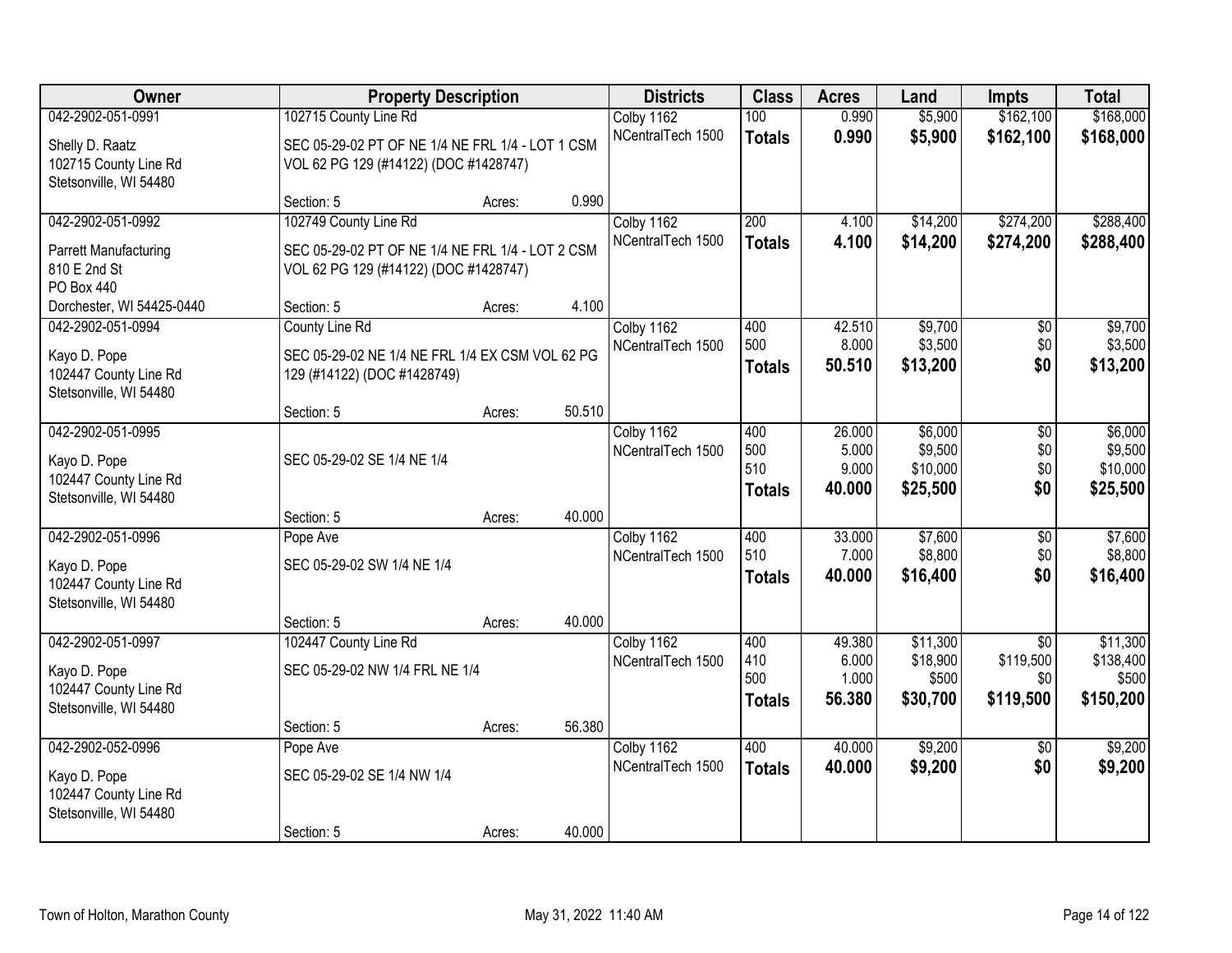| Owner                  | <b>Property Description</b>                       |        |        | <b>Districts</b>  | <b>Class</b>  | <b>Acres</b> | Land     | <b>Impts</b> | <b>Total</b> |
|------------------------|---------------------------------------------------|--------|--------|-------------------|---------------|--------------|----------|--------------|--------------|
| 042-2902-052-0997      | 6005 Oriole Dr                                    |        |        | Colby 1162        | 400           | 35.000       | \$8,000  | $\sqrt{$0}$  | \$8,000      |
| Kayo D. Pope           | SEC 05-29-02 SW 1/4 NW 1/4                        |        |        | NCentralTech 1500 | 500           | 5.000        | \$2,200  | \$0          | \$2,200      |
| 102447 County Line Rd  |                                                   |        |        |                   | <b>Totals</b> | 40.000       | \$10,200 | \$0          | \$10,200     |
| Stetsonville, WI 54480 |                                                   |        |        |                   |               |              |          |              |              |
|                        | Section: 5                                        | Acres: | 40.000 |                   |               |              |          |              |              |
| 042-2902-052-0998      | Oriole Dr                                         |        |        | Colby 1162        | 400           | 56.880       | \$13,000 | \$0          | \$13,000     |
| Kayo D. Pope           | SEC 05-29-02 NW 1/4 FRL NW 1/4                    |        |        | NCentralTech 1500 | <b>Totals</b> | 56.880       | \$13,000 | \$0          | \$13,000     |
| 102447 County Line Rd  |                                                   |        |        |                   |               |              |          |              |              |
| Stetsonville, WI 54480 |                                                   |        |        |                   |               |              |          |              |              |
|                        | Section: 5                                        | Acres: | 56.880 |                   |               |              |          |              |              |
| 042-2902-052-0999      | 102097 County Line Rd                             |        |        | Colby 1162        | 100           | 1.000        | \$6,000  | \$92,000     | \$98,000     |
| Kayo D. Pope           | SEC 05-29-02 NE 1/4 FRL NW 1/4                    |        |        | NCentralTech 1500 | 400           | 49.630       | \$11,400 | \$0          | \$11,400     |
| 102447 County Line Rd  |                                                   |        |        |                   | 510           | 6.000        | \$7,500  | \$0          | \$7,500      |
| Stetsonville, WI 54480 |                                                   |        |        |                   | Totals        | 56,630       | \$24,900 | \$92,000     | \$116,900    |
|                        | Section: 5                                        | Acres: | 56.630 |                   |               |              |          |              |              |
| 042-2902-053-0987      | Draper Rd                                         |        |        | Colby 1162        | 400           | 3.790        | \$900    | $\sqrt{6}$   | \$900        |
| David P. Tischendorf   | SEC 05-29-02 PT OF SE 1/4 SW 1/4 - OUTLOT 1 CSM   |        |        | NCentralTech 1500 | <b>Totals</b> | 3.790        | \$900    | \$0          | \$900        |
| 104329 Draper Rd       | VOL 88 PG 83 (#18104) (DOC# 1763143)              |        |        |                   |               |              |          |              |              |
| Dorchester, WI 54425   |                                                   |        |        |                   |               |              |          |              |              |
|                        | Section: 5                                        | Acres: | 3.790  |                   |               |              |          |              |              |
| 042-2902-053-0988      | 101984 Draper Rd                                  |        |        | Colby 1162        | 100           | 2.550        | \$10,700 | \$165,500    | \$176,200    |
| <b>Marty Schwantes</b> | SEC 05-29-02 PT OF SE 1/4 SW 1/4 - LOT 1 CSM VOL  |        |        | NCentralTech 1500 | <b>Totals</b> | 2.550        | \$10,700 | \$165,500    | \$176,200    |
| 101984 Draper Rd       | 88 PG 83 (#18104) (DOC# 1763143)                  |        |        |                   |               |              |          |              |              |
| Dorchester, WI 54425   |                                                   |        |        |                   |               |              |          |              |              |
|                        | Section: 5                                        | Acres: | 2.550  |                   |               |              |          |              |              |
| 042-2902-053-0990      | Draper Rd                                         |        |        | Colby 1162        | 400           | 32.310       | \$7,400  | \$0          | \$7,400      |
| Patrick D. Tischendorf | SEC 05-29-02 SE 1/4 SW 1/4 - EX CSM VOL 63 PG 190 |        |        | NCentralTech 1500 | <b>Totals</b> | 32.310       | \$7,400  | \$0          | \$7,400      |
| 104329 Draper Rd       | (#14363) (DOC #1447985) AND SUPERCEDED BY         |        |        |                   |               |              |          |              |              |
| Dorchester, WI 54425   | CSM VOL 88 PG 83                                  |        |        |                   |               |              |          |              |              |
|                        | Section: 5                                        | Acres: | 32.310 |                   |               |              |          |              |              |
| 042-2902-053-0991      | 236965 Oriole Dr                                  |        |        | Colby 1162        | 100           | 2.990        | \$12,000 | \$90,100     | \$102,100    |
| Dan G. Gehrke          | SEC 05-29-02 PT OF SW 1/4 SW 1/4 - LOT 1 CSM VOL  |        |        | NCentralTech 1500 | 400           | 3.500        | \$800    | \$0          | \$800        |
| 236965 Oriole Dr       | 57 PG 100 (#13163) (DOC #1358623) EXT OF LC       |        |        |                   | 510           | 0.500        | \$600    | \$0          | \$600        |
| Dorchester, WI 54425   | #1222998 EXT OF LC #1264048 EXT OF LC #1196913    |        |        |                   | <b>Totals</b> | 6.990        | \$13,400 | \$90,100     | \$103,500    |
|                        | Section: 5                                        | Acres: | 6.990  |                   |               |              |          |              |              |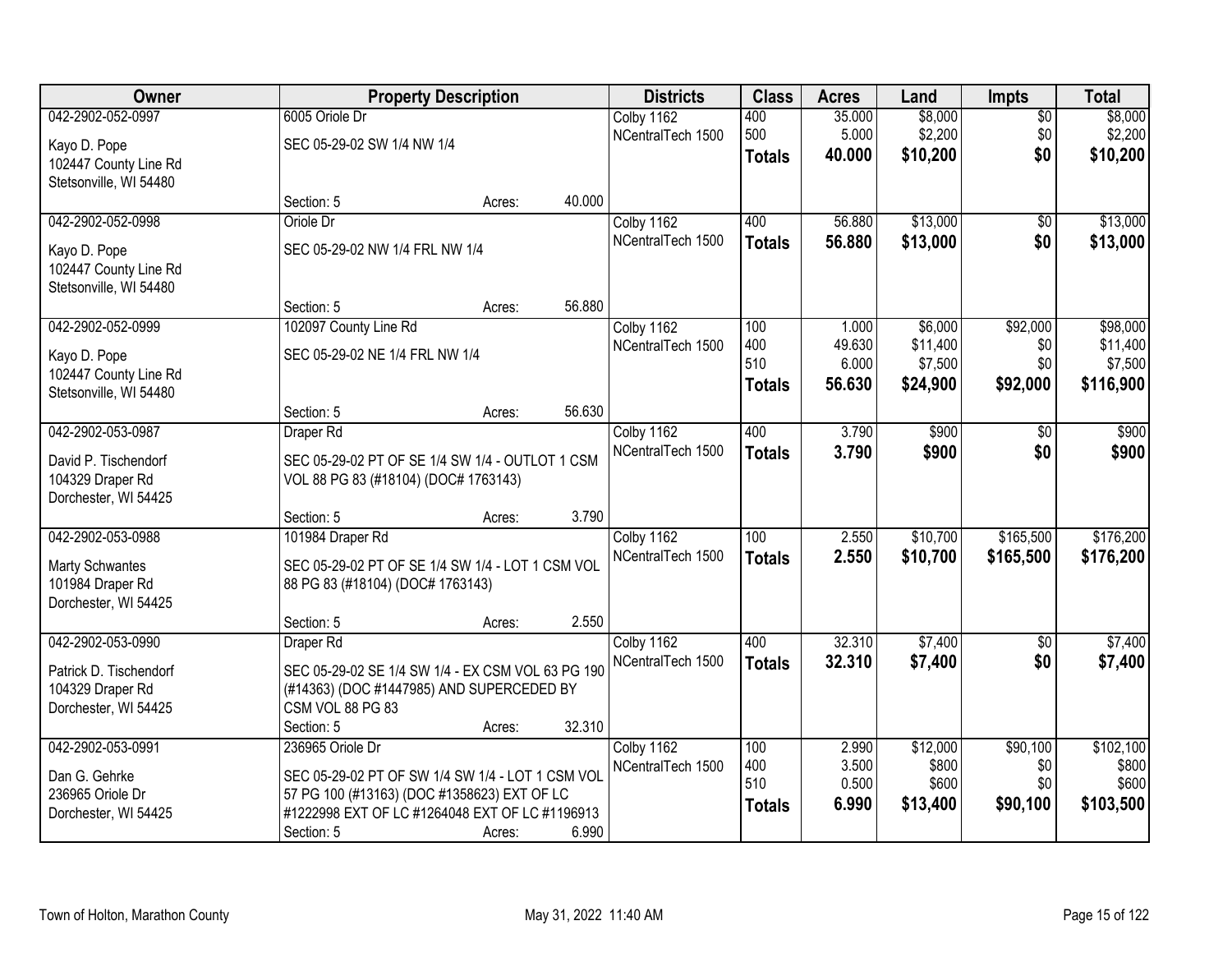| Owner                                                                                   | <b>Property Description</b>                                                                                                                                                                            | <b>Districts</b>                         | <b>Class</b>                       | <b>Acres</b>                        | Land                                       | <b>Impts</b>                              | <b>Total</b>                               |
|-----------------------------------------------------------------------------------------|--------------------------------------------------------------------------------------------------------------------------------------------------------------------------------------------------------|------------------------------------------|------------------------------------|-------------------------------------|--------------------------------------------|-------------------------------------------|--------------------------------------------|
| 042-2902-053-0992<br>Michael J. Geiger<br>PO Box 172<br>Dorchester, WI 54425            | 101790 Draper Rd<br>SEC 05-29-02 SW 1/4 SW 1/4 EX CSM VOL 57 PG 100<br>(#13163) (DOC #1358623)                                                                                                         | Colby 1162<br>NCentralTech 1500          | 100<br>400<br><b>Totals</b>        | 2.100<br>28.530<br>30.630           | \$9,300<br>\$6,500<br>\$15,800             | \$222,800<br>\$0<br>\$222,800             | \$232,100<br>\$6,500<br>\$238,600          |
|                                                                                         | 30.630<br>Section: 5<br>Acres:                                                                                                                                                                         |                                          |                                    |                                     |                                            |                                           |                                            |
| 042-2902-053-0993<br>Tangles End, LLC<br>101790 Draper Rd<br>Dorchester, WI 54425       | 237519 Oriole Dr<br>SEC 05-29-02 PT OF NW 1/4 SW 1/4 - LOT 1 CSM VOL<br>32 PG 181 (#8413) (DOC #1041518)                                                                                               | Colby 1162<br>NCentralTech 1500          | 100<br><b>Totals</b>               | 4.630<br>4.630                      | \$15,400<br>\$15,400                       | \$32,800<br>\$32,800                      | \$48,200<br>\$48,200                       |
| 042-2902-053-0994<br>Michael J. Geiger<br>PO Box 172<br>Dorchester, WI 54425            | Section: 5<br>Acres:<br>Oriole Dr<br>SEC 05-29-02 NW 1/4 SW 1/4 EX CSM VOL 32 PG 181<br>(#8413)(DOC #1041518<br>35.370<br>Section: 5<br>Acres:                                                         | 4.630<br>Colby 1162<br>NCentralTech 1500 | 100<br>400<br>510<br><b>Totals</b> | 0.200<br>14.000<br>21.170<br>35.370 | \$1,200<br>\$3,200<br>\$22,800<br>\$27,200 | $\overline{50}$<br>\$0<br>\$0<br>\$0      | \$1,200<br>\$3,200<br>\$22,800<br>\$27,200 |
| 042-2902-053-0999<br>Patrick D. Tischendorf<br>104329 Draper Rd<br>Dorchester, WI 54425 | SEC 05-29-02 NE 1/4 SW 1/4<br>40.000<br>Section: 5<br>Acres:                                                                                                                                           | Colby 1162<br>NCentralTech 1500          | 400<br>500<br><b>Totals</b>        | 27.000<br>13.000<br>40.000          | \$6,200<br>\$5,600<br>\$11,800             | \$0<br>\$0<br>\$0                         | \$6,200<br>\$5,600<br>\$11,800             |
| 042-2902-054-0988<br>Markus Dejong<br>102218 Draper Rd<br>Dorchester, WI 54425          | 102356 Draper Rd<br>SEC 05-29-02 PT OF SW 1/4 SE 1/4 - LOT 1 & OUTLOT<br>1 CSM VOL 63 PG 123 (#14296) (DOC #1442739)<br>Section: 5<br>Acres:                                                           | Colby 1162<br>NCentralTech 1500<br>1.920 | $\overline{100}$<br><b>Totals</b>  | 1.920<br>1.920                      | \$8,800<br>\$8,800                         | \$114,500<br>\$114,500                    | \$123,300<br>\$123,300                     |
| 042-2902-054-0989<br>Markus Dejong<br>102218 Draper Rd<br>Dorchester, WI 54425          | 102218 Draper Rd<br>SEC 05-29-02 SW 1/4 SE 1/4 EX LOT 1 & OUTLOT 1<br>CSM VOL 63 PG 123 (#14296) (DOC #1442739) THIS<br>PCL INCL OUTLOT 2 CSM VOL 63 PG 123 (#14296)<br>36.730<br>Section: 5<br>Acres: | Colby 1162<br>NCentralTech 1500          | 400<br>410<br><b>Totals</b>        | 26.730<br>10.000<br>36.730          | \$6,100<br>\$26,900<br>\$33,000            | $\overline{50}$<br>\$884,900<br>\$884,900 | \$6,100<br>\$911,800<br>\$917,900          |
| 042-2902-054-0990<br>Kayo D. Pope<br>102447 County Line Rd<br>Stetsonville, WI 54480    | SEC 05-29-02 PT OF N 1/2 SE 1/4 - N 13 ACRES THRF<br>EX RD<br>12.830<br>Section: 5<br>Acres:                                                                                                           | Colby 1162<br>NCentralTech 1500          | 400<br>510<br><b>Totals</b>        | 9.000<br>3.830<br>12.830            | \$2,100<br>\$4,300<br>\$6,400              | $\overline{50}$<br>\$0<br>\$0             | \$2,100<br>\$4,300<br>\$6,400              |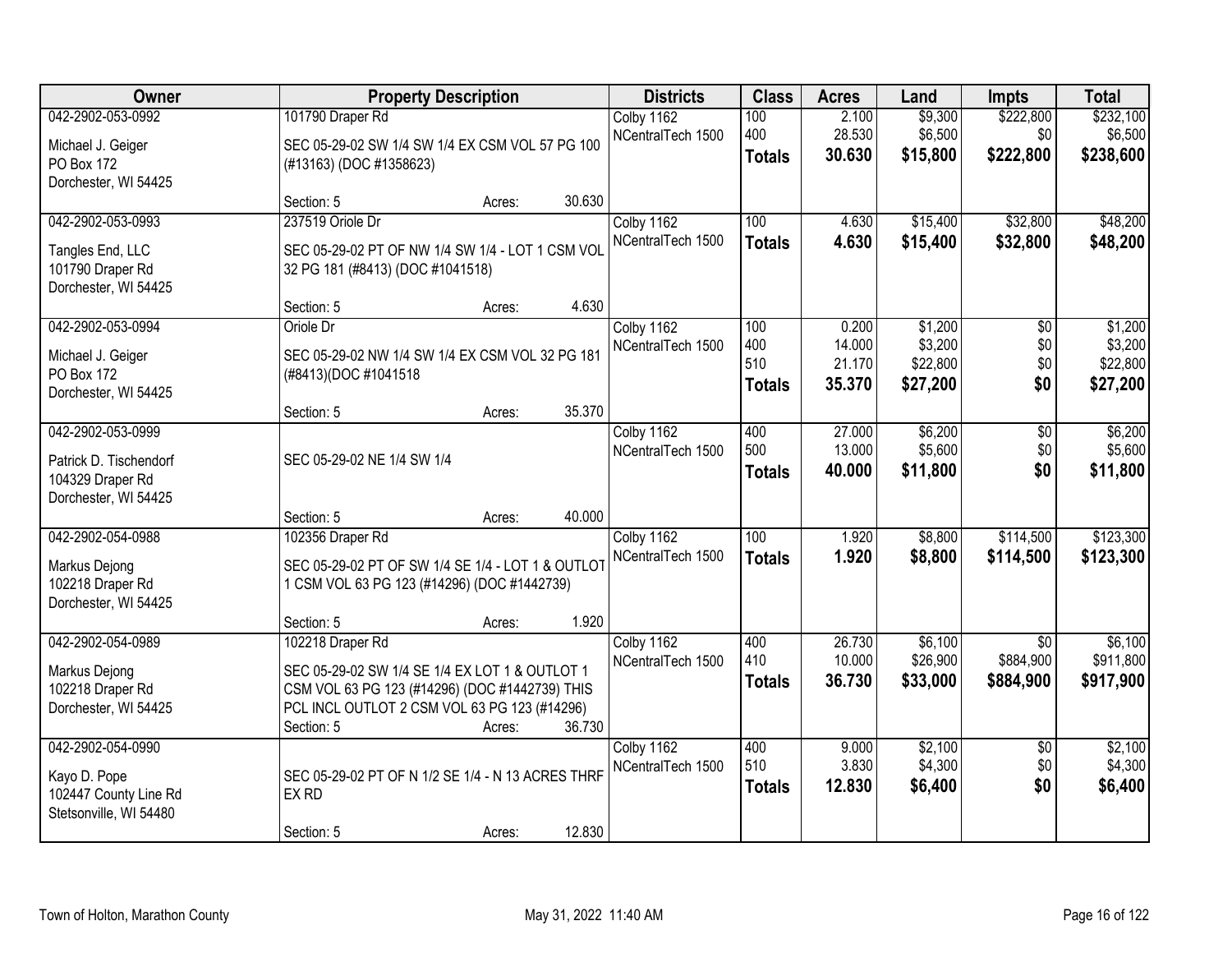| Owner                                                                                     | <b>Property Description</b>                                                                                       | <b>Districts</b>                | <b>Class</b>                | <b>Acres</b>              | Land                           | <b>Impts</b>                  | <b>Total</b>                   |
|-------------------------------------------------------------------------------------------|-------------------------------------------------------------------------------------------------------------------|---------------------------------|-----------------------------|---------------------------|--------------------------------|-------------------------------|--------------------------------|
| 042-2902-054-0991<br>Markus Dejong<br>102218 Draper Rd<br>Dorchester, WI 54425            | SEC 05-29-02 NW 1/4 SE 1/4 - EX N 6.5 ACRES THRF                                                                  | Colby 1162<br>NCentralTech 1500 | 400<br>500<br><b>Totals</b> | 24.710<br>8.500<br>33.210 | \$5,700<br>\$7,800<br>\$13,500 | $\overline{50}$<br>\$0<br>\$0 | \$5,700<br>\$7,800<br>\$13,500 |
|                                                                                           | 33.210<br>Section: 5<br>Acres:                                                                                    |                                 |                             |                           |                                |                               |                                |
| 042-2902-054-0992<br>Markus Dejong<br>102218 Draper Rd<br>Dorchester, WI 54425            | SEC 05-29-02 NE 1/4 SE 1/4 - EX N 6.5 ACRES THRF<br>EX RD<br>32.380                                               | Colby 1162<br>NCentralTech 1500 | 400<br>510<br><b>Totals</b> | 27.380<br>5.000<br>32.380 | \$6,300<br>\$5,000<br>\$11,300 | $\overline{50}$<br>\$0<br>\$0 | \$6,300<br>\$5,000<br>\$11,300 |
| 042-2902-054-0993                                                                         | Section: 5<br>Acres:<br>102808 Draper Rd                                                                          | Colby 1162                      | 400                         | 4.000                     | \$900                          | \$0                           | \$900                          |
| Steve Byler<br>102808 Draper Rd<br>Dorchester, WI 54425                                   | SEC 05-29-02 PT OF SE 1/4 SE 1/4 - LOT 1 CSM VOL<br>61 PG 82 (#13895) (DOC #1412653)                              | NCentralTech 1500               | 410<br><b>Totals</b>        | 2.555<br>6.555            | \$11,100<br>\$12,000           | \$98,400<br>\$98,400          | \$109,500<br>\$110,400         |
|                                                                                           | 6.555<br>Section: 5<br>Acres:                                                                                     |                                 |                             |                           |                                |                               |                                |
| 042-2902-054-0994<br>Markus Dejong                                                        | Draper Rd<br>SEC 05-29-02 SE 1/4 SE 1/4 EX CSM VOL 61 PG 82                                                       | Colby 1162<br>NCentralTech 1500 | 400<br><b>Totals</b>        | 31.110<br>31.110          | \$7,100<br>\$7,100             | \$0<br>\$0                    | \$7,100<br>\$7,100             |
| 102218 Draper Rd<br>Dorchester, WI 54425                                                  | (#13895) (DOC #1412653)                                                                                           |                                 |                             |                           |                                |                               |                                |
|                                                                                           | 31.110<br>Section: 5<br>Acres:                                                                                    |                                 |                             |                           |                                |                               |                                |
| 042-2902-061-0992<br>Michael B. Olson<br>238449 State Highway 13<br>Dorchester, WI 54425  | County Line Rd<br>SEC 06-29-02 PT OF NW 1/4 FRL NE 1/4 - PCL 3 CSM<br>VOL 48 PG 87 (#11405) (DOC #1211602)        | Colby 1162<br>NCentralTech 1500 | 100<br><b>Totals</b>        | 1.009<br>1.009            | \$6,000<br>\$6,000             | $\sqrt{6}$<br>\$0             | \$6,000<br>\$6,000             |
|                                                                                           | 1.009<br>Section: 6<br>Acres:                                                                                     |                                 |                             |                           |                                |                               |                                |
| 042-2902-061-0993<br>Michael B. Olson<br>238449 State Highway 13<br>Dorchester, WI 54425  | County Line Rd<br>SEC 06-29-02 PT OF NW 1/4 FRL NE 1/4 PCL 2 CSM<br>VOL 48 PG 87 (#11405) (DOC #1211602)          | Colby 1162<br>NCentralTech 1500 | 100<br><b>Totals</b>        | 1.009<br>1.009            | \$6,000<br>\$6,000             | \$0<br>\$0                    | \$6,000<br>\$6,000             |
|                                                                                           | 1.009<br>Section: 6<br>Acres:                                                                                     |                                 |                             |                           |                                |                               |                                |
| 042-2902-061-0994<br>Lawrence M. Olson<br>238449 State Highway 13<br>Dorchester, WI 54425 | 100877 County Line Rd<br>SEC 06-29-02 PT OF NW 1/4 FRL NE 1/4 - PCL 1 CSM<br>VOL 48 PG 87 (#11405) (DOC #1211602) | Colby 1162<br>NCentralTech 1500 | 100<br><b>Totals</b>        | 1.589<br>1.589            | \$7,800<br>\$7,800             | \$91,000<br>\$91,000          | \$98,800<br>\$98,800           |
|                                                                                           | 1.589<br>Section: 6<br>Acres:                                                                                     |                                 |                             |                           |                                |                               |                                |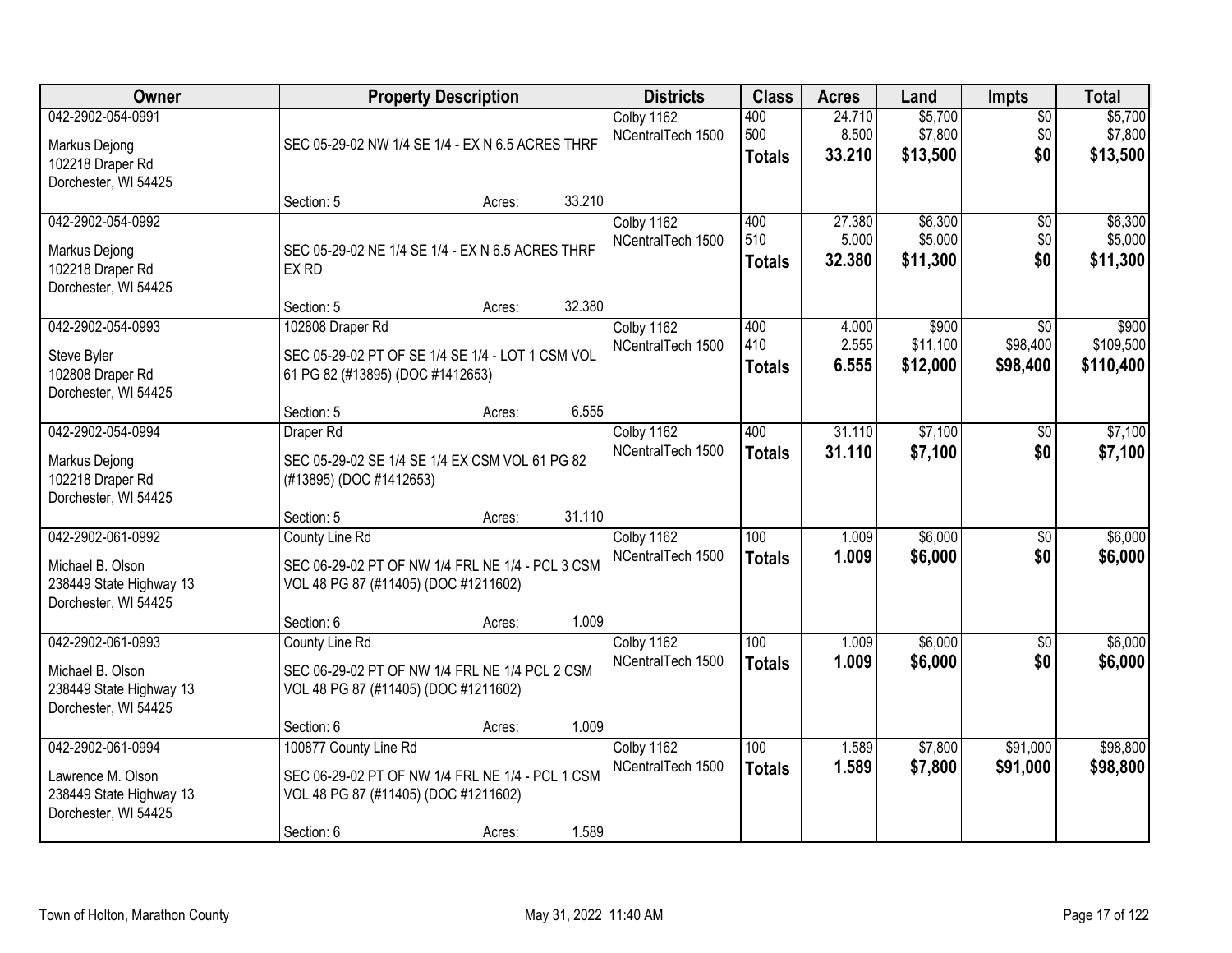| Owner                   | <b>Property Description</b>                       |        |        | <b>Districts</b>  | <b>Class</b>  | <b>Acres</b> | Land     | <b>Impts</b>    | <b>Total</b> |
|-------------------------|---------------------------------------------------|--------|--------|-------------------|---------------|--------------|----------|-----------------|--------------|
| 042-2902-061-0995       | Town Hall Rd                                      |        |        | Colby 1162        | 400           | 80.370       | \$18,400 | $\overline{50}$ | \$18,400     |
| Bach Properties, LLC    | SEC 06-29-02 NW 1/4 FRL NE 1/4 ALSO N 1/2 NW FRL  |        |        | NCentralTech 1500 | 510           | 14.000       | \$14,800 | \$0             | \$14,800     |
| W861 County Rd A        | 1/4 EX CSM VOL 2 PG 205 (#455)(DOC #02205) EX     |        |        |                   | <b>Totals</b> | 94.370       | \$33,200 | \$0             | \$33,200     |
| Dorchester, WI 54425    | CSM VOL 20 PG 189 (#5596) (DOC #913337) EX CSM    |        |        |                   |               |              |          |                 |              |
|                         | Section: 6                                        | Acres: | 94.370 |                   |               |              |          |                 |              |
| 042-2902-061-0996       |                                                   |        |        | Colby 1162        | 400           | 18.000       | \$4,100  | $\overline{50}$ | \$4,100      |
| Kayo D. Pope            | SEC 06-29-02 SE 1/4 NE 1/4                        |        |        | NCentralTech 1500 | 500           | 7.000        | \$3,000  | \$0             | \$3,000      |
| 102447 County Line Rd   |                                                   |        |        |                   | 510           | 15.000       | \$17,000 | \$0             | \$17,000     |
| Stetsonville, WI 54480  |                                                   |        |        |                   | <b>Totals</b> | 40.000       | \$24,100 | \$0             | \$24,100     |
|                         | Section: 6                                        | Acres: | 40.000 |                   |               |              |          |                 |              |
| 042-2902-061-0997       |                                                   |        |        | Colby 1162        | 400           | 3.000        | \$600    | $\overline{50}$ | \$600        |
| Kayo D. Pope            | SEC 06-29-02 SW 1/4 NE 1/4                        |        |        | NCentralTech 1500 | 510           | 37.000       | \$40,200 | \$0             | \$40,200     |
| 102447 County Line Rd   |                                                   |        |        |                   | Totals        | 40.000       | \$40,800 | \$0             | \$40,800     |
| Stetsonville, WI 54480  |                                                   |        |        |                   |               |              |          |                 |              |
|                         | Section: 6                                        | Acres: | 40.000 |                   |               |              |          |                 |              |
| 042-2902-061-0999       | County Line Rd                                    |        |        | Colby 1162        | 400           | 7.000        | \$1,600  | \$0             | \$1,600      |
| Gerald R. Brecke        | SEC 06-29-02 NE 1/4 FRL NE 1/4                    |        |        | NCentralTech 1500 | 510           | 49.500       | \$56,800 | \$0             | \$56,800     |
| 237314 Reynolds Ave     |                                                   |        |        |                   | <b>Totals</b> | 56.500       | \$58,400 | \$0             | \$58,400     |
| Dorchester, WI 54425    |                                                   |        |        |                   |               |              |          |                 |              |
|                         | Section: 6                                        | Acres: | 56.500 |                   |               |              |          |                 |              |
| 042-2902-062-0990       | 238449 State Highway 13                           |        |        | Colby 1162        | 100           | 0.500        | \$3,000  | \$110,300       | \$113,300    |
| Lawrence M. Olson       | SEC 06-29-02 PT OF N 1/2 NW FRL 1/4 PCL 2 CSM     |        |        | NCentralTech 1500 | 200           | 2.000        | \$9,000  | \$221,100       | \$230,100    |
| 238449 State Highway 13 | VOL 20 PG 189 (#5596) (DOC #913337)               |        |        |                   | 400           | 7.440        | \$1,700  | \$0             | \$1,700      |
| Dorchester, WI 54425    |                                                   |        |        |                   | 510           | 1.000        | \$1,000  | \$0             | \$1,000      |
|                         | Section: 6                                        | Acres: | 10.940 |                   | <b>Totals</b> | 10.940       | \$14,700 | \$331,400       | \$346,100    |
| 042-2902-062-0991       | 100280 Emmanelson Rd                              |        |        | Colby 1162        | 100           | 3.400        | \$12,800 | \$131,000       | \$143,800    |
| Susan Messmann          | SEC 06-29-02 PT OF S 1/2 FRL NW 1/4 BEG 456' E OF |        |        | NCentralTech 1500 | <b>Totals</b> | 3.400        | \$12,800 | \$131,000       | \$143,800    |
| 100280 Emmanelson Rd    | SW COR E TO PT 792' W OF SE COR N 495' W TO PT    |        |        |                   |               |              |          |                 |              |
| Dorchester, WI 54425    | 456' E OF W LN SEC S 495' TO POB                  |        |        |                   |               |              |          |                 |              |
|                         | Section: 6                                        | Acres: | 3.400  |                   |               |              |          |                 |              |
| 042-2902-062-0992       | Emmanelson Rd                                     |        |        | Colby 1162        | 100           | 1.350        | \$7,100  | $\overline{30}$ | \$7,100      |
| Jesus E. Parra Ortiz    | SEC 06-29-02 PT OF S 1/2 NW FRL 1/4 S 495' OF W   |        |        | NCentralTech 1500 | <b>Totals</b> | 1.350        | \$7,100  | \$0             | \$7,100      |
| 100208 Emmanelson Rd    | 192' THRF EX HWY                                  |        |        |                   |               |              |          |                 |              |
| Dorchester, WI 54425    |                                                   |        |        |                   |               |              |          |                 |              |
|                         | Section: 6                                        | Acres: | 1.350  |                   |               |              |          |                 |              |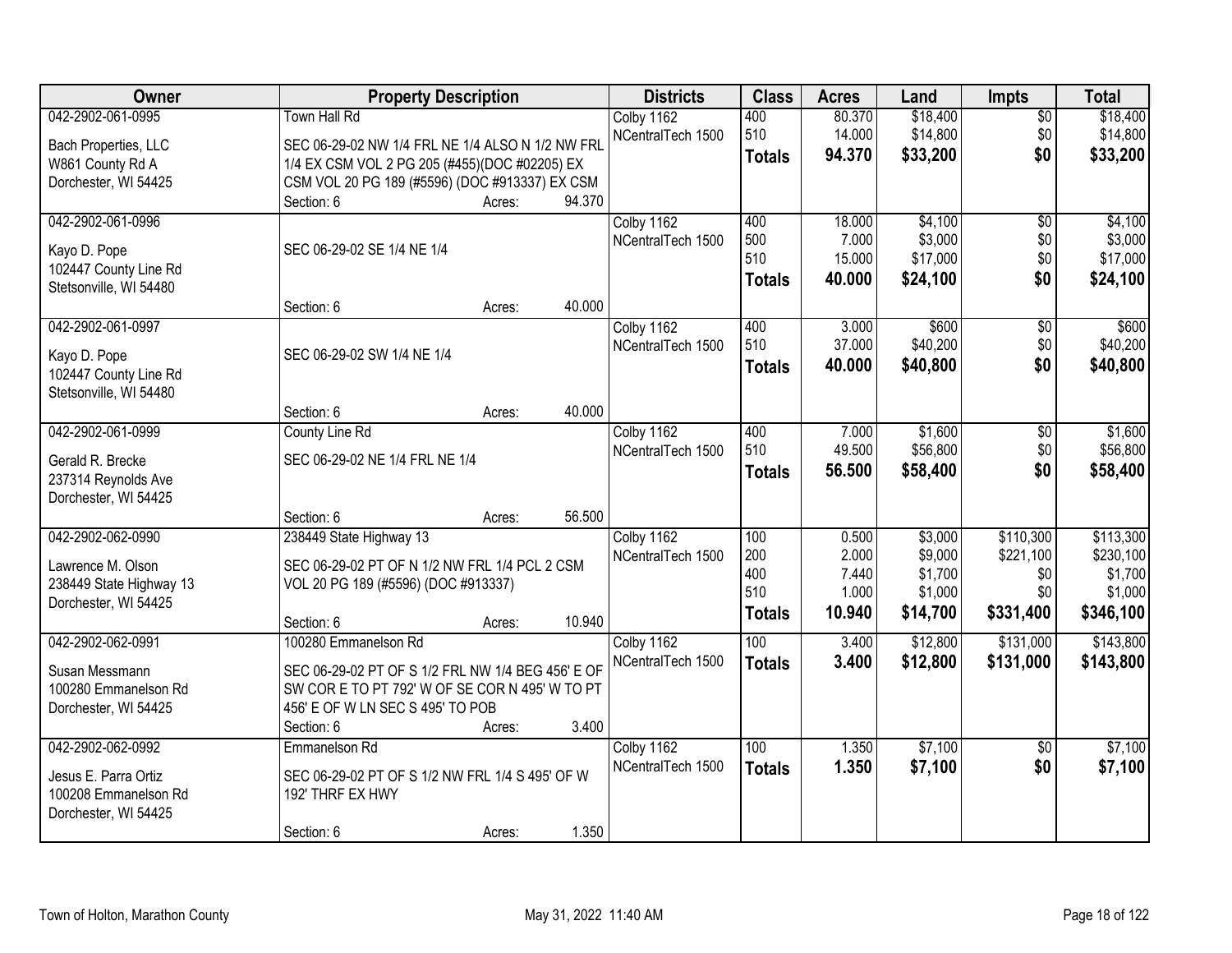| Owner                                           |                                                           | <b>Property Description</b> |        |                   | <b>Class</b>  | <b>Acres</b>    | Land                 | Impts            | <b>Total</b>          |
|-------------------------------------------------|-----------------------------------------------------------|-----------------------------|--------|-------------------|---------------|-----------------|----------------------|------------------|-----------------------|
| 042-2902-062-0993                               | 100508 Emmanelson Rd                                      |                             |        | Colby 1162        | 100           | 1.040           | \$6,100              | $\overline{50}$  | \$6,100               |
| Bobby E. Rau                                    | SEC 06-29-02 PT OF S 1/2 NW FRL 1/4 BEG AT SE             |                             |        | NCentralTech 1500 | <b>Totals</b> | 1.040           | \$6,100              | \$0              | \$6,100               |
| 100508 Emmanelson Rd                            | COR W 225' N 200' E 225' S 200' TO BEG                    |                             |        |                   |               |                 |                      |                  |                       |
| Dorchester, WI 54425                            |                                                           |                             |        |                   |               |                 |                      |                  |                       |
|                                                 | Section: 6                                                | Acres:                      | 1.040  |                   |               |                 |                      |                  |                       |
| 042-2902-062-0994                               | 100208 Emmanelson Rd                                      |                             |        | Colby 1162        | 100           | 3.000           | \$12,000             | \$111,500        | \$123,500             |
| Jesus E. Parra Ortiz                            | SEC 06-29-02 PT OF S 1/2 NW FRL 1/4 BEG 192' E OF         |                             |        | NCentralTech 1500 | <b>Totals</b> | 3.000           | \$12,000             | \$111,500        | \$123,500             |
| 100208 Emmanelson Rd                            | SW COR E 264' N 495' W 264' S 495' TO BEG                 |                             |        |                   |               |                 |                      |                  |                       |
| Dorchester, WI 54425                            |                                                           |                             | 3.000  |                   |               |                 |                      |                  |                       |
| 042-2902-062-0995                               | Section: 6<br>100512 Emmanelson Rd                        | Acres:                      |        | Colby 1162        | 100           | 4.970           | \$16,100             | \$121,300        | \$137,400             |
|                                                 |                                                           |                             |        | NCentralTech 1500 | <b>Totals</b> | 4.970           | \$16,100             | \$121,300        | \$137,400             |
| Bobby E. Rau                                    | SEC 06-29-02 PT OF S 1/2 NW FRL 1/4 BEG SE COR            |                             |        |                   |               |                 |                      |                  |                       |
| 100508 Emmanelson Rd<br>Dorchester, WI 54425    | W 528' N 495' E 528' S 495' TO BEG EX S 200' OF E<br>225' |                             |        |                   |               |                 |                      |                  |                       |
|                                                 | Section: 6                                                | Acres:                      | 4.970  |                   |               |                 |                      |                  |                       |
| 042-2902-062-0996                               | 100366 Emmanelson Rd                                      |                             |        | Colby 1162        | 100           | 3.000           | \$12,000             | \$213,500        | \$225,500             |
|                                                 | SEC 06-29-02 PT OF S 1/2 NW FRL 1/4 BEG 528' W OF         |                             |        | NCentralTech 1500 | <b>Totals</b> | 3.000           | \$12,000             | \$213,500        | \$225,500             |
| Robert L. Uhlig<br>100366 Emmanelson Rd         | SE COR W 264' N 495' E 264' S 495' TO BEG                 |                             |        |                   |               |                 |                      |                  |                       |
| Dorchester, WI 54425                            |                                                           |                             |        |                   |               |                 |                      |                  |                       |
|                                                 | Section: 6                                                | Acres:                      | 3.000  |                   |               |                 |                      |                  |                       |
| 042-2902-062-0997                               | 237851 State Highway 13                                   |                             |        | Colby 1162        | 880           | 2.120           | \$0                  | $\overline{50}$  | $\overline{50}$       |
| Jehovah Witness Cong                            | SEC 06-29-02 PT OF S 1/2 NW FRL 1/4 COM 30 RODS           |                             |        | NCentralTech 1500 | <b>Totals</b> | 2.120           | \$0                  | \$0              | \$0                   |
| 237851 State Highway 13                         | S OF NW COR THRF E 20 RODS S 20 RODS W 20                 |                             |        |                   |               |                 |                      |                  |                       |
| Dorchester, WI 54425                            | RODS N 20 RODS TO BEG EX HWY                              |                             |        |                   |               |                 |                      |                  |                       |
|                                                 | Section: 6                                                | Acres:                      | 2.120  |                   |               |                 |                      |                  |                       |
| 042-2902-062-0998                               | 237955 State Highway 13                                   |                             |        | Colby 1162        | 100<br>600    | 5.000<br>20.760 | \$16,200<br>\$48,900 | \$108,300<br>\$0 | \$124,500<br>\$48,900 |
| Craig Messmann                                  | SEC 06-29-02 S 1/2 NW FRL 1/4 EX S 20 RDS OF N 50         |                             |        | NCentralTech 1500 | <b>Totals</b> | 25.760          | \$65,100             | \$108,300        | \$173,400             |
| 237955 State Highway 13                         | RDS OF W 20 RDS EX S 495' EX VOL 268M-1056                |                             |        |                   |               |                 |                      |                  |                       |
| Dorchester, WI 54425                            | (HWY)<br>Section: 6                                       |                             | 25.760 |                   |               |                 |                      |                  |                       |
| 042-2902-062-0999                               | 238309 State Highway 13                                   | Acres:                      |        | Colby 1162        | 100           | 3.750           | \$13,600             | \$115,500        | \$129,100             |
|                                                 |                                                           |                             |        | NCentralTech 1500 | <b>Totals</b> | 3.750           | \$13,600             | \$115,500        | \$129,100             |
| Dennis L. Peche                                 | SEC 06-29-02 PT OF N 1/2 NW FRL 1/4 - CSM VOL 2           |                             |        |                   |               |                 |                      |                  |                       |
| 238309 State Highway 13<br>Dorchester, WI 54425 | PG 205 (#455) (DOC #02205) EX RD                          |                             |        |                   |               |                 |                      |                  |                       |
|                                                 | Section: 6                                                | Acres:                      | 3.750  |                   |               |                 |                      |                  |                       |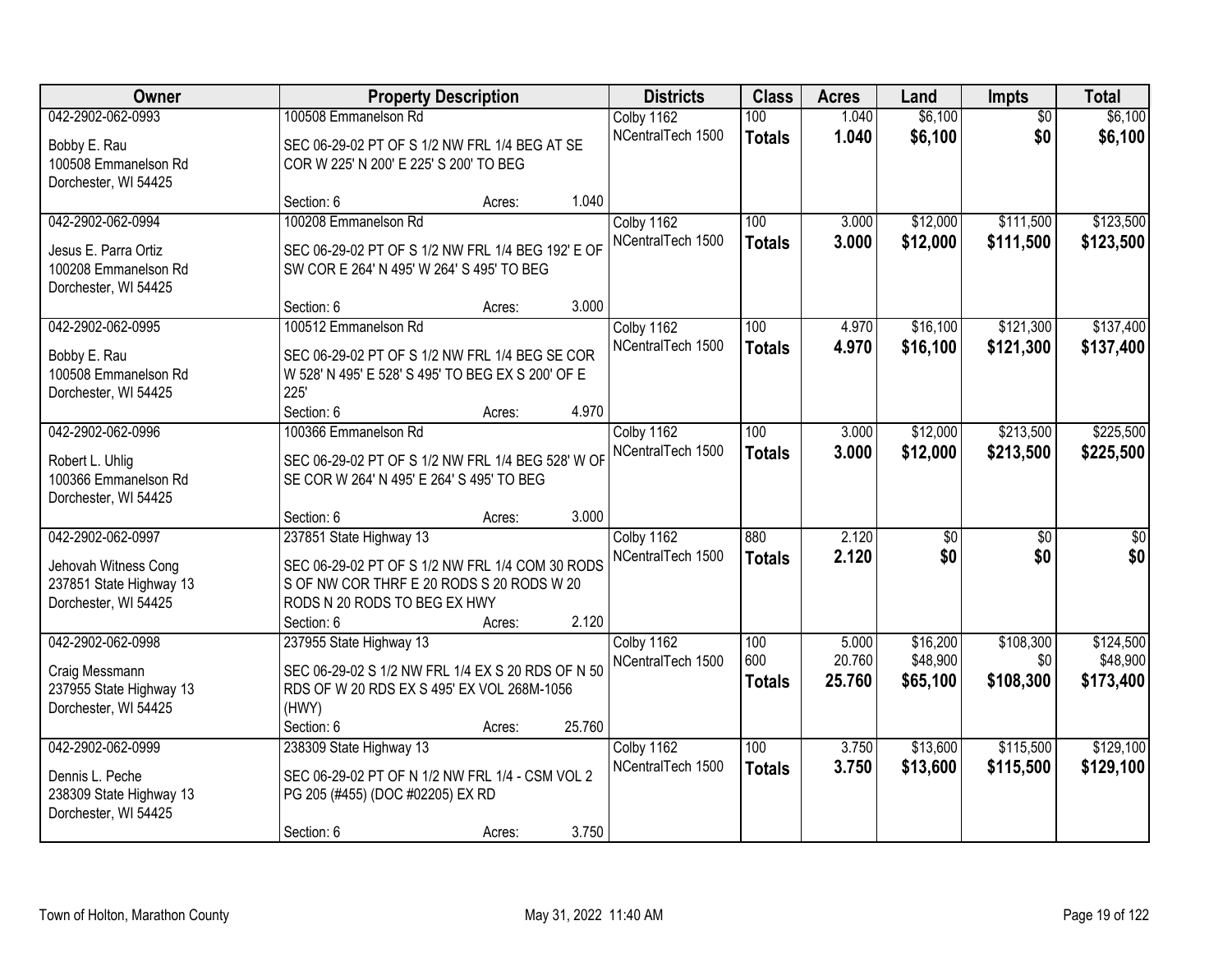| Owner                                    | <b>Property Description</b>                                |        |        | <b>Districts</b>  | <b>Class</b>  | <b>Acres</b> | Land     | Impts           | <b>Total</b> |
|------------------------------------------|------------------------------------------------------------|--------|--------|-------------------|---------------|--------------|----------|-----------------|--------------|
| 042-2902-063-0992                        | 100555 Emmanelson Rd                                       |        |        | Colby 1162        | 100           | 3.090        | \$12,200 | \$190,300       | \$202,500    |
| Tracy L. Sossaman                        | SEC 06-29-02 PT OF N 1/2 SW 1/4 - LOT 1 CSM VOL            |        |        | NCentralTech 1500 | <b>Totals</b> | 3.090        | \$12,200 | \$190,300       | \$202,500    |
| 100555 Emmanelson Rd                     | 26 PG 165 (#6972) (DOC #975868)                            |        |        |                   |               |              |          |                 |              |
| Dorchester, WI 54425                     |                                                            |        |        |                   |               |              |          |                 |              |
|                                          | Section: 6                                                 | Acres: | 3.090  |                   |               |              |          |                 |              |
| 042-2902-063-0993                        | 100509 Emmanelson Rd                                       |        |        | Colby 1162        | 400           | 16.410       | \$3,800  | \$0             | \$3,800      |
| Seubert Calf Ranches, Inc                | SEC 06-29-02 N 1/2 N 1/2 SW FRL 1/4 EX VOL                 |        |        | NCentralTech 1500 | <b>Totals</b> | 16.410       | \$3,800  | \$0             | \$3,800      |
| 100282 Draper Rd                         | 269M-985/986 (HWY) EX N 440' OF W 300' EX CSM              |        |        |                   |               |              |          |                 |              |
| Dorchester, WI 54425                     | VOL 26 PG 165 (#6972) (DOC #975868)                        |        |        |                   |               |              |          |                 |              |
|                                          | Section: 6                                                 | Acres: | 16.410 |                   |               |              |          |                 |              |
| 042-2902-063-0994                        | 100134 Draper Rd                                           |        |        | Colby 1162        | 410           | 0.650        | \$3,200  | \$38,500        | \$41,700     |
| Seubert Calf Ranches, Inc.               | SEC 06-29-02 PT OF FRL S 1/2 SW 1/4 COM SW COR             |        |        | NCentralTech 1500 | <b>Totals</b> | 0.650        | \$3,200  | \$38,500        | \$41,700     |
| 100134 Draper Rd                         | N 209 FT E 209 FT S 209 FT W 209 FT TO BEG EX              |        |        |                   |               |              |          |                 |              |
| Dorchester, WI 54425                     | <b>HWY</b>                                                 |        |        |                   |               |              |          |                 |              |
|                                          | Section: 6                                                 | Acres: | 0.650  |                   |               |              |          |                 |              |
| 042-2902-063-0995                        | 100380 Draper Rd                                           |        |        | Colby 1162        | 400           | 31.620       | \$7,200  | $\sqrt{6}$      | \$7,200      |
|                                          |                                                            |        |        | NCentralTech 1500 | 410           | 8.000        | \$21,000 | \$117,400       | \$138,400    |
| Seubert Calf Ranches, Inc                | SEC 06-29-02 S 1/2 SW FRL 1/4 EX S 209' OF W 209'          |        |        |                   | 500           | 1.000        | \$1,200  | \$0             | \$1,200      |
| 100282 Draper Rd<br>Dorchester, WI 54425 | EX E 325' OF W 759.8 FT OF S 670.16' LYG N OF RD<br>EX HWY |        |        |                   | <b>Totals</b> | 40.620       | \$29,400 | \$117,400       | \$146,800    |
|                                          | Section: 6                                                 | Acres: | 40.620 |                   |               |              |          |                 |              |
| 042-2902-063-0996                        | 100282 Draper Rd                                           |        |        | Colby 1162        | 100           | 5.000        | \$16,200 | \$211,900       | \$228,100    |
|                                          |                                                            |        |        | NCentralTech 1500 | <b>Totals</b> | 5.000        | \$16,200 | \$211,900       | \$228,100    |
| Dolores E. Seubert                       | SEC 06-29-02 PT OF S 1/2 SW FRL 1/4 COM AT SW              |        |        |                   |               |              |          |                 |              |
| 100282 Draper Rd                         | COR N 86 DEG E 434.8' N 33' TO POB N 670.16' ELY           |        |        |                   |               |              |          |                 |              |
| Dorchester, WI 54425                     | PARA WITH CTR RD 325' S 670.16' WLY 325' TO BEG            |        |        |                   |               |              |          |                 |              |
|                                          | Section: 6                                                 | Acres: | 5.000  |                   |               |              |          |                 |              |
| 042-2902-063-0997                        | 237549 State Highway 13                                    |        |        | Colby 1162        | 100           | 2.200        | \$9,600  | \$172,400       | \$182,000    |
| Kenneth Riegert                          | SEC 06-29-02 PT OF N 1/2 SW FRL 1/4 BEG AT NW              |        |        | NCentralTech 1500 | <b>Totals</b> | 2.200        | \$9,600  | \$172,400       | \$182,000    |
| 237549 State Highway 13                  | COR E 300' S 440' W 300' N 440' TO BEG EX HWY              |        |        |                   |               |              |          |                 |              |
| Dorchester, WI 54425                     |                                                            |        |        |                   |               |              |          |                 |              |
|                                          | Section: 6                                                 | Acres: | 2.200  |                   |               |              |          |                 |              |
| 042-2902-063-0998                        |                                                            |        |        | Colby 1162        | 400           | 22.250       | \$5,100  | $\overline{50}$ | \$5,100      |
| Seubert Calf Ranches, Inc                | SEC 06-29-02 PT OF SW 1/4 S 1/2 N 1/2 SW FRL 1/4           |        |        | NCentralTech 1500 | 510           | 1.000        | \$1,200  | \$0             | \$1,200      |
| 100282 Draper Rd                         | EX HWY                                                     |        |        |                   | <b>Totals</b> | 23.250       | \$6,300  | \$0             | \$6,300      |
| Dorchester, WI 54425                     |                                                            |        |        |                   |               |              |          |                 |              |
|                                          | Section: 6                                                 | Acres: | 23.250 |                   |               |              |          |                 |              |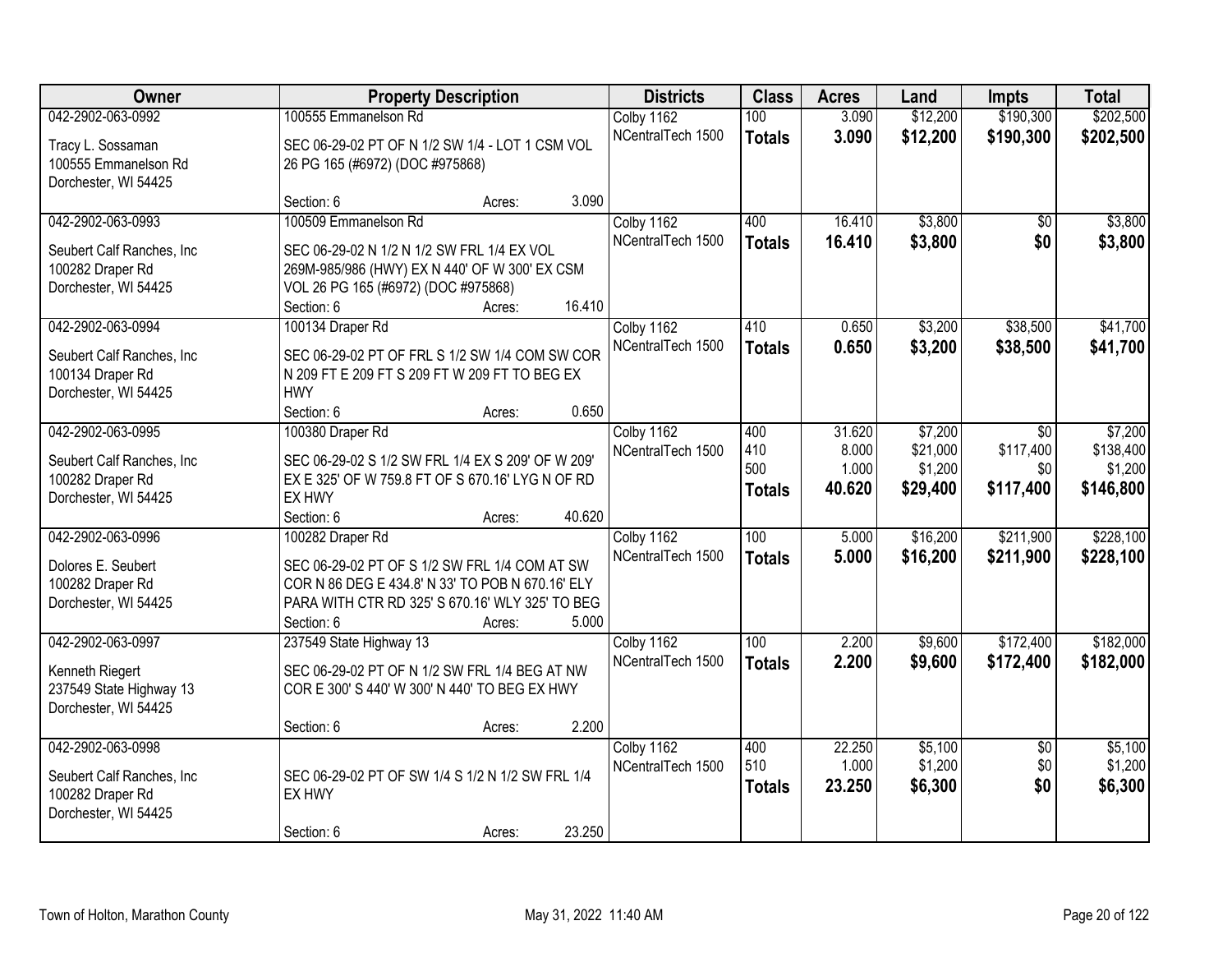| Owner                                        |                                                                                      | <b>Property Description</b> |                   |                  | <b>Acres</b> | Land     | <b>Impts</b>    | <b>Total</b> |
|----------------------------------------------|--------------------------------------------------------------------------------------|-----------------------------|-------------------|------------------|--------------|----------|-----------------|--------------|
| 042-2902-064-0992                            | Oriole Dr                                                                            |                             | Colby 1162        | 500              | 8.000        | \$10,800 | $\overline{50}$ | \$10,800     |
| James E. Tischendorf                         | SEC 06-29-02 S 1/2 S 1/2 NE 1/4 SE 1/4                                               |                             | NCentralTech 1500 | 600              | 1.742        | \$3,500  | \$0             | \$3,500      |
| 236958 Oriole Dr                             |                                                                                      |                             |                   | <b>Totals</b>    | 9.742        | \$14,300 | \$0             | \$14,300     |
| Dorchester, WI 54425                         |                                                                                      |                             |                   |                  |              |          |                 |              |
|                                              | Section: 6                                                                           | 9.742<br>Acres:             |                   |                  |              |          |                 |              |
| 042-2902-064-0993                            | 236958 Oriole Dr                                                                     |                             | Colby 1162        | 100              | 4.000        | \$14,100 | \$99,900        | \$114,000    |
| James E. Tischendorf                         | SEC 06-29-02 SE 1/4 SE 1/4 EX W 655' OF S 800'                                       |                             | NCentralTech 1500 | 500              | 8.500        | \$6,600  | \$0             | \$6,600      |
| 236958 Oriole Dr                             |                                                                                      |                             |                   | 600              | 15.470       | \$30,900 | \$0             | \$30,900     |
| Dorchester, WI 54425                         |                                                                                      |                             |                   | <b>Totals</b>    | 27.970       | \$51,600 | \$99,900        | \$151,500    |
|                                              | Section: 6                                                                           | 27.970<br>Acres:            |                   |                  |              |          |                 |              |
| 042-2902-064-0994                            | 101028 Draper Rd                                                                     |                             | Colby 1162        | 100              | 5.000        | \$16,200 | \$95,600        | \$111,800    |
| Kathleen L. Tischendorf                      | SEC 06-29-02 PT OF SE 1/4 SE 1/4 W 655' OF S 800'                                    |                             | NCentralTech 1500 | 500              | 7.030        | \$5,300  | \$0             | \$5,300      |
| PO Box 377                                   | <b>THRF</b>                                                                          |                             |                   | <b>Totals</b>    | 12.030       | \$21,500 | \$95,600        | \$117,100    |
| Dorchester, WI 54425-0377                    |                                                                                      |                             |                   |                  |              |          |                 |              |
|                                              | Section: 6                                                                           | 12.030<br>Acres:            |                   |                  |              |          |                 |              |
| 042-2902-064-0996                            | Draper Rd                                                                            |                             | Colby 1162        | 400              | 17.000       | \$3,900  | \$0             | \$3,900      |
| Jean M. Prestebak                            | SEC 06-29-02 PT OF W 1/2 SE 1/4 SW 1/4 SE 1/4 & S                                    |                             | NCentralTech 1500 | 500              | 15.974       | \$21,600 | \$0             | \$21,600     |
| W2242 Oak Rd                                 | 1/2 S 1/2 NW 1/4 SE 1/4                                                              |                             |                   | 510              | 16.000       | \$16,000 | \$0             | \$16,000     |
| Curtiss, WI 54422                            |                                                                                      |                             |                   | <b>Totals</b>    | 48.974       | \$41,500 | \$0             | \$41,500     |
|                                              | Section: 6                                                                           | 48.974<br>Acres:            |                   |                  |              |          |                 |              |
| 042-2902-064-0997                            | 100829 Emmanelson Rd                                                                 |                             | Colby 1162        | 100              | 10.000       | \$26,700 | \$176,700       | \$203,400    |
|                                              |                                                                                      |                             | NCentralTech 1500 | 600              | 7.660        | \$19,200 | \$0             | \$19,200     |
| Jeffrey J. Rosemeyer<br>100829 Emmanelson Rd | SEC 06-29-02 PT OF NW 1/4 SE 1/4 BEG AT NW COR<br>S 962' E 800' N 962' W 800' TO BEG |                             |                   | <b>Totals</b>    | 17.660       | \$45,900 | \$176,700       | \$222,600    |
| Dorchester, WI 54425                         |                                                                                      |                             |                   |                  |              |          |                 |              |
|                                              | Section: 6                                                                           | 17.660<br>Acres:            |                   |                  |              |          |                 |              |
| 042-2902-064-0998                            | 237328 Oriole Dr                                                                     |                             | Colby 1162        | $\overline{100}$ | 2.013        | \$9,000  | \$146,700       | \$155,700    |
| Monica Karen Hemmer                          | SEC 06-29-02 PT OF NE 1/4 SE 1/4 COM AT SE COR                                       |                             | NCentralTech 1500 | <b>Totals</b>    | 2.013        | \$9,000  | \$146,700       | \$155,700    |
| 237328 Oriole Dr                             | OF N 60 A OF SE 1/4 W 325 FT N 300 FT E 325 FT S                                     |                             |                   |                  |              |          |                 |              |
| Dorchester, WI 54425                         | 300 FT TO BEG                                                                        |                             |                   |                  |              |          |                 |              |
|                                              | Section: 6                                                                           | 2.013<br>Acres:             |                   |                  |              |          |                 |              |
| 042-2902-064-0999                            | Oriole Dr                                                                            |                             | Colby 1162        | 400              | 31.643       | \$7,200  | $\overline{50}$ | \$7,200      |
| Kayo D. Pope                                 | SEC 06-29-02 N 3/4 N 1/2 SE 1/4 EX PCL DESD IN VOL                                   |                             | NCentralTech 1500 | 500              | 7.500        | \$3,300  | \$0             | \$3,300      |
| 102447 County Line Rd                        | 472 PG 197 VOL 57 PG 38 EX W 800' OF N 962'                                          |                             |                   | <b>Totals</b>    | 39.143       | \$10,500 | \$0             | \$10,500     |
| Stetsonville, WI 54480                       | $(274 - 775)$                                                                        |                             |                   |                  |              |          |                 |              |
|                                              | Section: 6                                                                           | 39.143<br>Acres:            |                   |                  |              |          |                 |              |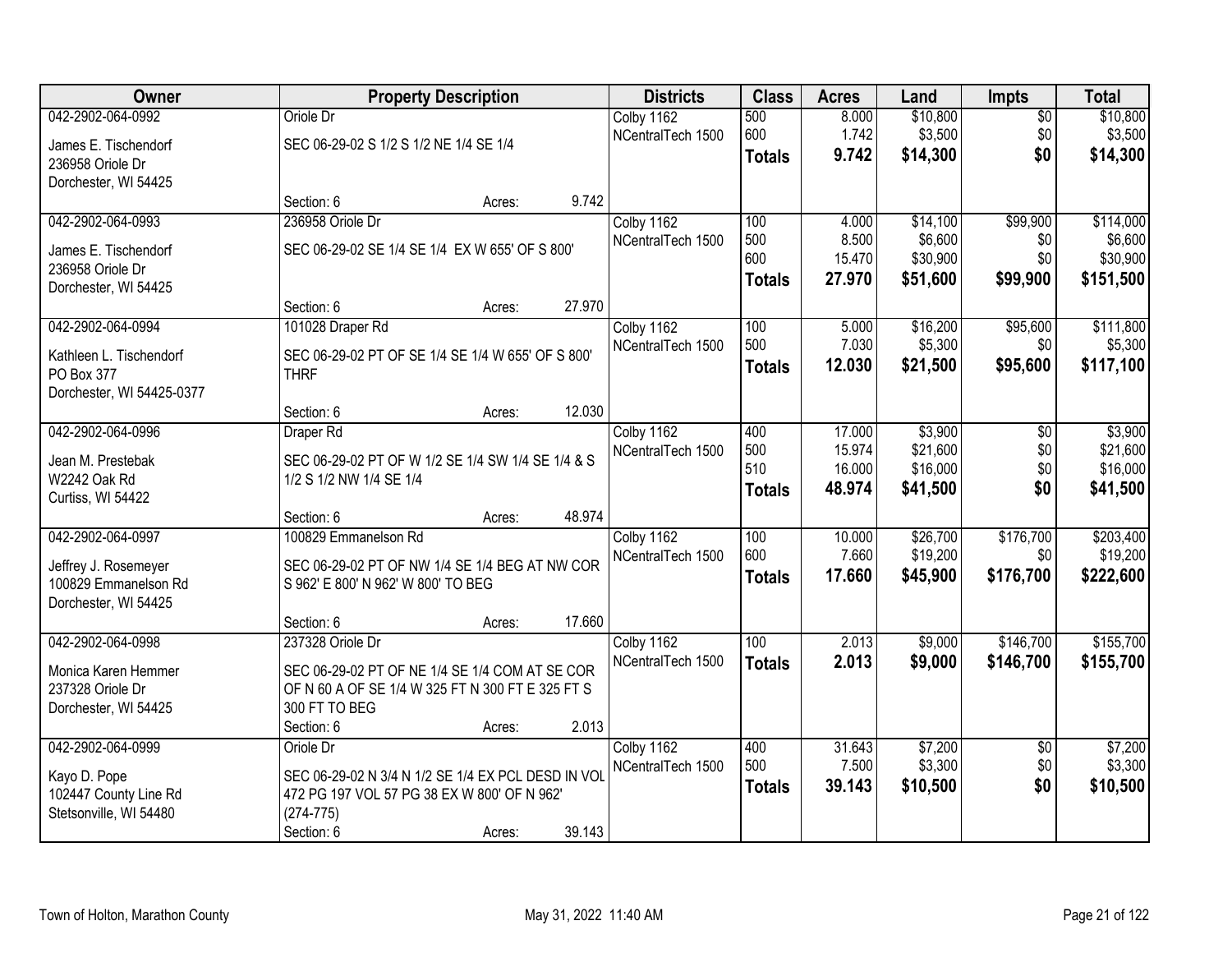| Owner                                                                                               | <b>Property Description</b>                                                                             |        |        | <b>Districts</b>                | <b>Class</b>                      | <b>Acres</b>              | Land                            | Impts                         | <b>Total</b>                    |
|-----------------------------------------------------------------------------------------------------|---------------------------------------------------------------------------------------------------------|--------|--------|---------------------------------|-----------------------------------|---------------------------|---------------------------------|-------------------------------|---------------------------------|
| 042-2902-071-0990<br>Linda L. Janko<br>222018 County Rd F<br>Colby, WI 54421                        | State Highway 13<br>SEC 07-29-02 E 1/2 SW 1/4 NE 1/4 EX RD                                              |        |        | Colby 1162<br>NCentralTech 1500 | 500<br>510<br><b>Totals</b>       | 7.000<br>12.910<br>19.910 | \$6,000<br>\$15,500<br>\$21,500 | $\overline{50}$<br>\$0<br>\$0 | \$6,000<br>\$15,500<br>\$21,500 |
|                                                                                                     | Section: 7                                                                                              | Acres: | 19.910 |                                 |                                   |                           |                                 |                               |                                 |
| 042-2902-071-0991<br>Steven I Bach Bach Properties, LLC<br>W861 County Rd A<br>Dorchester, WI 54425 | State Highway 13<br>SEC 07-29-02 W 1/2 SW 1/4 NE 1/4                                                    |        |        | Colby 1162<br>NCentralTech 1500 | 400<br><b>Totals</b>              | 19.930<br>19.930          | \$4,600<br>\$4,600              | $\overline{50}$<br>\$0        | \$4,600<br>\$4,600              |
|                                                                                                     | Section: 7                                                                                              | Acres: | 19.930 |                                 |                                   |                           |                                 |                               |                                 |
| 042-2902-071-0992<br>Lori J. Janko<br>222018 County Rd F<br>Colby, WI 54421                         | SEC 07-29-02 PT OF NW 1/4 NE 1/4 - W 462 FT OF E<br>35 ACRES                                            |        |        | Colby 1162<br>NCentralTech 1500 | 400<br><b>Totals</b>              | 14.000<br>14.000          | \$3,200<br>\$3,200              | \$0<br>\$0                    | \$3,200<br>\$3,200              |
|                                                                                                     | Section: 7                                                                                              | Acres: | 14.000 |                                 |                                   |                           |                                 |                               |                                 |
| 042-2902-071-0993<br>Linda L. Janko<br>222018 County Rd F<br>Colby, WI 54421                        | 100821 Draper Rd<br>SEC 07-29-02 PT OF NW 1/4 NE 1/4 E 35 ACRES EX W<br>462' THRF                       |        |        | Colby 1162<br>NCentralTech 1500 | 100<br>400<br><b>Totals</b>       | 1.500<br>19.500<br>21.000 | \$7,500<br>\$4,500<br>\$12,000  | \$55,200<br>\$0<br>\$55,200   | \$62,700<br>\$4,500<br>\$67,200 |
|                                                                                                     | Section: 7                                                                                              | Acres: | 21.000 |                                 |                                   |                           |                                 |                               |                                 |
| 042-2902-071-0994<br>Nikki N. Dejong<br>102218 Draper Rd<br>Dorchester, WI 54425                    | SEC 07-29-02 NE 1/4 NE 1/4 EX CSM VOL 19 PG<br>221(#5353) (DOC #904655)                                 |        |        | Colby 1162<br>NCentralTech 1500 | 400<br><b>Totals</b>              | 35.000<br>35.000          | \$8,000<br>\$8,000              | $\overline{50}$<br>\$0        | \$8,000<br>\$8,000              |
|                                                                                                     | Section: 7                                                                                              | Acres: | 35.000 |                                 |                                   |                           |                                 |                               |                                 |
| 042-2902-071-0995<br>Shawn R. Erikson<br>101075 Draper Rd<br>Dorchester, WI 54425                   | 101075 Draper Rd<br>SEC 07-29-02 PT OF NE 1/4 NE 1/4 - PCL 1 CSM VOL<br>19 PG 221 (#5353) (DOC #904655) |        |        | Colby 1162<br>NCentralTech 1500 | $\overline{100}$<br><b>Totals</b> | 4.660<br>4.660            | \$15,500<br>\$15,500            | \$307,200<br>\$307,200        | \$322,700<br>\$322,700          |
|                                                                                                     | Section: 7                                                                                              | Acres: | 4.660  |                                 |                                   |                           |                                 |                               |                                 |
| 042-2902-071-0996<br>Nikki N. Dejong<br>102218 Draper Rd<br>Dorchester, WI 54425                    | SEC 07-29-02 SE 1/4 NE 1/4<br>Section: 7                                                                |        | 40.000 | Colby 1162<br>NCentralTech 1500 | 400<br>500<br><b>Totals</b>       | 37,000<br>3.000<br>40.000 | \$8,500<br>\$1,300<br>\$9,800   | $\overline{50}$<br>\$0<br>\$0 | \$8,500<br>\$1,300<br>\$9,800   |
|                                                                                                     |                                                                                                         | Acres: |        |                                 |                                   |                           |                                 |                               |                                 |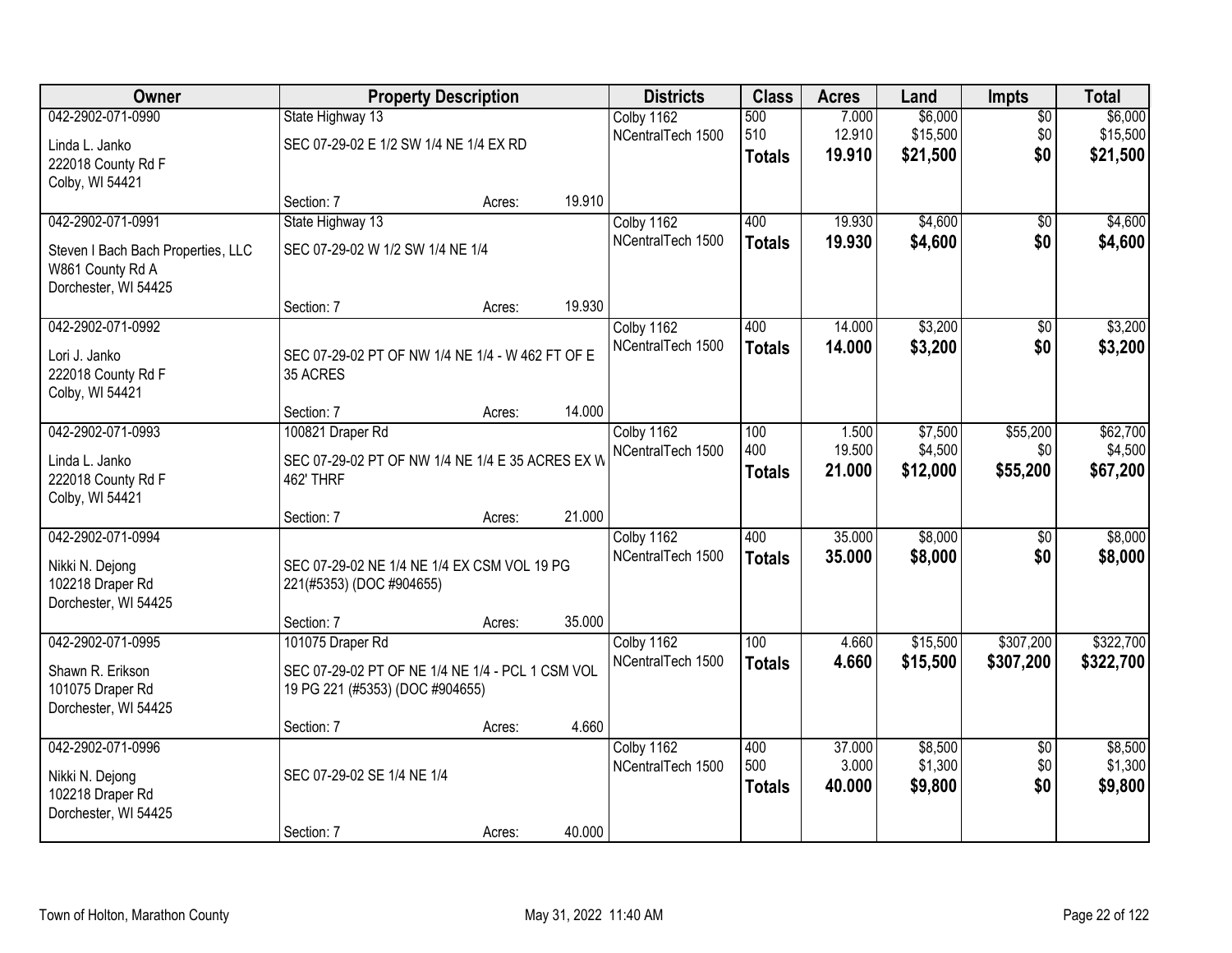| Owner                              | <b>Property Description</b>                         | <b>Districts</b> | <b>Class</b>                    | <b>Acres</b>  | Land   | Impts    | <b>Total</b> |           |
|------------------------------------|-----------------------------------------------------|------------------|---------------------------------|---------------|--------|----------|--------------|-----------|
| 042-2902-072-0990                  | 100609 Draper Rd                                    |                  | Colby 1162                      | 100           | 2.734  | \$11,200 | \$219,000    | \$230,200 |
| Dale Danen                         | SEC 07-29-02 PT OF NW FRL 1/4 & PT OF NW 1/4 NE     |                  | NCentralTech 1500               | <b>Totals</b> | 2.734  | \$11,200 | \$219,000    | \$230,200 |
| 100609 Draper Rd                   | 1/4 - LOT 1 CSM VOL 49 PG 1 (#11519) (DOC           |                  |                                 |               |        |          |              |           |
| Dorchester, WI 54425               | #1216916)                                           |                  |                                 |               |        |          |              |           |
|                                    | Section: 7                                          | Acres:           | 2.734                           |               |        |          |              |           |
| 042-2902-072-0991                  | 100405 Draper Rd                                    |                  | Colby 1162                      | 100           | 2.049  | \$9,100  | \$40,800     | \$49,900  |
|                                    |                                                     |                  | NCentralTech 1500               | <b>Totals</b> | 2.049  | \$9,100  | \$40,800     | \$49,900  |
| <b>Steven Seubert</b>              | SEC 07-29-02 PT OF N 1/2 NW FRL 1/4 LOT 1 CSM       |                  |                                 |               |        |          |              |           |
| 100405 Draper Rd                   | VOL 48 PG 162 (#11480) (DOC #1215054)               |                  |                                 |               |        |          |              |           |
| Dorchester, WI 54425               | Section: 7                                          | Acres:           | 2.049                           |               |        |          |              |           |
| 042-2902-072-0992                  | Draper Rd                                           |                  | Colby 1162                      | 400           | 41.250 | \$9,400  | \$0          | \$9,400   |
|                                    |                                                     |                  | NCentralTech 1500               |               | 41.250 | \$9,400  | \$0          | \$9,400   |
| Seubert Calf Ranches, Inc          | SEC 07-29-02 N 1/2 NW FRL 1/4 - ALSO W 5 ACRES      |                  |                                 | <b>Totals</b> |        |          |              |           |
| 100282 Draper Rd                   | OF NW 1/4 NE 1/4 EX W 261' OF N 750' EX E 300' OF V |                  |                                 |               |        |          |              |           |
| Dorchester, WI 54425               | 861' OF N 290' EX E 150' OF W 561' OF N 290' EX M   |                  |                                 |               |        |          |              |           |
|                                    | Section: 7                                          | Acres:           | 41.250                          |               |        |          |              |           |
| 042-2902-072-0993                  | 236119 State Highway 13                             |                  | Colby 1162                      | 100           | 1.470  | \$7,400  | \$89,300     | \$96,700  |
| Ricardo Florentino Cruz            | SEC 07-29-02 PT OF S 1/2 NW FRL 1/4 COM AT SW       |                  | NCentralTech 1500               | <b>Totals</b> | 1.470  | \$7,400  | \$89,300     | \$96,700  |
| 236119 State Highway 13            | COR N 263' E 328' S 263' W 328' TO BEG EX M262-635  |                  |                                 |               |        |          |              |           |
| Dorchester, WI 54425               | (HWY)                                               |                  |                                 |               |        |          |              |           |
|                                    | Section: 7                                          | Acres:           | 1.470                           |               |        |          |              |           |
| 042-2902-072-0994                  | 236209 State Highway 13                             |                  | Colby 1162                      | 100           | 2.000  | \$9,000  | \$133,800    | \$142,800 |
| Steven I Bach Bach Properties, LLC | SEC 07-29-02 S 1/2 FRAC NW 1/4 EX S 263' OF W 328   |                  | NCentralTech 1500               | 400           | 45.860 | \$10,500 | \$0          | \$10,500  |
| W861 County Rd A                   | EX VOL 262M-153 (HWY)                               |                  |                                 | <b>Totals</b> | 47.860 | \$19,500 | \$133,800    | \$153,300 |
| Dorchester, WI 54425               |                                                     |                  |                                 |               |        |          |              |           |
|                                    | Section: 7                                          | Acres:           | 47.860                          |               |        |          |              |           |
| 042-2902-072-0995                  | 100263 Draper Rd                                    |                  | Colby 1162                      | 100           | 1.000  | \$6,000  | \$126,400    | \$132,400 |
|                                    |                                                     |                  | NCentralTech 1500               | <b>Totals</b> | 1.000  | \$6,000  | \$126,400    | \$132,400 |
| Cala D. Frey                       | SEC 07-29-02 PT OF N 1/2 NW FRL 1/4 E 150' OF W     |                  |                                 |               |        |          |              |           |
| 100263 Draper Rd                   | 561' OF N 290' THRF                                 |                  |                                 |               |        |          |              |           |
| Dorchester, WI 54425               |                                                     |                  | 1.000                           |               |        |          |              |           |
| 042-2902-072-0996                  | Section: 7                                          | Acres:           |                                 | 100           | 2.000  | \$9,000  | \$191,500    | \$200,500 |
|                                    | 100335 Draper Rd                                    |                  | Colby 1162<br>NCentralTech 1500 |               |        |          |              |           |
| Daniel J. Decker                   | SEC 07-29-02 PT OF N 1/2 NW FRL 1/4 BEG 561' E OF   |                  |                                 | <b>Totals</b> | 2.000  | \$9,000  | \$191,500    | \$200,500 |
| 100335 Draper Rd                   | NW COR E 300' S 290' W 300' N 290' TO BEG           |                  |                                 |               |        |          |              |           |
| Dorchester, WI 54425               |                                                     |                  |                                 |               |        |          |              |           |
|                                    | Section: 7                                          | Acres:           | 2.000                           |               |        |          |              |           |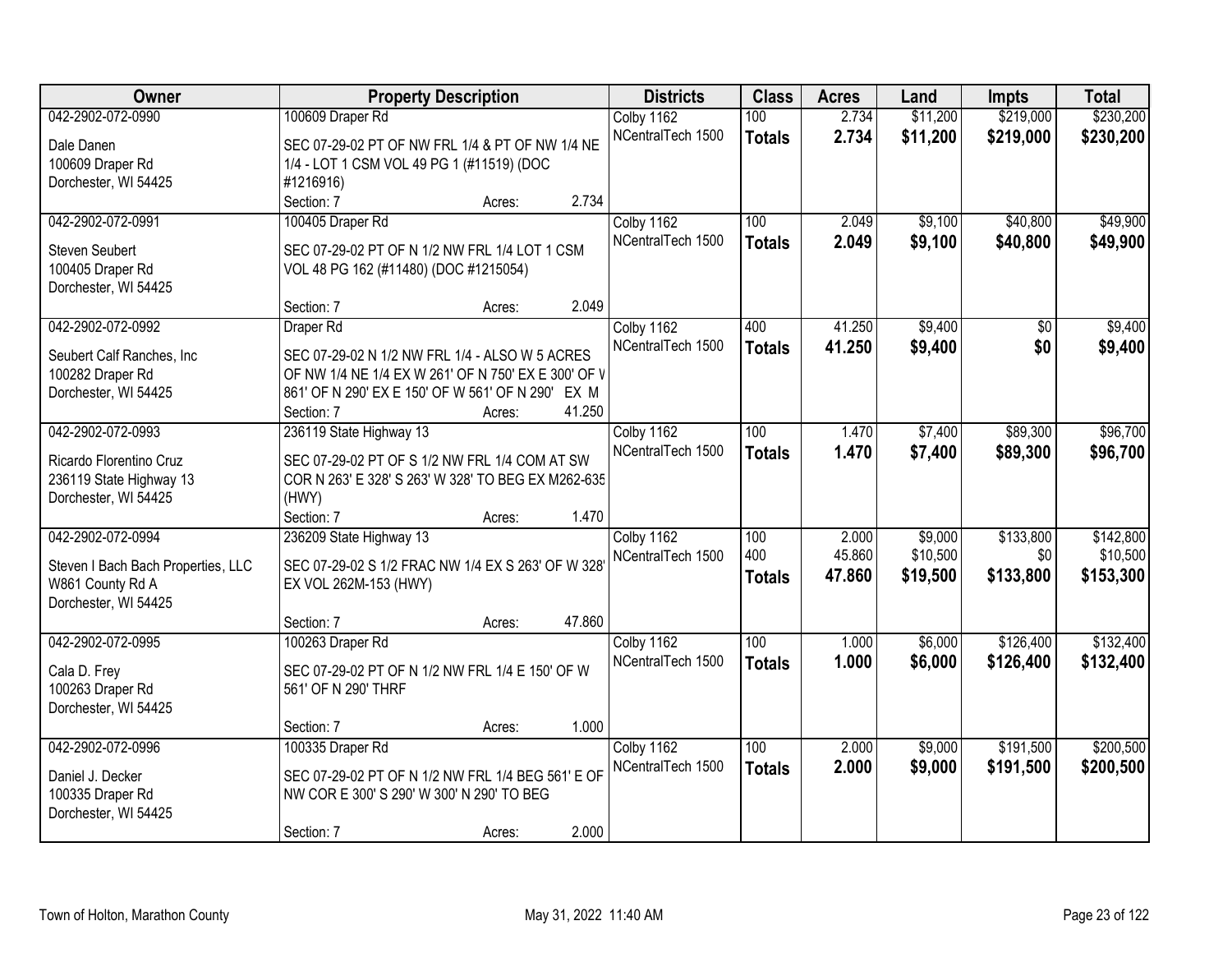| <b>Owner</b>                      | <b>Property Description</b>                                                                         | <b>Districts</b>  | <b>Class</b>  | <b>Acres</b> | Land     | Impts           | <b>Total</b> |
|-----------------------------------|-----------------------------------------------------------------------------------------------------|-------------------|---------------|--------------|----------|-----------------|--------------|
| 042-2902-072-0997                 | 236695 State Highway 13                                                                             | Colby 1162        | 100           | 2.600        | \$10,800 | \$211,100       | \$221,900    |
| Mandy S. Schilling                | SEC 07-29-02 PT OF N 1/2 FRAC NW 1/4 BEG 250' S                                                     | NCentralTech 1500 | <b>Totals</b> | 2.600        | \$10,800 | \$211,100       | \$221,900    |
| 236695 State Highway 13           | OF NW COR S 500' E 261' N 500' W 261' TO POB EX                                                     |                   |               |              |          |                 |              |
| Dorchester, WI 54425              | M269-983 (HWY)                                                                                      |                   |               |              |          |                 |              |
|                                   | 2.600<br>Section: 7<br>Acres:                                                                       |                   |               |              |          |                 |              |
| 042-2902-072-0998                 | 236761 State Highway 13                                                                             | Colby 1162        | 100           | 1.170        | \$6,500  | \$169,100       | \$175,600    |
|                                   |                                                                                                     | NCentralTech 1500 | <b>Totals</b> | 1.170        | \$6,500  | \$169,100       | \$175,600    |
| Terrence J. Seubert               | SEC 07-29-02 PT OF FRL N 1/2 NW 1/4 COM AT NW                                                       |                   |               |              |          |                 |              |
| 236761 State Highway 13           | COR E 261' S 250' W TO W LN N TO BEG A/K/A CSM                                                      |                   |               |              |          |                 |              |
| Dorchester, WI 54425              | VOL 2 PG 207 (#457) (DOC #02207) EX M270-248                                                        |                   |               |              |          |                 |              |
|                                   | 1.170<br>Section: 7<br>Acres:                                                                       |                   |               |              |          |                 |              |
| 042-2902-073-0990                 |                                                                                                     | Colby 1162        | 400           | 1.050        | \$200    | \$0             | \$200        |
| Alvin R. Rabehl Jr.               | SEC 07-29-02 PT OF FRL S 1/2 SW 1/4 COM AT SE                                                       | NCentralTech 1500 | <b>Totals</b> | 1.050        | \$200    | \$0             | \$200        |
| N8143 Bell Corners Rd             | COR S 88 DEG W 1484.91' N 261.36' TO POB N 350'                                                     |                   |               |              |          |                 |              |
| Bear Creek, WI 54922              | NWLY 126'S 378' N 88 DEG E 125' TO BEG A/D/A CSM                                                    |                   |               |              |          |                 |              |
|                                   | 1.050<br>Section: 7<br>Acres:                                                                       |                   |               |              |          |                 |              |
| 042-2902-073-0993                 |                                                                                                     | Colby 1162        | 400           | 46.800       | \$10,700 | \$0             | \$10,700     |
|                                   |                                                                                                     | NCentralTech 1500 | <b>Totals</b> | 46.800       | \$10,700 | \$0             | \$10,700     |
| Kevin E. Kalepp<br>W5506 Fawn Ave | SEC 07-29-02 FRL S 1/2 SW 1/4 EX VOL 283D-379 VOI<br>288D-567 EX COM ON C/L OF HWY -A-170' E OF ITS |                   |               |              |          |                 |              |
| Westboro, WI 54490                | INCTN WITH C/L OF HWY -13- N 153' E 125' S 155' W                                                   |                   |               |              |          |                 |              |
|                                   | 46.800<br>Section: 7<br>Acres:                                                                      |                   |               |              |          |                 |              |
| 042-2902-073-0995                 | State Highway 13                                                                                    | Colby 1162        | 400           | 6.280        | \$1,400  | $\overline{50}$ | \$1,400      |
|                                   |                                                                                                     | NCentralTech 1500 |               | 6.280        |          |                 |              |
| Evonne F. Rannow                  | SEC 07-29-02 PT OF N 1/2 SW FRL 1/4 S 165' OF N                                                     |                   | <b>Totals</b> |              | \$1,400  | \$0             | \$1,400      |
| 411 S 6th St                      | 330' THRF EX M273-252 (HWY)                                                                         |                   |               |              |          |                 |              |
| Colby, WI 54421                   |                                                                                                     |                   |               |              |          |                 |              |
|                                   | 6.280<br>Section: 7<br>Acres:                                                                       |                   |               |              |          |                 |              |
| 042-2902-073-0996                 | State Highway 13                                                                                    | Colby 1162        | 400           | 6.260        | \$1,400  | $\overline{50}$ | \$1,400      |
| Jerrold A. Schmid                 | SEC 07-29-02 PT OF N 1/2 SW FRL 1/4 N 165' THRF                                                     | NCentralTech 1500 | <b>Totals</b> | 6.260        | \$1,400  | \$0             | \$1,400      |
| 235707 State Highway 13           | EX M273-254 (HWY)                                                                                   |                   |               |              |          |                 |              |
| Dorchester, WI 54425              |                                                                                                     |                   |               |              |          |                 |              |
|                                   | 6.260<br>Section: 7<br>Acres:                                                                       |                   |               |              |          |                 |              |
| 042-2902-073-0997                 | 235707 State Highway 13                                                                             | Colby 1162        | 100           | 5.000        | \$16,200 | \$62,600        | \$78,800     |
|                                   |                                                                                                     | NCentralTech 1500 | 400           | 7.750        | \$1,800  | \$0             | \$1,800      |
| Jerrold A. Schmid                 | SEC 07-29-02 PT OF N 1/2 SW FRL 1/4 - S 330' THRF                                                   |                   | <b>Totals</b> | 12.750       | \$18,000 | \$62,600        | \$80,600     |
| 235707 State Highway 13           | EX M273-246/248 (HWY)                                                                               |                   |               |              |          |                 |              |
| Dorchester, WI 54425              |                                                                                                     |                   |               |              |          |                 |              |
|                                   | 12.750<br>Section: 7<br>Acres:                                                                      |                   |               |              |          |                 |              |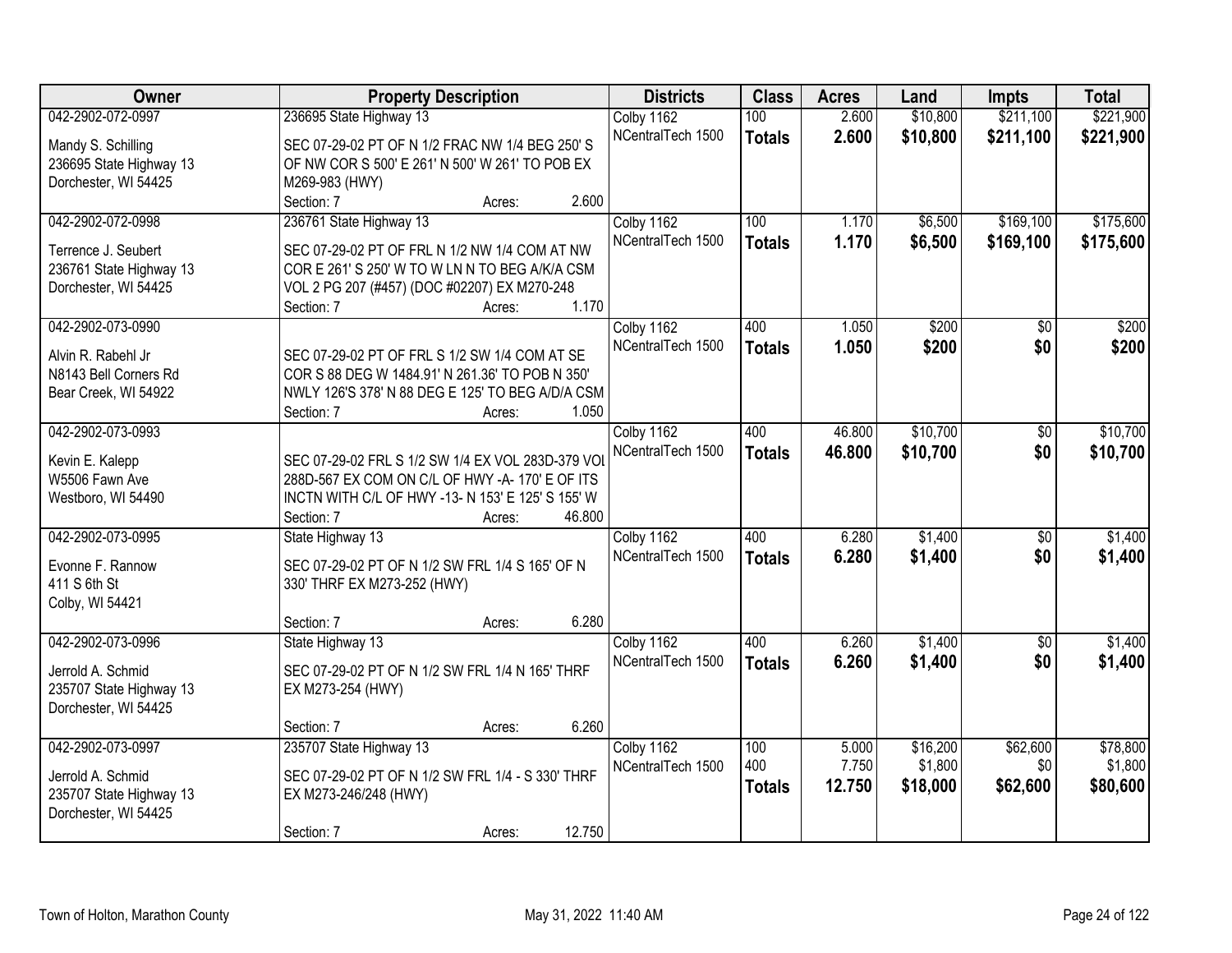| <b>Owner</b>                                    | <b>Property Description</b>                        |        |        | <b>Districts</b>  | <b>Class</b>  | <b>Acres</b> | Land     | Impts           | <b>Total</b> |
|-------------------------------------------------|----------------------------------------------------|--------|--------|-------------------|---------------|--------------|----------|-----------------|--------------|
| 042-2902-073-0998                               | State Highway 13                                   |        |        | Colby 1162        | 400           | 6.350        | \$1,500  | $\overline{50}$ | \$1,500      |
| Jerrold A. Schmid                               | SEC 07-29-02 PT OF N 1/2 SW FRL 1/4 BEG 330' N OF  |        |        | NCentralTech 1500 | <b>Totals</b> | 6.350        | \$1,500  | \$0             | \$1,500      |
| 235707 State Highway 13                         | SW COR E TO E LN OF N1/2 SW FRL 1/4 N 165' W TO    |        |        |                   |               |              |          |                 |              |
| Dorchester, WI 54425                            | W LN OF SEC S 165' TO BEG EX M273-250 (HWY)        |        |        |                   |               |              |          |                 |              |
|                                                 | Section: 7                                         | Acres: | 6.350  |                   |               |              |          |                 |              |
| 042-2902-073-0999                               | 235939 State Highway 13                            |        |        | Colby 1162        | 100           | 2.000        | \$9,000  | \$146,100       | \$155,100    |
|                                                 |                                                    |        |        | NCentralTech 1500 | 400           | 16.850       | \$3,900  | \$0             | \$3,900      |
| Jerrold A. Schmid                               | SEC 07-29-02 N 1/2 SW FRL 1/4 EX N 330' EX S 495'  |        |        |                   | <b>Totals</b> | 18.850       | \$12,900 | \$146,100       | \$159,000    |
| 235707 State Highway 13<br>Dorchester, WI 54425 | EX M273-244 (HWY)                                  |        |        |                   |               |              |          |                 |              |
|                                                 | Section: 7                                         | Acres: | 18.850 |                   |               |              |          |                 |              |
| 042-2902-074-0993                               | 100726 County Rd A                                 |        |        | Colby 1162        | 100           | 1.946        | \$8,800  | \$240,000       | \$248,800    |
|                                                 |                                                    |        |        | NCentralTech 1500 | <b>Totals</b> | 1.946        | \$8,800  | \$240,000       | \$248,800    |
| Amy J. Broeske                                  | SEC 07-29-02 PT OF SW 1/4 SE 1/4 - LOT 1 CSM VOL   |        |        |                   |               |              |          |                 |              |
| 100726 County Rd A                              | 51 PG 188 (#12100) (DOC #1251939)                  |        |        |                   |               |              |          |                 |              |
| Dorchester, WI 54425                            |                                                    |        |        |                   |               |              |          |                 |              |
|                                                 | Section: 7                                         | Acres: | 1.946  |                   |               |              |          |                 |              |
| 042-2902-074-0994                               | County Rd A                                        |        |        | Colby 1162        | 400           | 37.054       | \$8,500  | \$0             | \$8,500      |
| Tri-G Farms, Inc                                | SEC 07-29-02 SW 1/4 SE 1/4 EX CSM VOL 51 PG 188    |        |        | NCentralTech 1500 | <b>Totals</b> | 37.054       | \$8,500  | \$0             | \$8,500      |
| 105323 County Rd A                              | (#12100) (DOC #1251939)                            |        |        |                   |               |              |          |                 |              |
| Dorchester, WI 54425                            |                                                    |        |        |                   |               |              |          |                 |              |
|                                                 | Section: 7                                         | Acres: | 37.054 |                   |               |              |          |                 |              |
| 042-2902-074-0995                               | County Rd A                                        |        |        | Colby 1162        | 400           | 39.082       | \$9,000  | $\overline{50}$ | \$9,000      |
| Dean Gumz                                       | SEC 07-29-02 SE 1/4 SE 1/4 EX E 80' OF S 500' THRF |        |        | NCentralTech 1500 | <b>Totals</b> | 39.082       | \$9,000  | \$0             | \$9,000      |
| 235256 Reynolds Ave                             |                                                    |        |        |                   |               |              |          |                 |              |
| Dorchester, WI 54425                            |                                                    |        |        |                   |               |              |          |                 |              |
|                                                 | Section: 7                                         | Acres: | 39.082 |                   |               |              |          |                 |              |
| 042-2902-074-0998                               | County Rd A                                        |        |        | Colby 1162        | 400           | 40.000       | \$9,200  | $\overline{50}$ | \$9,200      |
|                                                 | SEC 07-29-02 NW 1/4 SE 1/4                         |        |        | NCentralTech 1500 | <b>Totals</b> | 40.000       | \$9,200  | \$0             | \$9,200      |
| Tri-G Farms, Inc                                |                                                    |        |        |                   |               |              |          |                 |              |
| 105323 County Rd A<br>Dorchester, WI 54425      |                                                    |        |        |                   |               |              |          |                 |              |
|                                                 | Section: 7                                         | Acres: | 40.000 |                   |               |              |          |                 |              |
| 042-2902-074-0999                               | County Rd A                                        |        |        | Colby 1162        | 400           | 37,000       | \$8,500  | $\overline{50}$ | \$8,500      |
|                                                 |                                                    |        |        | NCentralTech 1500 | 510           | 3.000        | \$3,800  | \$0             | \$3,800      |
| Dean Gumz                                       | SEC 07-29-02 NE 1/4 SE 1/4                         |        |        |                   | <b>Totals</b> | 40.000       | \$12,300 | \$0             | \$12,300     |
| 235256 Reynolds Ave                             |                                                    |        |        |                   |               |              |          |                 |              |
| Dorchester, WI 54425                            |                                                    |        |        |                   |               |              |          |                 |              |
|                                                 | Section: 7                                         | Acres: | 40.000 |                   |               |              |          |                 |              |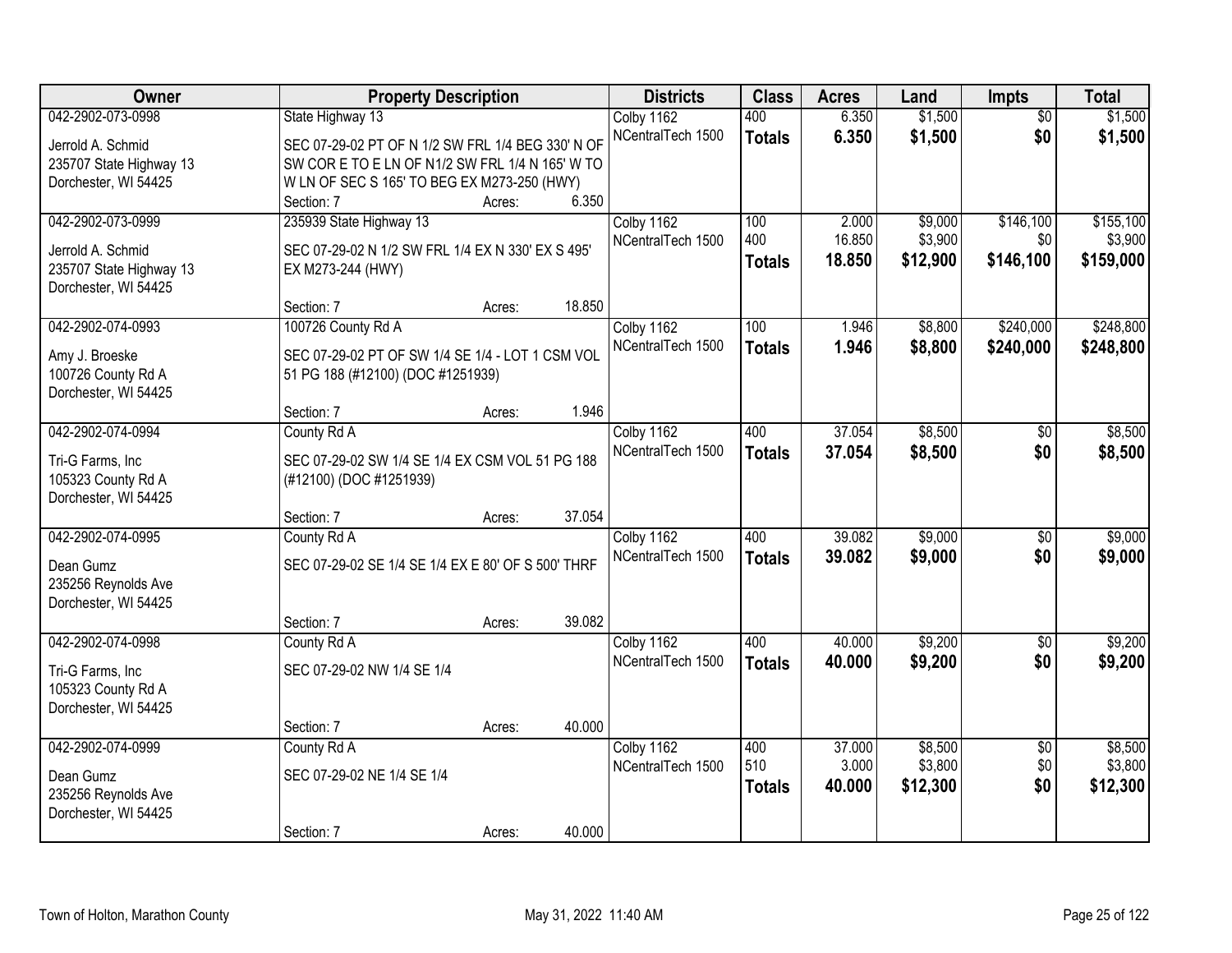| Owner                  | <b>Property Description</b>                        | <b>Districts</b>                | <b>Class</b>  | <b>Acres</b>     | Land     | <b>Impts</b>    | <b>Total</b>        |
|------------------------|----------------------------------------------------|---------------------------------|---------------|------------------|----------|-----------------|---------------------|
| 042-2902-081-0993      | 102921 Draper Rd                                   | Colby 1162                      | 100           | 3.500            | \$13,100 | \$77,500        | \$90,600            |
| Sandra K. Burghaus     | SEC 08-29-02 PT OF NE 1/4 NE 1/4 - CSM VOL 21 PG   | NCentralTech 1500               | <b>Totals</b> | 3.500            | \$13,100 | \$77,500        | \$90,600            |
| 102921 Draper Rd       | 33 (#5715) (DOC #917442) ALSO LOT 1 CSM VOL 39     |                                 |               |                  |          |                 |                     |
| Dorchester, WI 54425   | PG 15 (#9592) (DOC #1102272)                       |                                 |               |                  |          |                 |                     |
|                        | 3.500<br>Section: 8<br>Acres:                      |                                 |               |                  |          |                 |                     |
| 042-2902-081-0994      | 236039 Juedes Ave                                  | Colby 1162                      | 100           | 2.000            | \$9,000  | \$149,000       | \$158,000           |
|                        |                                                    | NCentralTech 1500               | <b>Totals</b> | 2.000            | \$9,000  | \$149,000       | \$158,000           |
| David M. Block         | SEC 08-29-02 PT OF SW 1/4 NE 1/4 S 417.4' OF W     |                                 |               |                  |          |                 |                     |
| 236039 Juedes Ave      | 208.7' THRF                                        |                                 |               |                  |          |                 |                     |
| Dorchester, WI 54425   | 2.000                                              |                                 |               |                  |          |                 |                     |
| 042-2902-081-0995      | Section: 8<br>Acres:                               |                                 | 400           |                  | \$6,200  |                 |                     |
|                        | Juedes Ave                                         | Colby 1162<br>NCentralTech 1500 | 510           | 27.000<br>11.000 | \$11,400 | \$0<br>\$0      | \$6,200<br>\$11,400 |
| Markus Dejong          | SEC 08-29-02 SW 1/4 NE 1/4 EX W 208.7' OF S 417.4' |                                 |               | 38.000           |          | \$0             |                     |
| 102218 Draper Rd       |                                                    |                                 | <b>Totals</b> |                  | \$17,600 |                 | \$17,600            |
| Dorchester, WI 54425   |                                                    |                                 |               |                  |          |                 |                     |
|                        | 38.000<br>Section: 8<br>Acres:                     |                                 |               |                  |          |                 |                     |
| 042-2902-081-0996      | 102287 Draper Rd                                   | Colby 1162                      | 100           | 2.500            | \$10,500 | \$113,200       | \$123,700           |
| Markus Dejong          | SEC 08-29-02 NW 1/4 NE 1/4                         | NCentralTech 1500               | 400           | 37.500           | \$8,600  | \$0             | \$8,600             |
| 102218 Draper Rd       |                                                    |                                 | <b>Totals</b> | 40.000           | \$19,100 | \$113,200       | \$132,300           |
| Dorchester, WI 54425   |                                                    |                                 |               |                  |          |                 |                     |
|                        | 40.000<br>Section: 8<br>Acres:                     |                                 |               |                  |          |                 |                     |
| 042-2902-081-0997      | Draper Rd                                          | Colby 1162                      | 400           | 29.000           | \$6,600  | $\overline{50}$ | \$6,600             |
|                        |                                                    | NCentralTech 1500               | 510           | 11.000           | \$12,000 | \$0             | \$12,000            |
| Markus Dejong          | SEC 08-29-02 W 1/2 E 1/2 NE 1/4                    |                                 | <b>Totals</b> | 40.000           | \$18,600 | \$0             | \$18,600            |
| 102218 Draper Rd       |                                                    |                                 |               |                  |          |                 |                     |
| Dorchester, WI 54425   |                                                    |                                 |               |                  |          |                 |                     |
|                        | 40.000<br>Section: 8<br>Acres:                     |                                 |               |                  |          |                 |                     |
| 042-2902-081-0998      | Draper Rd                                          | Colby 1162                      | 400           | 30.520           | \$7,000  | $\overline{50}$ | \$7,000             |
| Kayo D. Pope           | SEC 08-29-02 E 1/2 E 1/2 NE 1/4 EX E 12 RDS OF N   | NCentralTech 1500               | 510           | 6.000            | \$6,400  | \$0             | \$6,400             |
| 102447 County Line Rd  | 13 RDS EX CSM VOL 21 PG 33 (#5715) (DOC            |                                 | <b>Totals</b> | 36.520           | \$13,400 | \$0             | \$13,400            |
| Stetsonville, WI 54480 | #917442) EX CSM VOL 39 PG 15 (#9592) (DOC          |                                 |               |                  |          |                 |                     |
|                        | 36.520<br>Section: 8<br>Acres:                     |                                 |               |                  |          |                 |                     |
| 042-2902-081-0999      | 102975 Draper Rd                                   | Colby 1162                      | 100           | 0.980            | \$5,900  | \$66,200        | \$72,100            |
| Kelly J. Jensen        | SEC 08-29-02 PT OF NE 1/4 NE 1/4 E 12 RODS OF N    | NCentralTech 1500               | <b>Totals</b> | 0.980            | \$5,900  | \$66,200        | \$72,100            |
| 102975 Draper Rd       | 13 RODS THRF                                       |                                 |               |                  |          |                 |                     |
| Dorchester, WI 54425   |                                                    |                                 |               |                  |          |                 |                     |
|                        | 0.980<br>Section: 8<br>Acres:                      |                                 |               |                  |          |                 |                     |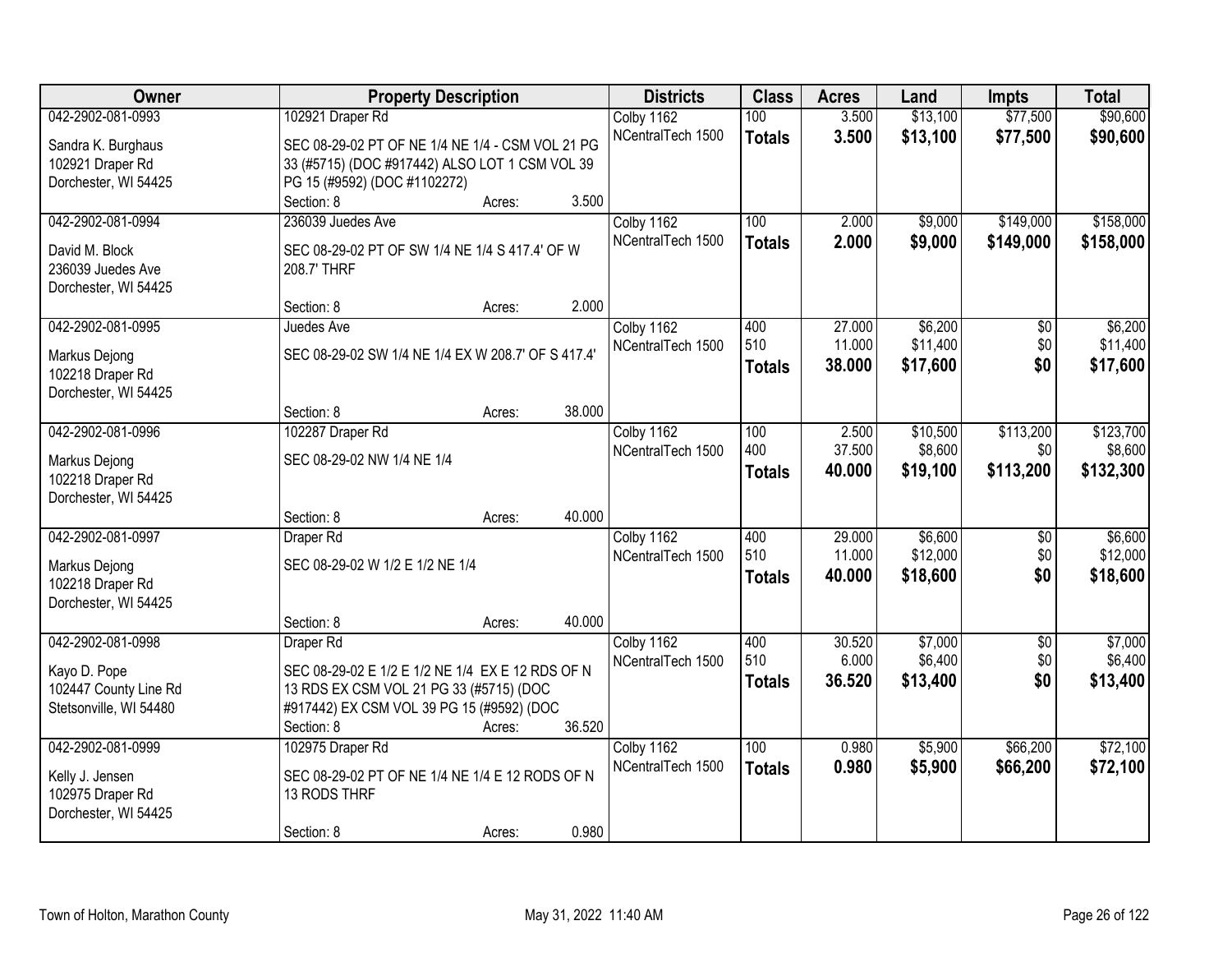| Owner                                  |                                                  | <b>Property Description</b> |        | <b>Districts</b>                | <b>Class</b>  | <b>Acres</b> | Land     | <b>Impts</b>    | <b>Total</b> |
|----------------------------------------|--------------------------------------------------|-----------------------------|--------|---------------------------------|---------------|--------------|----------|-----------------|--------------|
| 042-2902-082-0991                      | 101789 Draper Rd                                 |                             |        | Colby 1162                      | 100           | 1.842        | \$8,500  | \$177,700       | \$186,200    |
| <b>Troy Block</b>                      | SEC 08-29-02 PT OF NW 1/4 NW 1/4 - LOT 1 CSM VOL |                             |        | NCentralTech 1500               | <b>Totals</b> | 1.842        | \$8,500  | \$177,700       | \$186,200    |
| 101789 Draper Rd                       | 58 PG 149 (#13402) (DOC #1377905)                |                             |        |                                 |               |              |          |                 |              |
| Dorchester, WI 54425                   |                                                  |                             |        |                                 |               |              |          |                 |              |
| 042-2902-082-0992                      | Section: 8<br>101797 Draper Rd                   | Acres:                      | 1.842  |                                 | 100           | 2.000        | \$9,000  | \$147,200       | \$156,200    |
|                                        |                                                  |                             |        | Colby 1162<br>NCentralTech 1500 | 500           | 3.000        | \$5,700  | \$0             | \$5,700      |
| Neal F. Block                          | SEC 08-29-02 E 1/2 NW 1/4 NW 1/4 EX CSM VOL 58 P |                             |        |                                 | 600           | 12.350       | \$24,700 | \$0             | \$24,700     |
| 101797 Draper Rd                       | 149 (#13402) (DOC #1377905)                      |                             |        |                                 | <b>Totals</b> | 17.350       | \$39,400 | \$147,200       | \$186,600    |
| Dorchester, WI 54425                   | Section: 8                                       | Acres:                      | 17.350 |                                 |               |              |          |                 |              |
| 042-2902-082-0993                      | Juedes Ave                                       |                             |        | Colby 1162                      | 400           | 3.000        | \$700    | $\overline{50}$ | \$700        |
|                                        |                                                  |                             |        | NCentralTech 1500               | 500           | 3.230        | \$1,400  | \$0             | \$1,400      |
| Richard P. Bartnik<br>108389 Holton Rd | SEC 08-29-02 S 1/2 SE 1/4 NW 1/4                 |                             |        |                                 | 510           | 13.000       | \$15,600 | \$0             | \$15,600     |
| Abbotsford, WI 54405                   |                                                  |                             |        |                                 | <b>Totals</b> | 19.230       | \$17,700 | \$0             | \$17,700     |
|                                        | Section: 8                                       | Acres:                      | 19.230 |                                 |               |              |          |                 |              |
| 042-2902-082-0994                      | Juedes Ave                                       |                             |        | Colby 1162                      | 400           | 19.220       | \$4,400  | $\overline{50}$ | \$4,400      |
| Richard P. Bartnik                     | SEC 08-29-02 N 1/2 SE 1/4 NW 1/4                 |                             |        | NCentralTech 1500               | <b>Totals</b> | 19.220       | \$4,400  | \$0             | \$4,400      |
| 108389 Holton Rd                       |                                                  |                             |        |                                 |               |              |          |                 |              |
| Abbotsford, WI 54405                   |                                                  |                             |        |                                 |               |              |          |                 |              |
|                                        | Section: 8                                       | Acres:                      | 19.220 |                                 |               |              |          |                 |              |
| 042-2902-082-0997                      | Juedes Ave                                       |                             |        | Colby 1162                      | 400           | 26.500       | \$6,100  | \$0             | \$6,100      |
| Karen R. Danen                         | SEC 08-29-02 SW 1/4 NW 1/4                       |                             |        | NCentralTech 1500               | 510           | 13.500       | \$15,900 | \$0             | \$15,900     |
| 18619 Dunburry Ave                     |                                                  |                             |        |                                 | <b>Totals</b> | 40.000       | \$22,000 | \$0             | \$22,000     |
| Farmington, MN 55024                   |                                                  |                             |        |                                 |               |              |          |                 |              |
|                                        | Section: 8                                       | Acres:                      | 40.000 |                                 |               |              |          |                 |              |
| 042-2902-082-0998                      | Draper Rd                                        |                             |        | Colby 1162                      | 400           | 20.000       | \$4,600  | $\overline{50}$ | \$4,600      |
| Nikki N. Dejong                        | SEC 08-29-02 W 1/2 NW 1/4 NW 1/4                 |                             |        | NCentralTech 1500               | <b>Totals</b> | 20.000       | \$4,600  | \$0             | \$4,600      |
| 102218 Draper Rd                       |                                                  |                             |        |                                 |               |              |          |                 |              |
| Dorchester, WI 54425                   |                                                  |                             |        |                                 |               |              |          |                 |              |
| 042-2902-082-0999                      | Section: 8<br>3417 Draper Rd                     | Acres:                      | 20.000 |                                 | 400           | 40.000       | \$9,200  | $\overline{50}$ | \$9,200      |
|                                        |                                                  |                             |        | Colby 1162<br>NCentralTech 1500 | <b>Totals</b> | 40.000       | \$9,200  | \$0             | \$9,200      |
| Richard P. Bartnik                     | SEC 08-29-02 NE 1/4 NW 1/4                       |                             |        |                                 |               |              |          |                 |              |
| 108389 Holton Rd                       |                                                  |                             |        |                                 |               |              |          |                 |              |
| Abbotsford, WI 54405                   | Section: 8                                       | Acres:                      | 40.000 |                                 |               |              |          |                 |              |
|                                        |                                                  |                             |        |                                 |               |              |          |                 |              |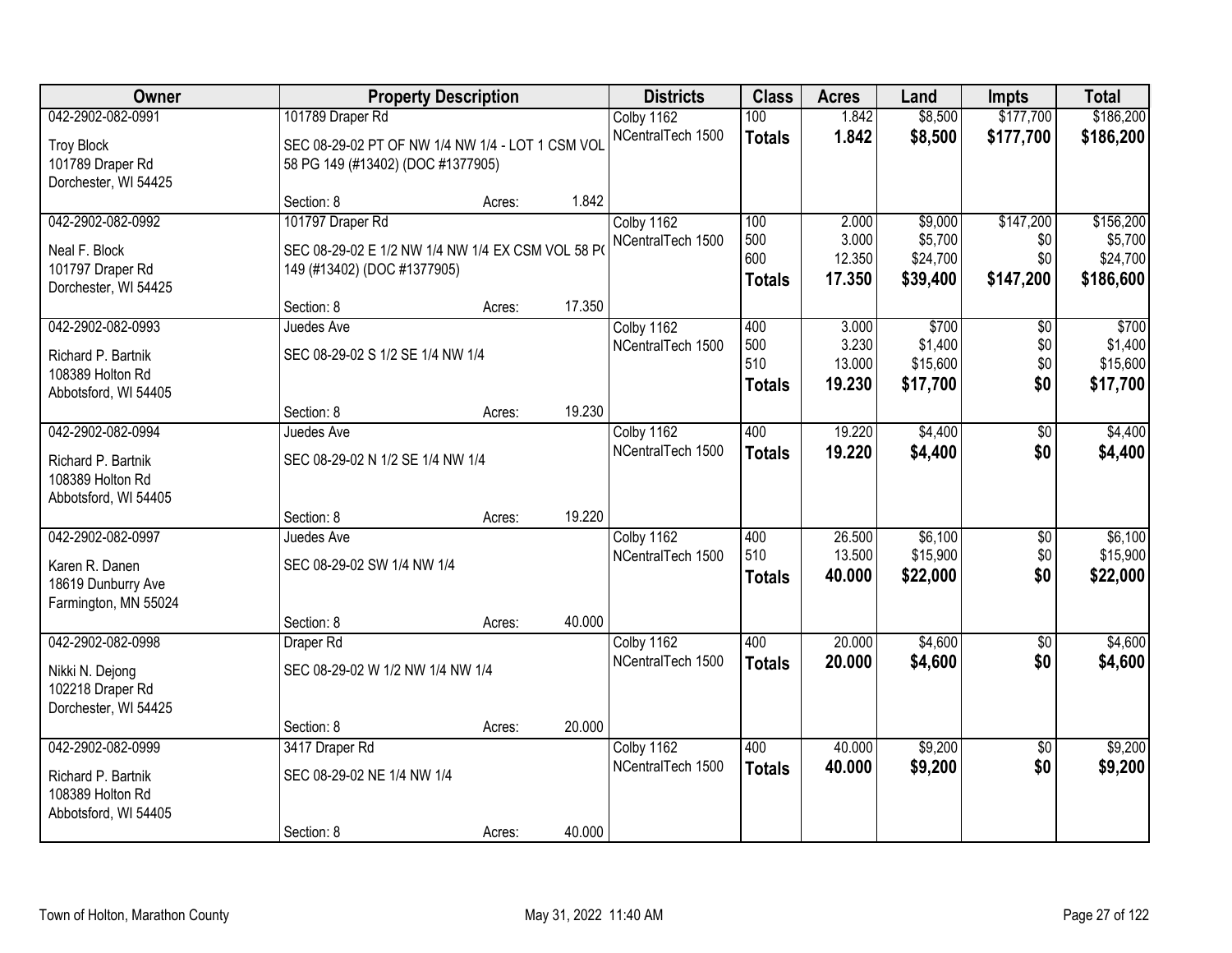| Owner                                                                             | <b>Property Description</b>                                                                                                                                            | <b>Districts</b>                | <b>Class</b>                              | <b>Acres</b>                                | Land                                                  | <b>Impts</b>                                          | <b>Total</b>                                           |
|-----------------------------------------------------------------------------------|------------------------------------------------------------------------------------------------------------------------------------------------------------------------|---------------------------------|-------------------------------------------|---------------------------------------------|-------------------------------------------------------|-------------------------------------------------------|--------------------------------------------------------|
| 042-2902-083-0993<br>Kenneth F. Tesch                                             | 101416 County Rd A<br>SEC 08-29-02 PT OF W 1/2 W 1/2 SW 1/4 S 500' THRF                                                                                                | Colby 1162<br>NCentralTech 1500 | 100<br>400<br>500                         | 2.000<br>5.401<br>0.500                     | \$9,000<br>\$1,200<br>\$600                           | \$39,900<br>\$0<br>\$0                                | \$48,900<br>\$1,200<br>\$600                           |
| 234797 Pickard Ave<br>Dorchester, WI 54425                                        | INCL PT OF SE 1/4 SE 1/4 SEC 7-29-02 - E 80' OF S<br>500'THRF -- PLAT OF SURVEY 6/2/2014<br>7.901<br>Section: 8<br>Acres:                                              |                                 | <b>Totals</b>                             | 7.901                                       | \$10,800                                              | \$39,900                                              | \$50,700                                               |
| 042-2902-083-0994<br>Karen R. Danen<br>18619 Dunburry Ave<br>Farmington, MN 55024 | 235580 Juedes Ave<br>SEC 08-29-02 PT OF E 1/2 SW 1/4 BEG 177' S OF SE<br>COR NE 1/4 SW 1/4 N 307' W 175' S 307' E 175' TO<br>POB<br>1.240<br>Section: 8<br>Acres:      | Colby 1162<br>NCentralTech 1500 | 410<br><b>Totals</b>                      | 1.240<br>1.240                              | \$5,900<br>\$5,900                                    | \$70,100<br>\$70,100                                  | \$76,000<br>\$76,000                                   |
| 042-2902-083-0995<br>Dean Gumz<br>235256 Reynolds Ave<br>Dorchester, WI 54425     | County Rd A<br>SEC 08-29-02 W 1/2 W 1/2 SW 1/4 EX APPROX S 500'<br>32.410<br>Section: 8<br>Acres:                                                                      | Colby 1162<br>NCentralTech 1500 | 400<br>510<br><b>Totals</b>               | 27.410<br>5.000<br>32.410                   | \$6,300<br>\$5,500<br>\$11,800                        | \$0<br>\$0<br>\$0                                     | \$6,300<br>\$5,500<br>\$11,800                         |
| 042-2902-083-0997<br>Karen R. Danen<br>18619 Dunburry Ave<br>Farmington, MN 55024 | County Rd A<br>SEC 08-29-02 PT OF E 1/2 W 1/2 SW 1/4 BEG SE COR<br>W 240' N 383' E 240' S 383' TO BEG<br>2.110<br>Section: 8<br>Acres:                                 | Colby 1162<br>NCentralTech 1500 | 500<br><b>Totals</b>                      | 2.110<br>2.110                              | \$900<br>\$900                                        | \$0<br>\$0                                            | \$900<br>\$900                                         |
| 042-2902-083-0998<br>Karen R. Danen<br>18619 Dunburry Ave<br>Farmington, MN 55024 | County Rd A<br>SEC 08-29-02 E 1/2 W 1/2 SW 1/4 EX S 383' OF E 240'<br>37.890<br>Section: 8<br>Acres:                                                                   | Colby 1162<br>NCentralTech 1500 | 400<br>500<br><b>Totals</b>               | 34.890<br>3.000<br>37.890                   | \$8,000<br>\$1,400<br>\$9,400                         | $\overline{30}$<br>\$0<br>\$0                         | \$8,000<br>\$1,400<br>\$9,400                          |
| 042-2902-083-0999<br>Karen R. Danen<br>18619 Dunbury Ave<br>Farmington, MN 55024  | Juedes Ave<br>SEC 08-29-02 E 1/2 SW 1/4 EX BEG 177' S OF SE COR<br>NE 1/4 SW 1/4 N 307' W 175' S 307' E 175' TO POB<br>78.760<br>Section: 8<br>Acres:                  | Colby 1162<br>NCentralTech 1500 | 400<br>410<br>500<br>510<br><b>Totals</b> | 70.760<br>2.000<br>3.000<br>3.000<br>78.760 | \$16,200<br>\$7,500<br>\$1,300<br>\$3,600<br>\$28,600 | $\overline{30}$<br>\$30,300<br>\$0<br>\$0<br>\$30,300 | \$16,200<br>\$37,800<br>\$1,300<br>\$3,600<br>\$58,900 |
| 042-2902-084-0995<br>Kurt G. Gumz<br>102362 County Rd A<br>Dorchester, WI 54425   | 102362 County Rd A<br>SEC 08-29-02 PT OF SW 1/4 SE 1/4 COM 335 FT E OF<br>SW COR E 170 FT N 220 FT W 170 FT S 220 FT TO<br><b>BEG</b><br>0.860<br>Section: 8<br>Acres: | Colby 1162<br>NCentralTech 1500 | 100<br><b>Totals</b>                      | 0.860<br>0.860                              | \$5,200<br>\$5,200                                    | \$40,900<br>\$40,900                                  | \$46,100<br>\$46,100                                   |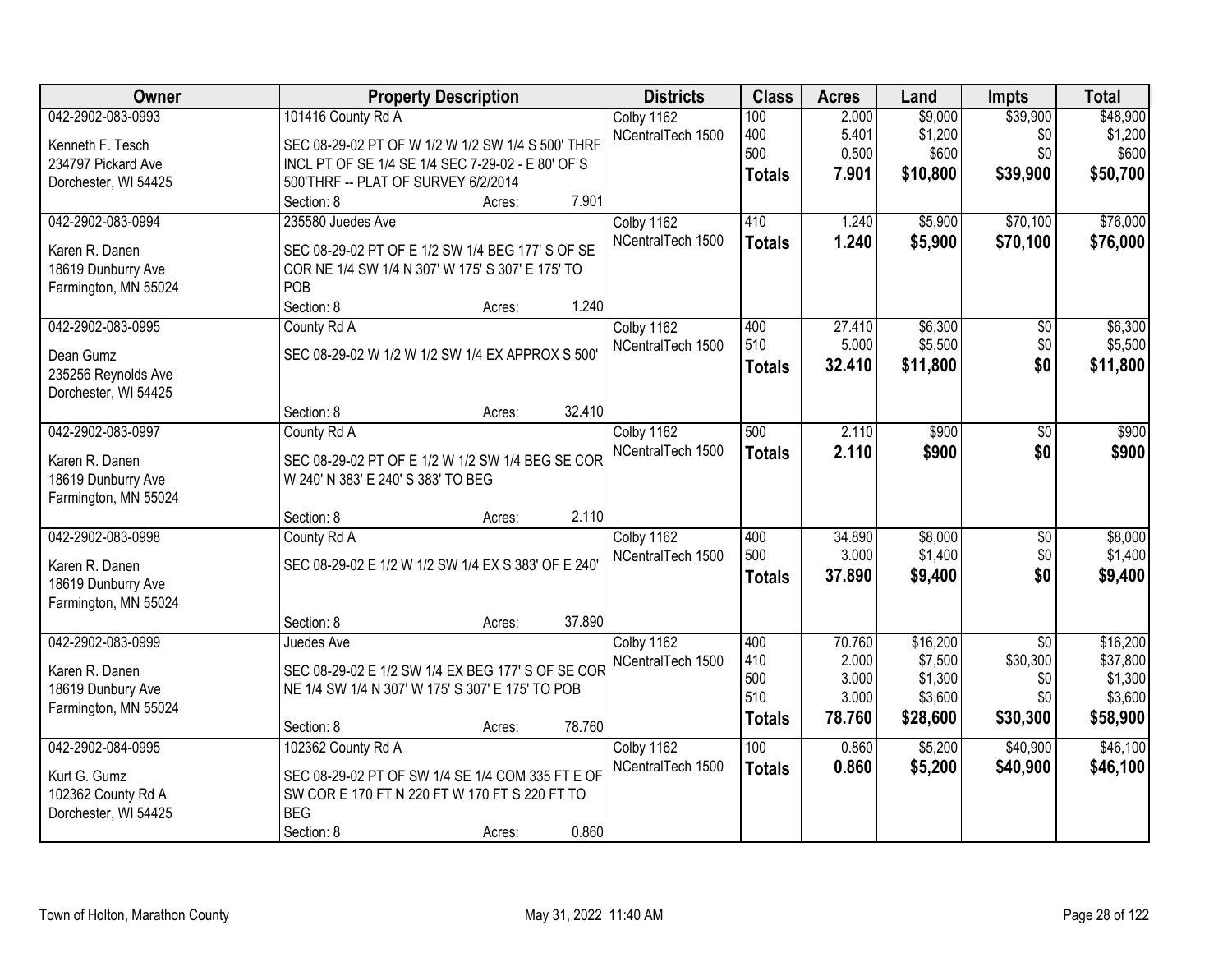| Owner                     | <b>Property Description</b>                                                                                                                         |        |        | <b>Districts</b>  | <b>Class</b>  | <b>Acres</b> | Land     | <b>Impts</b>    | <b>Total</b> |
|---------------------------|-----------------------------------------------------------------------------------------------------------------------------------------------------|--------|--------|-------------------|---------------|--------------|----------|-----------------|--------------|
| 042-2902-084-0996         | County Rd A                                                                                                                                         |        |        | Colby 1162        | 400           | 39.140       | \$9,000  | $\overline{50}$ | \$9,000      |
| De Jong Family Dairy, LLC | > LAND CONTRACT @ #1835218 DESC ERROR -                                                                                                             |        |        | NCentralTech 1500 | <b>Totals</b> | 39.140       | \$9,000  | \$0             | \$9,000      |
| 102218 Draper Rd          | NEED CORR <sec 08-29-02="" 1="" 4="" com<="" ex="" se="" sw="" td=""><td></td><td></td><td></td><td></td><td></td><td></td><td></td><td></td></sec> |        |        |                   |               |              |          |                 |              |
| Dorchester, WI 54425      | 335' E OF SW COR E 170' N 220' W 170' S 220' TO BE(                                                                                                 |        |        |                   |               |              |          |                 |              |
|                           | Section: 8                                                                                                                                          | Acres: | 39.140 |                   |               |              |          |                 |              |
| 042-2902-084-0997         | Juedes Ave                                                                                                                                          |        |        | Colby 1162        | 400           | 40.000       | \$9,200  | $\overline{50}$ | \$9,200      |
| Markus Dejong             | SEC 08-29-02 NW 1/4 SE 1/4                                                                                                                          |        |        | NCentralTech 1500 | <b>Totals</b> | 40.000       | \$9,200  | \$0             | \$9,200      |
| 102218 Draper Rd          |                                                                                                                                                     |        |        |                   |               |              |          |                 |              |
| Dorchester, WI 54425      |                                                                                                                                                     |        |        |                   |               |              |          |                 |              |
|                           | Section: 8                                                                                                                                          | Acres: | 40.000 |                   |               |              |          |                 |              |
| 042-2902-084-0998         | 102824 County Rd A                                                                                                                                  |        |        | Colby 1162        | 400           | 37.000       | \$8,500  | \$0             | \$8,500      |
| De Jong Family Dairy, LLC | SEC 08-29-02 W 1/2 E 1/2 SE 1/4                                                                                                                     |        |        | NCentralTech 1500 | 410           | 3.000        | \$12,900 | \$97,600        | \$110,500    |
| 102218 Draper Rd          |                                                                                                                                                     |        |        |                   | <b>Totals</b> | 40.000       | \$21,400 | \$97,600        | \$119,000    |
| Dorchester, WI 54425      |                                                                                                                                                     |        |        |                   |               |              |          |                 |              |
|                           | Section: 8                                                                                                                                          | Acres: | 40.000 |                   |               |              |          |                 |              |
| 042-2902-084-0999         | 103002 County Rd A                                                                                                                                  |        |        | Colby 1162        | 400           | 16.000       | \$3,700  | $\sqrt{6}$      | \$3,700      |
| Lloyd Kalepp              | SEC 08-29-02 E 1/2 E 1/2 SE 1/4                                                                                                                     |        |        | NCentralTech 1500 | 410           | 1.000        | \$4,900  | \$700           | \$5,600      |
| 102375 County Rd A        |                                                                                                                                                     |        |        |                   | 500           | 4.000        | \$1,700  | \$0             | \$1,700      |
| Dorchester, WI 54425      |                                                                                                                                                     |        |        |                   | 510           | 19.000       | \$21,500 | \$0             | \$21,500     |
|                           | Section: 8                                                                                                                                          | Acres: | 40.000 |                   | <b>Totals</b> | 40.000       | \$31,800 | \$700           | \$32,500     |
| 042-2902-091-0996         |                                                                                                                                                     |        |        | Colby 1162        | 400           | 30.000       | \$6,900  | $\overline{30}$ | \$6,900      |
| Dean W. Bender            | SEC 09-29-02 SE 1/4 NE 1/4                                                                                                                          |        |        | NCentralTech 1500 | 510           | 10.000       | \$11,000 | \$0             | \$11,000     |
| 236250 Reynolds Ave       |                                                                                                                                                     |        |        |                   | <b>Totals</b> | 40.000       | \$17,900 | \$0             | \$17,900     |
| Dorchester, WI 54425      |                                                                                                                                                     |        |        |                   |               |              |          |                 |              |
|                           | Section: 9                                                                                                                                          | Acres: | 40.000 |                   |               |              |          |                 |              |
| 042-2902-091-0997         | Reynolds Ave                                                                                                                                        |        |        | Colby 1162        | 400           | 40.000       | \$9,200  | $\overline{50}$ | \$9,200      |
| Dean W. Bender            | SEC 09-29-02 SW 1/4 NE 1/4                                                                                                                          |        |        | NCentralTech 1500 | <b>Totals</b> | 40.000       | \$9,200  | \$0             | \$9,200      |
| 236250 Reynolds Ave       |                                                                                                                                                     |        |        |                   |               |              |          |                 |              |
| Dorchester, WI 54425      |                                                                                                                                                     |        |        |                   |               |              |          |                 |              |
|                           | Section: 9                                                                                                                                          | Acres: | 40.000 |                   |               |              |          |                 |              |
| 042-2902-091-0998         | Reynolds Ave                                                                                                                                        |        |        | Colby 1162        | 400           | 40.000       | \$9,200  | $\overline{50}$ | \$9,200      |
| Jeffrey J. Karl           | SEC 09-29-02 NW 1/4 NE 1/4                                                                                                                          |        |        | NCentralTech 1500 | <b>Totals</b> | 40.000       | \$9,200  | \$0             | \$9,200      |
| W4850 Correction Ln       |                                                                                                                                                     |        |        |                   |               |              |          |                 |              |
| Medford, WI 54451         |                                                                                                                                                     |        |        |                   |               |              |          |                 |              |
|                           | Section: 9                                                                                                                                          | Acres: | 40.000 |                   |               |              |          |                 |              |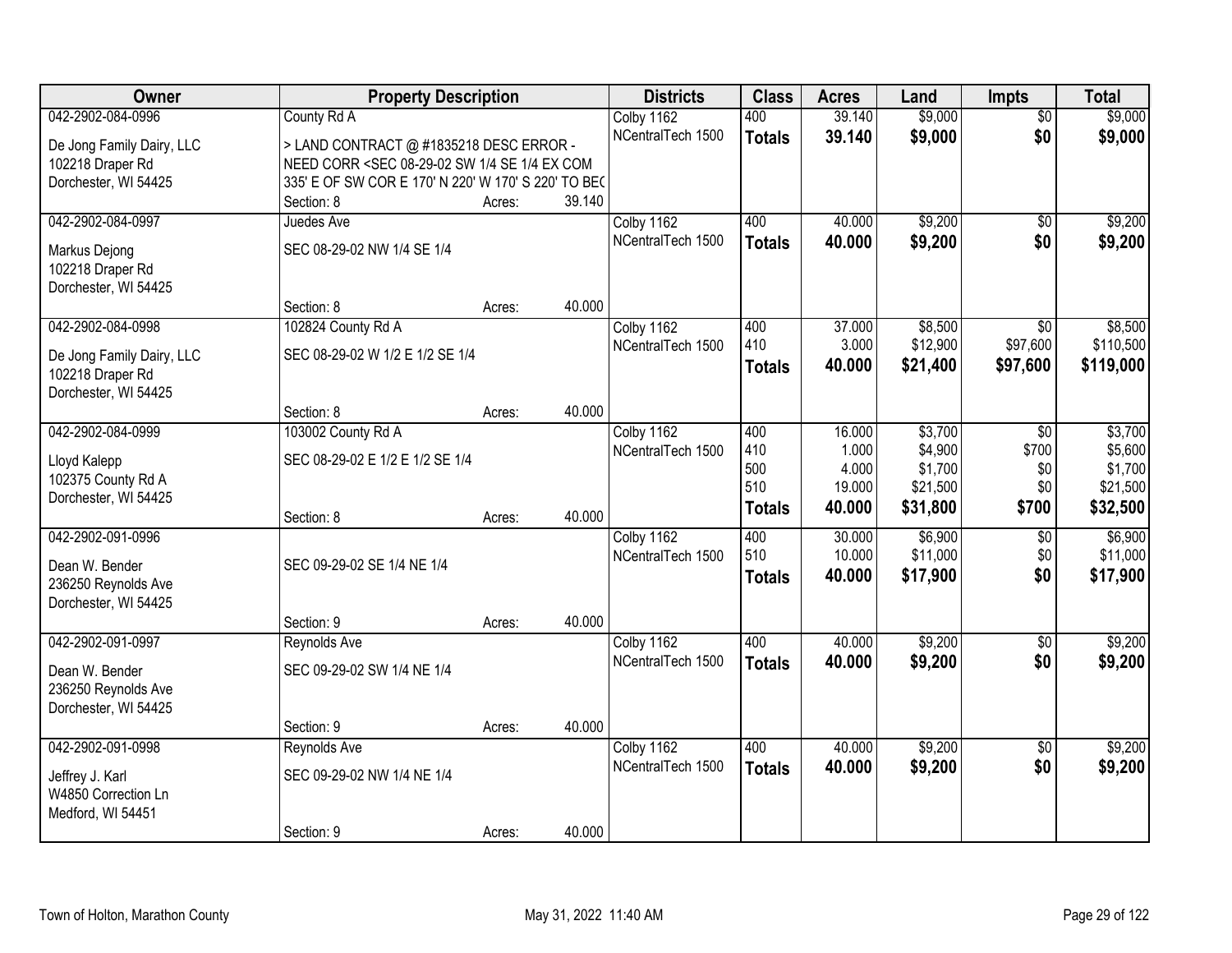| Owner                            | <b>Property Description</b>                       |        |        | <b>Districts</b>  | <b>Class</b>  | <b>Acres</b>   | Land               | <b>Impts</b>           | <b>Total</b>       |
|----------------------------------|---------------------------------------------------|--------|--------|-------------------|---------------|----------------|--------------------|------------------------|--------------------|
| 042-2902-091-0999                | 104329 Draper Rd                                  |        |        | Colby 1162        | 400           | 35.000         | \$8,000            | $\overline{50}$        | \$8,000            |
| Tischendorf Farm Inc Pat & Grace | SEC 09-29-02 NE 1/4 NE 1/4                        |        |        | NCentralTech 1500 | 410           | 5.000          | \$16,900           | \$216,800              | \$233,700          |
| Tischendorf                      |                                                   |        |        |                   | <b>Totals</b> | 40.000         | \$24,900           | \$216,800              | \$241,700          |
| 104329 Draper Rd                 |                                                   |        |        |                   |               |                |                    |                        |                    |
| Dorchester, WI 54425             | Section: 9                                        | Acres: | 40.000 |                   |               |                |                    |                        |                    |
| 042-2902-092-0994                | 236624 Reynolds Ave                               |        |        | Colby 1162        | 100           | 5.000          | \$16,200           | \$238,500              | \$254,700          |
| James D. Houser                  | SEC 09-29-02 PT OF NE 1/4 NW 1/4 - LOT 2 CSM VOL  |        |        | NCentralTech 1500 | <b>Totals</b> | 5.000          | \$16,200           | \$238,500              | \$254,700          |
| 236624 Reynolds Ave              |                                                   |        |        |                   |               |                |                    |                        |                    |
| Dorchester, WI 54425             | 74 PG 147 (#16193) (DOC# 1609014)                 |        |        |                   |               |                |                    |                        |                    |
|                                  | Section: 9                                        | Acres: | 5.000  |                   |               |                |                    |                        |                    |
| 042-2902-092-0995                | 103481 Draper Rd                                  |        |        | Colby 1162        | 600           | 32.999         | \$73,000           | \$0                    | \$73,000           |
|                                  |                                                   |        |        | NCentralTech 1500 | <b>Totals</b> | 32.999         | \$73,000           | \$0                    | \$73,000           |
| Lynsie L. Miller<br>277 N 4th St | SEC 09-29-02 PT OF NE 1/4 NW 1/4 - LOT 1 CSM VOL  |        |        |                   |               |                |                    |                        |                    |
| Dorchester, WI 54425             | 74 PG 147 (#16193) (DOC# 1609014)                 |        |        |                   |               |                |                    |                        |                    |
|                                  | Section: 9                                        | Acres: | 32.999 |                   |               |                |                    |                        |                    |
| 042-2902-092-0996                | 236250 Reynolds Ave                               |        |        | Colby 1162        | 400           | 38.330         | \$8,800            | \$0                    | \$8,800            |
|                                  |                                                   |        |        | NCentralTech 1500 | 410           | 5.000          | \$16,900           | \$717,900              | \$734,800          |
| Dean W. Bender                   | SEC 09-29-02 S 1/2 NW 1/4 EX W 53 1/3 RODS        |        |        |                   | 500           | 10.000         | \$4,300            | \$0                    | \$4,300            |
| 236250 Reynolds Ave              |                                                   |        |        |                   | <b>Totals</b> | 53.330         | \$30,000           | \$717,900              | \$747,900          |
| Dorchester, WI 54425             |                                                   |        |        |                   |               |                |                    |                        |                    |
| 042-2902-092-0997                | Section: 9                                        | Acres: | 53.330 |                   | 400           | 22.000         | \$5,000            |                        | \$5,000            |
|                                  | Reynolds Ave                                      |        |        | Colby 1162        | 510           | 18.000         | \$18,500           | $\overline{50}$<br>\$0 | \$18,500           |
| Kayo D. Pope                     | SEC 09-29-02 PT OF W 1/2 W 53 1/3 RODS SW 1/4 NW  |        |        | NCentralTech 1500 |               | 40.000         | \$23,500           | \$0                    | \$23,500           |
| 102447 County Line Rd            | 1/4 & W 53 1/3 RODS OF N 1/2 NW 1/4 SW 1/4        |        |        |                   | <b>Totals</b> |                |                    |                        |                    |
| Stetsonville, WI 54480           |                                                   |        |        |                   |               |                |                    |                        |                    |
|                                  | Section: 9                                        | Acres: | 40.000 |                   |               |                |                    |                        |                    |
| 042-2902-092-0998                | Draper Rd                                         |        |        | Colby 1162        | 400           | 27.500         | \$6,300            | $\overline{50}$        | \$6,300            |
| Kayo D. Pope                     | SEC 09-29-02 NW 1/4 NW 1/4                        |        |        | NCentralTech 1500 | 410           | 0.500          | \$2,500            | \$5,100                | \$7,600            |
| 102447 County Line Rd            |                                                   |        |        |                   | 500<br>510    | 4.000<br>8.000 | \$4,700<br>\$8,000 | \$0<br>\$0             | \$4,700<br>\$8,000 |
| Stetsonville, WI 54480           |                                                   |        |        |                   |               |                |                    |                        |                    |
|                                  | Section: 9                                        | Acres: | 40.000 |                   | <b>Totals</b> | 40.000         | \$21,500           | \$5,100                | \$26,600           |
| 042-2902-093-0991                | 235256 Reynolds Ave                               |        |        | Colby 1162        | 400           | 8.190          | \$1,900            | $\overline{30}$        | \$1,900            |
| Dean Gumz                        | SEC 09-29-02 PT OF SE 1/4 SW 1/4 - COM AT SW COF  |        |        | NCentralTech 1500 | 410           | 2.000          | \$8,900            | \$26,600               | \$35,500           |
| 235256 Reynolds Ave              | SD 40 N 33' TO POB N 200' N 79 DEG E 558.35' N 67 |        |        |                   | <b>Totals</b> | 10.190         | \$10,800           | \$26,600               | \$37,400           |
| Dorchester, WI 54425             | DEG E 414.68' N 80 DEG E 346.46' TO W R/W LN      |        |        |                   |               |                |                    |                        |                    |
|                                  | Section: 9                                        | Acres: | 10.190 |                   |               |                |                    |                        |                    |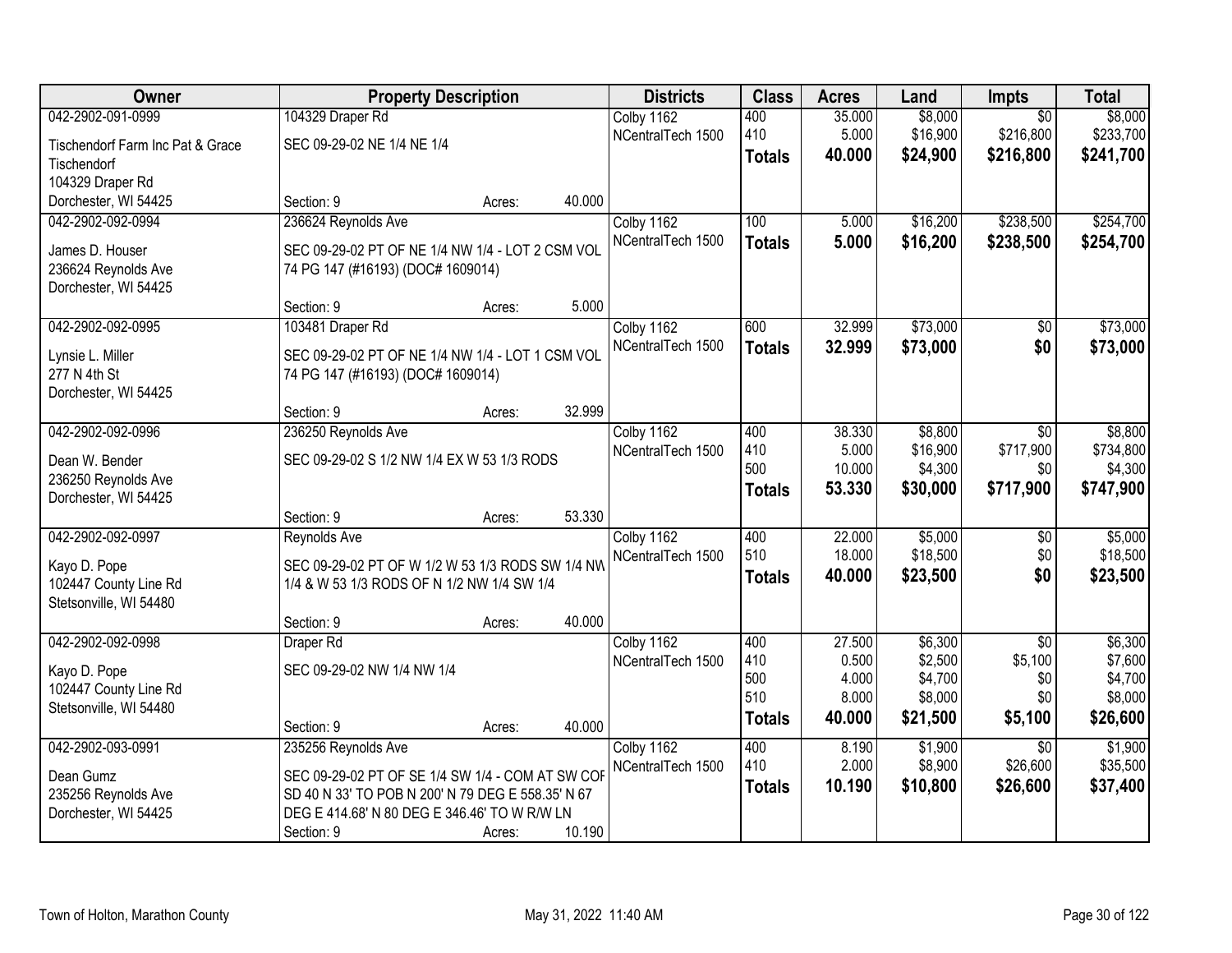| Owner                                                                              | <b>Property Description</b>                                                                                                                                                                          | <b>Districts</b>                | <b>Class</b>                | <b>Acres</b>              | Land                          | Impts                         | <b>Total</b>                  |
|------------------------------------------------------------------------------------|------------------------------------------------------------------------------------------------------------------------------------------------------------------------------------------------------|---------------------------------|-----------------------------|---------------------------|-------------------------------|-------------------------------|-------------------------------|
| 042-2902-093-0992<br>Patrick Gumz                                                  | County Rd A<br>SEC 09-29-02 PT OF W 1/2 SW 1/4 - COM AT SW COR                                                                                                                                       | Colby 1162<br>NCentralTech 1500 | 500<br>600<br><b>Totals</b> | 2.000<br>33.430<br>35.430 | \$900<br>\$66,900<br>\$67,800 | $\overline{50}$<br>\$0<br>\$0 | \$900<br>\$66,900<br>\$67,800 |
| N15971 Catlin Ave<br>Dorchester, WI 54425                                          | N 1 DEG W ALG W LN SW 1/4 33' TO N R/W LN CTY<br>RD A & POB CONT ALG SD W LN 1933.19' TO NW<br>35.430<br>Section: 9<br>Acres:                                                                        |                                 |                             |                           |                               |                               |                               |
| 042-2902-093-0993<br>Dean W. Bender<br>236250 Reynolds Ave<br>Dorchester, WI 54425 | County Rd A<br>SEC 09-29-02 SE 1/4 SW 1/4 EX COM AT SW COR N<br>33' TO POB N 200' N 79 DEG E 558.35' N 67 DEG E<br>414.68' N 80 DEG E 346.46' TO W R/W LN REYNOLDS<br>27.100<br>Section: 9<br>Acres: | Colby 1162<br>NCentralTech 1500 | 400<br><b>Totals</b>        | 27.100<br>27.100          | \$6,200<br>\$6,200            | $\overline{50}$<br>\$0        | \$6,200<br>\$6,200            |
| 042-2902-093-0994<br>Dean W. Bender<br>236250 Reynolds Ave<br>Dorchester, WI 54425 | County Rd A<br>SEC 09-29-02 SW 1/4 SW 1/4 EX THAT PT DESD IN<br>DOC# 1666184<br>19.440<br>Section: 9<br>Acres:                                                                                       | Colby 1162<br>NCentralTech 1500 | 400<br><b>Totals</b>        | 19.440<br>19.440          | \$4,500<br>\$4,500            | \$0<br>\$0                    | \$4,500<br>\$4,500            |
| 042-2902-093-0995<br>Dean W. Bender<br>236250 Reynolds Ave<br>Dorchester, WI 54425 | Reynolds Ave<br>SEC 09-29-02 S 1/2 N 1/2 SW 1/4 EX THAT PT DESD<br>IN DOC# 1666184                                                                                                                   | Colby 1162<br>NCentralTech 1500 | 400<br><b>Totals</b>        | 21.940<br>21.940          | \$5,000<br>\$5,000            | \$0<br>\$0                    | \$5,000<br>\$5,000            |
| 042-2902-093-0999<br>Dean W. Bender<br>236250 Reynolds Ave<br>Dorchester, WI 54425 | 21.940<br>Section: 9<br>Acres:<br>Reynolds Ave<br>SEC 09-29-02 N 1/2 N 1/2 SW 1/4 EX W 53 1/3 RODS<br>26.670<br>Section: 9<br>Acres:                                                                 | Colby 1162<br>NCentralTech 1500 | 400<br>500<br><b>Totals</b> | 22.670<br>4.000<br>26.670 | \$5,200<br>\$1,800<br>\$7,000 | \$0<br>\$0<br>\$0             | \$5,200<br>\$1,800<br>\$7,000 |
| 042-2902-094-0994<br>Jon J. Jensen<br>104524 County Rd A<br>Dorchester, WI 54425   | 104524 County Rd A<br>SEC 09-29-02 PT OF SE 1/4 SE 1/4 - BEG 188 FT W OF<br>SE COR N 297' W 168' S 297' E 168'<br>1.150<br>Section: 9<br>Acres:                                                      | Colby 1162<br>NCentralTech 1500 | 100<br><b>Totals</b>        | 1.150<br>1.150            | \$6,500<br>\$6,500            | \$167,600<br>\$167,600        | \$174,100<br>\$174,100        |
| 042-2902-094-0995<br>Jeffrey J. Karl<br>W4850 Correction Ln<br>Medford, WI 54451   | County Rd A<br>SEC 09-29-02 SE 1/4 SE 1/4 EX W 168 FT OF E 356 FT<br>OF S 297 FT<br>38.850<br>Section: 9<br>Acres:                                                                                   | Colby 1162<br>NCentralTech 1500 | 400<br><b>Totals</b>        | 38.850<br>38.850          | \$8,900<br>\$8,900            | $\overline{50}$<br>\$0        | \$8,900<br>\$8,900            |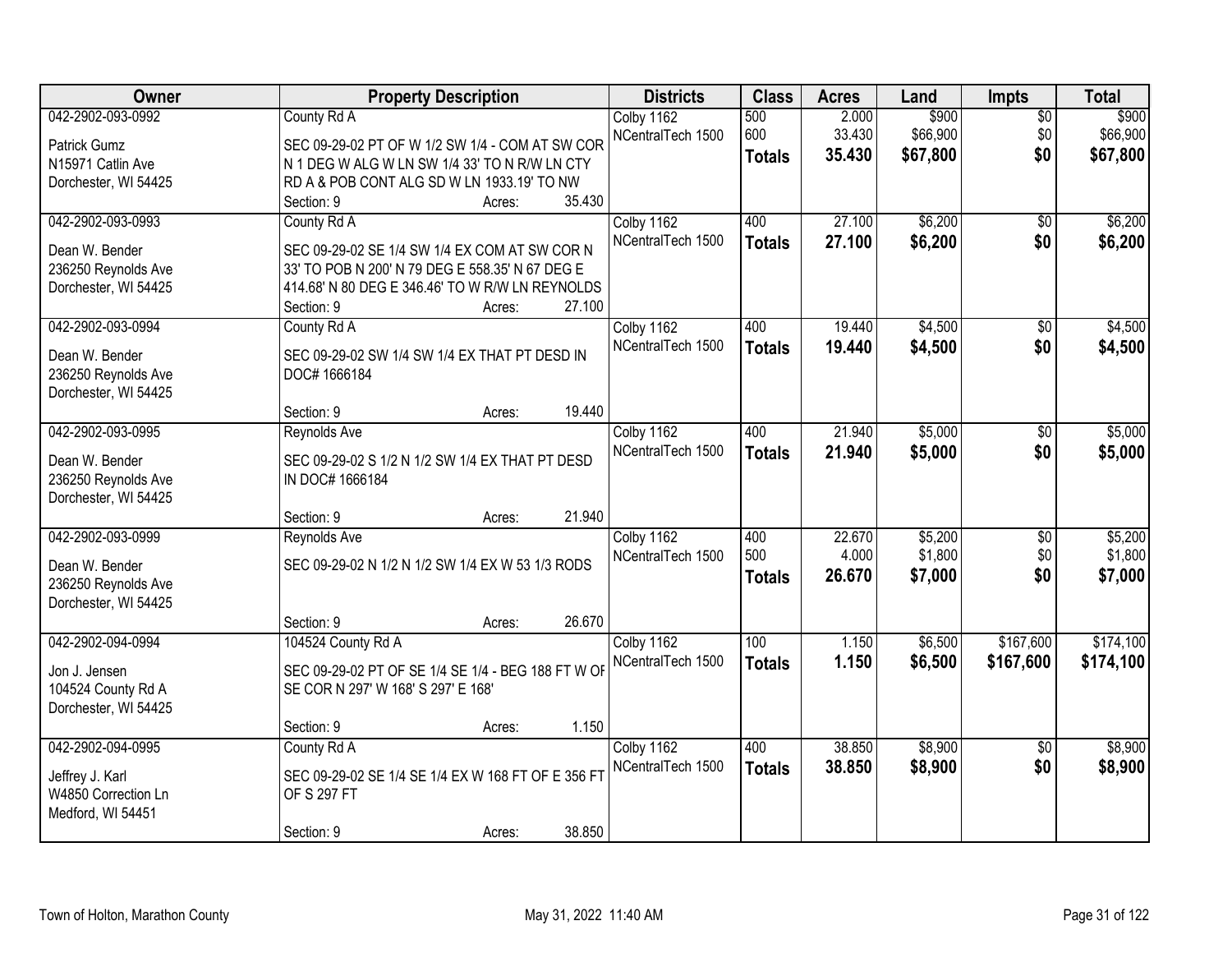| Owner                                                                     |                                                                                       | <b>Property Description</b> |         | <b>Districts</b>                | <b>Class</b>                | <b>Acres</b>              | Land                            | <b>Impts</b>                              | <b>Total</b>                      |
|---------------------------------------------------------------------------|---------------------------------------------------------------------------------------|-----------------------------|---------|---------------------------------|-----------------------------|---------------------------|---------------------------------|-------------------------------------------|-----------------------------------|
| 042-2902-094-0996                                                         | 235233 Reynolds Ave                                                                   |                             |         | Colby 1162                      | 100                         | 1.000                     | \$6,000                         | \$97,500                                  | \$103,500                         |
| Alice M. Esper<br>235233 Reynolds Ave<br>Dorchester, WI 54425             | SEC 09-29-02 PT OF SW 1/4 SE 1/4 1 SQ A IN SW COF<br><b>THRF</b>                      |                             |         | NCentralTech 1500               | <b>Totals</b>               | 1.000                     | \$6,000                         | \$97,500                                  | \$103,500                         |
|                                                                           | Section: 9                                                                            | Acres:                      | 1.000   |                                 |                             |                           |                                 |                                           |                                   |
| 042-2902-094-0997                                                         | County Rd A                                                                           |                             |         | Colby 1162                      | 400                         | 39.000                    | \$8,900                         | $\overline{50}$                           | \$8,900                           |
| Dean W. Bender<br>236250 Reynolds Ave<br>Dorchester, WI 54425             | SEC 09-29-02 SW 1/4 SE 1/4 EX 1 SQ A IN SW COR                                        |                             |         | NCentralTech 1500               | <b>Totals</b>               | 39.000                    | \$8,900                         | \$0                                       | \$8,900                           |
|                                                                           | Section: 9                                                                            | Acres:                      | 39.000  |                                 |                             |                           |                                 |                                           |                                   |
| 042-2902-094-0998<br>Dean W. Bender                                       | 235765 Reynolds Ave<br>SEC 09-29-02 NW 1/4 SE 1/4                                     |                             |         | Colby 1162<br>NCentralTech 1500 | 400<br>410<br><b>Totals</b> | 37.000<br>3.000<br>40.000 | \$8,500<br>\$12,900<br>\$21,400 | $\overline{50}$<br>\$260,700<br>\$260,700 | \$8,500<br>\$273,600<br>\$282,100 |
| 236250 Reynolds Ave<br>Dorchester, WI 54425                               |                                                                                       |                             |         |                                 |                             |                           |                                 |                                           |                                   |
|                                                                           | Section: 9                                                                            | Acres:                      | 40.000  |                                 |                             |                           |                                 |                                           |                                   |
| 042-2902-094-0999                                                         | Reynolds Ave                                                                          |                             |         | Colby 1162                      | 400                         | 31.000                    | \$7,100                         | $\overline{50}$                           | \$7,100                           |
| Dean W. Bender<br>5820 Reynolds Ave                                       | SEC 09-29-02 NE 1/4 SE 1/4                                                            |                             |         | NCentralTech 1500               | 510<br><b>Totals</b>        | 9.000<br>40.000           | \$9,000<br>\$16,100             | \$0<br>\$0                                | \$9,000<br>\$16,100               |
| Dorchester, WI 54425                                                      | Section: 9                                                                            | Acres:                      | 40.000  |                                 |                             |                           |                                 |                                           |                                   |
| 042-2902-101-0994                                                         | County Rd A                                                                           |                             |         | Colby 1162                      | 400                         | 196.790                   | \$45,100                        | $\overline{50}$                           | \$45,100                          |
| Blume Farms of Clark Co                                                   | SEC 10-29-02 PT OF S 1/2 NE 1/4 PT OF SE 1/4 NW                                       |                             |         | NCentralTech 1500               | 410                         | 1.000                     | \$4,900                         | \$5,000                                   | \$9,900                           |
| W1024 Center Rd                                                           | 1/4 PT OF E 1/2 SW 1/4 PT OF W 1/2 SE 1/4 - LOT 1                                     |                             |         |                                 | 510                         | 12.000                    | \$14,400                        | \$0                                       | \$14,400                          |
| Dorchester, WI 54425                                                      | CSM VOL 81 PG 78 (#17146) (DOC# 1695403)                                              |                             |         |                                 | <b>Totals</b>               | 209.790                   | \$64,400                        | \$5,000                                   | \$69,400                          |
|                                                                           | Section: 10                                                                           | Acres:                      | 209.790 |                                 |                             |                           |                                 |                                           |                                   |
| 042-2902-101-0995                                                         | 236334 Bruckerville Ave                                                               |                             |         | Colby 1162                      | 100                         | 0.920                     | \$5,500                         | \$83,000                                  | \$88,500                          |
| Brian S. Lindberg<br>236334 Bruckerville Ave<br>Dorchester, WI 54425      | SEC 10-29-02 PT OF SE 1/4 NE 1/4 - PCL 2 CSM VOL<br>50 PG 200 (#11912) (DOC #1240190) |                             |         | NCentralTech 1500               | <b>Totals</b>               | 0.920                     | \$5,500                         | \$83,000                                  | \$88,500                          |
|                                                                           | Section: 10                                                                           | Acres:                      | 0.920   |                                 |                             |                           |                                 |                                           |                                   |
| 042-2902-101-0998                                                         | Draper Rd                                                                             |                             |         | Colby 1162                      | 400                         | 11.500                    | \$2,600                         | $\overline{50}$                           | \$2,600                           |
| James O. Ploeckelman<br>236586 Bruckerville Ave<br>Stetsonville, WI 54480 | SEC 10-29-02 NW 1/4 NE 1/4                                                            |                             |         | NCentralTech 1500               | 510<br><b>Totals</b>        | 28.500<br>40.000          | \$30,300<br>\$32,900            | \$0<br>\$0                                | \$30,300<br>\$32,900              |
|                                                                           | Section: 10                                                                           | Acres:                      | 40.000  |                                 |                             |                           |                                 |                                           |                                   |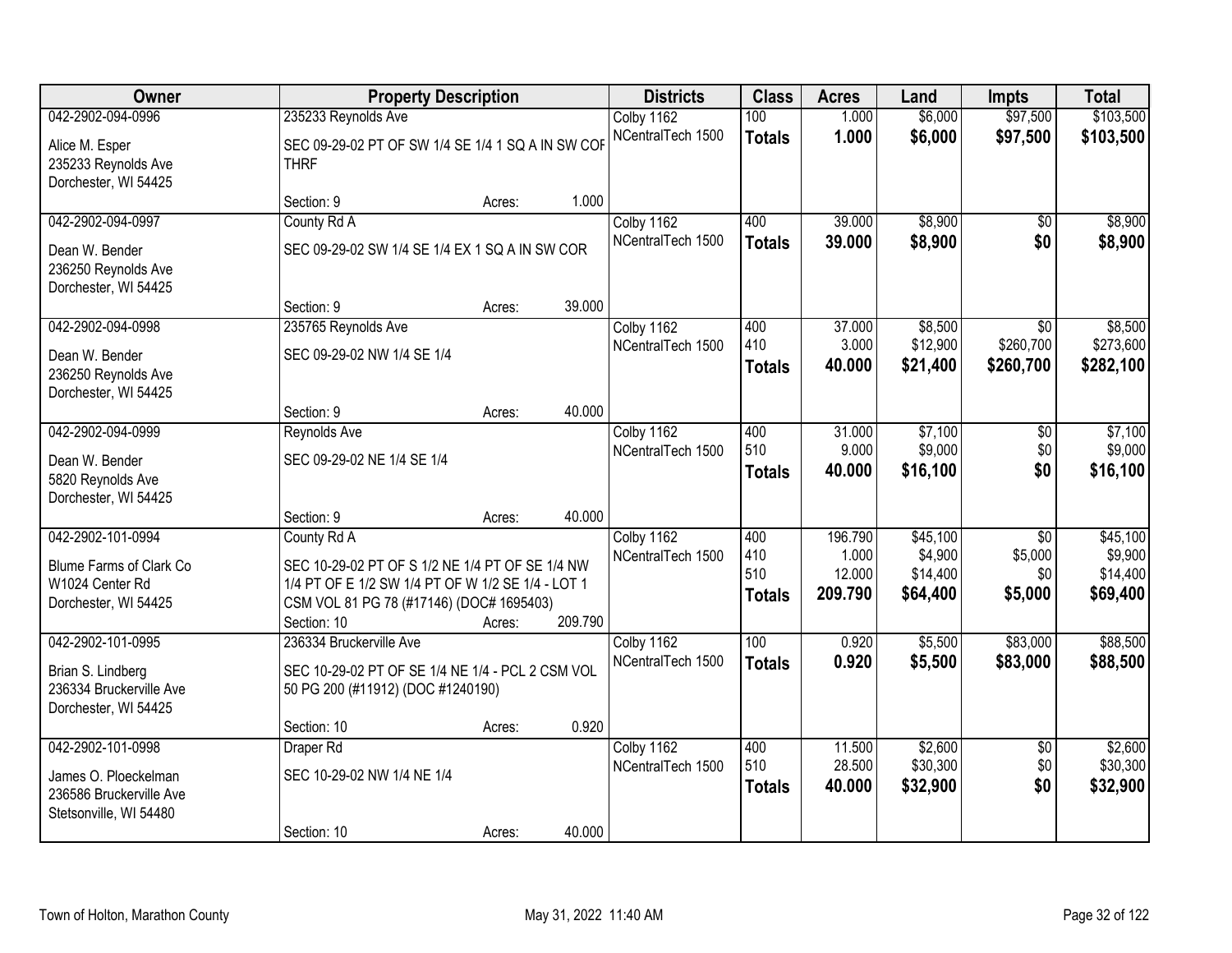| Owner                   |                                                  | <b>Property Description</b> |        | <b>Districts</b>  | <b>Class</b>  | <b>Acres</b> | Land     | Impts           | <b>Total</b> |
|-------------------------|--------------------------------------------------|-----------------------------|--------|-------------------|---------------|--------------|----------|-----------------|--------------|
| 042-2902-101-0999       | 236586 Bruckerville Ave                          |                             |        | Colby 1162        | 400           | 24.000       | \$5,100  | $\overline{50}$ | \$5,100      |
| James O. Ploeckelman    | SEC 10-29-02 NE 1/4 NE 1/4                       |                             |        | NCentralTech 1500 | 410           | 3.000        | \$12,900 | \$159,300       | \$172,200    |
| 236586 Bruckerville Ave |                                                  |                             |        |                   | 500<br>510    | 7.000        | \$3,000  | \$0             | \$3,000      |
| Stetsonville, WI 54480  |                                                  |                             |        |                   |               | 6.000        | \$6,000  | \$0             | \$6,000      |
|                         | Section: 10                                      | Acres:                      | 40.000 |                   | <b>Totals</b> | 40.000       | \$27,000 | \$159,300       | \$186,300    |
| 042-2902-102-0992       | Draper Rd                                        |                             |        | Colby 1162        | 100           | 1.000        | \$3,000  | \$8,500         | \$11,500     |
| Danny M. Kraemer        | SEC 10-29-02 PT OF NW 1/4 NW 1/4 - LOT 2 CSM VOL |                             |        | NCentralTech 1500 | 400           | 3.500        | \$800    | \$0             | \$800        |
| 104817 Draper Rd        | 76 PG 60 (#16411) (DOC# 1630824)                 |                             |        |                   | <b>Totals</b> | 4.500        | \$3,800  | \$8,500         | \$12,300     |
| Dorchester, WI 54425    |                                                  |                             |        |                   |               |              |          |                 |              |
|                         | Section: 10                                      | Acres:                      | 4.500  |                   |               |              |          |                 |              |
| 042-2902-102-0993       | 104817 Draper Rd                                 |                             |        | Colby 1162        | 100           | 1.000        | \$6,000  | \$82,800        | \$88,800     |
| Danny M. Kraemer        | SEC 10-29-02 PT OF NW 1/4 NW 1/4 - LOT 1 CSM VOL |                             |        | NCentralTech 1500 | <b>Totals</b> | 1.000        | \$6,000  | \$82,800        | \$88,800     |
| 104817 Draper Rd        | 76 PG 60 (#16411) (DOC# 1630824)                 |                             |        |                   |               |              |          |                 |              |
| Dorchester, WI 54425    |                                                  |                             |        |                   |               |              |          |                 |              |
|                         | Section: 10                                      | Acres:                      | 1.000  |                   |               |              |          |                 |              |
| 042-2902-102-0996       |                                                  |                             |        | Colby 1162        | 400           | 1.500        | \$300    | \$0             | \$300        |
| Ivan L. Shirk           | SEC 10-29-02 N 1/2 SE 1/4 NW 1/4                 |                             |        | NCentralTech 1500 | 600           | 18.500       | \$40,300 | \$0             | \$40,300     |
| 105772 Draper Rd        |                                                  |                             |        |                   | <b>Totals</b> | 20.000       | \$40,600 | \$0             | \$40,600     |
| Dorchester, WI 54425    |                                                  |                             |        |                   |               |              |          |                 |              |
|                         | Section: 10                                      | Acres:                      | 20.000 |                   |               |              |          |                 |              |
| 042-2902-102-0997       | Town Hall Rd                                     |                             |        | Colby 1162        | 400           | 33.000       | \$7,600  | $\overline{50}$ | \$7,600      |
| Dean W. Bender          | SEC 10-29-02 SW 1/4 NW 1/4                       |                             |        | NCentralTech 1500 | 510           | 7.000        | \$7,000  | \$0             | \$7,000      |
| 236250 Reynolds Ave     |                                                  |                             |        |                   | <b>Totals</b> | 40.000       | \$14,600 | \$0             | \$14,600     |
| Dorchester, WI 54425    |                                                  |                             |        |                   |               |              |          |                 |              |
|                         | Section: 10                                      | Acres:                      | 40.000 |                   |               |              |          |                 |              |
| 042-2902-102-0998       |                                                  |                             |        | Colby 1162        | 400           | 34.000       | \$7,800  | $\sqrt{6}$      | \$7,800      |
| Dean W. Bender          | SEC 10-29-02 NW 1/4 NW 1/4 EX N 396' OF E 660'   |                             |        | NCentralTech 1500 | <b>Totals</b> | 34.000       | \$7,800  | \$0             | \$7,800      |
| 236250 Reynolds Ave     | (EXCLUSION A/K/A CSM VOL 76 PG 60)               |                             |        |                   |               |              |          |                 |              |
| Dorchester, WI 54425    |                                                  |                             |        |                   |               |              |          |                 |              |
|                         | Section: 10                                      | Acres:                      | 34.000 |                   |               |              |          |                 |              |
| 042-2902-102-0999       | Draper Rd                                        |                             |        | Colby 1162        | 400           | 27.000       | \$6,200  | $\overline{50}$ | \$6,200      |
| Ivan L. Shirk           | SEC 10-29-02 NE 1/4 NW 1/4                       |                             |        | NCentralTech 1500 | 510           | 13.000       | \$13,000 | \$0             | \$13,000     |
| 105772 Draper Rd        |                                                  |                             |        |                   | <b>Totals</b> | 40.000       | \$19,200 | \$0             | \$19,200     |
| Dorchester, WI 54425    |                                                  |                             |        |                   |               |              |          |                 |              |
|                         | Section: 10                                      | Acres:                      | 40.000 |                   |               |              |          |                 |              |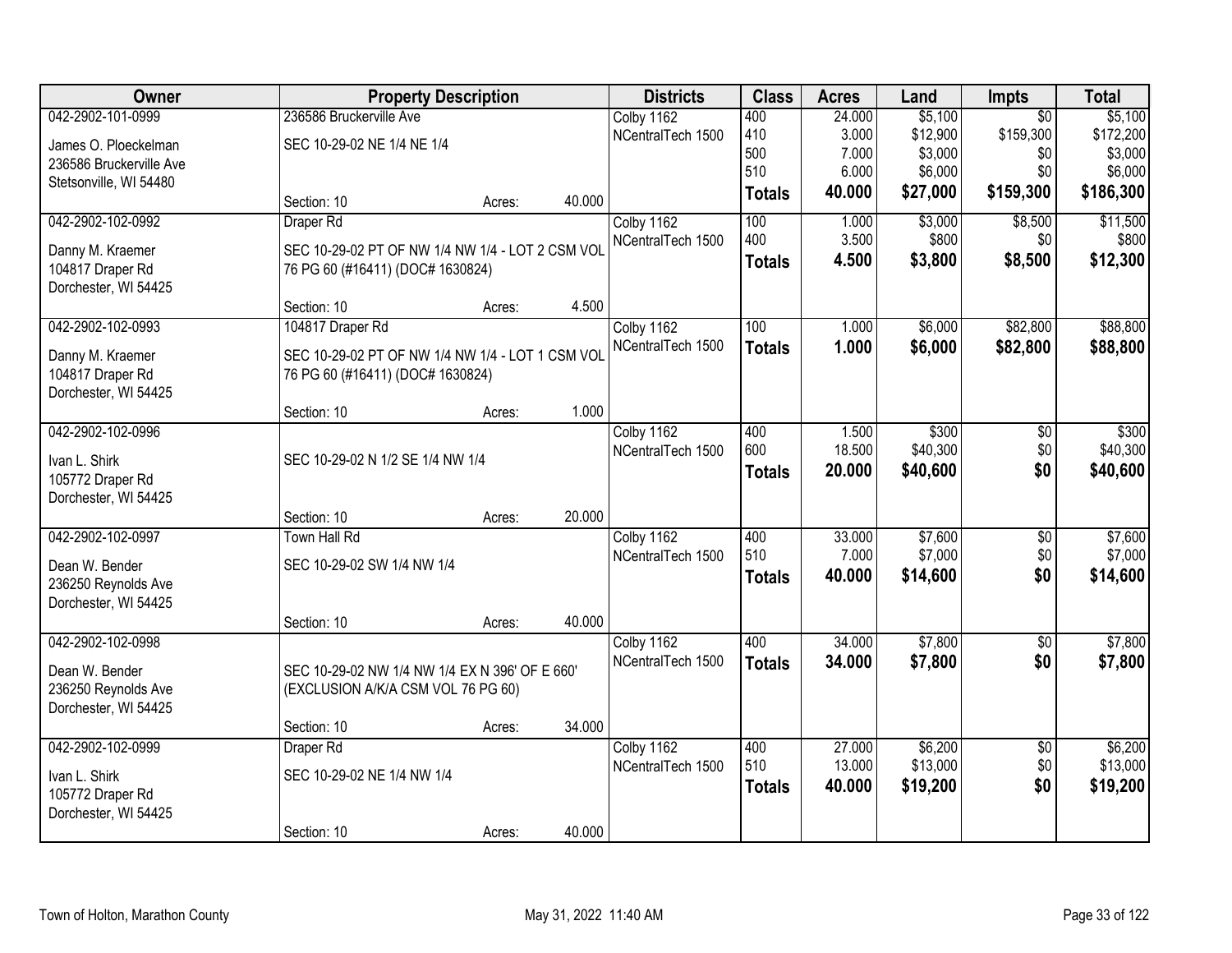| Owner                                    |                                                            | <b>Property Description</b> |        | <b>Districts</b>                | <b>Class</b>  | <b>Acres</b> | Land     | <b>Impts</b>    | <b>Total</b> |
|------------------------------------------|------------------------------------------------------------|-----------------------------|--------|---------------------------------|---------------|--------------|----------|-----------------|--------------|
| 042-2902-103-0995                        | 105246 County Rd A                                         |                             |        | Colby 1162                      | 400           | 6.010        | \$1,400  | $\overline{30}$ | \$1,400      |
| Tri-G Farms, Inc                         | SEC 10-29-02 PT OF SE 1/4 SW 1/4 - LOT 4 CSM VOL           |                             |        | NCentralTech 1500               | 410           | 4.000        | \$14,900 | \$130,500       | \$145,400    |
| 105323 County Rd A                       | 81 PG 78 (#17146) (DOC# 1695403)                           |                             |        |                                 | <b>Totals</b> | 10.010       | \$16,300 | \$130,500       | \$146,800    |
| Dorchester, WI 54425                     |                                                            |                             |        |                                 |               |              |          |                 |              |
| 042-2902-103-0997                        | Section: 10<br>104844 County Rd A                          | Acres:                      | 10.010 |                                 | 400           | 38.000       | \$8,700  | $\overline{30}$ | \$8,700      |
|                                          |                                                            |                             |        | Colby 1162<br>NCentralTech 1500 | 410           | 2.000        | \$8,900  | \$141,500       | \$150,400    |
| Richard J. Gumz                          | SEC 10-29-02 SW 1/4 SW 1/4                                 |                             |        |                                 | <b>Totals</b> | 40.000       | \$17,600 | \$141,500       | \$159,100    |
| 104844 County Rd A                       |                                                            |                             |        |                                 |               |              |          |                 |              |
| Dorchester, WI 54425                     | Section: 10                                                | Acres:                      | 40.000 |                                 |               |              |          |                 |              |
| 042-2902-103-0998                        |                                                            |                             |        | Colby 1162                      | 400           | 34.500       | \$7,900  | \$0             | \$7,900      |
| Richard J. Gumz                          | SEC 10-29-02 NW 1/4 SW 1/4                                 |                             |        | NCentralTech 1500               | 510           | 5.500        | \$6,100  | \$0             | \$6,100      |
| 104844 County Rd A                       |                                                            |                             |        |                                 | <b>Totals</b> | 40.000       | \$14,000 | \$0             | \$14,000     |
| Dorchester, WI 54425                     |                                                            |                             |        |                                 |               |              |          |                 |              |
|                                          | Section: 10                                                | Acres:                      | 40.000 |                                 |               |              |          |                 |              |
| 042-2902-104-0989                        | 105686 County Rd A                                         |                             |        | Colby 1162                      | 100           | 0.910        | \$5,500  | \$11,400        | \$16,900     |
| Roger J. Bartnik                         | SEC 10-29-02 PT OF SW 1/4 SE 1/4 - LOT 1 CSM VOL           |                             |        | NCentralTech 1500               | 400           | 0.219        | \$100    | \$0             | \$100        |
| 111652 Township Rd                       | 83 PG 32 (#17375) (DOC# 1712471)                           |                             |        |                                 | <b>Totals</b> | 1.129        | \$5,600  | \$11,400        | \$17,000     |
| Athens, WI 54411                         |                                                            |                             |        |                                 |               |              |          |                 |              |
|                                          | Section: 10                                                | Acres:                      | 1.129  |                                 |               |              |          |                 |              |
| 042-2902-104-0990                        | County Rd A                                                |                             |        | Colby 1162<br>NCentralTech 1500 | 400           | 99.641       | \$22,800 | $\overline{50}$ | \$22,800     |
| Bach Properties, LLC                     | SEC 10-29-02 PT OF SE 1/4 - LOT 3 CSM VOL 81 PG            |                             |        |                                 | <b>Totals</b> | 99.641       | \$22,800 | \$0             | \$22,800     |
| W861 County Rd A                         | 78 (#17146) (DOC# 1695403) EX CSM VOL 82 PG 133            |                             |        |                                 |               |              |          |                 |              |
| Dorchester, WI 54425                     | (#17335) (DOC# 1709547) EX CSM VOL 83 PG 32<br>Section: 10 | Acres:                      | 99.641 |                                 |               |              |          |                 |              |
| 042-2902-104-0991                        | <b>Bruckerville Ave</b>                                    |                             |        | Colby 1162                      | 400           | 0.032        | \$100    | $\overline{50}$ | \$100        |
|                                          |                                                            |                             |        | NCentralTech 1500               | <b>Totals</b> | 0.032        | \$100    | \$0             | \$100        |
| Bach Properties, LLC<br>W861 County Rd A | SEC 10-29-02 PT OF SE 1/4 SE 1/4 - OUTLOT 1 CSM            |                             |        |                                 |               |              |          |                 |              |
| Dorchester, WI 54425                     | VOL 82 PG 133 (#17335) (DOC# 1709547)                      |                             |        |                                 |               |              |          |                 |              |
|                                          | Section: 10                                                | Acres:                      | 0.032  |                                 |               |              |          |                 |              |
| 042-2902-104-0992                        | 235462 Bruckerville Ave                                    |                             |        | Colby 1162                      | 100           | 1.182        | \$6,500  | \$143,200       | \$149,700    |
| Bryce E. Venzke                          | SEC 10-29-02 PT OF SE 1/4 SE 1/4 - LOT 1 CSM VOL           |                             |        | NCentralTech 1500               | <b>Totals</b> | 1.182        | \$6,500  | \$143,200       | \$149,700    |
| 235462 Bruckerville Ave                  | 82 PG 133 (#17335) (DOC# 1709547)                          |                             |        |                                 |               |              |          |                 |              |
| Dorchester, WI 54425                     |                                                            |                             |        |                                 |               |              |          |                 |              |
|                                          | Section: 10                                                | Acres:                      | 1.182  |                                 |               |              |          |                 |              |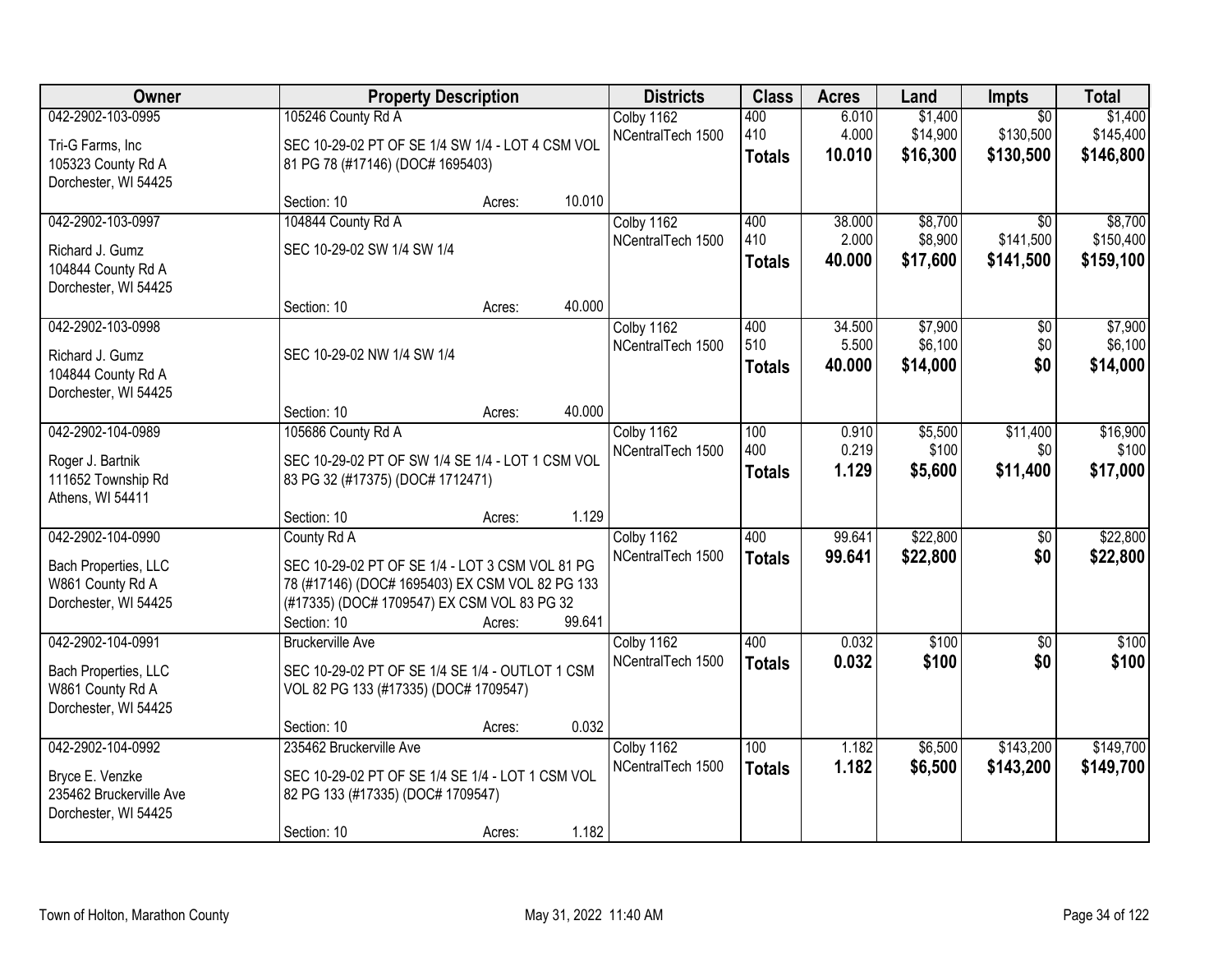| Owner                                                                                            | <b>Property Description</b>                                                                                                                                                                                                  | <b>Districts</b>                | <b>Class</b>                | <b>Acres</b>              | Land                          | <b>Impts</b>                  | <b>Total</b>                  |
|--------------------------------------------------------------------------------------------------|------------------------------------------------------------------------------------------------------------------------------------------------------------------------------------------------------------------------------|---------------------------------|-----------------------------|---------------------------|-------------------------------|-------------------------------|-------------------------------|
| 042-2902-104-0994<br>Blume Farms of Clark County, Inc<br>W1024 Center Rd<br>Dorchester, WI 54425 | <b>Bruckerville Ave</b><br>SEC 10-29-02 PT OF SW 1/4 NE 1/4 PT OF NE 1/4 SW<br>1/4 PT OF NW 1/4 SE 1/4 - LOT 2 CSM VOL 81 PG 78<br>(#17146) (DOC# 1695403)                                                                   | Colby 1162<br>NCentralTech 1500 | 400<br>510<br><b>Totals</b> | 4.030<br>6.000<br>10.030  | \$900<br>\$6,000<br>\$6,900   | $\overline{50}$<br>\$0<br>\$0 | \$900<br>\$6,000<br>\$6,900   |
| 042-2902-111-0985<br>Richard P. Bartnik<br>108389 Holton Rd<br>Abbotsford, WI 54405              | 10.030<br>Section: 10<br>Acres:<br>Draper Rd<br>SEC 11-29-02 PT OF NE 1/4 NE 1/4 - LOT 2 CSM VOL<br>85 PG 84 (#17709) (DOC# 1735985)                                                                                         | Colby 1162<br>NCentralTech 1500 | 400<br><b>Totals</b>        | 13.461<br>13.461          | \$3,100<br>\$3,100            | $\overline{50}$<br>\$0        | \$3,100<br>\$3,100            |
| 042-2902-111-0986<br>Kurt M. Miller<br>107625 Draper Rd<br>Dorchester, WI 54425                  | 13.461<br>Section: 11<br>Acres:<br>Draper Rd<br>SEC 11-29-02 PT OF NE 1/4 NE 1/4 - LOT 1 CSM VOL<br>85 PG 84 (#17709) (DOC# 1735985) EX LOT 1 CSM<br>VOL 48 PG 146 (#11464) (DOC #1214288)<br>7.602<br>Section: 11<br>Acres: | Colby 1162<br>NCentralTech 1500 | 500<br><b>Totals</b>        | 7.602<br>7.602            | \$4,300<br>\$4,300            | \$0<br>\$0                    | \$4,300<br>\$4,300            |
| 042-2902-111-0987<br>Richard P. Bartnik<br>108389 Holton Rd<br>Abbotsford, WI 54405              | Draper Rd<br>SEC 11-29-02 PT OF NE 1/4 NE 1/4 - OUTLOT 1 CSM<br>VOL 85 PG 84 (#17709) (DOC# 1735985)<br>6.975<br>Section: 11<br>Acres:                                                                                       | Colby 1162<br>NCentralTech 1500 | 400<br>500<br><b>Totals</b> | 6.540<br>0.435<br>6.975   | \$1,500<br>\$500<br>\$2,000   | \$0<br>\$0<br>\$0             | \$1,500<br>\$500<br>\$2,000   |
| 042-2902-111-0988<br>Kurt M. Miller<br>107625 Draper Rd<br>Dorchester, WI 54425                  | County Rd F<br>SEC 11-29-02 PT OF NE 1/4 NE 1/4 - OUTLOT 1 CSM<br>VOL 84 PG 83 (#17576) (DOC# 1725897)<br>7.944<br>Section: 11<br>Acres:                                                                                     | Colby 1162<br>NCentralTech 1500 | 400<br>500<br><b>Totals</b> | 1.000<br>6.944<br>7.944   | \$200<br>\$3,000<br>\$3,200   | \$0<br>\$0<br>\$0             | \$200<br>\$3,000<br>\$3,200   |
| 042-2902-111-0990<br>Timothy A. Hershberger<br>107043 Draper Rd<br>Dorchester, WI 54425          | 107043 Draper Rd<br>SEC 11-29-02 PT OF NW 1/4 NE 1/4 - LOT 1 CSM VOL<br>79 PG 2 (#16801) (DOC# 1670144)<br>2.000<br>Section: 11<br>Acres:                                                                                    | Colby 1162<br>NCentralTech 1500 | 100<br><b>Totals</b>        | 2.000<br>2.000            | \$9,000<br>\$9,000            | \$79,900<br>\$79,900          | \$88,900<br>\$88,900          |
| 042-2902-111-0991<br>Rambling Acres, Inc.<br>238041 Bruckerville Ave<br>Stetsonville, WI 54480   | Draper Rd<br>SEC 11-29-02 NW 1/4 NE 1/4 - EX CSM VOL 79 PG 2<br>(#16801) (DOC# 1670144)<br>36.150<br>Section: 11<br>Acres:                                                                                                   | Colby 1162<br>NCentralTech 1500 | 400<br>510<br><b>Totals</b> | 35.150<br>1.000<br>36.150 | \$8,000<br>\$1,200<br>\$9,200 | $\overline{50}$<br>\$0<br>\$0 | \$8,000<br>\$1,200<br>\$9,200 |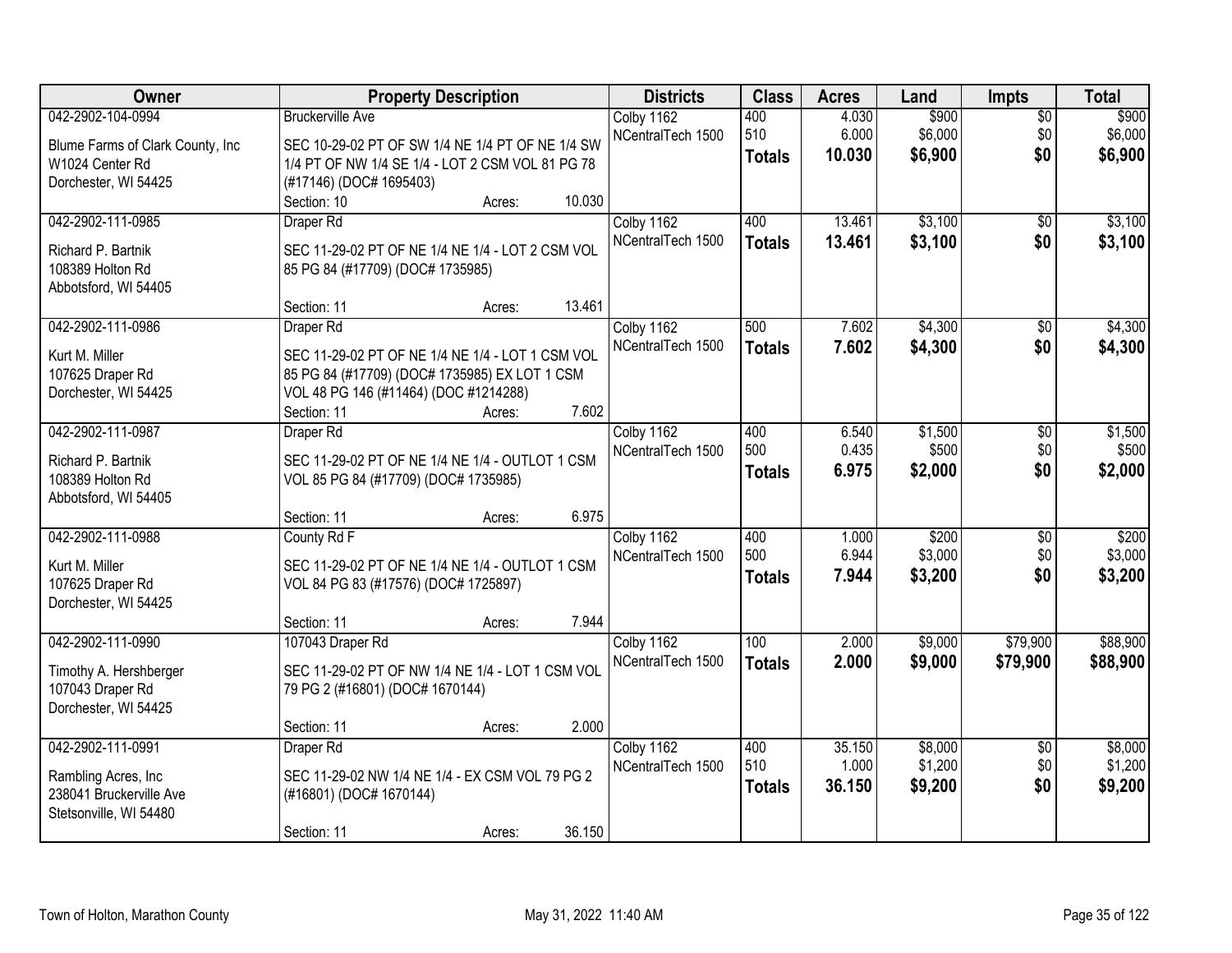| Owner                                   | <b>Property Description</b>                      | <b>Districts</b>  | <b>Class</b>  | <b>Acres</b> | Land     | <b>Impts</b>    | <b>Total</b> |
|-----------------------------------------|--------------------------------------------------|-------------------|---------------|--------------|----------|-----------------|--------------|
| 042-2902-111-0992                       | 107625 Draper Rd                                 | Colby 1162        | 100           | 0.994        | \$6,000  | \$80,200        | \$86,200     |
| Kurt M. Miller                          | SEC 11-29-02 PT OF NE 1/4 NE 1/4 - LOT 1 CSM VOL | NCentralTech 1500 | <b>Totals</b> | 0.994        | \$6,000  | \$80,200        | \$86,200     |
| 107625 Draper Rd                        | 48 PG 146 (#11464) (DOC #1214288) BEING PT OF    |                   |               |              |          |                 |              |
| Dorchester, WI 54425                    | LOT CSM VOL 85 PG 84 (#17709) (DOC# 1735985)     |                   |               |              |          |                 |              |
|                                         | 0.994<br>Section: 11<br>Acres:                   |                   |               |              |          |                 |              |
| 042-2902-111-0994                       | 236142 County Rd F                               | Colby 1162        | 400           | 37.000       | \$7,800  | \$0             | \$7,800      |
|                                         | SEC 11-29-02 SE 1/4 NE 1/4                       | NCentralTech 1500 | 410           | 3.000        | \$12,900 | \$266,900       | \$279,800    |
| Maynard J. Hansen<br>236142 County Rd F |                                                  |                   | <b>Totals</b> | 40.000       | \$20,700 | \$266,900       | \$287,600    |
| Dorchester, WI 54425                    |                                                  |                   |               |              |          |                 |              |
|                                         | 40.000<br>Section: 11<br>Acres:                  |                   |               |              |          |                 |              |
| 042-2902-111-0995                       | Draper Rd                                        | Colby 1162        | 400           | 40.000       | \$9,200  | $\sqrt[6]{}$    | \$9,200      |
|                                         |                                                  | NCentralTech 1500 | <b>Totals</b> | 40.000       | \$9,200  | \$0             | \$9,200      |
| Maynard J. Hansen                       | SEC 11-29-02 SW 1/4 NE 1/4                       |                   |               |              |          |                 |              |
| 236142 County Rd F                      |                                                  |                   |               |              |          |                 |              |
| Dorchester, WI 54425                    | 40.000                                           |                   |               |              |          |                 |              |
| 042-2902-112-0985                       | Section: 11<br>Acres:                            | Colby 1162        | 500           | 7.349        | \$3,100  | \$0             | \$3,100      |
|                                         | Draper Rd                                        | NCentralTech 1500 |               |              |          |                 |              |
| Rambling Acres, Inc.                    | SEC 11-29-02 PT OF NE 1/4 NW 1/4 - OUTLOT 1 CSM  |                   | <b>Totals</b> | 7.349        | \$3,100  | \$0             | \$3,100      |
| 238041 Bruckerville Ave                 | VOL 79 PG 5 (#16804) (DOC# 1670303)              |                   |               |              |          |                 |              |
| Stetsonville, WI 54480                  |                                                  |                   |               |              |          |                 |              |
|                                         | 7.349<br>Section: 11<br>Acres:                   |                   |               |              |          |                 |              |
| 042-2902-112-0986                       | Draper Rd                                        | Colby 1162        | 400           | 28.169       | \$6,500  | $\overline{50}$ | \$6,500      |
| Rambling Acres, Inc.                    | SEC 11-29-02 NE 1/4 NW 1/4 EX CSM VOL 79 PG 5    | NCentralTech 1500 | 500           | 2.651        | \$1,200  | \$0             | \$1,200      |
| 238041 Bruckerville Ave                 | (#16804)(DOC# 1670303)                           |                   | <b>Totals</b> | 30.820       | \$7,700  | \$0             | \$7,700      |
| Stetsonville, WI 54480                  |                                                  |                   |               |              |          |                 |              |
|                                         | 30.820<br>Section: 11<br>Acres:                  |                   |               |              |          |                 |              |
| 042-2902-112-0987                       | 106543 Draper Rd                                 | Colby 1162        | 100           | 1.490        | \$2,200  | $\sqrt{6}$      | \$2,200      |
| Alice M. Denzine                        | SEC 11-29-02 PT OF NW 1/4 NW 1/4 - OUTLOT 1 CSM  | NCentralTech 1500 | <b>Totals</b> | 1.490        | \$2,200  | \$0             | \$2,200      |
| 106543 Draper Rd                        | VOL 77 PG 3 (#16504) (DOC# 1641234)              |                   |               |              |          |                 |              |
| Dorchester, WI 54425                    |                                                  |                   |               |              |          |                 |              |
|                                         | 1.490<br>Section: 11<br>Acres:                   |                   |               |              |          |                 |              |
| 042-2902-112-0988                       | 106543 Draper Rd                                 | Colby 1162        | 100           | 1.600        | \$7,800  | \$116,700       | \$124,500    |
|                                         |                                                  | NCentralTech 1500 | <b>Totals</b> | 1.600        | \$7,800  | \$116,700       | \$124,500    |
| Alice M. Denzine                        | SEC 11-29-02 PT OF NW 1/4 NW 1/4 - LOT 2 CSM VOL |                   |               |              |          |                 |              |
| 106543 Draper Rd                        | 77 PG 3 (#16504) (DOC# 1641234)                  |                   |               |              |          |                 |              |
| Dorchester, WI 54425                    | 1.600                                            |                   |               |              |          |                 |              |
|                                         | Section: 11<br>Acres:                            |                   |               |              |          |                 |              |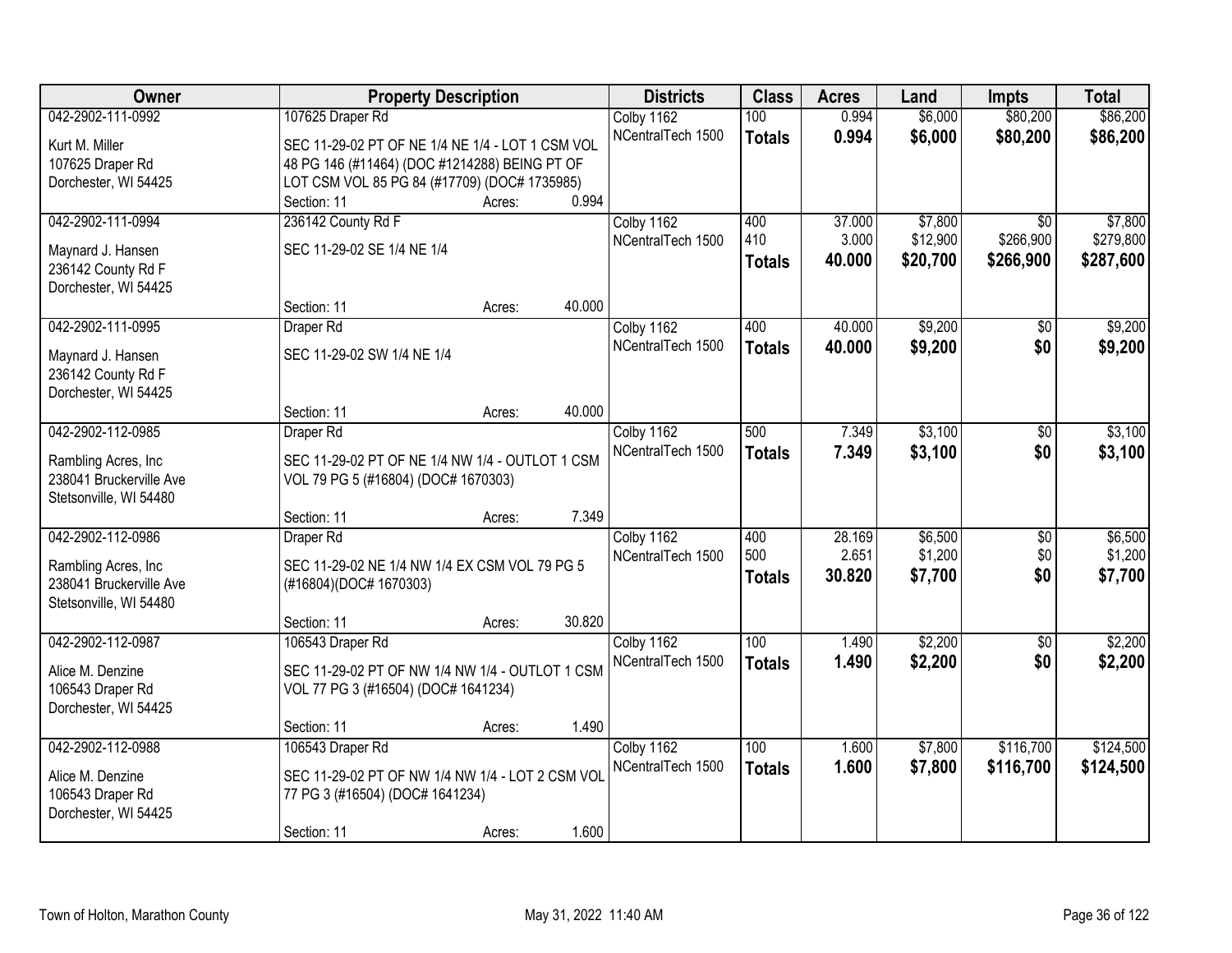| Owner                                           | <b>Property Description</b>                      |        |        | <b>Districts</b>                | <b>Class</b>  | <b>Acres</b>     | Land                | <b>Impts</b>    | <b>Total</b>        |
|-------------------------------------------------|--------------------------------------------------|--------|--------|---------------------------------|---------------|------------------|---------------------|-----------------|---------------------|
| 042-2902-112-0989                               | 106505 Draper Rd                                 |        |        | Colby 1162                      | 100           | 1.940            | \$8,800             | \$95,300        | \$104,100           |
| James F. Shotliff                               | SEC 11-29-02 PT OF NW 1/4 NW 1/4 - LOT 1 CSM VOL |        |        | NCentralTech 1500               | <b>Totals</b> | 1.940            | \$8,800             | \$95,300        | \$104,100           |
| 106505 Draper Rd                                | 77 PG 3 (#16504) (DOC #1641234)                  |        |        |                                 |               |                  |                     |                 |                     |
| Dorchester, WI 54425                            |                                                  |        |        |                                 |               |                  |                     |                 |                     |
|                                                 | Section: 11                                      | Acres: | 1.940  |                                 |               |                  |                     |                 |                     |
| 042-2902-112-0992                               | Draper Rd                                        |        |        | Colby 1162                      | 400           | 23.000           | \$5,300             | \$0             | \$5,300             |
| James F. Shotliff                               | SEC 11-29-02 NW 1/4 NW 1/4 EX CSM VOL 77 PG 3    |        |        | NCentralTech 1500               | 500           | 11.923<br>34.923 | \$6,800             | \$0<br>\$0      | \$6,800<br>\$12,100 |
| 106505 Draper Rd                                | (#16504) (DOC# 1641234)                          |        |        |                                 | <b>Totals</b> |                  | \$12,100            |                 |                     |
| Dorchester, WI 54425                            |                                                  |        |        |                                 |               |                  |                     |                 |                     |
|                                                 | Section: 11                                      | Acres: | 34.923 |                                 |               |                  |                     |                 |                     |
| 042-2902-112-0995                               | Draper Rd                                        |        |        | Colby 1162<br>NCentralTech 1500 | 400<br>510    | 7.000<br>33.000  | \$1,600<br>\$39,600 | \$0<br>\$0      | \$1,600<br>\$39,600 |
| Maynard J. Hansen                               | SEC 11-29-02 SE 1/4 NW 1/4                       |        |        |                                 | <b>Totals</b> | 40.000           | \$41,200            | \$0             | \$41,200            |
| 236142 County Rd F                              |                                                  |        |        |                                 |               |                  |                     |                 |                     |
| Dorchester, WI 54425                            | Section: 11                                      |        | 40.000 |                                 |               |                  |                     |                 |                     |
| 042-2902-112-0996                               | 236073 Bruckerville Ave                          | Acres: |        | Colby 1162                      | 100           | 6.000            | \$18,300            | \$219,100       | \$237,400           |
|                                                 |                                                  |        |        | NCentralTech 1500               | 600           | 4.000            | \$8,000             | \$0             | \$8,000             |
| <b>Bruce Weiler</b>                             | SEC 11-29-02 PT OF SW 1/4 NW 1/4 S 330' THRF     |        |        |                                 | <b>Totals</b> | 10.000           | \$26,300            | \$219,100       | \$245,400           |
| 236073 Bruckerville Ave<br>Dorchester, WI 54425 |                                                  |        |        |                                 |               |                  |                     |                 |                     |
|                                                 | Section: 11                                      | Acres: | 10.000 |                                 |               |                  |                     |                 |                     |
| 042-2902-112-0997                               | <b>Bruckerville Ave</b>                          |        |        | Colby 1162                      | 400           | 17.000           | \$3,900             | $\overline{50}$ | \$3,900             |
|                                                 | SEC 11-29-02 SW 1/4 NW 1/4 EX S 330'             |        |        | NCentralTech 1500               | 500           | 4.000            | \$1,700             | \$0             | \$1,700             |
| Maynard J. Hansen<br>236142 County Rd F         |                                                  |        |        |                                 | 510           | 9.000            | \$9,400             | \$0             | \$9,400             |
| Dorchester, WI 54425                            |                                                  |        |        |                                 | <b>Totals</b> | 30.000           | \$15,000            | \$0             | \$15,000            |
|                                                 | Section: 11                                      | Acres: | 30.000 |                                 |               |                  |                     |                 |                     |
| 042-2902-113-0993                               | 106612 County Rd A                               |        |        | Colby 1162                      | 100           | 1.100            | \$6,300             | \$227,400       | \$233,700           |
| Dawn E. Gumz                                    | SEC 11-29-02 PT OF SE 1/4 SW 1/4 - S 700 FT OF W |        |        | NCentralTech 1500               | 400           | 8.620            | \$1,700             | \$0             | \$1,700             |
| 106612 County Rd A                              | 700' THRF EX RD                                  |        |        |                                 | 500           | 1.000            | \$500               | \$0             | \$500               |
| Dorchester, WI 54425                            |                                                  |        |        |                                 | <b>Totals</b> | 10.720           | \$8,500             | \$227,400       | \$235,900           |
|                                                 | Section: 11                                      | Acres: | 10.720 |                                 |               |                  |                     |                 |                     |
| 042-2902-113-0994                               | 2822 County Rd A                                 |        |        | Colby 1162                      | 400<br>500    | 7.000            | \$1,600             | $\overline{30}$ | \$1,600             |
| Tri-G Farms, Inc                                | SEC 11-29-02 SE 1/4 SW 1/4 EX S 700' OF W 700'   |        |        | NCentralTech 1500               |               | 20.320           | \$12,900            | \$0<br>\$0      | \$12,900            |
| 105323 County Rd A                              | <b>THRF</b>                                      |        |        |                                 | <b>Totals</b> | 27.320           | \$14,500            |                 | \$14,500            |
| Dorchester, WI 54425                            |                                                  |        |        |                                 |               |                  |                     |                 |                     |
|                                                 | Section: 11                                      | Acres: | 27.320 |                                 |               |                  |                     |                 |                     |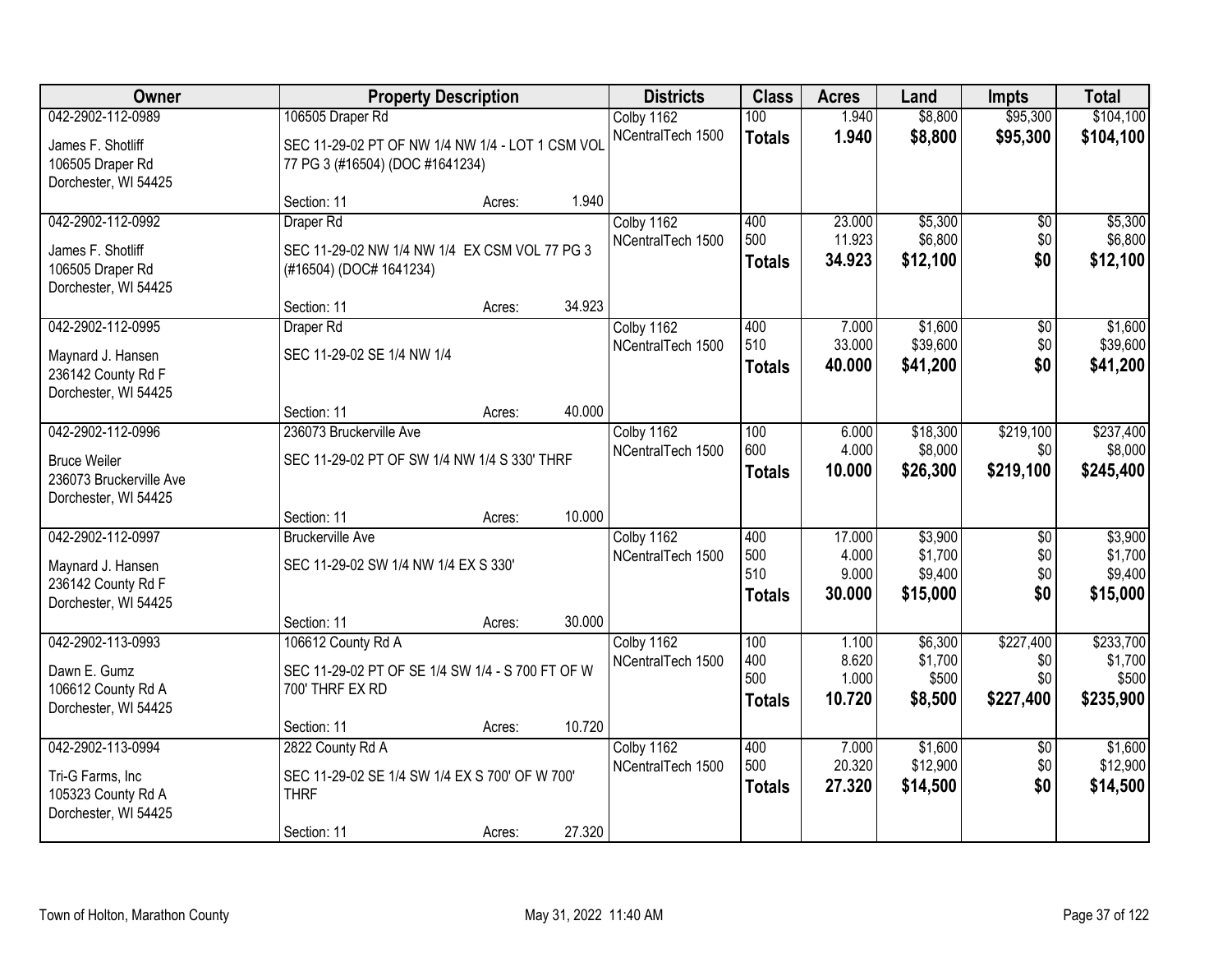| Owner                                      | <b>Property Description</b>                        |        |        | <b>Districts</b>  | <b>Class</b>     | <b>Acres</b> | Land        | <b>Impts</b>    | <b>Total</b>    |
|--------------------------------------------|----------------------------------------------------|--------|--------|-------------------|------------------|--------------|-------------|-----------------|-----------------|
| 042-2902-113-0995                          | <b>Bruckerville Ave</b>                            |        |        | Colby 1162        | 500              | 9.600        | \$9,300     | $\overline{50}$ | \$9,300         |
| Tri-G Farms, Inc                           | SEC 11-29-02 PT OF NW 1/4 SW 1/4 BEG AT NE COR     |        |        | NCentralTech 1500 | <b>Totals</b>    | 9.600        | \$9,300     | \$0             | \$9,300         |
| 105323 County Rd A                         | S 1179.5' N 45 DEG W 627' N 767' E 429' TO POB     |        |        |                   |                  |              |             |                 |                 |
| Dorchester, WI 54425                       |                                                    |        |        |                   |                  |              |             |                 |                 |
|                                            | Section: 11                                        | Acres: | 9.600  |                   |                  |              |             |                 |                 |
| 042-2902-113-0997                          | <b>Bruckerville Ave</b>                            |        |        | Colby 1162        | 742              | 40.000       | ( \$99,600) | $\overline{50}$ | \$0             |
| Timothy L. Burger                          | SEC 11-29-02 SW 1/4 SW 1/4                         |        |        | NCentralTech 1500 | <b>Totals</b>    | 40.000       | \$0         | \$0             | \$0             |
| 517 Sunset Hill Rd                         |                                                    |        |        |                   |                  |              |             |                 |                 |
| Sugar Hill, NH 03586                       |                                                    |        | 40.000 |                   |                  |              |             |                 |                 |
| 042-2902-113-0998                          | Section: 11<br>235697 Bruckerville Ave             | Acres: |        | Colby 1162        | 742              | 30.400       | (\$76,000)  | \$0             | $\overline{30}$ |
|                                            |                                                    |        |        | NCentralTech 1500 | <b>Totals</b>    | 30.400       | \$0         | \$0             | \$0             |
| Timothy L. Burger                          | SEC 11-29-02 NW 1/4 SW 1/4 EX BEG NE COR S         |        |        |                   |                  |              |             |                 |                 |
| 517 Sunset Hill Rd<br>Sugar Hill, NH 03586 | 1179.5' NWLY 627' N 767' E 429' TO POB             |        |        |                   |                  |              |             |                 |                 |
|                                            | Section: 11                                        | Acres: | 30.400 |                   |                  |              |             |                 |                 |
| 042-2902-113-0999                          |                                                    |        |        | Colby 1162        | 400              | 36.000       | \$8,200     | \$0             | \$8,200         |
|                                            | SEC 11-29-02 NE 1/4 SW 1/4                         |        |        | NCentralTech 1500 | 500              | 4.000        | \$1,700     | \$0             | \$1,700         |
| Tri-G Farms, Inc<br>105323 County Rd A     |                                                    |        |        |                   | <b>Totals</b>    | 40.000       | \$9,900     | \$0             | \$9,900         |
| Dorchester, WI 54425                       |                                                    |        |        |                   |                  |              |             |                 |                 |
|                                            | Section: 11                                        | Acres: | 40.000 |                   |                  |              |             |                 |                 |
| 042-2902-114-0984                          | 107760 County Rd A                                 |        |        | Colby 1162        | $\overline{200}$ | 1.001        | \$6,000     | \$152,800       | \$158,800       |
| Rebecca Burmeister                         | SEC 11-29-02 PT OF SE 1/4 SE 1/4 - LOT 2 CSM       |        |        | NCentralTech 1500 | <b>Totals</b>    | 1.001        | \$6,000     | \$152,800       | \$158,800       |
| 107760 County Rd A                         | #18535 DOC #1797652                                |        |        |                   |                  |              |             |                 |                 |
| Dorchester, WI 54425                       |                                                    |        |        |                   |                  |              |             |                 |                 |
|                                            | Section: 11                                        | Acres: | 1.001  |                   |                  |              |             |                 |                 |
| 042-2902-114-0985                          | 107732 County Rd A                                 |        |        | Colby 1162        | 100              | 1.322        | \$7,000     | \$119,000       | \$126,000       |
| Clayton M. Decker                          | SEC 11-29-02 PT OF SE 1/4 SE 1/4 - LOT 1 CSM       |        |        | NCentralTech 1500 | <b>Totals</b>    | 1.322        | \$7,000     | \$119,000       | \$126,000       |
| 107732 County Rd A                         | #18535 DOC #1797652                                |        |        |                   |                  |              |             |                 |                 |
| Dorchester, WI 54425                       |                                                    |        |        |                   |                  |              |             |                 |                 |
| 042-2902-114-0986                          | Section: 11<br>107272 County Rd A                  | Acres: | 1.322  | Colby 1162        | 100              | 1.500        | \$7,500     | \$186,400       | \$193,900       |
|                                            |                                                    |        |        | NCentralTech 1500 | 200              | 1.000        | \$6,000     | \$104,500       | \$110,500       |
| Ivan S. Hershberger                        | SEC 11-29-02 PT OF SW 1/4 SE 1/4 S 525' LYG W OF I |        |        |                   | 400              | 12.810       | \$2,900     | \$0             | \$2,900         |
| 107272 County Rd A<br>Dorchester, WI 54425 | 3 RDS                                              |        |        |                   | <b>Totals</b>    | 15.310       | \$16,400    | \$290,900       | \$307,300       |
|                                            | Section: 11                                        | Acres: | 15.310 |                   |                  |              |             |                 |                 |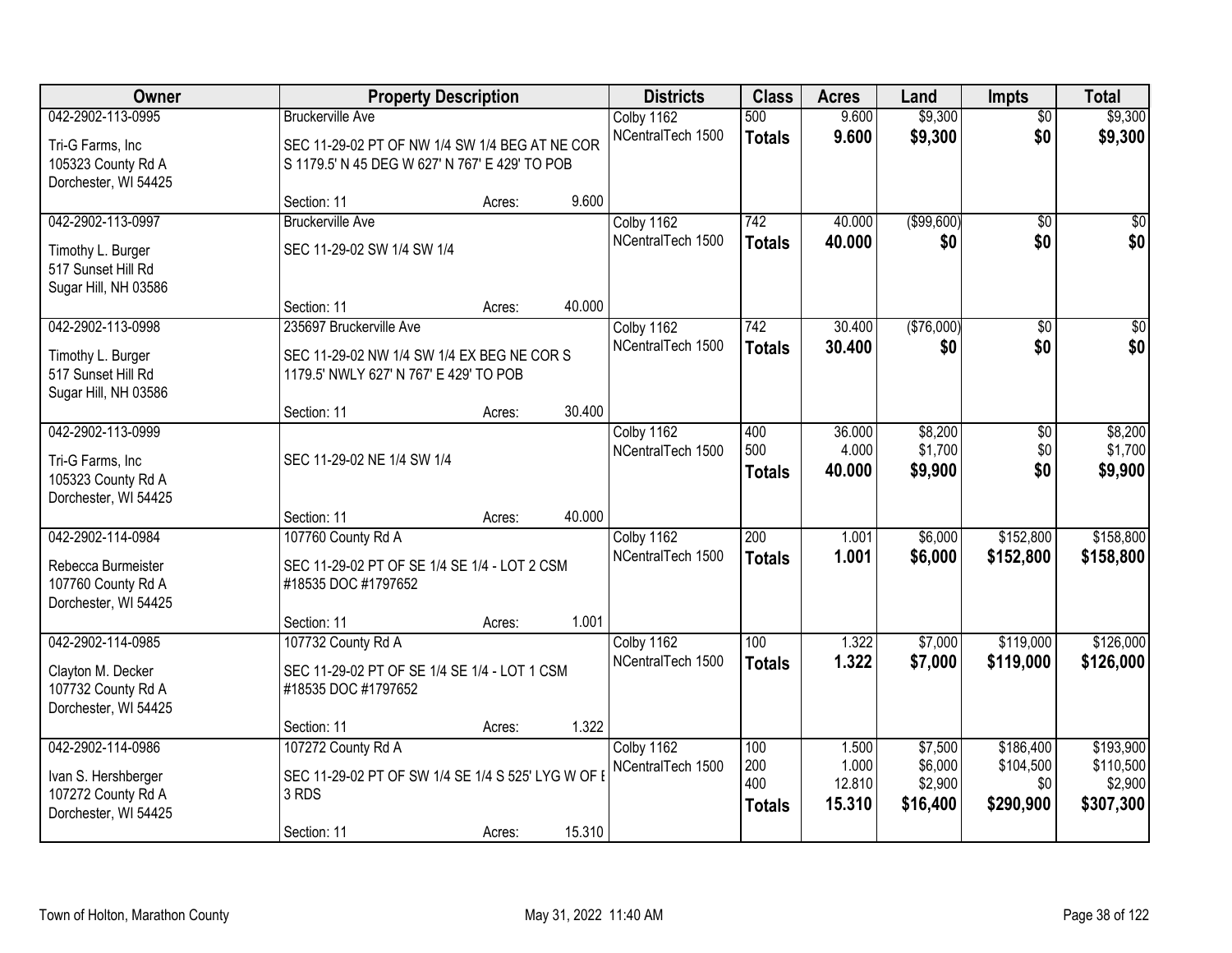| Owner                                                                                  | <b>Property Description</b>                                                                                                                                                                                          | <b>Districts</b>                | <b>Class</b>                      | <b>Acres</b>              | Land                          | Impts                       | <b>Total</b>                    |
|----------------------------------------------------------------------------------------|----------------------------------------------------------------------------------------------------------------------------------------------------------------------------------------------------------------------|---------------------------------|-----------------------------------|---------------------------|-------------------------------|-----------------------------|---------------------------------|
| 042-2902-114-0987<br>Rosedale Dairy, Inc<br>104705 County Rd A<br>Dorchester, WI 54425 | County Rd A<br>SEC 11-29-02 SW 1/4 SE 1/4 EX THE S 525' LYG W OF<br>E 3 RDS OF S 525'                                                                                                                                | Colby 1162<br>NCentralTech 1500 | 400<br><b>Totals</b>              | 24.690<br>24.690          | \$5,700<br>\$5,700            | $\overline{50}$<br>\$0      | \$5,700<br>\$5,700              |
|                                                                                        | 24.690<br>Section: 11<br>Acres:                                                                                                                                                                                      |                                 |                                   |                           |                               |                             |                                 |
| 042-2902-114-0988<br>Lyle R. Kloth<br>235718 County Rd F<br>Dorchester, WI 54425       | 235622 County Rd F<br>SEC 11-29-02 PT OF E 1/2 SE 1/4 BEG 173' S OF NE<br>COR W 683' S 1275.5' E 683' N 1275.5' TO BEG EX S<br>208.7' EX BEG 405' S OF NE COR W 208.7' S 626.1' E<br>11.820<br>Section: 11<br>Acres: | Colby 1162<br>NCentralTech 1500 | 100<br>500<br><b>Totals</b>       | 10.820<br>1.000<br>11.820 | \$22,700<br>\$500<br>\$23,200 | \$88,000<br>\$0<br>\$88,000 | \$110,700<br>\$500<br>\$111,200 |
| 042-2902-114-0989<br>Vincent Nechuta<br>235928 County Rd F<br>Dorchester, WI 54425     | 235928 County Rd F<br>SEC 11-29-02 PT OF NE 1/4 SE 1/4 BEG 173' S OF NE<br>COR W 683' S 175' E 250' N 75' E 433' N 100' TO POB<br>A/D/A LOT 1 CSM VOL 26 PG 30 (#6837) (DOC<br>1.990<br>Section: 11<br>Acres:        | Colby 1162<br>NCentralTech 1500 | 100<br><b>Totals</b>              | 1.990<br>1.990            | \$9,000<br>\$9,000            | \$129,900<br>\$129,900      | \$138,900<br>\$138,900          |
| 042-2902-114-0990<br>Jesse J. Kloth<br>235616 County Rd F<br>Dorchester, WI 54425      | 235616 County Rd F<br>SEC 11-29-02 PT OF E 1/2 SE 1/4 BEG 1239.8' S OF<br>NE COR S 208.7' W 683' N 208.7' E 683' TO POB<br>3.270<br>Section: 11<br>Acres:                                                            | Colby 1162<br>NCentralTech 1500 | 100<br><b>Totals</b>              | 3.270<br>3.270            | \$12,600<br>\$12,600          | \$110,700<br>\$110,700      | \$123,300<br>\$123,300          |
| 042-2902-114-0991<br>Lyle R. Kloth<br>235718 County Rd F<br>Dorchester, WI 54425       | 235718 County Rd F<br>SEC 11-29-02 PT OF NE 1/4 SE 1/4 BEG 405' S OF NE<br>COR S 626.1' W 208.7' N 626.1' E 208.7' TO POB<br>3.000<br>Section: 11<br>Acres:                                                          | Colby 1162<br>NCentralTech 1500 | $\overline{100}$<br><b>Totals</b> | 3.000<br>3.000            | \$12,000<br>\$12,000          | \$125,400<br>\$125,400      | \$137,400<br>\$137,400          |
| 042-2902-114-0992<br>Rosedale Dairy, Inc<br>104705 County Rd A<br>Dorchester, WI 54425 | County Rd A<br>SEC 11-29-02 PT OF SE 1/4 SE 1/4 S 20 RODS THRF<br>EX E 373.71'<br>7.170<br>Section: 11<br>Acres:                                                                                                     | Colby 1162<br>NCentralTech 1500 | 400<br><b>Totals</b>              | 7.170<br>7.170            | \$1,600<br>\$1,600            | $\overline{50}$<br>\$0      | \$1,600<br>\$1,600              |
| 042-2902-114-0995<br>Maynard J. Hansen<br>236142 County Rd F<br>Dorchester, WI 54425   | County Rd F<br>SEC 11-29-02 SE 1/4 SE 1/4 EX S 10 ACRES EX E 683<br>OF S 1275.5' OF N 1448.5' OF SE1/4 SEC 11<br>27.980<br>Section: 11<br>Acres:                                                                     | Colby 1162<br>NCentralTech 1500 | 400<br><b>Totals</b>              | 27.980<br>27.980          | \$6,400<br>\$6,400            | $\overline{50}$<br>\$0      | \$6,400<br>\$6,400              |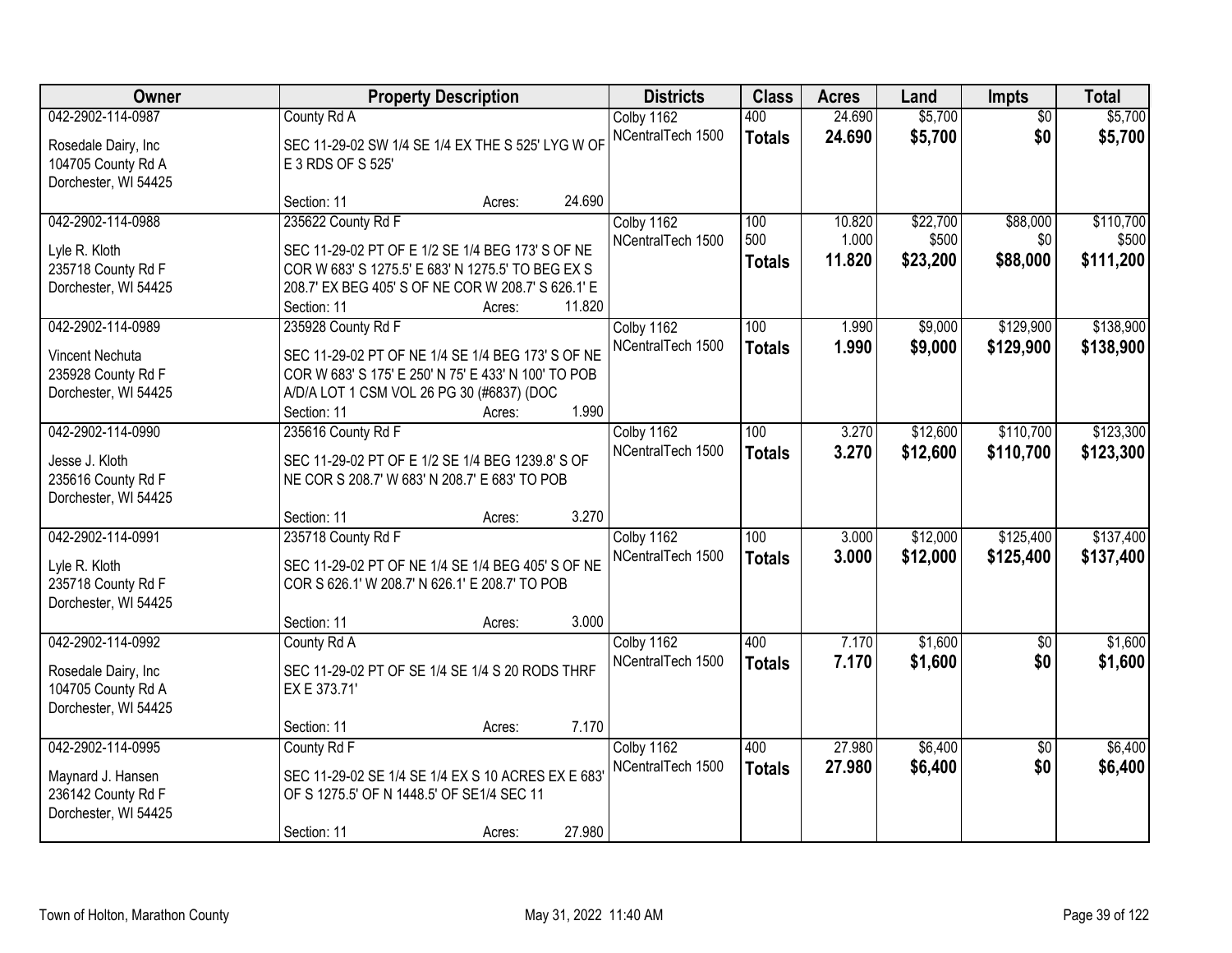| Owner                               | <b>Property Description</b>                          |        |        | <b>Districts</b>  | <b>Class</b>     | <b>Acres</b>     | Land             | Impts            | <b>Total</b>       |
|-------------------------------------|------------------------------------------------------|--------|--------|-------------------|------------------|------------------|------------------|------------------|--------------------|
| 042-2902-114-0997                   | County Rd A                                          |        |        | Colby 1162        | 400              | 35.000           | \$8,000          | $\overline{50}$  | \$8,000            |
| Rosedale Dairy, Inc                 | SEC 11-29-02 NW 1/4 SE 1/4                           |        |        | NCentralTech 1500 | 510              | 5.000            | \$6,000          | \$0              | \$6,000            |
| 104705 County Rd A                  |                                                      |        |        |                   | <b>Totals</b>    | 40.000           | \$14,000         | \$0              | \$14,000           |
| Dorchester, WI 54425                |                                                      |        |        |                   |                  |                  |                  |                  |                    |
|                                     | Section: 11                                          | Acres: | 40.000 |                   |                  |                  |                  |                  |                    |
| 042-2902-114-0999                   | <b>Bruckerville Ave</b>                              |        |        | Colby 1162        | 400              | 22.000           | \$5,000          | \$0              | \$5,000            |
| Maynard J. Hansen                   | SEC 11-29-02 NE 1/4 SE 1/4 EX E 683' OF S 1275.5' OF |        |        | NCentralTech 1500 | <b>Totals</b>    | 22.000           | \$5,000          | \$0              | \$5,000            |
| 236142 County Rd F                  | N 1448.5' OF SE1/4 SEC 11                            |        |        |                   |                  |                  |                  |                  |                    |
| Dorchester, WI 54425                |                                                      |        |        |                   |                  |                  |                  |                  |                    |
|                                     | Section: 11                                          | Acres: | 22.000 |                   |                  |                  |                  |                  |                    |
| 042-2902-121-0990                   | 109253 Draper Rd                                     |        |        | Colby 1162        | 100              | 1.929            | \$8,800          | \$243,600        | \$252,400          |
| Jason Brusky                        | SEC 12-29-02 PT OF E 1/2 NE 1/4 - LOT 1 CSM VOL 88   |        |        | NCentralTech 1500 | 400<br>510       | 21.435           | \$4,900          | \$0              | \$4,900            |
| 109253 Draper Rd                    | PG 36 (#18057) (DOC #1759192)                        |        |        |                   |                  | 11.000<br>34.364 | \$13,200         | \$0<br>\$243,600 | \$13,200           |
| Dorchester, WI 54425                |                                                      |        |        |                   | <b>Totals</b>    |                  | \$26,900         |                  | \$270,500          |
|                                     | Section: 12                                          | Acres: | 34.364 |                   |                  |                  |                  |                  |                    |
| 042-2902-121-0991                   | 109315 Draper Rd                                     |        |        | Colby 1162        | 100              | 2.581            | \$10,700         | \$132,400        | \$143,100          |
| Janice Brusky                       | SEC 12-29-02 PT OF NE 1/4 NE 1/4 - LOT 1 CSM VOL     |        |        | NCentralTech 1500 | <b>Totals</b>    | 2.581            | \$10,700         | \$132,400        | \$143,100          |
| 109315 Draper Rd                    | 88 PG 34 (#18055) (DOC #1759080)                     |        |        |                   |                  |                  |                  |                  |                    |
| Dorchester, WI 54425                |                                                      |        |        |                   |                  |                  |                  |                  |                    |
|                                     | Section: 12                                          | Acres: | 2.581  |                   |                  |                  |                  |                  |                    |
| 042-2902-121-0995                   | 109357 Draper Rd                                     |        |        | Colby 1162        | $\overline{100}$ | 1.510            | \$7,500          | \$123,800        | \$131,300          |
| Donald D. Hardt                     | SEC 12-29-02 PT OF NE 1/4 NE 1/4 - PCL 1 CSM VOL     |        |        | NCentralTech 1500 | <b>Totals</b>    | 1.510            | \$7,500          | \$123,800        | \$131,300          |
| 109357 Draper Rd                    | 17 PG 79 (#4611) (DOC #877153) -- PLAT OF SURVEY     |        |        |                   |                  |                  |                  |                  |                    |
| Dorchester, WI 54425                | 5/18/1998                                            |        |        |                   |                  |                  |                  |                  |                    |
|                                     | Section: 12                                          | Acres: | 1.510  |                   |                  |                  |                  |                  |                    |
| 042-2902-121-0996                   | Draper Rd                                            |        |        | Colby 1162        | 400              | 40.000           | \$9,200          | $\overline{50}$  | \$9,200            |
| Schachelmayer Farms Holdings I, LLC | SEC 12-29-02 SW 1/4 NE 1/4                           |        |        | NCentralTech 1500 | <b>Totals</b>    | 40.000           | \$9,200          | \$0              | \$9,200            |
| 466 Bedford Ln                      |                                                      |        |        |                   |                  |                  |                  |                  |                    |
| Volo, IL 60073                      |                                                      |        |        |                   |                  |                  |                  |                  |                    |
|                                     | Section: 12                                          | Acres: | 40.000 |                   |                  |                  |                  |                  |                    |
| 042-2902-121-0997                   | 108903 Draper Rd                                     |        |        | Colby 1162        | 400              | 37,000           | \$8,500          | $\overline{30}$  | \$8,500            |
| Schachelmayer Farms Holdings I, LLC | SEC 12-29-02 NW 1/4 NE 1/4                           |        |        | NCentralTech 1500 | 410<br>500       | 2.000<br>1.000   | \$8,900<br>\$500 | \$178,200<br>\$0 | \$187,100<br>\$500 |
| 466 Bedford Ln                      |                                                      |        |        |                   | <b>Totals</b>    | 40.000           | \$17,900         | \$178,200        | \$196,100          |
| Volo, IL 60073                      |                                                      |        |        |                   |                  |                  |                  |                  |                    |
|                                     | Section: 12                                          | Acres: | 40.000 |                   |                  |                  |                  |                  |                    |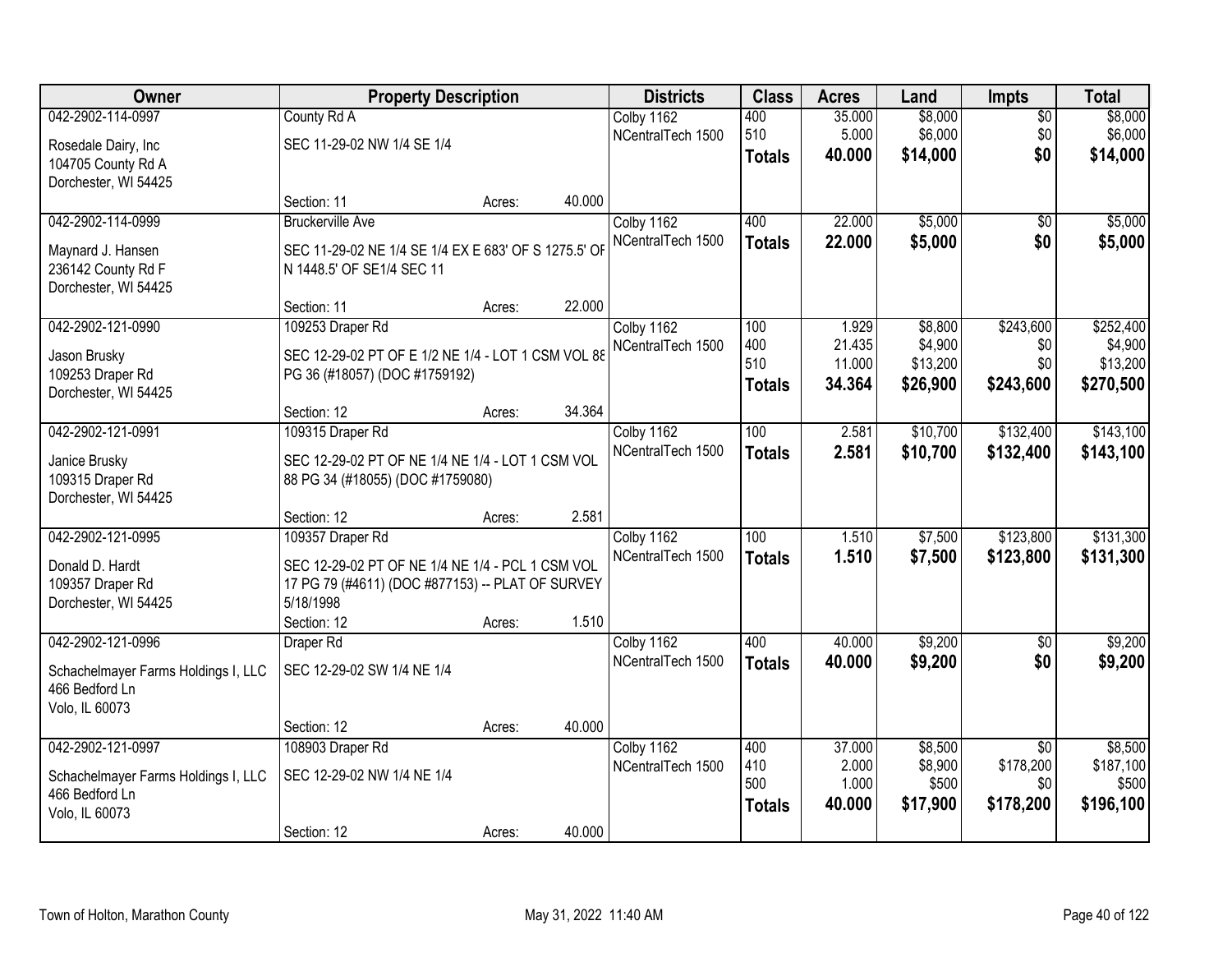| Owner                               | <b>Property Description</b>                      |                  | <b>Districts</b>  | <b>Class</b>  | <b>Acres</b>    | Land              | <b>Impts</b>    | <b>Total</b>      |
|-------------------------------------|--------------------------------------------------|------------------|-------------------|---------------|-----------------|-------------------|-----------------|-------------------|
| 042-2902-121-0998                   | Draper Rd                                        |                  | Colby 1162        | 400           | 40.000          | \$9,200           | $\overline{50}$ | \$9,200           |
| Schachelmayer Farms Holdings I, LLC | SEC 12-29-02 W 1/2 E 1/2 NE 1/4                  |                  | NCentralTech 1500 | <b>Totals</b> | 40.000          | \$9,200           | \$0             | \$9,200           |
| 466 Bedford Ln                      |                                                  |                  |                   |               |                 |                   |                 |                   |
| Volo, IL 60073                      |                                                  |                  |                   |               |                 |                   |                 |                   |
|                                     | Section: 12                                      | 40.000<br>Acres: |                   |               |                 |                   |                 |                   |
| 042-2902-122-0987                   | 236587 County Rd F                               |                  | Colby 1162        | 100           | 1.580           | \$7,700           | \$205,800       | \$213,500         |
| Nathan P. Sprotte                   | SEC 12-29-02 PT OF W 1/2 NW 1/4 - LOT 1 CSM VOL  |                  | NCentralTech 1500 | 400           | 1.809           | \$400             | \$0             | \$400             |
| 236587 County Rd F                  | 80 PG 61 (#16999) (DOC# 1682554)                 |                  |                   | <b>Totals</b> | 3.389           | \$8,100           | \$205,800       | \$213,900         |
| Dorchester, WI 54425                |                                                  |                  |                   |               |                 |                   |                 |                   |
|                                     | Section: 12                                      | 3.389<br>Acres:  |                   |               |                 |                   |                 |                   |
| 042-2902-122-0988                   | County Rd F                                      |                  | Colby 1162        | 100           | 0.650           | \$3,900           | \$0             | \$3,900           |
| Bruce J. Erickson                   | SEC 12-29-02 SW 1/4 NW 1/4 - EX HWY EX S 209 FT  |                  | NCentralTech 1500 | 400           | 7.000           | \$1,600           | \$0             | \$1,600           |
| 232390 County Rd E                  | OF W 209 FT EX CSM VOL 80 PG 61 (#16999) (DOC#   |                  |                   | 500<br>510    | 2.000<br>26.970 | \$900<br>\$27,000 | \$0<br>\$0      | \$900<br>\$27,000 |
| Athens, WI 54411                    | 1682554)                                         |                  |                   | Totals        | 36.620          | \$33,400          | \$0             | \$33,400          |
|                                     | Section: 12                                      | 36.620<br>Acres: |                   |               |                 |                   |                 |                   |
| 042-2902-122-0989                   |                                                  |                  | Colby 1162        | 400           | 23.070          | \$5,300           | \$0             | \$5,300           |
| Bruce J. Erickson                   | SEC 12-29-02 NW 1/4 NW 1/4 EX HWY EX W 750' OF N |                  | NCentralTech 1500 | <b>Totals</b> | 23.070          | \$5,300           | \$0             | \$5,300           |
| 232390 County Rd E                  | 675' THRF EX CSM VOL 80 PG 61 (#16999) (DOC#     |                  |                   |               |                 |                   |                 |                   |
| Athens, WI 54411                    | 1682554)                                         |                  |                   |               |                 |                   |                 |                   |
|                                     | Section: 12                                      | 23.070<br>Acres: |                   |               |                 |                   |                 |                   |
| 042-2902-122-0990                   | 108027 Draper Rd                                 |                  | Colby 1162        | 100           | 1.000           | \$6,000           | \$117,100       | \$123,100         |
| Ezra Ray Burkholder                 | SEC 12-29-02 PT OF NW 1/4 NW 1/4 - LOT 2 CSM VOI |                  | NCentralTech 1500 | 400           | 2.990           | \$700             | \$0             | \$700             |
| 108027 Draper Rd                    | 47 PG 66 (#11204) (DOC #1202430)                 |                  |                   | <b>Totals</b> | 3.990           | \$6,700           | \$117,100       | \$123,800         |
| Dorchester, WI 54425                |                                                  |                  |                   |               |                 |                   |                 |                   |
|                                     | Section: 12                                      | 3.990<br>Acres:  |                   |               |                 |                   |                 |                   |
| 042-2902-122-0991                   | 236625 County Rd F                               |                  | Colby 1162        | 100           | 2.580           | \$10,700          | \$215,300       | \$226,000         |
| Curtiss Erickson                    | SEC 12-29-02 PT OF NW 1/4 NW 1/4 - LOT 1 CSM VOL |                  | NCentralTech 1500 | 400           | 4.000           | \$900             | \$0             | \$900             |
| 236625 County Rd F                  | 47 PG 66 (#11204) (DOC #1202430)                 |                  |                   | <b>Totals</b> | 6.580           | \$11,600          | \$215,300       | \$226,900         |
| Dorchester, WI 54425                |                                                  |                  |                   |               |                 |                   |                 |                   |
|                                     | Section: 12                                      | 6.580<br>Acres:  |                   |               |                 |                   |                 |                   |
| 042-2902-122-0994                   | County Rd F                                      |                  | Colby 1162        | 400           | 5.000           | \$1,100           | $\overline{50}$ | \$1,100           |
| Bruce J. Erickson                   | SEC 12-29-02 SE 1/4 NW 1/4                       |                  | NCentralTech 1500 | 500           | 29.000          | \$12,400          | \$0             | \$12,400          |
| 232390 County Rd E                  |                                                  |                  |                   | 510           | 6.000           | \$7,200           | \$0             | \$7,200           |
| Athens, WI 54411                    |                                                  |                  |                   | <b>Totals</b> | 40.000          | \$20,700          | \$0             | \$20,700          |
|                                     | Section: 12                                      | 40.000<br>Acres: |                   |               |                 |                   |                 |                   |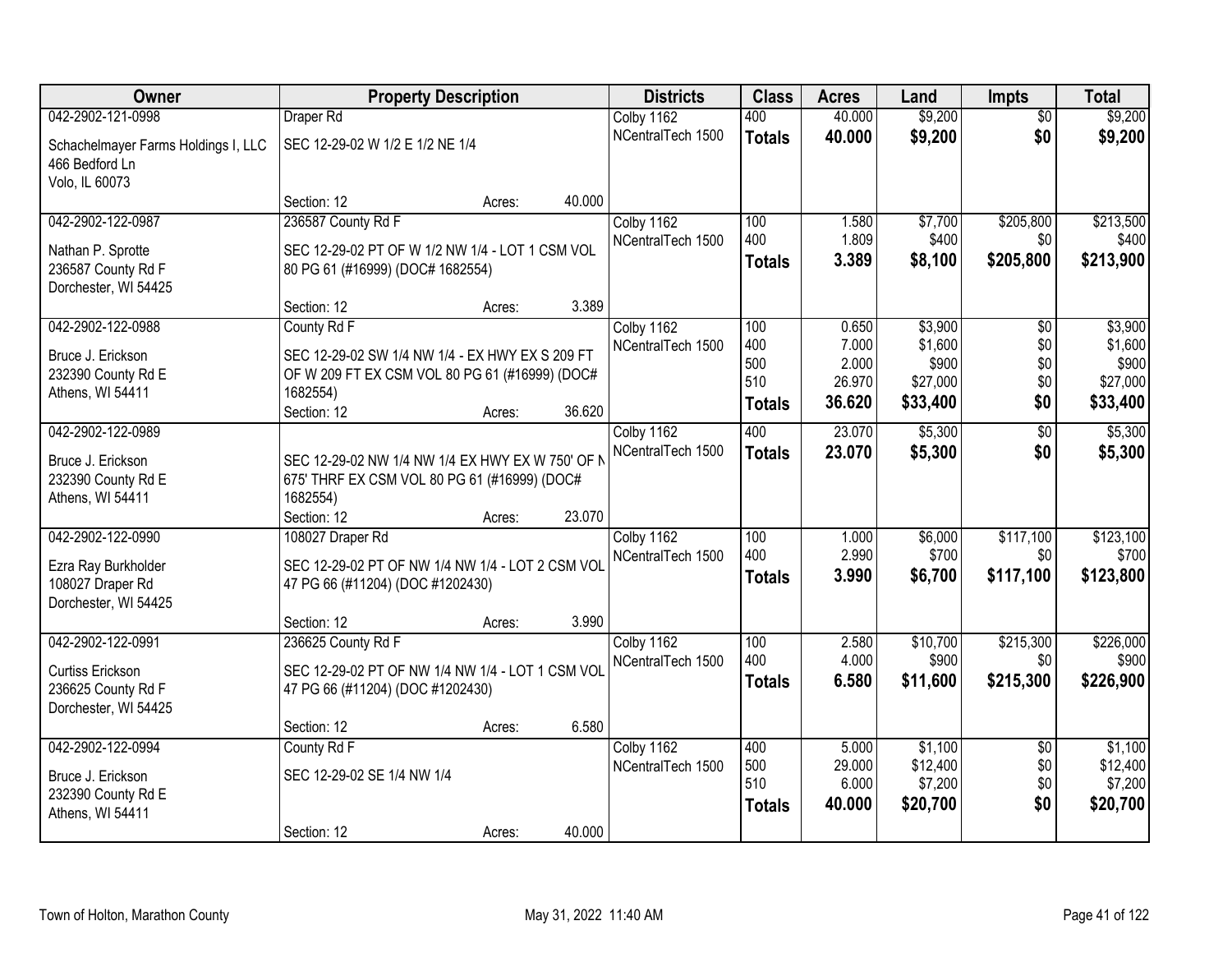| Owner                               | <b>Property Description</b>                        |        |        | <b>Districts</b>  | <b>Class</b>  | <b>Acres</b>    | Land                | <b>Impts</b>    | <b>Total</b> |
|-------------------------------------|----------------------------------------------------|--------|--------|-------------------|---------------|-----------------|---------------------|-----------------|--------------|
| 042-2902-122-0995                   | 236005 County Rd F                                 |        |        | Colby 1162        | 100           | 0.844           | \$5,100             | \$10,700        | \$15,800     |
| Ezra Burkholder                     | SEC 12-29-02 PT OF SW 1/4 NW 1/4 S 209 FT OF W     |        |        | NCentralTech 1500 | <b>Totals</b> | 0.844           | \$5,100             | \$10,700        | \$15,800     |
| 236005 County Rd F                  | 209 FT THRF -- PLAT OF SURVEY 10/3/2017            |        |        |                   |               |                 |                     |                 |              |
| Dorchester, WI 54425                |                                                    |        |        |                   |               |                 |                     |                 |              |
|                                     | Section: 12                                        | Acres: | 0.844  |                   |               |                 |                     |                 |              |
| 042-2902-122-0999                   | Draper Rd                                          |        |        | Colby 1162        | 400           | 38.000          | \$8,700             | \$0             | \$8,700      |
| Bruce J. Erickson                   | SEC 12-29-02 NE 1/4 NW 1/4                         |        |        | NCentralTech 1500 | 510           | 2.000           | \$2,000             | \$0             | \$2,000      |
| 232390 County Rd E                  |                                                    |        |        |                   | <b>Totals</b> | 40.000          | \$10,700            | \$0             | \$10,700     |
| Athens, WI 54411                    |                                                    |        |        |                   |               |                 |                     |                 |              |
|                                     | Section: 12                                        | Acres: | 40.000 |                   |               |                 |                     |                 |              |
| 042-2902-123-0991                   |                                                    |        |        | Colby 1162        | 500           | 16.544          | \$7,100             | \$0             | \$7,100      |
| Schachelmayer Farms Holdings 1, LLC | SEC 12-29-02 PT OF NE 1/4 SW 1/4 - LOT 1 CSM       |        |        | NCentralTech 1500 | <b>Totals</b> | 16.544          | \$7,100             | \$0             | \$7,100      |
| 466 Bedford Ln                      | #18890 DOC #1831530                                |        |        |                   |               |                 |                     |                 |              |
| Volo, IL 60073                      |                                                    |        |        |                   |               |                 |                     |                 |              |
|                                     | Section: 12                                        | Acres: | 16.544 |                   |               |                 |                     |                 |              |
| 042-2902-123-0992                   |                                                    |        |        | Colby 1162        | 400           | 21.000          | \$4,800             | \$0             | \$4,800      |
| Rambling Acres, Inc.                | SEC 12-29-02 NE 1/4 SW 1/4 EX CSM #18890 DOC       |        |        | NCentralTech 1500 | 500           | 1.175           | \$500               | \$0<br>\$0      | \$500        |
| 238225 Bruckerville Ave             | #1831530                                           |        |        |                   | <b>Totals</b> | 22.175          | \$5,300             |                 | \$5,300      |
| Stetsonville, WI 54480              |                                                    |        |        |                   |               |                 |                     |                 |              |
|                                     | Section: 12                                        | Acres: | 22.175 |                   |               |                 |                     |                 |              |
| 042-2902-123-0993                   | 108400 County Rd A                                 |        |        | Colby 1162        | 400<br>410    | 8.031           | \$1,800             | $\overline{50}$ | \$1,800      |
| Blue Touch Two, Inc                 | SEC 12-29-02 PT OF SE 1/4 SW 1/4 - COM 115' E & 33 |        |        | NCentralTech 1500 |               | 2.000<br>10.031 | \$8,900<br>\$10,700 | \$194,400       | \$203,300    |
| 108400 County Rd A                  | N OF SW COR OF SD SE SW TH N 661' TH E 661' TH     |        |        |                   | <b>Totals</b> |                 |                     | \$194,400       | \$205,100    |
| Athens, WI 54411                    | S 661' TH W 661' TO POB                            |        |        |                   |               |                 |                     |                 |              |
|                                     | Section: 12                                        | Acres: | 10.031 |                   |               |                 |                     |                 |              |
| 042-2902-123-0994                   |                                                    |        |        | Colby 1162        | 400           | 27.676          | \$6,300             | \$0             | \$6,300      |
| Rambling Acres, Inc                 | SEC 12-29-02 SE 1/4 SW 1/4 - EX PCL DESC AS COM    |        |        | NCentralTech 1500 | <b>Totals</b> | 27.676          | \$6,300             | \$0             | \$6,300      |
| 238225 Bruckerville Ave             | 115' E & 33' N OF SW COR OF SD SE SW TH N 661' TH  |        |        |                   |               |                 |                     |                 |              |
| Stetsonville, WI 54480              | E 661' TH S 661' TH W 661' TO POB                  |        |        |                   |               |                 |                     |                 |              |
|                                     | Section: 12                                        | Acres: | 27.676 |                   |               |                 |                     |                 |              |
| 042-2902-123-0996                   | 107888 County Rd A                                 |        |        | Colby 1162        | 410           | 4.720           | \$16,300            | \$66,700        | \$83,000     |
| Denise M. Riley                     | SEC 12-29-02 PT OF SW 1/4 SW 1/4 - LOT 1 CSM VOL   |        |        | NCentralTech 1500 | <b>Totals</b> | 4.720           | \$16,300            | \$66,700        | \$83,000     |
| 4143 Tower Dr                       | 13 PG 220 (#3625) (DOC #824666)                    |        |        |                   |               |                 |                     |                 |              |
| Auburndale, WI 54412                |                                                    |        |        |                   |               |                 |                     |                 |              |
|                                     | Section: 12                                        | Acres: | 4.720  |                   |               |                 |                     |                 |              |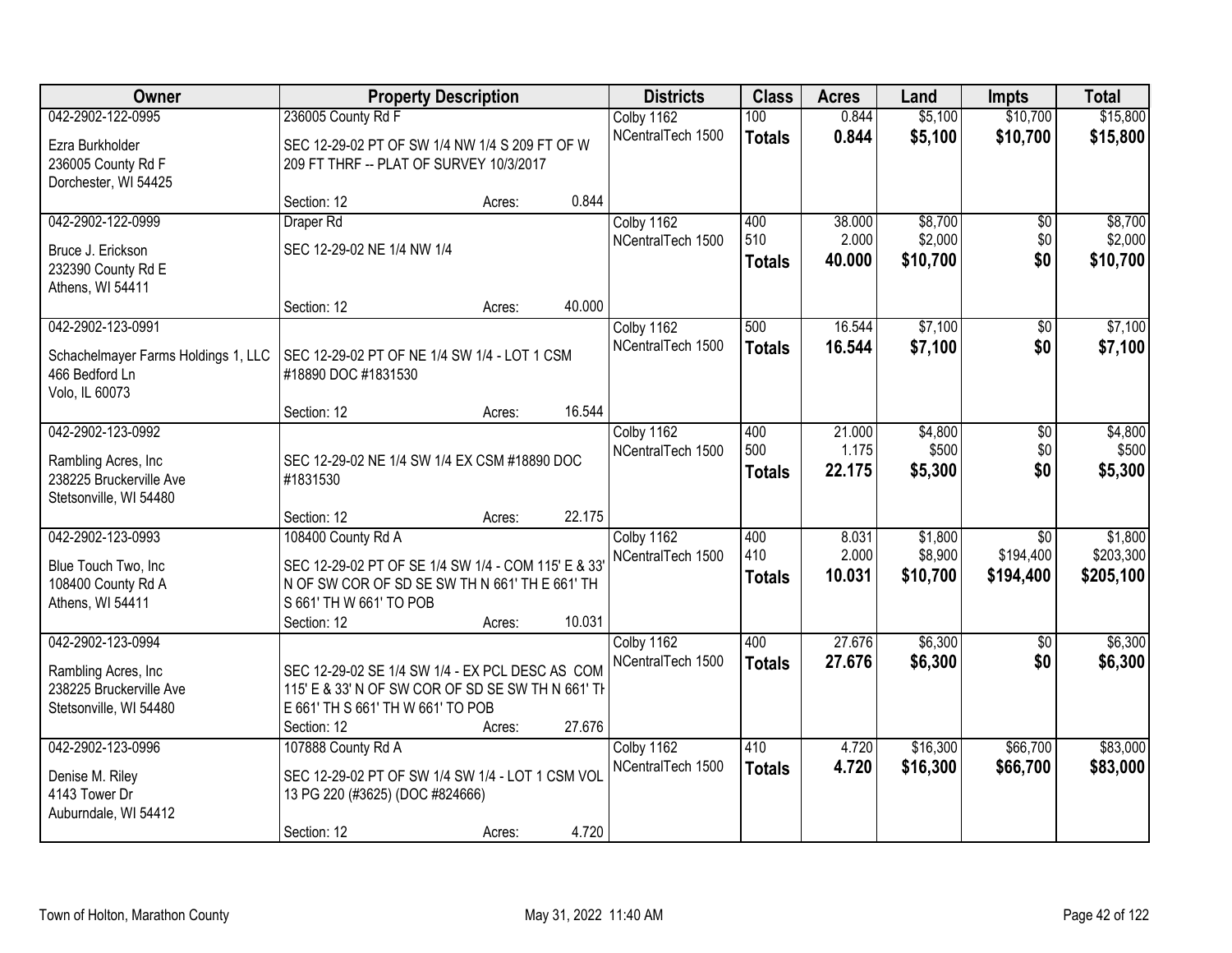| Owner                                                                                   | <b>Property Description</b>                     |        |        | <b>Districts</b>  | <b>Class</b>  | <b>Acres</b>     | Land                 | <b>Impts</b>    | <b>Total</b>        |
|-----------------------------------------------------------------------------------------|-------------------------------------------------|--------|--------|-------------------|---------------|------------------|----------------------|-----------------|---------------------|
| 042-2902-123-0997                                                                       | County Rd F                                     |        |        | Colby 1162        | 400           | 35.280           | \$8,100              | $\overline{50}$ | \$8,100             |
| Rambling Acres, Inc.                                                                    | SEC 12-29-02 SW 1/4 SW 1/4 EX CSM VOL 13 PG 220 |        |        | NCentralTech 1500 | <b>Totals</b> | 35.280           | \$8,100              | \$0             | \$8,100             |
| 238225 Bruckerville Ave                                                                 | (#3625) (DOC #824666)                           |        |        |                   |               |                  |                      |                 |                     |
| Stetsonville, WI 54480                                                                  |                                                 |        |        |                   |               |                  |                      |                 |                     |
|                                                                                         | Section: 12                                     | Acres: | 35.280 |                   |               |                  |                      |                 |                     |
| 042-2902-123-0998                                                                       | 235663 County Rd F                              |        |        | Colby 1162        | 100           | 2.500            | \$10,500             | \$34,600        | \$45,100            |
| Matthew L. Staats                                                                       | SEC 12-29-02 NW 1/4 SW 1/4                      |        |        | NCentralTech 1500 | 500<br>600    | 2.500            | \$1,100              | \$0             | \$1,100             |
| 235663 County Rd F                                                                      |                                                 |        |        |                   |               | 35.000<br>40.000 | \$70,000<br>\$81,600 | \$0             | \$70,000            |
| Dorchester, WI 54425                                                                    |                                                 |        |        |                   | <b>Totals</b> |                  |                      | \$34,600        | \$116,200           |
|                                                                                         | Section: 12                                     | Acres: | 40.000 |                   |               |                  |                      |                 |                     |
| 042-2902-124-0996                                                                       | County Rd A                                     |        |        | Colby 1162        | 400           | 34.500           | \$7,900              | $\sqrt[6]{3}$   | \$7,900             |
| Thomas W. Venzke                                                                        | SEC 12-29-02 SE 1/4 SE 1/4                      |        |        | NCentralTech 1500 | 510           | 5.500            | \$5,500              | \$0             | \$5,500             |
| 234801 Venzke Rd                                                                        |                                                 |        |        |                   | <b>Totals</b> | 40.000           | \$13,400             | \$0             | \$13,400            |
| Athens, WI 54411                                                                        |                                                 |        |        |                   |               |                  |                      |                 |                     |
|                                                                                         | Section: 12                                     | Acres: | 40.000 |                   |               |                  |                      |                 |                     |
| 042-2902-124-0997                                                                       | County Rd A                                     |        |        | Colby 1162        | 400           | 37.000           | \$8,500              | \$0             | \$8,500             |
| Rambling Acres, Inc                                                                     | SEC 12-29-02 SW 1/4 SE 1/4                      |        |        | NCentralTech 1500 | 500           | 3.000            | \$3,600              | \$0             | \$3,600             |
| 238225 Bruckerville Ave                                                                 |                                                 |        |        |                   | <b>Totals</b> | 40.000           | \$12,100             | \$0             | \$12,100            |
| Stetsonville, WI 54480                                                                  |                                                 |        |        |                   |               |                  |                      |                 |                     |
|                                                                                         | Section: 12                                     | Acres: | 40.000 |                   |               |                  |                      |                 |                     |
| 042-2902-124-0998                                                                       | County Rd A                                     |        |        | Colby 1162        | 400           | 1.000            | \$200                | \$0             | \$200               |
| Schachelmayer Farms Holdings 1, LLC                                                     | SEC 12-29-02 NW 1/4 SE 1/4 - LOT 2 CSM #18890   |        |        | NCentralTech 1500 | 500<br>510    | 37.000<br>2.000  | \$15,800<br>\$2,000  | \$0<br>\$0      | \$15,800<br>\$2,000 |
| 466 Bedford Ln                                                                          | DOC #1831530                                    |        |        |                   | <b>Totals</b> | 40.000           | \$18,000             | \$0             | \$18,000            |
| Volo, IL 60073                                                                          |                                                 |        |        |                   |               |                  |                      |                 |                     |
|                                                                                         | Section: 12                                     | Acres: | 40.000 |                   |               |                  |                      |                 |                     |
| 042-2902-124-0999                                                                       | County Rd A                                     |        |        | Colby 1162        | 400<br>500    | 18.000<br>8.000  | \$4,000<br>\$3,400   | $\overline{50}$ | \$4,000<br>\$3,400  |
| Thomas W. Venzke                                                                        | SEC 12-29-02 NE 1/4 SE 1/4                      |        |        | NCentralTech 1500 | 510           | 14.000           | \$14,800             | \$0<br>\$0      | \$14,800            |
| 234801 Venzke Rd                                                                        |                                                 |        |        |                   | <b>Totals</b> | 40.000           | \$22,200             | \$0             | \$22,200            |
| Athens, WI 54411                                                                        |                                                 |        |        |                   |               |                  |                      |                 |                     |
|                                                                                         | Section: 12                                     | Acres: | 40.000 |                   |               |                  |                      |                 |                     |
| 042-2902-131-0991                                                                       | 235048 Venzke Rd                                |        |        | Colby 1162        | 100           | 2.070            | \$9,200              | \$232,200       | \$241,400           |
| Thomas and Louise Geisking Revocable   SEC 13-29-02 PT OF NE 1/4 NE 1/4 - LOT 1 CSM VOL |                                                 |        |        | NCentralTech 1500 | <b>Totals</b> | 2.070            | \$9,200              | \$232,200       | \$241,400           |
| <b>Living Trust</b>                                                                     | 38 PG 132 (#9509) (DOC #1097815)                |        |        |                   |               |                  |                      |                 |                     |
| 235048 Venzke Rd                                                                        |                                                 |        |        |                   |               |                  |                      |                 |                     |
| Athens, WI 54411                                                                        | Section: 13                                     | Acres: | 2.070  |                   |               |                  |                      |                 |                     |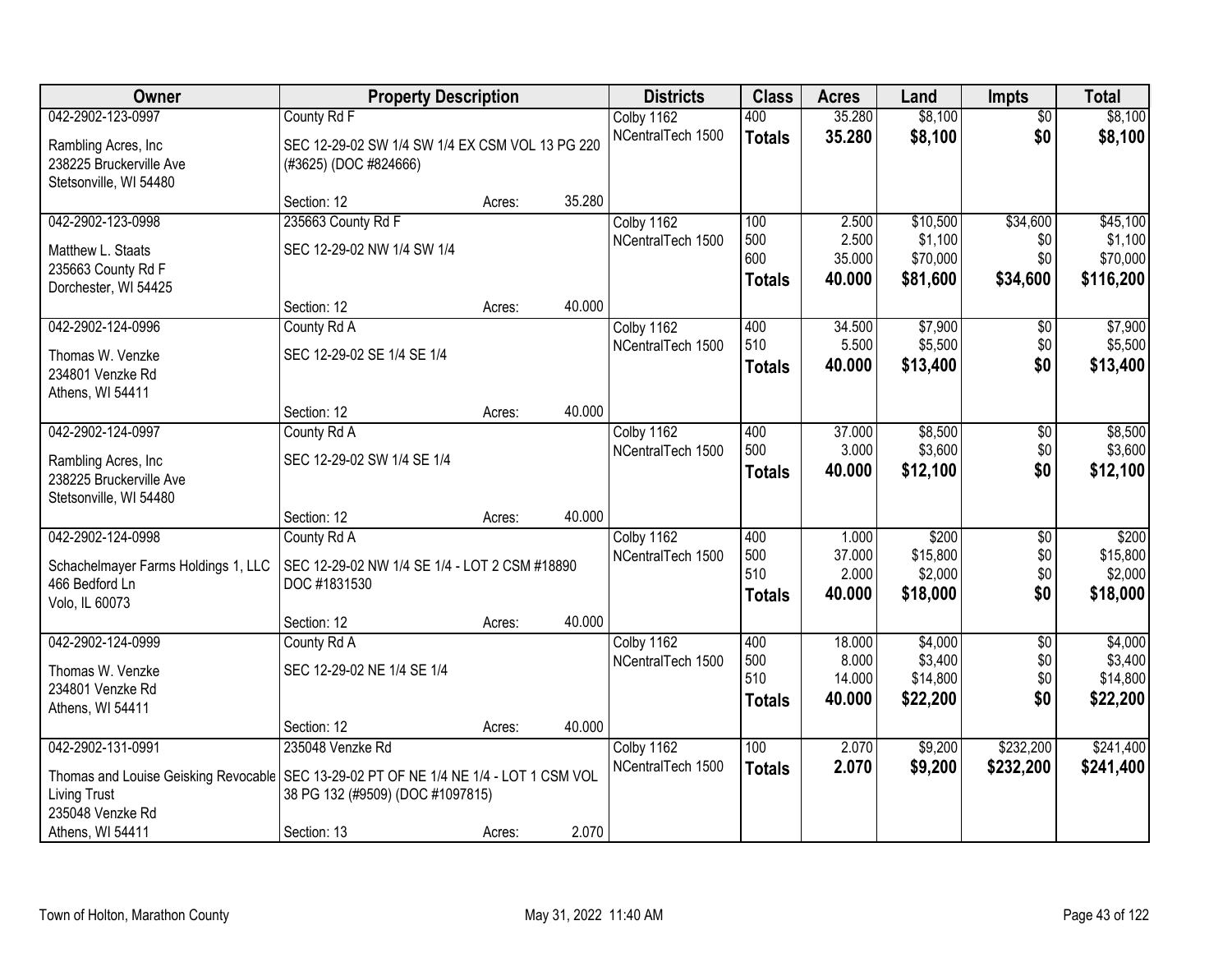| Owner                |                                                    | <b>Property Description</b> |        | <b>Districts</b>                | <b>Class</b>  | <b>Acres</b>    | Land                | <b>Impts</b>    | <b>Total</b>        |
|----------------------|----------------------------------------------------|-----------------------------|--------|---------------------------------|---------------|-----------------|---------------------|-----------------|---------------------|
| 042-2902-131-0992    | 109211 County Rd A                                 |                             |        | Colby 1162                      | 100           | 8.918           | \$24,400            | \$316,400       | \$340,800           |
| Brent T. Hartwig     | SEC 13-29-02 PT OF NE 1/4 NE 1/4 - LOT 2 CSM VOL   |                             |        | NCentralTech 1500               | <b>Totals</b> | 8.918           | \$24,400            | \$316,400       | \$340,800           |
| 109211 County Rd A   | 38 PG 132 (#9509) (DOC #1097815)                   |                             |        |                                 |               |                 |                     |                 |                     |
| Athens, WI 54411     |                                                    |                             |        |                                 |               |                 |                     |                 |                     |
|                      | Section: 13                                        | Acres:                      | 8.918  |                                 |               |                 |                     |                 |                     |
| 042-2902-131-0994    | County Rd A                                        |                             |        | Colby 1162                      | 400           | 29.012          | \$6,600             | $\overline{50}$ | \$6,600             |
| Kevin P. Horacek     | SEC 13-29-02 NE 1/4 NE 1/4 EX CSM VOL 38 PG 132    |                             |        | NCentralTech 1500               | <b>Totals</b> | 29.012          | \$6,600             | \$0             | \$6,600             |
| 106045 County Rd A   | (#9509)(DOC 1097815)                               |                             |        |                                 |               |                 |                     |                 |                     |
| Dorchester, WI 54425 |                                                    |                             |        |                                 |               |                 |                     |                 |                     |
|                      | Section: 13                                        | Acres:                      | 29.012 |                                 |               |                 |                     |                 |                     |
| 042-2902-131-0995    | Venzke Rd                                          |                             |        | Colby 1162                      | 400           | 40.000          | \$9,200             | $\sqrt{6}$      | \$9,200             |
| Kevin P. Horacek     | SEC 13-29-02 SE 1/4 NE 1/4                         |                             |        | NCentralTech 1500               | <b>Totals</b> | 40.000          | \$9,200             | \$0             | \$9,200             |
| 106045 County Rd A   |                                                    |                             |        |                                 |               |                 |                     |                 |                     |
| Dorchester, WI 54425 |                                                    |                             |        |                                 |               |                 |                     |                 |                     |
|                      | Section: 13                                        | Acres:                      | 40.000 |                                 |               |                 |                     |                 |                     |
| 042-2902-131-0996    | 108729 County Rd A                                 |                             |        | Colby 1162                      | 100           | 1.450           | \$7,400             | \$116,300       | \$123,700           |
| Bruce E. Denzin      | SEC 13-29-02 PT OF NW 1/4 NE 1/4 BEG 304' E OF NV  |                             |        | NCentralTech 1500               | <b>Totals</b> | 1.450           | \$7,400             | \$116,300       | \$123,700           |
| 108729 County Rd A   | COR S 350' E 180' N 350' W 180' TO BEG             |                             |        |                                 |               |                 |                     |                 |                     |
| Athens, WI 54411     |                                                    |                             |        |                                 |               |                 |                     |                 |                     |
|                      | Section: 13                                        | Acres:                      | 1.450  |                                 |               |                 |                     |                 |                     |
| 042-2902-131-0997    | County Rd A                                        |                             |        | Colby 1162                      | 400           | 17.500          | \$4,000             | $\overline{50}$ | \$4,000             |
| Dale C. Ploeckelman  | SEC 13-29-02 W 1/2 W 1/2 NE 1/4 EX N 350' OF E 180 |                             |        | NCentralTech 1500               | 500<br>510    | 1.500<br>19.550 | \$2,900<br>\$20,300 | \$0<br>\$0      | \$2,900<br>\$20,300 |
| 233686 County Rd F   | OF W 484'                                          |                             |        |                                 | <b>Totals</b> | 38.550          | \$27,200            | \$0             | \$27,200            |
| Abbotsford, WI 54405 |                                                    |                             |        |                                 |               |                 |                     |                 |                     |
|                      | Section: 13                                        | Acres:                      | 38.550 |                                 |               |                 |                     |                 |                     |
| 042-2902-131-0998    | Town Hall Rd                                       |                             |        | Colby 1162                      | 400<br>500    | 36.500<br>1.000 | \$8,400<br>\$100    | $\overline{50}$ | \$8,400<br>\$100    |
| Tommy J. Ploeckelman | SEC 13-29-02 E 1/2 W 1/2 NE 1/4                    |                             |        | NCentralTech 1500               | 510           | 2.500           | \$2,500             | \$0<br>\$0      | \$2,500             |
| 108648 Fence Rd      |                                                    |                             |        |                                 | <b>Totals</b> | 40.000          | \$11,000            | \$0             | \$11,000            |
| Athens, WI 54411     |                                                    |                             |        |                                 |               |                 |                     |                 |                     |
|                      | Section: 13                                        | Acres:                      | 40.000 |                                 |               |                 |                     |                 |                     |
| 042-2902-132-0995    | 108047 County Rd A                                 |                             |        | Colby 1162<br>NCentralTech 1500 | 100           | 1.440           | \$7,300             | \$122,000       | \$129,300           |
| Cheyenne E. Clark    | SEC 13-29-02 PT OF NW 1/4 NW 1/4 E 196' OF W 904'  |                             |        |                                 | <b>Totals</b> | 1.440           | \$7,300             | \$122,000       | \$129,300           |
| 108047 County Rd A   | OF N 319' THRF EX HWYS                             |                             |        |                                 |               |                 |                     |                 |                     |
| Athens, WI 54411     |                                                    |                             |        |                                 |               |                 |                     |                 |                     |
|                      | Section: 13                                        | Acres:                      | 1.440  |                                 |               |                 |                     |                 |                     |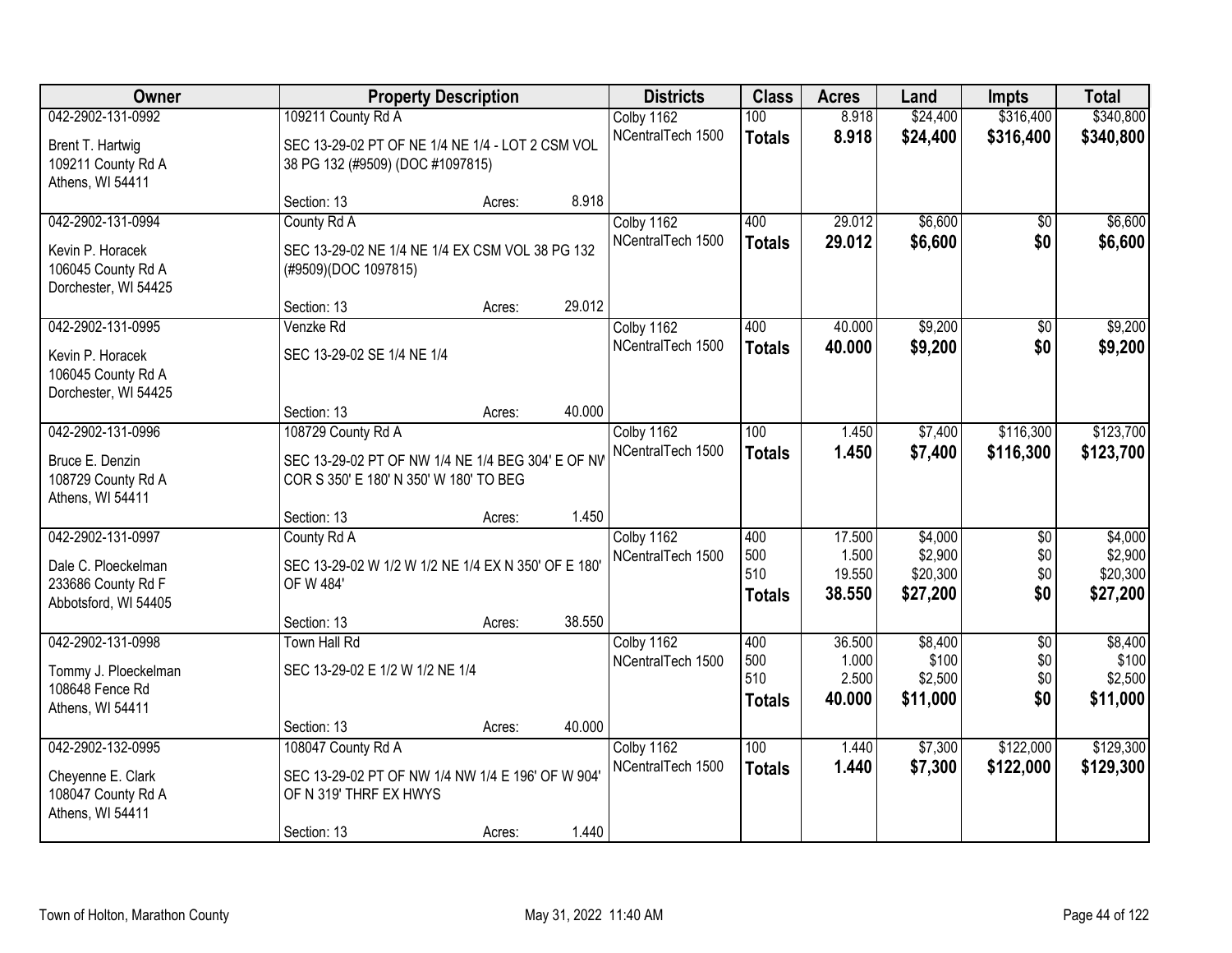| <b>Owner</b>                                              | <b>Property Description</b>                                 |        |        | <b>Districts</b>  | <b>Class</b>  | <b>Acres</b> | Land     | Impts           | <b>Total</b> |
|-----------------------------------------------------------|-------------------------------------------------------------|--------|--------|-------------------|---------------|--------------|----------|-----------------|--------------|
| 042-2902-132-0996                                         | County Rd F                                                 |        |        | Colby 1162        | 400           | 40.000       | \$9,200  | $\overline{50}$ | \$9,200      |
| Tommy J. Ploeckelman<br>108648 Fence Rd                   | SEC 13-29-02 SE 1/4 NW 1/4                                  |        |        | NCentralTech 1500 | <b>Totals</b> | 40.000       | \$9,200  | \$0             | \$9,200      |
| Athens, WI 54411                                          | Section: 13                                                 |        | 40.000 |                   |               |              |          |                 |              |
| 042-2902-132-0997                                         | County Rd F                                                 | Acres: |        | Colby 1162        | 400           | 21.000       | \$4,800  | $\overline{50}$ | \$4,800      |
|                                                           |                                                             |        |        | NCentralTech 1500 | 510           | 19.000       | \$22,800 | \$0             | \$22,800     |
| Dale C. Ploeckelman                                       | SEC 13-29-02 SW 1/4 NW 1/4                                  |        |        |                   | <b>Totals</b> | 40.000       | \$27,600 | \$0             | \$27,600     |
| 233686 County Rd F                                        |                                                             |        |        |                   |               |              |          |                 |              |
| Abbotsford, WI 54405                                      | Section: 13                                                 | Acres: | 40.000 |                   |               |              |          |                 |              |
| 042-2902-132-0998                                         | County Rd F                                                 |        |        | Colby 1162        | 400           | 24.060       | \$5,500  | \$0             | \$5,500      |
|                                                           |                                                             |        |        | NCentralTech 1500 | 510           | 14.500       | \$14,800 | \$0             | \$14,800     |
| Rambling Acres, Inc.<br>238225 Bruckerville Ave           | SEC 13-29-02 NW 1/4 NW 1/4 EX E 196' OF W 904' OF<br>N 319' |        |        |                   | <b>Totals</b> | 38.560       | \$20,300 | \$0             | \$20,300     |
| Stetsonville, WI 54480                                    |                                                             |        |        |                   |               |              |          |                 |              |
|                                                           | Section: 13                                                 | Acres: | 38.560 |                   |               |              |          |                 |              |
| 042-2902-132-0999                                         | County Rd A                                                 |        |        | Colby 1162        | 400           | 40.000       | \$9,200  | \$0             | \$9,200      |
| Tommy J. Ploeckelman<br>108648 Fence Rd                   | SEC 13-29-02 NE 1/4 NW 1/4                                  |        |        | NCentralTech 1500 | <b>Totals</b> | 40.000       | \$9,200  | \$0             | \$9,200      |
| Athens, WI 54411                                          |                                                             |        | 40.000 |                   |               |              |          |                 |              |
| 042-2902-133-0996                                         | Section: 13<br>Fence Rd                                     | Acres: |        | Colby 1162        | 400           | 40.000       | \$9,200  | $\overline{50}$ | \$9,200      |
|                                                           |                                                             |        |        | NCentralTech 1500 | <b>Totals</b> | 40.000       | \$9,200  | \$0             | \$9,200      |
| Russell J. Buss<br>233723 County Rd F                     | SEC 13-29-02 SE 1/4 SW 1/4                                  |        |        |                   |               |              |          |                 |              |
| Athens, WI 54411                                          |                                                             |        | 40.000 |                   |               |              |          |                 |              |
| 042-2902-133-0997                                         | Section: 13<br>233723 County Rd F                           | Acres: |        | Colby 1162        | 400           | 36.000       | \$8,200  | \$0             | \$8,200      |
|                                                           |                                                             |        |        | NCentralTech 1500 | 410           | 4.000        | \$14,900 | \$187,800       | \$202,700    |
| Russell J. Buss                                           | SEC 13-29-02 SW 1/4 SW 1/4                                  |        |        |                   | <b>Totals</b> | 40.000       | \$23,100 | \$187,800       | \$210,900    |
| 233723 County Rd F                                        |                                                             |        |        |                   |               |              |          |                 |              |
| Athens, WI 54411                                          | Section: 13                                                 | Acres: | 40.000 |                   |               |              |          |                 |              |
| 042-2902-133-0998                                         |                                                             |        |        | Colby 1162        | 400           | 40.000       | \$9,200  | $\overline{50}$ | \$9,200      |
|                                                           |                                                             |        |        | NCentralTech 1500 | <b>Totals</b> | 40.000       | \$9,200  | \$0             | \$9,200      |
| Russell J. Buss<br>233723 County Rd F<br>Athens, WI 54411 | SEC 13-29-02 S 1/2 N 1/2 SW 1/4                             |        |        |                   |               |              |          |                 |              |
|                                                           | Section: 13                                                 | Acres: | 40.000 |                   |               |              |          |                 |              |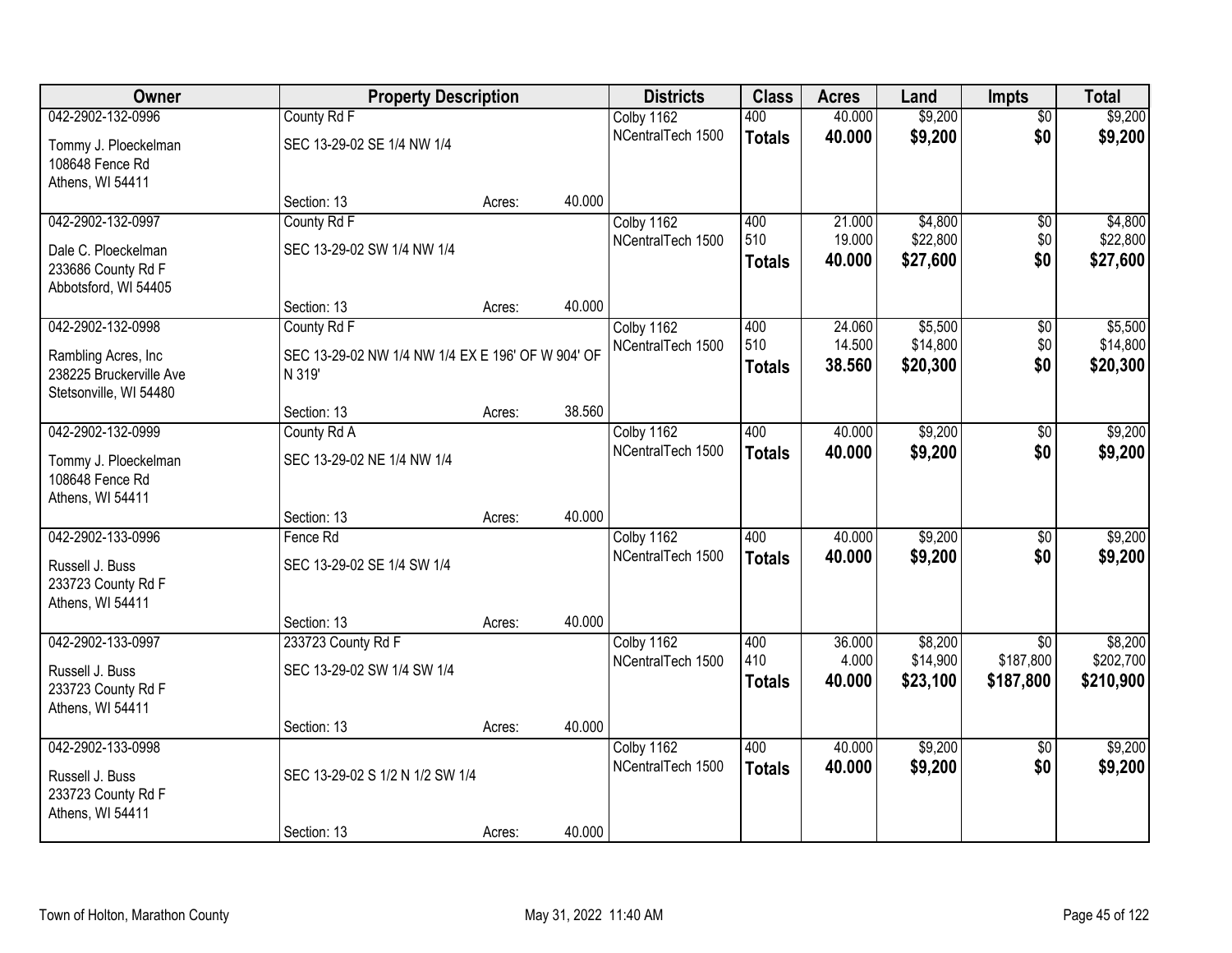| Owner                           |                                                         | <b>Property Description</b> |        | <b>Districts</b>  | <b>Class</b>  | <b>Acres</b> | Land     | <b>Impts</b>    | <b>Total</b> |
|---------------------------------|---------------------------------------------------------|-----------------------------|--------|-------------------|---------------|--------------|----------|-----------------|--------------|
| 042-2902-133-0999               | County Rd F                                             |                             |        | Colby 1162        | 400           | 40.000       | \$9,200  | $\overline{50}$ | \$9,200      |
| Dale C. Ploeckelman             | SEC 13-29-02 N 1/2 N 1/2 SW 1/4                         |                             |        | NCentralTech 1500 | <b>Totals</b> | 40.000       | \$9,200  | \$0             | \$9,200      |
| 233686 County Rd F              |                                                         |                             |        |                   |               |              |          |                 |              |
| Abbotsford, WI 54405            |                                                         |                             |        |                   |               |              |          |                 |              |
|                                 | Section: 13                                             | Acres:                      | 40.000 |                   |               |              |          |                 |              |
| 042-2902-134-0990               | 108936 Fence Rd                                         |                             |        | Colby 1162        | 400           | 11.460       | \$2,600  | $\overline{30}$ | \$2,600      |
| Robert E. Strack                | SEC 13-29-02 PT OF S 1/2 SE 1/4 - COM AT SE COR         |                             |        | NCentralTech 1500 | 410           | 3.000        | \$12,900 | \$112,300       | \$125,200    |
| 108936 Fence Rd                 | W 1/2 W 1/2 E 1/2 SE 1/4 N 933' W 700' S 933' E 700' TO |                             |        |                   | <b>Totals</b> | 14.460       | \$15,500 | \$112,300       | \$127,800    |
| Athens, WI 54411                | POB                                                     |                             |        |                   |               |              |          |                 |              |
|                                 | Section: 13                                             | Acres:                      | 14.460 |                   |               |              |          |                 |              |
| 042-2902-134-0991               |                                                         |                             |        | Colby 1162        | 400           | 44.150       | \$10,100 | $\sqrt{6}$      | \$10,100     |
| Tommy J. Ploeckelman            | SEC 13-29-02 E 1/2 W 1/2 SE 1/4 & W 1/2 W 1/2 E 1/2     |                             |        | NCentralTech 1500 | <b>Totals</b> | 44.150       | \$10,100 | \$0             | \$10,100     |
| 108648 Fence Rd                 | SE 1/4 EX S 933 FT OF E 700' THRF                       |                             |        |                   |               |              |          |                 |              |
| Athens, WI 54411                |                                                         |                             |        |                   |               |              |          |                 |              |
|                                 | Section: 13                                             | Acres:                      | 44.150 |                   |               |              |          |                 |              |
| 042-2902-134-0992               | Fence Rd                                                |                             |        | Colby 1162        | 400           | 50.640       | \$11,600 | $\sqrt{6}$      | \$11,600     |
|                                 | SEC 13-29-02 PT OF E 1/2 SE 1/4 - E 1/2 E 1/2 SE 1/4    |                             |        | NCentralTech 1500 | 410           | 1.000        | \$4,000  | \$5,400         | \$9,400      |
| Larry Venzke<br>109129 Fence Rd | & E 1/2 W 1/2 E 1/2 SE 1/4 EX N 275' OF E 500' EX CSM   |                             |        |                   | <b>Totals</b> | 51.640       | \$15,600 | \$5,400         | \$21,000     |
| Athens, WI 54411                | VOL 34 PG 140 (#8762) (DOC #1057215)                    |                             |        |                   |               |              |          |                 |              |
|                                 | Section: 13                                             | Acres:                      | 51.640 |                   |               |              |          |                 |              |
| 042-2902-134-0993               | 108648 Fence Rd                                         |                             |        | Colby 1162        | 400           | 35.500       | \$8,100  | $\overline{30}$ | \$8,100      |
|                                 |                                                         |                             |        | NCentralTech 1500 | 410           | 3.000        | \$12,900 | \$322,800       | \$335,700    |
| Tommy J. Ploeckelman            | SEC 13-29-02 W 1/2 W 1/2 SE 1/4                         |                             |        |                   | 510           | 1.500        | \$1,800  | \$0             | \$1,800      |
| 108648 Fence Rd                 |                                                         |                             |        |                   | <b>Totals</b> | 40.000       | \$22,800 | \$322,800       | \$345,600    |
| Athens, WI 54411                |                                                         |                             |        |                   |               |              |          |                 |              |
|                                 | Section: 13                                             | Acres:                      | 40.000 |                   |               |              |          |                 |              |
| 042-2902-134-0996               | 234344 Venzke Rd                                        |                             |        | Colby 1162        | 100           | 1.150        | \$3,300  | $\overline{50}$ | \$3,300      |
| David L. Venzke                 | SEC 13-29-02 PT OF NE 1/4 SE 1/4 S 100' OF N 275'       |                             |        | NCentralTech 1500 | <b>Totals</b> | 1.150        | \$3,300  | \$0             | \$3,300      |
| 234344 Venzke Rd                | OF E 500' THRF                                          |                             |        |                   |               |              |          |                 |              |
| Athens, WI 54411                |                                                         |                             |        |                   |               |              |          |                 |              |
|                                 | Section: 13                                             | Acres:                      | 1.150  |                   |               |              |          |                 |              |
| 042-2902-134-0997               | 234344 Venzke Rd                                        |                             |        | Colby 1162        | 100           | 2.010        | \$9,000  | \$183,400       | \$192,400    |
| David L. Venzke                 | SEC 13-29-02 PT OF NE 1/4 SE 1/4 BEG AT NE COR W        |                             |        | NCentralTech 1500 | <b>Totals</b> | 2.010        | \$9,000  | \$183,400       | \$192,400    |
| 234344 Venzke Rd                | 500' S 175' E 500' N 175' TO BEG                        |                             |        |                   |               |              |          |                 |              |
| Athens, WI 54411                |                                                         |                             |        |                   |               |              |          |                 |              |
|                                 | Section: 13                                             | Acres:                      | 2.010  |                   |               |              |          |                 |              |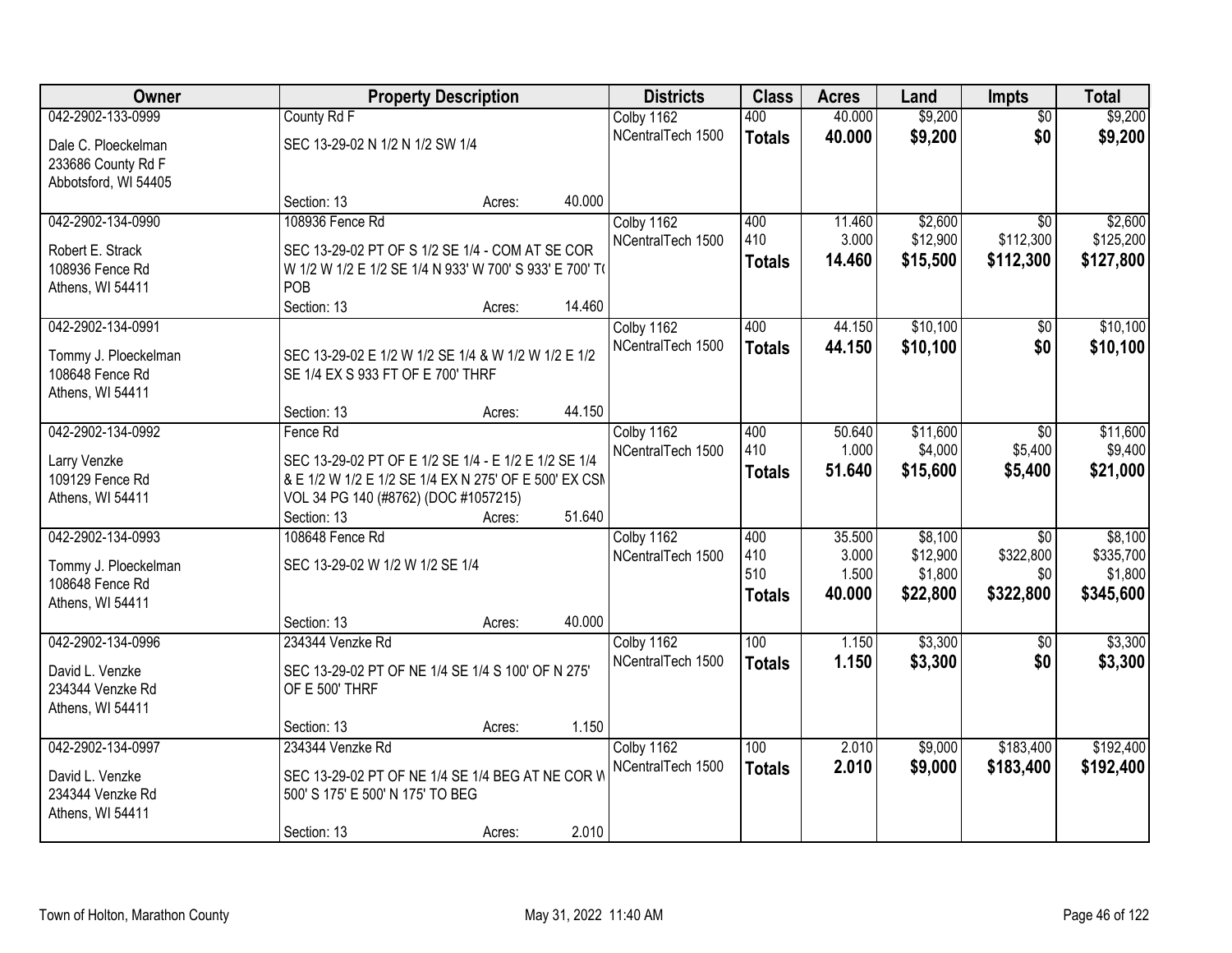| <b>Owner</b>                                                                            | <b>Property Description</b>                                                                                                          |        |        | <b>Districts</b>                | <b>Class</b>                | <b>Acres</b>               | Land                            | Impts                                     | <b>Total</b>                      |
|-----------------------------------------------------------------------------------------|--------------------------------------------------------------------------------------------------------------------------------------|--------|--------|---------------------------------|-----------------------------|----------------------------|---------------------------------|-------------------------------------------|-----------------------------------|
| 042-2902-134-0998<br>Kyle Kalepp<br>234230 Venzke Rd<br>Athens, WI 54411                | 234230 Venzke Rd<br>SEC 13-29-02 PT OF NE 1/4 SE 1/4 - LOT 1 CSM VOL<br>34 PG 140 (#8762) (DOC #1057215) EX 393-574<br>(SENIOR DEED) |        |        | Colby 1162<br>NCentralTech 1500 | 100<br>500<br><b>Totals</b> | 4.350<br>0.750<br>5.100    | \$14,800<br>\$900<br>\$15,700   | \$180,600<br>\$0<br>\$180,600             | \$195,400<br>\$900<br>\$196,300   |
|                                                                                         | Section: 13                                                                                                                          | Acres: | 5.100  |                                 |                             |                            |                                 |                                           |                                   |
| 042-2902-141-0996<br>Christopher Ploeckelman<br>234588 County Rd F<br>Athens, WI 54411  | 234588 County Rd F<br>SEC 14-29-02 SE 1/4 NE 1/4                                                                                     |        |        | Colby 1162<br>NCentralTech 1500 | 400<br>410<br><b>Totals</b> | 37.000<br>3.000<br>40.000  | \$8,500<br>\$12,900<br>\$21,400 | $\overline{30}$<br>\$306,300<br>\$306,300 | \$8,500<br>\$319,200<br>\$327,700 |
| 042-2902-141-0997                                                                       | Section: 14<br>County Rd F                                                                                                           | Acres: | 40.000 | Colby 1162                      | 400                         | 40.000                     | \$9,200                         | \$0                                       | \$9,200                           |
| Christopher Ploeckelman<br>234588 County Rd F<br>Athens, WI 54411                       | SEC 14-29-02 SW 1/4 NE 1/4                                                                                                           |        |        | NCentralTech 1500               | <b>Totals</b>               | 40.000                     | \$9,200                         | \$0                                       | \$9,200                           |
|                                                                                         | Section: 14                                                                                                                          | Acres: | 40.000 |                                 |                             |                            |                                 |                                           |                                   |
| 042-2902-141-0998<br>Christopher Ploeckelman<br>234588 County Rd F<br>Athens, WI 54411  | County Rd A<br>SEC 14-29-02 NW 1/4 NE 1/4                                                                                            |        |        | Colby 1162<br>NCentralTech 1500 | 400<br><b>Totals</b>        | 40.000<br>40.000           | \$9,000<br>\$9,000              | \$0<br>\$0                                | \$9,000<br>\$9,000                |
|                                                                                         | Section: 14                                                                                                                          | Acres: | 40.000 |                                 |                             |                            |                                 |                                           |                                   |
| 042-2902-141-0999<br>Christopher Ploeckelman<br>234588 County Rd F<br>Athens, WI 54411  | County Rd A<br>SEC 14-29-02 NE 1/4 NE 1/4<br>Section: 14                                                                             | Acres: | 40.000 | Colby 1162<br>NCentralTech 1500 | 400<br>500<br><b>Totals</b> | 39.000<br>1.000<br>40.000  | \$8,900<br>\$500<br>\$9,400     | $\overline{50}$<br>\$0<br>\$0             | \$8,900<br>\$500<br>\$9,400       |
| 042-2902-142-0995<br>Rosedale Dairy, Inc<br>104705 County Rd A<br>Dorchester, WI 54425  | 107276 County Rd A<br>SEC 14-29-02 SE 1/4 NW 1/4                                                                                     |        |        | Colby 1162<br>NCentralTech 1500 | 400<br>510<br><b>Totals</b> | 13.000<br>27.000<br>40.000 | \$1,400<br>\$32,400<br>\$33,800 | $\overline{50}$<br>\$0<br>\$0             | \$1,400<br>\$32,400<br>\$33,800   |
|                                                                                         | Section: 14                                                                                                                          | Acres: | 40.000 |                                 |                             |                            |                                 |                                           |                                   |
| 042-2902-142-0996<br>Rosedale Dairy, Inc.<br>104705 County Rd A<br>Dorchester, WI 54425 | 107276 County Rd A<br>SEC 14-29-02 SW 1/4 NW 1/4                                                                                     |        | 40.000 | Colby 1162<br>NCentralTech 1500 | 400<br><b>Totals</b>        | 40.000<br>40.000           | \$9,200<br>\$9,200              | $\overline{50}$<br>\$0                    | \$9,200<br>\$9,200                |
|                                                                                         | Section: 14                                                                                                                          | Acres: |        |                                 |                             |                            |                                 |                                           |                                   |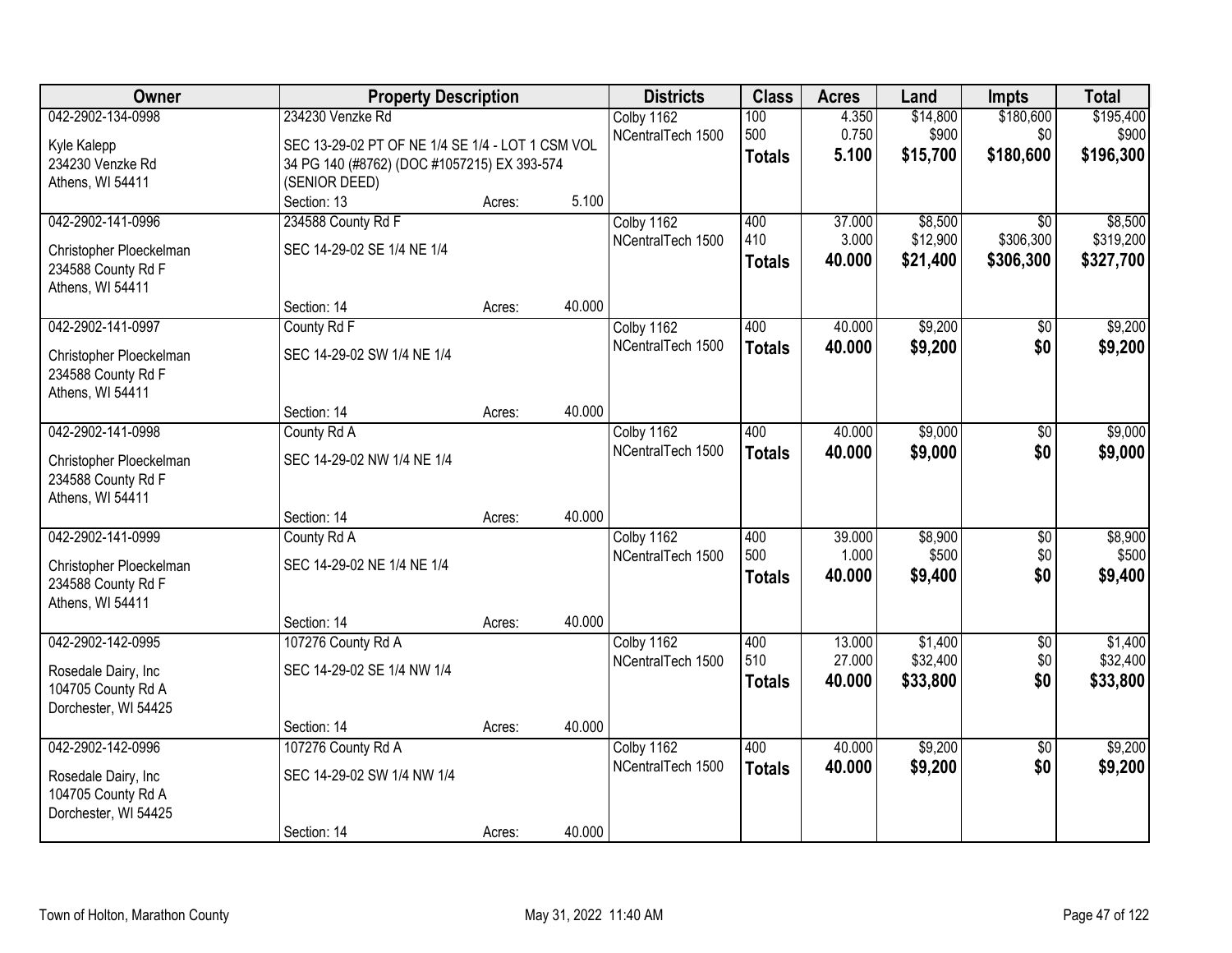| Owner                                 | <b>Property Description</b>                          |        |        | <b>Districts</b>  | <b>Class</b>  | <b>Acres</b> | Land     | <b>Impts</b>    | <b>Total</b> |
|---------------------------------------|------------------------------------------------------|--------|--------|-------------------|---------------|--------------|----------|-----------------|--------------|
| 042-2902-142-0998                     | 106523 County Rd A                                   |        |        | Colby 1162        | 400           | 36.000       | \$8,200  | $\overline{30}$ | \$8,200      |
| Rosedale Dairy, Inc                   | SEC 14-29-02 NW 1/4 NW 1/4                           |        |        | NCentralTech 1500 | 410           | 4.000        | \$14,900 | \$79,900        | \$94,800     |
| 104705 County Rd A                    |                                                      |        |        |                   | <b>Totals</b> | 40.000       | \$23,100 | \$79,900        | \$103,000    |
| Dorchester, WI 54425                  |                                                      |        |        |                   |               |              |          |                 |              |
|                                       | Section: 14                                          | Acres: | 40.000 |                   |               |              |          |                 |              |
| 042-2902-142-0999                     | 106523 County Rd A                                   |        |        | Colby 1162        | 400           | 39.000       | \$5,900  | \$0             | \$5,900      |
| Rosedale Dairy, Inc                   | SEC 14-29-02 NE 1/4 NW 1/4                           |        |        | NCentralTech 1500 | 500           | 1.000        | \$100    | \$0             | \$100        |
| 104705 County Rd A                    |                                                      |        |        |                   | <b>Totals</b> | 40.000       | \$6,000  | \$0             | \$6,000      |
| Dorchester, WI 54425                  |                                                      |        |        |                   |               |              |          |                 |              |
|                                       | Section: 14                                          | Acres: | 40.000 |                   |               |              |          |                 |              |
| 042-2902-143-0996                     | 106824 Fence Rd                                      |        |        | Colby 1162        | 400           | 34.000       | \$7,100  | \$0             | \$7,100      |
| Stephen and Colleen Sprotte Revocable | SEC 14-29-02 SE 1/4 SW 1/4                           |        |        | NCentralTech 1500 | 410           | 2.000        | \$8,900  | \$179,500       | \$188,400    |
| <b>Living Trust</b>                   |                                                      |        |        |                   | 500           | 4.000        | \$1,800  | \$0             | \$1,800      |
| 106824 Fence Rd                       |                                                      |        |        |                   | <b>Totals</b> | 40.000       | \$17,800 | \$179,500       | \$197,300    |
| Abbotsford, WI 54405                  | Section: 14                                          | Acres: | 40.000 |                   |               |              |          |                 |              |
| 042-2902-143-0997                     | 106242 Fence Rd                                      |        |        | Colby 1162        | 400           | 28.000       | \$5,700  | \$0             | \$5,700      |
| Gene R. Empey                         | SEC 14-29-02 SW 1/4 SW 1/4                           |        |        | NCentralTech 1500 | 410           | 2.000        | \$8,900  | \$154,200       | \$163,100    |
| 106242 Fence Rd                       |                                                      |        |        |                   | 500           | 10.000       | \$4,300  | \$0             | \$4,300      |
| Abbotsford, WI 54405                  |                                                      |        |        |                   | <b>Totals</b> | 40.000       | \$18,900 | \$154,200       | \$173,100    |
|                                       | Section: 14                                          | Acres: | 40.000 |                   |               |              |          |                 |              |
| 042-2902-143-0998                     |                                                      |        |        | Colby 1162        | 400           | 33.000       | \$7,600  | \$0             | \$7,600      |
| Roger M. Empey                        | SEC 14-29-02 NW 1/4 SW 1/4                           |        |        | NCentralTech 1500 | 500           | 7.000        | \$3,000  | \$0             | \$3,000      |
| 229576 County Rd F                    |                                                      |        |        |                   | <b>Totals</b> | 40.000       | \$10,600 | \$0             | \$10,600     |
| Abbotsford, WI 54405                  |                                                      |        |        |                   |               |              |          |                 |              |
|                                       | Section: 14                                          | Acres: | 40.000 |                   |               |              |          |                 |              |
| 042-2902-143-0999                     | Fence Rd                                             |        |        | Colby 1162        | 400           | 40.000       | \$6,000  | $\overline{60}$ | \$6,000      |
| Stephen and Colleen Sprotte Revocable | SEC 14-29-02 NE 1/4 SW 1/4                           |        |        | NCentralTech 1500 | <b>Totals</b> | 40.000       | \$6,000  | \$0             | \$6,000      |
| <b>Living Trust</b>                   |                                                      |        |        |                   |               |              |          |                 |              |
| 106824 Fence Rd                       |                                                      |        |        |                   |               |              |          |                 |              |
| Abbotsford, WI 54405                  | Section: 14                                          | Acres: | 40.000 |                   |               |              |          |                 |              |
| 042-2902-144-0994                     | 107128 Fence Rd                                      |        |        | Colby 1162        | 100           | 2.360        | \$10,100 | \$206,800       | \$216,900    |
| Cecelia Venzke                        | SEC 14-29-02 PT OF W 1/2 W 1/2 SE 1/4 BEG 730' N &   |        |        | NCentralTech 1500 | <b>Totals</b> | 2.360        | \$10,100 | \$206,800       | \$216,900    |
| 107128 Fence Rd                       | 210' W OF SE COR N 200' W 450' S 240' E 315' N 40' E |        |        |                   |               |              |          |                 |              |
| Abbotsford, WI 54405                  | 135' TO POB                                          |        |        |                   |               |              |          |                 |              |
|                                       | Section: 14                                          | Acres: | 2.360  |                   |               |              |          |                 |              |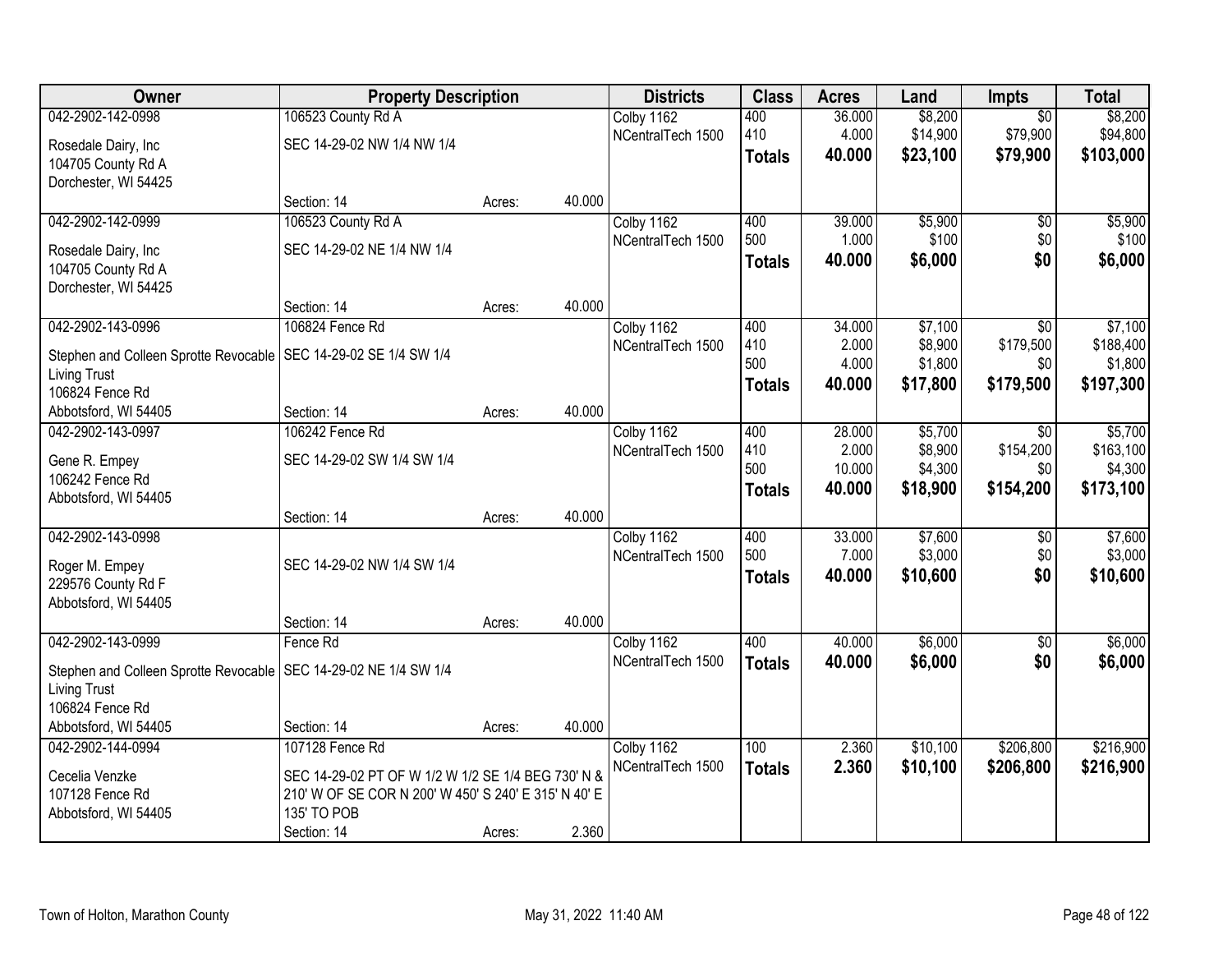| Owner                |                                                       | <b>Property Description</b> |        | <b>Districts</b>  | <b>Class</b>  | <b>Acres</b> | Land     | <b>Impts</b>    | <b>Total</b> |
|----------------------|-------------------------------------------------------|-----------------------------|--------|-------------------|---------------|--------------|----------|-----------------|--------------|
| 042-2902-144-0995    | 233686 County Rd F                                    |                             |        | Colby 1162        | 400           | 37.000       | \$8,500  | $\overline{50}$ | \$8,500      |
| Elmer M. Burkholder  | SEC 14-29-02 SE 1/4 SE 1/4                            |                             |        | NCentralTech 1500 | 410           | 3.000        | \$12,900 | \$135,200       | \$148,100    |
| N14639 Fisher Ave    |                                                       |                             |        |                   | <b>Totals</b> | 40.000       | \$21,400 | \$135,200       | \$156,600    |
| Thorp, WI 54771      |                                                       |                             |        |                   |               |              |          |                 |              |
|                      | Section: 14                                           | Acres:                      | 40.000 |                   |               |              |          |                 |              |
| 042-2902-144-0996    | 107120 Fence Rd                                       |                             |        | Colby 1162        | 100           | 0.750        | \$4,500  | \$92,900        | \$97,400     |
| Randal Stange        | SEC 14-29-02 PT OF W 1/2 W 1/2 SE 1/4 BEG 520' N &    |                             |        | NCentralTech 1500 | <b>Totals</b> | 0.750        | \$4,500  | \$92,900        | \$97,400     |
| 107120 Fence Rd      | 190' W OF SE COR N 210' W 155' S 210' E 155' TO BE(   |                             |        |                   |               |              |          |                 |              |
| Abbotsford, WI 54405 |                                                       |                             |        |                   |               |              |          |                 |              |
|                      | Section: 14                                           | Acres:                      | 0.750  |                   |               |              |          |                 |              |
| 042-2902-144-0997    | Fence Rd                                              |                             |        | Colby 1162        | 400           | 27.390       | \$6,300  | \$0             | \$6,300      |
| Larry Venzke         | SEC 14-29-02 W 1/2 W 1/2 SE 1/4 EX BEG 190' W & 52    |                             |        | NCentralTech 1500 | 500           | 2.500        | \$1,100  | \$0             | \$1,100      |
| 109129 Fence Rd      | N OF SE COR N 410' W 450' S 240' E 315' S 170' E 155' |                             |        |                   | 510           | 7.000        | \$8,400  | \$0             | \$8,400      |
| Athens, WI 54411     | TO POB                                                |                             |        |                   | <b>Totals</b> | 36.890       | \$15,800 | \$0             | \$15,800     |
|                      | Section: 14                                           | Acres:                      | 36.890 |                   |               |              |          |                 |              |
| 042-2902-144-0998    | Fence Rd                                              |                             |        | Colby 1162        | 400           | 40.000       | \$9,200  | \$0             | \$9,200      |
| Elmer M. Burkholder  | SEC 14-29-02 E 1/2 W 1/2 SE 1/4                       |                             |        | NCentralTech 1500 | <b>Totals</b> | 40.000       | \$9,200  | \$0             | \$9,200      |
| N14639 Fisher Ave    |                                                       |                             |        |                   |               |              |          |                 |              |
| Thorp, WI 54771      |                                                       |                             |        |                   |               |              |          |                 |              |
|                      | Section: 14                                           | Acres:                      | 40.000 |                   |               |              |          |                 |              |
| 042-2902-144-0999    | County Rd F                                           |                             |        | Colby 1162        | 400           | 40.000       | \$9,200  | $\overline{50}$ | \$9,200      |
| Elmer M. Burkholder  | SEC 14-29-02 NE 1/4 SE 1/4                            |                             |        | NCentralTech 1500 | <b>Totals</b> | 40.000       | \$9,200  | \$0             | \$9,200      |
| N14639 Fisher Ave    |                                                       |                             |        |                   |               |              |          |                 |              |
| Thorp, WI 54771      |                                                       |                             |        |                   |               |              |          |                 |              |
|                      | Section: 14                                           | Acres:                      | 40.000 |                   |               |              |          |                 |              |
| 042-2902-151-0982    | 105827 County Rd A                                    |                             |        | Colby 1162        | 410           | 3.000        | \$12,900 | \$107,800       | \$120,700    |
| Allen C. Streveler   | SEC 15-29-02 PT OF N 1/2 NE 1/4 - LOT 2 CSM VOL       |                             |        | NCentralTech 1500 | <b>Totals</b> | 3.000        | \$12,900 | \$107,800       | \$120,700    |
| 105827 County Rd A   | 87 PG 35 (#17920) (DOC# 1750181)                      |                             |        |                   |               |              |          |                 |              |
| Dorchester, WI 54425 |                                                       |                             |        |                   |               |              |          |                 |              |
|                      | Section: 15                                           | Acres:                      | 3.000  |                   |               |              |          |                 |              |
| 042-2902-151-0983    | 107276 County Rd A                                    |                             |        | Colby 1162        | 400           | 46.781       | \$10,700 | $\overline{50}$ | \$10,700     |
| Kevin P. Horacek     | SEC 15-29-02 PT OF NE 1/4 - LOT 1 CSM VOL 87 PG       |                             |        | NCentralTech 1500 | <b>Totals</b> | 46.781       | \$10,700 | \$0             | \$10,700     |
| 106045 County Rd A   | 35 (#17920) (DOC# 1750181)                            |                             |        |                   |               |              |          |                 |              |
| Dorchester, WI 54425 |                                                       |                             |        |                   |               |              |          |                 |              |
|                      | Section: 15                                           | Acres:                      | 46.781 |                   |               |              |          |                 |              |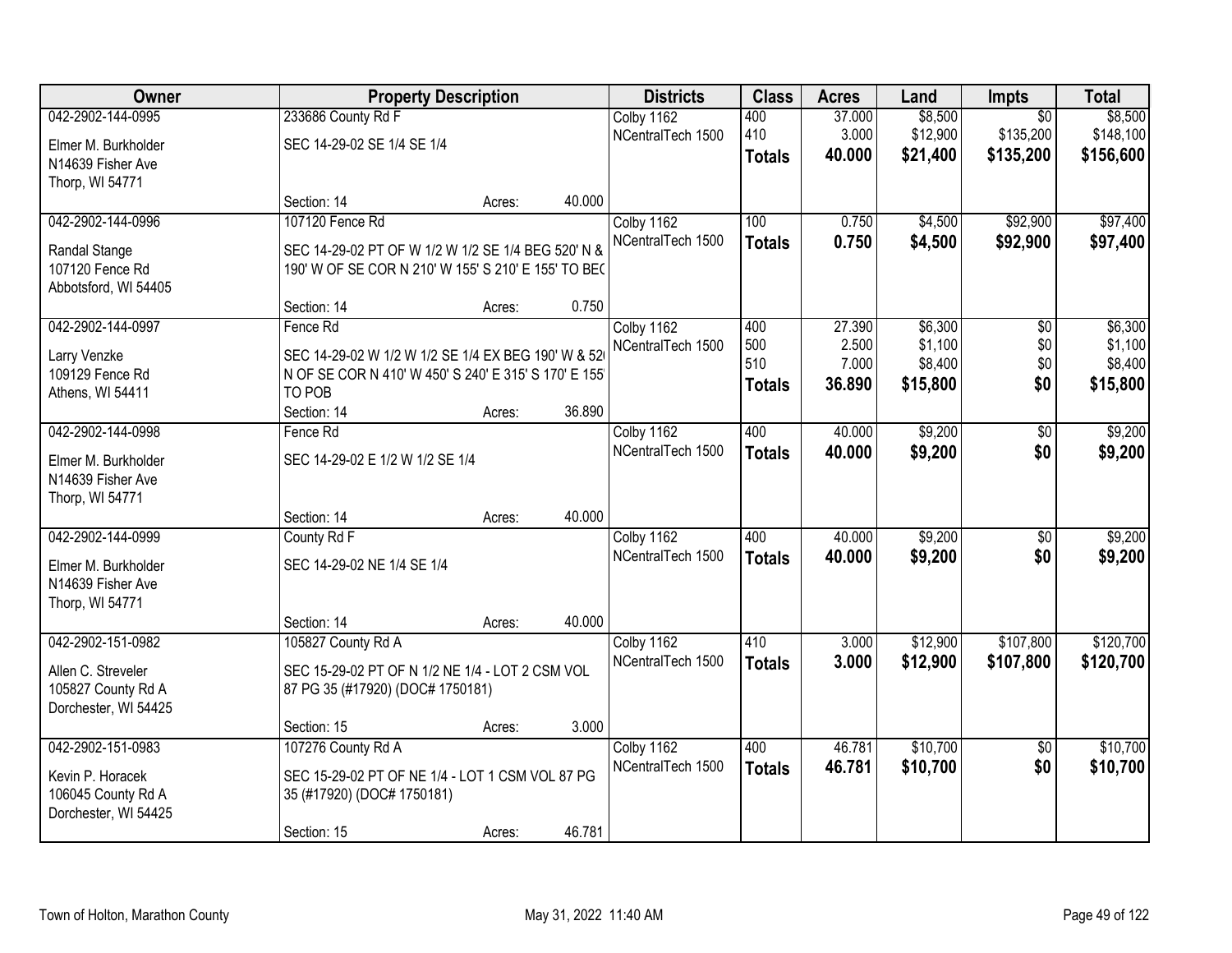| Owner                   | <b>Property Description</b>                           | <b>Districts</b>  | <b>Class</b>  | <b>Acres</b>    | Land     | <b>Impts</b>    | <b>Total</b>       |
|-------------------------|-------------------------------------------------------|-------------------|---------------|-----------------|----------|-----------------|--------------------|
| 042-2902-151-0984       |                                                       | Colby 1162        | 400           | 29.000          | \$6,600  | $\overline{50}$ | \$6,600            |
| Kevin P. Horacek        | SEC 15-29-02 PT OF W 1/2 E 1/2 NE 1/4 COM AT NE       | NCentralTech 1500 | <b>Totals</b> | 29.000          | \$6,600  | \$0             | \$6,600            |
| 106045 County Rd A      | COR SD W 1/2 E 1/2 NE 1/4 W 450' S 800' W 40' S TO \$ |                   |               |                 |          |                 |                    |
| Dorchester, WI 54425    | LN THRF E ALG S LN SD W 1/2 E 1/2 NE 1/4 TO SE        |                   |               |                 |          |                 |                    |
|                         | 29.000<br>Section: 15<br>Acres:                       |                   |               |                 |          |                 |                    |
| 042-2902-151-0986       | 105577 County Rd A                                    | Colby 1162        | 100           | 1.480           | \$7,400  | \$272,900       | \$280,300          |
|                         |                                                       | NCentralTech 1500 | <b>Totals</b> | 1.480           | \$7,400  | \$272,900       | \$280,300          |
| Kevin D. Kosik          | SEC 15-29-02 PT OF NW 1/4 NE 1/4 - LOT 1 CSM VOL      |                   |               |                 |          |                 |                    |
| 105577 County Rd A      | 70 PG 83 (#15501) (#1545061) THIS PCL INCL PT OF      |                   |               |                 |          |                 |                    |
| Dorchester, WI 54425    | OUTLOT 1 CSM VOL 70 PG 83 (#15501) TO BE              |                   |               |                 |          |                 |                    |
|                         | 1.480<br>Section: 15<br>Acres:                        |                   |               |                 |          |                 |                    |
| 042-2902-151-0987       | County Rd A                                           | Colby 1162        | 400           | 37.670          | \$8,600  | \$0             | \$8,600            |
| Tri-G Farms, Inc        | SEC 15-29-02 W 1/2 W 1/2 NE 1/4 EX LOT 1 CSM VOL      | NCentralTech 1500 | <b>Totals</b> | 37.670          | \$8,600  | \$0             | \$8,600            |
| 105323 County Rd A      | 70 PG 83 (#15501) (DOC# 1545061) NOTE: THIS PCL       |                   |               |                 |          |                 |                    |
| Dorchester, WI 54425    | INCL PT OF OL 1 CSM VOL 70 PG 83 (#15501) TO BE       |                   |               |                 |          |                 |                    |
|                         | 37.670<br>Section: 15<br>Acres:                       |                   |               |                 |          |                 |                    |
| 042-2902-151-0988       | 106045 County Rd A                                    | Colby 1162        | 400           | 12.707          | \$2,900  | \$0             | \$2,900            |
|                         |                                                       | NCentralTech 1500 | 410           | 2.000           | \$8,900  | \$261,100       | \$270,000          |
| Kevin P. Horacek        | SEC 15-29-02 PT OF NE 1/4 NE 1/4 - LOT 1 CSM VOL      |                   | <b>Totals</b> | 14.707          | \$11,800 | \$261,100       | \$272,900          |
| 106045 County Rd A      | 61 PG 17 (#13830) (DOC #1408777) INCL THAT PT         |                   |               |                 |          |                 |                    |
| Dorchester, WI 54425    | OF E 1/2 E 1/2 NE 1/4 - COM AT SW COR SD LOT 1 S      |                   |               |                 |          |                 |                    |
|                         | 14.707<br>Section: 15<br>Acres:                       |                   |               |                 |          |                 |                    |
| 042-2902-151-0989       | 235056 Bruckerville Ave                               | Colby 1162        | 400           | 30.414          | \$7,000  | $\overline{30}$ | \$7,000            |
| Marlin M. Burkholder    | SEC 15-29-02 PT OF E 1/2 NE 1/4 & PT OF NE 1/4 SE     | NCentralTech 1500 | 410           | 3.000           | \$12,900 | \$137,700       | \$150,600          |
| 235056 Bruckerville Ave | 1/4 - LOT 1 CSM VOL 68 PG 140 (#15218) (DOC           |                   | 510           | 3.000           | \$3,000  | \$0             | \$3,000            |
| Dorchester, WI 54425    | #1513294)                                             |                   | <b>Totals</b> | 36.414          | \$22,900 | \$137,700       | \$160,600          |
|                         | 36.414<br>Section: 15<br>Acres:                       |                   |               |                 |          |                 |                    |
| 042-2902-151-0994       | County Rd A                                           | Colby 1162        | 400           | 1.000           | \$200    | $\overline{50}$ | \$200              |
|                         |                                                       | NCentralTech 1500 | <b>Totals</b> | 1.000           | \$200    | \$0             | \$200              |
| Kevin P. Horacek        | SEC 15-29-02 PT OF NE 1/4 NE 1/4 N 12.65 RDS OF E     |                   |               |                 |          |                 |                    |
| 106045 County Rd A      | 12.65 RDS THRF                                        |                   |               |                 |          |                 |                    |
| Dorchester, WI 54425    |                                                       |                   |               |                 |          |                 |                    |
|                         | 1.000<br>Section: 15<br>Acres:                        |                   |               |                 |          |                 |                    |
| 042-2902-152-0996       | Rosedale Ave                                          | Colby 1162        | 400<br>510    | 36.000<br>4.000 | \$8,200  | $\overline{50}$ | \$8,200<br>\$5,000 |
| Rosedale Dairy, Inc.    | SEC 15-29-02 SW 1/4 NW 1/4                            | NCentralTech 1500 |               |                 | \$5,000  | \$0             |                    |
| 104705 County Rd A      |                                                       |                   | <b>Totals</b> | 40.000          | \$13,200 | \$0             | \$13,200           |
| Dorchester, WI 54425    |                                                       |                   |               |                 |          |                 |                    |
|                         | 40.000<br>Section: 15<br>Acres:                       |                   |               |                 |          |                 |                    |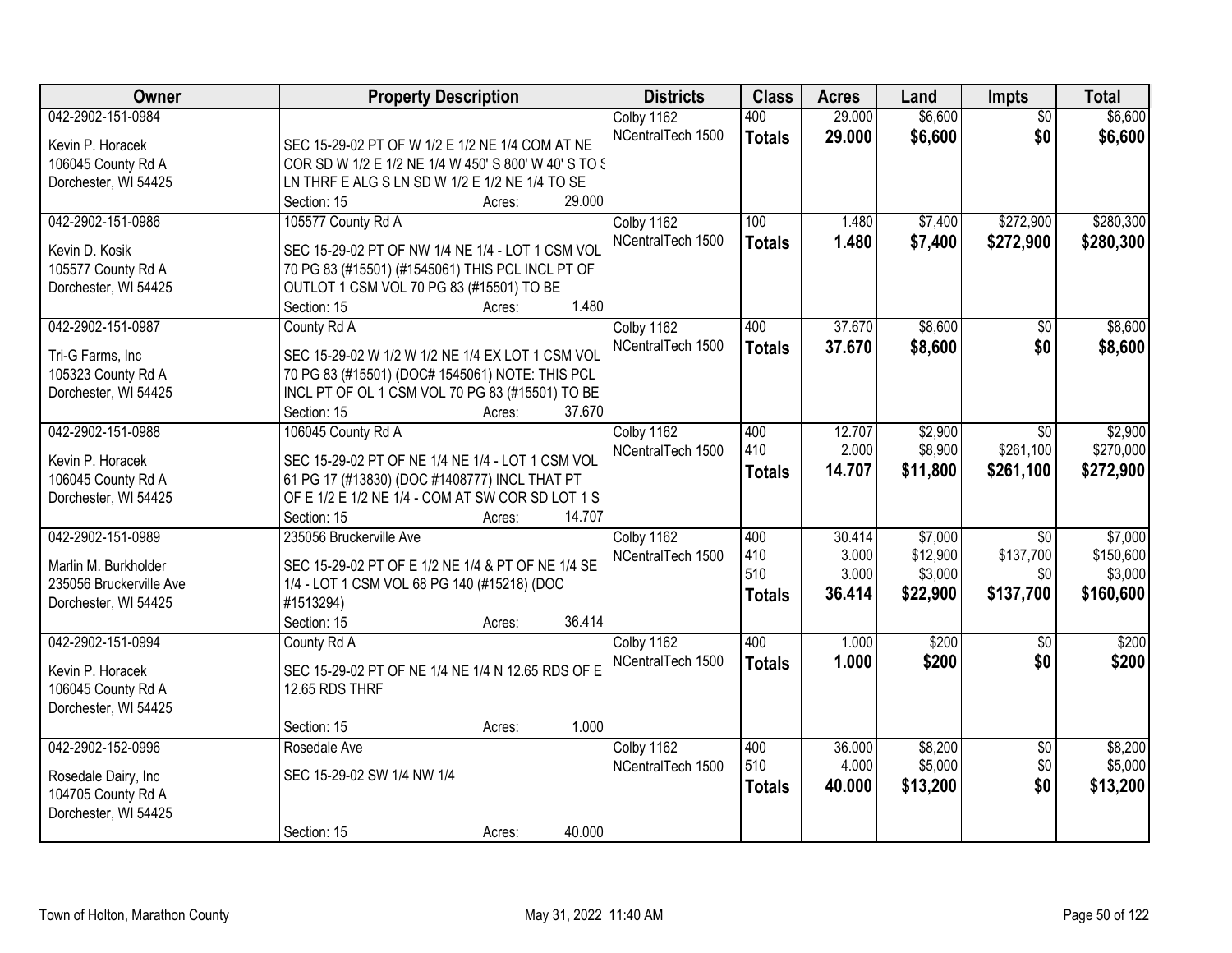| Owner                | <b>Property Description</b>                       |        |        | <b>Districts</b>  | <b>Class</b>  | <b>Acres</b> | Land       | Impts           | <b>Total</b>  |
|----------------------|---------------------------------------------------|--------|--------|-------------------|---------------|--------------|------------|-----------------|---------------|
| 042-2902-152-0997    | 104705 County Rd A                                |        |        | Colby 1162        | 400           | 35.000       | \$8,000    | $\overline{50}$ | \$8,000       |
| Rosedale Dairy, Inc  | SEC 15-29-02 NW 1/4 NW 1/4                        |        |        | NCentralTech 1500 | 410           | 5.000        | \$16,900   | \$253,600       | \$270,500     |
| 104705 County Rd A   |                                                   |        |        |                   | <b>Totals</b> | 40.000       | \$24,900   | \$253,600       | \$278,500     |
| Dorchester, WI 54425 |                                                   |        |        |                   |               |              |            |                 |               |
|                      | Section: 15                                       | Acres: | 40.000 |                   |               |              |            |                 |               |
| 042-2902-152-0998    | 105151 County Rd A                                |        |        | Colby 1162        | 400           | 39.000       | \$8,900    | $\overline{50}$ | \$8,900       |
| Tri-G Farms, Inc     | SEC 15-29-02 W 1/2 E 1/2 NW 1/4                   |        |        | NCentralTech 1500 | 410           | 1.000        | \$4,900    | \$82,000        | \$86,900      |
| 105323 County Rd A   |                                                   |        |        |                   | <b>Totals</b> | 40.000       | \$13,800   | \$82,000        | \$95,800      |
| Dorchester, WI 54425 |                                                   |        |        |                   |               |              |            |                 |               |
|                      | Section: 15                                       | Acres: | 40.000 |                   |               |              |            |                 |               |
| 042-2902-152-0999    | 105323 County Rd A                                |        |        | Colby 1162        | 400           | 37.000       | \$8,500    | \$0             | \$8,500       |
| Tri-G Farms, Inc     | SEC 15-29-02 E 1/2 E 1/2 NW 1/4                   |        |        | NCentralTech 1500 | 410           | 3.000        | \$12,900   | \$152,100       | \$165,000     |
| 105323 County Rd A   |                                                   |        |        |                   | <b>Totals</b> | 40.000       | \$21,400   | \$152,100       | \$173,500     |
| Dorchester, WI 54425 |                                                   |        |        |                   |               |              |            |                 |               |
|                      | Section: 15                                       | Acres: | 40.000 |                   |               |              |            |                 |               |
| 042-2902-153-0994    | 104800 Fence Rd                                   |        |        | Colby 1162        | 400           | 30.520       | \$7,000    | \$0             | \$7,000       |
| Bruce A. Gumz        | SEC 15-29-02 SW 1/4 SW 1/4 EX CSM VOL 28 PG 74    |        |        | NCentralTech 1500 | 410           | 0.250        | \$1,200    | \$900           | \$2,100       |
| 105323 County Rd A   | (#7301) (DOC #995070)                             |        |        |                   | 500           | 3.000        | \$1,300    | \$0             | \$1,300       |
| Dorchester, WI 54425 |                                                   |        |        |                   | 510           | 3.000        | \$3,600    | \$0             | \$3,600       |
|                      | Section: 15                                       | Acres: | 36.770 |                   | <b>Totals</b> | 36.770       | \$13,100   | \$900           | \$14,000      |
| 042-2902-153-0995    | 105326 Fence Rd                                   |        |        | Colby 1162        | 100           | 1.000        | \$6,000    | \$73,600        | \$79,600      |
| Warren A. Buss       | SEC 15-29-02 SE 1/4 SW 1/4                        |        |        | NCentralTech 1500 | 400           | 39.000       | \$8,900    | \$0             | \$8,900       |
| 105247 Fence Rd      |                                                   |        |        |                   | <b>Totals</b> | 40.000       | \$14,900   | \$73,600        | \$88,500      |
| Abbotsford, WI 54405 |                                                   |        |        |                   |               |              |            |                 |               |
|                      | Section: 15                                       | Acres: | 40.000 |                   |               |              |            |                 |               |
| 042-2902-153-0996    | 104634 Fence Rd                                   |        |        | Colby 1162        | 870           | 3.220        | $\sqrt{6}$ | $\sqrt{6}$      | $\frac{1}{6}$ |
| Town Of Holton       | SEC 15-29-02 PT OF SW 1/4 SW 1/4 - LOTS 1 & 2 CSM |        |        | NCentralTech 1500 | <b>Totals</b> | 3.220        | \$0        | \$0             | \$0           |
| 104634 Fence Rd      | VOL 28 PT 74 (#7301) (DOC #995070)                |        |        |                   |               |              |            |                 |               |
| Abbotsford, WI 54405 |                                                   |        |        |                   |               |              |            |                 |               |
|                      | Section: 15                                       | Acres: | 3.220  |                   |               |              |            |                 |               |
| 042-2902-153-0998    | Rosedale Ave                                      |        |        | Colby 1162        | 400           | 32.000       | \$7,300    | $\overline{50}$ | \$7,300       |
| Rosedale Dairy, Inc  | SEC 15-29-02 NW 1/4 SW 1/4                        |        |        | NCentralTech 1500 | 510           | 8.000        | \$9,400    | \$0             | \$9,400       |
| 104705 County Rd A   |                                                   |        |        |                   | <b>Totals</b> | 40.000       | \$16,700   | \$0             | \$16,700      |
| Dorchester, WI 54425 |                                                   |        |        |                   |               |              |            |                 |               |
|                      | Section: 15                                       | Acres: | 40.000 |                   |               |              |            |                 |               |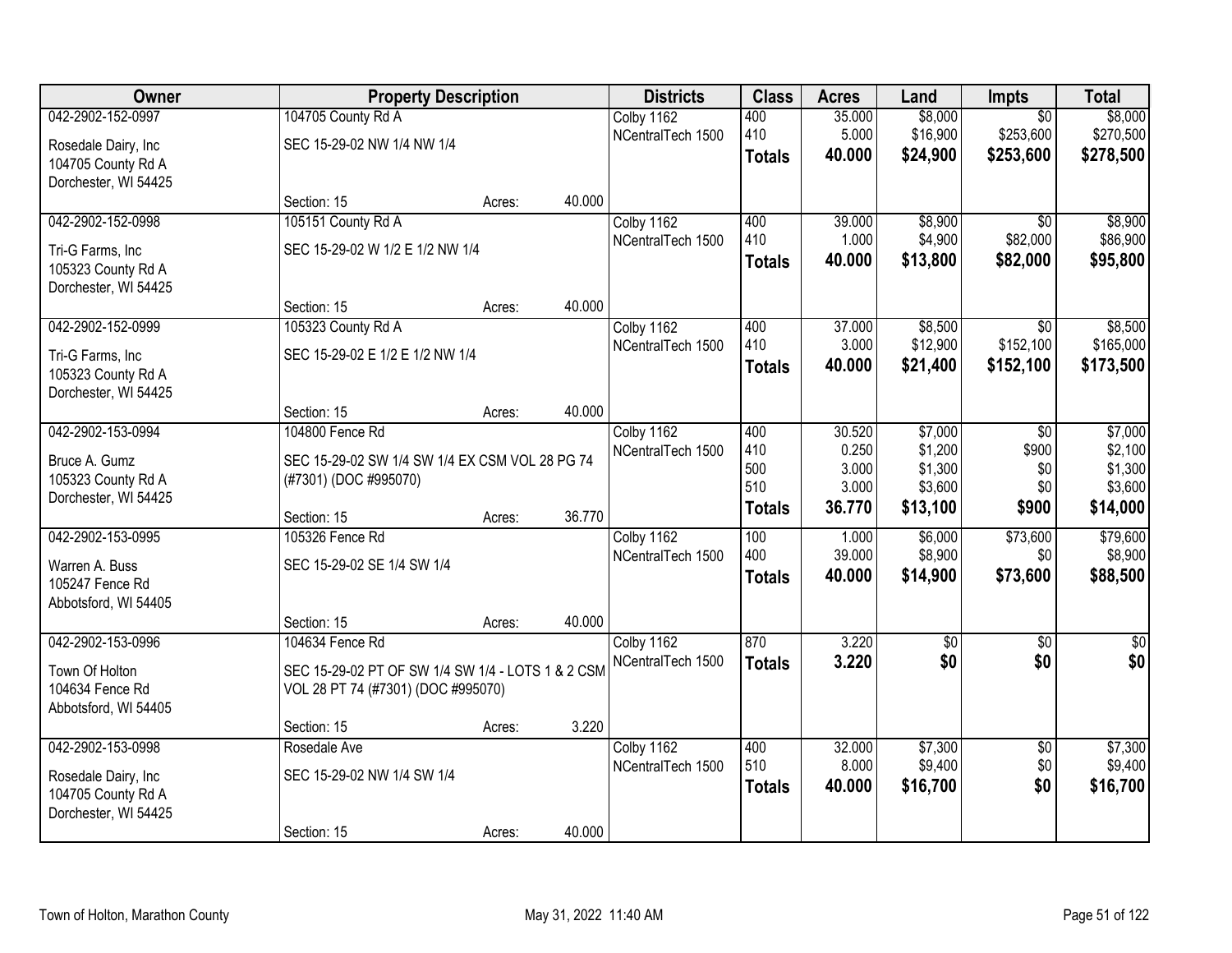| Owner                |                                                  | <b>Property Description</b> |        | <b>Districts</b>  | <b>Class</b>  | <b>Acres</b>     | Land     | <b>Impts</b>    | <b>Total</b> |
|----------------------|--------------------------------------------------|-----------------------------|--------|-------------------|---------------|------------------|----------|-----------------|--------------|
| 042-2902-153-0999    | Rosedale Ave                                     |                             |        | Colby 1162        | 400           | 32.000           | \$7,300  | $\sqrt{$0}$     | \$7,300      |
| Warren A. Buss       | SEC 15-29-02 NE 1/4 SW 1/4                       |                             |        | NCentralTech 1500 | 510           | 8.000            | \$9,600  | \$0             | \$9,600      |
| 105247 Fence Rd      |                                                  |                             |        |                   | <b>Totals</b> | 40.000           | \$16,900 | \$0             | \$16,900     |
| Abbotsford, WI 54405 |                                                  |                             |        |                   |               |                  |          |                 |              |
|                      | Section: 15                                      | Acres:                      | 40.000 |                   |               |                  |          |                 |              |
| 042-2902-154-0995    | <b>Town Hall Rd</b>                              |                             |        | Colby 1162        | 400           | 24.040           | \$5,500  | $\overline{50}$ | \$5,500      |
| Kevin P. Horacek     | SEC 15-29-02 NE 1/4 SE 1/4 EX N 15 ACRES THRF    |                             |        | NCentralTech 1500 | <b>Totals</b> | 24.040           | \$5,500  | \$0             | \$5,500      |
| 106045 County Rd A   |                                                  |                             |        |                   |               |                  |          |                 |              |
| Dorchester, WI 54425 |                                                  |                             |        |                   |               |                  |          |                 |              |
|                      | Section: 15                                      | Acres:                      | 24.040 |                   |               |                  |          |                 |              |
| 042-2902-154-0996    | Fence Rd                                         |                             |        | Colby 1162        | 400           | 34.000           | \$7,800  | \$0             | \$7,800      |
| Tommy J. Ploeckelman | SEC 15-29-02 SE 1/4 SE 1/4                       |                             |        | NCentralTech 1500 | 500           | 6.000            | \$2,600  | \$0             | \$2,600      |
| 108648 Fence Rd      |                                                  |                             |        |                   | <b>Totals</b> | 40.000           | \$10,400 | \$0             | \$10,400     |
| Athens, WI 54411     |                                                  |                             |        |                   |               |                  |          |                 |              |
|                      | Section: 15                                      | Acres:                      | 40.000 |                   |               |                  |          |                 |              |
| 042-2902-154-0997    | Fence Rd                                         |                             |        | Colby 1162        | 400           | 19.250           | \$4,400  | $\sqrt[6]{3}$   | \$4,400      |
| Warren A. Buss       | SEC 15-29-02 SW 1/4 SE 1/4                       |                             |        | NCentralTech 1500 | 500           | 3.750            | \$1,600  | \$0             | \$1,600      |
| 105247 Fence Rd      |                                                  |                             |        |                   | 510           | 17.000<br>40.000 | \$20,400 | \$0<br>\$0      | \$20,400     |
| Abbotsford, WI 54405 |                                                  |                             |        |                   | <b>Totals</b> |                  | \$26,400 |                 | \$26,400     |
|                      | Section: 15                                      | Acres:                      | 40.000 |                   |               |                  |          |                 |              |
| 042-2902-154-0998    | Fence Rd                                         |                             |        | Colby 1162        | 400           | 40.000           | \$9,200  | $\overline{50}$ | \$9,200      |
| Tri-G Farms, Inc     | SEC 15-29-02 NW 1/4 SE 1/4                       |                             |        | NCentralTech 1500 | <b>Totals</b> | 40.000           | \$9,200  | \$0             | \$9,200      |
| 105323 County Rd A   |                                                  |                             |        |                   |               |                  |          |                 |              |
| Dorchester, WI 54425 |                                                  |                             |        |                   |               |                  |          |                 |              |
|                      | Section: 15                                      | Acres:                      | 40.000 |                   |               |                  |          |                 |              |
| 042-2902-161-0993    | 234638 Rosedale Ave                              |                             |        | Colby 1162        | 100           | 1.725            | \$8,200  | \$196,900       | \$205,100    |
| Robert C. Gumz       | SEC 16-29-02 PT OF SE 1/4 NE 1/4 - LOT 1 CSM VOL |                             |        | NCentralTech 1500 | <b>Totals</b> | 1.725            | \$8,200  | \$196,900       | \$205,100    |
| 234638 Rosedale Ave  | 41 PG 29 (#10006) (DOC #1122138)                 |                             |        |                   |               |                  |          |                 |              |
| Dorchester, WI 54425 |                                                  |                             |        |                   |               |                  |          |                 |              |
|                      | Section: 16                                      | Acres:                      | 1.725  |                   |               |                  |          |                 |              |
| 042-2902-161-0994    | Rosedale Ave                                     |                             |        | Colby 1162        | 400           | 38.275           | \$8,800  | $\overline{50}$ | \$8,800      |
| Rosedale Dairy, Inc. | SEC 16-29-02 SE 1/4 NE 1/4 EX SWLY 1/2 OF W 35'  |                             |        | NCentralTech 1500 | <b>Totals</b> | 38.275           | \$8,800  | \$0             | \$8,800      |
| 104705 County Rd A   | OF S 35' EX CSM VOL 41 PG 29 (#10006) (DOC       |                             |        |                   |               |                  |          |                 |              |
| Dorchester, WI 54425 | #1122138)                                        |                             |        |                   |               |                  |          |                 |              |
|                      | Section: 16                                      | Acres:                      | 38.275 |                   |               |                  |          |                 |              |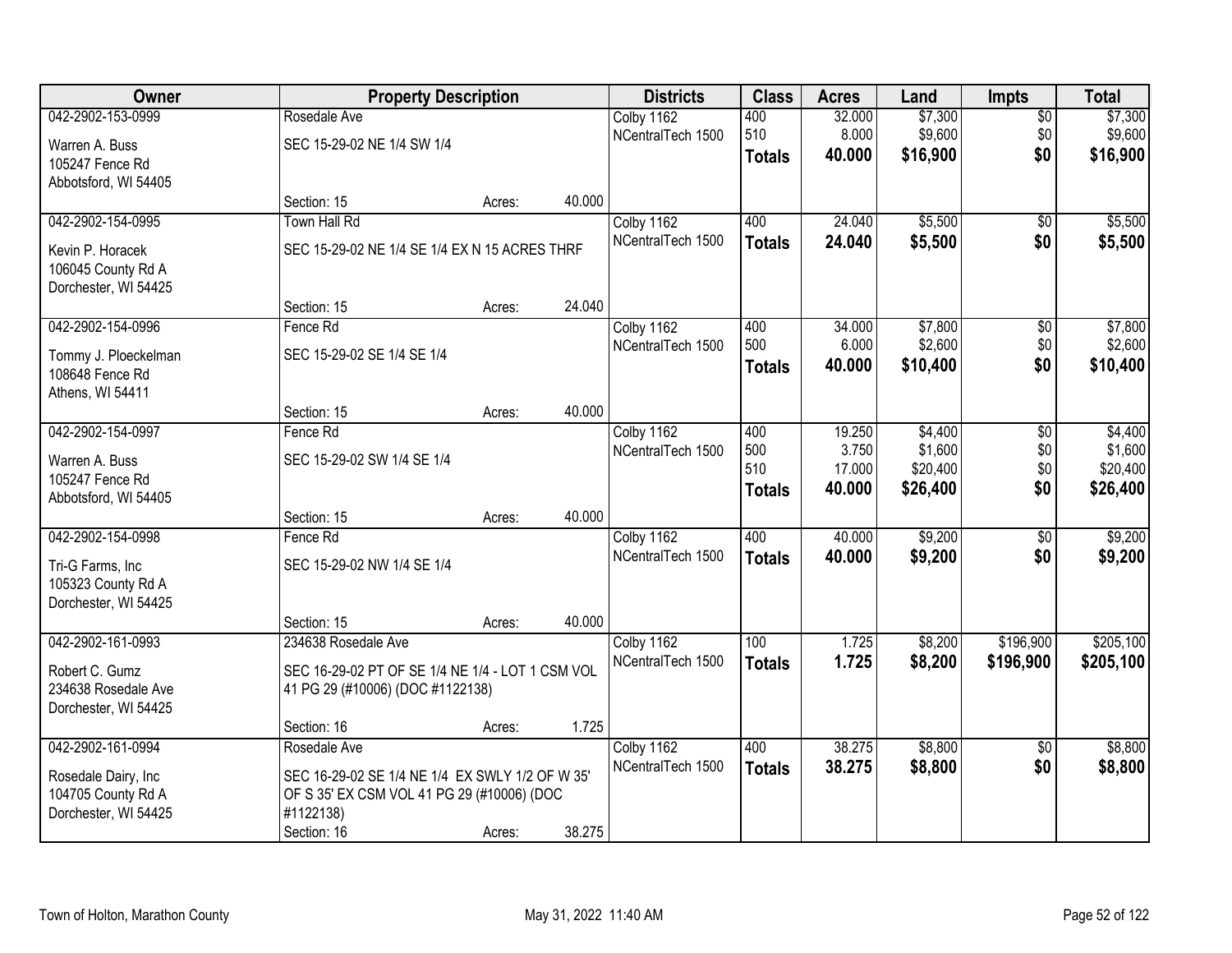| Owner                |                                                     | <b>Property Description</b> |        | <b>Districts</b>  | <b>Class</b>  | <b>Acres</b> | Land     | <b>Impts</b>    | <b>Total</b> |
|----------------------|-----------------------------------------------------|-----------------------------|--------|-------------------|---------------|--------------|----------|-----------------|--------------|
| 042-2902-161-0995    | Rosedale Ave                                        |                             |        | Colby 1162        | 400           | 28.010       | \$5,700  | $\overline{60}$ | \$5,700      |
| Darin D. Jamison     | SEC 16-29-02 SW 1/4 NE 1/4 ALSO SWLY 1/2 OF W 35    |                             |        | NCentralTech 1500 | 500           | 3.000        | \$1,300  | \$0             | \$1,300      |
| 103871 County Rd A   | FT OF S 35 FT OF SE 1/4 NE 1/4                      |                             |        |                   | 510           | 9.000        | \$9,800  | \$0             | \$9,800      |
| Dorchester, WI 54425 |                                                     |                             |        |                   | <b>Totals</b> | 40.010       | \$16,800 | \$0             | \$16,800     |
|                      | Section: 16                                         | Acres:                      | 40.010 |                   |               |              |          |                 |              |
| 042-2902-161-0996    | 103871 County Rd A                                  |                             |        | Colby 1162        | 400           | 38.000       | \$8,700  | $\overline{30}$ | \$8,700      |
| Darin D. Jamison     | SEC 16-29-02 NW 1/4 NE 1/4                          |                             |        | NCentralTech 1500 | 410           | 2.000        | \$8,900  | \$128,900       | \$137,800    |
| 103871 County Rd A   |                                                     |                             |        |                   | <b>Totals</b> | 40.000       | \$17,600 | \$128,900       | \$146,500    |
| Dorchester, WI 54425 |                                                     |                             |        |                   |               |              |          |                 |              |
|                      | Section: 16                                         | Acres:                      | 40.000 |                   |               |              |          |                 |              |
| 042-2902-161-0997    | County Rd A                                         |                             |        | Colby 1162        | 400           | 20.000       | \$4,600  | $\sqrt[6]{}$    | \$4,600      |
| Darin D. Jamison     | SEC 16-29-02 W 1/2 NE 1/4 NE 1/4                    |                             |        | NCentralTech 1500 | <b>Totals</b> | 20.000       | \$4,600  | \$0             | \$4,600      |
| 103871 County Rd A   |                                                     |                             |        |                   |               |              |          |                 |              |
| Dorchester, WI 54425 |                                                     |                             |        |                   |               |              |          |                 |              |
|                      | Section: 16                                         | Acres:                      | 20.000 |                   |               |              |          |                 |              |
| 042-2902-161-0998    | 104441 County Rd A                                  |                             |        | Colby 1162        | 100           | 1.010        | \$6,000  | \$187,000       | \$193,000    |
| Rosedale Dairy, Inc  | SEC 16-29-02 PT OF NE 1/4 NE 1/4 BEG AT NW COR      |                             |        | NCentralTech 1500 | <b>Totals</b> | 1.010        | \$6,000  | \$187,000       | \$193,000    |
| 104705 County Rd A   | E1/2 SD FORTY E 250' S 175' W 250' N 175'           |                             |        |                   |               |              |          |                 |              |
| Dorchester, WI 54425 |                                                     |                             |        |                   |               |              |          |                 |              |
|                      | Section: 16                                         | Acres:                      | 1.010  |                   |               |              |          |                 |              |
| 042-2902-161-0999    | County Rd A                                         |                             |        | Colby 1162        | 400           | 18.990       | \$4,300  | \$0             | \$4,300      |
| Rosedale Dairy, Inc  | SEC 16-29-02 E 1/2 NE 1/4 NE 1/4 EX N 175' OF W 250 |                             |        | NCentralTech 1500 | <b>Totals</b> | 18,990       | \$4,300  | \$0             | \$4,300      |
| 104705 County Rd A   |                                                     |                             |        |                   |               |              |          |                 |              |
| Dorchester, WI 54425 |                                                     |                             |        |                   |               |              |          |                 |              |
|                      | Section: 16                                         | Acres:                      | 18.990 |                   |               |              |          |                 |              |
| 042-2902-162-0985    | <b>Skilbert Ave</b>                                 |                             |        | Colby 1162        | 400           | 20.742       | \$4,600  | $\overline{50}$ | \$4,600      |
| Brody Halopka        | SEC 16-29-02 PT OF S 1/2 NW 1/4 - LOT 1 CSM VOL     |                             |        | NCentralTech 1500 | 510           | 2.500        | \$2,500  | \$0             | \$2,500      |
| 234607 Skilbert Ave  | 83 PG 110 (#17453) (DOC# 1717418) EX LOT 1 CSM      |                             |        |                   | <b>Totals</b> | 23.242       | \$7,100  | \$0             | \$7,100      |
| Dorchester, WI 54425 | VOL 90 PG 42 (#18302) (DOC #1777598)                |                             |        |                   |               |              |          |                 |              |
|                      | Section: 16                                         | Acres:                      | 23.242 |                   |               |              |          |                 |              |
| 042-2902-162-0986    | 234603 Skilbert Ave                                 |                             |        | Colby 1162        | 100           | 10.010       | \$26,700 | \$217,600       | \$244,300    |
| Lisa Mengel          | SEC 16-29-02 PT OF S 1/2 NW 1/4 - LOT 1 CSM VOL     |                             |        | NCentralTech 1500 | <b>Totals</b> | 10.010       | \$26,700 | \$217,600       | \$244,300    |
| 234603 Skilbert Ave  | 90 PG 42 (#18302) (DOC# 1777598)                    |                             |        |                   |               |              |          |                 |              |
| Dorchester, WI 54425 |                                                     |                             |        |                   |               |              |          |                 |              |
|                      | Section: 16                                         | Acres:                      | 10.010 |                   |               |              |          |                 |              |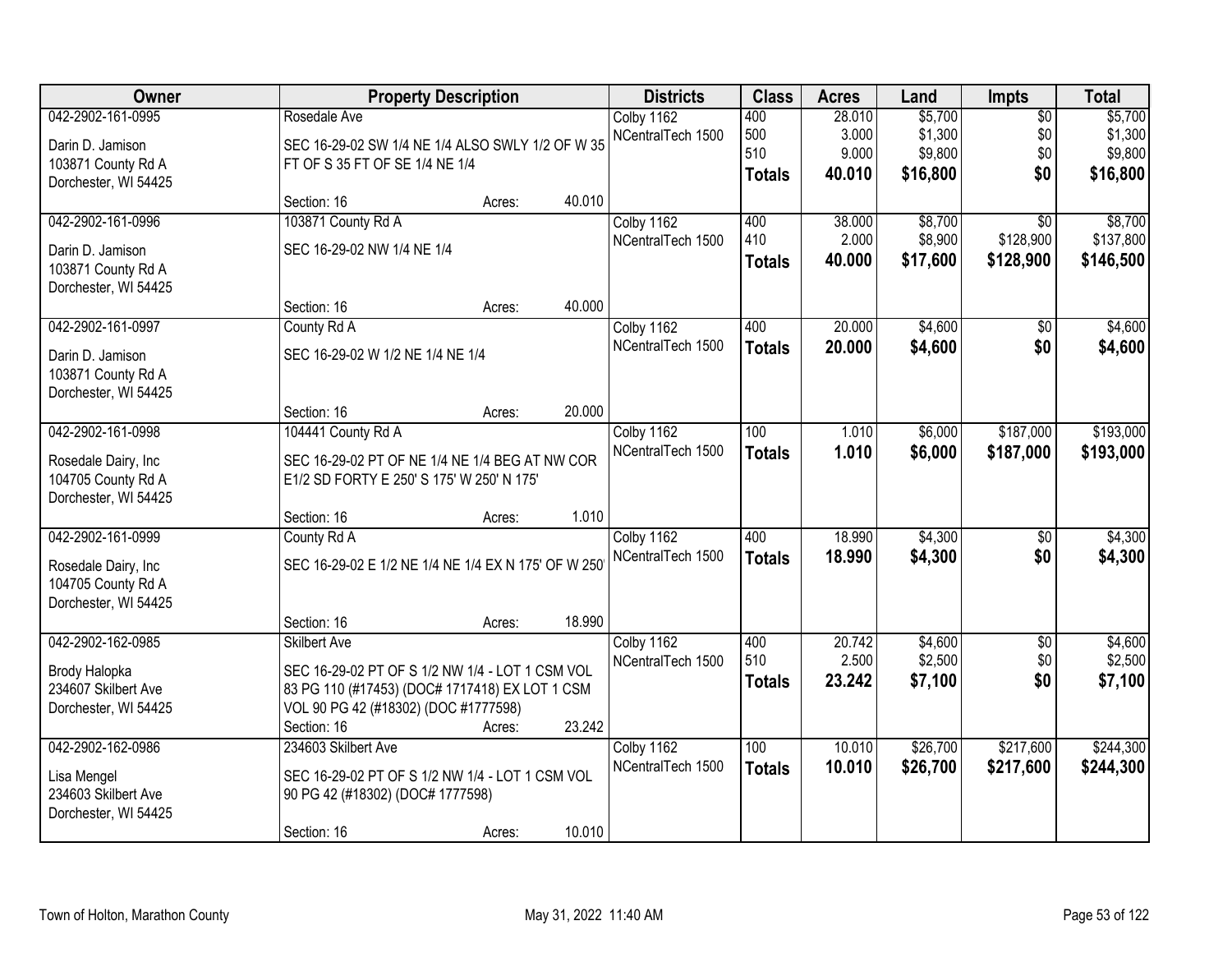| Owner                                      | <b>Property Description</b>                                                                | <b>Districts</b>  | <b>Class</b>  | <b>Acres</b> | Land     | <b>Impts</b>    | <b>Total</b> |
|--------------------------------------------|--------------------------------------------------------------------------------------------|-------------------|---------------|--------------|----------|-----------------|--------------|
| 042-2902-162-0988                          | <b>Skilbert Ave</b>                                                                        | Colby 1162        | 400           | 8.470        | \$1,900  | $\overline{50}$ | \$1,900      |
| Brody Halopka                              | SEC 16-29-02 SW 1/4 NW 1/4 - EX CSM VOL VOL 42                                             | NCentralTech 1500 | 500           | 3.000        | \$3,200  | \$0             | \$3,200      |
| 234607 Skilbert Ave                        | PG 66 (#102243) (DOC #1138060) EX COM AT NE                                                |                   | 600           | 1.500        | \$3,000  | \$0             | \$3,000      |
| Dorchester, WI 54425                       | COR PCL 1 CSM VOL 42 PG 4 (#10181) ELY 1320' ALC                                           |                   | <b>Totals</b> | 12.970       | \$8,100  | \$0             | \$8,100      |
|                                            | Section: 16<br>Acres:                                                                      | 12.970            |               |              |          |                 |              |
| 042-2902-162-0989                          | 103675 County Rd A                                                                         | Colby 1162        | 100           | 2.591        | \$10,800 | \$173,700       | \$184,500    |
| Mark Peissig                               | SEC 16-29-02 PT OF NE 1/4 NW 1/4 - LOT 1 CSM VOL                                           | NCentralTech 1500 | <b>Totals</b> | 2.591        | \$10,800 | \$173,700       | \$184,500    |
| 103675 County Rd A                         | 75 PG 66 (#16267) (DOC# 1617247)                                                           |                   |               |              |          |                 |              |
| Dorchester, WI 54425                       |                                                                                            |                   |               |              |          |                 |              |
|                                            | Section: 16<br>Acres:                                                                      | 2.591             |               |              |          |                 |              |
| 042-2902-162-0991                          | County Rd A                                                                                | Colby 1162        | 400           | 29.910       | \$6,800  | \$0             | \$6,800      |
|                                            |                                                                                            | NCentralTech 1500 | 510           | 6.500        | \$6,500  | \$0             | \$6,500      |
| Richard J. Gumz                            | SEC 16-29-02 NE 1/4 NW 1/4 EX CSM VOL 19 PG 228                                            |                   | <b>Totals</b> | 36.410       | \$13,300 | \$0             | \$13,300     |
| 104844 County Rd A<br>Dorchester, WI 54425 | (#5360) (DOC# 904810 EX CSM VOL 74 PG 153<br>(#16199) (1609882)-EXCLUSIONS A/K/A LOT 1 CSM |                   |               |              |          |                 |              |
|                                            | Section: 16<br>Acres:                                                                      | 36.410            |               |              |          |                 |              |
| 042-2902-162-0995                          | County Rd A                                                                                | Colby 1162        | 400           | 11.000       | \$2,500  | \$0             | \$2,500      |
|                                            |                                                                                            | NCentralTech 1500 | 500           | 9.000        | \$6,800  | \$0             | \$6,800      |
| Richard J. Gumz                            | SEC 16-29-02 N 1/2 SE 1/4 NW 1/4                                                           |                   | <b>Totals</b> | 20.000       | \$9,300  | \$0             | \$9,300      |
| 104844 County Rd A                         |                                                                                            |                   |               |              |          |                 |              |
| Dorchester, WI 54425                       |                                                                                            |                   |               |              |          |                 |              |
|                                            | Section: 16<br>Acres:                                                                      | 20.000            |               |              |          |                 |              |
| 042-2902-162-0998                          | County Rd A                                                                                | Colby 1162        | 400           | 2.000        | \$500    | \$0             | \$500        |
| Mark Peissig                               | SEC 16-29-02 NW 1/4 NW 1/4                                                                 | NCentralTech 1500 | 600           | 38.000       | \$91,200 | \$0             | \$91,200     |
| 103675 County Rd A                         |                                                                                            |                   | <b>Totals</b> | 40.000       | \$91,700 | \$0             | \$91,700     |
| Dorchester, WI 54425                       |                                                                                            |                   |               |              |          |                 |              |
|                                            | Section: 16<br>Acres:                                                                      | 40.000            |               |              |          |                 |              |
| 042-2902-163-0990                          | 103122 Fence Rd                                                                            | Colby 1162        | 400           | 3.940        | \$900    | $\overline{50}$ | \$900        |
| Daniel H. Heindl                           | SEC 16-29-02 PT OF SW 1/4 SW 1/4 - LOT 2 CSM VOL                                           | NCentralTech 1500 | 410           | 1.000        | \$4,900  | \$55,100        | \$60,000     |
| PO Box 358                                 | 85 PG 48 (#17673) (DOC# 1733320)                                                           |                   | 500           | 2.000        | \$900    | \$0             | \$900        |
| Abbotsford, WI 54405-0358                  |                                                                                            |                   | <b>Totals</b> | 6.940        | \$6,700  | \$55,100        | \$61,800     |
|                                            | Section: 16<br>Acres:                                                                      | 6.940             |               |              |          |                 |              |
| 042-2902-163-0991                          | <b>Town Hall Rd</b>                                                                        | Colby 1162        | 500           | 5.757        | \$11,000 | $\overline{30}$ | \$11,000     |
| Daniel H. Heindl                           | SEC 16-29-02 PT OF NW 1/4 SW 1/4 - OUTLOT 1 CSM                                            | NCentralTech 1500 | 600           | 5.000        | \$10,000 | \$0             | \$10,000     |
| PO Box 358                                 | VOL 85 PG 48 (#17673) (DOC# 1733320)                                                       |                   | <b>Totals</b> | 10.757       | \$21,000 | \$0             | \$21,000     |
| Abbotsford, WI 54405-0358                  |                                                                                            |                   |               |              |          |                 |              |
|                                            | Section: 16<br>Acres:                                                                      | 10.757            |               |              |          |                 |              |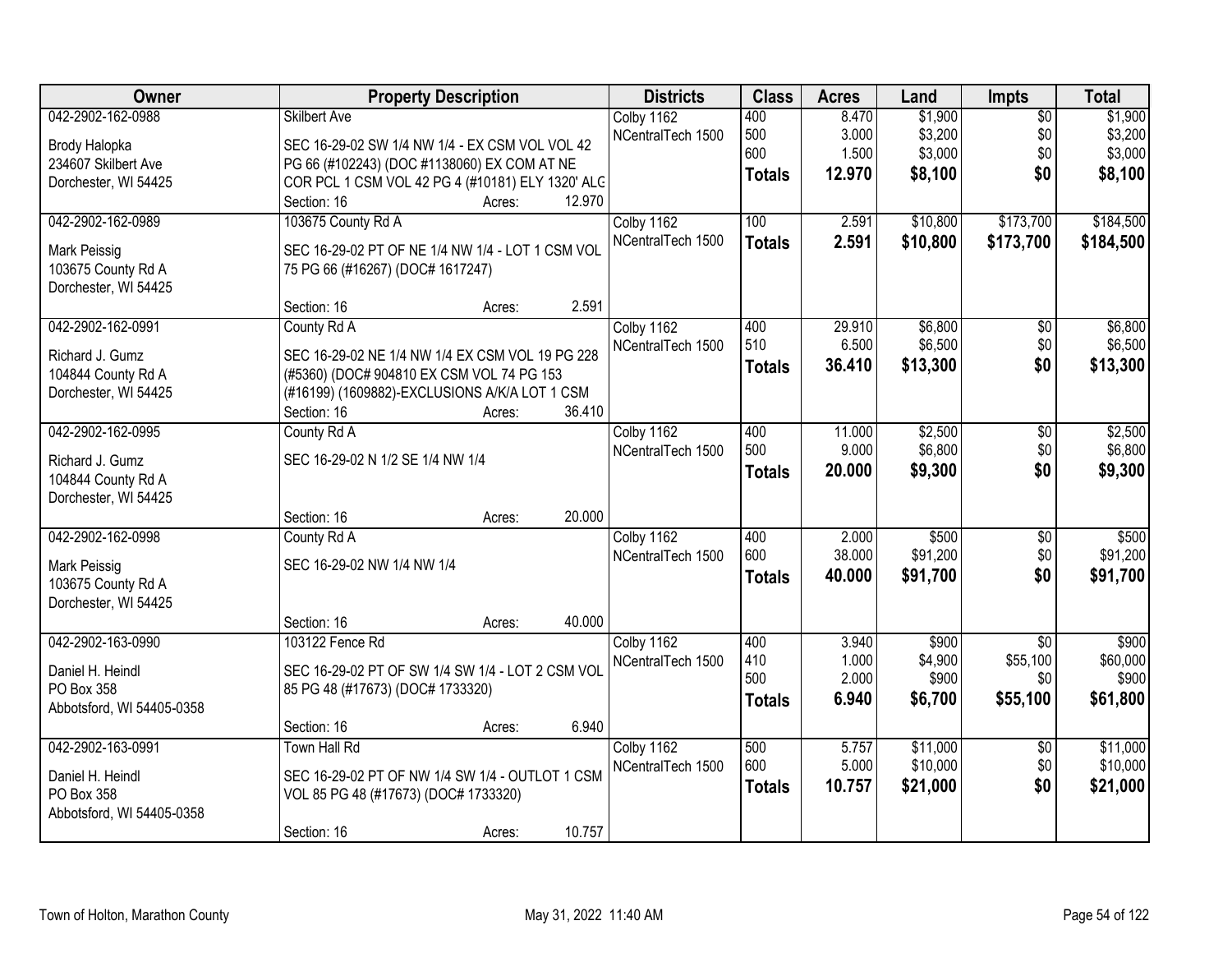| Owner                                | <b>Property Description</b>                       |        |        | <b>Districts</b>  | <b>Class</b>  | <b>Acres</b>     | Land                | Impts                  | <b>Total</b>        |
|--------------------------------------|---------------------------------------------------|--------|--------|-------------------|---------------|------------------|---------------------|------------------------|---------------------|
| 042-2902-163-0992                    | Town Hall Rd                                      |        |        | Colby 1162        | 400           | 60.466           | \$13,800            | $\overline{50}$        | \$13,800            |
| Dean W. Bender                       | SEC 16-29-02 PT OF W 1/2 SW 1/4 - LOT 1 CSM VOL   |        |        | NCentralTech 1500 | <b>Totals</b> | 60.466           | \$13,800            | \$0                    | \$13,800            |
| 236250 Reynolds Ave                  | 85 PG 48 (#17673) (DOC# 1733320)                  |        |        |                   |               |                  |                     |                        |                     |
| Dorchester, WI 54425                 |                                                   |        |        |                   |               |                  |                     |                        |                     |
|                                      | Section: 16                                       | Acres: | 60.466 |                   |               |                  |                     |                        |                     |
| 042-2902-163-0993                    | Town Hall Rd                                      |        |        | Colby 1162        | 400           | 7.000            | \$1,600             | $\overline{50}$        | \$1,600             |
| Scheibe-Anderson Family Legacy Trust | SEC 16-29-02 NE 1/4 SW 1/4 INCL PT OF SE 1/4 SW   |        |        | NCentralTech 1500 | 500           | 2.000            | \$900               | \$0                    | \$900               |
| 103388 Fence Rd                      | 1/4 & PT OF SW 1/4 SE 1/4 D/A OUTLOT 1 CSM VOL    |        |        |                   | 510           | 31.340           | \$37,600            | \$0                    | \$37,600            |
| Abbotsford, WI 54405                 | 68 PG 141 (#15219) (DOC #1513295)                 |        |        |                   | <b>Totals</b> | 40.340           | \$40,100            | \$0                    | \$40,100            |
|                                      | Section: 16                                       | Acres: | 40.340 |                   |               |                  |                     |                        |                     |
| 042-2902-163-0994                    | Town Hall Rd                                      |        |        | Colby 1162        | 400           | 1.500            | \$300               | $\overline{50}$        | \$300               |
| Richard P. Bartnik                   | SEC 16-29-02 PT OF SE 1/4 SW 1/4 & PT OF SW 1/4   |        |        | NCentralTech 1500 | 500<br>510    | 4.500            | \$7,200             | \$0                    | \$7,200             |
| 108389 Holton Rd                     | SE 1/4 - LOT 1 CSM VOL 68 PG 141 (#15219) (DOC    |        |        |                   |               | 18.928<br>24.928 | \$20,300            | \$0                    | \$20,300            |
| Abbotsford, WI 54405                 | #1513295)                                         |        |        |                   | <b>Totals</b> |                  | \$27,800            | \$0                    | \$27,800            |
|                                      | Section: 16                                       | Acres: | 24.928 |                   |               |                  |                     |                        |                     |
| 042-2902-163-0996                    | 103388 Fence Rd                                   |        |        | Colby 1162        | 400           | 19.000           | \$4,400             | \$0                    | \$4,400             |
| Scheibe-Anderson Family Legacy Trust | SEC 16-29-02 W 1/2 SE 1/4 SW 1/4                  |        |        | NCentralTech 1500 | 410           | 1.000            | \$4,900             | \$128,900              | \$133,800           |
| 103388 Fence Rd                      |                                                   |        |        |                   | <b>Totals</b> | 20.000           | \$9,300             | \$128,900              | \$138,200           |
| Abbotsford, WI 54405                 |                                                   |        |        |                   |               |                  |                     |                        |                     |
|                                      | Section: 16                                       | Acres: | 20.000 |                   |               |                  |                     |                        |                     |
| 042-2902-164-0992                    | 103936 Fence Rd                                   |        |        | Colby 1162        | 100           | 3.743            | \$13,600            | \$83,700               | \$97,300            |
| Guy J. Rankl                         | SEC 16-29-02 PT OF SW 1/4 SE 1/4 - LOT 2 CSM VOL  |        |        | NCentralTech 1500 | 400           | 1.155<br>4.898   | \$300               | \$0                    | \$300               |
| 103936 Fence Rd                      | 68 PG 141 (#151219) (DOC #1513295)                |        |        |                   | <b>Totals</b> |                  | \$13,900            | \$83,700               | \$97,600            |
| Abbotsford, WI 54405                 |                                                   |        |        |                   |               |                  |                     |                        |                     |
|                                      | Section: 16                                       | Acres: | 4.898  |                   |               |                  |                     |                        |                     |
| 042-2902-164-0993                    | Rosedale Ave                                      |        |        | Colby 1162        | 400           | 66.110           | \$15,100            | $\overline{50}$        | \$15,100            |
| Tri-G Farms, Inc                     | SEC 16-29-02 PT OF S 1/2 SE 1/4 - COM AT SE COR   |        |        | NCentralTech 1500 | <b>Totals</b> | 66.110           | \$15,100            | \$0                    | \$15,100            |
| 105323 County Rd A                   | SE SE (POB) W ALG S LN S 1/2 SE 1975' TO A PT N   |        |        |                   |               |                  |                     |                        |                     |
| Dorchester, WI 54425                 | 501' PARA W/ E LN S 1/2 SE TO A PT W 456' PARA W/ |        |        |                   |               |                  |                     |                        |                     |
|                                      | Section: 16                                       | Acres: | 66.110 |                   |               |                  |                     |                        |                     |
| 042-2902-164-0997                    | <b>Town Hall Rd</b>                               |        |        | Colby 1162        | 400<br>510    | 29.000<br>11.000 | \$3,800<br>\$13,200 | $\overline{50}$<br>\$0 | \$3,800<br>\$13,200 |
| Scheibe-Anderson Family Legacy Trust | SEC 16-29-02 NW 1/4 SE 1/4                        |        |        | NCentralTech 1500 |               | 40.000           | \$17,000            | \$0                    |                     |
| 103388 Fence Rd                      |                                                   |        |        |                   | <b>Totals</b> |                  |                     |                        | \$17,000            |
| Abbotsford, WI 54405                 |                                                   |        |        |                   |               |                  |                     |                        |                     |
|                                      | Section: 16                                       | Acres: | 40.000 |                   |               |                  |                     |                        |                     |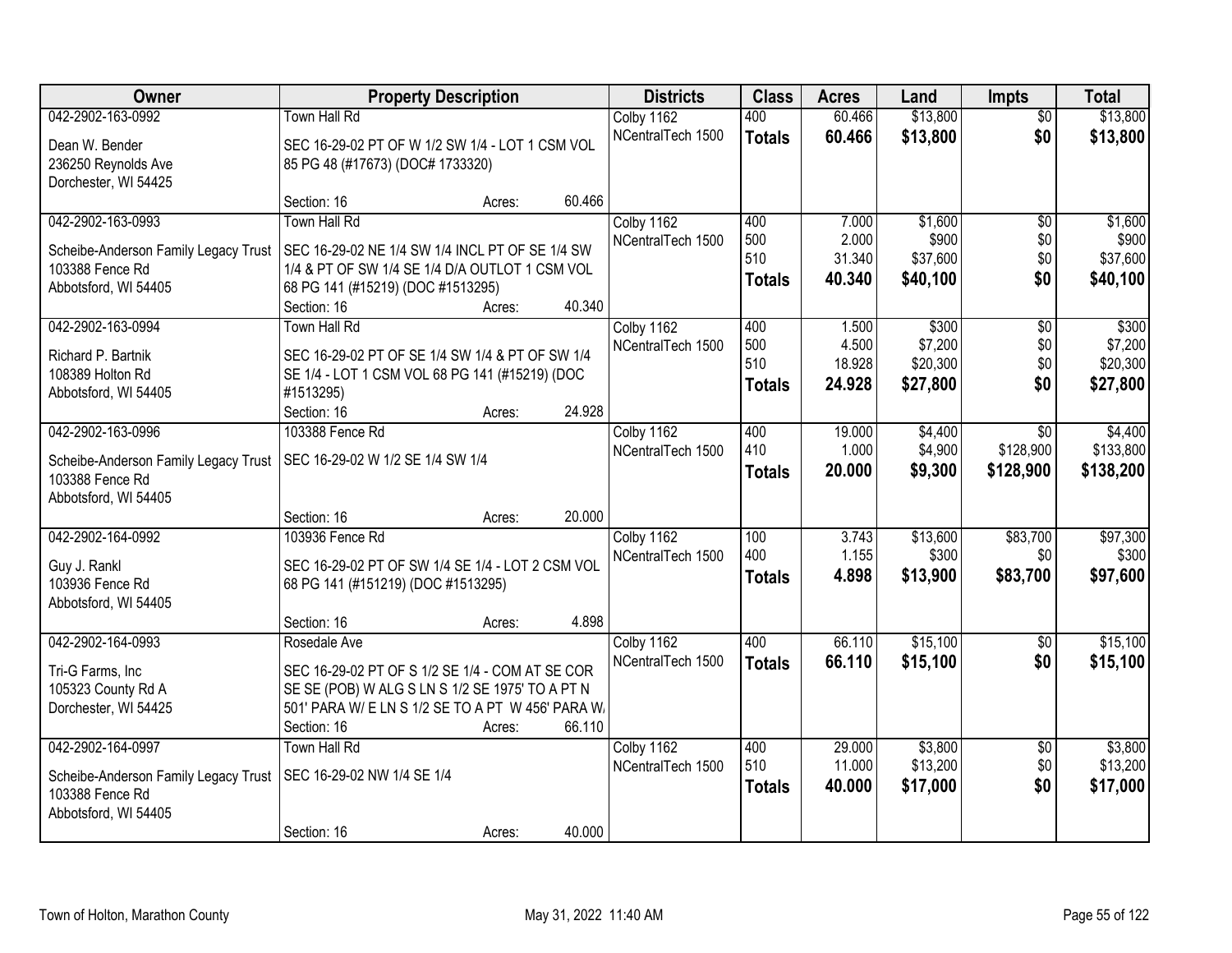| Owner                                       | <b>Property Description</b>                                                                       | <b>Districts</b>  | <b>Class</b>  | <b>Acres</b> | Land            | <b>Impts</b>    | <b>Total</b>    |
|---------------------------------------------|---------------------------------------------------------------------------------------------------|-------------------|---------------|--------------|-----------------|-----------------|-----------------|
| 042-2902-164-0998                           | 234022 Rosedale Ave                                                                               | Colby 1162        | 870           | 5.260        | $\overline{50}$ | $\overline{50}$ | $\overline{30}$ |
| Town Of Holton                              | SEC 16-29-02 PT OF NE 1/4 SE 1/4 COM IN CTR OF                                                    | NCentralTech 1500 | <b>Totals</b> | 5.260        | \$0             | \$0             | \$0             |
| 104634 Fence Rd                             | TN RD AT SE COR W 60 RDS ALG S LN OF SD                                                           |                   |               |              |                 |                 |                 |
| Abbotsford, WI 54405                        | FORTY N 14 RDS PARA TO E LN OF FORTY E 60                                                         |                   |               |              |                 |                 |                 |
|                                             | 5.260<br>Section: 16<br>Acres:                                                                    |                   |               |              |                 |                 |                 |
| 042-2902-164-0999                           | Rosedale Ave                                                                                      | Colby 1162        | 400           | 28.000       | \$6,400         | $\overline{50}$ | \$6,400         |
| Darin D. Jamison                            | SEC 16-29-02 NE 1/4 SE 1/4 EX E 60 RDS OF S 14                                                    | NCentralTech 1500 | 500           | 4.740        | \$2,000         | \$0             | \$2,000         |
| 103871 County Rd A                          | <b>RDS</b>                                                                                        |                   | 510           | 2.000        | \$2,400         | \$0             | \$2,400         |
| Dorchester, WI 54425                        |                                                                                                   |                   | <b>Totals</b> | 34.740       | \$10,800        | \$0             | \$10,800        |
|                                             | 34.740<br>Section: 16<br>Acres:                                                                   |                   |               |              |                 |                 |                 |
| 042-2902-171-0988                           | 234607 Skilbert Ave                                                                               | Colby 1162        | 100           | 1.500        | \$7,500         | \$170,000       | \$177,500       |
|                                             |                                                                                                   | NCentralTech 1500 | 500           | 18.170       | \$28,700        | \$0             | \$28,700        |
| Brody Halopka<br>234607 Skilbert Ave        | SEC 17-29-02 PT OF SE 1/4 NE 1/4 & PT OF SW 1/4<br>NW 1/4 SEC 16 - COM AT NE COR PCL 1 CSM VOL 42 |                   | <b>Totals</b> | 19.670       | \$36,200        | \$170,000       | \$206,200       |
|                                             | PG 4 (#10181)(DOC #1135122) ELY 1320' ALG N LN                                                    |                   |               |              |                 |                 |                 |
| Dorchester, WI 54425                        | Section: 17<br>19.670<br>Acres:                                                                   |                   |               |              |                 |                 |                 |
| 042-2902-171-0989                           | 234696 Skilbert Ave                                                                               | Colby 1162        | 100           | 4.010        | \$14,100        | \$247,800       | \$261,900       |
|                                             |                                                                                                   | NCentralTech 1500 | 400           | 1.000        | \$200           | \$0             | \$200           |
| Jeremy Steinman                             | SEC 17-29-02 PT OF SE 1/4 NE 1/4 - LOT 1 & OUTLOT                                                 |                   | <b>Totals</b> | 5.010        | \$14,300        | \$247,800       | \$262,100       |
| 234696 Skilbert Ave                         | 1 CSM VOL 60 PG 136 (#13759) (DOC #1403030)                                                       |                   |               |              |                 |                 |                 |
| Dorchester, WI 54425                        |                                                                                                   |                   |               |              |                 |                 |                 |
|                                             | 5.010<br>Section: 17<br>Acres:                                                                    |                   |               |              |                 |                 |                 |
| 042-2902-171-0990                           | 234606 Skilbert Ave                                                                               | Colby 1162        | 100           | 1.250        | \$6,800         | \$157,900       | \$164,700       |
| Donald G. Lasee                             | SEC 17-29-02 PT OF SE 1/4 NE 1/4 & PT OF SW 1/4                                                   | NCentralTech 1500 | 400           | 10.740       | \$2,500         | \$0             | \$2,500         |
| 234606 Skilbert Ave                         | NW 1/4 SEC 16-LOT 1 CSM VOL 42 PG 66 (#10243)                                                     |                   | 500           | 3.000        | \$3,300         | \$0             | \$3,300         |
| Dorchester, WI 54425                        | (DOC #1138060) EX LOT 1 & OUTLOT 1 CSM VOL 60                                                     |                   | <b>Totals</b> | 14.990       | \$12,600        | \$157,900       | \$170,500       |
|                                             | Section: 17<br>14.990<br>Acres:                                                                   |                   |               |              |                 |                 |                 |
| 042-2902-171-0993                           | 234647 Skilbert Ave                                                                               | Colby 1162        | 100           | 2.000        | \$9,000         | \$142,000       | \$151,000       |
| Robert M. Scheelk                           | SEC 17-29-02 PT OF SE 1/4 NE 1/4 - PCL 1 CSM VOL                                                  | NCentralTech 1500 | 400           | 8.000        | \$1,800         | \$0             | \$1,800         |
| 234647 Skilbert Ave                         | 42 PG 4 (#10181) (DOC #1135122)                                                                   |                   | 500           | 2.440        | \$1,100         | \$0             | \$1,100         |
| Dorchester, WI 54425                        |                                                                                                   |                   | Totals        | 12.440       | \$11,900        | \$142,000       | \$153,900       |
|                                             | 12.440<br>Section: 17<br>Acres:                                                                   |                   |               |              |                 |                 |                 |
| 042-2902-171-0996                           | 234852 Skilbert Ave                                                                               | Colby 1162        | 100           | 2.500        | \$10,500        | \$287,100       | \$297,600       |
|                                             |                                                                                                   | NCentralTech 1500 | <b>Totals</b> | 2.500        | \$10,500        | \$287,100       | \$297,600       |
| Mark E. Miller                              | SEC 17-29-02 PT OF SW 1/4 NE 1/4 BEG 137' S OF NE                                                 |                   |               |              |                 |                 |                 |
| 234852 Skilbert Ave<br>Dorchester, WI 54425 | COR W 300' S 363' E 300' N 363' TO BEG                                                            |                   |               |              |                 |                 |                 |
|                                             | 2.500<br>Section: 17<br>Acres:                                                                    |                   |               |              |                 |                 |                 |
|                                             |                                                                                                   |                   |               |              |                 |                 |                 |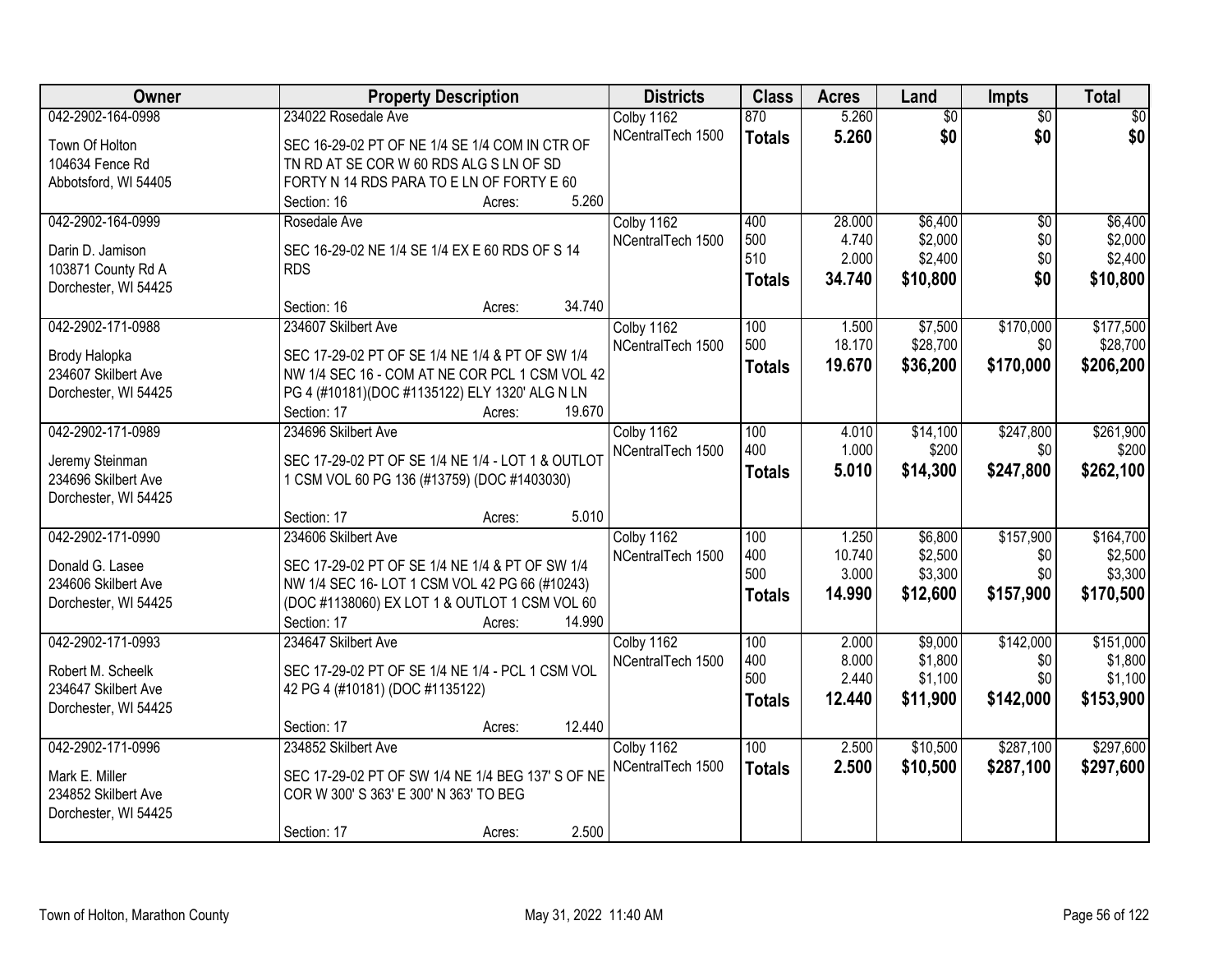| Owner                     | <b>Property Description</b>                         |        |        | <b>Districts</b>  | <b>Class</b>  | <b>Acres</b> | Land     | <b>Impts</b>    | <b>Total</b> |
|---------------------------|-----------------------------------------------------|--------|--------|-------------------|---------------|--------------|----------|-----------------|--------------|
| 042-2902-171-0997         | 234912 Skilbert Ave                                 |        |        | Colby 1162        | 100           | 3.000        | \$12,000 | \$193,000       | \$205,000    |
| Darren Voss               | SEC 17-29-02 SW 1/4 NE 1/4 EX E 300' OF S 363' OF N |        |        | NCentralTech 1500 | 400           | 25.500       | \$5,800  | \$0             | \$5,800      |
| 234912 Skilbert Ave       | 500'                                                |        |        |                   | 500           | 3.000        | \$5,700  | \$0             | \$5,700      |
| Dorchester, WI 54425      |                                                     |        |        |                   | 510           | 6.000        | \$6,000  | \$0             | \$6,000      |
|                           | Section: 17                                         | Acres: | 37.500 |                   | <b>Totals</b> | 37.500       | \$29,500 | \$193,000       | \$222,500    |
| 042-2902-171-0998         | 102375 County Rd A                                  |        |        | Colby 1162        | 400           | 33.000       | \$7,600  | $\overline{50}$ | \$7,600      |
| Lloyd Kalepp              | SEC 17-29-02 NW 1/4 NE 1/4                          |        |        | NCentralTech 1500 | 410           | 2.000        | \$8,900  | \$109,300       | \$118,200    |
| 102375 County Rd A        |                                                     |        |        |                   | 500           | 5.000        | \$2,200  | \$0             | \$2,200      |
| Dorchester, WI 54425      |                                                     |        |        |                   | <b>Totals</b> | 40.000       | \$18,700 | \$109,300       | \$128,000    |
|                           | Section: 17                                         | Acres: | 40.000 |                   |               |              |          |                 |              |
| 042-2902-171-0999         | County Rd A                                         |        |        | Colby 1162        | 400           | 22.000       | \$5,000  | $\overline{50}$ | \$5,000      |
| De Jong Family Dairy, LLC | SEC 17-29-02 NE 1/4 NE 1/4                          |        |        | NCentralTech 1500 | 500           | 10.000       | \$4,400  | \$0             | \$4,400      |
| 102218 Draper Rd          |                                                     |        |        |                   | 510           | 8.000        | \$8,000  | \$0             | \$8,000      |
| Dorchester, WI 54425      |                                                     |        |        |                   | <b>Totals</b> | 40.000       | \$17,400 | \$0             | \$17,400     |
|                           | Section: 17                                         | Acres: | 40.000 |                   |               |              |          |                 |              |
| 042-2902-172-0996         | <b>Skilbert Ave</b>                                 |        |        | Colby 1162        | 400           | 32.000       | \$7,300  | $\overline{50}$ | \$7,300      |
| Gerald R. Brecke          | SEC 17-29-02 SE 1/4 NW 1/4                          |        |        | NCentralTech 1500 | 510           | 8.000        | \$8,000  | \$0             | \$8,000      |
| 237314 Reynolds Ave       |                                                     |        |        |                   | <b>Totals</b> | 40.000       | \$15,300 | \$0             | \$15,300     |
| Dorchester, WI 54425      |                                                     |        |        |                   |               |              |          |                 |              |
|                           | Section: 17                                         | Acres: | 40.000 |                   |               |              |          |                 |              |
| 042-2902-172-0997         | Pickard Ave                                         |        |        | Colby 1162        | 400           | 38.000       | \$6,800  | $\overline{60}$ | \$6,800      |
| Kenneth F. Tesch          | SEC 17-29-02 SW 1/4 NW 1/4                          |        |        | NCentralTech 1500 | 410           | 2.000        | \$6,000  | \$29,300        | \$35,300     |
| 234797 Pickard Ave        |                                                     |        |        |                   | <b>Totals</b> | 40.000       | \$12,800 | \$29,300        | \$42,100     |
| Dorchester, WI 54425      |                                                     |        |        |                   |               |              |          |                 |              |
|                           | Section: 17                                         | Acres: | 40.000 |                   |               |              |          |                 |              |
| 042-2902-172-0998         | 234797 Pickard Ave                                  |        |        | Colby 1162        | 400           | 38.000       | \$8,700  | $\overline{50}$ | \$8,700      |
| Kenneth F. Tesch          | SEC 17-29-02 NW 1/4 NW 1/4                          |        |        | NCentralTech 1500 | 410           | 2.000        | \$8,900  | \$170,300       | \$179,200    |
| 234797 Pickard Ave        |                                                     |        |        |                   | <b>Totals</b> | 40,000       | \$17,600 | \$170,300       | \$187,900    |
| Dorchester, WI 54425      |                                                     |        |        |                   |               |              |          |                 |              |
|                           | Section: 17                                         | Acres: | 40.000 |                   |               |              |          |                 |              |
| 042-2902-172-0999         | County Rd A                                         |        |        | Colby 1162        | 400           | 37.000       | \$8,500  | $\overline{30}$ | \$8,500      |
| Gerald R. Brecke          | SEC 17-29-02 NE 1/4 NW 1/4                          |        |        | NCentralTech 1500 | 500           | 3.000        | \$1,300  | \$0             | \$1,300      |
| 237314 Reynolds Ave       |                                                     |        |        |                   | <b>Totals</b> | 40.000       | \$9,800  | \$0             | \$9,800      |
| Dorchester, WI 54425      |                                                     |        |        |                   |               |              |          |                 |              |
|                           | Section: 17                                         | Acres: | 40.000 |                   |               |              |          |                 |              |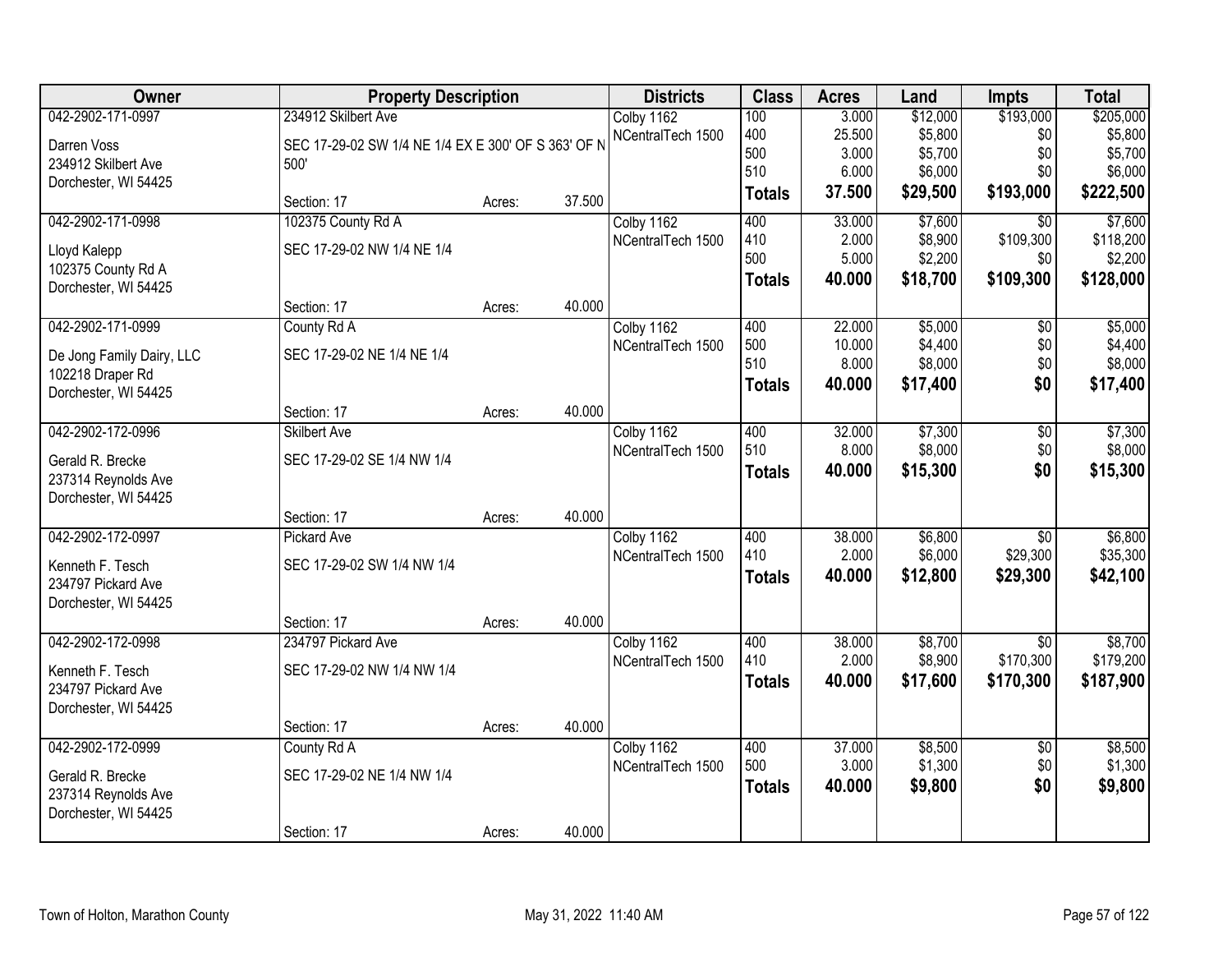| Owner                                                          | <b>Property Description</b>                                                                                        |        |        | <b>Districts</b>                | <b>Class</b>                | <b>Acres</b>              | Land                            | <b>Impts</b>         | <b>Total</b>                    |
|----------------------------------------------------------------|--------------------------------------------------------------------------------------------------------------------|--------|--------|---------------------------------|-----------------------------|---------------------------|---------------------------------|----------------------|---------------------------------|
| 042-2902-173-0989<br>Brian J. Bartnik                          | 101468 Fence Rd<br>SEC 17-29-02 PT SW 1/4 SW 1/4 - LOT 1 CSM #18858                                                |        |        | Colby 1162<br>NCentralTech 1500 | 100<br>400                  | 2.820<br>7.210            | \$11,500<br>\$1,700             | \$282,900<br>\$0     | \$294,400<br>\$1,700            |
| Lisa M. Bartnik<br>101468 Fence Rd                             | DOC #1828103                                                                                                       |        |        |                                 | <b>Totals</b>               | 10.030                    | \$13,200                        | \$282,900            | \$296,100                       |
| Abbotsford, WI 54405                                           | Section: 17                                                                                                        | Acres: | 10.030 |                                 |                             |                           |                                 |                      |                                 |
| 042-2902-173-0990                                              | Fence Rd                                                                                                           |        |        | Colby 1162                      | 400                         | 24.704                    | \$5,700                         | $\overline{30}$      | \$5,700                         |
| Richard P. Bartnik<br>108389 Holton Rd<br>Abbotsford, WI 54405 | SEC 17-29-02 SW 1/4 SW 1/4 EX CSM VOL 73 PG 46<br>#15942 DOC# 1585012 EX CSM #18858 DOC<br>#1828103<br>Section: 17 | Acres: | 24.704 | NCentralTech 1500               | <b>Totals</b>               | 24.704                    | \$5,700                         | \$0                  | \$5,700                         |
| 042-2902-173-0991                                              | 102006 Fence Rd                                                                                                    |        |        | Colby 1162                      | 100                         | 1.580                     | \$7,700                         | \$83,700             | \$91,400                        |
| Amos J. Petre<br>102006 Fence Rd<br>Abbotsford, WI 54405       | SEC 17-29-02 PT OF SE 1/4 SW 1/4 - LOT 1 CSM VOL<br>85 PG 16 (#17641) (DOC# 1731210)                               |        |        | NCentralTech 1500               | <b>Totals</b>               | 1.580                     | \$7,700                         | \$83,700             | \$91,400                        |
|                                                                | Section: 17                                                                                                        | Acres: | 1.580  |                                 |                             |                           |                                 |                      |                                 |
| 042-2902-173-0992                                              | <b>Town Hall Rd</b>                                                                                                |        |        | Colby 1162                      | 400                         | 37.058                    | \$8,500                         | \$0                  | \$8,500                         |
| Kenneth S. Tesch<br>234797 Pickard Ave<br>Dorchester, WI 54425 | SEC 17-29-02 SE 1/4 SW 1/4 - EX CSM VOL 85 PG 16<br>(#17641) (DOC# 1731210)                                        |        |        | NCentralTech 1500               | <b>Totals</b>               | 37.058                    | \$8,500                         | \$0                  | \$8,500                         |
|                                                                | Section: 17                                                                                                        | Acres: | 37.058 |                                 |                             |                           |                                 |                      |                                 |
| 042-2902-173-0993<br><b>Timothy Heindl</b><br>101670 Fence Rd  | 101670 Fence Rd<br>SEC 17-29-02 PT OF SW 1/4 SW 1/4 - LOT 1 CSM VOL<br>73 PG 46 (#15942) (DOC# 1585012)            |        |        | Colby 1162<br>NCentralTech 1500 | 100<br><b>Totals</b>        | 2.730<br>2.730            | \$11,200<br>\$11,200            | \$84,200<br>\$84,200 | \$95,400<br>\$95,400            |
| Abbotsford, WI 54405                                           | Section: 17                                                                                                        | Acres: | 2.730  |                                 |                             |                           |                                 |                      |                                 |
| 042-2902-173-0998                                              | <b>Pickard Ave</b>                                                                                                 |        |        | Colby 1162                      | 400                         | 17.000                    | \$3,900                         | $\overline{50}$      | \$3,900                         |
| Richard P. Bartnik<br>108389 Holton Rd<br>Abbotsford, WI 54405 | SEC 17-29-02 NW 1/4 SW 1/4                                                                                         |        |        | NCentralTech 1500               | 500<br>510<br><b>Totals</b> | 4.000<br>19.000<br>40.000 | \$1,700<br>\$19,400<br>\$25,000 | \$0<br>\$0<br>\$0    | \$1,700<br>\$19,400<br>\$25,000 |
|                                                                | Section: 17                                                                                                        | Acres: | 40.000 |                                 |                             |                           |                                 |                      |                                 |
| 042-2902-173-0999                                              | Pickard Ave                                                                                                        |        |        | Colby 1162                      | 400                         | 21.000                    | \$4,800                         | $\overline{50}$      | \$4,800                         |
| Kenneth S. Tesch<br>234797 Pickard Ave<br>Dorchester, WI 54425 | SEC 17-29-02 NE 1/4 SW 1/4                                                                                         |        |        | NCentralTech 1500               | 510<br><b>Totals</b>        | 19.000<br>40.000          | \$19,400<br>\$24,200            | \$0<br>\$0           | \$19,400<br>\$24,200            |
|                                                                | Section: 17                                                                                                        | Acres: | 40.000 |                                 |                             |                           |                                 |                      |                                 |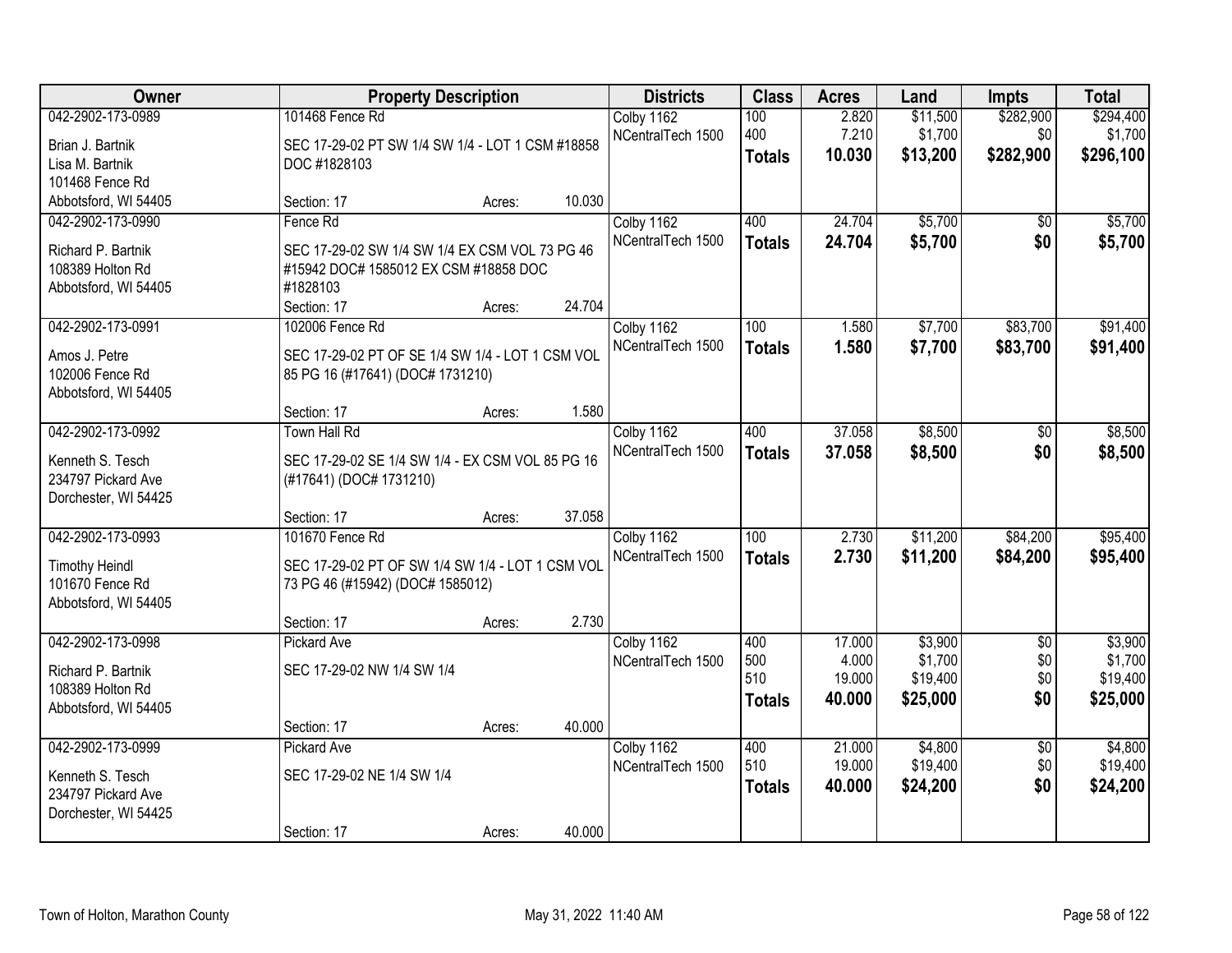| Owner                        | <b>Property Description</b>                        |        |        | <b>Districts</b>  | <b>Class</b>     | <b>Acres</b> | Land     | <b>Impts</b>    | <b>Total</b> |
|------------------------------|----------------------------------------------------|--------|--------|-------------------|------------------|--------------|----------|-----------------|--------------|
| 042-2902-174-0988            | 102256 Fence Rd                                    |        |        | Colby 1162        | 100              | 1.270        | \$6,800  | \$112,100       | \$118,900    |
| Paul J. Risch                | SEC 17-29-02 PT OF SW 1/4 SE 1/4 - LOT 2 CSM VOL   |        |        | NCentralTech 1500 | <b>Totals</b>    | 1.270        | \$6,800  | \$112,100       | \$118,900    |
| 102256 Fence Rd              | 30 PG 19 (#7756) (DOC #1017694) INCL OUTLOT 1      |        |        |                   |                  |              |          |                 |              |
| Abbotsford, WI 54405         | CSM VOL 66 PG 34 (#14762) (DOC #1475292)           |        |        |                   |                  |              |          |                 |              |
|                              | Section: 17                                        | Acres: | 1.270  |                   |                  |              |          |                 |              |
| 042-2902-174-0989            | 102288 Fence Rd                                    |        |        | Colby 1162        | 100              | 4.080        | \$14,300 | \$84,300        | \$98,600     |
|                              |                                                    |        |        | NCentralTech 1500 | <b>Totals</b>    | 4.080        | \$14,300 | \$84,300        | \$98,600     |
| <b>Judy Schultz</b>          | SEC 17-29-02 PT OF SW 1/4 SE 1/4 - LOT 1 CSM VOL   |        |        |                   |                  |              |          |                 |              |
| 102288 Fence Rd              | 66 PG 34 (#14762) (DOC #1475292)                   |        |        |                   |                  |              |          |                 |              |
| Abbotsford, WI 54405         | Section: 17                                        | Acres: | 4.080  |                   |                  |              |          |                 |              |
| 042-2902-174-0991            | <b>Town Hall Rd</b>                                |        |        | Colby 1162        | 400              | 34.260       | \$7,800  | \$0             | \$7,800      |
|                              |                                                    |        |        | NCentralTech 1500 |                  |              |          |                 |              |
| Tri-G Farms, Inc             | SEC 17-29-02 SW 1/4 SE 1/4 EX CSM VOL 30 PG 19     |        |        |                   | <b>Totals</b>    | 34.260       | \$7,800  | \$0             | \$7,800      |
| 105323 County Rd A           | (#7756) DOC #1017694-LOT 1 EXCLUSION A/K/A CSM     |        |        |                   |                  |              |          |                 |              |
| Dorchester, WI 54425         | VOL 66 PG 34 (#14762) DOC #1475292                 |        |        |                   |                  |              |          |                 |              |
|                              | Section: 17                                        | Acres: | 34.260 |                   |                  |              |          |                 |              |
| 042-2902-174-0992            | <b>Town Hall Rd</b>                                |        |        | Colby 1162        | 400              | 18.260       | \$4,200  | \$0             | \$4,200      |
| Rankl Revocable Living Trust | SEC 17-29-02 SE 1/4 SE 1/4 EX E 630' EX CSM VOL 26 |        |        | NCentralTech 1500 | <b>Totals</b>    | 18.260       | \$4,200  | \$0             | \$4,200      |
| 102015 Fence Rd              | PG 10 (#6817) (DOC #968989)                        |        |        |                   |                  |              |          |                 |              |
| Abbotsford, WI 54405         |                                                    |        |        |                   |                  |              |          |                 |              |
|                              | Section: 17                                        | Acres: | 18.260 |                   |                  |              |          |                 |              |
| 042-2902-174-0993            | 102748 Fence Rd                                    |        |        | Colby 1162        | $\overline{100}$ | 2.610        | \$10,800 | \$97,800        | \$108,600    |
|                              |                                                    |        |        | NCentralTech 1500 | <b>Totals</b>    | 2.610        | \$10,800 | \$97,800        | \$108,600    |
| Dean A. Meyer                | SEC 17-29-02 PT OF SE 1/4 SE 1/4 - LOT 1 CSM VOL   |        |        |                   |                  |              |          |                 |              |
| 102748 Fence Rd              | 26 PG 10 (#6817) (DOC #968989)                     |        |        |                   |                  |              |          |                 |              |
| Abbotsford, WI 54405         | Section: 17                                        |        | 2.610  |                   |                  |              |          |                 |              |
| 042-2902-174-0994            | <b>Town Hall Rd</b>                                | Acres: |        | Colby 1162        | 400              | 19.130       | \$4,400  | $\overline{50}$ | \$4,400      |
|                              |                                                    |        |        | NCentralTech 1500 |                  | 19.130       | \$4,400  | \$0             | \$4,400      |
| Russell J. Buss              | SEC 17-29-02 PT OF SE 1/4 SE 1/4 E 630' THRF       |        |        |                   | <b>Totals</b>    |              |          |                 |              |
| 233723 County Rd F           |                                                    |        |        |                   |                  |              |          |                 |              |
| Athens, WI 54411             |                                                    |        |        |                   |                  |              |          |                 |              |
|                              | Section: 17                                        | Acres: | 19.130 |                   |                  |              |          |                 |              |
| 042-2902-174-0998            | <b>Skilbert Ave</b>                                |        |        | Colby 1162        | 400              | 36.500       | \$8,400  | $\overline{50}$ | \$8,400      |
| Tri-G Farms, Inc             | SEC 17-29-02 NW 1/4 SE 1/4                         |        |        | NCentralTech 1500 | 510              | 3.500        | \$3,900  | \$0             | \$3,900      |
| 105323 County Rd A           |                                                    |        |        |                   | <b>Totals</b>    | 40.000       | \$12,300 | \$0             | \$12,300     |
| Dorchester, WI 54425         |                                                    |        |        |                   |                  |              |          |                 |              |
|                              | Section: 17                                        | Acres: | 40.000 |                   |                  |              |          |                 |              |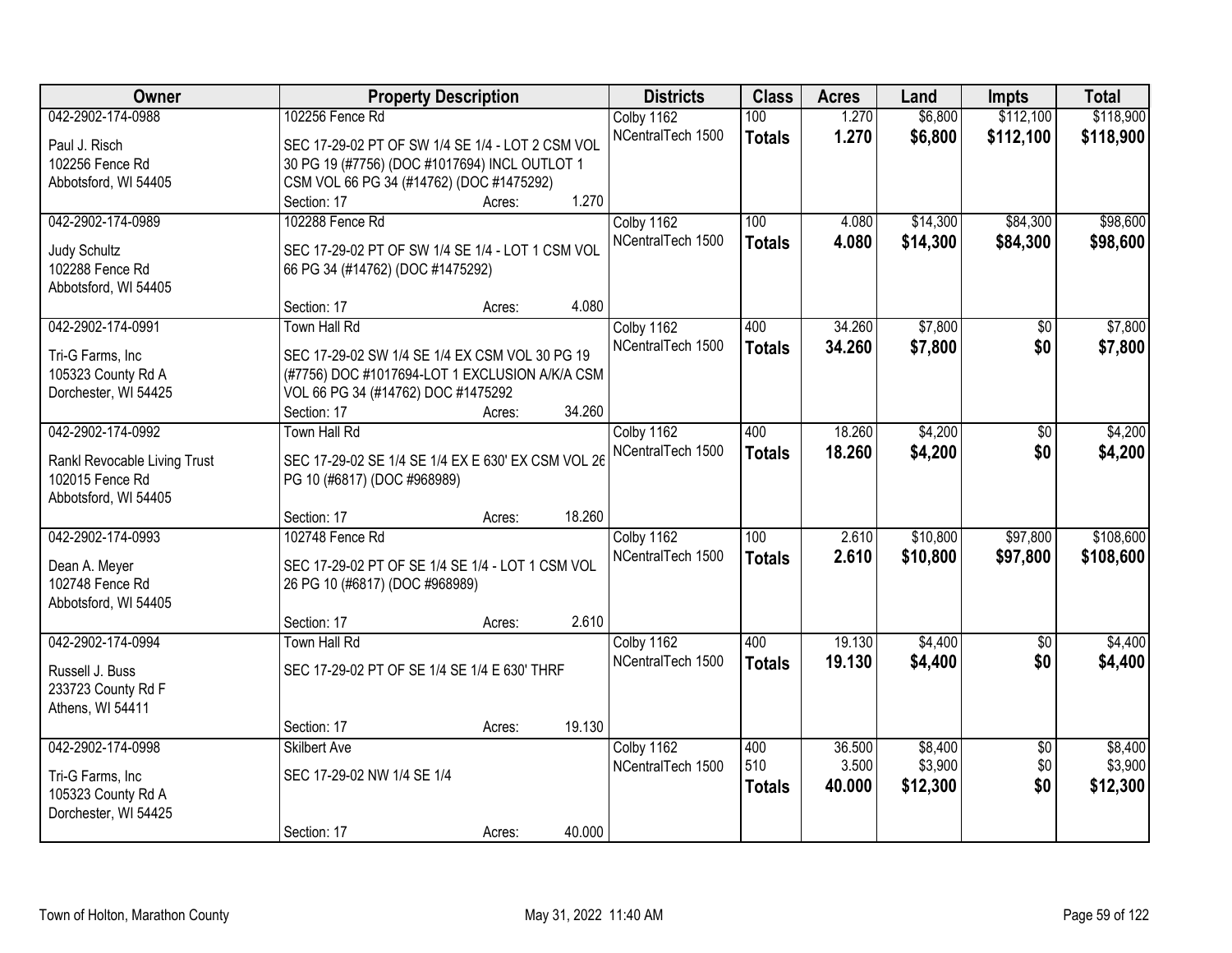| Owner                    |                                                    | <b>Property Description</b> |        |                   | <b>Class</b>     | <b>Acres</b> | Land     | <b>Impts</b>    | <b>Total</b> |
|--------------------------|----------------------------------------------------|-----------------------------|--------|-------------------|------------------|--------------|----------|-----------------|--------------|
| 042-2902-174-0999        | <b>Skilbert Ave</b>                                |                             |        | Colby 1162        | 400              | 38.000       | \$8,700  | $\overline{50}$ | \$8,700      |
| Russell J. Buss          | SEC 17-29-02 NE 1/4 SE 1/4                         |                             |        | NCentralTech 1500 | 510              | 2.000        | \$2,000  | \$0             | \$2,000      |
| 233723 County Rd F       |                                                    |                             |        |                   | <b>Totals</b>    | 40.000       | \$10,700 | \$0             | \$10,700     |
| Athens, WI 54411         |                                                    |                             |        |                   |                  |              |          |                 |              |
|                          | Section: 17                                        | Acres:                      | 40.000 |                   |                  |              |          |                 |              |
| 042-2902-181-0990        | County Rd A                                        |                             |        | Colby 1162        | 400              | 40.000       | \$9,200  | $\overline{50}$ | \$9,200      |
| Rosedale Dairy, Inc      | SEC 18-29-02 PT OF E 1/2 NE 1/4 - LOT 2 CSM VOL 7  |                             |        | NCentralTech 1500 | <b>Totals</b>    | 40.000       | \$9,200  | \$0             | \$9,200      |
| 104705 County Rd A       | PG 98 (#16299) (DOC# 1620550)                      |                             |        |                   |                  |              |          |                 |              |
| Dorchester, WI 54425     |                                                    |                             |        |                   |                  |              |          |                 |              |
|                          | Section: 18                                        | Acres:                      | 40.000 |                   |                  |              |          |                 |              |
| 042-2902-181-0991        | 101079 County Rd A                                 |                             |        | Colby 1162        | 100              | 2.000        | \$9,000  | \$219,800       | \$228,800    |
| Richard L. Reamer        | SEC 18-29-02 PT OF E 1/2 NE 1/4 - LOT 1 CSM VOL 75 |                             |        | NCentralTech 1500 | 400              | 13.540       | \$3,100  | \$0             | \$3,100      |
| 101079 County Rd A       | PG 98 (#16299) (DOC# 1620550)                      |                             |        |                   | 510              | 14.500       | \$17,100 | \$0             | \$17,100     |
| Dorchester, WI 54425     |                                                    |                             |        |                   | <b>Totals</b>    | 30,040       | \$29,200 | \$219,800       | \$249,000    |
|                          | Section: 18                                        | Acres:                      | 30.040 |                   |                  |              |          |                 |              |
| 042-2902-181-0992        | 234634 Pickard Ave                                 |                             |        | Colby 1162        | 100              | 1.000        | \$6,000  | \$44,100        | \$50,100     |
| Kenneth F. Tesch         | SEC 18-29-02 PT OF SE 1/4 NE 1/4 - LOT 1 CSM VOL   |                             |        | NCentralTech 1500 | 400              | 4.000        | \$900    | \$0             | \$900        |
| 234797 Pickard Ave       | 57 PG 179 (#13242) (DOC #1365298)                  |                             |        |                   | <b>Totals</b>    | 5.000        | \$6,900  | \$44,100        | \$51,000     |
| Dorchester, WI 54425     |                                                    |                             |        |                   |                  |              |          |                 |              |
|                          | Section: 18                                        | Acres:                      | 5.000  |                   |                  |              |          |                 |              |
| 042-2902-181-0995        | State Highway 13                                   |                             |        | Colby 1162        | 400              | 39.000       | \$8,600  | $\overline{50}$ | \$8,600      |
| Levi L. Yoder            | SEC 18-29-02 SW 1/4 NE 1/4                         |                             |        | NCentralTech 1500 | 510              | 1.000        | \$1,200  | \$0             | \$1,200      |
| 27463A James Rd          |                                                    |                             |        |                   | <b>Totals</b>    | 40.000       | \$9,800  | \$0             | \$9,800      |
| Mechanicsville, MD 20659 |                                                    |                             |        |                   |                  |              |          |                 |              |
|                          | Section: 18                                        | Acres:                      | 40.000 |                   |                  |              |          |                 |              |
| 042-2902-181-0996        | 100813 County Rd A                                 |                             |        | Colby 1162        | $\overline{100}$ | 0.570        | \$3,400  | \$11,200        | \$14,600     |
| Wayne C. Thompson        | SEC 18-29-02 PT OF NW 1/4 NE 1/4 BEG 346.5' E &    |                             |        | NCentralTech 1500 | <b>Totals</b>    | 0.570        | \$3,400  | \$11,200        | \$14,600     |
| 100813 County Rd A       | 347.75' S OF NW COR E 198' N 125' W 198' S 125' TO |                             |        |                   |                  |              |          |                 |              |
| Dorchester, WI 54425     | <b>BEG</b>                                         |                             |        |                   |                  |              |          |                 |              |
|                          | Section: 18                                        | Acres:                      | 0.570  |                   |                  |              |          |                 |              |
| 042-2902-181-0997        | 100813 County Rd A                                 |                             |        | Colby 1162        | 100              | 1.000        | \$6,000  | \$89,200        | \$95,200     |
| Wayne C. Thompson        | SEC 18-29-02 PT OF NW 1/4 NE 1/4 COM 21 RODS E     |                             |        | NCentralTech 1500 | <b>Totals</b>    | 1.000        | \$6,000  | \$89,200        | \$95,200     |
| 100813 County Rd A       | OF NW COR S 13.5 RODS E 12 RODS N TO N LN W        |                             |        |                   |                  |              |          |                 |              |
| Dorchester, WI 54425     | TO BEG                                             |                             |        |                   |                  |              |          |                 |              |
|                          | Section: 18                                        | Acres:                      | 1.000  |                   |                  |              |          |                 |              |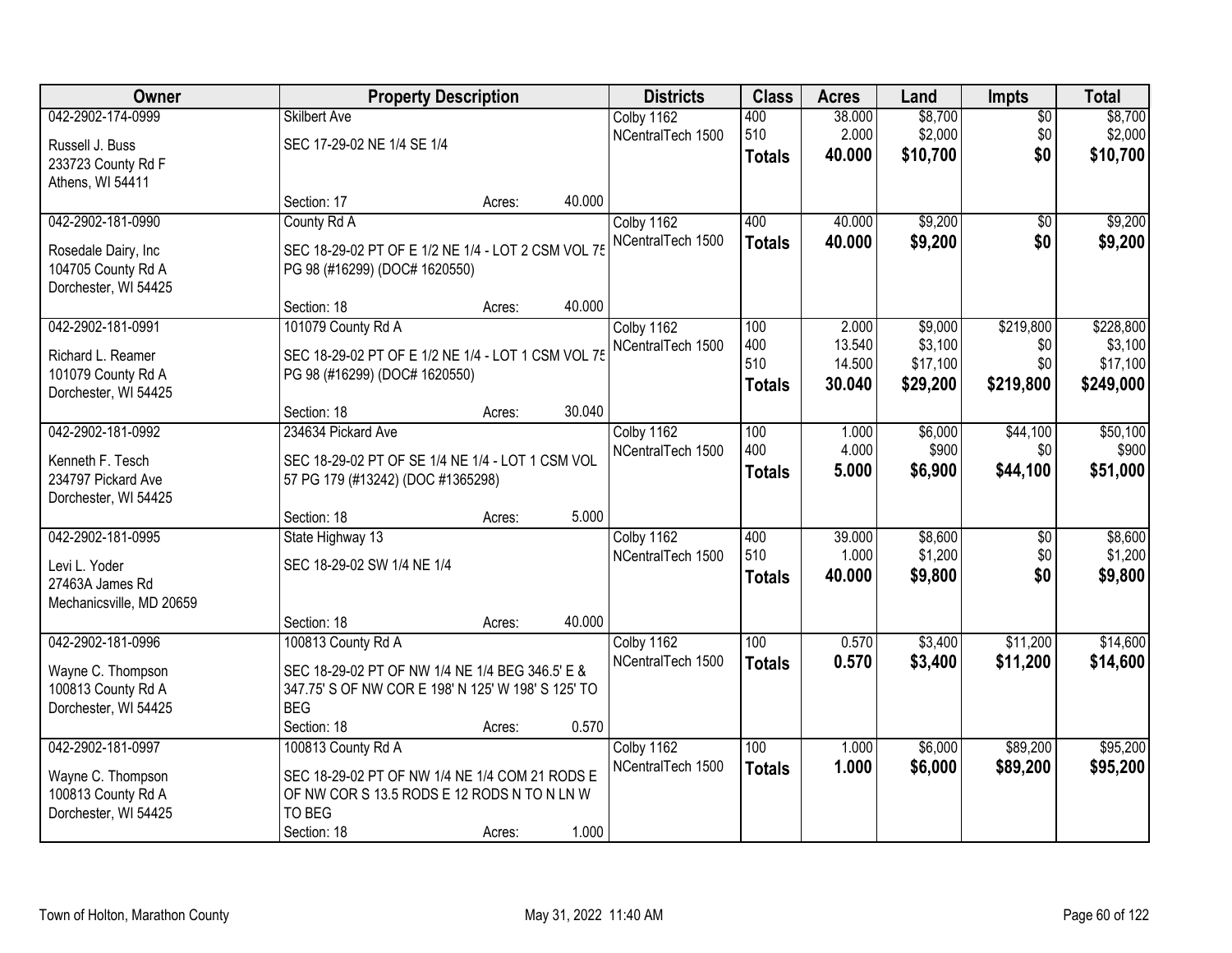| Owner                                      |                                                     | <b>Property Description</b> |        | <b>Districts</b>  | <b>Class</b>  | <b>Acres</b>     | Land                 | <b>Impts</b>    | <b>Total</b>         |
|--------------------------------------------|-----------------------------------------------------|-----------------------------|--------|-------------------|---------------|------------------|----------------------|-----------------|----------------------|
| 042-2902-181-0998                          | County Rd A                                         |                             |        | Colby 1162        | 400           | 37.730           | \$8,600              | $\overline{50}$ | \$8,600              |
| Steven J. Prestebak                        | SEC 18-29-02 NW 1/4 NE 1/4 EX E 198' OF W 544.5' OF |                             |        | NCentralTech 1500 | 510           | 0.700<br>38.430  | \$900<br>\$9,500     | \$0<br>\$0      | \$900                |
| W1307 Center Rd                            | N 347.5'                                            |                             |        |                   | <b>Totals</b> |                  |                      |                 | \$9,500              |
| Dorchester, WI 54425                       |                                                     |                             | 38.430 |                   |               |                  |                      |                 |                      |
| 042-2902-182-0994                          | Section: 18<br>State Highway 13                     | Acres:                      |        | Colby 1162        | 400           | 33.200           | \$7,600              | $\overline{50}$ | \$7,600              |
|                                            |                                                     |                             |        | NCentralTech 1500 | 510           | 3.000            | \$3,800              | \$0             | \$3,800              |
| Kenneth F. Tesch                           | SEC 18-29-02 PT OF NW FRL 1/4 S 60 RODS THRF        |                             |        |                   | <b>Totals</b> | 36.200           | \$11,400             | \$0             | \$11,400             |
| 234797 Pickard Ave<br>Dorchester, WI 54425 | EX VOL 266M-1171 (HWY)                              |                             |        |                   |               |                  |                      |                 |                      |
|                                            | Section: 18                                         | Acres:                      | 36.200 |                   |               |                  |                      |                 |                      |
| 042-2902-182-0997                          | State Highway 13                                    |                             |        | Colby 1162        | 400           | 3.500            | \$800                | \$0             | \$800                |
| Kevin E. Kalepp                            | SEC 18-29-02 PT OF NW FRL 1/4 COM 45 RODS S OF      |                             |        | NCentralTech 1500 | <b>Totals</b> | 3.500            | \$800                | \$0             | \$800                |
| W5506 Fawn Ave                             | NW COR S 55 RODS E 13.5 RODS N 55 RODS W 13.5       |                             |        |                   |               |                  |                      |                 |                      |
| Westboro, WI 54490                         | RODS TO BEG EX HWYS EX VOL 266M-1168 (HWY)          |                             |        |                   |               |                  |                      |                 |                      |
|                                            | Section: 18                                         | Acres:                      | 3.500  |                   |               |                  |                      |                 |                      |
| 042-2902-183-0998                          | 100226 Fence Rd                                     |                             |        | Colby 1162        | 100           | 2.500            | \$10,500             | \$37,100        | \$47,600             |
| Kenneth F. Tesch                           | SEC 18-29-02 S 1/2 SW FRL 1/4 EX M266-117 (HWY)     |                             |        | NCentralTech 1500 | 400           | 43.690<br>46.190 | \$10,000<br>\$20,500 | \$0<br>\$37,100 | \$10,000<br>\$57,600 |
| 234797 Pickard Ave                         |                                                     |                             |        |                   | <b>Totals</b> |                  |                      |                 |                      |
| Dorchester, WI 54425                       |                                                     |                             | 46.190 |                   |               |                  |                      |                 |                      |
| 042-2902-183-0999                          | Section: 18<br>State Highway 13                     | Acres:                      |        | Colby 1162        | 400           | 47.360           | \$10,800             | \$0             | \$10,800             |
|                                            |                                                     |                             |        | NCentralTech 1500 | <b>Totals</b> | 47.360           | \$10,800             | \$0             | \$10,800             |
| Kenneth F. Tesch                           | SEC 18-29-02 N 1/2 SW FRL 1/4 EX VOL 266M-1171      |                             |        |                   |               |                  |                      |                 |                      |
| 234797 Pickard Ave<br>Dorchester, WI 54425 | (HWY)                                               |                             |        |                   |               |                  |                      |                 |                      |
|                                            | Section: 18                                         | Acres:                      | 47.360 |                   |               |                  |                      |                 |                      |
| 042-2902-184-0995                          | State Highway 13                                    |                             |        | Colby 1162        | 400           | 40.000           | \$9,200              | $\overline{50}$ | \$9,200              |
| Rankl Revocable Living Trust               | SEC 18-29-02 SE 1/4 SE 1/4                          |                             |        | NCentralTech 1500 | <b>Totals</b> | 40.000           | \$9,200              | \$0             | \$9,200              |
| 102015 Fence Rd                            |                                                     |                             |        |                   |               |                  |                      |                 |                      |
| Abbotsford, WI 54405                       |                                                     |                             |        |                   |               |                  |                      |                 |                      |
|                                            | Section: 18                                         | Acres:                      | 40.000 |                   |               |                  |                      |                 |                      |
| 042-2902-184-0996                          | 100634 Fence Rd                                     |                             |        | Colby 1162        | 410           | 0.710            | \$3,500              | \$1,800         | \$5,300              |
| Levi L. Yoder                              | SEC 18-29-02 PT OF SW 1/4 SE 1/4 BEG AT SW COR I    |                             |        | NCentralTech 1500 | <b>Totals</b> | 0.710            | \$3,500              | \$1,800         | \$5,300              |
| 27463A James Rd                            | 140' N 220' W 140' S 220' TO BEG                    |                             |        |                   |               |                  |                      |                 |                      |
| Mechanicsville, MD 20659                   |                                                     |                             |        |                   |               |                  |                      |                 |                      |
|                                            | Section: 18                                         | Acres:                      | 0.710  |                   |               |                  |                      |                 |                      |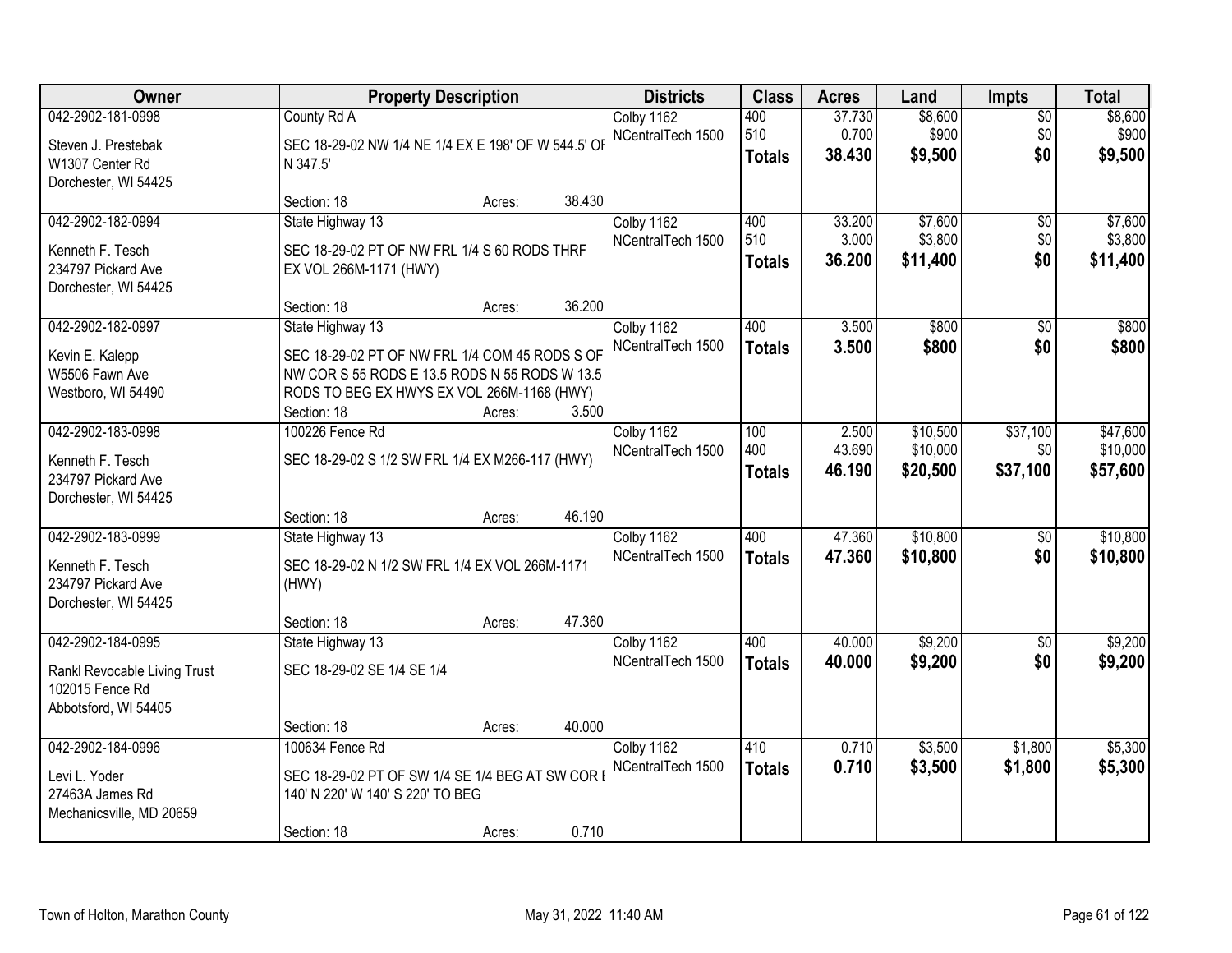| 042-2902-184-0997<br>100676 Fence Rd<br>\$8,500<br>Colby 1162<br>400<br>37.290<br>$\overline{50}$<br>2.000<br>\$8,900<br>410<br>\$96,400<br>NCentralTech 1500<br>SEC 18-29-02 SW 1/4 SE 1/4 EX W 140' OF S 220'<br>Levi L. Yoder<br>39.290<br>\$17,400<br>\$96,400<br><b>Totals</b><br>27463A James Rd<br>Mechanicsville, MD 20659<br>39.290<br>Section: 18<br>Acres:<br>042-2902-184-0998<br>400<br>\$8,400<br><b>Pickard Ave</b><br>Colby 1162<br>40.000<br>$\overline{50}$<br>NCentralTech 1500<br>40.000<br>\$8,400<br>\$0<br><b>Totals</b><br>SEC 18-29-02 NW 1/4 SE 1/4<br>Levi L. Yoder<br>27463A James Rd<br>Mechanicsville, MD 20659<br>40.000<br>Section: 18<br>Acres:<br>042-2902-184-0999<br>\$4,000<br>Colby 1162<br>400<br>22.000<br>\$0<br><b>Pickard Ave</b><br>510<br>\$18,000<br>\$0<br>18.000<br>NCentralTech 1500<br>SEC 18-29-02 NE 1/4 SE 1/4<br>Rankl Revocable Living Trust<br>\$0<br>\$22,000<br>40.000<br><b>Totals</b><br>102015 Fence Rd<br>Abbotsford, WI 54405<br>40.000<br>Section: 18<br>Acres:<br>042-2902-191-0993<br>\$10,600<br>\$191,300<br>101223 Fence Rd<br>Colby 1162<br>100<br>2.520<br>NCentralTech 1500<br>2.520<br>\$10,600<br>\$191,300<br><b>Totals</b><br>SEC 19-29-02 PT OF NE 1/4 NE 1/4 - LOT 1 CSM VOL<br><b>Kelvin Martin</b><br>101223 Fence Rd<br>47 PG 32 (#11170) (DOC #1200712)<br>Abbotsford, WI 54405<br>2.520<br>Section: 19<br>Acres:<br>042-2902-191-0994<br>400<br>37.480<br>\$8,600<br>Town Hall Rd<br>\$0<br>Colby 1162<br>37.480<br>\$8,600<br>\$0<br>NCentralTech 1500<br><b>Totals</b><br>SEC 19-29-02 NE 1/4 NE 1/4 EX CSM VOL 47 PG 32<br>Richard F. Feldbruegge<br>100701 Fence Rd<br>(#11170) (DOC #1200712)<br>Abbotsford, WI 54405<br>37.480<br>Section: 19<br>Acres:<br>\$9,200<br>042-2902-191-0995<br>400<br>40.000<br>Colby 1162<br>$\overline{50}$<br><b>Pickard Ave</b><br>NCentralTech 1500<br>\$9,200<br>\$0<br>40.000<br><b>Totals</b><br>SEC 19-29-02 SE 1/4 NE 1/4<br>Rankl Revocable Living Trust<br>102015 Fence Rd<br>Abbotsford, WI 54405<br>40.000<br>Section: 19<br>Acres: | Owner             | <b>Property Description</b> |  | <b>Districts</b> | <b>Class</b> | <b>Acres</b> | Land    | <b>Impts</b>    | <b>Total</b>                      |
|------------------------------------------------------------------------------------------------------------------------------------------------------------------------------------------------------------------------------------------------------------------------------------------------------------------------------------------------------------------------------------------------------------------------------------------------------------------------------------------------------------------------------------------------------------------------------------------------------------------------------------------------------------------------------------------------------------------------------------------------------------------------------------------------------------------------------------------------------------------------------------------------------------------------------------------------------------------------------------------------------------------------------------------------------------------------------------------------------------------------------------------------------------------------------------------------------------------------------------------------------------------------------------------------------------------------------------------------------------------------------------------------------------------------------------------------------------------------------------------------------------------------------------------------------------------------------------------------------------------------------------------------------------------------------------------------------------------------------------------------------------------------------------------------------------------------------------------------------------------------------------------------------------------------------------------------------------------------------------------------------------------------------------------------------------------------|-------------------|-----------------------------|--|------------------|--------------|--------------|---------|-----------------|-----------------------------------|
|                                                                                                                                                                                                                                                                                                                                                                                                                                                                                                                                                                                                                                                                                                                                                                                                                                                                                                                                                                                                                                                                                                                                                                                                                                                                                                                                                                                                                                                                                                                                                                                                                                                                                                                                                                                                                                                                                                                                                                                                                                                                        |                   |                             |  |                  |              |              |         |                 | \$8,500<br>\$105,300<br>\$113,800 |
|                                                                                                                                                                                                                                                                                                                                                                                                                                                                                                                                                                                                                                                                                                                                                                                                                                                                                                                                                                                                                                                                                                                                                                                                                                                                                                                                                                                                                                                                                                                                                                                                                                                                                                                                                                                                                                                                                                                                                                                                                                                                        |                   |                             |  |                  |              |              |         |                 |                                   |
|                                                                                                                                                                                                                                                                                                                                                                                                                                                                                                                                                                                                                                                                                                                                                                                                                                                                                                                                                                                                                                                                                                                                                                                                                                                                                                                                                                                                                                                                                                                                                                                                                                                                                                                                                                                                                                                                                                                                                                                                                                                                        |                   |                             |  |                  |              |              |         |                 | \$8,400<br>\$8,400                |
|                                                                                                                                                                                                                                                                                                                                                                                                                                                                                                                                                                                                                                                                                                                                                                                                                                                                                                                                                                                                                                                                                                                                                                                                                                                                                                                                                                                                                                                                                                                                                                                                                                                                                                                                                                                                                                                                                                                                                                                                                                                                        |                   |                             |  |                  |              |              |         |                 | \$4,000                           |
|                                                                                                                                                                                                                                                                                                                                                                                                                                                                                                                                                                                                                                                                                                                                                                                                                                                                                                                                                                                                                                                                                                                                                                                                                                                                                                                                                                                                                                                                                                                                                                                                                                                                                                                                                                                                                                                                                                                                                                                                                                                                        |                   |                             |  |                  |              |              |         |                 | \$18,000<br>\$22,000              |
|                                                                                                                                                                                                                                                                                                                                                                                                                                                                                                                                                                                                                                                                                                                                                                                                                                                                                                                                                                                                                                                                                                                                                                                                                                                                                                                                                                                                                                                                                                                                                                                                                                                                                                                                                                                                                                                                                                                                                                                                                                                                        |                   |                             |  |                  |              |              |         |                 |                                   |
|                                                                                                                                                                                                                                                                                                                                                                                                                                                                                                                                                                                                                                                                                                                                                                                                                                                                                                                                                                                                                                                                                                                                                                                                                                                                                                                                                                                                                                                                                                                                                                                                                                                                                                                                                                                                                                                                                                                                                                                                                                                                        |                   |                             |  |                  |              |              |         |                 | \$201,900<br>\$201,900            |
|                                                                                                                                                                                                                                                                                                                                                                                                                                                                                                                                                                                                                                                                                                                                                                                                                                                                                                                                                                                                                                                                                                                                                                                                                                                                                                                                                                                                                                                                                                                                                                                                                                                                                                                                                                                                                                                                                                                                                                                                                                                                        |                   |                             |  |                  |              |              |         |                 |                                   |
|                                                                                                                                                                                                                                                                                                                                                                                                                                                                                                                                                                                                                                                                                                                                                                                                                                                                                                                                                                                                                                                                                                                                                                                                                                                                                                                                                                                                                                                                                                                                                                                                                                                                                                                                                                                                                                                                                                                                                                                                                                                                        |                   |                             |  |                  |              |              |         |                 | \$8,600<br>\$8,600                |
|                                                                                                                                                                                                                                                                                                                                                                                                                                                                                                                                                                                                                                                                                                                                                                                                                                                                                                                                                                                                                                                                                                                                                                                                                                                                                                                                                                                                                                                                                                                                                                                                                                                                                                                                                                                                                                                                                                                                                                                                                                                                        |                   |                             |  |                  |              |              |         |                 | \$9,200                           |
|                                                                                                                                                                                                                                                                                                                                                                                                                                                                                                                                                                                                                                                                                                                                                                                                                                                                                                                                                                                                                                                                                                                                                                                                                                                                                                                                                                                                                                                                                                                                                                                                                                                                                                                                                                                                                                                                                                                                                                                                                                                                        |                   |                             |  |                  |              |              |         |                 | \$9,200                           |
|                                                                                                                                                                                                                                                                                                                                                                                                                                                                                                                                                                                                                                                                                                                                                                                                                                                                                                                                                                                                                                                                                                                                                                                                                                                                                                                                                                                                                                                                                                                                                                                                                                                                                                                                                                                                                                                                                                                                                                                                                                                                        |                   |                             |  |                  |              |              |         |                 |                                   |
| 510<br>\$0<br>3.000<br>\$3,600<br>NCentralTech 1500<br>SEC 19-29-02 SW 1/4 NE 1/4<br>Richard F. Feldbruegge<br>\$0<br>40.000<br>\$12,100<br><b>Totals</b><br>100701 Fence Rd<br>Abbotsford, WI 54405<br>40.000<br>Section: 19<br>Acres:                                                                                                                                                                                                                                                                                                                                                                                                                                                                                                                                                                                                                                                                                                                                                                                                                                                                                                                                                                                                                                                                                                                                                                                                                                                                                                                                                                                                                                                                                                                                                                                                                                                                                                                                                                                                                                | 042-2902-191-0996 | Town Hall Rd                |  | Colby 1162       | 400          | 37.000       | \$8,500 | $\overline{50}$ | \$8,500<br>\$3,600<br>\$12,100    |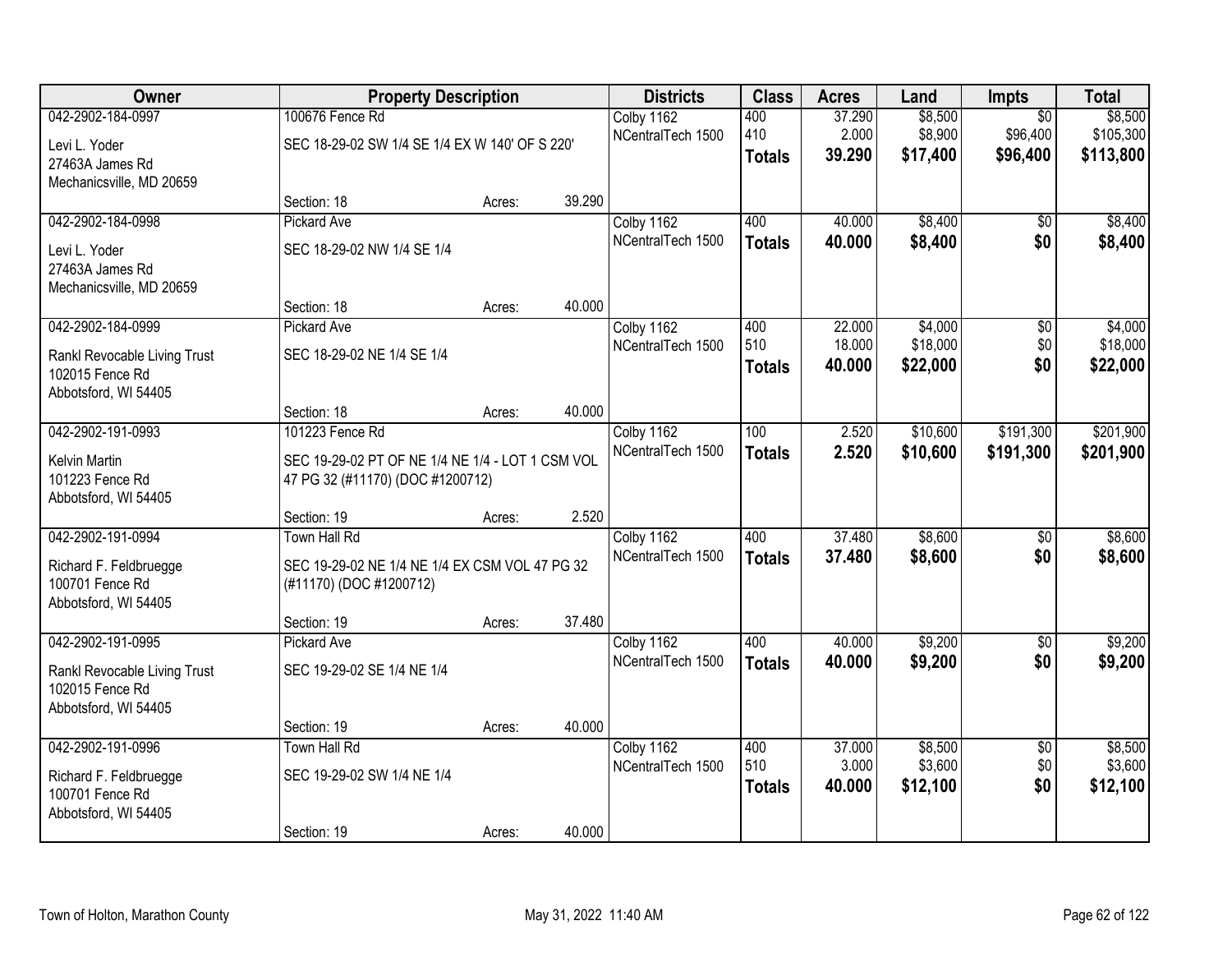| Owner                                                     |                                                                                                | <b>Property Description</b> |        | <b>Districts</b>                | <b>Class</b>  | <b>Acres</b>   | Land               | Impts                   | <b>Total</b> |
|-----------------------------------------------------------|------------------------------------------------------------------------------------------------|-----------------------------|--------|---------------------------------|---------------|----------------|--------------------|-------------------------|--------------|
| 042-2902-191-0997                                         | 100701 Fence Rd                                                                                |                             |        | Colby 1162                      | 400           | 38.000         | \$8,700            | $\overline{50}$         | \$8,700      |
| Richard F. Feldbruegge                                    | SEC 19-29-02 NW 1/4 NE 1/4                                                                     |                             |        | NCentralTech 1500               | 410           | 2.000          | \$8,900            | \$164,700               | \$173,600    |
| 100701 Fence Rd                                           |                                                                                                |                             |        |                                 | <b>Totals</b> | 40.000         | \$17,600           | \$164,700               | \$182,300    |
| Abbotsford, WI 54405                                      |                                                                                                |                             |        |                                 |               |                |                    |                         |              |
|                                                           | Section: 19                                                                                    | Acres:                      | 40.000 |                                 |               |                |                    |                         |              |
| 042-2902-192-0995                                         | 233047 State Highway 13                                                                        |                             |        | Colby 1162                      | 400           | 2.353          | \$500              | $\overline{50}$         | \$500        |
| Barbara Ann Wilson                                        | SEC 19-29-02 PT SW 1/4 NW FRL 1/4 (ADA GL 2) -                                                 |                             |        | NCentralTech 1500               | 410           | 2.650          | \$11,500           | \$80,900                | \$92,400     |
| 233047 State Highway 13                                   | LOT 1 CSM #19046 DOC #1844014                                                                  |                             |        |                                 | <b>Totals</b> | 5.003          | \$12,000           | \$80,900                | \$92,900     |
| Abbotsford, WI 54405                                      |                                                                                                |                             |        |                                 |               |                |                    |                         |              |
|                                                           | Section: 19                                                                                    | Acres:                      | 5.003  |                                 |               |                |                    |                         |              |
| 042-2902-192-0996                                         | State Highway 13                                                                               |                             |        | Colby 1162<br>NCentralTech 1500 | 400           | 41.284         | \$9,500            | $\overline{50}$         | \$9,500      |
| Blume Farms of Clark County, Inc                          | SEC 19-29-02 W 1/2 NW FRL 1/4 (ADA GL 1 & GL2) EX                                              |                             |        |                                 | <b>Totals</b> | 41.284         | \$9,500            | \$0                     | \$9,500      |
| W1024 Center Rd                                           | VOL 268M-8 (HWY) EX CSM #19046 DOC #1844014                                                    |                             |        |                                 |               |                |                    |                         |              |
| Dorchester, WI 54425                                      |                                                                                                |                             |        |                                 |               |                |                    |                         |              |
| 042-2902-192-0997                                         | Section: 19<br>100519 Fence Rd                                                                 | Acres:                      | 41.284 |                                 |               |                |                    |                         | \$1,800      |
|                                                           |                                                                                                |                             |        | Colby 1162<br>NCentralTech 1500 | 400<br>410    | 7.990<br>2.000 | \$1,800<br>\$8,900 | $\sqrt{6}$<br>\$175,200 | \$184,100    |
| Urie Yoder                                                | SEC 19-29-02 PT OF NW FRL 1/4 BEG 1260' E OF NW                                                |                             |        |                                 | <b>Totals</b> | 9.990          | \$10,700           | \$175,200               | \$185,900    |
| 100519 Fence Rd                                           | COR E 395' S 1100' W 395' N 1100' TO POB                                                       |                             |        |                                 |               |                |                    |                         |              |
| Abbotsford, WI 54405                                      |                                                                                                |                             | 9.990  |                                 |               |                |                    |                         |              |
| 042-2902-192-0999                                         | Section: 19<br><b>Town Hall Rd</b>                                                             | Acres:                      |        | Colby 1162                      | 400           | 38.236         | \$8,800            | $\overline{60}$         | \$8,800      |
|                                                           |                                                                                                |                             |        | NCentralTech 1500               | 510           | 2.000          | \$2,000            | \$0                     | \$2,000      |
| Urie Yoder                                                | SEC 19-29-02 PT OF E 1/2 NW FRL 1/4 - LOT 1 CSM                                                |                             |        |                                 | <b>Totals</b> | 40.236         | \$10,800           | \$0                     | \$10,800     |
| 100519 Fence Rd<br>Abbotsford, WI 54405                   | VOL 56 PG 87 (#12960) (DOC #1337193)                                                           |                             |        |                                 |               |                |                    |                         |              |
|                                                           | Section: 19                                                                                    | Acres:                      | 40.236 |                                 |               |                |                    |                         |              |
| 042-2902-193-0997                                         | 100342 Holton Rd                                                                               |                             |        | Abbotsford 7                    | 100           | 3.130          | \$12,300           | \$131,700               | \$144,000    |
|                                                           |                                                                                                |                             |        | NCentralTech 1500               | <b>Totals</b> | 3.130          | \$12,300           | \$131,700               | \$144,000    |
| Robert & Karin Hoffmann Irrevoc Trust<br>100342 Holton Rd | SEC 19-29-02 PT OF S 1/2 FRL SW 1/4 BEG 745' W OF<br>SE COR N 470' W 290' S 470' E 290' TO BEG |                             |        |                                 |               |                |                    |                         |              |
| Abbotsford, WI 54405                                      |                                                                                                |                             |        |                                 |               |                |                    |                         |              |
|                                                           | Section: 19                                                                                    | Acres:                      | 3.130  |                                 |               |                |                    |                         |              |
| 042-2902-193-0998                                         | State Highway 13                                                                               |                             |        | Abbotsford 7                    | 400           | 36.000         | \$8,200            | $\overline{50}$         | \$8,200      |
| Blume Farms of Clark County, Inc                          | SEC 19-29-02 S 1/2 FRL SW 1/4 EX VOL 267M-134                                                  |                             |        | NCentralTech 1500               | 500           | 6.000          | \$2,600            | \$0                     | \$2,600      |
| W1024 Center Rd                                           | (HWY) EX W 290' OF E 1035' OF S 470'                                                           |                             |        |                                 | 510           | 2.960          | \$3,000            | \$0                     | \$3,000      |
| Dorchester, WI 54425                                      |                                                                                                |                             |        |                                 | <b>Totals</b> | 44.960         | \$13,800           | \$0                     | \$13,800     |
|                                                           | Section: 19                                                                                    | Acres:                      | 44.960 |                                 |               |                |                    |                         |              |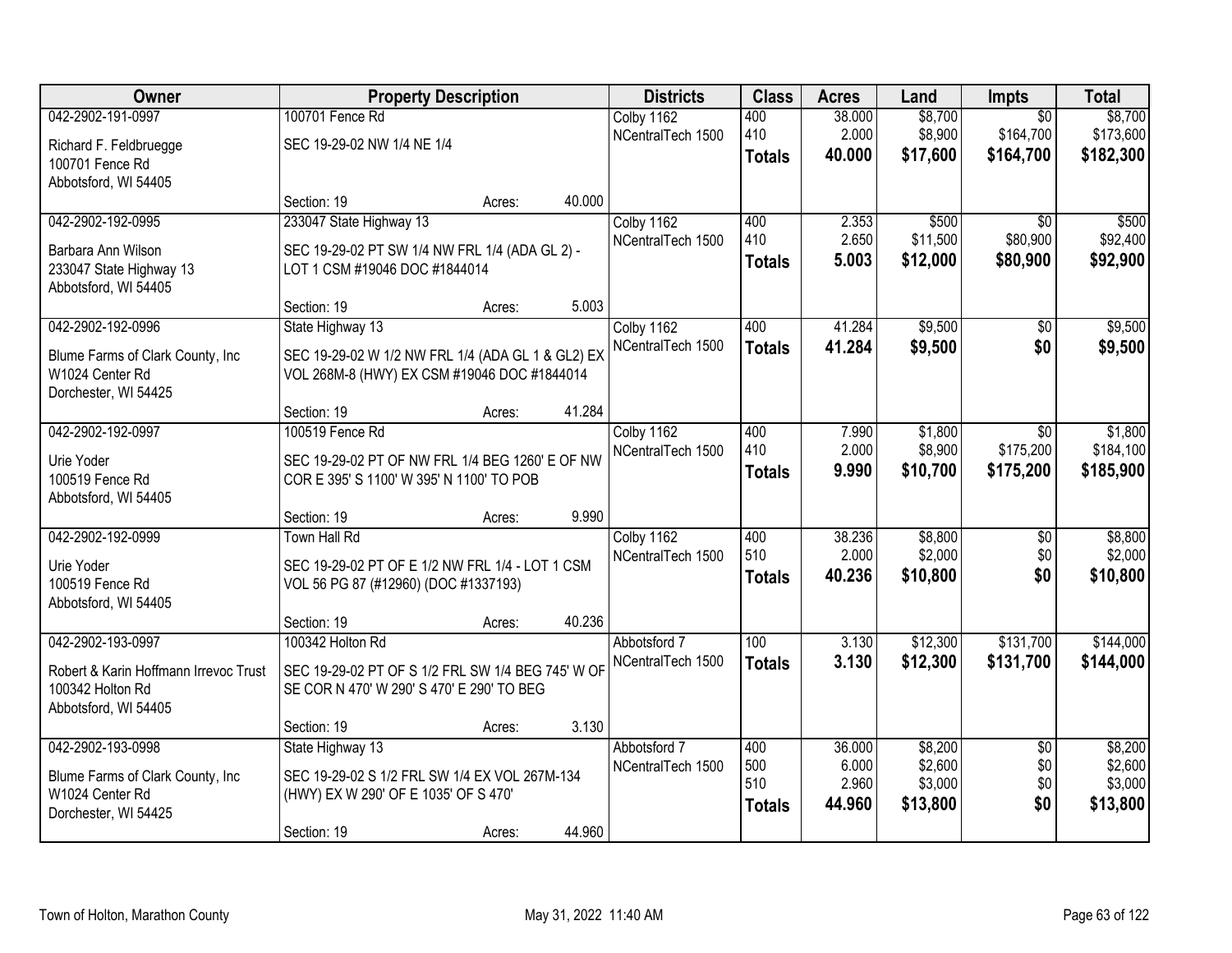| <b>Owner</b>                                                                    | <b>Property Description</b>                                                           |        |        | <b>Districts</b>                  | <b>Class</b>                | <b>Acres</b>               | Land                           | <b>Impts</b>                  | <b>Total</b>                   |
|---------------------------------------------------------------------------------|---------------------------------------------------------------------------------------|--------|--------|-----------------------------------|-----------------------------|----------------------------|--------------------------------|-------------------------------|--------------------------------|
| 042-2902-193-0999<br>Blume Farms of Clark County, Inc<br>W1024 Center Rd        | State Highway 13<br>SEC 19-29-02 N 1/2 SW FRL 1/4 EX VOL 268-8 (HWY)                  |        |        | Abbotsford 7<br>NCentralTech 1500 | 400<br>500<br><b>Totals</b> | 36.830<br>12.000<br>48.830 | \$8,400<br>\$5,100<br>\$13,500 | $\overline{50}$<br>\$0<br>\$0 | \$8,400<br>\$5,100<br>\$13,500 |
| Dorchester, WI 54425                                                            | Section: 19                                                                           | Acres: | 48.830 |                                   |                             |                            |                                |                               |                                |
| 042-2902-194-0994                                                               | 232288 Pickard Ave                                                                    |        |        | Abbotsford 7<br>NCentralTech 1500 | 410<br><b>Totals</b>        | 1.310<br>1.310             | \$6,100<br>\$6,100             | \$137,700<br>\$137,700        | \$143,800<br>\$143,800         |
| David A. Ruesch<br>232288 Pickard Ave<br>Abbotsford, WI 54405                   | SEC 19-29-02 PT OF SE 1/4 SE 1/4 - LOT 1 CSM VOL<br>61 PG 126 (#13939) (DOC #1415165) |        |        |                                   |                             |                            |                                |                               |                                |
|                                                                                 | Section: 19                                                                           | Acres: | 1.310  |                                   |                             |                            |                                |                               |                                |
| 042-2902-194-0995                                                               | <b>Holton Rd</b>                                                                      |        |        | Abbotsford 7                      | 400                         | 34.770                     | \$8,000                        | \$0                           | \$8,000                        |
| David A. Ruesch<br>232288 Pickard Ave<br>Abbotsford, WI 54405                   | SEC 19-29-02 SE 1/4 SE 1/4 EX CSM VOL 61 PG 126<br>(#13939) (DOC #1415165)            |        |        | NCentralTech 1500                 | 410<br><b>Totals</b>        | 1.750<br>36.520            | \$6,900<br>\$14,900            | \$293,400<br>\$293,400        | \$300,300<br>\$308,300         |
|                                                                                 | Section: 19                                                                           | Acres: | 36.520 |                                   |                             |                            |                                |                               |                                |
| 042-2902-194-0997                                                               | <b>Holton Rd</b>                                                                      |        |        | Abbotsford 7                      | 400                         | 40.000                     | \$9,200                        | \$0                           | \$9,200                        |
| Blume Farms of Clark County, Inc.<br>W1024 Center Rd<br>Dorchester, WI 54425    | SEC 19-29-02 SW 1/4 SE 1/4                                                            |        |        | NCentralTech 1500                 | <b>Totals</b>               | 40.000                     | \$9,200                        | \$0                           | \$9,200                        |
|                                                                                 | Section: 19                                                                           | Acres: | 40.000 |                                   |                             |                            |                                |                               |                                |
| 042-2902-194-0998                                                               | <b>Holton Rd</b>                                                                      |        |        | Abbotsford 7                      | 400                         | 35.000                     | \$8,000                        | $\overline{50}$               | \$8,000                        |
| Blume Farms of Clark County, Inc.<br>W1024 Center Rd<br>Dorchester, WI 54425    | SEC 19-29-02 NW 1/4 SE 1/4                                                            |        |        | NCentralTech 1500                 | 510<br><b>Totals</b>        | 5.000<br>40.000            | \$5,500<br>\$13,500            | \$0<br>\$0                    | \$5,500<br>\$13,500            |
|                                                                                 | Section: 19                                                                           | Acres: | 40.000 |                                   |                             |                            |                                |                               |                                |
| 042-2902-194-0999                                                               | Pickard Ave                                                                           |        |        | Abbotsford 7                      | 400                         | 40.000                     | \$9,200                        | $\sqrt{6}$                    | \$9,200                        |
| David A. Ruesch<br>232288 Pickard Ave<br>Abbotsford, WI 54405                   | SEC 19-29-02 NE 1/4 SE 1/4                                                            |        |        | NCentralTech 1500                 | <b>Totals</b>               | 40.000                     | \$9,200                        | \$0                           | \$9,200                        |
|                                                                                 | Section: 19                                                                           | Acres: | 40.000 |                                   |                             |                            |                                |                               |                                |
| 042-2902-201-0992                                                               | Town Hall Rd                                                                          |        |        | Colby 1162                        | 400                         | 20.000                     | \$4,100                        | $\overline{50}$               | \$4,100                        |
| Scheibe-Anderson Family Legacy Trust<br>103388 Fence Rd<br>Abbotsford, WI 54405 | SEC 20-29-02 E 1/2 NE 1/4 NE 1/4                                                      |        |        | NCentralTech 1500                 | <b>Totals</b>               | 20.000                     | \$4,100                        | \$0                           | \$4,100                        |
|                                                                                 | Section: 20                                                                           | Acres: | 20.000 |                                   |                             |                            |                                |                               |                                |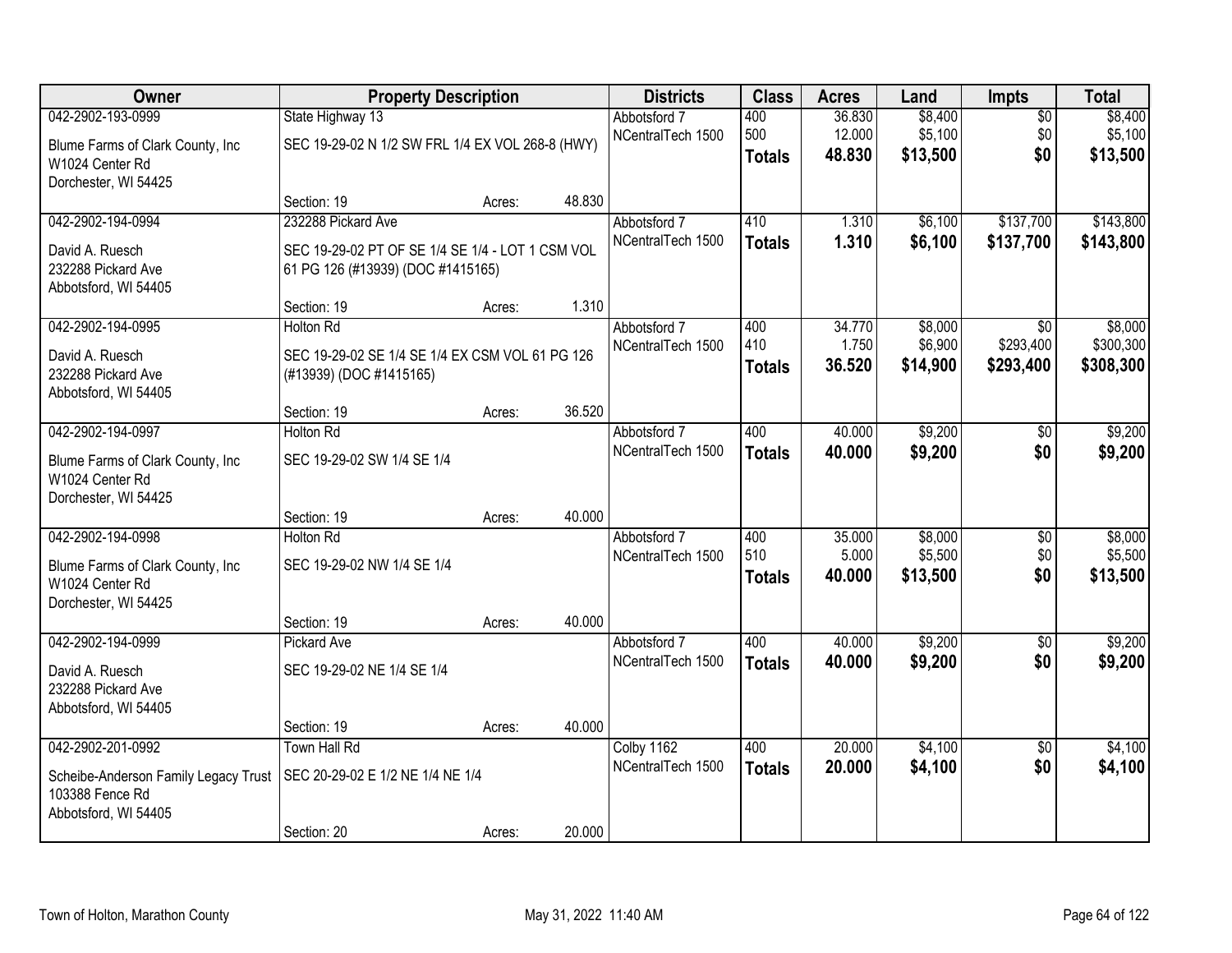| Owner                                | <b>Property Description</b>                      |        |        | <b>Districts</b>  | <b>Class</b>     | <b>Acres</b> | Land     | <b>Impts</b>    | <b>Total</b> |
|--------------------------------------|--------------------------------------------------|--------|--------|-------------------|------------------|--------------|----------|-----------------|--------------|
| 042-2902-201-0993                    | 102687 Fence Rd                                  |        |        | Colby 1162        | 100              | 2.750        | \$11,300 | \$133,400       | \$144,700    |
| Brian K. Barrett                     | SEC 20-29-02 W 1/2 NE 1/4 NE 1/4                 |        |        | NCentralTech 1500 | 400              | 15.750       | \$3,600  | \$0             | \$3,600      |
| 102687 Fence Rd                      |                                                  |        |        |                   | 500              | 1.500        | \$700    | \$0             | \$700        |
| Abbotsford, WI 54405                 |                                                  |        |        |                   | <b>Totals</b>    | 20.000       | \$15,600 | \$133,400       | \$149,000    |
|                                      | Section: 20                                      | Acres: | 20.000 |                   |                  |              |          |                 |              |
| 042-2902-201-0994                    | <b>Town Hall Rd</b>                              |        |        | Colby 1162        | 400              | 29.000       | \$6,600  | \$0             | \$6,600      |
| Scheibe-Anderson Family Legacy Trust | SEC 20-29-02 SE 1/4 NE 1/4                       |        |        | NCentralTech 1500 | 510              | 11.000       | \$13,800 | \$0             | \$13,800     |
| 103388 Fence Rd                      |                                                  |        |        |                   | <b>Totals</b>    | 40.000       | \$20,400 | \$0             | \$20,400     |
| Abbotsford, WI 54405                 |                                                  |        |        |                   |                  |              |          |                 |              |
|                                      | Section: 20                                      | Acres: | 40.000 |                   |                  |              |          |                 |              |
| 042-2902-201-0995                    | <b>Town Hall Rd</b>                              |        |        | Colby 1162        | 400              | 37.000       | \$8,500  | \$0             | \$8,500      |
| Scheibe-Anderson Family Legacy Trust | SEC 20-29-02 SW 1/4 NE 1/4                       |        |        | NCentralTech 1500 | 510              | 3.000        | \$3,800  | \$0             | \$3,800      |
| 103388 Fence Rd                      |                                                  |        |        |                   | <b>Totals</b>    | 40.000       | \$12,300 | \$0             | \$12,300     |
| Abbotsford, WI 54405                 |                                                  |        |        |                   |                  |              |          |                 |              |
|                                      | Section: 20                                      | Acres: | 40.000 |                   |                  |              |          |                 |              |
| 042-2902-201-0996                    | 102355 Fence Rd                                  |        |        | Colby 1162        | 100              | 0.930        | \$5,600  | \$2,500         | \$8,100      |
| William J. Schmidt                   | SEC 20-29-02 PT OF NW 1/4 NE 1/4 E 9 RDS OF N    |        |        | NCentralTech 1500 | <b>Totals</b>    | 0.930        | \$5,600  | \$2,500         | \$8,100      |
| 102281 Fence Rd                      | 16.5 RDS OF W 32 RDS THRF                        |        |        |                   |                  |              |          |                 |              |
| Abbotsford, WI 54405                 |                                                  |        |        |                   |                  |              |          |                 |              |
|                                      | Section: 20                                      | Acres: | 0.930  |                   |                  |              |          |                 |              |
| 042-2902-201-0997                    | 102281 Fence Rd                                  |        |        | Colby 1162        | $\overline{100}$ | 2.380        | \$10,100 | \$79,900        | \$90,000     |
| William J. Schmidt                   | SEC 20-29-02 PT OF NW 1/4 NE 1/4 COM AT NW COR   |        |        | NCentralTech 1500 | <b>Totals</b>    | 2.380        | \$10,100 | \$79,900        | \$90,000     |
| 102281 Fence Rd                      | E 23 RODS S 16.5 RODS W 23 RODS N 16.5 RODS TC   |        |        |                   |                  |              |          |                 |              |
| Abbotsford, WI 54405                 | <b>BEG</b>                                       |        |        |                   |                  |              |          |                 |              |
|                                      | Section: 20                                      | Acres: | 2.380  |                   |                  |              |          |                 |              |
| 042-2902-201-0998                    | <b>Town Hall Rd</b>                              |        |        | Colby 1162        | 400              | 36.700       | \$8,400  | $\overline{50}$ | \$8,400      |
| Tri-G Farms, Inc                     | SEC 20-29-02 NW 1/4 NE 1/4 EX W 32 RODS OF N 16. |        |        | NCentralTech 1500 | <b>Totals</b>    | 36.700       | \$8,400  | \$0             | \$8,400      |
| 105323 County Rd A                   | <b>RODS</b>                                      |        |        |                   |                  |              |          |                 |              |
| Dorchester, WI 54425                 |                                                  |        |        |                   |                  |              |          |                 |              |
|                                      | Section: 20                                      | Acres: | 36.700 |                   |                  |              |          |                 |              |
| 042-2902-202-0995                    | Pickard Ave                                      |        |        | Colby 1162        | 400              | 35.000       | \$8,000  | $\overline{50}$ | \$8,000      |
| Rankl Revocable Living Trust         | SEC 20-29-02 SE 1/4 NW 1/4                       |        |        | NCentralTech 1500 | 510              | 5.000        | \$6,300  | \$0             | \$6,300      |
| 102015 Fence Rd                      |                                                  |        |        |                   | <b>Totals</b>    | 40.000       | \$14,300 | \$0             | \$14,300     |
| Abbotsford, WI 54405                 |                                                  |        |        |                   |                  |              |          |                 |              |
|                                      | Section: 20                                      | Acres: | 40.000 |                   |                  |              |          |                 |              |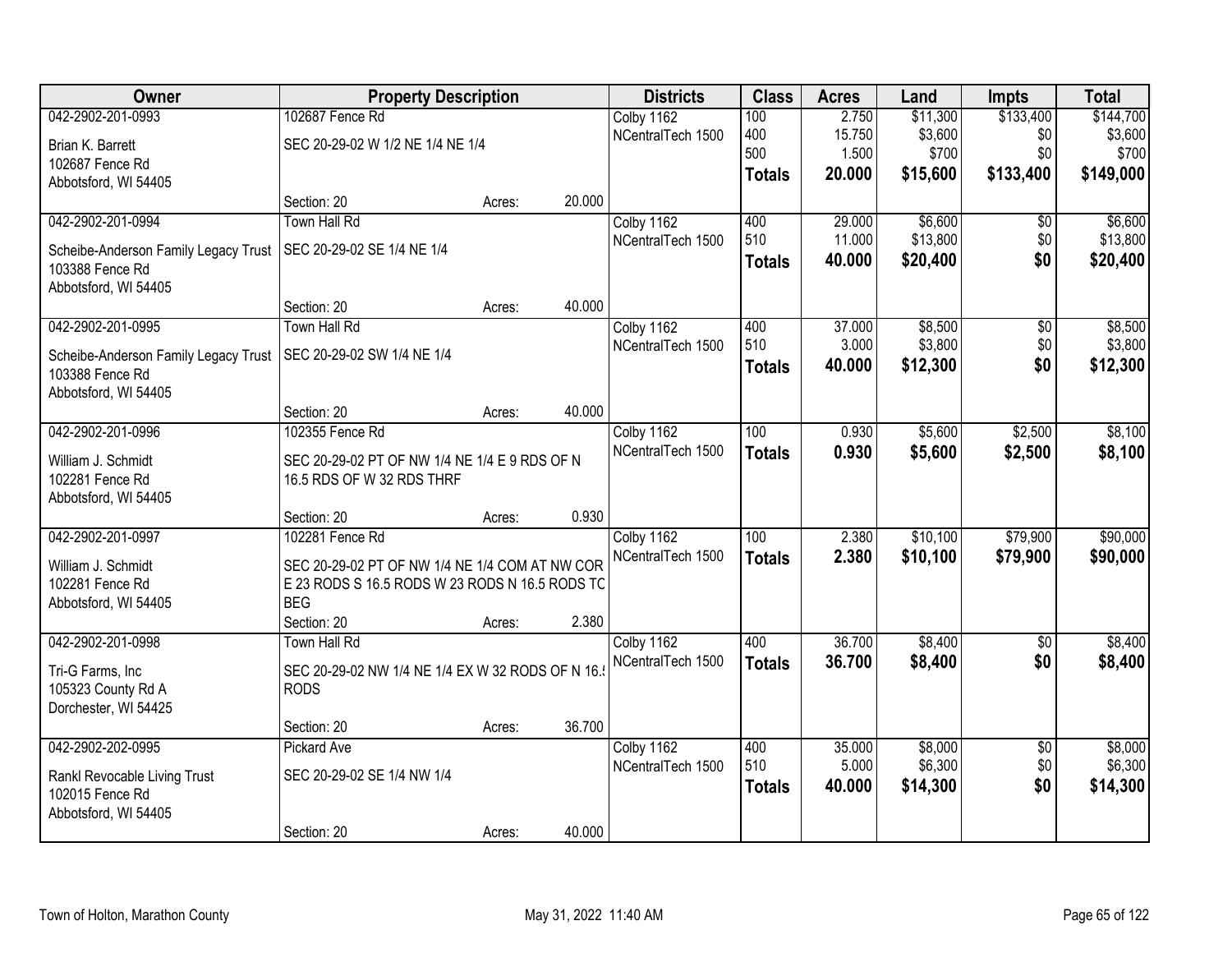| Owner                        | <b>Property Description</b>                      |        |        | <b>Districts</b>  | <b>Class</b>  | <b>Acres</b>    | Land     | <b>Impts</b>    | <b>Total</b> |
|------------------------------|--------------------------------------------------|--------|--------|-------------------|---------------|-----------------|----------|-----------------|--------------|
| 042-2902-202-0996            | 232835 Pickard Ave                               |        |        | Colby 1162        | 100           | 0.842           | \$5,100  | \$89,600        | \$94,700     |
| Michael Brill                | SEC 20-29-02 PT OF SW 1/4 NW 1/4 - LOT 1 CSM VOL |        |        | NCentralTech 1500 | <b>Totals</b> | 0.842           | \$5,100  | \$89,600        | \$94,700     |
| 232835 Pickard Ave           | 59 PG 95 (#13538) (DOC #1386511)                 |        |        |                   |               |                 |          |                 |              |
| Abbotsford, WI 54405         |                                                  |        |        |                   |               |                 |          |                 |              |
|                              | Section: 20                                      | Acres: | 0.842  |                   |               |                 |          |                 |              |
| 042-2902-202-0997            | <b>Pickard Ave</b>                               |        |        | Colby 1162        | 400           | 33.000          | \$7,600  | $\overline{50}$ | \$7,600      |
| David C. Lueddecke           | SEC 20-29-02 SW 1/4 NW 1/4 EX CSM VOL 59 PG 95   |        |        | NCentralTech 1500 | 510           | 6.000           | \$7,200  | \$0             | \$7,200      |
| 101709 Fence Rd              | (#13538) (DOC #1386511)                          |        |        |                   | <b>Totals</b> | 39.000          | \$14,800 | \$0             | \$14,800     |
| Abbotsford, WI 54405         |                                                  |        |        |                   |               |                 |          |                 |              |
|                              | Section: 20                                      | Acres: | 39.000 |                   |               |                 |          |                 |              |
| 042-2902-202-0998            | 101709 Fence Rd                                  |        |        | Colby 1162        | 400           | 38.000          | \$8,700  | \$0             | \$8,700      |
| David C. Lueddecke           | SEC 20-29-02 NW 1/4 NW 1/4                       |        |        | NCentralTech 1500 | 410           | 2.000           | \$8,900  | \$113,400       | \$122,300    |
| 101709 Fence Rd              |                                                  |        |        |                   | <b>Totals</b> | 40.000          | \$17,600 | \$113,400       | \$131,000    |
| Abbotsford, WI 54405         |                                                  |        |        |                   |               |                 |          |                 |              |
|                              | Section: 20                                      | Acres: | 40.000 |                   |               |                 |          |                 |              |
| 042-2902-202-0999            | 102015 Fence Rd                                  |        |        | Colby 1162        | 400           | 37.500          | \$8,600  | $\sqrt{6}$      | \$8,600      |
| Rankl Revocable Living Trust | SEC 20-29-02 NE 1/4 NW 1/4                       |        |        | NCentralTech 1500 | 410           | 2.500           | \$10,900 | \$187,500       | \$198,400    |
| 102015 Fence Rd              |                                                  |        |        |                   | <b>Totals</b> | 40.000          | \$19,500 | \$187,500       | \$207,000    |
| Abbotsford, WI 54405         |                                                  |        |        |                   |               |                 |          |                 |              |
|                              | Section: 20                                      | Acres: | 40.000 |                   |               |                 |          |                 |              |
| 042-2902-203-0995            | <b>Pickard Ave</b>                               |        |        | Abbotsford 7      | 400           | 38.540          | \$8,800  | $\overline{30}$ | \$8,800      |
| David C. Lueddecke           | SEC 20-29-02 NW 1/4 SW 1/4 EX BEG SW COR N       |        |        | NCentralTech 1500 | 410           | 0.150           | \$700    | \$1,500         | \$2,200      |
| 101709 Fence Rd              | 217.75' E 100' S 36' E 194' S 182' W TO BEG      |        |        |                   | <b>Totals</b> | 38.690          | \$9,500  | \$1,500         | \$11,000     |
| Abbotsford, WI 54405         |                                                  |        |        |                   |               |                 |          |                 |              |
|                              | Section: 20                                      | Acres: | 38.690 |                   |               |                 |          |                 |              |
| 042-2902-203-0996            | 101940 Holton Rd                                 |        |        | Abbotsford 7      | 400           | 36.750          | \$8,400  | $\overline{50}$ | \$8,400      |
| Jesse M. Haas                | SEC 20-29-02 SE 1/4 SW 1/4                       |        |        | NCentralTech 1500 | 410           | 3.250<br>40.000 | \$13,400 | \$191,800       | \$205,200    |
| 101940 Holton Rd             |                                                  |        |        |                   | <b>Totals</b> |                 | \$21,800 | \$191,800       | \$213,600    |
| Abbotsford, WI 54405         |                                                  |        |        |                   |               |                 |          |                 |              |
|                              | Section: 20                                      | Acres: | 40.000 |                   |               |                 |          |                 |              |
| 042-2902-203-0997            | Pickard Ave                                      |        |        | Abbotsford 7      | 400           | 40.000          | \$9,200  | $\overline{50}$ | \$9,200      |
| Jesse M. Haas                | SEC 20-29-02 SW 1/4 SW 1/4                       |        |        | NCentralTech 1500 | <b>Totals</b> | 40.000          | \$9,200  | \$0             | \$9,200      |
| 101940 Holton Rd             |                                                  |        |        |                   |               |                 |          |                 |              |
| Abbotsford, WI 54405         |                                                  |        |        |                   |               |                 |          |                 |              |
|                              | Section: 20                                      | Acres: | 40.000 |                   |               |                 |          |                 |              |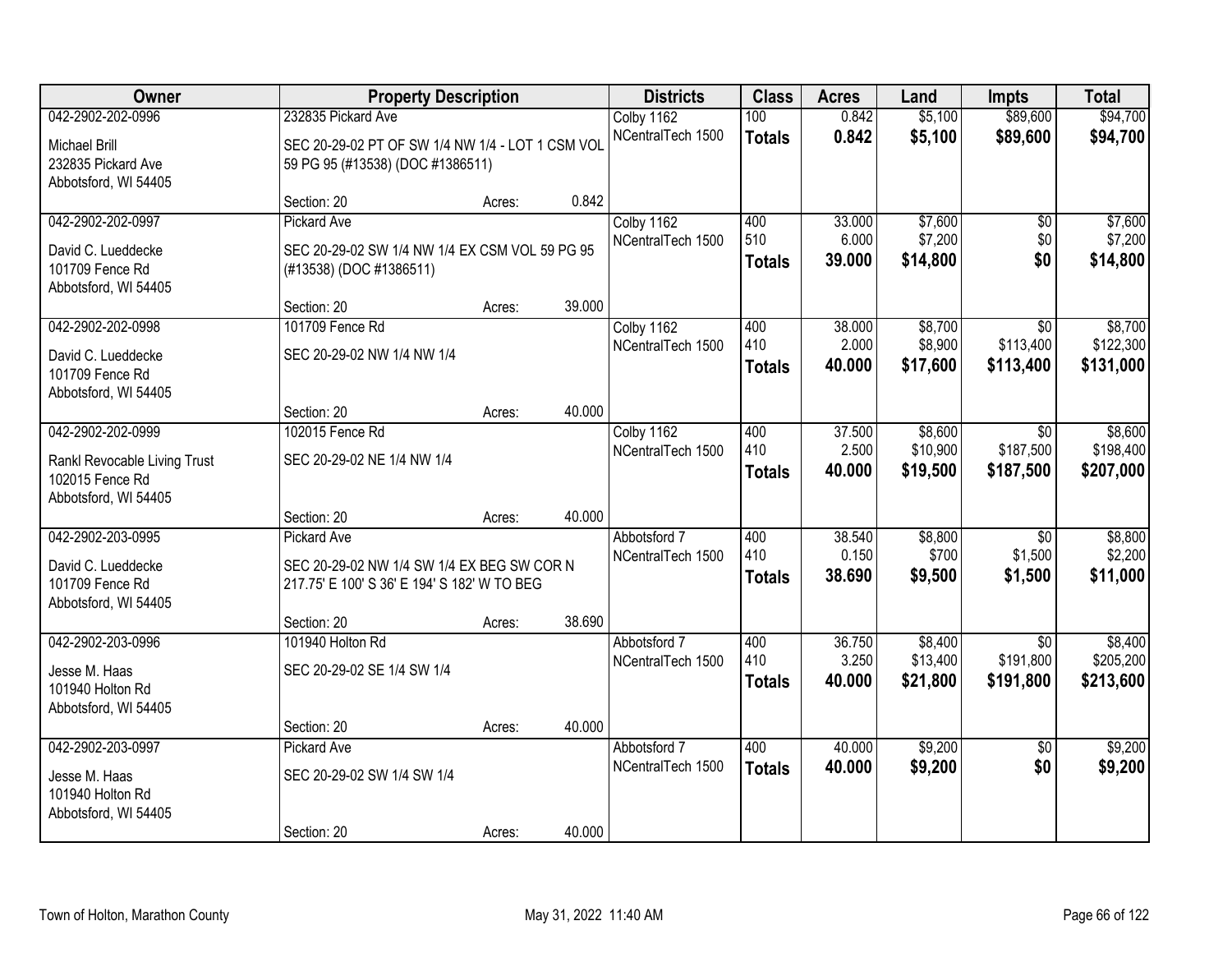| Owner                                                             |                                                                                                   | <b>Property Description</b> |        | <b>Districts</b>                  | <b>Class</b>         | <b>Acres</b>     | Land                | <b>Impts</b>     | <b>Total</b>         |
|-------------------------------------------------------------------|---------------------------------------------------------------------------------------------------|-----------------------------|--------|-----------------------------------|----------------------|------------------|---------------------|------------------|----------------------|
| 042-2902-203-0998                                                 | 232427 Pickard Ave                                                                                |                             |        | Abbotsford 7<br>NCentralTech 1500 | 100<br>400           | 1.000<br>0.310   | \$6,000<br>\$100    | \$105,800<br>\$0 | \$111,800<br>\$100   |
| Mavis K. Wood<br>232427 Pickard Ave<br>Abbotsford, WI 54405       | SEC 20-29-02 PT OF NW 1/4 SW 1/4 BEG SW CRO N<br>217.75' E 100' S 36' E 194' S 182' W 294' TO POB |                             |        |                                   | <b>Totals</b>        | 1.310            | \$6,100             | \$105,800        | \$111,900            |
|                                                                   | Section: 20                                                                                       | Acres:                      | 1.310  |                                   |                      |                  |                     |                  |                      |
| 042-2902-203-0999                                                 | <b>Pickard Ave</b>                                                                                |                             |        | Abbotsford 7                      | 400                  | 32.000           | \$7,300             | \$0              | \$7,300              |
| Jesse M. Haas<br>101940 Holton Rd<br>Abbotsford, WI 54405         | SEC 20-29-02 NE 1/4 SW 1/4                                                                        |                             |        | NCentralTech 1500                 | 510<br><b>Totals</b> | 8.000<br>40.000  | \$9,000<br>\$16,300 | \$0<br>\$0       | \$9,000<br>\$16,300  |
|                                                                   | Section: 20                                                                                       | Acres:                      | 40.000 |                                   |                      |                  |                     |                  |                      |
| 042-2902-204-0993                                                 | 102690 Holton Rd                                                                                  |                             |        | Abbotsford 7                      | 100                  | 5.000            | \$16,200            | \$111,300        | \$127,500            |
| Arden E. Peterson<br>102690 Holton Rd<br>Abbotsford, WI 54405     | SEC 20-29-02 PT OF SE 1/4 SE 1/4 S 415' OF W 525'<br><b>THRF</b>                                  |                             |        | NCentralTech 1500                 | <b>Totals</b>        | 5.000            | \$16,200            | \$111,300        | \$127,500            |
|                                                                   | Section: 20                                                                                       | Acres:                      | 5.000  |                                   |                      |                  |                     |                  |                      |
| 042-2902-204-0994                                                 | <b>Holton Rd</b>                                                                                  |                             |        | Abbotsford 7                      | 400                  | 35.000           | \$8,000             | \$0              | \$8,000              |
| Rosedale Dairy, Inc<br>104705 County Rd A<br>Dorchester, WI 54425 | SEC 20-29-02 SE 1/4 SE 1/4 EX S 415' OF W 525'                                                    |                             |        | NCentralTech 1500                 | <b>Totals</b>        | 35.000           | \$8,000             | \$0              | \$8,000              |
|                                                                   | Section: 20                                                                                       | Acres:                      | 35.000 |                                   |                      |                  |                     |                  |                      |
| 042-2902-204-0995                                                 | <b>Holton Rd</b>                                                                                  |                             |        | Abbotsford 7                      | 400                  | 34.830           | \$8,000             | $\overline{50}$  | \$8,000              |
| Jesse M. Haas<br>101940 Holton Rd<br>Abbotsford, WI 54405         | SEC 20-29-02 W 1/2 W 1/2 SE 1/4 EX E 460' OF S 300'                                               |                             |        | NCentralTech 1500                 | 510<br><b>Totals</b> | 2.000<br>36.830  | \$2,400<br>\$10,400 | \$0<br>\$0       | \$2,400<br>\$10,400  |
|                                                                   | Section: 20                                                                                       | Acres:                      | 36.830 |                                   |                      |                  |                     |                  |                      |
| 042-2902-204-0996                                                 | 102298 Holton Rd                                                                                  |                             |        | Abbotsford 7                      | 100                  | 3.170            | \$12,400            | \$90,300         | \$102,700            |
| Gregory A. Blume<br>102298 Holton Rd<br>Abbotsford, WI 54405      | SEC 20-29-02 PT OF W 1/2 W 1/2 SE 1/4 BEG AT SE<br>COR W 460' N 300' E 460' S 300' TO BEG         |                             |        | NCentralTech 1500                 | <b>Totals</b>        | 3.170            | \$12,400            | \$90,300         | \$102,700            |
|                                                                   | Section: 20                                                                                       | Acres:                      | 3.170  |                                   |                      |                  |                     |                  |                      |
| 042-2902-204-0998                                                 | 102446 Holton Rd                                                                                  |                             |        | Abbotsford 7                      | 100                  | 2.000            | \$9,000             | \$103,100        | \$112,100            |
| Scott D. Purgett<br>102446 Holton Rd<br>Abbotsford, WI 54405      | SEC 20-29-02 E 1/2 W 1/2 SE 1/4                                                                   |                             |        | NCentralTech 1500                 | 400<br><b>Totals</b> | 38.000<br>40.000 | \$8,700<br>\$17,700 | \$0<br>\$103,100 | \$8,700<br>\$120,800 |
|                                                                   | Section: 20                                                                                       | Acres:                      | 40.000 |                                   |                      |                  |                     |                  |                      |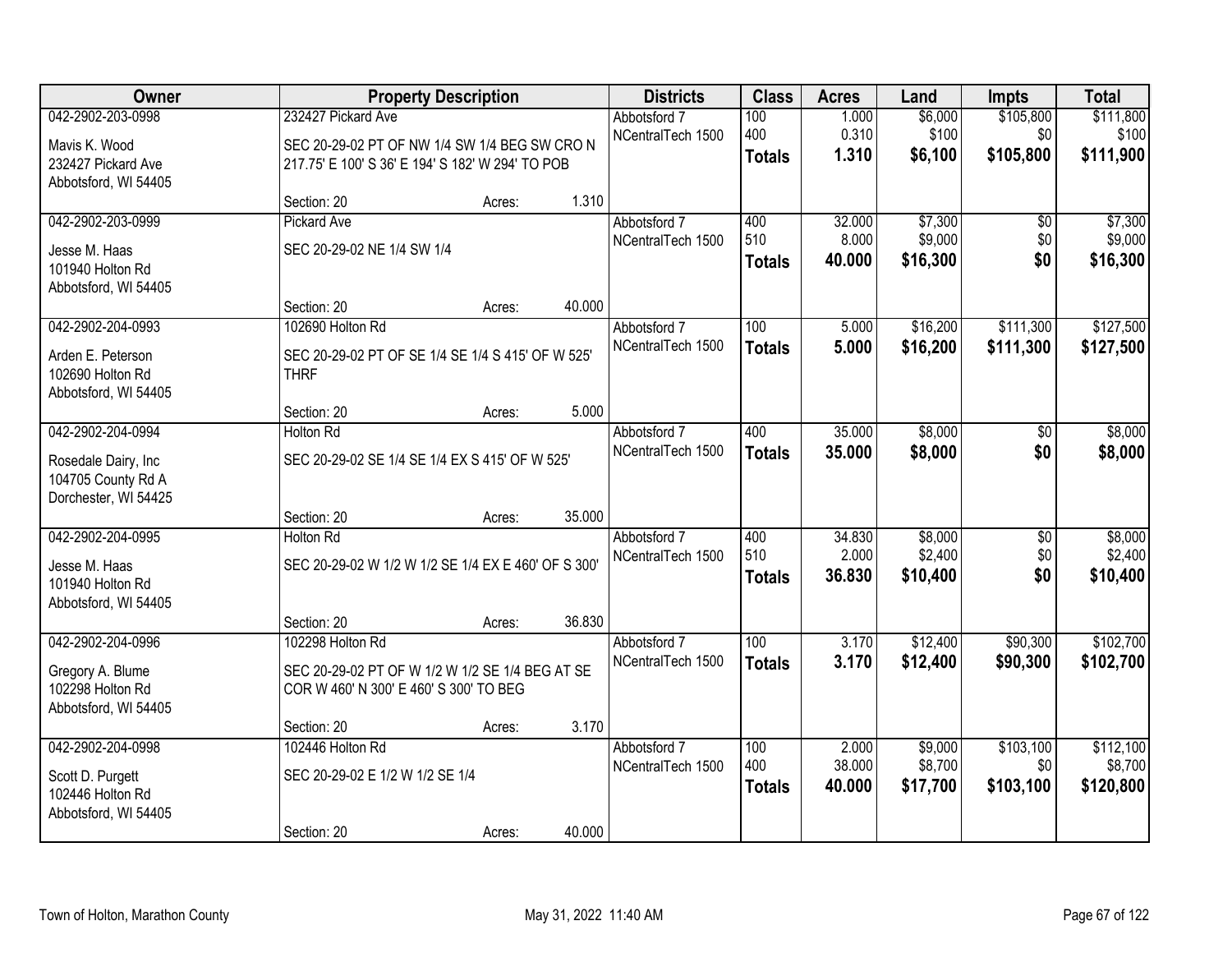| Owner                  |                                                    | <b>Property Description</b> |        | <b>Districts</b>  | <b>Class</b>  | <b>Acres</b> | Land     | Impts           | <b>Total</b> |
|------------------------|----------------------------------------------------|-----------------------------|--------|-------------------|---------------|--------------|----------|-----------------|--------------|
| 042-2902-204-0999      | <b>Holton Rd</b>                                   |                             |        | Abbotsford 7      | 400           | 32.000       | \$7,300  | $\overline{50}$ | \$7,300      |
| Rosedale Dairy, Inc    | SEC 20-29-02 NE 1/4 SE 1/4                         |                             |        | NCentralTech 1500 | 500           | 4.000        | \$1,700  | \$0             | \$1,700      |
| 104705 County Rd A     |                                                    |                             |        |                   | 510           | 4.000        | \$4,800  | \$0             | \$4,800      |
| Dorchester, WI 54425   |                                                    |                             |        |                   | <b>Totals</b> | 40.000       | \$13,800 | \$0             | \$13,800     |
|                        | Section: 20                                        | Acres:                      | 40.000 |                   |               |              |          |                 |              |
| 042-2902-211-0992      | 232916 Rosedale Ave                                |                             |        | Colby 1162        | 100           | 0.670        | \$4,000  | \$1,300         | \$5,300      |
| Gregory R. Rueden      | SEC 21-29-02 PT OF SE 1/4 NE 1/4 - S 100 FT OF LOT |                             |        | NCentralTech 1500 | <b>Totals</b> | 0.670        | \$4,000  | \$1,300         | \$5,300      |
| 104805 Fence Rd        | 2 CSM VOL 39 PG 28 (#9605) (DOC #1102784)          |                             |        |                   |               |              |          |                 |              |
| Abbotsford, WI 54405   |                                                    |                             |        |                   |               |              |          |                 |              |
|                        | Section: 21                                        | Acres:                      | 0.670  |                   |               |              |          |                 |              |
| 042-2902-211-0994      | Rosedale Ave                                       |                             |        | Colby 1162        | 400           | 38.090       | \$8,700  | \$0             | \$8,700      |
| Rueden Revocable Trust | SEC 21-29-02 SE 1/4 NE 1/4 EX LOT 1 & S 100' OF    |                             |        | NCentralTech 1500 | <b>Totals</b> | 38.090       | \$8,700  | \$0             | \$8,700      |
| 104805 Fence Rd        | LOT 2 CSM VOL 39 PG 28 (#9605)(DOC #1102784)       |                             |        |                   |               |              |          |                 |              |
| Abbotsford, WI 54405   |                                                    |                             |        |                   |               |              |          |                 |              |
|                        | Section: 21                                        | Acres:                      | 38.090 |                   |               |              |          |                 |              |
| 042-2902-211-0995      | 232956 Rosedale Ave                                |                             |        | Colby 1162        | 100           | 1.240        | \$6,700  | \$87,300        | \$94,000     |
| Scott R. Rueden        | SEC 21-29-02 PT OF SE 1/4 NE 1/4 - LOT 1 CSM VOL   |                             |        | NCentralTech 1500 | <b>Totals</b> | 1.240        | \$6,700  | \$87,300        | \$94,000     |
| 232956 Rosedale Ave    | 39 PG 28 (#9605) (DOC #1102784)                    |                             |        |                   |               |              |          |                 |              |
| Abbotsford, WI 54405   |                                                    |                             |        |                   |               |              |          |                 |              |
|                        | Section: 21                                        | Acres:                      | 1.240  |                   |               |              |          |                 |              |
| 042-2902-211-0997      | Rosedale Ave                                       |                             |        | Colby 1162        | 400           | 5.000        | \$1,100  | $\overline{50}$ | \$1,100      |
| Scott R. Rueden        | SEC 21-29-02 SW 1/4 NE 1/4                         |                             |        | NCentralTech 1500 | 500           | 13.000       | \$11,500 | \$0             | \$11,500     |
| 232956 Rosedale Ave    |                                                    |                             |        |                   | 510           | 22.000       | \$25,600 | \$0             | \$25,600     |
| Abbotsford, WI 54405   |                                                    |                             |        |                   | <b>Totals</b> | 40.000       | \$38,200 | \$0             | \$38,200     |
|                        | Section: 21                                        | Acres:                      | 40.000 |                   |               |              |          |                 |              |
| 042-2902-211-0998      | Town Hall Rd                                       |                             |        | Colby 1162        | 400           | 37.500       | \$7,000  | $\overline{50}$ | \$7,000      |
| Glenn H. Zimmerman     | SEC 21-29-02 NW 1/4 NE 1/4                         |                             |        | NCentralTech 1500 | 500           | 1.000        | \$500    | \$0             | \$500        |
| N12737 Reesewood Ave   |                                                    |                             |        |                   | 510           | 1.500        | \$1,500  | \$0             | \$1,500      |
| Greenwood, WI 54437    |                                                    |                             |        |                   | <b>Totals</b> | 40.000       | \$9,000  | \$0             | \$9,000      |
|                        | Section: 21                                        | Acres:                      | 40.000 |                   |               |              |          |                 |              |
| 042-2902-211-0999      | <b>Town Hall Rd</b>                                |                             |        | Colby 1162        | 400           | 40.000       | \$9,200  | $\overline{50}$ | \$9,200      |
| Glenn H. Zimmerman     | SEC 21-29-02 NE 1/4 NE 1/4                         |                             |        | NCentralTech 1500 | <b>Totals</b> | 40.000       | \$9,200  | \$0             | \$9,200      |
| N12737 Reesewood Ave   |                                                    |                             |        |                   |               |              |          |                 |              |
| Greenwood, WI 54437    |                                                    |                             |        |                   |               |              |          |                 |              |
|                        | Section: 21                                        | Acres:                      | 40.000 |                   |               |              |          |                 |              |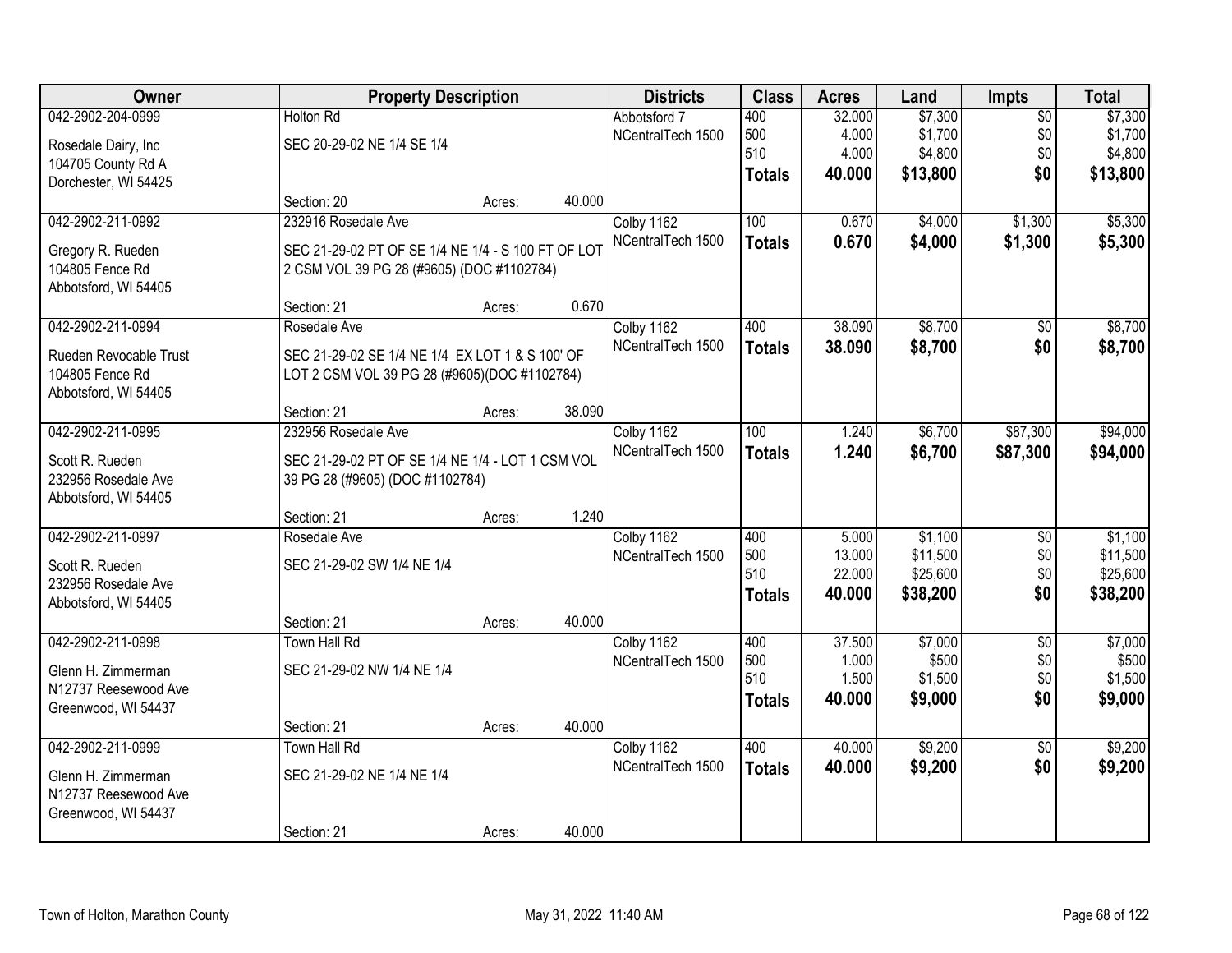| Owner                                | <b>Property Description</b>                         |        |        | <b>Districts</b>  | <b>Class</b>  | <b>Acres</b> | Land     | <b>Impts</b>    | <b>Total</b> |
|--------------------------------------|-----------------------------------------------------|--------|--------|-------------------|---------------|--------------|----------|-----------------|--------------|
| 042-2902-212-0990                    | 103641 Fence Rd                                     |        |        | Colby 1162        | 400           | 24.805       | \$5,200  | $\overline{30}$ | \$5,200      |
| Glenn H. Zimmerman                   | SEC 21-29-02 PT OF NE 1/4 NW 1/4 - LOT 2 CSM VOL    |        |        | NCentralTech 1500 | 410           | 2.500        | \$10,900 | \$145,300       | \$156,200    |
| N12737 Reesewood Ave                 | 89 PG 1 (18144) DOC #1765815                        |        |        |                   | 500           | 1.000        | \$500    | \$0             | \$500        |
| Greenwood, WI 54437                  |                                                     |        |        |                   | 510           | 8.000        | \$8,000  | \$0             | \$8,000      |
|                                      | Section: 21                                         | Acres: | 36.305 |                   | <b>Totals</b> | 36.305       | \$24,600 | \$145,300       | \$169,900    |
| 042-2902-212-0991                    | 103633 Fence Rd                                     |        |        | Colby 1162        | 400           | 2.139        | \$100    | $\overline{50}$ | \$100        |
| Amos L. Yoder                        | SEC 21-29-02 PT OF NE 1/4 NW 1/4 - LOT 1 CSM VOL    |        |        | NCentralTech 1500 | 410           | 0.750        | \$3,700  | \$77,200        | \$80,900     |
| 103633 Fence Rd                      | 89 PG 1 (18144) DOC #1765815 ADD'L DEED 1681894     |        |        |                   | <b>Totals</b> | 2.889        | \$3,800  | \$77,200        | \$81,000     |
| Abbotsford, WI 54405                 |                                                     |        |        |                   |               |              |          |                 |              |
|                                      | Section: 21                                         | Acres: | 2.889  |                   |               |              |          |                 |              |
| 042-2902-212-0996                    | Town Hall Rd                                        |        |        | Colby 1162        | 400           | 31.000       | \$7,100  | \$0             | \$7,100      |
| Glenn H. Zimmerman                   | SEC 21-29-02 SE 1/4 NW 1/4                          |        |        | NCentralTech 1500 | 510           | 9.000        | \$10,000 | \$0             | \$10,000     |
| N12737 Reesewood Ave                 |                                                     |        |        |                   | <b>Totals</b> | 40.000       | \$17,100 | \$0             | \$17,100     |
| Greenwood, WI 54437                  |                                                     |        |        |                   |               |              |          |                 |              |
|                                      | Section: 21                                         | Acres: | 40.000 |                   |               |              |          |                 |              |
| 042-2902-212-0997                    | Town Hall Rd                                        |        |        | Colby 1162        | 400           | 40.000       | \$7,800  | \$0             | \$7,800      |
| Scheibe-Anderson Family Legacy Trust | SEC 21-29-02 SW 1/4 NW 1/4                          |        |        | NCentralTech 1500 | <b>Totals</b> | 40.000       | \$7,800  | \$0             | \$7,800      |
| 103388 Fence Rd                      |                                                     |        |        |                   |               |              |          |                 |              |
| Abbotsford, WI 54405                 |                                                     |        |        |                   |               |              |          |                 |              |
|                                      | Section: 21                                         | Acres: | 40.000 |                   |               |              |          |                 |              |
| 042-2902-212-0998                    | 103305 Fence Rd                                     |        |        | Colby 1162        | 400           | 37.000       | \$7,800  | $\overline{30}$ | \$7,800      |
| Scheibe-Anderson Family Legacy Trust | SEC 21-29-02 NW 1/4 NW 1/4                          |        |        | NCentralTech 1500 | 410           | 3.000        | \$12,900 | \$31,900        | \$44,800     |
| 103388 Fence Rd                      |                                                     |        |        |                   | <b>Totals</b> | 40.000       | \$20,700 | \$31,900        | \$52,600     |
| Abbotsford, WI 54405                 |                                                     |        |        |                   |               |              |          |                 |              |
|                                      | Section: 21                                         | Acres: | 40.000 |                   |               |              |          |                 |              |
| 042-2902-213-0988                    | <b>Holton Rd</b>                                    |        |        | Abbotsford 7      | 400           | 7.020        | \$1,600  | $\overline{50}$ | \$1,600      |
| Rosedale Dairy, Inc.                 | SEC 21-29-02 PT OF SE 1/4 SW 1/4 SLY 425' THRF EX   |        |        | NCentralTech 1500 | <b>Totals</b> | 7.020        | \$1,600  | \$0             | \$1,600      |
| 104705 County Rd A                   | ELY 600'                                            |        |        |                   |               |              |          |                 |              |
| Dorchester, WI 54425                 |                                                     |        |        |                   |               |              |          |                 |              |
|                                      | Section: 21                                         | Acres: | 7.020  |                   |               |              |          |                 |              |
| 042-2902-213-0989                    | <b>Holton Rd</b>                                    |        |        | Abbotsford 7      | 400           | 25.390       | \$5,800  | $\overline{30}$ | \$5,800      |
| Rosedale Dairy, Inc                  | SEC 21-29-02 SE 1/4 SW 1/4 EX S 550' OF E 600' EX S |        |        | NCentralTech 1500 | <b>Totals</b> | 25.390       | \$5,800  | \$0             | \$5,800      |
| 104705 County Rd A                   | 425 LYG WLY OF E 600'                               |        |        |                   |               |              |          |                 |              |
| Dorchester, WI 54425                 |                                                     |        |        |                   |               |              |          |                 |              |
|                                      | Section: 21                                         | Acres: | 25.390 |                   |               |              |          |                 |              |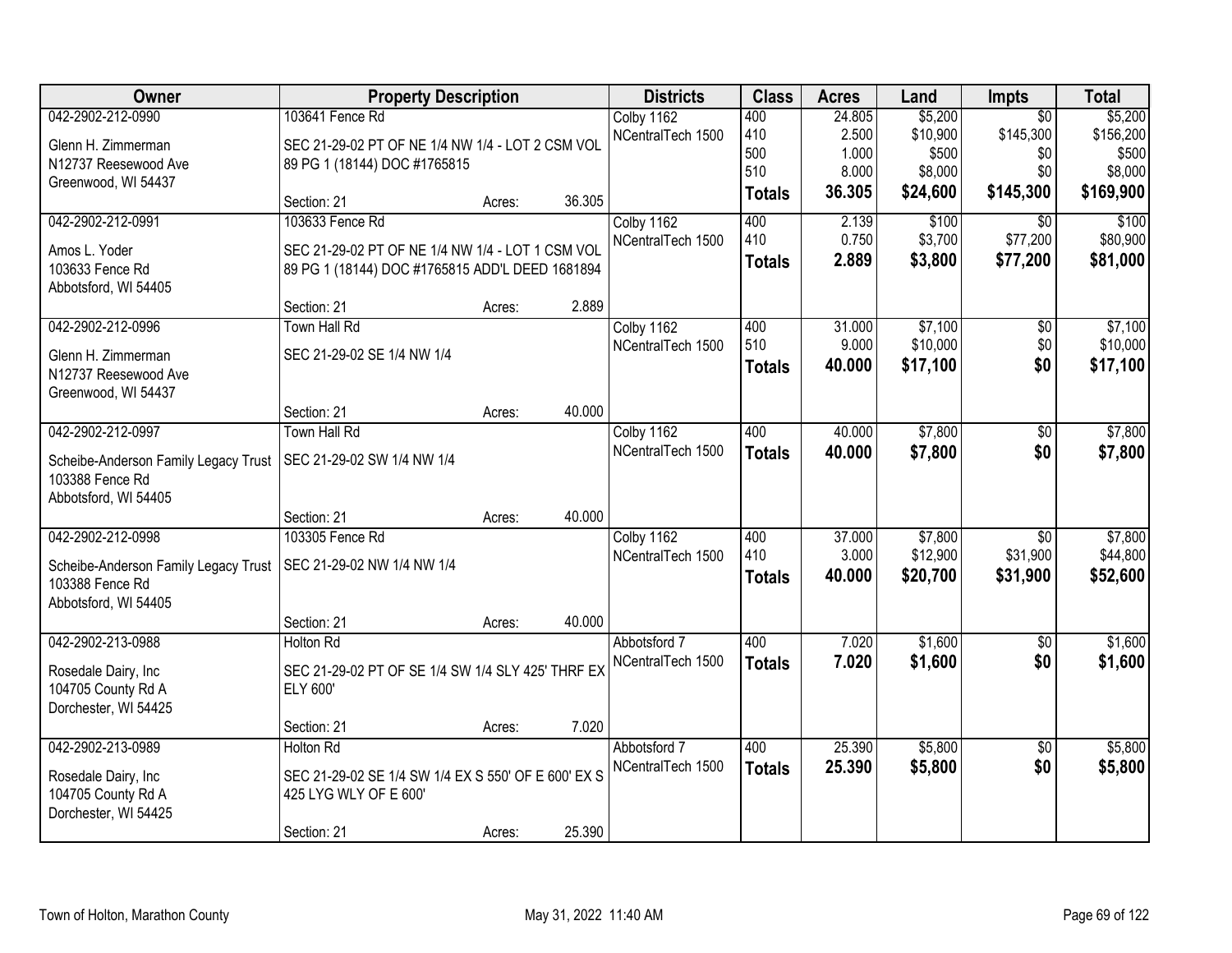| Owner                                                                                   |                                                                                      | <b>Property Description</b> |        | <b>Districts</b>                  | <b>Class</b>                | <b>Acres</b>              | Land                            | <b>Impts</b>                          | <b>Total</b>                      |
|-----------------------------------------------------------------------------------------|--------------------------------------------------------------------------------------|-----------------------------|--------|-----------------------------------|-----------------------------|---------------------------|---------------------------------|---------------------------------------|-----------------------------------|
| 042-2902-213-0990                                                                       | 232466 Hoeft Ave                                                                     |                             |        | Abbotsford 7                      | 400                         | 22.000                    | \$2,900                         | $\overline{30}$                       | \$2,900                           |
| Michael G. Heck<br>232466 Hoeft Ave<br>Abbotsford, WI 54405                             | SEC 21-29-02 N 1/2 NE 1/4 SW 1/4 INCL E 330' OF S<br>1/2 SD 40                       |                             |        | NCentralTech 1500                 | 410<br><b>Totals</b>        | 3.000<br>25.000           | \$12,900<br>\$15,800            | \$113,900<br>\$113,900                | \$126,800<br>\$129,700            |
|                                                                                         | Section: 21                                                                          | Acres:                      | 25.000 |                                   |                             |                           |                                 |                                       |                                   |
| 042-2902-213-0991                                                                       | <b>Hoeft Ave</b>                                                                     |                             |        | Abbotsford 7                      | 400                         | 15.000                    | \$3,400                         | $\overline{50}$                       | \$3,400                           |
| Rosedale Dairy, Inc.<br>104705 County Rd A<br>Dorchester, WI 54425                      | SEC 21-29-02 S 1/2 NE 1/4 SW 1/4 EX E 330'                                           |                             |        | NCentralTech 1500                 | <b>Totals</b>               | 15.000                    | \$3,400                         | \$0                                   | \$3,400                           |
|                                                                                         | Section: 21                                                                          | Acres:                      | 15.000 |                                   |                             |                           |                                 |                                       |                                   |
| 042-2902-213-0992                                                                       | 3266 Holton Rd                                                                       |                             |        | Abbotsford 7                      | 400                         | 6.160                     | \$1,400                         | \$0                                   | \$1,400                           |
| Rosedale Dairy, Inc<br>104705 County Rd A<br>Dorchester, WI 54425                       | SEC 21-29-02 PT OF SW 1/4 SW 1/4 S 425' OF E 630'<br><b>THRF</b>                     |                             |        | NCentralTech 1500                 | <b>Totals</b>               | 6.160                     | \$1,400                         | \$0                                   | \$1,400                           |
|                                                                                         | Section: 21                                                                          | Acres:                      | 6.160  |                                   |                             |                           |                                 |                                       |                                   |
| 042-2902-213-0993                                                                       | <b>Holton Rd</b>                                                                     |                             |        | Abbotsford 7                      | 400                         | 33.840                    | \$7,700                         | \$0                                   | \$7,700                           |
| Rosedale Dairy, Inc<br>104705 County Rd A<br>Dorchester, WI 54425                       | SEC 21-29-02 SW 1/4 SW 1/4 EX S 425' OF E 630'                                       |                             |        | NCentralTech 1500                 | <b>Totals</b>               | 33.840                    | \$7,700                         | \$0                                   | \$7,700                           |
|                                                                                         | Section: 21                                                                          | Acres:                      | 33.840 |                                   |                             |                           |                                 |                                       |                                   |
| 042-2902-213-0994<br><b>Timothy Morines</b><br>232158 Hoeft Ave<br>Abbotsford, WI 54405 | 232158 Hoeft Ave<br>SEC 21-29-02 PT OF SE 1/4 SW 1/4 S 550' OF E 600'<br><b>THRF</b> |                             |        | Abbotsford 7<br>NCentralTech 1500 | 100<br>600<br><b>Totals</b> | 5.000<br>2.590<br>7.590   | \$16,200<br>\$5,200<br>\$21,400 | \$183,300<br>\$0<br>\$183,300         | \$199,500<br>\$5,200<br>\$204,700 |
|                                                                                         | Section: 21                                                                          | Acres:                      | 7.590  |                                   |                             |                           |                                 |                                       |                                   |
| 042-2902-213-0997                                                                       | <b>Holton Rd</b>                                                                     |                             |        | Abbotsford 7                      | 400                         | 20.000                    | \$4,600                         | \$0                                   | \$4,600                           |
| Rosedale Dairy, Inc<br>104705 County Rd A<br>Dorchester, WI 54425                       | SEC 21-29-02 S 1/2 NW 1/4 SW 1/4                                                     |                             |        | NCentralTech 1500                 | <b>Totals</b>               | 20.000                    | \$4,600                         | \$0                                   | \$4,600                           |
|                                                                                         | Section: 21                                                                          | Acres:                      | 20.000 |                                   |                             |                           |                                 |                                       |                                   |
| 042-2902-213-0998<br>Scheibe-Anderson Family Legacy Trust<br>103388 Fence Rd            | <b>Hoeft Ave</b><br>SEC 21-29-02 N 1/2 NW 1/4 SW 1/4                                 |                             |        | Abbotsford 7<br>NCentralTech 1500 | 400<br>410<br><b>Totals</b> | 19.900<br>0.100<br>20.000 | \$1,800<br>\$500<br>\$2,300     | $\overline{50}$<br>\$2,300<br>\$2,300 | \$1,800<br>\$2,800<br>\$4,600     |
| Abbotsford, WI 54405                                                                    | Section: 21                                                                          | Acres:                      | 20.000 |                                   |                             |                           |                                 |                                       |                                   |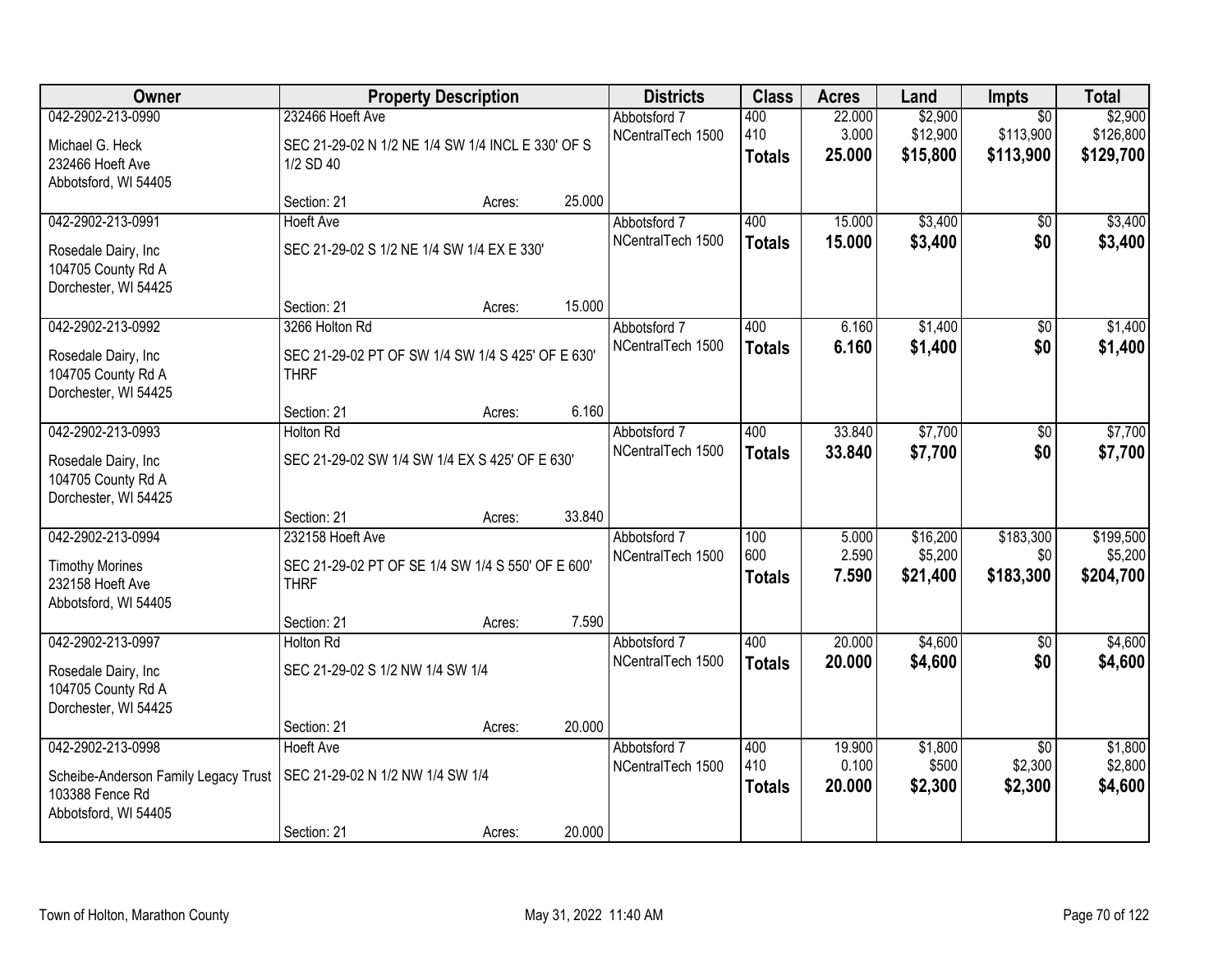| Owner                | <b>Property Description</b>                         | <b>Districts</b>                  | <b>Class</b>  | <b>Acres</b>    | Land                | <b>Impts</b>                | <b>Total</b>        |
|----------------------|-----------------------------------------------------|-----------------------------------|---------------|-----------------|---------------------|-----------------------------|---------------------|
| 042-2902-214-0988    | 232598 Rosedale Ave                                 | Abbotsford 7                      | 100           | 3.390           | \$12,800            | \$294,500                   | \$307,300           |
| Donald Witt          | SEC 21-29-02 PT OF NE 1/4 SE 1/4 - LOT 1 CSM VOL    | NCentralTech 1500                 | <b>Totals</b> | 3.390           | \$12,800            | \$294,500                   | \$307,300           |
| 232598 Rosedale Ave  | 75 PG 49 (#16250) (DOC# 1616006)                    |                                   |               |                 |                     |                             |                     |
| Abbotsford, WI 54405 |                                                     |                                   |               |                 |                     |                             |                     |
|                      | 3.390<br>Section: 21<br>Acres:                      |                                   |               |                 |                     |                             |                     |
| 042-2902-214-0989    | Rosedale Ave                                        | Abbotsford 7                      | 400           | 1.500           | \$300               | $\overline{50}$             | \$300               |
| Donald Witt          | SEC 21-29-02 NE 1/4 SE 1/4 EX N 400' OF E 273' EX   | NCentralTech 1500                 | 500           | 4.000           | \$1,700             | \$0                         | \$1,700             |
| 232598 Rosedale Ave  | LOT 1 & OUTLOT 1 CSM VOL 57 PG 105 (#13168)         |                                   | 510           | 26.110          | \$28,600            | \$0                         | \$28,600            |
| Abbotsford, WI 54405 | (DOC #1358908) THIS PCL INCL OUTLOT 2 CSM VOL       |                                   | <b>Totals</b> | 31.610          | \$30,600            | \$0                         | \$30,600            |
|                      | 31.610<br>Section: 21<br>Acres:                     |                                   |               |                 |                     |                             |                     |
| 042-2902-214-0990    | 232434 Rosedale Ave                                 | Abbotsford 7                      | 100           | 1.810           | \$8,400             | \$135,500                   | \$143,900           |
| Mitchell W. Frahmann | SEC 21-29-02 PT OF NE 1/4 SE 1/4 - LOT 1 & OUTLOT   | NCentralTech 1500                 | <b>Totals</b> | 1.810           | \$8,400             | \$135,500                   | \$143,900           |
| 232434 Rosedale Ave  | 1 CSM VOL 57 PG 105 (#13168) (DOC #1358908)         |                                   |               |                 |                     |                             |                     |
| Abbotsford, WI 54405 |                                                     |                                   |               |                 |                     |                             |                     |
|                      | 1.810<br>Section: 21<br>Acres:                      |                                   |               |                 |                     |                             |                     |
| 042-2902-214-0994    | 232304 Rosedale Ave                                 | Abbotsford 7                      | 100           | 2.000           | \$9,000             | \$152,800                   | \$161,800           |
| Philip E. Purdy      | SEC 21-29-02 PT OF SE 1/4 SE 1/4 - N 396' OF E 550' | NCentralTech 1500                 | 500<br>600    | 2.250<br>0.750  | \$1,000             | \$0<br>\$0                  | \$1,000<br>\$1,500  |
| 232304 Rosedale Ave  | <b>THRF</b>                                         |                                   | <b>Totals</b> | 5.000           | \$1,500<br>\$11,500 | \$152,800                   | \$164,300           |
| Abbotsford, WI 54405 |                                                     |                                   |               |                 |                     |                             |                     |
|                      | 5.000<br>Section: 21<br>Acres:                      |                                   |               |                 |                     |                             |                     |
| 042-2902-214-0995    | <b>Holton Rd</b>                                    | Abbotsford 7                      | 400           | 5.000           | \$1,100             | $\overline{50}$             | \$1,100             |
| Charles L. Wellner   | SEC 21-29-02 SE 1/4 SE 1/4 EX PCL DESD IN VOL 492   | NCentralTech 1500                 | 500<br>510    | 2.500<br>27.500 | \$1,100<br>\$27,500 | \$0<br>\$0                  | \$1,100<br>\$27,500 |
| 104904 Holton Rd     | OF DDS PG 463                                       |                                   | <b>Totals</b> | 35.000          | \$29,700            | \$0                         | \$29,700            |
| Abbotsford, WI 54405 |                                                     |                                   |               |                 |                     |                             |                     |
|                      | 35.000<br>Section: 21<br>Acres:                     |                                   |               |                 |                     |                             |                     |
| 042-2902-214-0996    | 104034 Holton Rd                                    | Abbotsford 7                      | 400<br>410    | 36.500<br>1.500 | \$7,900<br>\$6,900  | $\overline{30}$<br>\$71,900 | \$7,900<br>\$78,800 |
| Adam T. Wenrick      | SEC 21-29-02 SW 1/4 SE 1/4                          | NCentralTech 1500                 | 510           | 2.000           | \$2,000             | \$0                         | \$2,000             |
| 104034 Holton Rd     |                                                     |                                   | <b>Totals</b> | 40.000          | \$16,800            | \$71,900                    | \$88,700            |
| Abbotsford, WI 54405 |                                                     |                                   |               |                 |                     |                             |                     |
|                      | 40.000<br>Section: 21<br>Acres:                     |                                   |               |                 |                     |                             |                     |
| 042-2902-214-0997    | Hoeft Ave                                           | Abbotsford 7<br>NCentralTech 1500 | 400<br>500    | 33.000<br>2.000 | \$5,400<br>\$900    | $\overline{50}$<br>\$0      | \$5,400<br>\$900    |
| Adam T. Wenrick      | SEC 21-29-02 NW 1/4 SE 1/4                          |                                   | 510           | 5.000           | \$5,000             | \$0                         | \$5,000             |
| 104034 Holton Rd     |                                                     |                                   | <b>Totals</b> | 40.000          | \$11,300            | \$0                         | \$11,300            |
| Abbotsford, WI 54405 |                                                     |                                   |               |                 |                     |                             |                     |
|                      | 40.000<br>Section: 21<br>Acres:                     |                                   |               |                 |                     |                             |                     |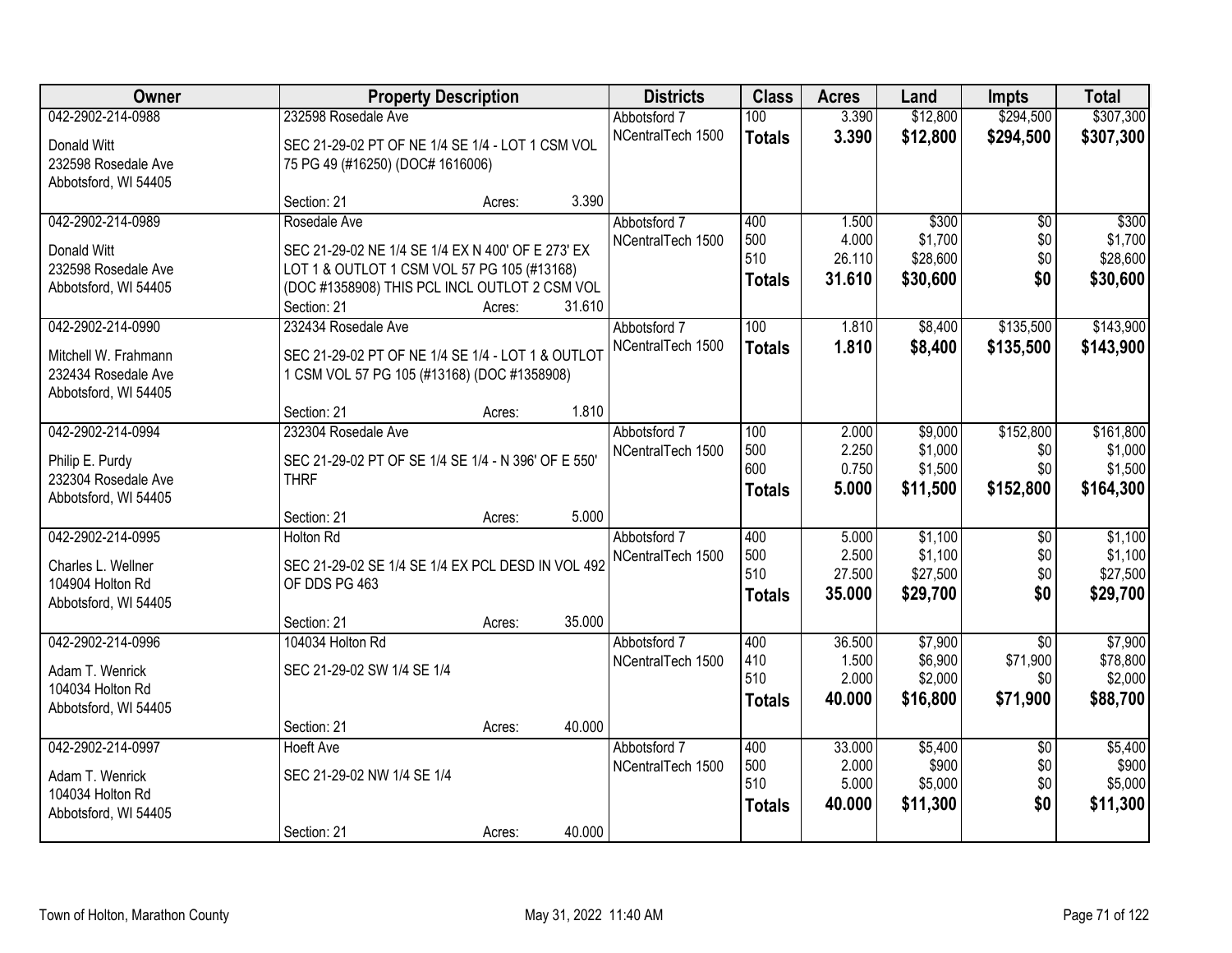| Owner                                                             |                                                                  | <b>Property Description</b> |        | <b>Districts</b>                | <b>Class</b>                | <b>Acres</b>              | Land                           | <b>Impts</b>           | <b>Total</b>                   |
|-------------------------------------------------------------------|------------------------------------------------------------------|-----------------------------|--------|---------------------------------|-----------------------------|---------------------------|--------------------------------|------------------------|--------------------------------|
| 042-2902-214-0998                                                 | 232792 Rosedale Ave                                              |                             |        | Abbotsford 7                    | 100                         | 2.510                     | \$10,500                       | \$213,700              | \$224,200                      |
| Michael A. Wellman<br>232792 Rosedale Ave<br>Abbotsford, WI 54405 | SEC 21-29-02 PT OF NE 1/4 SE 1/4 N 400' OF E 273'<br><b>THRF</b> |                             |        | NCentralTech 1500               | <b>Totals</b>               | 2.510                     | \$10,500                       | \$213,700              | \$224,200                      |
|                                                                   | Section: 21                                                      | Acres:                      | 2.510  |                                 |                             |                           |                                |                        |                                |
| 042-2902-221-0992                                                 | <b>Holton Rd</b>                                                 |                             |        | Colby 1162                      | 400                         | 21.000                    | \$2,800                        | $\overline{50}$        | \$2,800                        |
| Jeffry Schaefer<br>106177 Fence Rd<br>Abbotsford, WI 54405        | SEC 22-29-02 PT OF S 1/2 NE 1/4 - S 38.81 ACRES<br><b>THRF</b>   |                             |        | NCentralTech 1500               | 510<br><b>Totals</b>        | 17.810<br>38.810          | \$20,200<br>\$23,000           | \$0<br>\$0             | \$20,200<br>\$23,000           |
|                                                                   | Section: 22                                                      | Acres:                      | 38.810 |                                 |                             |                           |                                |                        |                                |
| 042-2902-221-0993                                                 | <b>Town Hall Rd</b>                                              |                             |        | Colby 1162                      | 400                         | 36.430                    | \$8,300                        | \$0                    | \$8,300                        |
| Tommy J. Ploeckelman<br>108648 Fence Rd<br>Athens, WI 54411       | SEC 22-29-02 S 1/2 NE 1/4 EX S 38.81 A THRF                      |                             |        | NCentralTech 1500               | 510<br><b>Totals</b>        | 5.000<br>41.430           | \$5,600<br>\$13,900            | \$0<br>\$0             | \$5,600<br>\$13,900            |
|                                                                   | Section: 22                                                      | Acres:                      | 41.430 |                                 |                             |                           |                                |                        |                                |
| 042-2902-221-0995                                                 | Town Hall Rd                                                     |                             |        | Colby 1162                      | 400                         | 37.930                    | \$8,700                        | \$0                    | \$8,700                        |
| Tommy J. Ploeckelman<br>108648 Fence Rd<br>Athens, WI 54411       | SEC 22-29-02 NE 1/4 NE 1/4 EX E 130' OF N 400'<br><b>THRF</b>    |                             |        | NCentralTech 1500               | <b>Totals</b>               | 37.930                    | \$8,700                        | \$0                    | \$8,700                        |
|                                                                   | Section: 22                                                      | Acres:                      | 37.930 |                                 |                             |                           |                                |                        |                                |
| 042-2902-221-0998                                                 | <b>Town Hall Rd</b>                                              |                             |        | Colby 1162<br>NCentralTech 1500 | 400                         | 40.000                    | \$9,200                        | $\overline{50}$        | \$9,200                        |
| Tommy J. Ploeckelman<br>108648 Fence Rd<br>Athens, WI 54411       | SEC 22-29-02 NW 1/4 NE 1/4                                       |                             |        |                                 | <b>Totals</b>               | 40.000                    | \$9,200                        | \$0                    | \$9,200                        |
|                                                                   | Section: 22                                                      | Acres:                      | 40.000 |                                 |                             |                           |                                |                        |                                |
| 042-2902-222-0996                                                 | <b>Town Hall Rd</b>                                              |                             |        | Colby 1162                      | 400                         | 33.000                    | \$6,700                        | $\overline{50}$        | \$6,700                        |
| Warren A. Buss<br>105247 Fence Rd<br>Abbotsford, WI 54405         | SEC 22-29-02 SE 1/4 NW 1/4                                       |                             |        | NCentralTech 1500               | 510<br><b>Totals</b>        | 7.000<br>40.000           | \$8,400<br>\$15,100            | \$0<br>\$0             | \$8,400<br>\$15,100            |
|                                                                   | Section: 22                                                      | Acres:                      | 40.000 |                                 |                             |                           |                                |                        |                                |
| 042-2902-222-0997                                                 | 232885 Rosedale Ave                                              |                             |        | Colby 1162                      | 100                         | 3.000                     | \$12,000                       | \$33,200               | \$45,200                       |
| Rueden Revocable Trust<br>104805 Fence Rd<br>Abbotsford, WI 54405 | SEC 22-29-02 SW 1/4 NW 1/4                                       |                             |        | NCentralTech 1500               | 400<br>500<br><b>Totals</b> | 33.000<br>4.000<br>40.000 | \$7,600<br>\$1,700<br>\$21,300 | \$0<br>\$0<br>\$33,200 | \$7,600<br>\$1,700<br>\$54,500 |
|                                                                   | Section: 22                                                      | Acres:                      | 40.000 |                                 |                             |                           |                                |                        |                                |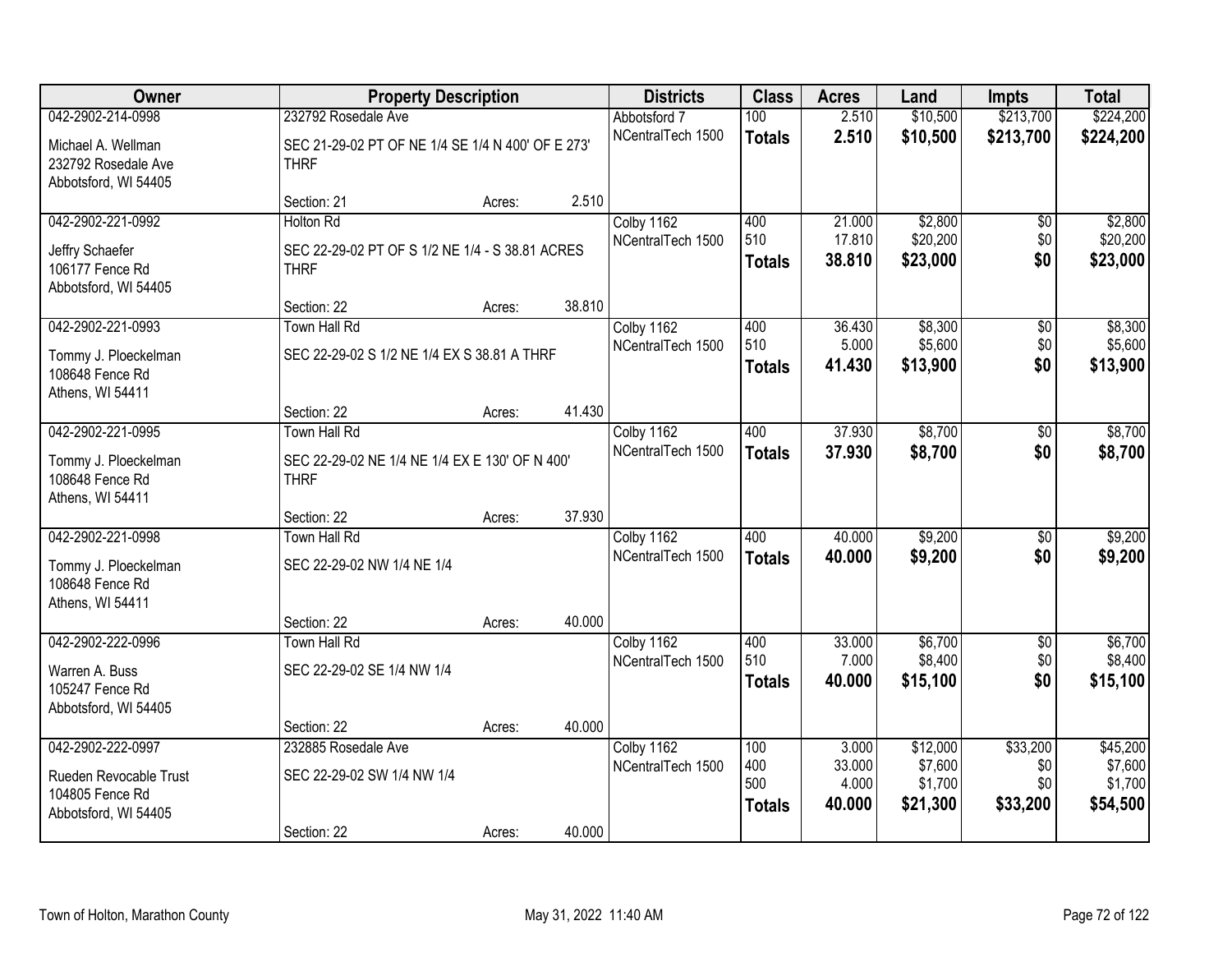| Owner                  | <b>Property Description</b>                         |        |        | <b>Districts</b>  | <b>Class</b>  | <b>Acres</b> | Land     | <b>Impts</b>    | <b>Total</b> |
|------------------------|-----------------------------------------------------|--------|--------|-------------------|---------------|--------------|----------|-----------------|--------------|
| 042-2902-222-0998      | 104805 Fence Rd                                     |        |        | Colby 1162        | 400           | 37.000       | \$8,500  | $\overline{50}$ | \$8,500      |
| Rueden Revocable Trust | SEC 22-29-02 NW 1/4 NW 1/4                          |        |        | NCentralTech 1500 | 410           | 3.000        | \$12,900 | \$143,500       | \$156,400    |
| 104805 Fence Rd        |                                                     |        |        |                   | <b>Totals</b> | 40.000       | \$21,400 | \$143,500       | \$164,900    |
| Abbotsford, WI 54405   |                                                     |        |        |                   |               |              |          |                 |              |
|                        | Section: 22                                         | Acres: | 40.000 |                   |               |              |          |                 |              |
| 042-2902-222-0999      | 105247 Fence Rd                                     |        |        | Colby 1162        | 400           | 37.000       | \$8,500  | $\overline{50}$ | \$8,500      |
| Warren A. Buss         | SEC 22-29-02 NE 1/4 NW 1/4                          |        |        | NCentralTech 1500 | 410           | 3.000        | \$12,900 | \$91,800        | \$104,700    |
| 105247 Fence Rd        |                                                     |        |        |                   | <b>Totals</b> | 40.000       | \$21,400 | \$91,800        | \$113,200    |
| Abbotsford, WI 54405   |                                                     |        |        |                   |               |              |          |                 |              |
|                        | Section: 22                                         | Acres: | 40.000 |                   |               |              |          |                 |              |
| 042-2902-223-0996      | <b>Holton Rd</b>                                    |        |        | Abbotsford 7      | 400           | 32.000       | \$7,300  | \$0             | \$7,300      |
| Charles L. Wellner     | SEC 22-29-02 SE 1/4 SW 1/4                          |        |        | NCentralTech 1500 | 510           | 8.000        | \$9,600  | \$0             | \$9,600      |
| 104904 Holton Rd       |                                                     |        |        |                   | <b>Totals</b> | 40.000       | \$16,900 | \$0             | \$16,900     |
| Abbotsford, WI 54405   |                                                     |        |        |                   |               |              |          |                 |              |
|                        | Section: 22                                         | Acres: | 40.000 |                   |               |              |          |                 |              |
| 042-2902-223-0997      | 104904 Holton Rd                                    |        |        | Abbotsford 7      | 400           | 37.000       | \$8,300  | $\sqrt{6}$      | \$8,300      |
| Charles L. Wellner     | SEC 22-29-02 SW 1/4 SW 1/4                          |        |        | NCentralTech 1500 | 410           | 3.000        | \$12,900 | \$59,800        | \$72,700     |
| 104904 Holton Rd       |                                                     |        |        |                   | <b>Totals</b> | 40.000       | \$21,200 | \$59,800        | \$81,000     |
| Abbotsford, WI 54405   |                                                     |        |        |                   |               |              |          |                 |              |
|                        | Section: 22                                         | Acres: | 40.000 |                   |               |              |          |                 |              |
| 042-2902-223-0998      | Rosedale Ave                                        |        |        | Abbotsford 7      | 400           | 35.000       | \$8,000  | $\overline{50}$ | \$8,000      |
| Charles L. Wellner     | SEC 22-29-02 NW 1/4 SW 1/4                          |        |        | NCentralTech 1500 | 510           | 5.000        | \$6,000  | \$0             | \$6,000      |
| 104904 Holton Rd       |                                                     |        |        |                   | <b>Totals</b> | 40.000       | \$14,000 | \$0             | \$14,000     |
| Abbotsford, WI 54405   |                                                     |        |        |                   |               |              |          |                 |              |
|                        | Section: 22                                         | Acres: | 40.000 |                   |               |              |          |                 |              |
| 042-2902-223-0999      | Rosedale Ave                                        |        |        | Abbotsford 7      | 400           | 17.000       | \$3,900  | $\overline{50}$ | \$3,900      |
| Charles L. Wellner     | SEC 22-29-02 NE 1/4 SW 1/4                          |        |        | NCentralTech 1500 | 510           | 23.000       | \$28,800 | \$0<br>\$0      | \$28,800     |
| 104904 Holton Rd       |                                                     |        |        |                   | <b>Totals</b> | 40.000       | \$32,700 |                 | \$32,700     |
| Abbotsford, WI 54405   |                                                     |        |        |                   |               |              |          |                 |              |
|                        | Section: 22                                         | Acres: | 40.000 |                   |               |              |          |                 |              |
| 042-2902-224-0995      | 106098 Holton Rd                                    |        |        | Abbotsford 7      | 100           | 0.550        | \$3,300  | \$27,900        | \$31,200     |
| Ervin L. Miller        | SEC 22-29-02 PT OF E 1/2 E 1/2 SE 1/4 BEG 148' E OF |        |        | NCentralTech 1500 | <b>Totals</b> | 0.550        | \$3,300  | \$27,900        | \$31,200     |
| 106149 Holton Rd       | SW COR N 183' E 130' S 183' W 130' TO POB           |        |        |                   |               |              |          |                 |              |
| Abbotsford, WI 54405   |                                                     |        |        |                   |               |              |          |                 |              |
|                        | Section: 22                                         | Acres: | 0.550  |                   |               |              |          |                 |              |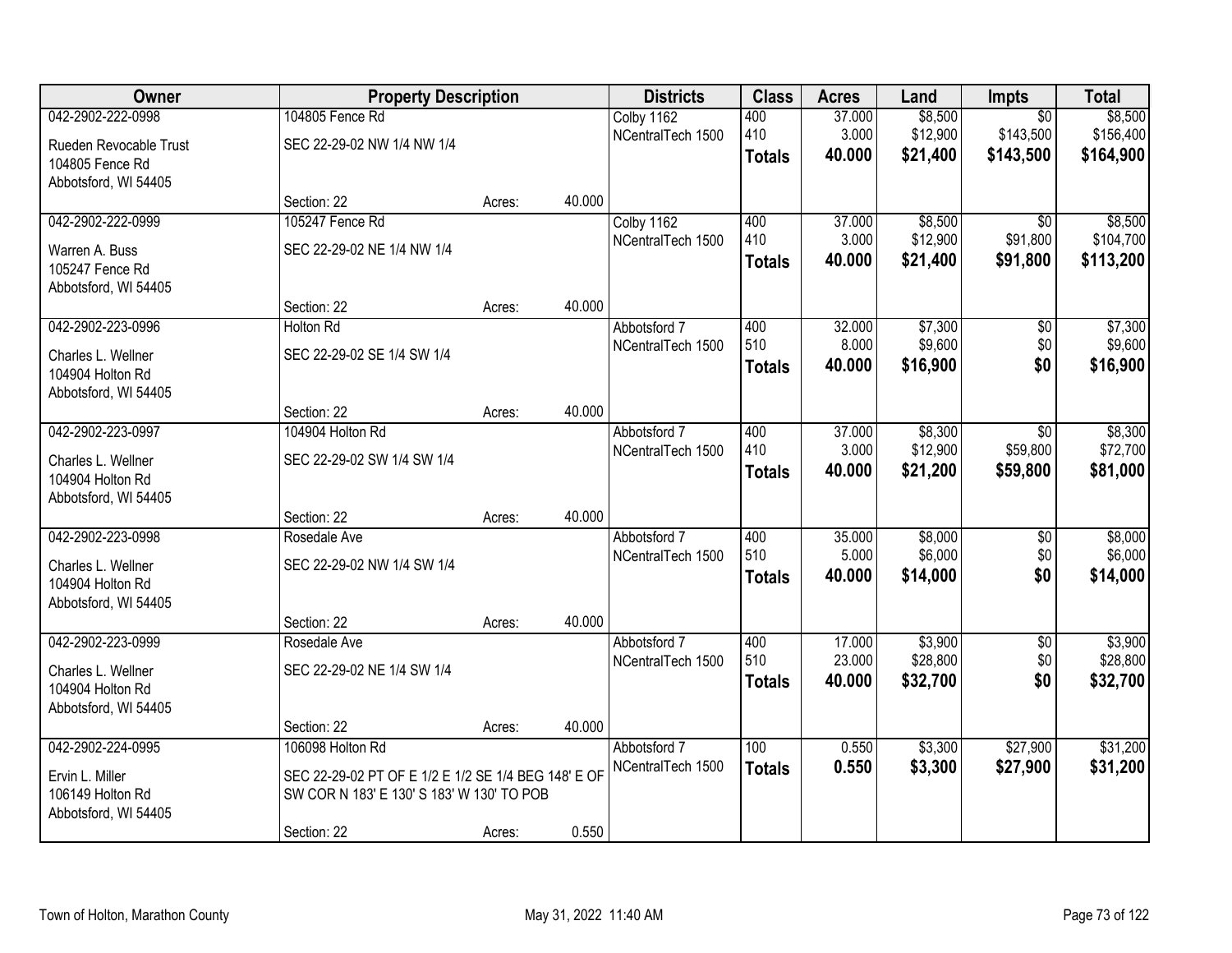| Owner                |                                                     | <b>Property Description</b> |        | <b>Districts</b>  | <b>Class</b>  | <b>Acres</b> | Land     | Impts           | <b>Total</b> |
|----------------------|-----------------------------------------------------|-----------------------------|--------|-------------------|---------------|--------------|----------|-----------------|--------------|
| 042-2902-224-0996    | <b>Holton Rd</b>                                    |                             |        | Abbotsford 7      | 400           | 28.000       | \$6,400  | $\overline{50}$ | \$6,400      |
| Warren A. Buss       | SEC 22-29-02 SW 1/4 SE 1/4                          |                             |        | NCentralTech 1500 | 510           | 12.000       | \$12,000 | \$0             | \$12,000     |
| 105247 Fence Rd      |                                                     |                             |        |                   | <b>Totals</b> | 40.000       | \$18,400 | \$0             | \$18,400     |
| Abbotsford, WI 54405 |                                                     |                             |        |                   |               |              |          |                 |              |
|                      | Section: 22                                         | Acres:                      | 40.000 |                   |               |              |          |                 |              |
| 042-2902-224-0997    | <b>Holton Rd</b>                                    |                             |        | Abbotsford 7      | 400           | 9.000        | \$2,100  | \$0             | \$2,100      |
| Warren A. Buss       | SEC 22-29-02 NW 1/4 SE 1/4                          |                             |        | NCentralTech 1500 | 510           | 31.000       | \$34,000 | \$0             | \$34,000     |
| 105247 Fence Rd      |                                                     |                             |        |                   | <b>Totals</b> | 40.000       | \$36,100 | \$0             | \$36,100     |
| Abbotsford, WI 54405 |                                                     |                             |        |                   |               |              |          |                 |              |
|                      | Section: 22                                         | Acres:                      | 40.000 |                   |               |              |          |                 |              |
| 042-2902-224-0998    | <b>Holton Rd</b>                                    |                             |        | Abbotsford 7      | 400           | 32.000       | \$7,300  | \$0             | \$7,300      |
| Thomas A. Kunze      | SEC 22-29-02 W 1/2 E 1/2 SE 1/4                     |                             |        | NCentralTech 1500 | 510           | 8.000        | \$10,000 | \$0             | \$10,000     |
| 106381 Holton Rd     |                                                     |                             |        |                   | <b>Totals</b> | 40.000       | \$17,300 | \$0             | \$17,300     |
| Abbotsford, WI 54405 |                                                     |                             |        |                   |               |              |          |                 |              |
|                      | Section: 22                                         | Acres:                      | 40.000 |                   |               |              |          |                 |              |
| 042-2902-224-0999    | <b>Holton Rd</b>                                    |                             |        | Abbotsford 7      | 400           | 36.450       | \$8,300  | \$0             | \$8,300      |
| Russell J. Buss      | SEC 22-29-02 E 1/2 E 1/2 SE 1/4 EX E 130' OF W 278' |                             |        | NCentralTech 1500 | 510           | 3.000        | \$3,800  | \$0             | \$3,800      |
| 233723 County Rd F   | OF S 183'                                           |                             |        |                   | <b>Totals</b> | 39.450       | \$12,100 | \$0             | \$12,100     |
| Athens, WI 54411     |                                                     |                             |        |                   |               |              |          |                 |              |
|                      | Section: 22                                         | Acres:                      | 39.450 |                   |               |              |          |                 |              |
| 042-2902-231-0992    | 233304 County Rd F                                  |                             |        | Colby 1162        | 100           | 2.000        | \$9,000  | \$84,200        | \$93,200     |
| Dennis J. Venzke     | SEC 23-29-02 PT OF NE 1/4 NE 1/4 - LOT 1 & OUTLOT   |                             |        | NCentralTech 1500 | 400           | 0.529        | \$100    | \$0             | \$100        |
| 233304 County Rd F   | 1 CSM VOL 75 PG 89 (#16290) (DOC# 1619842)          |                             |        |                   | <b>Totals</b> | 2.529        | \$9,100  | \$84,200        | \$93,300     |
| Abbotsford, WI 54405 | NOTE: OL 1 IS TO BE DEEDED TO 1.2 (BUSS)            |                             |        |                   |               |              |          |                 |              |
|                      | Section: 23                                         | Acres:                      | 2.529  |                   |               |              |          |                 |              |
| 042-2902-231-0993    | Town Hall Rd                                        |                             |        | Colby 1162        | 400           | 25.471       | \$5,800  | $\sqrt{6}$      | \$5,800      |
| Russell J. Buss      | SEC 23-29-02 NE 1/4 NE 1/4 - EX CSM VOL 75 PG 89    |                             |        | NCentralTech 1500 | 510           | 9.999        | \$10,000 | \$0             | \$10,000     |
| 233723 County Rd F   | (#16290) (DOC# 1619842)                             |                             |        |                   | <b>Totals</b> | 35.470       | \$15,800 | \$0             | \$15,800     |
| Athens, WI 54411     |                                                     |                             |        |                   |               |              |          |                 |              |
|                      | Section: 23                                         | Acres:                      | 35.470 |                   |               |              |          |                 |              |
| 042-2902-231-0994    | <b>Town Hall Rd</b>                                 |                             |        | Colby 1162        | 400           | 40.000       | \$9,200  | $\overline{50}$ | \$9,200      |
| Russell J. Buss      | SEC 23-29-02 SE 1/4 NE 1/4                          |                             |        | NCentralTech 1500 | <b>Totals</b> | 40.000       | \$9,200  | \$0             | \$9,200      |
| 233723 County Rd F   |                                                     |                             |        |                   |               |              |          |                 |              |
| Athens, WI 54411     |                                                     |                             |        |                   |               |              |          |                 |              |
|                      | Section: 23                                         | Acres:                      | 40.000 |                   |               |              |          |                 |              |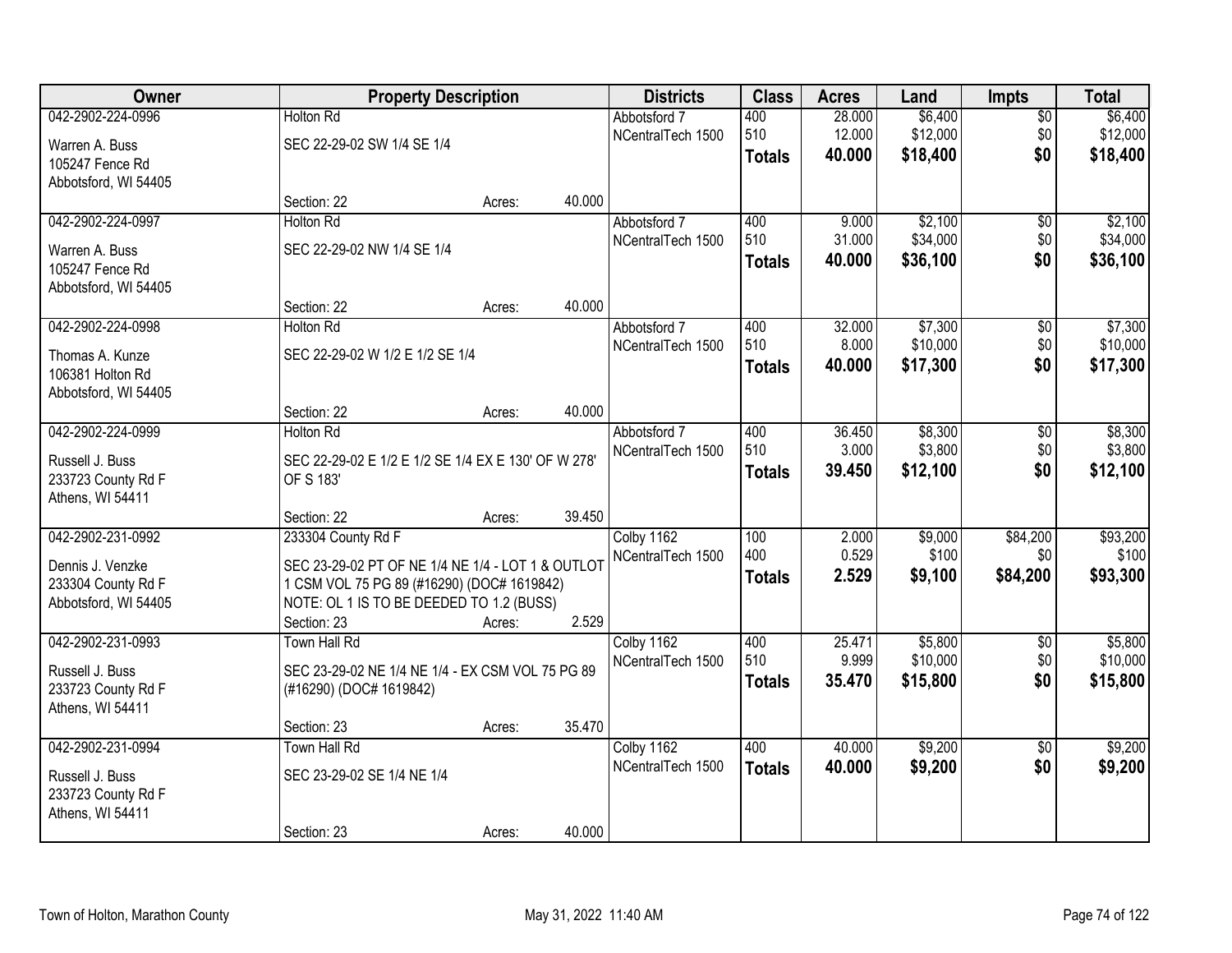| Owner                |                                                     | <b>Property Description</b> |        | <b>Districts</b>  | <b>Class</b>  | <b>Acres</b>     | Land                 | <b>Impts</b>           | <b>Total</b>          |
|----------------------|-----------------------------------------------------|-----------------------------|--------|-------------------|---------------|------------------|----------------------|------------------------|-----------------------|
| 042-2902-231-0995    | County Rd F                                         |                             |        | Colby 1162        | 400           | 40.000           | \$9,200              | $\overline{50}$        | \$9,200               |
| Dale C. Ploeckelman  | SEC 23-29-02 SW 1/4 NE 1/4                          |                             |        | NCentralTech 1500 | <b>Totals</b> | 40.000           | \$9,200              | \$0                    | \$9,200               |
| 233686 County Rd F   |                                                     |                             |        |                   |               |                  |                      |                        |                       |
| Abbotsford, WI 54405 |                                                     |                             |        |                   |               |                  |                      |                        |                       |
|                      | Section: 23                                         | Acres:                      | 40.000 |                   |               |                  |                      |                        |                       |
| 042-2902-231-0996    | 107209 Fence Rd                                     |                             |        | Colby 1162        | 100           | 2.000            | \$9,000              | \$92,500               | \$101,500             |
| Dale C. Ploeckelman  | SEC 23-29-02 PT OF NW 1/4 NE 1/4 N 504.6' OF E 863' |                             |        | NCentralTech 1500 | 400           | 8.020            | \$1,400              | \$0                    | \$1,400               |
| 233686 County Rd F   | <b>THRF</b>                                         |                             |        |                   | <b>Totals</b> | 10.020           | \$10,400             | \$92,500               | \$102,900             |
| Abbotsford, WI 54405 |                                                     |                             |        |                   |               |                  |                      |                        |                       |
|                      | Section: 23                                         | Acres:                      | 10.020 |                   |               |                  |                      |                        |                       |
| 042-2902-231-0997    | Town Hall Rd                                        |                             |        | Colby 1162        | 400           | 28.980           | \$6,600              | \$0                    | \$6,600               |
| Dale C. Ploeckelman  | SEC 23-29-02 NW 1/4 NE 1/4 EX N 504.6' OF E 863'    |                             |        | NCentralTech 1500 | 500           | 1.000            | \$500                | \$0                    | \$500                 |
| 233686 County Rd F   |                                                     |                             |        |                   | <b>Totals</b> | 29.980           | \$7,100              | \$0                    | \$7,100               |
| Abbotsford, WI 54405 |                                                     |                             |        |                   |               |                  |                      |                        |                       |
|                      | Section: 23                                         | Acres:                      | 29.980 |                   |               |                  |                      |                        |                       |
| 042-2902-232-0994    | 106177 Fence Rd                                     |                             |        | Colby 1162        | 400           | 18.000           | \$3,700              | $\sqrt{6}$             | \$3,700               |
| Jeffry Schaefer      | SEC 23-29-02 NW 1/4 NW 1/4 INCL PT OF NE 1/4 NE     |                             |        | NCentralTech 1500 | 410<br>510    | 3.000<br>18.830  | \$12,900<br>\$18,900 | \$139,400              | \$152,300             |
| 106177 Fence Rd      | 1/4 SEC 22-29-02 E 130' OF N 400' THRF              |                             |        |                   |               | 39.830           | \$35,500             | \$0<br>\$139,400       | \$18,900<br>\$174,900 |
| Abbotsford, WI 54405 |                                                     |                             |        |                   | <b>Totals</b> |                  |                      |                        |                       |
|                      | Section: 23                                         | Acres:                      | 39.830 |                   |               |                  |                      |                        |                       |
| 042-2902-232-0995    | Town Hall Rd                                        |                             |        | Colby 1162        | 400           | 34.000           | \$7,800              | \$0                    | \$7,800               |
| Russell J. Buss      | SEC 23-29-02 SE 1/4 NW 1/4                          |                             |        | NCentralTech 1500 | 510           | 6.000            | \$6,400              | \$0<br>\$0             | \$6,400               |
| 233723 County Rd F   |                                                     |                             |        |                   | <b>Totals</b> | 40.000           | \$14,200             |                        | \$14,200              |
| Athens, WI 54411     |                                                     |                             |        |                   |               |                  |                      |                        |                       |
|                      | Section: 23                                         | Acres:                      | 40.000 |                   |               |                  |                      |                        |                       |
| 042-2902-232-0996    | Town Hall Rd                                        |                             |        | Colby 1162        | 400<br>510    | 28.000<br>12.000 | \$2,800<br>\$12,000  | $\sqrt{6}$             | \$2,800<br>\$12,000   |
| Jeffry Schaefer      | SEC 23-29-02 SW 1/4 NW 1/4                          |                             |        | NCentralTech 1500 | <b>Totals</b> | 40.000           | \$14,800             | \$0<br>\$0             | \$14,800              |
| 106177 Fence Rd      |                                                     |                             |        |                   |               |                  |                      |                        |                       |
| Abbotsford, WI 54405 |                                                     |                             |        |                   |               |                  |                      |                        |                       |
|                      | Section: 23                                         | Acres:                      | 40.000 |                   |               |                  |                      |                        |                       |
| 042-2902-232-0998    | Town Hall Rd                                        |                             |        | Colby 1162        | 400<br>500    | 27.900<br>6.000  | \$6,400<br>\$2,600   | $\overline{60}$<br>\$0 | \$6,400<br>\$2,600    |
| Russell J. Buss      | SEC 23-29-02 NE 1/4 NW 1/4 EX CSM VOL 9 PG 21       |                             |        | NCentralTech 1500 |               | 33.900           | \$9,000              | \$0                    | \$9,000               |
| 233723 County Rd F   | (#2237) (DOC #755407) EX CSM VOL 37 PG 106          |                             |        |                   | <b>Totals</b> |                  |                      |                        |                       |
| Athens, WI 54411     | (#9283) (DOC #1084132)                              |                             |        |                   |               |                  |                      |                        |                       |
|                      | Section: 23                                         | Acres:                      | 33.900 |                   |               |                  |                      |                        |                       |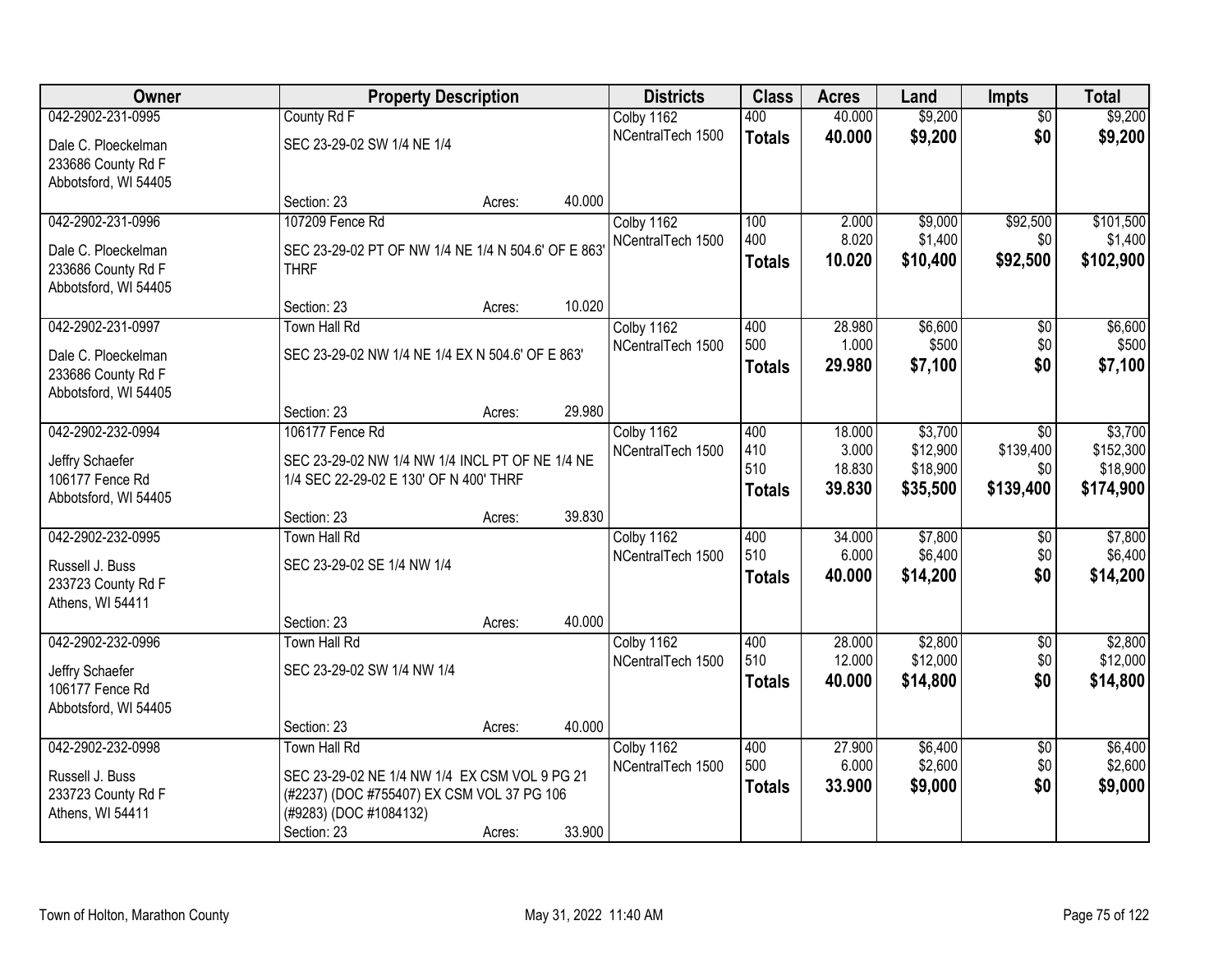| 042-2902-232-0999<br>106739 Fence Rd<br>\$12,000<br>\$53,900<br>Colby 1162<br>100<br>3.000<br>500<br>3.095<br>\$1,300<br>\$0<br>NCentralTech 1500<br>SEC 23-29-02 PT OF NE 1/4 NW 1/4 - D/A CSM VOL 9<br>John R. Weis<br>\$53,900<br>6.095<br>\$13,300<br>\$67,200<br><b>Totals</b><br>PG 21 (#2237) (DOC #755407) & OUTLOTS 1 & 2 CSM<br>W3386 County Rd N<br>VOL 37 PG 106 (#9283) (DOC #1084132)<br>Owen, WI 54460<br>6.095<br>Section: 23<br>Acres:<br>\$5,000<br>042-2902-233-0996<br><b>Holton Rd</b><br>400<br>25.000<br>Abbotsford 7<br>$\overline{50}$<br>510<br>15.000<br>\$15,400<br>\$0<br>NCentralTech 1500<br>SEC 23-29-02 SE 1/4 SW 1/4<br><b>Blume Farms of Clark Co</b><br>\$0<br>40.000<br>\$20,400<br><b>Totals</b><br>W1024 Center Rd<br>Dorchester, WI 54425<br>40.000<br>Section: 23<br>Acres:<br>042-2902-233-0997<br>106384 Holton Rd<br>400<br>20.500<br>\$4,700<br>\$0<br>Abbotsford 7<br>410<br>\$3,000<br>\$199,700<br>0.500<br>NCentralTech 1500<br>SEC 23-29-02 W 1/2 W 1/2 SW 1/4<br>Thomas A. Kunze<br>510<br>19.000<br>\$22,000<br>\$0<br>106381 Holton Rd<br>\$29,700<br>\$199,700<br>\$229,400<br>40.000<br><b>Totals</b> | Owner                | <b>Property Description</b> | <b>Districts</b> | <b>Class</b> | <b>Acres</b> | Land | <b>Impts</b> | <b>Total</b> |
|--------------------------------------------------------------------------------------------------------------------------------------------------------------------------------------------------------------------------------------------------------------------------------------------------------------------------------------------------------------------------------------------------------------------------------------------------------------------------------------------------------------------------------------------------------------------------------------------------------------------------------------------------------------------------------------------------------------------------------------------------------------------------------------------------------------------------------------------------------------------------------------------------------------------------------------------------------------------------------------------------------------------------------------------------------------------------------------------------------------------------------------------------------------|----------------------|-----------------------------|------------------|--------------|--------------|------|--------------|--------------|
|                                                                                                                                                                                                                                                                                                                                                                                                                                                                                                                                                                                                                                                                                                                                                                                                                                                                                                                                                                                                                                                                                                                                                              |                      |                             |                  |              |              |      |              | \$65,900     |
|                                                                                                                                                                                                                                                                                                                                                                                                                                                                                                                                                                                                                                                                                                                                                                                                                                                                                                                                                                                                                                                                                                                                                              |                      |                             |                  |              |              |      |              | \$1,300      |
|                                                                                                                                                                                                                                                                                                                                                                                                                                                                                                                                                                                                                                                                                                                                                                                                                                                                                                                                                                                                                                                                                                                                                              |                      |                             |                  |              |              |      |              |              |
|                                                                                                                                                                                                                                                                                                                                                                                                                                                                                                                                                                                                                                                                                                                                                                                                                                                                                                                                                                                                                                                                                                                                                              |                      |                             |                  |              |              |      |              |              |
|                                                                                                                                                                                                                                                                                                                                                                                                                                                                                                                                                                                                                                                                                                                                                                                                                                                                                                                                                                                                                                                                                                                                                              |                      |                             |                  |              |              |      |              |              |
|                                                                                                                                                                                                                                                                                                                                                                                                                                                                                                                                                                                                                                                                                                                                                                                                                                                                                                                                                                                                                                                                                                                                                              |                      |                             |                  |              |              |      |              | \$5,000      |
|                                                                                                                                                                                                                                                                                                                                                                                                                                                                                                                                                                                                                                                                                                                                                                                                                                                                                                                                                                                                                                                                                                                                                              |                      |                             |                  |              |              |      |              | \$15,400     |
|                                                                                                                                                                                                                                                                                                                                                                                                                                                                                                                                                                                                                                                                                                                                                                                                                                                                                                                                                                                                                                                                                                                                                              |                      |                             |                  |              |              |      |              | \$20,400     |
|                                                                                                                                                                                                                                                                                                                                                                                                                                                                                                                                                                                                                                                                                                                                                                                                                                                                                                                                                                                                                                                                                                                                                              |                      |                             |                  |              |              |      |              |              |
|                                                                                                                                                                                                                                                                                                                                                                                                                                                                                                                                                                                                                                                                                                                                                                                                                                                                                                                                                                                                                                                                                                                                                              |                      |                             |                  |              |              |      |              |              |
|                                                                                                                                                                                                                                                                                                                                                                                                                                                                                                                                                                                                                                                                                                                                                                                                                                                                                                                                                                                                                                                                                                                                                              |                      |                             |                  |              |              |      |              | \$4,700      |
|                                                                                                                                                                                                                                                                                                                                                                                                                                                                                                                                                                                                                                                                                                                                                                                                                                                                                                                                                                                                                                                                                                                                                              |                      |                             |                  |              |              |      |              | \$202,700    |
|                                                                                                                                                                                                                                                                                                                                                                                                                                                                                                                                                                                                                                                                                                                                                                                                                                                                                                                                                                                                                                                                                                                                                              |                      |                             |                  |              |              |      |              | \$22,000     |
|                                                                                                                                                                                                                                                                                                                                                                                                                                                                                                                                                                                                                                                                                                                                                                                                                                                                                                                                                                                                                                                                                                                                                              | Abbotsford, WI 54405 |                             |                  |              |              |      |              |              |
| 40.000<br>Section: 23<br>Acres:                                                                                                                                                                                                                                                                                                                                                                                                                                                                                                                                                                                                                                                                                                                                                                                                                                                                                                                                                                                                                                                                                                                              |                      |                             |                  |              |              |      |              |              |
| 042-2902-233-0998<br>21.000<br>\$4,500<br><b>Holton Rd</b><br>400<br>Abbotsford 7<br>\$0                                                                                                                                                                                                                                                                                                                                                                                                                                                                                                                                                                                                                                                                                                                                                                                                                                                                                                                                                                                                                                                                     |                      |                             |                  |              |              |      |              | \$4,500      |
| 510<br>19.000<br>\$20,600<br>\$0<br>NCentralTech 1500<br>SEC 23-29-02 E 1/2 W 1/2 SW 1/4<br>Blume Farms of Clark Co                                                                                                                                                                                                                                                                                                                                                                                                                                                                                                                                                                                                                                                                                                                                                                                                                                                                                                                                                                                                                                          |                      |                             |                  |              |              |      |              | \$20,600     |
| \$0<br>\$25,100<br>40.000<br><b>Totals</b><br>W1024 Center Rd                                                                                                                                                                                                                                                                                                                                                                                                                                                                                                                                                                                                                                                                                                                                                                                                                                                                                                                                                                                                                                                                                                |                      |                             |                  |              |              |      |              | \$25,100     |
| Dorchester, WI 54425                                                                                                                                                                                                                                                                                                                                                                                                                                                                                                                                                                                                                                                                                                                                                                                                                                                                                                                                                                                                                                                                                                                                         |                      |                             |                  |              |              |      |              |              |
| 40.000<br>Section: 23<br>Acres:                                                                                                                                                                                                                                                                                                                                                                                                                                                                                                                                                                                                                                                                                                                                                                                                                                                                                                                                                                                                                                                                                                                              |                      |                             |                  |              |              |      |              |              |
| \$5,700<br>042-2902-233-0999<br>25.000<br><b>Holton Rd</b><br>400<br>\$0<br>Abbotsford 7                                                                                                                                                                                                                                                                                                                                                                                                                                                                                                                                                                                                                                                                                                                                                                                                                                                                                                                                                                                                                                                                     |                      |                             |                  |              |              |      |              | \$5,700      |
| 510<br>15.000<br>\$16,400<br>\$0<br>NCentralTech 1500                                                                                                                                                                                                                                                                                                                                                                                                                                                                                                                                                                                                                                                                                                                                                                                                                                                                                                                                                                                                                                                                                                        |                      |                             |                  |              |              |      |              | \$16,400     |
| SEC 23-29-02 NE 1/4 SW 1/4<br>Blume Farms of Clark Co<br>\$0<br>40.000<br>\$22,100<br><b>Totals</b><br>W1024 Center Rd                                                                                                                                                                                                                                                                                                                                                                                                                                                                                                                                                                                                                                                                                                                                                                                                                                                                                                                                                                                                                                       |                      |                             |                  |              |              |      |              | \$22,100     |
| Dorchester, WI 54425                                                                                                                                                                                                                                                                                                                                                                                                                                                                                                                                                                                                                                                                                                                                                                                                                                                                                                                                                                                                                                                                                                                                         |                      |                             |                  |              |              |      |              |              |
| 40.000<br>Section: 23<br>Acres:                                                                                                                                                                                                                                                                                                                                                                                                                                                                                                                                                                                                                                                                                                                                                                                                                                                                                                                                                                                                                                                                                                                              |                      |                             |                  |              |              |      |              |              |
| \$16,200<br>\$84,100<br>042-2902-234-0996<br>100<br>5.000<br>107644 Holton Rd<br>Abbotsford 7                                                                                                                                                                                                                                                                                                                                                                                                                                                                                                                                                                                                                                                                                                                                                                                                                                                                                                                                                                                                                                                                |                      |                             |                  |              |              |      |              | \$100,300    |
| \$5,200<br>400<br>22.500<br>\$0<br>NCentralTech 1500                                                                                                                                                                                                                                                                                                                                                                                                                                                                                                                                                                                                                                                                                                                                                                                                                                                                                                                                                                                                                                                                                                         |                      |                             |                  |              |              |      |              | \$5,200      |
| SEC 23-29-02 SE 1/4 SE 1/4<br>Steven M. Untiedt<br>500<br>\$4,700<br>\$0<br>4.000                                                                                                                                                                                                                                                                                                                                                                                                                                                                                                                                                                                                                                                                                                                                                                                                                                                                                                                                                                                                                                                                            |                      |                             |                  |              |              |      |              | \$4,700      |
| PO Box 343<br>510<br>8.500<br>\$9,100<br>\$0<br>Holcombe, WI 54745                                                                                                                                                                                                                                                                                                                                                                                                                                                                                                                                                                                                                                                                                                                                                                                                                                                                                                                                                                                                                                                                                           |                      |                             |                  |              |              |      |              | \$9,100      |
| 40.000<br>\$35,200<br>\$84,100<br><b>Totals</b><br>40.000<br>Section: 23<br>Acres:                                                                                                                                                                                                                                                                                                                                                                                                                                                                                                                                                                                                                                                                                                                                                                                                                                                                                                                                                                                                                                                                           |                      |                             |                  |              |              |      |              | \$119,300    |
| 042-2902-234-0997<br>107350 Holton Rd<br>\$120,500<br>100<br>1.500<br>\$7,500<br>Abbotsford 7                                                                                                                                                                                                                                                                                                                                                                                                                                                                                                                                                                                                                                                                                                                                                                                                                                                                                                                                                                                                                                                                |                      |                             |                  |              |              |      |              | \$128,000    |
| 400<br>38.000<br>\$8,600<br>\$0<br>NCentralTech 1500                                                                                                                                                                                                                                                                                                                                                                                                                                                                                                                                                                                                                                                                                                                                                                                                                                                                                                                                                                                                                                                                                                         |                      |                             |                  |              |              |      |              | \$8,600      |
| SEC 23-29-02 SW 1/4 SE 1/4<br>Kenneth R. Hackel<br>510<br>0.500<br>\$500<br>\$0                                                                                                                                                                                                                                                                                                                                                                                                                                                                                                                                                                                                                                                                                                                                                                                                                                                                                                                                                                                                                                                                              |                      |                             |                  |              |              |      |              | \$500        |
| 107350 Holton Rd<br>\$120,500<br>40.000<br>\$16,600<br><b>Totals</b><br>Abbotsford, WI 54405                                                                                                                                                                                                                                                                                                                                                                                                                                                                                                                                                                                                                                                                                                                                                                                                                                                                                                                                                                                                                                                                 |                      |                             |                  |              |              |      |              | \$137,100    |
| 40.000<br>Section: 23<br>Acres:                                                                                                                                                                                                                                                                                                                                                                                                                                                                                                                                                                                                                                                                                                                                                                                                                                                                                                                                                                                                                                                                                                                              |                      |                             |                  |              |              |      |              |              |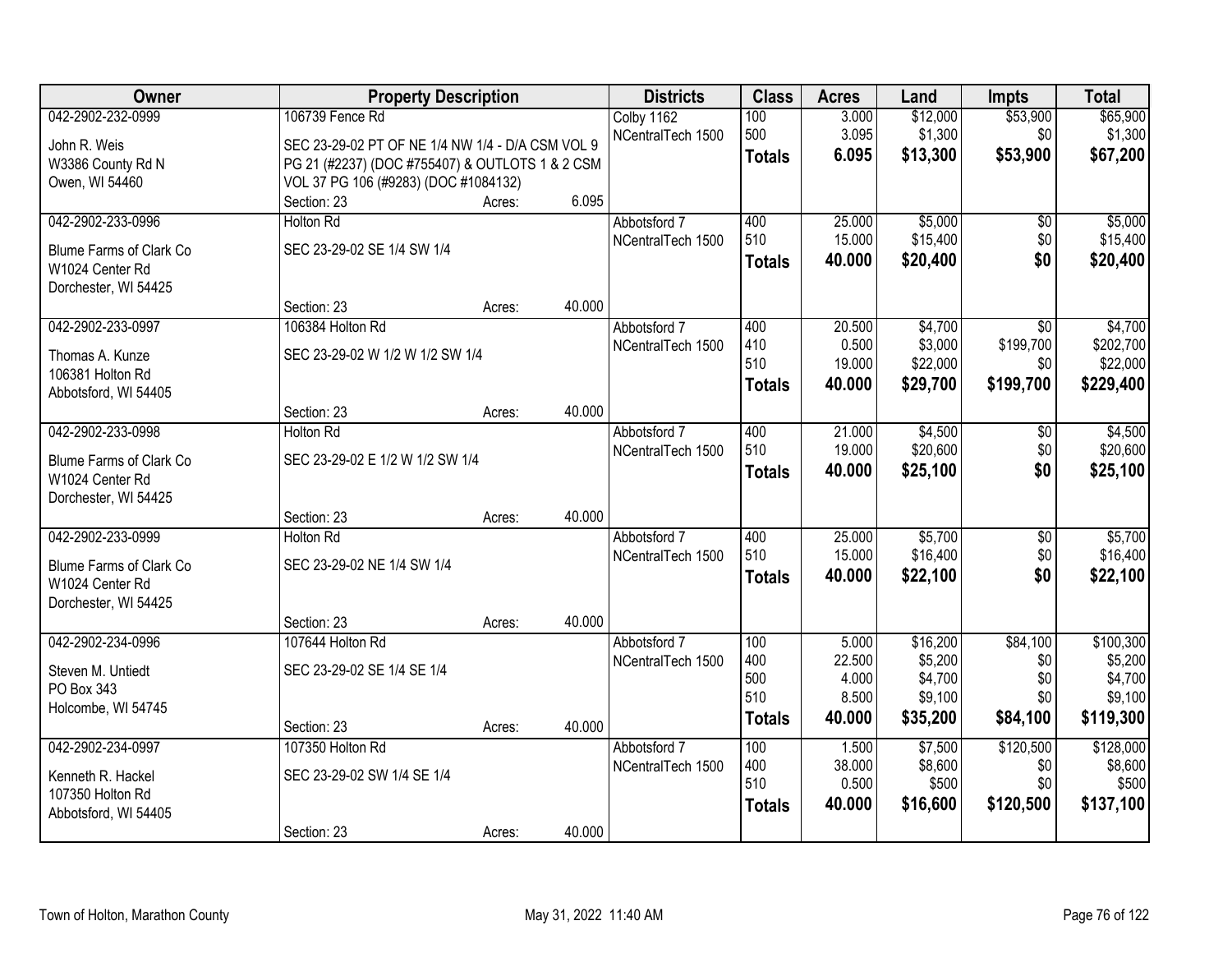| Owner                  |                                                  | <b>Property Description</b> |        | <b>Districts</b>  | <b>Class</b>  | <b>Acres</b>     | Land     | <b>Impts</b>    | <b>Total</b> |
|------------------------|--------------------------------------------------|-----------------------------|--------|-------------------|---------------|------------------|----------|-----------------|--------------|
| 042-2902-234-0998      | County Rd F                                      |                             |        | Abbotsford 7      | 400           | 28.000           | \$6,400  | $\overline{50}$ | \$6,400      |
| Kenneth R. Hackel      | SEC 23-29-02 NW 1/4 SE 1/4                       |                             |        | NCentralTech 1500 | 510           | 12.000           | \$13,000 | \$0             | \$13,000     |
| 107350 Holton Rd       |                                                  |                             |        |                   | <b>Totals</b> | 40.000           | \$19,400 | \$0             | \$19,400     |
| Abbotsford, WI 54405   |                                                  |                             |        |                   |               |                  |          |                 |              |
|                        | Section: 23                                      | Acres:                      | 40.000 |                   |               |                  |          |                 |              |
| 042-2902-234-0999      | County Rd F                                      |                             |        | Abbotsford 7      | 400           | 39.000           | \$8,900  | \$0             | \$8,900      |
| Jerome F. Horacek      | SEC 23-29-02 NE 1/4 SE 1/4                       |                             |        | NCentralTech 1500 | 500           | 1.000            | \$500    | \$0             | \$500        |
| 107617 Holton Rd       |                                                  |                             |        |                   | <b>Totals</b> | 40.000           | \$9,400  | \$0             | \$9,400      |
| Abbotsford, WI 54405   |                                                  |                             |        |                   |               |                  |          |                 |              |
|                        | Section: 23                                      | Acres:                      | 40.000 |                   |               |                  |          |                 |              |
| 042-2902-241-0990      | 108881 Fence Rd                                  |                             |        | Colby 1162        | 410           | 1.000            | \$4,900  | \$65,900        | \$70,800     |
| Joan T. Healy          | SEC 24-29-02 PT OF NW 1/4 NE 1/4 - LOT 2 CSM VOL |                             |        | NCentralTech 1500 | <b>Totals</b> | 1.000            | \$4,900  | \$65,900        | \$70,800     |
| 108881 Fence Rd        | 74 PG 99 (#16145) (DOC# 1604171)                 |                             |        |                   |               |                  |          |                 |              |
| Athens, WI 54411       |                                                  |                             |        |                   |               |                  |          |                 |              |
|                        | Section: 24                                      | Acres:                      | 1.000  |                   |               |                  |          |                 |              |
| 042-2902-241-0991      | 108831 Fence Rd                                  |                             |        | Colby 1162        | 400           | 4.325            | \$1,000  | \$0             | \$1,000      |
| Joan T. Healy          | SEC 24-29-02 PT OF NW 1/4 NE 1/4 - LOT 1 CSM VOL |                             |        | NCentralTech 1500 | 410           | 1.000            | \$4,900  | \$227,300       | \$232,200    |
| 108881 Fence Rd        | 74 PG 99 (#16145) (DOC# 1604171)                 |                             |        |                   | <b>Totals</b> | 5.325            | \$5,900  | \$227,300       | \$233,200    |
| Athens, WI 54411       |                                                  |                             |        |                   |               |                  |          |                 |              |
|                        | Section: 24                                      | Acres:                      | 5.325  |                   |               |                  |          |                 |              |
| 042-2902-241-0992      | <b>Town Hall Rd</b>                              |                             |        | Colby 1162        | 400           | 31.675           | \$7,300  | $\overline{30}$ | \$7,300      |
| Tommy J. Ploeckelman   | SEC 24-29-02 NW 1/4 NE 1/4 - EX CSM VOL 74 PG 99 |                             |        | NCentralTech 1500 | 410           | 1.000            | \$4,900  | \$27,000        | \$31,900     |
| 108648 Fence Rd        | (#16145) (DOC# 1604171)                          |                             |        |                   | <b>Totals</b> | 32.675           | \$12,200 | \$27,000        | \$39,200     |
| Athens, WI 54411       |                                                  |                             |        |                   |               |                  |          |                 |              |
|                        | Section: 24                                      | Acres:                      | 32.675 |                   |               |                  |          |                 |              |
| 042-2902-241-0996      | <b>Town Hall Rd</b>                              |                             |        | Colby 1162        | 400           | 40.000           | \$9,200  | $\overline{50}$ | \$9,200      |
| Larry Venzke, Inc      | SEC 24-29-02 SE 1/4 NE 1/4                       |                             |        | NCentralTech 1500 | <b>Totals</b> | 40.000           | \$9,200  | \$0             | \$9,200      |
| Attn: Venzke Dairy Inc |                                                  |                             |        |                   |               |                  |          |                 |              |
| 109129 Fence Rd        |                                                  |                             |        |                   |               |                  |          |                 |              |
| Athens, WI 54411       | Section: 24                                      | Acres:                      | 40.000 |                   |               |                  |          |                 |              |
| 042-2902-241-0997      | Town Hall Rd                                     |                             |        | Colby 1162        | 400<br>510    | 30.000<br>10.000 | \$6,900  | $\overline{50}$ | \$6,900      |
| Tommy J. Ploeckelman   | SEC 24-29-02 SW 1/4 NE 1/4                       |                             |        | NCentralTech 1500 |               |                  | \$10,800 | \$0             | \$10,800     |
| 108648 Fence Rd        |                                                  |                             |        |                   | <b>Totals</b> | 40.000           | \$17,700 | \$0             | \$17,700     |
| Athens, WI 54411       |                                                  |                             |        |                   |               |                  |          |                 |              |
|                        | Section: 24                                      | Acres:                      | 40.000 |                   |               |                  |          |                 |              |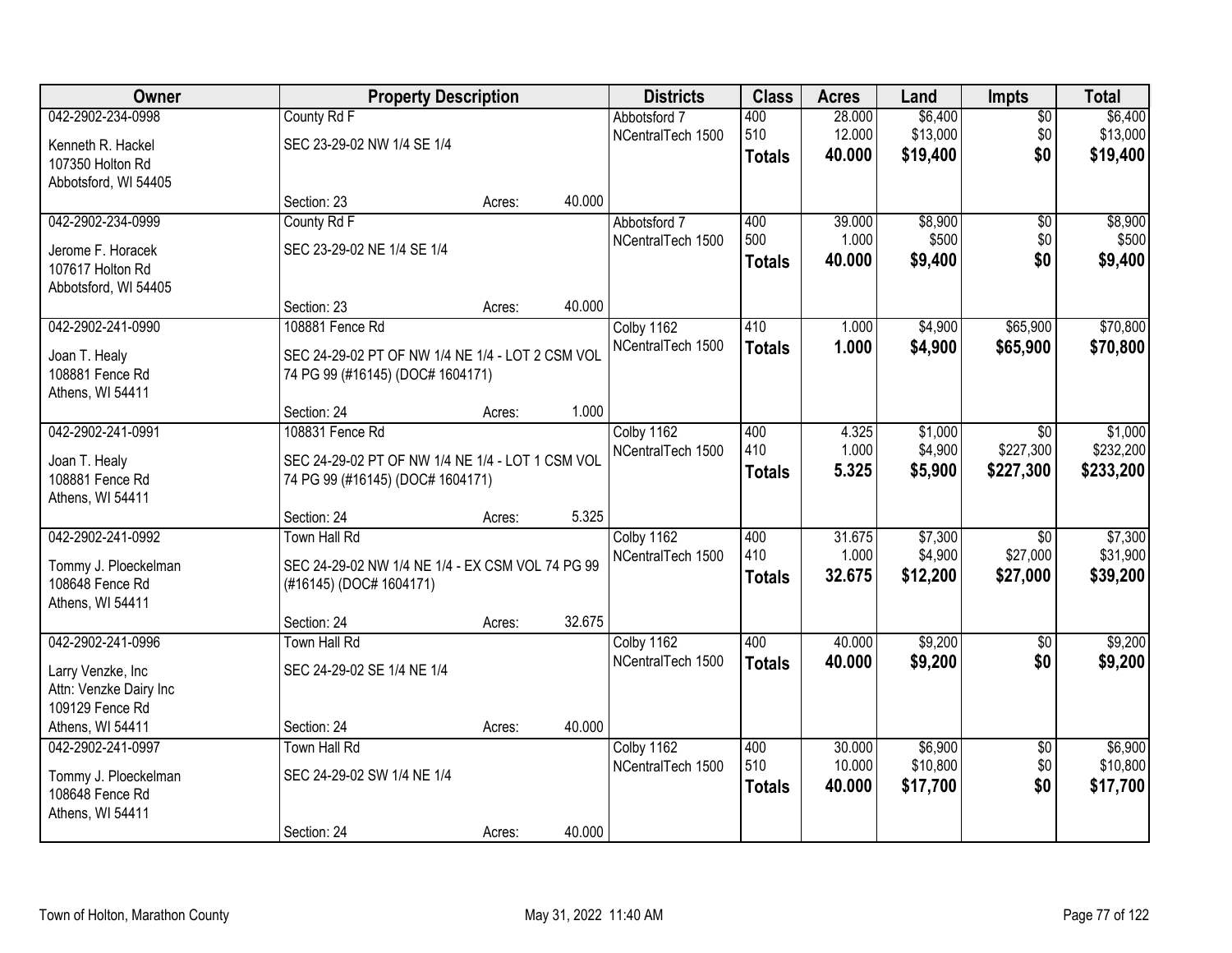| Owner                               | <b>Property Description</b>                      |        |        | <b>Districts</b>  | <b>Class</b>  | <b>Acres</b> | Land     | <b>Impts</b>    | <b>Total</b> |
|-------------------------------------|--------------------------------------------------|--------|--------|-------------------|---------------|--------------|----------|-----------------|--------------|
| 042-2902-241-0999                   | 109129 Fence Rd                                  |        |        | Colby 1162        | 400           | 37.000       | \$8,500  | $\overline{50}$ | \$8,500      |
| Larry Venzke, Inc                   | SEC 24-29-02 NE 1/4 NE 1/4                       |        |        | NCentralTech 1500 | 410           | 3.000        | \$12,900 | \$106,500       | \$119,400    |
| Attn: Venzke Dairy Inc              |                                                  |        |        |                   | <b>Totals</b> | 40.000       | \$21,400 | \$106,500       | \$127,900    |
| 109129 Fence Rd                     |                                                  |        |        |                   |               |              |          |                 |              |
| Athens, WI 54411                    | Section: 24                                      | Acres: | 40.000 |                   |               |              |          |                 |              |
| 042-2902-242-0996                   | County Rd F                                      |        |        | Colby 1162        | 400           | 37.000       | \$8,500  | \$0             | \$8,500      |
| Wallace H Sprotte Dorothy A Sprotte | SEC 24-29-02 SE 1/4 NW 1/4                       |        |        | NCentralTech 1500 | 510           | 3.000        | \$3,400  | \$0             | \$3,400      |
| 233119 County Rd F                  |                                                  |        |        |                   | <b>Totals</b> | 40.000       | \$11,900 | \$0             | \$11,900     |
| Abbotsford, WI 54405                |                                                  |        |        |                   |               |              |          |                 |              |
|                                     | Section: 24                                      | Acres: | 40.000 |                   |               |              |          |                 |              |
| 042-2902-242-0997                   | 233119 County Rd F                               |        |        | Colby 1162        | 400           | 37.000       | \$8,500  | \$0             | \$8,500      |
| Wallace H Sprotte Dorothy A Sprotte | SEC 24-29-02 SW 1/4 NW 1/4                       |        |        | NCentralTech 1500 | 410           | 3.000        | \$12,900 | \$135,300       | \$148,200    |
| 233119 County Rd F                  |                                                  |        |        |                   | <b>Totals</b> | 40.000       | \$21,400 | \$135,300       | \$156,700    |
| Abbotsford, WI 54405                |                                                  |        |        |                   |               |              |          |                 |              |
|                                     | Section: 24                                      | Acres: | 40.000 |                   |               |              |          |                 |              |
| 042-2902-242-0998                   | 108013 Fence Rd                                  |        |        | Colby 1162        | 100           | 10.000       | \$26,700 | \$225,200       | \$251,900    |
| Wallace H Sprotte Dorothy A Sprotte | SEC 24-29-02 NW 1/4 NW 1/4                       |        |        | NCentralTech 1500 | 400           | 30.000       | \$6,900  | \$0             | \$6,900      |
| 233119 County Rd F                  |                                                  |        |        |                   | <b>Totals</b> | 40.000       | \$33,600 | \$225,200       | \$258,800    |
| Abbotsford, WI 54405                |                                                  |        |        |                   |               |              |          |                 |              |
|                                     | Section: 24                                      | Acres: | 40.000 |                   |               |              |          |                 |              |
| 042-2902-242-0999                   | <b>Town Hall Rd</b>                              |        |        | Colby 1162        | 400           | 40.000       | \$9,200  | $\overline{50}$ | \$9,200      |
| Wallace H Sprotte Dorothy A Sprotte | SEC 24-29-02 NE 1/4 NW 1/4                       |        |        | NCentralTech 1500 | <b>Totals</b> | 40.000       | \$9,200  | \$0             | \$9,200      |
| 233119 County Rd F                  |                                                  |        |        |                   |               |              |          |                 |              |
| Abbotsford, WI 54405                |                                                  |        |        |                   |               |              |          |                 |              |
|                                     | Section: 24                                      | Acres: | 40.000 |                   |               |              |          |                 |              |
| 042-2902-243-0990                   | <b>Holton Rd</b>                                 |        |        | Abbotsford 7      | 410           | 1.228        | \$5,800  | \$11,500        | \$17,300     |
| Lori A. Swarr                       | SEC 24-29-02 PT OF SE 1/4 SW 1/4 - LOT 1 CSM VOL |        |        | NCentralTech 1500 | <b>Totals</b> | 1.228        | \$5,800  | \$11,500        | \$17,300     |
| 1229 N Meridian St                  | 55 PG 52 (#12734) (DOC #1310766)                 |        |        |                   |               |              |          |                 |              |
| Curtiss, WI 54422                   |                                                  |        |        |                   |               |              |          |                 |              |
|                                     | Section: 24                                      | Acres: | 1.228  |                   |               |              |          |                 |              |
| 042-2902-243-0991                   | Holton Rd                                        |        |        | Abbotsford 7      | 400           | 53.288       | \$12,200 | $\overline{50}$ | \$12,200     |
| Donald C. Boss                      | SEC 24-29-02 PT OF E 1/2 SW 1/4 - LOT 1 CSM VOL  |        |        | NCentralTech 1500 | <b>Totals</b> | 53.288       | \$12,200 | \$0             | \$12,200     |
| 101767 Wuertzburg Rd                | 55 PG 51 (#12733) (DOC #1310765)                 |        |        |                   |               |              |          |                 |              |
| Abbotsford, WI 54405                |                                                  |        |        |                   |               |              |          |                 |              |
|                                     | Section: 24                                      | Acres: | 53.288 |                   |               |              |          |                 |              |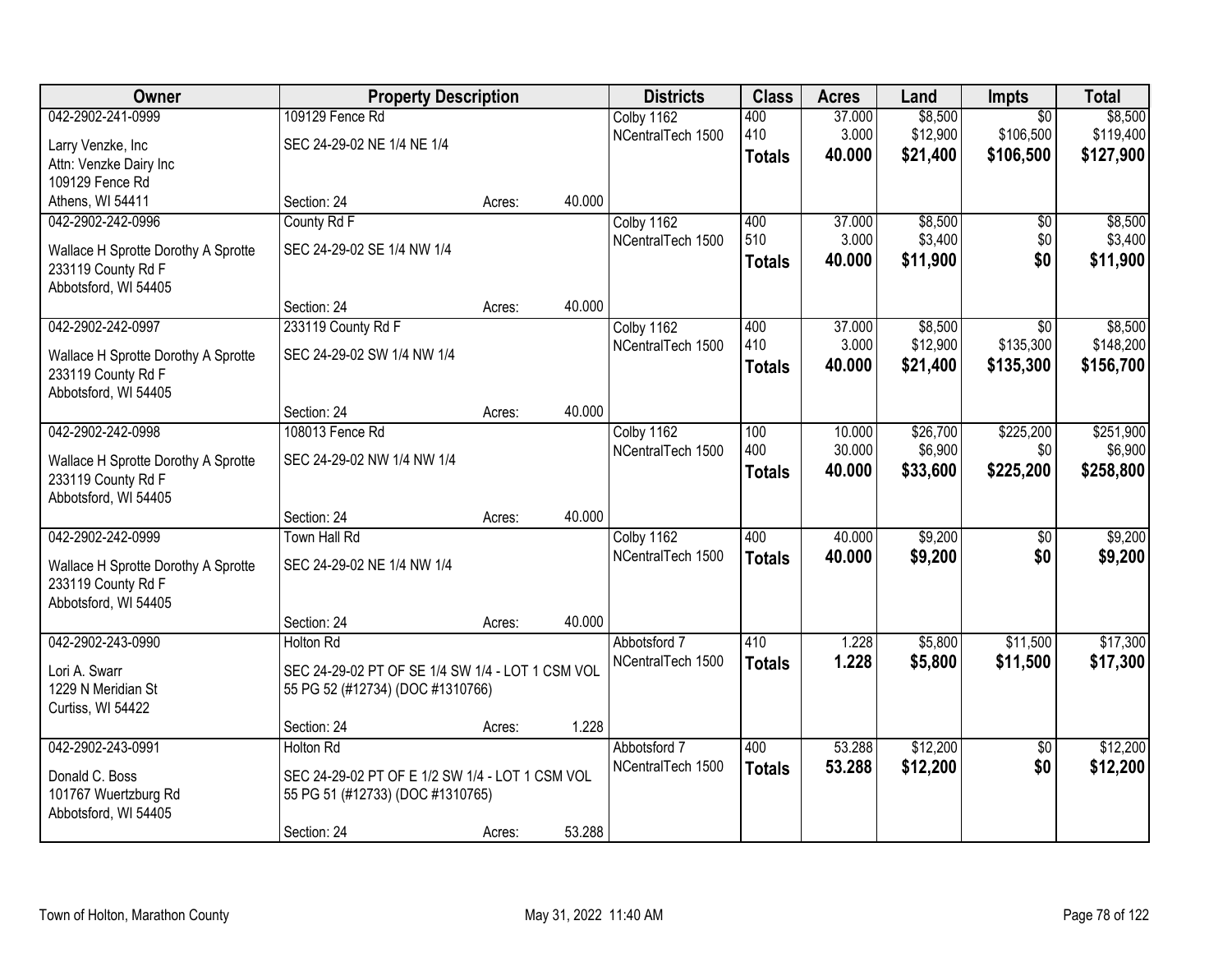| Owner                               | <b>Property Description</b>                       | <b>Districts</b>  | <b>Class</b>  | <b>Acres</b> | Land     | <b>Impts</b>    | <b>Total</b> |
|-------------------------------------|---------------------------------------------------|-------------------|---------------|--------------|----------|-----------------|--------------|
| 042-2902-243-0992                   | 108066 Holton Rd                                  | Abbotsford 7      | 100           | 2.164        | \$9,500  | \$81,800        | \$91,300     |
| Matthew J. Hein                     | SEC 24-29-02 PT OF SW 1/4 SW 1/4 - LOT 1 &        | NCentralTech 1500 | <b>Totals</b> | 2.164        | \$9,500  | \$81,800        | \$91,300     |
| 108066 Holton Rd                    | OUTLOT 1 CSM VOL 47 PG 100 (#11238) (DOC          |                   |               |              |          |                 |              |
| Abbotsford, WI 54405                | #1204258)                                         |                   |               |              |          |                 |              |
|                                     | 2.164<br>Section: 24<br>Acres:                    |                   |               |              |          |                 |              |
| 042-2902-243-0993                   | County Rd F                                       | Abbotsford 7      | 400           | 31.836       | \$7,300  | $\overline{50}$ | \$7,300      |
| Wallace H Sprotte Dorothy A Sprotte | SEC 24-29-02 SW 1/4 SW 1/4 EX CSM 47 PG 100       | NCentralTech 1500 | 510           | 6.000        | \$7,200  | \$0             | \$7,200      |
| 233119 County Rd F                  | (#11238) (DOC #1204258)                           |                   | Totals        | 37.836       | \$14,500 | \$0             | \$14,500     |
| Abbotsford, WI 54405                |                                                   |                   |               |              |          |                 |              |
|                                     | 37.836<br>Section: 24<br>Acres:                   |                   |               |              |          |                 |              |
| 042-2902-243-0994                   | 108342 Holton Rd                                  | Abbotsford 7      | 100           | 0.970        | \$5,800  | \$86,900        | \$92,700     |
| Gary C. Lake                        | SEC 24-29-02 PT OF SE 1/4 SW 1/4 - CSM VOL 5 PG   | NCentralTech 1500 | <b>Totals</b> | 0.970        | \$5,800  | \$86,900        | \$92,700     |
| 108342 Holton Rd                    | 22 (#1094) (DOC #700669)                          |                   |               |              |          |                 |              |
| Abbotsford, WI 54405                |                                                   |                   |               |              |          |                 |              |
|                                     | 0.970<br>Section: 24<br>Acres:                    |                   |               |              |          |                 |              |
| 042-2902-243-0998                   | County Rd F                                       | Abbotsford 7      | 400           | 37.000       | \$8,500  | \$0             | \$8,500      |
| Wallace H Sprotte Dorothy A Sprotte | SEC 24-29-02 NW 1/4 SW 1/4                        | NCentralTech 1500 | 510           | 3.000        | \$3,600  | \$0             | \$3,600      |
| 233119 County Rd F                  |                                                   |                   | <b>Totals</b> | 40.000       | \$12,100 | \$0             | \$12,100     |
| Abbotsford, WI 54405                |                                                   |                   |               |              |          |                 |              |
|                                     | 40.000<br>Section: 24<br>Acres:                   |                   |               |              |          |                 |              |
| 042-2902-244-0992                   | 108680 Holton Rd                                  | Abbotsford 7      | 410           | 4.070        | \$14,200 | \$110,500       | \$124,700    |
| Raymond L. Swacker                  | SEC 24-29-02 PT OF SW 1/4 SE 1/4 - LOT 1 CSM VOL  | NCentralTech 1500 | <b>Totals</b> | 4.070        | \$14,200 | \$110,500       | \$124,700    |
| 108680 Holton Rd                    | 69 PG 153 (#15411) (DOC #1533725)                 |                   |               |              |          |                 |              |
| Abbotsford, WI 54405                |                                                   |                   |               |              |          |                 |              |
|                                     | 4.070<br>Section: 24<br>Acres:                    |                   |               |              |          |                 |              |
| 042-2902-244-0993                   | <b>Holton Rd</b>                                  | Abbotsford 7      | 400           | 40.082       | \$9,200  | $\sqrt{6}$      | \$9,200      |
| Blume Farms of Clark Co             | SEC 24-29-02 PT OF W 1/2 SE 1/4 & PT OF NE 1/4 SW | NCentralTech 1500 | 510           | 22.000       | \$27,500 | \$0             | \$27,500     |
| W1024 Center Rd                     | 1/4 - LOT 2 CSM VOL 55 PG 51 (#12733) (DOC        |                   | <b>Totals</b> | 62.082       | \$36,700 | \$0             | \$36,700     |
| Dorchester, WI 54425                | #1310765) EX CSM VOL 69 PG 153 (#15411) (DOC      |                   |               |              |          |                 |              |
|                                     | 62.082<br>Section: 24<br>Acres:                   |                   |               |              |          |                 |              |
| 042-2902-244-0994                   | <b>Holton Rd</b>                                  | Abbotsford 7      | 400           | 74.713       | \$17,100 | $\overline{50}$ | \$17,100     |
| David A. Ruesch                     | SEC 24-29-02 PT OF SE 1/4 - LOT 3 CSM VOL 55 PG   | NCentralTech 1500 | <b>Totals</b> | 74.713       | \$17,100 | \$0             | \$17,100     |
| 232288 Pickard Ave                  | 51 (#12733) (DOC #1310765)                        |                   |               |              |          |                 |              |
| Abbotsford, WI 54405                |                                                   |                   |               |              |          |                 |              |
|                                     | 74.713<br>Section: 24<br>Acres:                   |                   |               |              |          |                 |              |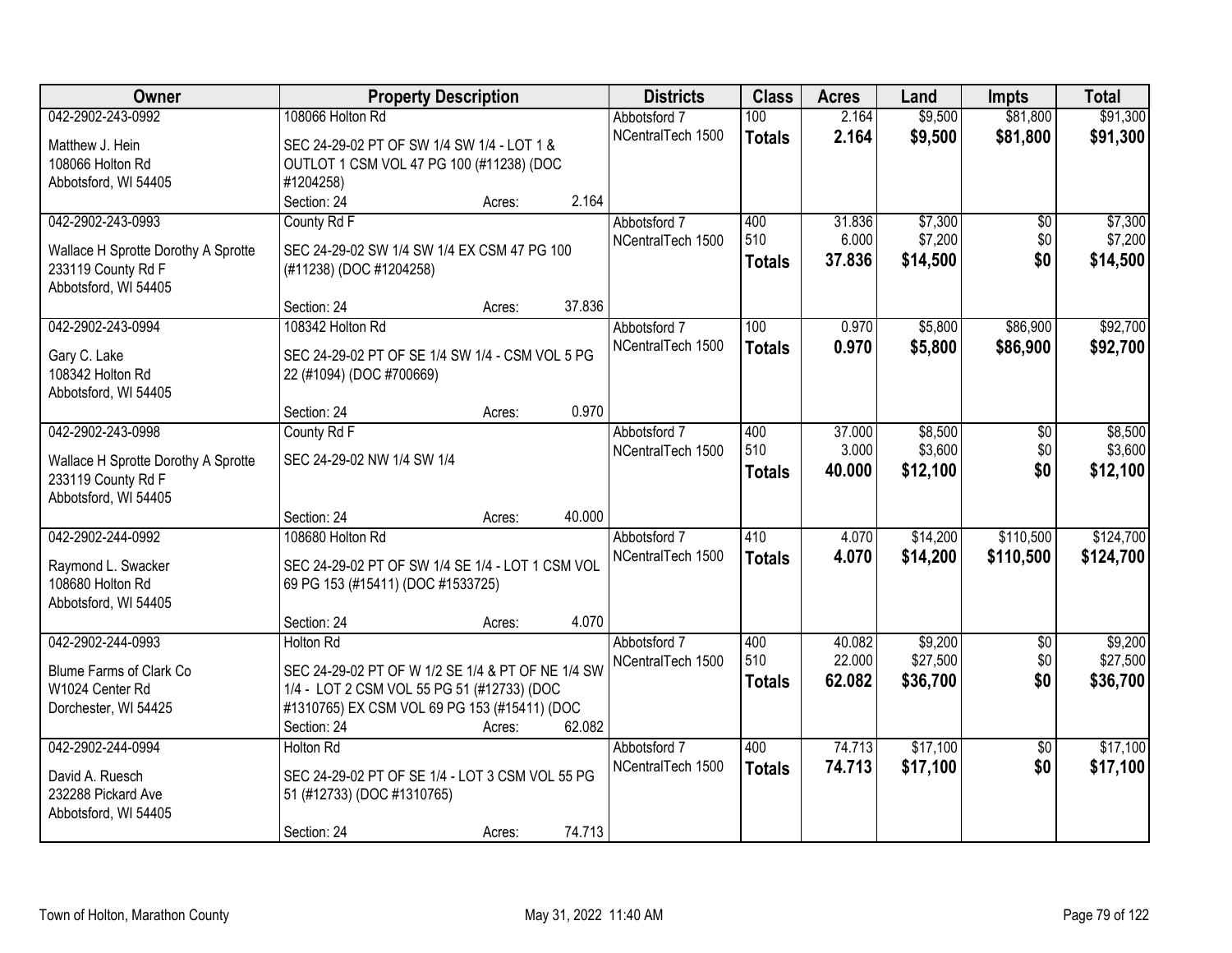| Owner                                      |                                                     | <b>Property Description</b> |        | <b>Districts</b>                  | <b>Class</b>  | <b>Acres</b>     | Land               | <b>Impts</b>           | <b>Total</b>       |
|--------------------------------------------|-----------------------------------------------------|-----------------------------|--------|-----------------------------------|---------------|------------------|--------------------|------------------------|--------------------|
| 042-2902-244-0999                          | <b>Holton Rd</b>                                    |                             |        | Abbotsford 7<br>NCentralTech 1500 | 400           | 40.000<br>40.000 | \$9,200<br>\$9,200 | $\overline{50}$<br>\$0 | \$9,200<br>\$9,200 |
| Herbert R. Elving                          | SEC 24-29-02 E 1/2 E 1/2 SE 1/4                     |                             |        |                                   | <b>Totals</b> |                  |                    |                        |                    |
| 16714 Meridian East                        |                                                     |                             |        |                                   |               |                  |                    |                        |                    |
| Poyallup, WA 98375                         |                                                     |                             | 40.000 |                                   |               |                  |                    |                        |                    |
| 042-2902-251-0985                          | Section: 24<br><b>Holton Rd</b>                     | Acres:                      |        | Abbotsford 7                      | 400           | 16.361           | \$3,700            | $\overline{50}$        | \$3,700            |
|                                            |                                                     |                             |        | NCentralTech 1500                 |               | 16.361           | \$3,700            | \$0                    | \$3,700            |
| Peggy's, LLC                               | SEC 25-29-02 PT OF NW 1/4 NE 1/4 LOT 2 CSM VOL      |                             |        |                                   | <b>Totals</b> |                  |                    |                        |                    |
| 229229 County Rd F                         | 56 PG 177 (#13050) (DOC #1347343)                   |                             |        |                                   |               |                  |                    |                        |                    |
| Abbotsford, WI 54405                       |                                                     |                             |        |                                   |               |                  |                    |                        |                    |
|                                            | Section: 25                                         | Acres:                      | 16.361 |                                   |               |                  |                    |                        |                    |
| 042-2902-251-0986                          | <b>Holton Rd</b>                                    |                             |        | Abbotsford 7                      | 400           | 16.365           | \$3,700            | \$0                    | \$3,700            |
| Peggy's, LLC                               | SEC 25-29-02 PT OF NW 1/4 NE 1/4 LOT 1 CSM VOL      |                             |        | NCentralTech 1500                 | <b>Totals</b> | 16.365           | \$3,700            | \$0                    | \$3,700            |
| 229229 County Rd F                         | 56 PG 177 (#13050) (DOC #1347343)                   |                             |        |                                   |               |                  |                    |                        |                    |
| Abbotsford, WI 54405                       |                                                     |                             |        |                                   |               |                  |                    |                        |                    |
|                                            | Section: 25                                         | Acres:                      | 16.365 |                                   |               |                  |                    |                        |                    |
| 042-2902-251-0987                          | <b>Holton Rd</b>                                    |                             |        | Abbotsford 7                      | 400           | 16.356           | \$3,700            | \$0                    | \$3,700            |
| Peggy's, LLC                               | SEC 25-29-02 PT NE 1/4 NE 1/4 & NW 1/4 NE 1/4 - LOT |                             |        | NCentralTech 1500                 | <b>Totals</b> | 16.356           | \$3,700            | \$0                    | \$3,700            |
| 229229 County Rd F                         | 3 CSM VOL 56 PG 177 (#13050) (DOC #1347343)         |                             |        |                                   |               |                  |                    |                        |                    |
| Abbotsford, WI 54405                       |                                                     |                             |        |                                   |               |                  |                    |                        |                    |
|                                            | Section: 25                                         | Acres:                      | 16.356 |                                   |               |                  |                    |                        |                    |
| 042-2902-251-0988                          | 231788 Blair Rd                                     |                             |        | Abbotsford 7                      | 100           | 3.000            | \$12,000           | \$84,100               | \$96,100           |
| Victor Aguilera                            | SEC 25-29-02 PT OF NE 1/4 NE 1/4 - S 720 FT +/- OF  |                             |        | NCentralTech 1500                 | 400           | 9.991            | \$2,300            | \$0                    | \$2,300            |
| 231788 Blair Rd                            | E 970' THRF                                         |                             |        |                                   | 500           | 2.000            | \$900              | \$0                    | \$900              |
| Abbotsford, WI 54405                       |                                                     |                             |        |                                   | <b>Totals</b> | 14.991           | \$15,200           | \$84,100               | \$99,300           |
|                                            | Section: 25                                         | Acres:                      | 14.991 |                                   |               |                  |                    |                        |                    |
| 042-2902-251-0990                          | 109213 Holton Rd                                    |                             |        | Abbotsford 7                      | 100           | 8.264            | \$23,100           | \$188,500              | \$211,600          |
| Robert J. Hoock                            | SEC 25-29-02 PT OF NE 1/4 NE 1/4 - LOT 2 CSM VOL    |                             |        | NCentralTech 1500                 | <b>Totals</b> | 8.264            | \$23,100           | \$188,500              | \$211,600          |
| 109213 Holton Rd                           | 50 PG 190 (#11902) (DOC #1239211)                   |                             |        |                                   |               |                  |                    |                        |                    |
| Abbotsford, WI 54405                       |                                                     |                             |        |                                   |               |                  |                    |                        |                    |
|                                            | Section: 25                                         | Acres:                      | 8.264  |                                   |               |                  |                    |                        |                    |
| 042-2902-251-0991                          | 231928 Blair Rd                                     |                             |        | Abbotsford 7                      | 100           | 5.096            | \$16,400           | \$251,800              | \$268,200          |
|                                            |                                                     |                             |        | NCentralTech 1500                 | <b>Totals</b> | 5.096            | \$16,400           | \$251,800              | \$268,200          |
| Jesse James Ploeckelman<br>231928 Blair Rd | SEC 25-29-02 PT OF NE 1/4 NE 1/4 - LOT 1 CSM VOL    |                             |        |                                   |               |                  |                    |                        |                    |
| Abbotsford, WI 54405                       | 50 PG 190 (#11902) (DOC #1239211)                   |                             |        |                                   |               |                  |                    |                        |                    |
|                                            | Section: 25                                         | Acres:                      | 5.096  |                                   |               |                  |                    |                        |                    |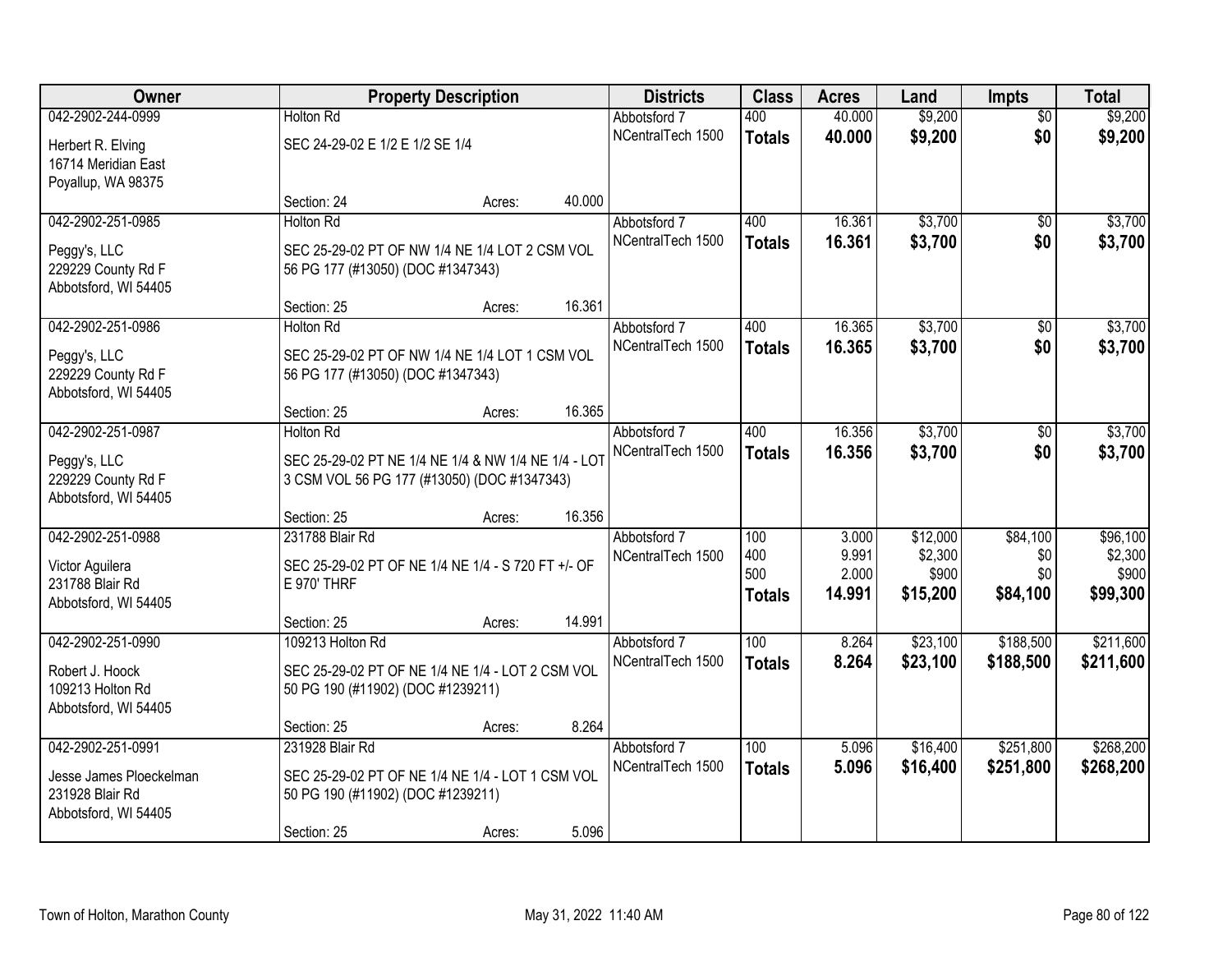| Owner                   |                                                   | <b>Property Description</b> |        | <b>Districts</b>  | <b>Class</b>  | <b>Acres</b> | Land     | <b>Impts</b>    | <b>Total</b> |
|-------------------------|---------------------------------------------------|-----------------------------|--------|-------------------|---------------|--------------|----------|-----------------|--------------|
| 042-2902-251-0993       | 231446 Blair Rd                                   |                             |        | Abbotsford 7      | 100           | 1.325        | \$7,000  | \$91,500        | \$98,500     |
| John C. Dahl            | SEC 25-29-02 PT OF SE 1/4 NE 1/4 - LOT 1 CSM VOL  |                             |        | NCentralTech 1500 | <b>Totals</b> | 1.325        | \$7,000  | \$91,500        | \$98,500     |
| 231446 Blair Rd         | 40 PG 3 (#9780) (DOC #1110365)                    |                             |        |                   |               |              |          |                 |              |
| Abbotsford, WI 54405    |                                                   |                             |        |                   |               |              |          |                 |              |
|                         | Section: 25                                       | Acres:                      | 1.325  |                   |               |              |          |                 |              |
| 042-2902-251-0994       | <b>Townline Rd</b>                                |                             |        | Abbotsford 7      | 400           | 29.680       | \$6,800  | \$0             | \$6,800      |
| Peggy's, LLC            | SEC 25-29-02 SE 1/4 NE 1/4 EX LOT 1 CSM VOL 40 PO |                             |        | NCentralTech 1500 | 500           | 9.000        | \$3,900  | \$0             | \$3,900      |
| 229229 County Rd F      | 3 (#9780) (DOC #1110365)                          |                             |        |                   | <b>Totals</b> | 38.680       | \$10,700 | \$0             | \$10,700     |
| Abbotsford, WI 54405    |                                                   |                             |        |                   |               |              |          |                 |              |
|                         | Section: 25                                       | Acres:                      | 38.680 |                   |               |              |          |                 |              |
| 042-2902-251-0996       | <b>Townline Rd</b>                                |                             |        | Abbotsford 7      | 400           | 38.000       | \$8,700  | \$0             | \$8,700      |
| Peggy's, LLC            | SEC 25-29-02 SW 1/4 NE 1/4                        |                             |        | NCentralTech 1500 | 510           | 2.000        | \$2,000  | \$0             | \$2,000      |
| 229229 County Rd F      |                                                   |                             |        |                   | <b>Totals</b> | 40.000       | \$10,700 | \$0             | \$10,700     |
| Abbotsford, WI 54405    |                                                   |                             |        |                   |               |              |          |                 |              |
|                         | Section: 25                                       | Acres:                      | 40.000 |                   |               |              |          |                 |              |
| 042-2902-252-0982       | 108389 Holton Rd                                  |                             |        | Abbotsford 7      | 410           | 2.370        | \$10,400 | \$217,100       | \$227,500    |
| Richard P. Bartnik      | SEC 25-29-02 PT OF NE 1/4 NW 1/4 - LOT 1 CSM VOL  |                             |        | NCentralTech 1500 | <b>Totals</b> | 2.370        | \$10,400 | \$217,100       | \$227,500    |
| 108389 Holton Rd        | 77 PG 125 (#16626) (DOC #1654593)                 |                             |        |                   |               |              |          |                 |              |
| Abbotsford, WI 54405    |                                                   |                             |        |                   |               |              |          |                 |              |
|                         | Section: 25                                       | Acres:                      | 2.370  |                   |               |              |          |                 |              |
| 042-2902-252-0983       | <b>Holton Rd</b>                                  |                             |        | Abbotsford 7      | 400           | 63.459       | \$14,500 | $\overline{50}$ | \$14,500     |
| Blume Farms of Clark Co | SEC 25-29-02 PT OF E 1/2 NW 1/4 - LOT 1 CSM VOL   |                             |        | NCentralTech 1500 | 500           | 1.000        | \$500    | \$0             | \$500        |
| W1024 Center Rd         | 70 PG 123 (#15541) (DOC #1548288)                 |                             |        |                   | 510           | 1.500        | \$1,800  | \$0             | \$1,800      |
| Dorchester, WI 54425    |                                                   |                             |        |                   | <b>Totals</b> | 65.959       | \$16,800 | \$0             | \$16,800     |
|                         | Section: 25                                       | Acres:                      | 65.959 |                   |               |              |          |                 |              |
| 042-2902-252-0985       | <b>Holton Rd</b>                                  |                             |        | Abbotsford 7      | 400           | 3.000        | \$700    | $\overline{50}$ | \$700        |
| Eric M. Hackel          | SEC 25-29-02 PT OF SE 1/4 NW 1/4 - S 660 FT OF W  |                             |        | NCentralTech 1500 | 600           | 7.020        | \$17,100 | \$0             | \$17,100     |
| 231347 County Rd F      | 661 FT THRF                                       |                             |        |                   | <b>Totals</b> | 10.020       | \$17,800 | \$0             | \$17,800     |
| Abbotsford, WI 54405    |                                                   |                             |        |                   |               |              |          |                 |              |
|                         | Section: 25                                       | Acres:                      | 10.020 |                   |               |              |          |                 |              |
| 042-2902-252-0987       | County Rd F                                       |                             |        | Abbotsford 7      | 400           | 29.190       | \$6,700  | $\overline{30}$ | \$6,700      |
| Michael J. Hackel       | SEC 25-29-02 PT OF W 1/2 NW 1/4 - S 53 ACRES      |                             |        | NCentralTech 1500 | 510           | 2.000        | \$2,000  | \$0             | \$2,000      |
| 231347 County Rd F      | THRF EX S 20 ACRES EX CSM VOL 52 PG 131           |                             |        |                   | <b>Totals</b> | 31.190       | \$8,700  | \$0             | \$8,700      |
| Abbotsford, WI 54405    | (#12243) (DOC #1266894)                           |                             |        |                   |               |              |          |                 |              |
|                         | Section: 25                                       | Acres:                      | 31.190 |                   |               |              |          |                 |              |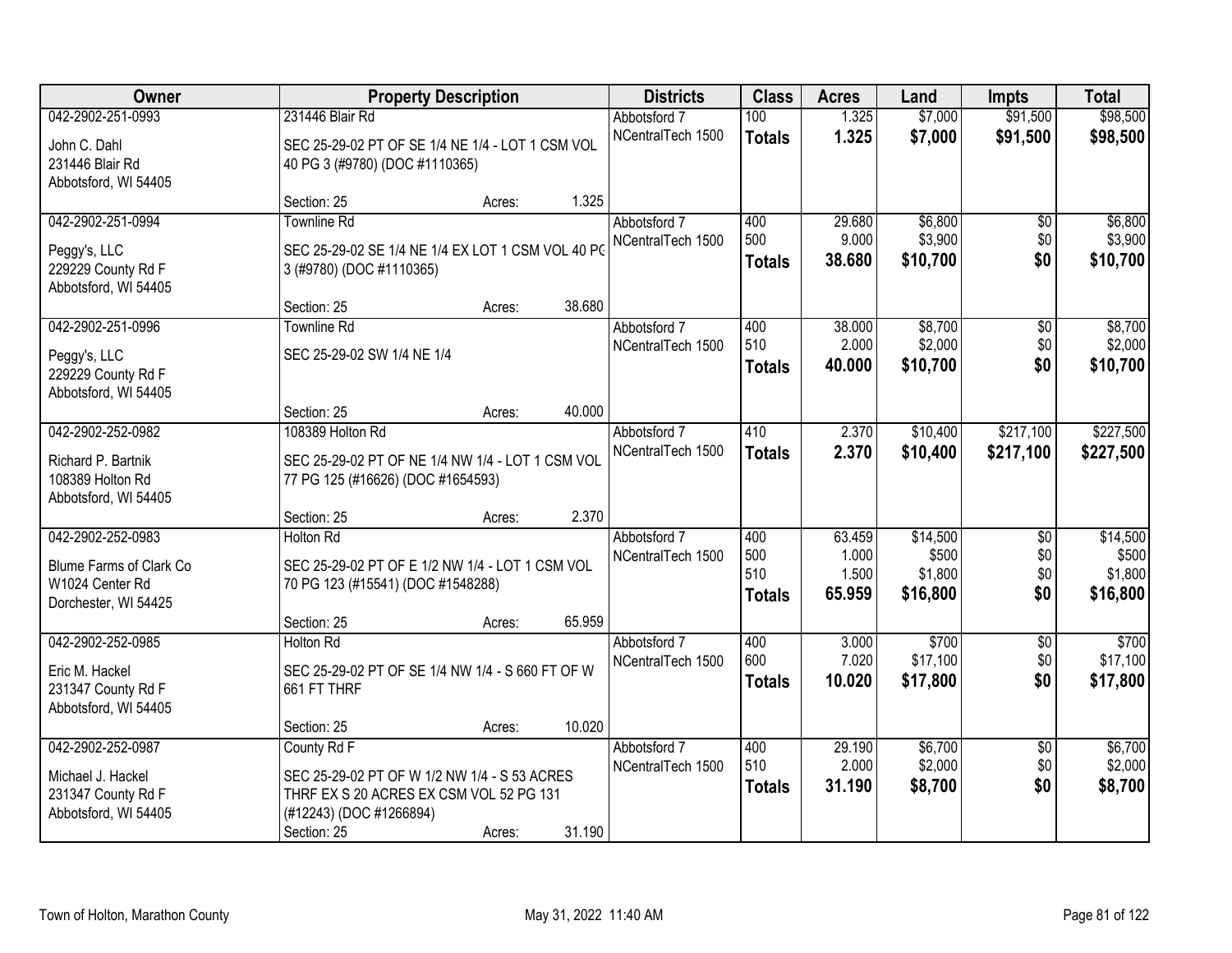| Owner                                                                                 | <b>Property Description</b>                                                                                                                     |        | <b>Districts</b>                  | <b>Class</b>                | <b>Acres</b>              | Land                             | <b>Impts</b>                              | <b>Total</b>                       |
|---------------------------------------------------------------------------------------|-------------------------------------------------------------------------------------------------------------------------------------------------|--------|-----------------------------------|-----------------------------|---------------------------|----------------------------------|-------------------------------------------|------------------------------------|
| 042-2902-252-0988                                                                     | 231739 County Rd F                                                                                                                              |        | Abbotsford 7                      | 100                         | 2.216                     | \$9,600                          | \$35,000                                  | \$44,600                           |
| Ervin L. Miller<br>106149 Holton Rd<br>Abbotsford, WI 54405                           | SEC 25-29-02 PT OF NW 1/4 NW 1/4 - LOTS 1 & 2 CSM<br>VOL 52 PG 131 (#12243) (DOC #1266894)                                                      |        | NCentralTech 1500                 | <b>Totals</b>               | 2.216                     | \$9,600                          | \$35,000                                  | \$44,600                           |
|                                                                                       | Section: 25<br>Acres:                                                                                                                           | 2.216  |                                   |                             |                           |                                  |                                           |                                    |
| 042-2902-252-0989<br>Bruce J. Erickson<br>232390 County Rd E<br>Athens, WI 54411      | County Rd F<br>SEC 25-29-02 W1/2 NW1/4 EX S 53 ACRES THRF EX<br>CSM VOL 52 PG 131 (#12243) DOC #1266894                                         |        | Abbotsford 7<br>NCentralTech 1500 | 400<br>500<br><b>Totals</b> | 19.707<br>4.000<br>23.707 | \$4,500<br>\$1,700<br>\$6,200    | $\overline{50}$<br>\$0<br>\$0             | \$4,500<br>\$1,700<br>\$6,200      |
|                                                                                       | Section: 25<br>Acres:                                                                                                                           | 23.707 |                                   |                             |                           |                                  |                                           |                                    |
| 042-2902-252-0996<br>Michael J. Hackel<br>231347 County Rd F<br>Abbotsford, WI 54405  | 231347 County Rd F<br>SEC 25-29-02 PT OF SW 1/4 NW 1/4 - S 20 ACRES<br><b>THRF</b>                                                              |        | Abbotsford 7<br>NCentralTech 1500 | 100<br>600<br><b>Totals</b> | 7.000<br>13.000<br>20.000 | \$20,400<br>\$31,000<br>\$51,400 | \$211,000<br>\$0<br>\$211,000             | \$231,400<br>\$31,000<br>\$262,400 |
|                                                                                       | Section: 25<br>Acres:                                                                                                                           | 20.000 |                                   |                             |                           |                                  |                                           |                                    |
| 042-2902-253-0994<br>Thomas A. Eppers<br>108392 Wuertzburg Rd<br>Abbotsford, WI 54405 | 108392 Wuertzburg Rd<br>SEC 25-29-02 PT OF SE 1/4 SW 1/4 BEG 475' E OF SW<br>COR E 260' N 195' W 190' S 50' W 70' S 145' TO POB                 |        | Abbotsford 7<br>NCentralTech 1500 | 100<br><b>Totals</b>        | 1.080<br>1.080            | \$6,200<br>\$6,200               | \$112,200<br>\$112,200                    | \$118,400<br>\$118,400             |
|                                                                                       | Section: 25<br>Acres:                                                                                                                           | 1.080  |                                   |                             |                           |                                  |                                           |                                    |
| 042-2902-253-0995<br>Bart G. Schreiber<br>111503 Wuertzburg Rd<br>Athens, WI 54411    | <b>Boss Rd</b><br>SEC 25-29-02 SE 1/4 SW 1/4 EX BEG 475' E OF SW<br>COR E 260' N 195' W 190' S 50' W 70' S 145' TO POB<br>Section: 25<br>Acres: | 38.920 | Abbotsford 7<br>NCentralTech 1500 | 400<br>500<br><b>Totals</b> | 38.000<br>0.920<br>38.920 | \$8,700<br>\$400<br>\$9,100      | $\overline{30}$<br>\$0<br>\$0             | \$8,700<br>\$400<br>\$9,100        |
| 042-2902-253-0996<br>Philip C. Kunze<br>108120 Wuertzburg Rd<br>Abbotsford, WI 54405  | 108120 Wuertzburg Rd<br>SEC 25-29-02 SW 1/4 SW 1/4<br>Section: 25<br>Acres:                                                                     | 40.000 | Abbotsford 7<br>NCentralTech 1500 | 400<br>410<br><b>Totals</b> | 37.000<br>3.000<br>40.000 | \$8,500<br>\$12,900<br>\$21,400  | $\overline{30}$<br>\$176,300<br>\$176,300 | \$8,500<br>\$189,200<br>\$197,700  |
| 042-2902-253-0997<br>Andrew J. Venzke<br>230967 County Rd F<br>Abbotsford, WI 54405   | 230967 County Rd F<br>SEC 25-29-02 PT OF NW 1/4 SW 1/4 THAT PT LYG<br>NLY OF SLY LN OF ABND SOO LN RR<br>Section: 25<br>Acres:                  | 8.750  | Abbotsford 7<br>NCentralTech 1500 | 100<br><b>Totals</b>        | 8.750<br>8.750            | \$24,100<br>\$24,100             | \$176,000<br>\$176,000                    | \$200,100<br>\$200,100             |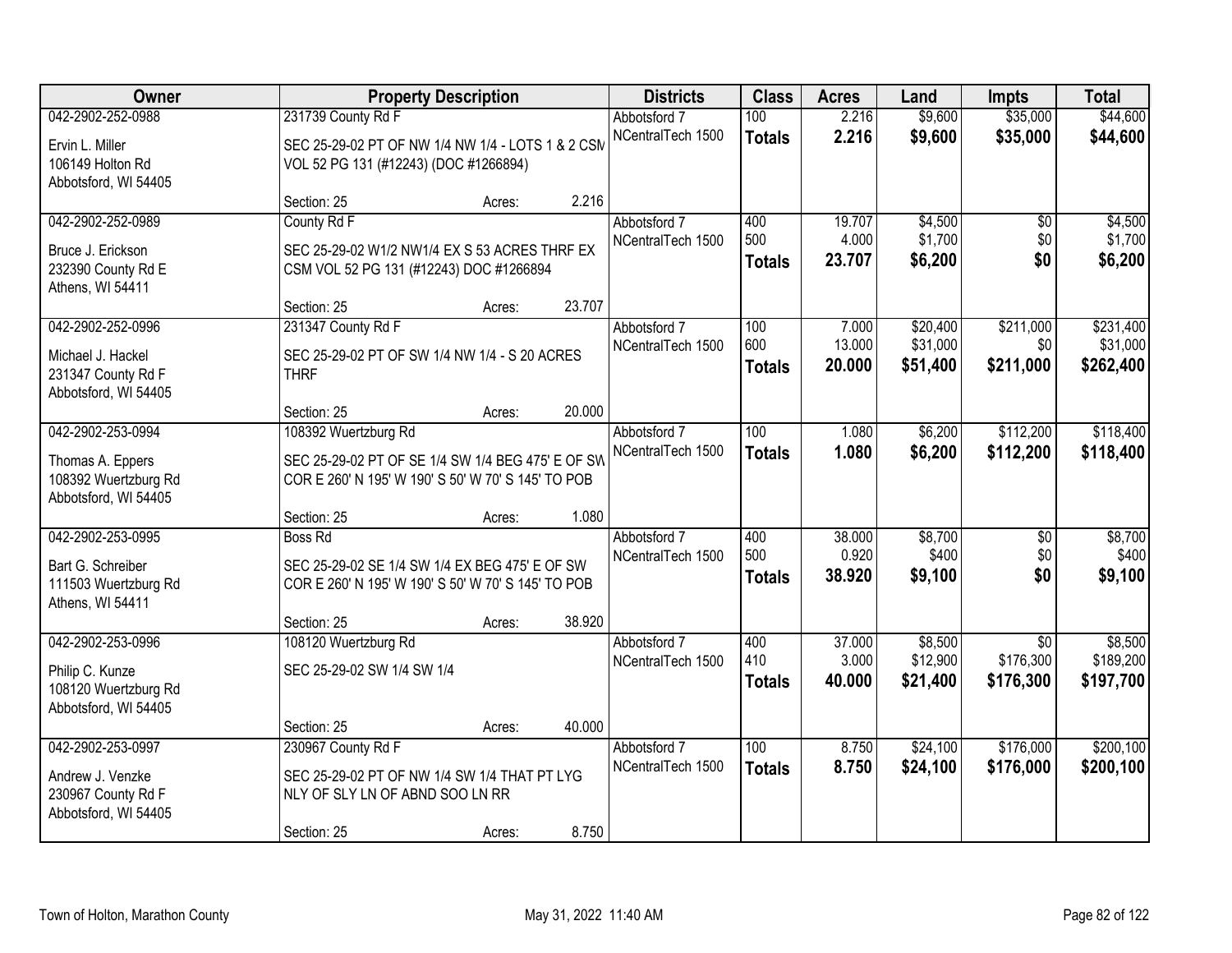| Owner                                                                                |                                                                                                       | <b>Property Description</b> |        | <b>Districts</b>                  | <b>Class</b>                       | <b>Acres</b>                       | Land                                     | <b>Impts</b>                         | <b>Total</b>                             |
|--------------------------------------------------------------------------------------|-------------------------------------------------------------------------------------------------------|-----------------------------|--------|-----------------------------------|------------------------------------|------------------------------------|------------------------------------------|--------------------------------------|------------------------------------------|
| 042-2902-253-0998<br>Philip C. Kunze<br>108120 Wuertzburg Rd<br>Abbotsford, WI 54405 | County Rd F<br>SEC 25-29-02 NW 1/4 SW 1/4 EX RR R/W EX THAT PT<br>LYG NLY OF ABND RR                  |                             |        | Abbotsford 7<br>NCentralTech 1500 | 400<br>500<br><b>Totals</b>        | 24.000<br>7.250<br>31.250          | \$5,500<br>\$3,100<br>\$8,600            | $\overline{50}$<br>\$0<br>\$0        | \$5,500<br>\$3,100<br>\$8,600            |
|                                                                                      | Section: 25                                                                                           | Acres:                      | 31.250 |                                   |                                    |                                    |                                          |                                      |                                          |
| 042-2902-253-0999<br>Bart G. Schreiber<br>111503 Wuertzburg Rd<br>Athens, WI 54411   | County Rd F<br>SEC 25-29-02 NE 1/4 SW 1/4                                                             |                             |        | Abbotsford 7<br>NCentralTech 1500 | 400<br>500<br><b>Totals</b>        | 27.000<br>13.000<br>40.000         | \$6,200<br>\$18,800<br>\$25,000          | \$0<br>\$0<br>\$0                    | \$6,200<br>\$18,800<br>\$25,000          |
| 042-2902-254-0990                                                                    | Section: 25<br>108630 Wuertzburg Rd                                                                   | Acres:                      | 40.000 | Abbotsford 7                      | 100                                | 2.015                              | \$9,000                                  | \$102,200                            | \$111,200                                |
| <b>Garrett Weiler</b><br>108630 Wuertzburg Rd<br>Athens, WI 54411                    | SEC 25-29-09 PT OF SW 1/4 SE 1/4 - LOT 1 CSM<br>#18838 DOC #1826342                                   |                             |        | NCentralTech 1500                 | <b>Totals</b>                      | 2.015                              | \$9,000                                  | \$102,200                            | \$111,200                                |
|                                                                                      | Section: 25                                                                                           | Acres:                      | 2.015  |                                   |                                    |                                    |                                          |                                      |                                          |
| 042-2902-254-0991<br>Jalon L. Horst<br>110101 Wuertzburg Rd                          | Wuertzburg Rd<br>SEC 25-29-02 W 1/2 W 1/2 SE 1/4 EX CSM #18838<br>DOC #1826342                        |                             |        | Abbotsford 7<br>NCentralTech 1500 | 400<br><b>Totals</b>               | 36.714<br>36.714                   | \$8,400<br>\$8,400                       | \$0<br>\$0                           | \$8,400<br>\$8,400                       |
| Athens, WI 54411                                                                     | Section: 25                                                                                           | Acres:                      | 36.714 |                                   |                                    |                                    |                                          |                                      |                                          |
| 042-2902-254-0992<br>Leonard F. Ebben<br>231094 Blair Rd<br>Abbotsford, WI 54405     | 231094 Blair Rd<br>SEC 25-29-02 PT OF NE 1/4 SE 1/4 - PCL 1 CSM VOL<br>15 PG 59 (#4061) (DOC #849545) |                             |        | Abbotsford 7<br>NCentralTech 1500 | 100<br>400<br><b>Totals</b>        | 2.000<br>3.000<br>5.000            | \$9,000<br>\$700<br>\$9,700              | \$119,400<br>\$0<br>\$119,400        | \$128,400<br>\$700<br>\$129,100          |
|                                                                                      | Section: 25                                                                                           | Acres:                      | 5.000  |                                   |                                    |                                    |                                          |                                      |                                          |
| 042-2902-254-0993<br>Peggy's, LLC<br>229229 County Rd F<br>Abbotsford, WI 54405      | <b>Townline Rd</b><br>SEC 25-29-02 N 1/2 SE 1/4 SE 1/4                                                |                             |        | Abbotsford 7<br>NCentralTech 1500 | 400<br>500<br>510<br><b>Totals</b> | 8.000<br>7.000<br>5.000<br>20.000  | \$1,800<br>\$3,000<br>\$5,000<br>\$9,800 | $\overline{50}$<br>\$0<br>\$0<br>\$0 | \$1,800<br>\$3,000<br>\$5,000<br>\$9,800 |
|                                                                                      | Section: 25                                                                                           | Acres:                      | 20.000 |                                   |                                    |                                    |                                          |                                      |                                          |
| 042-2902-254-0994<br>Jalon L. Horst<br>110101 Wuertzburg Rd<br>Athens, WI 54411      | Boss Rd<br>SEC 25-29-02 S 1/2 SE 1/4 SE 1/4                                                           |                             |        | Abbotsford 7<br>NCentralTech 1500 | 400<br>500<br>510<br><b>Totals</b> | 16.000<br>3.000<br>1.000<br>20.000 | \$3,700<br>\$1,300<br>\$1,000<br>\$6,000 | $\overline{50}$<br>\$0<br>\$0<br>\$0 | \$3,700<br>\$1,300<br>\$1,000<br>\$6,000 |
|                                                                                      | Section: 25                                                                                           | Acres:                      | 20.000 |                                   |                                    |                                    |                                          |                                      |                                          |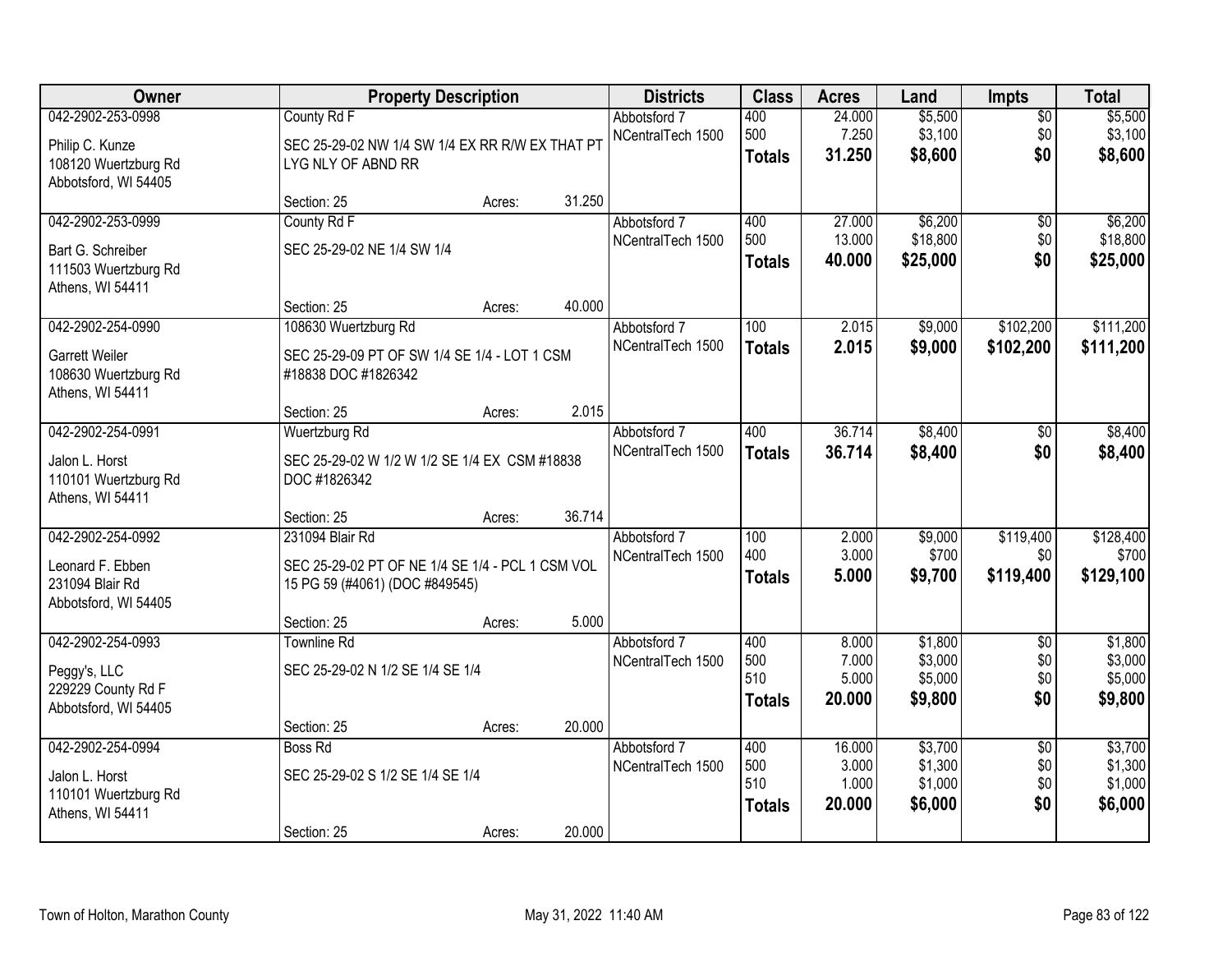| Owner                              | <b>Property Description</b>                                                             |        |        | <b>Districts</b>  | <b>Class</b>  | <b>Acres</b> | Land     | <b>Impts</b>    | <b>Total</b> |
|------------------------------------|-----------------------------------------------------------------------------------------|--------|--------|-------------------|---------------|--------------|----------|-----------------|--------------|
| 042-2902-254-0997                  | 108884 Wuertzburg Rd                                                                    |        |        | Abbotsford 7      | 100           | 1.490        | \$7,500  | \$81,700        | \$89,200     |
| James C. Kunze                     | SEC 25-29-02 PT OF SW 1/4 SE 1/4 BEG AT SW COR                                          |        |        | NCentralTech 1500 | <b>Totals</b> | 1.490        | \$7,500  | \$81,700        | \$89,200     |
| 108884 Wuertzburg Rd               | OF E 1/2 N 225' E 238' SELY TO PT 178' N OF S LN S                                      |        |        |                   |               |              |          |                 |              |
| Abbotsford, WI 54405               | 178' W APPROX 300' TO BEG                                                               |        |        |                   |               |              |          |                 |              |
|                                    | Section: 25                                                                             | Acres: | 1.490  |                   |               |              |          |                 |              |
| 042-2902-254-0998                  | <b>Wuertzburg Rd</b>                                                                    |        |        | Abbotsford 7      | 400           | 38.010       | \$8,700  | $\overline{50}$ | \$8,700      |
|                                    |                                                                                         |        |        | NCentralTech 1500 | 410           | 0.500        | \$2,500  | \$900           | \$3,400      |
| Peggy's, LLC<br>229229 County Rd F | SEC 25-29-02 E 1/2 W 1/2 SE 1/4 EX BEG SW COR N<br>225' E 238' SELY 78' S 178' W TO BEG |        |        |                   | <b>Totals</b> | 38.510       | \$11,200 | \$900           | \$12,100     |
| Abbotsford, WI 54405               |                                                                                         |        |        |                   |               |              |          |                 |              |
|                                    | Section: 25                                                                             | Acres: | 38.510 |                   |               |              |          |                 |              |
| 042-2902-254-0999                  | <b>Townline Rd</b>                                                                      |        |        | Abbotsford 7      | 400           | 26.000       | \$6,000  | \$0             | \$6,000      |
|                                    |                                                                                         |        |        | NCentralTech 1500 | 500           | 7.000        | \$3,000  | \$0             | \$3,000      |
| Peggy's, LLC                       | SEC 25-29-02 NE 1/4 SE 1/4 EX CSM VOL 15 PG 59                                          |        |        |                   | 510           | 2.000        | \$2,000  | \$0             | \$2,000      |
| 229229 County Rd F                 | (#4061) (DOC #849545)                                                                   |        |        |                   | <b>Totals</b> | 35.000       | \$11,000 | \$0             | \$11,000     |
| Abbotsford, WI 54405               | Section: 25                                                                             | Acres: | 35.000 |                   |               |              |          |                 |              |
| 042-2902-261-0996                  | County Rd F                                                                             |        |        | Abbotsford 7      | 400           | 40.000       | \$9,000  | \$0             | \$9,000      |
|                                    |                                                                                         |        |        | NCentralTech 1500 | <b>Totals</b> | 40.000       | \$9,000  | \$0             | \$9,000      |
| Jerome F. Horacek                  | SEC 26-29-02 SE 1/4 NE 1/4                                                              |        |        |                   |               |              |          |                 |              |
| 107617 Holton Rd                   |                                                                                         |        |        |                   |               |              |          |                 |              |
| Abbotsford, WI 54405               |                                                                                         |        |        |                   |               |              |          |                 |              |
|                                    | Section: 26                                                                             | Acres: | 40.000 |                   |               |              |          |                 |              |
| 042-2902-261-0997                  | County Rd F                                                                             |        |        | Abbotsford 7      | 400           | 28.000       | \$6,200  | $\overline{50}$ | \$6,200      |
| Shane C. Hammel                    | SEC 26-29-02 SW 1/4 NE 1/4                                                              |        |        | NCentralTech 1500 | 500           | 12.000       | \$5,100  | \$0             | \$5,100      |
| 107241 Holton Rd                   |                                                                                         |        |        |                   | <b>Totals</b> | 40.000       | \$11,300 | \$0             | \$11,300     |
| Abbotsford, WI 54405               |                                                                                         |        |        |                   |               |              |          |                 |              |
|                                    | Section: 26                                                                             | Acres: | 40.000 |                   |               |              |          |                 |              |
| 042-2902-261-0998                  | 107241 Holton Rd                                                                        |        |        | Abbotsford 7      | 400           | 30.500       | \$6,900  | $\overline{50}$ | \$6,900      |
| Shane C. Hammel                    | SEC 26-29-02 NW 1/4 NE 1/4                                                              |        |        | NCentralTech 1500 | 410           | 3.500        | \$13,900 | \$193,500       | \$207,400    |
| 107241 Holton Rd                   |                                                                                         |        |        |                   | 500           | 6.000        | \$2,600  | \$0             | \$2,600      |
| Abbotsford, WI 54405               |                                                                                         |        |        |                   | <b>Totals</b> | 40.000       | \$23,400 | \$193,500       | \$216,900    |
|                                    | Section: 26                                                                             | Acres: | 40.000 |                   |               |              |          |                 |              |
| 042-2902-261-0999                  | 107617 Holton Rd                                                                        |        |        | Abbotsford 7      | 400           | 37,000       | \$8,000  | $\overline{30}$ | \$8,000      |
| Jerome F. Horacek                  | SEC 26-29-02 NE 1/4 NE 1/4                                                              |        |        | NCentralTech 1500 | 410           | 3.000        | \$12,900 | \$197,700       | \$210,600    |
| 107617 Holton Rd                   |                                                                                         |        |        |                   | <b>Totals</b> | 40.000       | \$20,900 | \$197,700       | \$218,600    |
| Abbotsford, WI 54405               |                                                                                         |        |        |                   |               |              |          |                 |              |
|                                    | Section: 26                                                                             | Acres: | 40.000 |                   |               |              |          |                 |              |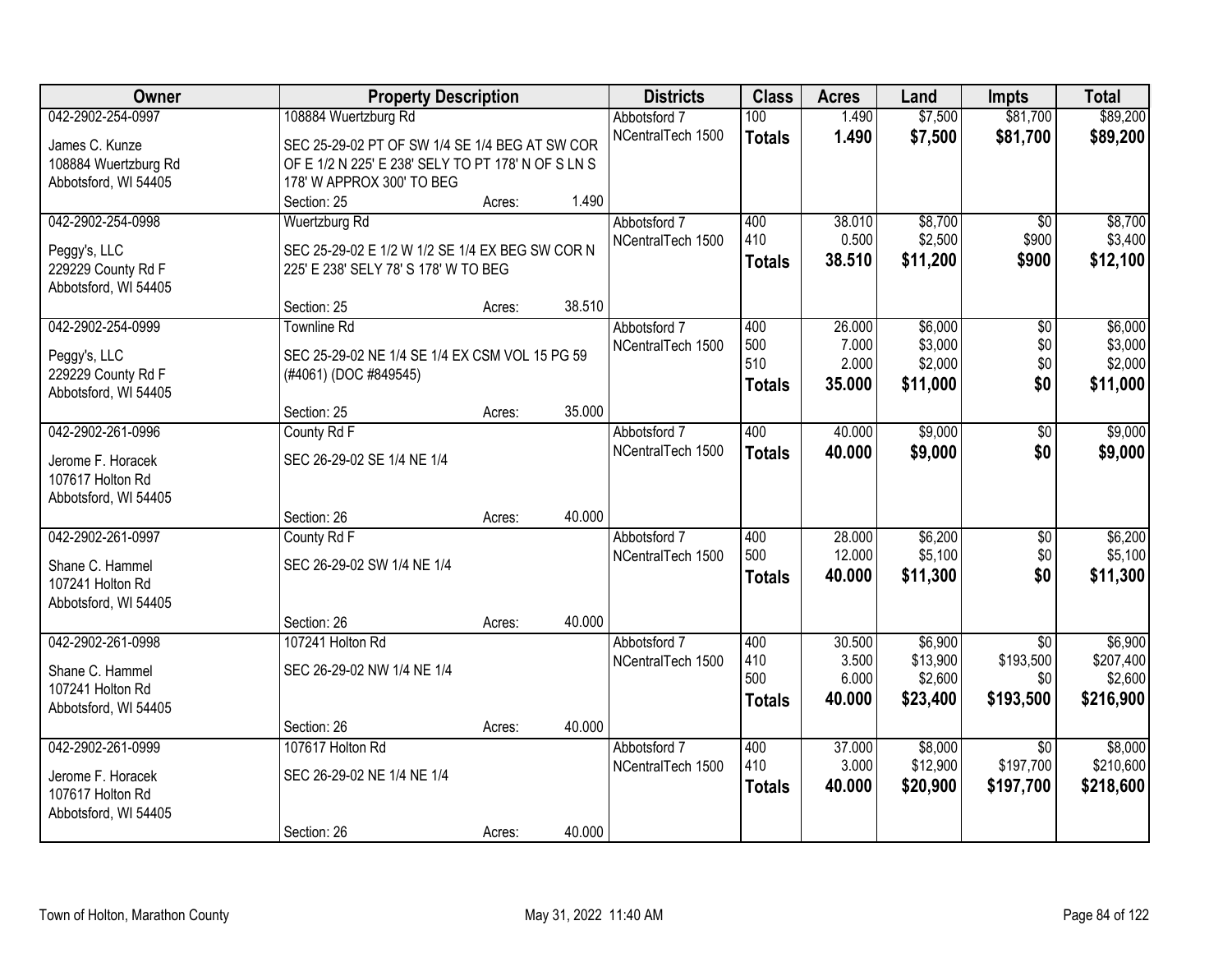| Owner                | <b>Property Description</b>                      | <b>Districts</b>  | <b>Class</b>  | <b>Acres</b> | Land     | <b>Impts</b>    | <b>Total</b> |
|----------------------|--------------------------------------------------|-------------------|---------------|--------------|----------|-----------------|--------------|
| 042-2902-262-0994    | <b>Holton Rd</b>                                 | Abbotsford 7      | 400           | 24.000       | \$5,500  | $\overline{30}$ | \$5,500      |
| Robert L. Denzine    | SEC 26-29-02 NE 1/4 NW 1/4 - EX LOT 1 CSM VOL 71 | NCentralTech 1500 | 410           | 1.000        | \$4,900  | \$4,300         | \$9,200      |
| 232427 Vilas St      | PG 16 (#15592) DOC #1552768 - THIS PCL INCL      |                   | 500           | 3.710        | \$5,700  | \$0             | \$5,700      |
| Athens, WI 54411     | <b>OUTLOT 1 SD CSM</b>                           |                   | 510           | 8.000        | \$8,000  | \$0             | \$8,000      |
|                      | Section: 26<br>36.710<br>Acres:                  |                   | <b>Totals</b> | 36.710       | \$24,100 | \$4,300         | \$28,400     |
| 042-2902-262-0995    | 106873 Holton Rd                                 | Abbotsford 7      | 410           | 1.000        | \$4,900  | \$79,100        | \$84,000     |
| Shawn L. Denzine     | SEC 26-29-02 PT OF NE 1/4 NW 1/4 - LOT 1 CSM VOL | NCentralTech 1500 | <b>Totals</b> | 1.000        | \$4,900  | \$79,100        | \$84,000     |
| 106873 Holton Rd     | 71 PG 16 (#15592) (DOC #1552768)                 |                   |               |              |          |                 |              |
| Abbotsford, WI 54405 |                                                  |                   |               |              |          |                 |              |
|                      | 1.000<br>Section: 26<br>Acres:                   |                   |               |              |          |                 |              |
| 042-2902-262-0996    | Holton Rd                                        | Abbotsford 7      | 400           | 37.500       | \$8,600  | \$0             | \$8,600      |
|                      |                                                  | NCentralTech 1500 | 510           | 2.500        | \$2,500  | \$0             | \$2,500      |
| Robert L. Denzine    | SEC 26-29-02 SE 1/4 NW 1/4                       |                   | <b>Totals</b> | 40.000       | \$11,100 | \$0             | \$11,100     |
| 232427 Vilas St      |                                                  |                   |               |              |          |                 |              |
| Athens, WI 54411     | 40.000<br>Section: 26<br>Acres:                  |                   |               |              |          |                 |              |
| 042-2902-262-0997    | <b>Bruckerville Ave</b>                          | Abbotsford 7      | 400           | 26.000       | \$3,500  | $\overline{50}$ | \$3,500      |
|                      |                                                  | NCentralTech 1500 | 500           | 2.000        | \$900    | \$0             | \$900        |
| Thomas A. Kunze      | SEC 26-29-02 SW 1/4 NW 1/4                       |                   | 510           | 12.000       | \$12,000 | \$0             | \$12,000     |
| 106381 Holton Rd     |                                                  |                   | <b>Totals</b> | 40.000       | \$16,400 | \$0             | \$16,400     |
| Abbotsford, WI 54405 |                                                  |                   |               |              |          |                 |              |
|                      | 40.000<br>Section: 26<br>Acres:                  |                   |               |              |          |                 |              |
| 042-2902-262-0998    | 106381 Holton Rd                                 | Abbotsford 7      | 400           | 21.000       | \$4,500  | $\overline{30}$ | \$4,500      |
| Thomas A. Kunze      | SEC 26-29-02 NW 1/4 NW 1/4                       | NCentralTech 1500 | 410           | 2.000        | \$8,900  | \$135,900       | \$144,800    |
| 106381 Holton Rd     |                                                  |                   | 500           | 1.000        | \$500    | \$0             | \$500        |
| Abbotsford, WI 54405 |                                                  |                   | 510           | 16.000       | \$16,000 | \$0             | \$16,000     |
|                      | 40.000<br>Section: 26<br>Acres:                  |                   | <b>Totals</b> | 40.000       | \$29,900 | \$135,900       | \$165,800    |
| 042-2902-263-0989    |                                                  | Abbotsford 7      | 600           | 17.760       | \$35,500 | \$0             | \$35,500     |
| Eugene J. Peissig    | SEC 26-29-02 NW 1/4 SW 1/4 - EX THAT PORTION     | NCentralTech 1500 | <b>Totals</b> | 17.760       | \$35,500 | \$0             | \$35,500     |
| 105884 Wuertzburg Rd | THEREOF LYG WITHIN THE FOLLOWING PCL- BEG        |                   |               |              |          |                 |              |
| Abbotsford, WI 54405 | AT A PT ON W LN SD SEC 1923' N OF SW CORS ON     |                   |               |              |          |                 |              |
|                      | 17.760<br>Section: 26<br>Acres:                  |                   |               |              |          |                 |              |
| 042-2902-263-0990    | Resler Ln                                        | Abbotsford 7      | 400           | 39.000       | \$8,800  | $\overline{30}$ | \$8,800      |
| Gumz Farms, Inc      | SEC 26-29-02 W 1/2 SW 1/4 EX S 576' OF W 352' EX | NCentralTech 1500 | <b>Totals</b> | 39.000       | \$8,800  | \$0             | \$8,800      |
| 227715 County Rd F   | CSM VOL 68 PG 161 (#15239) (DOC #1515008) EX     |                   |               |              |          |                 |              |
| Colby, WI 54421      | COM AT SE COR CSM VOL 68 PG 161 W ALG S LN SD    |                   |               |              |          |                 |              |
|                      | 39.000<br>Section: 26<br>Acres:                  |                   |               |              |          |                 |              |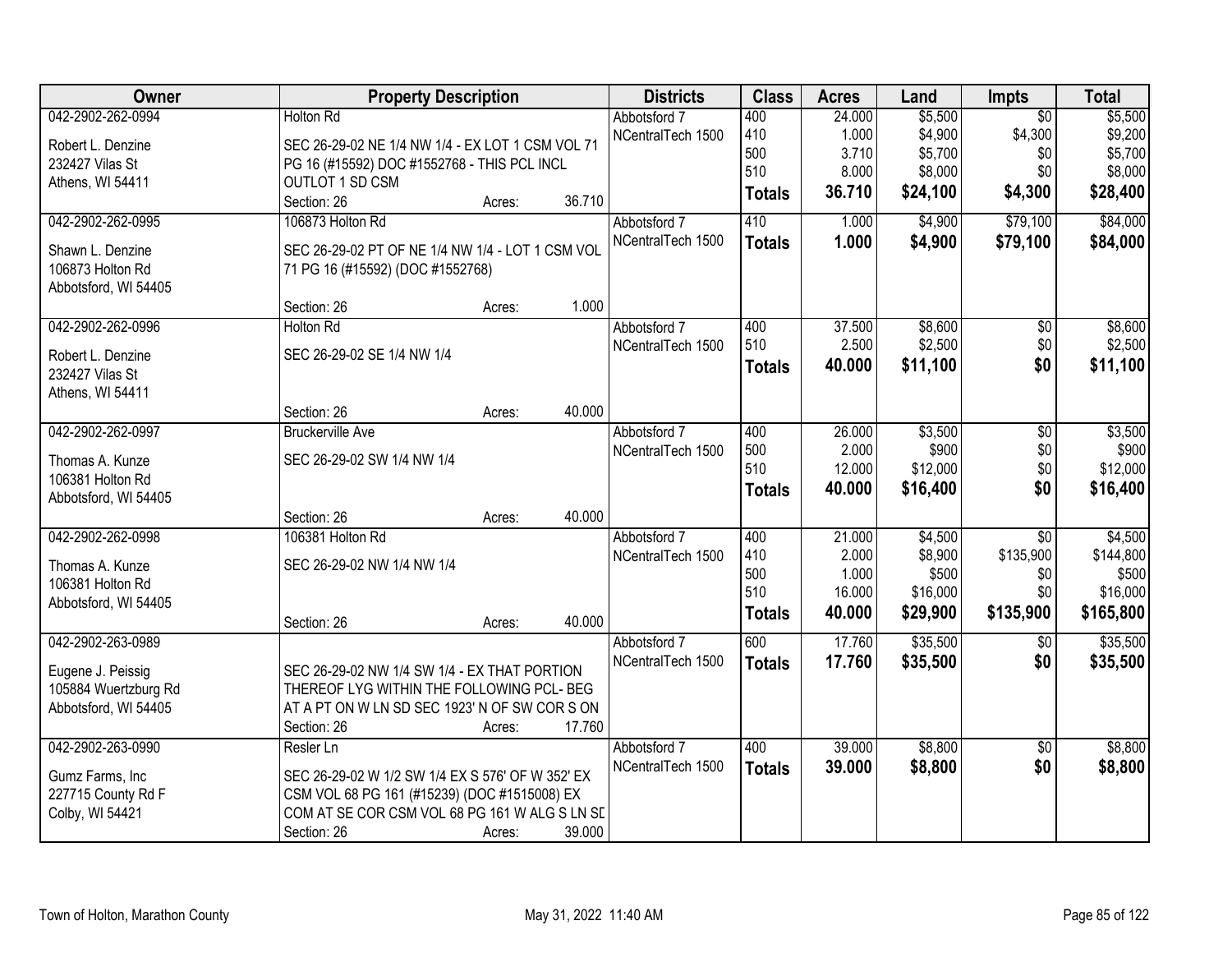| Owner                                                                                 |                                                                                                                                                             | <b>Property Description</b> |        |                                   | <b>Class</b>                       | <b>Acres</b>                       | Land                                   | <b>Impts</b>                         | <b>Total</b>                             |
|---------------------------------------------------------------------------------------|-------------------------------------------------------------------------------------------------------------------------------------------------------------|-----------------------------|--------|-----------------------------------|------------------------------------|------------------------------------|----------------------------------------|--------------------------------------|------------------------------------------|
| 042-2902-263-0991<br>Patrick J. Mateer Sr<br>N15286 Estate Dr<br>Abbotsford, WI 54405 | <b>Boss Rd</b><br>SEC 26-29-02 PT OF SW 1/4 SW 1/4 - OUTLOT 1 CSM<br>VOL 69 PG 73 (#15331) (DOC #1522058)                                                   |                             |        | Abbotsford 7<br>NCentralTech 1500 | 500<br>600<br><b>Totals</b>        | 1.000<br>8.336<br>9.336            | \$500<br>\$16,700<br>\$17,200          | $\overline{50}$<br>\$0<br>\$0        | \$500<br>\$16,700<br>\$17,200            |
|                                                                                       | Section: 26                                                                                                                                                 | Acres:                      | 9.336  |                                   |                                    |                                    |                                        |                                      |                                          |
| 042-2902-263-0992<br>Anthony T. Resler<br>201 W Sycamore<br>Abbotsford, WI 54405      | Boss Rd<br>SEC 26-29-02 PT OF SW 1/4 SW 1/4 - LOT 1 CSM VOL<br>68 PG 161 (#15239) (DOC #1515008)<br>Section: 26                                             | Acres:                      | 6.880  | Abbotsford 7<br>NCentralTech 1500 | 100<br>400<br>510<br><b>Totals</b> | 0.500<br>2.500<br>3.880<br>6.880   | \$3,000<br>\$600<br>\$3,900<br>\$7,500 | \$12,900<br>\$0<br>\$0<br>\$12,900   | \$15,900<br>\$600<br>\$3,900<br>\$20,400 |
| 042-2902-263-0994<br>Anthony T. Resler<br>201 Sycamore St<br>Abbotsford, WI 54405     | Boss Rd<br>SEC 26-29-02 SE 1/4 SW 1/4<br>Section: 26                                                                                                        | Acres:                      | 40.000 | Abbotsford 7<br>NCentralTech 1500 | 400<br>510<br><b>Totals</b>        | 0.500<br>39.500<br>40.000          | \$100<br>\$40,800<br>\$40,900          | \$0<br>\$0<br>\$0                    | \$100<br>\$40,800<br>\$40,900            |
| 042-2902-263-0996<br>Jessica L. Resler<br>230487 Resler Ln<br>Abbotsford, WI 54405    | 230487 Resler Ln<br>SEC 26-29-02 PT OF SW 1/4 SW 1/4 COM 576 FT N OF<br>SW COR E 352 FT S 82 FT W 192 FT S 63 FT W 160<br>FT N 145 FT TO BEG<br>Section: 26 | Acres:                      | 0.900  | Abbotsford 7<br>NCentralTech 1500 | 100<br><b>Totals</b>               | 0.900<br>0.900                     | \$5,400<br>\$5,400                     | \$79,200<br>\$79,200                 | \$84,600<br>\$84,600                     |
| 042-2902-263-0997<br>Michael T. Resler<br>230439 Resler Ln<br>Abbotsford, WI 54405    | 230439 Resler Ln<br>SEC 26-29-02 PT OF SW 1/4 SW 1/4 BEG SW COR N<br>431' E 160' N 63' E 192' S 494' W 352' TO BEG<br>Section: 26                           | Acres:                      | 3.770  | Abbotsford 7<br>NCentralTech 1500 | 100<br><b>Totals</b>               | 3.770<br>3.770                     | \$13,600<br>\$13,600                   | \$160, 100<br>\$160,100              | \$173,700<br>\$173,700                   |
| 042-2902-263-0999<br>Anthony T. Resler<br>201 Sycamore St<br>Abbotsford, WI 54405     | <b>Boss Rd</b><br>SEC 26-29-02 NE 1/4 SW 1/4<br>Section: 26                                                                                                 | Acres:                      | 40.000 | Abbotsford 7<br>NCentralTech 1500 | 400<br>500<br>510<br>Totals        | 1.000<br>1.000<br>38.000<br>40.000 | \$200<br>\$500<br>\$40,800<br>\$41,500 | $\overline{50}$<br>\$0<br>\$0<br>\$0 | \$200<br>\$500<br>\$40,800<br>\$41,500   |
| 042-2902-264-0982<br>Jeffery B. Horacek<br>230950 County Rd F<br>Abbotsford, WI 54405 | 230950 County Rd F<br>SEC 26-29-02 PT OF NE 1/4 SE 1/4 - LOT 1 CSM VOL<br>67 PG 113 (#15031) (DOC #1496013)<br>Section: 26                                  | Acres:                      | 1.275  | Abbotsford 7<br>NCentralTech 1500 | 100<br><b>Totals</b>               | 1.275<br>1.275                     | \$6,800<br>\$6,800                     | \$294,700<br>\$294,700               | \$301,500<br>\$301,500                   |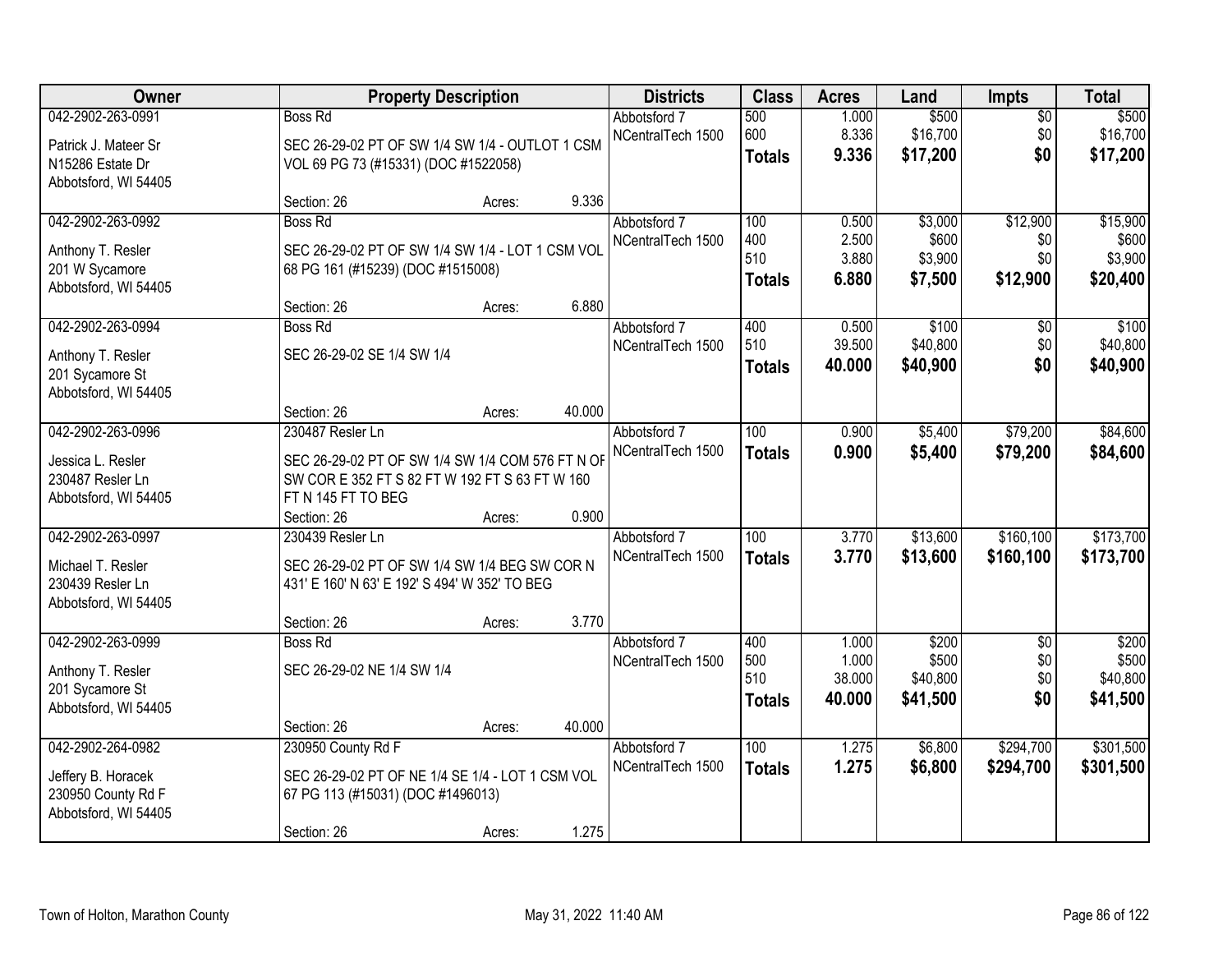| Owner                                      | <b>Property Description</b>                          |        | <b>Districts</b>  | <b>Class</b>     | <b>Acres</b> | Land     | <b>Impts</b>    | <b>Total</b> |
|--------------------------------------------|------------------------------------------------------|--------|-------------------|------------------|--------------|----------|-----------------|--------------|
| 042-2902-264-0983                          | County Rd F                                          |        | Abbotsford 7      | 400              | 13.000       | \$3,000  | $\overline{50}$ | \$3,000      |
| Jerome F. Horacek                          | SEC 26-29-02 PT OF NE 1/4 SE 1/4 THAT PT LYG         |        | NCentralTech 1500 | 510              | 20.390       | \$23,300 | \$0             | \$23,300     |
| 107617 Holton Rd                           | NWLY OF S LN OF RR R/W EX CSM VOL 67 PG 113          |        |                   | <b>Totals</b>    | 33.390       | \$26,300 | \$0             | \$26,300     |
| Abbotsford, WI 54405                       | (#15031) (DOC #1496013)                              |        |                   |                  |              |          |                 |              |
|                                            | Section: 26                                          | Acres: | 33.390            |                  |              |          |                 |              |
| 042-2902-264-0984                          | 107478 Wuertzburg Rd                                 |        | Abbotsford 7      | 100              | 1.940        | \$8,800  | \$40,000        | \$48,800     |
|                                            |                                                      |        | NCentralTech 1500 | <b>Totals</b>    | 1.940        | \$8,800  | \$40,000        | \$48,800     |
| Garth R. Hansen                            | SEC 26-29-02 PT OF SE 1/4 SE 1/4 BEG 330' N OF SW    |        |                   |                  |              |          |                 |              |
| 406 N Pacific St                           | COR PCL #8 CSM VOL 5 PG 199 (#1271) (DOC             |        |                   |                  |              |          |                 |              |
| Spencer, WI 54479                          | #711969) N 132' E 230' S 462' W 164' N 330' W 66' TO |        |                   |                  |              |          |                 |              |
|                                            | Section: 26                                          | Acres: | 1.940             |                  |              |          |                 |              |
| 042-2902-264-0985                          | Wuertzburg Rd                                        |        | Abbotsford 7      | 100              | 0.500        | \$1,500  | $\overline{50}$ | \$1,500      |
| Janet R. Fleenor                           | SEC 26-29-02 PT OF SE 1/4 SE 1/4 - W 4 RDS OF SLY    |        | NCentralTech 1500 | <b>Totals</b>    | 0.500        | \$1,500  | \$0             | \$1,500      |
| 214 N Galvin Rd                            | MOST 20 RDS OF PCL 8 CSM VOL 5 PG 199 (#1271)        |        |                   |                  |              |          |                 |              |
| Abbotsford, WI 54405                       | (DOC #711969)                                        |        |                   |                  |              |          |                 |              |
|                                            | Section: 26                                          | Acres: | 0.500             |                  |              |          |                 |              |
| 042-2902-264-0986                          | County Rd F                                          |        | Abbotsford 7      | 100              | 1.430        | \$3,000  | \$0             | \$3,000      |
|                                            |                                                      |        | NCentralTech 1500 |                  | 1.430        | \$3,000  | \$0             | \$3,000      |
| Walter and Linda Mckee Revocable           | SEC 26-29-02 PT OF SE 1/4 SE 1/4 - PCL 7 CSM VOL 5   |        |                   | <b>Totals</b>    |              |          |                 |              |
| <b>Living Trust</b>                        | PG 199 (#1271) (DOC #711969) ALSO N 2 OR 3' OF       |        |                   |                  |              |          |                 |              |
| 230668 County Rd F                         | PCL #6                                               |        |                   |                  |              |          |                 |              |
| Abbotsford, WI 54405                       | Section: 26                                          | Acres: | 1.430             |                  |              |          |                 |              |
| 042-2902-264-0987                          | 2732 Boss Rd                                         |        | Abbotsford 7      | $\overline{100}$ | 2.500        | \$5,300  | $\overline{50}$ | \$5,300      |
| Jack W. Trautman Sr                        | SEC 26-29-02 PT OF SE 1/4 SE 1/4 - PCL 6 CSM VOL {   |        | NCentralTech 1500 | 400              | 3.720        | \$700    | \$0             | \$700        |
| 230570 County Rd F                         |                                                      |        |                   | <b>Totals</b>    | 6.220        | \$6,000  | \$0             | \$6,000      |
| Abbotsford, WI 54405                       | PG 199 (#1271) (DOC #711969) EX N 2 OR 3'            |        |                   |                  |              |          |                 |              |
|                                            | Section: 26                                          | Acres: | 6.220             |                  |              |          |                 |              |
| 042-2902-264-0988                          |                                                      |        | Abbotsford 7      | 100              | 3.070        | \$12,100 | \$175,000       | \$187,100    |
|                                            | 230570 County Rd F                                   |        |                   |                  |              |          |                 |              |
| Jack W. Trautman Sr                        | SEC 26-29-02 PT OF SE 1/4 SE 1/4 - PCL 4 CSM VOL 5   |        | NCentralTech 1500 | <b>Totals</b>    | 3.070        | \$12,100 | \$175,000       | \$187,100    |
| 230570 County Rd F                         | PG 198 (#1270) (DOC #711968)                         |        |                   |                  |              |          |                 |              |
| Abbotsford, WI 54405                       |                                                      |        |                   |                  |              |          |                 |              |
|                                            | Section: 26                                          | Acres: | 3.070             |                  |              |          |                 |              |
| 042-2902-264-0989                          | 230570 County Rd F                                   |        | Abbotsford 7      | 100              | 0.730        | \$1,500  | $\overline{50}$ | \$1,500      |
|                                            | SEC 26-29-02 PT OF SE 1/4 SE 1/4 - PCL 3 CSM VOL 5   |        | NCentralTech 1500 | <b>Totals</b>    | 0.730        | \$1,500  | \$0             | \$1,500      |
| Jack W. Trautman Sr                        |                                                      |        |                   |                  |              |          |                 |              |
| 230570 County Rd F<br>Abbotsford, WI 54405 | PG 198 (#1270) (DOC #711968)                         |        |                   |                  |              |          |                 |              |
|                                            |                                                      |        | 0.730             |                  |              |          |                 |              |
|                                            | Section: 26                                          | Acres: |                   |                  |              |          |                 |              |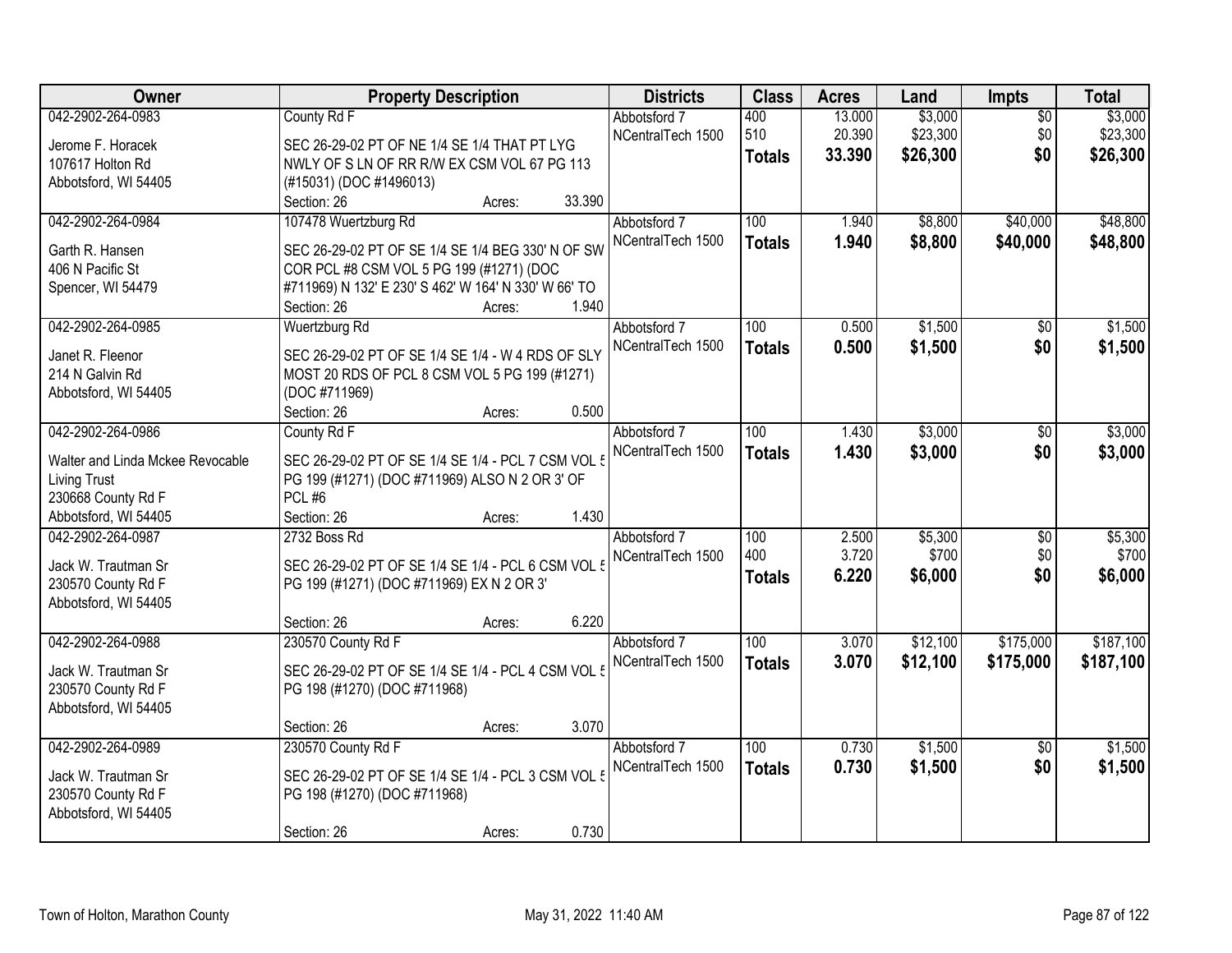| Owner                            | <b>Property Description</b>                        |        |        | <b>Districts</b>  | <b>Class</b>  | <b>Acres</b>    | Land                | Impts           | <b>Total</b>        |
|----------------------------------|----------------------------------------------------|--------|--------|-------------------|---------------|-----------------|---------------------|-----------------|---------------------|
| 042-2902-264-0990                | 230668 County Rd F                                 |        |        | Abbotsford 7      | 100           | 5.000           | \$16,200            | \$173,000       | \$189,200           |
| Walter and Linda Mckee Revocable | SEC 26-29-02 PT OF SE 1/4 SE 1/4 - PCL 1 CSM VOL 5 |        |        | NCentralTech 1500 | <b>Totals</b> | 5.000           | \$16,200            | \$173,000       | \$189,200           |
| Living Trust                     | PG 198 (#1270) (DOC #711968)                       |        |        |                   |               |                 |                     |                 |                     |
| 230668 County Rd F               |                                                    |        |        |                   |               |                 |                     |                 |                     |
| Abbotsford, WI 54405             | Section: 26                                        | Acres: | 5.000  |                   |               |                 |                     |                 |                     |
| 042-2902-264-0991                | Wuertzburg Rd                                      |        |        | Abbotsford 7      | 100           | 7.990           | \$17,700            | $\overline{50}$ | \$17,700            |
| Garth R. Hansen                  | SEC 26-29-02 PT OF SE 1/4 SE 1/4 - PCL 8 CSM VOL 5 |        |        | NCentralTech 1500 | <b>Totals</b> | 7.990           | \$17,700            | \$0             | \$17,700            |
| 406 N Pacific St                 | PG 199 (#1271) (DOC #711969) EX S 462'             |        |        |                   |               |                 |                     |                 |                     |
| Spencer, WI 54479                |                                                    |        |        |                   |               |                 |                     |                 |                     |
|                                  | Section: 26                                        | Acres: | 7.990  |                   |               |                 |                     |                 |                     |
| 042-2902-264-0992                | 5144 County Rd F                                   |        |        | Abbotsford 7      | 100           | 1.000           | \$2,100             | \$0             | \$2,100             |
| Walter and Linda Mckee Revocable | SEC 26-29-02 PT OF SE 1/4 SE 1/4 1 SQ A IN NE COR  |        |        | NCentralTech 1500 | <b>Totals</b> | 1.000           | \$2,100             | \$0             | \$2,100             |
| Living Trust                     | <b>THRF</b>                                        |        |        |                   |               |                 |                     |                 |                     |
| 230668 County Rd F               |                                                    |        |        |                   |               |                 |                     |                 |                     |
| Abbotsford, WI 54405             | Section: 26                                        | Acres: | 1.000  |                   |               |                 |                     |                 |                     |
| 042-2902-264-0993                | County Rd F                                        |        |        | Abbotsford 7      | 100           | 1.600           | \$3,400             | \$0             | \$3,400             |
| Walter and Linda Mckee Revocable | SEC 26-29-02 PT OF SE 1/4 SE 1/4 - PCL 2 CSM VOL 5 |        |        | NCentralTech 1500 | <b>Totals</b> | 1.600           | \$3,400             | \$0             | \$3,400             |
| <b>Living Trust</b>              | PG 198 (#1270) (DOC #711968)                       |        |        |                   |               |                 |                     |                 |                     |
| 230668 County Rd F               |                                                    |        |        |                   |               |                 |                     |                 |                     |
| Abbotsford, WI 54405             | Section: 26                                        | Acres: | 1.600  |                   |               |                 |                     |                 |                     |
| 042-2902-264-0994                | County Rd F                                        |        |        | Abbotsford 7      | 100           | 0.750           | \$1,600             | \$10,400        | \$12,000            |
| Jack W. Trautman Sr              | SEC 26-29-02 PT OF SE 1/4 SE 1/4 - PCL 5 CSM VOL 5 |        |        | NCentralTech 1500 | 400           | 7.000           | \$1,600             | \$0             | \$1,600             |
| 230570 County Rd F               | PG 199 (#1271) (DOC #711969)                       |        |        |                   | <b>Totals</b> | 7.750           | \$3,200             | \$10,400        | \$13,600            |
| Abbotsford, WI 54405             |                                                    |        |        |                   |               |                 |                     |                 |                     |
|                                  | Section: 26                                        | Acres: | 7.750  |                   |               |                 |                     |                 |                     |
| 042-2902-264-0996                | 107354 Wuertzburg Rd                               |        |        | Abbotsford 7      | 100           | 1.000           | \$6,000             | \$24,400        | \$30,400            |
| Janet R. Fleenor                 | SEC 26-29-02 SW 1/4 SE 1/4 ALSO W 4 RDS OF SE 1/4  |        |        | NCentralTech 1500 | 500<br>510    | 3.000<br>38.000 | \$5,300<br>\$41,300 | \$0<br>\$0      | \$5,300<br>\$41,300 |
| 214 N Galvin Rd                  | <b>SE 1/4</b>                                      |        |        |                   | Totals        | 42.000          | \$52,600            | \$24,400        | \$77,000            |
| Abbotsford, WI 54405             |                                                    |        |        |                   |               |                 |                     |                 |                     |
|                                  | Section: 26                                        | Acres: | 42.000 |                   |               |                 |                     |                 |                     |
| 042-2902-264-0997                | County Rd F                                        |        |        | Abbotsford 7      | 510           | 40.000          | \$40,000            | $\overline{30}$ | \$40,000            |
| Jerome F. Horacek                | SEC 26-29-02 NW 1/4 SE 1/4                         |        |        | NCentralTech 1500 | <b>Totals</b> | 40.000          | \$40,000            | \$0             | \$40,000            |
| 107617 Holton Rd                 |                                                    |        |        |                   |               |                 |                     |                 |                     |
| Abbotsford, WI 54405             |                                                    |        |        |                   |               |                 |                     |                 |                     |
|                                  | Section: 26                                        | Acres: | 40.000 |                   |               |                 |                     |                 |                     |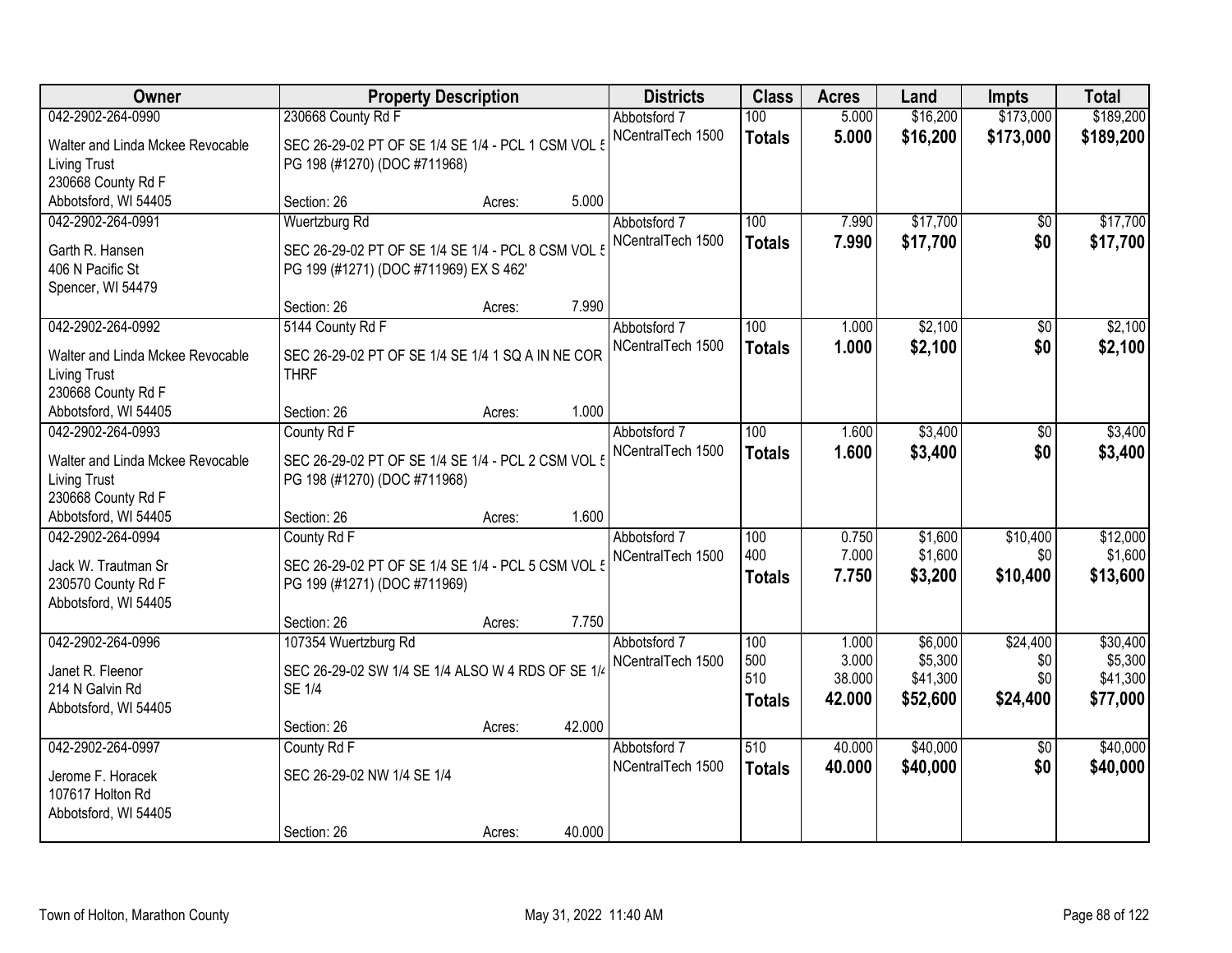| Owner                              |                                                  | <b>Property Description</b> |        |                   | <b>Class</b>  | <b>Acres</b>     | Land                 | <b>Impts</b>    | <b>Total</b>         |
|------------------------------------|--------------------------------------------------|-----------------------------|--------|-------------------|---------------|------------------|----------------------|-----------------|----------------------|
| 042-2902-264-0998                  | 230812 County Rd F                               |                             |        | Abbotsford 7      | 100           | 3.000            | \$12,000             | \$126,600       | \$138,600            |
| Jack E. Soper                      | SEC 26-29-02 PT OF NE 1/4 SE 1/4 THAT PT LYG     |                             |        | NCentralTech 1500 | <b>Totals</b> | 3.000            | \$12,000             | \$126,600       | \$138,600            |
| 230812 County Rd F                 | SELY OF RR R/W EX RD                             |                             |        |                   |               |                  |                      |                 |                      |
| Abbotsford, WI 54405               |                                                  |                             |        |                   |               |                  |                      |                 |                      |
|                                    | Section: 26                                      | Acres:                      | 3.000  |                   |               |                  |                      |                 |                      |
| 042-2902-271-0996                  | <b>Holton Rd</b>                                 |                             |        | Abbotsford 7      | 400<br>510    | 27.000<br>13.000 | \$5,000              | \$0             | \$5,000              |
| Ervin L. Miller                    | SEC 27-29-02 SE 1/4 NE 1/4                       |                             |        | NCentralTech 1500 | Totals        | 40.000           | \$15,500<br>\$20,500 | \$0<br>\$0      | \$15,500<br>\$20,500 |
| 106149 Holton Rd                   |                                                  |                             |        |                   |               |                  |                      |                 |                      |
| Abbotsford, WI 54405               |                                                  |                             |        |                   |               |                  |                      |                 |                      |
| 042-2902-271-0997                  | Section: 27<br><b>Holton Rd</b>                  | Acres:                      | 40.000 | Abbotsford 7      | 744           | 40.000           | (\$100,000)          | \$0             | $\overline{\$0}$     |
|                                    |                                                  |                             |        | NCentralTech 1500 | <b>Totals</b> | 40.000           | \$0                  | \$0             | \$0                  |
| James D. Ross                      | SEC 27-29-02 SW 1/4 NE 1/4                       |                             |        |                   |               |                  |                      |                 |                      |
| 217 Old Wausau Rd                  |                                                  |                             |        |                   |               |                  |                      |                 |                      |
| Stevens Point, WI 54481            | Section: 27                                      | Acres:                      | 40.000 |                   |               |                  |                      |                 |                      |
| 042-2902-271-0998                  | <b>Holton Rd</b>                                 |                             |        | Abbotsford 7      | 400           | 29.500           | \$6,800              | $\sqrt[6]{}$    | \$6,800              |
|                                    |                                                  |                             |        | NCentralTech 1500 | 500           | 3.500            | \$1,600              | \$0             | \$1,600              |
| James D. Ross<br>217 Old Wausau Rd | SEC 27-29-02 NW 1/4 NE 1/4                       |                             |        |                   | 510           | 7.000            | \$8,800              | \$0             | \$8,800              |
| Stevens Point, WI 54481            |                                                  |                             |        |                   | <b>Totals</b> | 40.000           | \$17,200             | \$0             | \$17,200             |
|                                    | Section: 27                                      | Acres:                      | 40.000 |                   |               |                  |                      |                 |                      |
| 042-2902-271-0999                  | 106149 Holton Rd                                 |                             |        | Abbotsford 7      | 400           | 37.000           | \$6,900              | $\overline{30}$ | \$6,900              |
| Ervin L. Miller                    | SEC 27-29-02 NE 1/4 NE 1/4                       |                             |        | NCentralTech 1500 | 410           | 3.000            | \$12,900             | \$171,400       | \$184,300            |
| 106149 Holton Rd                   |                                                  |                             |        |                   | <b>Totals</b> | 40.000           | \$19,800             | \$171,400       | \$191,200            |
| Abbotsford, WI 54405               |                                                  |                             |        |                   |               |                  |                      |                 |                      |
|                                    | Section: 27                                      | Acres:                      | 40.000 |                   |               |                  |                      |                 |                      |
| 042-2902-272-0994                  | 104983 Holton Rd                                 |                             |        | Abbotsford 7      | 100           | 1.400            | \$7,200              | \$163,600       | \$170,800            |
| Brentin B. Bender                  | SEC 27-29-02 PT OF NW 1/4 NW 1/4 - LOT 1 CSM VOL |                             |        | NCentralTech 1500 | <b>Totals</b> | 1.400            | \$7,200              | \$163,600       | \$170,800            |
| 104983 Holton Rd                   | 53 PG 74 (#12366) (DOC #1276301)                 |                             |        |                   |               |                  |                      |                 |                      |
| Abbotsford, WI 54405               |                                                  |                             |        |                   |               |                  |                      |                 |                      |
|                                    | Section: 27                                      | Acres:                      | 1.400  |                   |               |                  |                      |                 |                      |
| 042-2902-272-0995                  | <b>Holton Rd</b>                                 |                             |        | Abbotsford 7      | 400<br>500    | 3.630<br>22.000  | \$800                | $\overline{50}$ | \$800<br>\$9,500     |
| Barbara A. Wellner                 | SEC 27-29-02 NW 1/4 NW 1/4 EX CSM VOL 53 PG 74   |                             |        | NCentralTech 1500 | 510           | 11.280           | \$9,500<br>\$14,100  | \$0<br>\$0      | \$14,100             |
| 104904 Holton Rd                   | (#12366)(DOC #1276301                            |                             |        |                   | <b>Totals</b> | 36.910           | \$24,400             | \$0             | \$24,400             |
| Abbotsford, WI 54405               |                                                  |                             |        |                   |               |                  |                      |                 |                      |
|                                    | Section: 27                                      | Acres:                      | 36.910 |                   |               |                  |                      |                 |                      |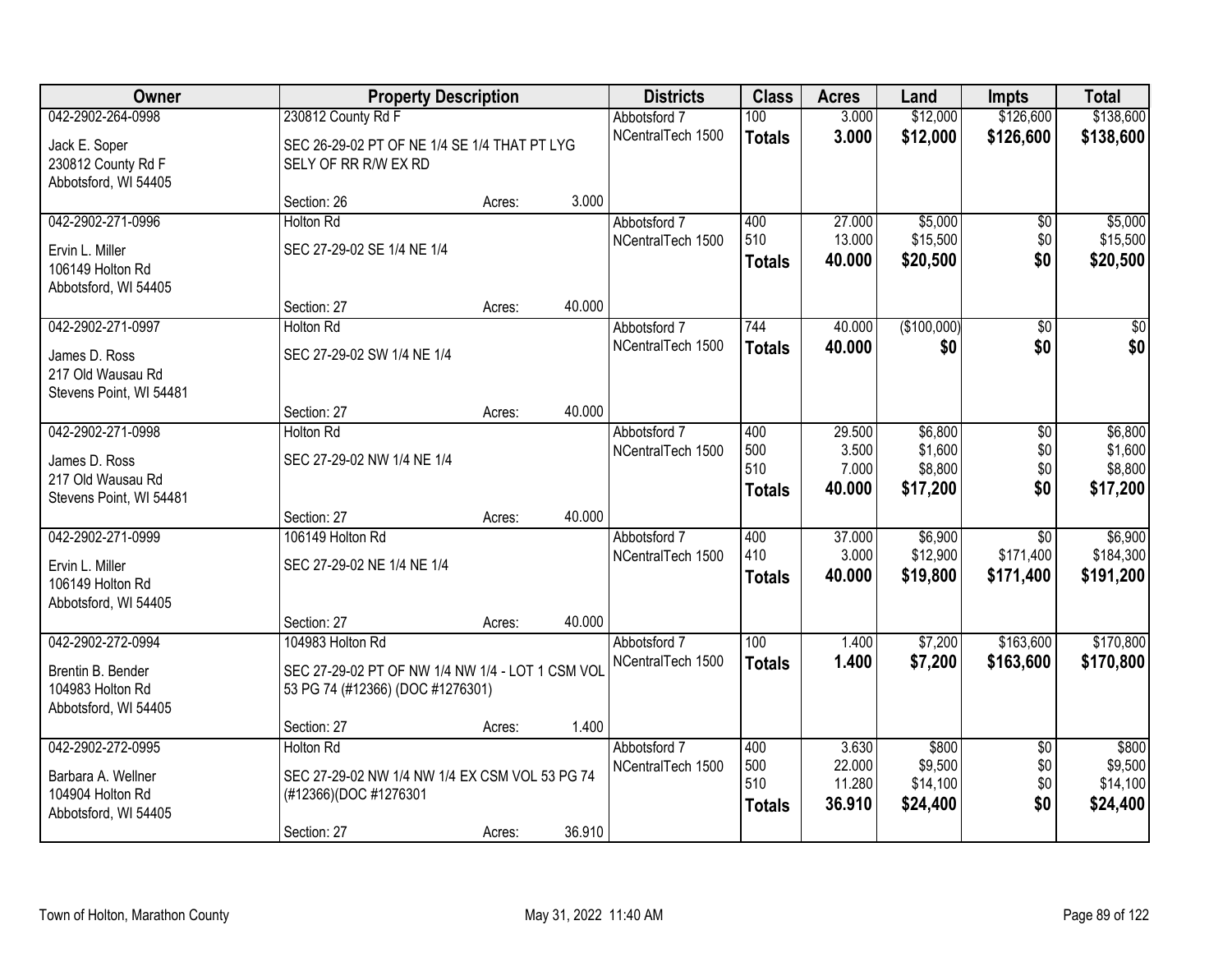| Owner                   | <b>Property Description</b>                       |        |        | <b>Districts</b>  | <b>Class</b>     | <b>Acres</b> | Land     | <b>Impts</b>    | <b>Total</b> |
|-------------------------|---------------------------------------------------|--------|--------|-------------------|------------------|--------------|----------|-----------------|--------------|
| 042-2902-272-0996       | <b>Holton Rd</b>                                  |        |        | Abbotsford 7      | 400              | 20.000       | \$4,600  | $\overline{50}$ | \$4,600      |
| Bach Properties, LLC    | SEC 27-29-02 SE 1/4 NW 1/4                        |        |        | NCentralTech 1500 | 510              | 20.000       | \$25,000 | \$0             | \$25,000     |
| W861 County Rd A        |                                                   |        |        |                   | <b>Totals</b>    | 40.000       | \$29,600 | \$0             | \$29,600     |
| Dorchester, WI 54425    |                                                   |        |        |                   |                  |              |          |                 |              |
|                         | Section: 27                                       | Acres: | 40.000 |                   |                  |              |          |                 |              |
| 042-2902-272-0997       | Rosedale Ave                                      |        |        | Abbotsford 7      | 400              | 40.000       | \$9,200  | \$0             | \$9,200      |
| Rosedale Dairy, Inc     | SEC 27-29-02 SW 1/4 NW 1/4                        |        |        | NCentralTech 1500 | <b>Totals</b>    | 40.000       | \$9,200  | \$0             | \$9,200      |
| 104705 County Rd A      |                                                   |        |        |                   |                  |              |          |                 |              |
| Dorchester, WI 54425    |                                                   |        |        |                   |                  |              |          |                 |              |
|                         | Section: 27                                       | Acres: | 40.000 |                   |                  |              |          |                 |              |
| 042-2902-272-0999       | <b>Holton Rd</b>                                  |        |        | Abbotsford 7      | 400              | 11.000       | \$2,500  | $\overline{50}$ | \$2,500      |
| James D. Ross           | SEC 27-29-02 NE 1/4 NW 1/4                        |        |        | NCentralTech 1500 | 500              | 2.000        | \$900    | \$0             | \$900        |
| 217 Old Wausau Rd       |                                                   |        |        |                   | 510              | 27.000       | \$30,800 | \$0             | \$30,800     |
| Stevens Point, WI 54481 |                                                   |        |        |                   | <b>Totals</b>    | 40.000       | \$34,200 | \$0             | \$34,200     |
|                         | Section: 27                                       | Acres: | 40.000 |                   |                  |              |          |                 |              |
| 042-2902-273-0995       | 105320 Wuertzburg Rd                              |        |        | Abbotsford 7      | 400              | 35.000       | \$7,500  | $\overline{30}$ | \$7,500      |
| Bach Properties, LLC    | SEC 27-29-02 SE 1/4 SW 1/4                        |        |        | NCentralTech 1500 | 410              | 5.000        | \$16,900 | \$187,800       | \$204,700    |
| W861 County Rd A        |                                                   |        |        |                   | <b>Totals</b>    | 40.000       | \$24,400 | \$187,800       | \$212,200    |
| Dorchester, WI 54425    |                                                   |        |        |                   |                  |              |          |                 |              |
|                         | Section: 27                                       | Acres: | 40.000 |                   |                  |              |          |                 |              |
| 042-2902-273-0996       | 104708 Wuertzburg Rd                              |        |        | Abbotsford 7      | $\overline{100}$ | 1.300        | \$6,900  | \$85,400        | \$92,300     |
| Neil Hassemer           | SEC 27-29-02 PT OF SW 1/4 SW 1/4 - CSM VOL 2 PG   |        |        | NCentralTech 1500 | <b>Totals</b>    | 1.300        | \$6,900  | \$85,400        | \$92,300     |
| N15231 Meadow Dr        | 274 (#524) (DOC #02274)                           |        |        |                   |                  |              |          |                 |              |
| Abbotsford, WI 54405    |                                                   |        |        |                   |                  |              |          |                 |              |
|                         | Section: 27                                       | Acres: | 1.300  |                   |                  |              |          |                 |              |
| 042-2902-273-0997       | <b>Boss Rd</b>                                    |        |        | Abbotsford 7      | 400              | 38.700       | \$8,400  | $\overline{50}$ | \$8,400      |
| Bach Properties, LLC    | SEC 27-29-02 SW 1/4 SW 1/4 EX E 210' OF W 494' OF |        |        | NCentralTech 1500 | <b>Totals</b>    | 38.700       | \$8,400  | \$0             | \$8,400      |
| W861 County Rd A        | 270'                                              |        |        |                   |                  |              |          |                 |              |
| Dorchester, WI 54425    |                                                   |        |        |                   |                  |              |          |                 |              |
|                         | Section: 27                                       | Acres: | 38.700 |                   |                  |              |          |                 |              |
| 042-2902-273-0998       | Rosedale Ave                                      |        |        | Abbotsford 7      | 400              | 40.000       | \$8,400  | $\overline{50}$ | \$8,400      |
| Bach Properties, LLC    | SEC 27-29-02 NW 1/4 SW 1/4                        |        |        | NCentralTech 1500 | <b>Totals</b>    | 40.000       | \$8,400  | \$0             | \$8,400      |
| W861 County Rd A        |                                                   |        |        |                   |                  |              |          |                 |              |
| Dorchester, WI 54425    |                                                   |        |        |                   |                  |              |          |                 |              |
|                         | Section: 27                                       | Acres: | 40.000 |                   |                  |              |          |                 |              |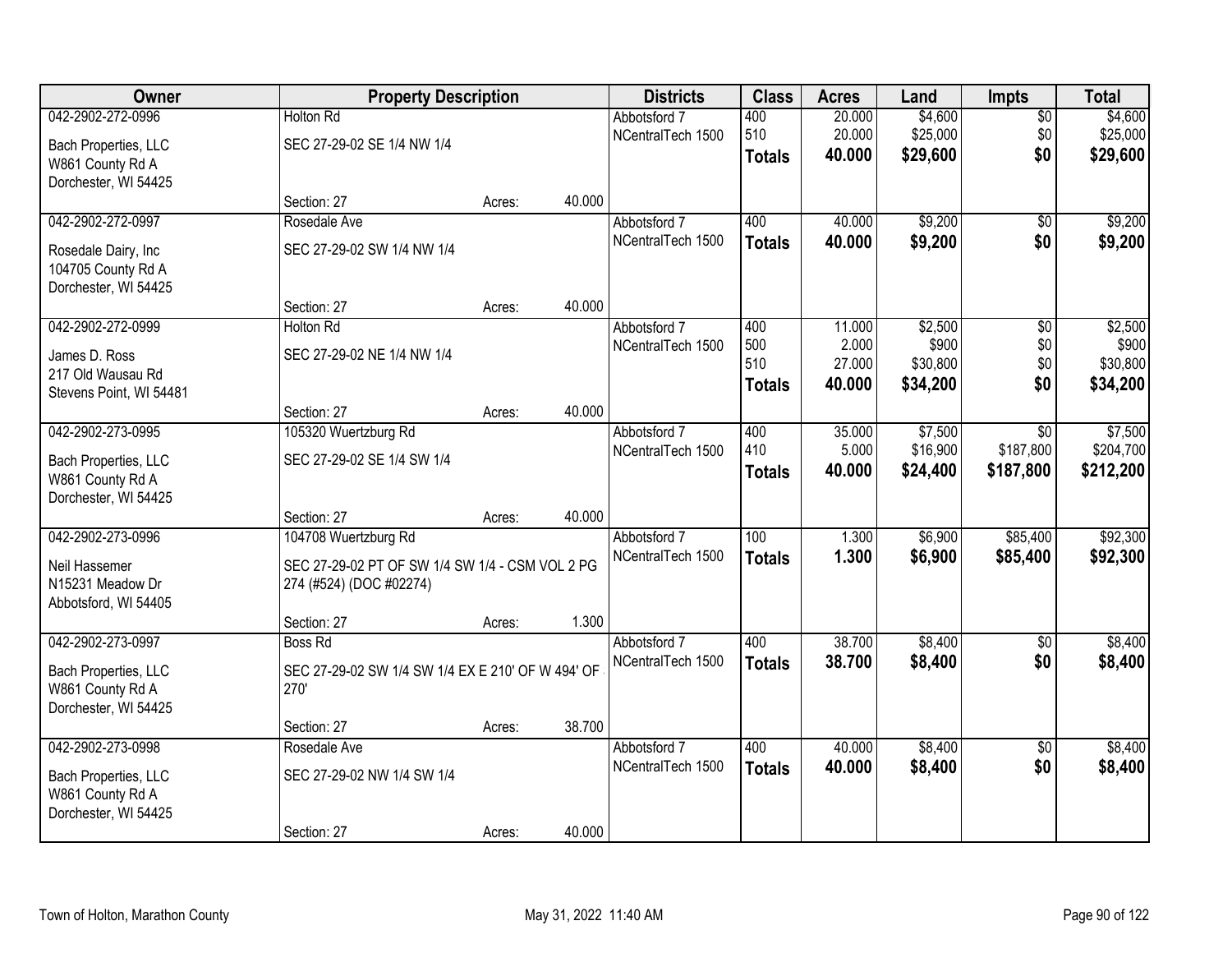| Owner                                                              |                                                                                             | <b>Property Description</b> |        | <b>Districts</b>                  | <b>Class</b>         | <b>Acres</b>     | Land                 | <b>Impts</b>         | <b>Total</b>         |
|--------------------------------------------------------------------|---------------------------------------------------------------------------------------------|-----------------------------|--------|-----------------------------------|----------------------|------------------|----------------------|----------------------|----------------------|
| 042-2902-273-0999                                                  | <b>Wuertzburg Rd</b>                                                                        |                             |        | Abbotsford 7                      | 400                  | 40.000           | \$9,200              | $\overline{50}$      | \$9,200              |
| Bach Properties, LLC<br>W861 County Rd A<br>Dorchester, WI 54425   | SEC 27-29-02 NE 1/4 SW 1/4                                                                  |                             |        | NCentralTech 1500                 | <b>Totals</b>        | 40.000           | \$9,200              | \$0                  | \$9,200              |
|                                                                    | Section: 27                                                                                 | Acres:                      | 40.000 |                                   |                      |                  |                      |                      |                      |
| 042-2902-274-0987                                                  | <b>Wuertzburg Rd</b>                                                                        |                             |        | Abbotsford 7<br>NCentralTech 1500 | 400                  | 28.740<br>28.740 | \$6,600<br>\$6,600   | \$0<br>\$0           | \$6,600<br>\$6,600   |
| Bach Properties, LLC<br>W861 County Rd A<br>Dorchester, WI 54425   | SEC 27-29-02 SW 1/4 SE 1/4 EX SW 1/4 SW 1/4 SE 1/4<br>EX S 2.5 RODS OF NW 1/4 SW 1/4 SE 1/4 |                             |        |                                   | <b>Totals</b>        |                  |                      |                      |                      |
|                                                                    | Section: 27                                                                                 | Acres:                      | 28.740 |                                   |                      |                  |                      |                      |                      |
| 042-2902-274-0988                                                  | 105508 Wuertzburg Rd                                                                        |                             |        | Abbotsford 7                      | 400                  | 6.070            | \$1,400              | $\sqrt{6}$           | \$1,400              |
| Blume Farms of Clark Co<br>W1024 Center Rd<br>Dorchester, WI 54425 | SEC 27-29-02 SW 1/4 SW 1/4 SE 1/4 INCL S 2.5 RDS<br>OF NW 1/4 SW 1/4 SE 1/4                 |                             |        | NCentralTech 1500                 | 410<br><b>Totals</b> | 4.000<br>10.070  | \$14,900<br>\$16,300 | \$74,100<br>\$74,100 | \$89,000<br>\$90,400 |
|                                                                    | Section: 27                                                                                 | Acres:                      | 10.070 |                                   |                      |                  |                      |                      |                      |
| 042-2902-274-0989                                                  | 105884 Wuertzburg Rd                                                                        |                             |        | Abbotsford 7                      | 100                  | 4.000            | \$14,100             | \$181,000            | \$195,100            |
| Eugene J. Peissig                                                  | SEC 27-29-02 PT OF N 1/2 SE 1/4 & PT OF SE 1/4 SE                                           |                             |        | NCentralTech 1500                 | 400                  | 19.900           | \$4,600              | \$0                  | \$4,600              |
| 105884 Wuertzburg Rd                                               | 1/4 - LOT 1 CSM VOL 72 PG 117 (#15846) (DOC #                                               |                             |        |                                   | 510                  | 35.350           | \$36,000             | \$0                  | \$36,000             |
| Abbotsford, WI 54405                                               | 1574463)                                                                                    |                             |        |                                   | <b>Totals</b>        | 59.250           | \$54,700             | \$181,000            | \$235,700            |
|                                                                    | Section: 27                                                                                 | Acres:                      | 59.250 |                                   |                      |                  |                      |                      |                      |
| 042-2902-274-0990                                                  | Wuertzburg Rd                                                                               |                             |        | Abbotsford 7                      | 400                  | 26.490           | \$6,000              | \$0                  | \$6,000              |
| Bach Properties, LLC<br>W861 County Rd A<br>Dorchester, WI 54425   | SEC 27-29-02 E 1/2 SE 1/4 - EX CSM VOL 72 PG 117<br>(#15846) (DOC # 1574463)                |                             |        | NCentralTech 1500                 | <b>Totals</b>        | 26.490           | \$6,000              | \$0                  | \$6,000              |
|                                                                    | Section: 27                                                                                 | Acres:                      | 26.490 |                                   |                      |                  |                      |                      |                      |
| 042-2902-274-0991                                                  | Wuertzburg Rd                                                                               |                             |        | Abbotsford 7                      | 400                  | 32.390           | \$7,400              | \$0                  | \$7,400              |
| Bach Properties, LLC<br>W861 County Rd A<br>Dorchester, WI 54425   | SEC 27-29-02 NW 1/4 SE 1/4 - EX CSM VOL 72 PG 117<br>(#15846) (DOC # 1574463)               |                             |        | NCentralTech 1500                 | <b>Totals</b>        | 32.390           | \$7,400              | \$0                  | \$7,400              |
|                                                                    | Section: 27                                                                                 | Acres:                      | 32.390 |                                   |                      |                  |                      |                      |                      |
| 042-2902-281-0994                                                  | 231241 Hoeft Ave                                                                            |                             |        | Abbotsford 7                      | 100                  | 2.250            | \$9,800              | \$201,200            | \$211,000            |
| Kenneth G. Koch                                                    | SEC 28-29-02 PT OF SW 1/4 NE 1/4 BEG SW COR N                                               |                             |        | NCentralTech 1500                 | <b>Totals</b>        | 2.250            | \$9,800              | \$201,200            | \$211,000            |
| 231241 Hoeft Ave<br>Abbotsford, WI 54405                           | 310' E 350' S 310' W 350' TO POB EX W 33'                                                   |                             |        |                                   |                      |                  |                      |                      |                      |
|                                                                    | Section: 28                                                                                 | Acres:                      | 2.250  |                                   |                      |                  |                      |                      |                      |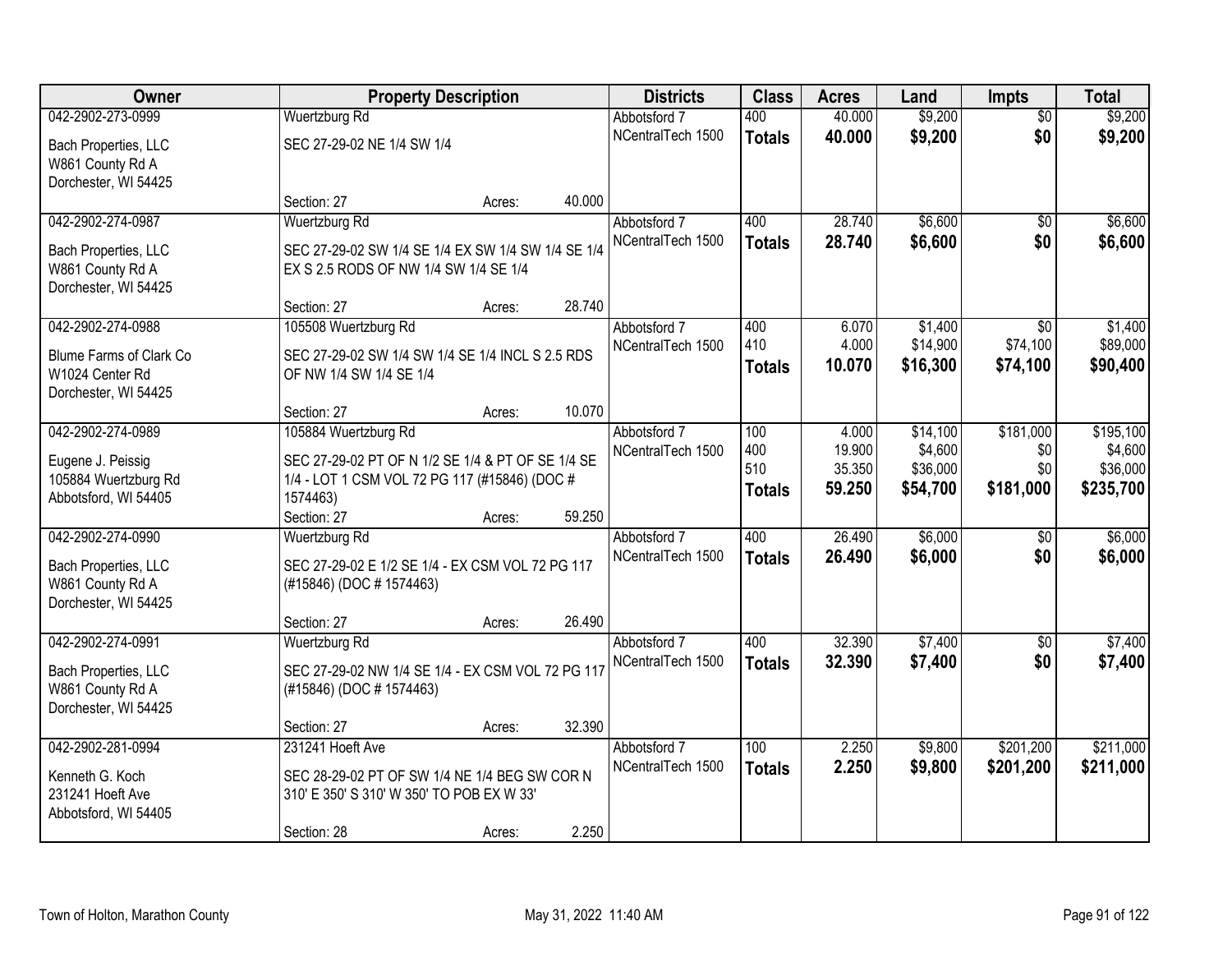| Owner                                                                               |                                                                                                                     | <b>Property Description</b> |        | <b>Districts</b>                  | <b>Class</b>                       | <b>Acres</b>                        | Land                                     | <b>Impts</b>                         | <b>Total</b>                             |
|-------------------------------------------------------------------------------------|---------------------------------------------------------------------------------------------------------------------|-----------------------------|--------|-----------------------------------|------------------------------------|-------------------------------------|------------------------------------------|--------------------------------------|------------------------------------------|
| 042-2902-281-0995                                                                   | <b>Hoeft Ave</b>                                                                                                    |                             |        | Abbotsford 7                      | 400                                | 37.250                              | \$8,500                                  | $\overline{50}$                      | \$8,500                                  |
| Daniel N Miller Rhoda Mae Miller<br>104472 Wuertzburg Rd<br>Abbotsford, WI 54405    | SEC 28-29-02 S 1/2 S 1/2 NE 1/4 EX W 33' EX S 310'<br>OF W 350'                                                     |                             |        | NCentralTech 1500                 | <b>Totals</b>                      | 37.250                              | \$8,500                                  | \$0                                  | \$8,500                                  |
|                                                                                     | Section: 28                                                                                                         | Acres:                      | 37.250 |                                   |                                    |                                     |                                          |                                      |                                          |
| 042-2902-281-0996                                                                   | <b>Hoeft Ave</b>                                                                                                    |                             |        | Abbotsford 7                      | 400                                | 39.500                              | \$9,000                                  | $\overline{50}$                      | \$9,000                                  |
| Rosedale Dairy, Inc.<br>104705 County Rd A<br>Dorchester, WI 54425                  | SEC 28-29-02 N 1/2 S 1/2 NE 1/4 EX E 8.25' OF W 33'                                                                 |                             |        | NCentralTech 1500                 | <b>Totals</b>                      | 39.500                              | \$9,000                                  | \$0                                  | \$9,000                                  |
|                                                                                     | Section: 28                                                                                                         | Acres:                      | 39.500 |                                   |                                    |                                     |                                          |                                      |                                          |
| 042-2902-281-0997                                                                   | 104023 Holton Rd                                                                                                    |                             |        | Abbotsford 7                      | 410                                | 1.370                               | \$6,400                                  | \$69,500                             | \$75,900                                 |
| Charles L. Wellner<br>104023 Holton Rd<br>Abbotsford, WI 54405                      | SEC 28-29-02 PT OF NW 1/4 NE 1/4 BEG 584' E OF NV<br>COR E 185' S 322' W 185' N 322' TO BEG                         |                             |        | NCentralTech 1500                 | <b>Totals</b>                      | 1.370                               | \$6,400                                  | \$69,500                             | \$75,900                                 |
|                                                                                     | Section: 28                                                                                                         | Acres:                      | 1.370  |                                   |                                    |                                     |                                          |                                      |                                          |
| 042-2902-281-0998<br>Charles L. Wellner<br>104904 Holton Rd<br>Abbotsford, WI 54405 | Holton Rd<br>SEC 28-29-02 NW 1/4 NE 1/4 EX W 33' EX E 185' OF W<br>769' OF N 322'                                   |                             |        | Abbotsford 7<br>NCentralTech 1500 | 400<br>410<br><b>Totals</b>        | 37.000<br>0.630<br>37.630           | \$8,500<br>\$2,500<br>\$11,000           | $\sqrt{6}$<br>\$11,900<br>\$11,900   | \$8,500<br>\$14,400<br>\$22,900          |
|                                                                                     | Section: 28                                                                                                         | Acres:                      | 37.630 |                                   |                                    |                                     |                                          |                                      |                                          |
| 042-2902-281-0999<br>Charles L. Wellner<br>104904 Holton Rd<br>Abbotsford, WI 54405 | <b>Holton Rd</b><br>SEC 28-29-02 NE 1/4 NE 1/4                                                                      |                             |        | Abbotsford 7<br>NCentralTech 1500 | 400<br>500<br>510<br><b>Totals</b> | 27.000<br>1.000<br>12.000<br>40.000 | \$6,200<br>\$500<br>\$12,000<br>\$18,700 | $\overline{30}$<br>\$0<br>\$0<br>\$0 | \$6,200<br>\$500<br>\$12,000<br>\$18,700 |
|                                                                                     | Section: 28                                                                                                         | Acres:                      | 40.000 |                                   |                                    |                                     |                                          |                                      |                                          |
| 042-2902-282-0993<br>Frank R. Beran<br>231544 Hoeft Ave<br>Abbotsford, WI 54405     | 231544 Hoeft Ave<br>SEC 28-29-02 PT OF SE 1/4 NW 1/4 - LOT 1 CSM VOL<br>28 PG 46 (#7273) DOC #993752 EX DOC #563148 |                             |        | Abbotsford 7<br>NCentralTech 1500 | 100<br>400<br><b>Totals</b>        | 3.500<br>1.437<br>4.937             | \$13,100<br>\$300<br>\$13,400            | \$138,200<br>\$0<br>\$138,200        | \$151,300<br>\$300<br>\$151,600          |
|                                                                                     | Section: 28                                                                                                         | Acres:                      | 4.937  |                                   |                                    |                                     |                                          |                                      |                                          |
| 042-2902-282-0995<br>Tom Kunze<br>106381 Holton Rd<br>Abbotsford, WI 54405          | <b>Hoeft Ave</b><br>SEC 28-29-02 SE 1/4 NW 1/4 EX E 33' EX CSM VOL 28<br>PG 46 (#7273) (DOC #993752)<br>Section: 28 | Acres:                      | 34.000 | Abbotsford 7<br>NCentralTech 1500 | 400<br><b>Totals</b>               | 34,000<br>34.000                    | \$7,800<br>\$7,800                       | $\overline{50}$<br>\$0               | \$7,800<br>\$7,800                       |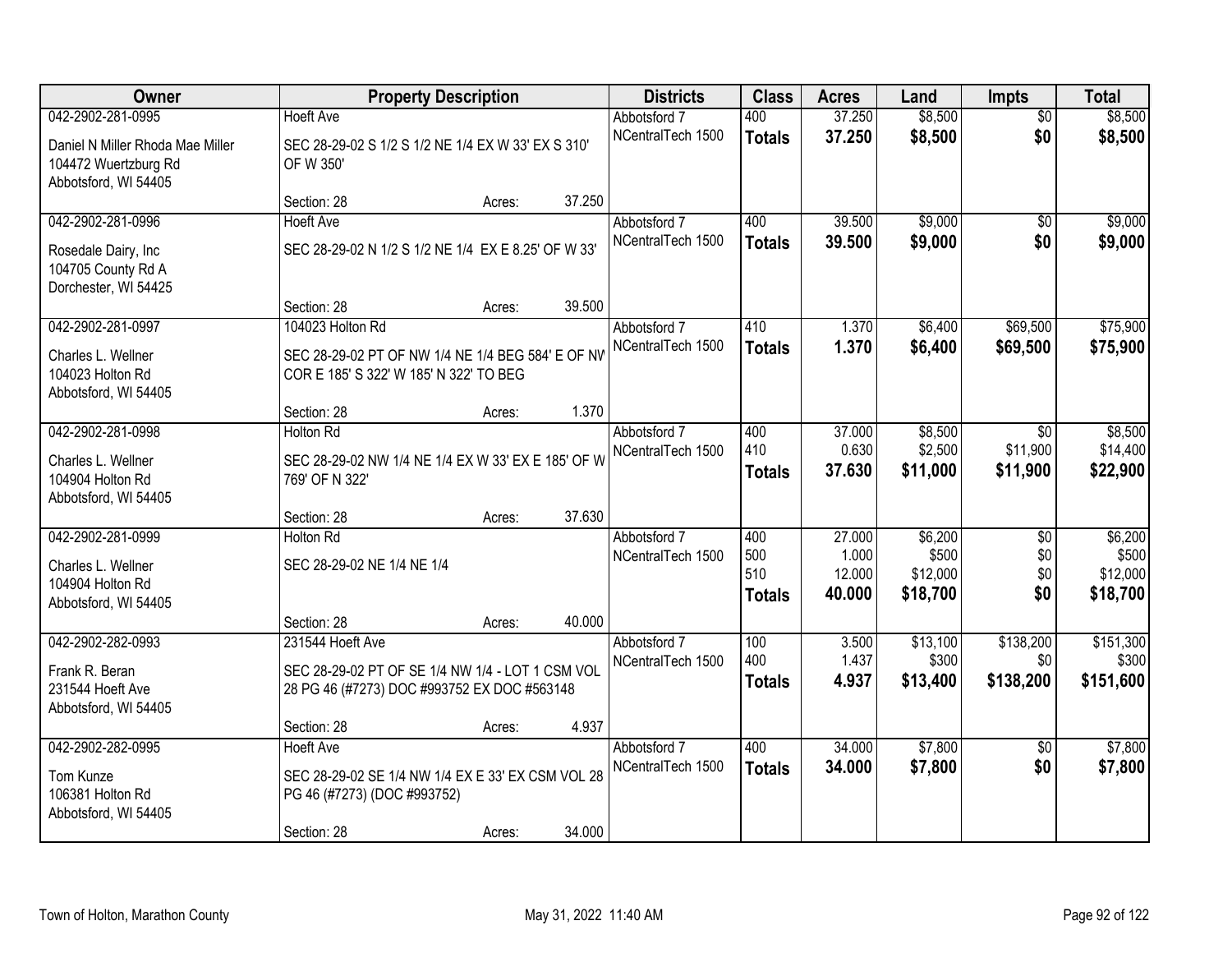| Owner                                     |                                                                                                 | <b>Property Description</b> |        | <b>Districts</b>  | <b>Class</b>  | <b>Acres</b> | Land     | <b>Impts</b>    | <b>Total</b> |
|-------------------------------------------|-------------------------------------------------------------------------------------------------|-----------------------------|--------|-------------------|---------------|--------------|----------|-----------------|--------------|
| 042-2902-282-0997                         | <b>Hoeft Ave</b>                                                                                |                             |        | Abbotsford 7      | 400           | 37.000       | \$8,500  | $\overline{50}$ | \$8,500      |
| Kenneth F. Tesch                          | SEC 28-29-02 SW 1/4 NW 1/4                                                                      |                             |        | NCentralTech 1500 | 510           | 3.000        | \$3,200  | \$0             | \$3,200      |
| 234797 Pickard Ave                        |                                                                                                 |                             |        |                   | <b>Totals</b> | 40.000       | \$11,700 | \$0             | \$11,700     |
| Dorchester, WI 54425                      |                                                                                                 |                             |        |                   |               |              |          |                 |              |
|                                           | Section: 28                                                                                     | Acres:                      | 40.000 |                   |               |              |          |                 |              |
| 042-2902-282-0998                         | 103179 Holton Rd                                                                                |                             |        | Abbotsford 7      | 400           | 38.000       | \$8,700  | $\overline{50}$ | \$8,700      |
| Kenneth F. Tesch                          | SEC 28-29-02 NW 1/4 NW 1/4                                                                      |                             |        | NCentralTech 1500 | 410           | 2.000        | \$8,900  | \$93,300        | \$102,200    |
| 234797 Pickard Ave                        |                                                                                                 |                             |        |                   | Totals        | 40.000       | \$17,600 | \$93,300        | \$110,900    |
| Dorchester, WI 54425                      |                                                                                                 |                             |        |                   |               |              |          |                 |              |
|                                           | Section: 28                                                                                     | Acres:                      | 40.000 |                   |               |              |          |                 |              |
| 042-2902-282-0999                         | <b>Holton Rd</b>                                                                                |                             |        | Abbotsford 7      | 400           | 39.000       | \$8,900  | $\sqrt[6]{}$    | \$8,900      |
| Tom Kunze                                 | SEC 28-29-02 NE 1/4 NW 1/4 EX E 33 FT                                                           |                             |        | NCentralTech 1500 | <b>Totals</b> | 39.000       | \$8,900  | \$0             | \$8,900      |
| 106381 Holton Rd                          |                                                                                                 |                             |        |                   |               |              |          |                 |              |
| Abbotsford, WI 54405                      |                                                                                                 |                             |        |                   |               |              |          |                 |              |
|                                           | Section: 28                                                                                     | Acres:                      | 39.000 |                   |               |              |          |                 |              |
| 042-2902-283-0988                         | Wuertzburg Rd                                                                                   |                             |        | Abbotsford 7      | 400           | 31.402       | \$7,200  | \$0             | \$7,200      |
| John G. Pupp                              | SEC 28-29-02 SW 1/4 SW 1/4 - EX LOT 1 & 2 CSM VOL                                               |                             |        | NCentralTech 1500 | 500           | 4.500        | \$1,900  | \$0             | \$1,900      |
| 103102 Wuertzburg Rd                      | 80 PG 20 (#16958) 1679434) THIS PCL DOES INCL                                                   |                             |        |                   | <b>Totals</b> | 35.902       | \$9,100  | \$0             | \$9,100      |
| Abbotsford, WI 54405                      | OUTLOT 1 CSM VOL 80 PG 20 (#16958) (DOC#                                                        |                             |        |                   |               |              |          |                 |              |
|                                           | Section: 28                                                                                     | Acres:                      | 35.902 |                   |               |              |          |                 |              |
| 042-2902-283-0989                         | 103102 Wuertzburg Rd                                                                            |                             |        | Abbotsford 7      | 100           | 1.539        | \$7,600  | \$131,000       | \$138,600    |
|                                           |                                                                                                 |                             |        | NCentralTech 1500 | <b>Totals</b> | 1.539        | \$7,600  | \$131,000       | \$138,600    |
| John G. Pupp<br>103102 Wuertzburg Rd      | SEC 28-29-02 PT OF SW 1/4 SW 1/4 - LOT 2 CSM VOL<br>80 PG 20 (#16958) (DOC# 1679434)            |                             |        |                   |               |              |          |                 |              |
| Abbotsford, WI 54405                      |                                                                                                 |                             |        |                   |               |              |          |                 |              |
|                                           | Section: 28                                                                                     | Acres:                      | 1.539  |                   |               |              |          |                 |              |
| 042-2902-283-0990                         | 103082 Wuertzburg Rd                                                                            |                             |        | Abbotsford 7      | 100           | 1.000        | \$6,000  | \$91,600        | \$97,600     |
|                                           | SEC 28-29-02 PT OF SW 1/4 SW 1/4 - LOT 1 CSM VOL                                                |                             |        | NCentralTech 1500 | <b>Totals</b> | 1.000        | \$6,000  | \$91,600        | \$97,600     |
| John G. Pupp<br>103102 Wuertzburg Rd      | 80 PG 20 (#16958) (DOC# 1679434)                                                                |                             |        |                   |               |              |          |                 |              |
| Abbotsford, WI 54405                      |                                                                                                 |                             |        |                   |               |              |          |                 |              |
|                                           | Section: 28                                                                                     | Acres:                      | 1.000  |                   |               |              |          |                 |              |
| 042-2902-283-0993                         | 103626 Wuertzburg Rd                                                                            |                             |        | Abbotsford 7      | 100           | 1.450        | \$7,400  | \$88,900        | \$96,300     |
|                                           |                                                                                                 |                             |        | NCentralTech 1500 | <b>Totals</b> | 1.450        | \$7,400  | \$88,900        | \$96,300     |
| Nicholas A. Kunze<br>103626 Wuertzburg Rd | SEC 28-29-02 PT OF SE 1/4 SW 1/4 COM 600' W OF SI<br>COR N 375' E 167.5' S 375' W 167.5' TO BEG |                             |        |                   |               |              |          |                 |              |
| Abbotsford, WI 54405                      |                                                                                                 |                             |        |                   |               |              |          |                 |              |
|                                           | Section: 28                                                                                     | Acres:                      | 1.450  |                   |               |              |          |                 |              |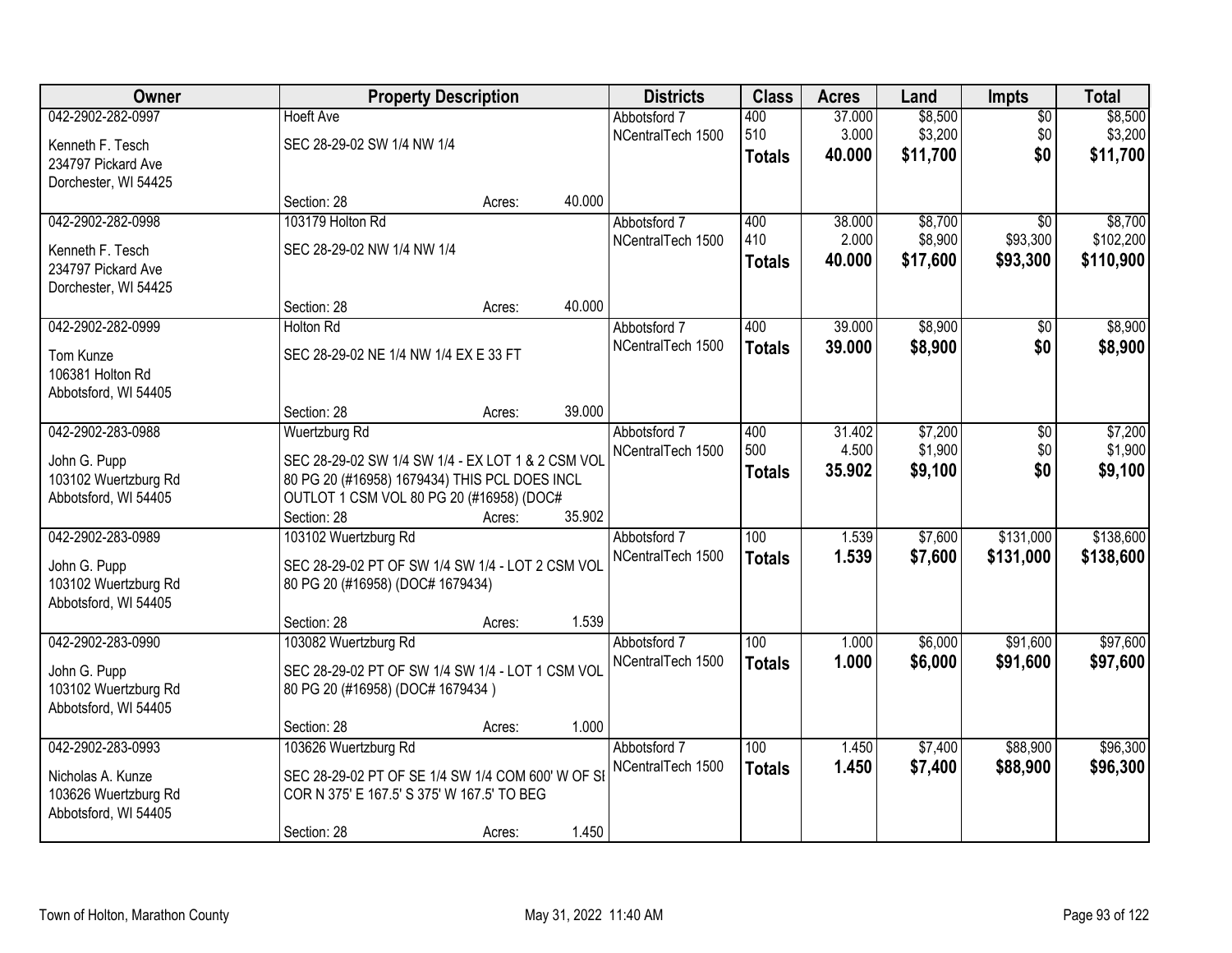| Owner                                                  |                                                                                                 | <b>Property Description</b> |        | <b>Districts</b>                  | <b>Class</b>  | <b>Acres</b>   | Land               | <b>Impts</b>     | <b>Total</b>       |
|--------------------------------------------------------|-------------------------------------------------------------------------------------------------|-----------------------------|--------|-----------------------------------|---------------|----------------|--------------------|------------------|--------------------|
| 042-2902-283-0994                                      | <b>Wuertzburg Rd</b>                                                                            |                             |        | Abbotsford 7                      | 400           | 37.560         | \$8,600            | $\overline{50}$  | \$8,600            |
| Daniel N Miller Rhoda Mae Miller                       | SEC 28-29-02 SE 1/4 SW 1/4 EX COM 600' W OF SE                                                  |                             |        | NCentralTech 1500                 | <b>Totals</b> | 37.560         | \$8,600            | \$0              | \$8,600            |
| 104472 Wuertzburg Rd                                   | COR N 375' E 167.5' S 375' W 167.5' TO BEG EX E 33'                                             |                             |        |                                   |               |                |                    |                  |                    |
| Abbotsford, WI 54405                                   |                                                                                                 |                             |        |                                   |               |                |                    |                  |                    |
|                                                        | Section: 28                                                                                     | Acres:                      | 37.560 |                                   |               |                |                    |                  |                    |
| 042-2902-283-0997                                      | <b>Hoeft Ave</b>                                                                                |                             |        | Abbotsford 7                      | 400           | 34.000         | \$7,800            | $\overline{50}$  | \$7,800            |
| Kenneth F. Tesch                                       | SEC 28-29-02 NW 1/4 SW 1/4                                                                      |                             |        | NCentralTech 1500                 | 500<br>510    | 4.000<br>2.000 | \$1,700<br>\$2,400 | \$0<br>\$0       | \$1,700<br>\$2,400 |
| 103179 Holton Rd                                       |                                                                                                 |                             |        |                                   | <b>Totals</b> | 40.000         | \$11,900           | \$0              | \$11,900           |
| Abbotsford, WI 54405                                   |                                                                                                 |                             |        |                                   |               |                |                    |                  |                    |
|                                                        | Section: 28                                                                                     | Acres:                      | 40.000 |                                   | 100           |                |                    |                  |                    |
| 042-2902-283-0998                                      | 231106 Hoeft Ave                                                                                |                             |        | Abbotsford 7<br>NCentralTech 1500 | 400           | 1.460<br>3.000 | \$7,400<br>\$700   | \$104,000<br>\$0 | \$111,400<br>\$700 |
| Andrea J. Fuerst                                       | SEC 28-29-02 PT OF NE 1/4 SW 1/4 BEG AT NE COR                                                  |                             |        |                                   | <b>Totals</b> | 4.460          | \$8,100            | \$104,000        | \$112,100          |
| 231106 Hoeft Ave                                       | W 300' S 726' E 300' N 726' TO BEG EX E 33'                                                     |                             |        |                                   |               |                |                    |                  |                    |
| Abbotsford, WI 54405                                   |                                                                                                 |                             | 4.460  |                                   |               |                |                    |                  |                    |
| 042-2902-283-0999                                      | Section: 28<br><b>Hoeft Ave</b>                                                                 | Acres:                      |        | Abbotsford 7                      | 400           | 34.540         | \$7,900            | \$0              | \$7,900            |
|                                                        |                                                                                                 |                             |        | NCentralTech 1500                 | <b>Totals</b> | 34.540         | \$7,900            | \$0              | \$7,900            |
| Rodney R. Pinter                                       | SEC 28-29-02 NE 1/4 SW 1/4 EX E 300' OF N 726'                                                  |                             |        |                                   |               |                |                    |                  |                    |
| 102759 Wuertzburg Rd<br>Abbotsford, WI 54405           |                                                                                                 |                             |        |                                   |               |                |                    |                  |                    |
|                                                        | Section: 28                                                                                     | Acres:                      | 34.540 |                                   |               |                |                    |                  |                    |
| 042-2902-284-0991                                      | 104472 Wuertzburg Rd                                                                            |                             |        | Abbotsford 7                      | 100           | 0.883          | \$5,300            | \$136,600        | \$141,900          |
|                                                        |                                                                                                 |                             |        | NCentralTech 1500                 | <b>Totals</b> | 0.883          | \$5,300            | \$136,600        | \$141,900          |
| Daniel N Miller Rhoda M Miller<br>104472 Wuertzburg Rd | SEC 28-29-02 PT OF SE 1/4 SE 1/4 - LOT 1 & OUTLOT<br>1 CSM VOL 54 PG 36 (#12528) (DOC #1288027) |                             |        |                                   |               |                |                    |                  |                    |
| Abbotsford, WI 54405                                   |                                                                                                 |                             |        |                                   |               |                |                    |                  |                    |
|                                                        | Section: 28                                                                                     | Acres:                      | 0.883  |                                   |               |                |                    |                  |                    |
| 042-2902-284-0992                                      | <b>Boss Rd</b>                                                                                  |                             |        | Abbotsford 7                      | 400           | 33.260         | \$7,600            | \$0              | \$7,600            |
| Daniel N Miller Rhoda Mae Miller                       | SEC 28-29-02 E 1/2 E 1/2 SE 1/4 EX COM AT SE COR                                                |                             |        | NCentralTech 1500                 | 500           | 2.500          | \$1,100            | \$0              | \$1,100            |
| 104472 Wuertzburg Rd                                   | N 13 1/3 RDS W 12 RDS S 13 1/3 RDS E 12 RDS TO                                                  |                             |        |                                   | <b>Totals</b> | 35.760         | \$8,700            | \$0              | \$8,700            |
| Abbotsford, WI 54405                                   | BEG EX CSM VOL 54 PG 36 (#12528)(DOC #1288027                                                   |                             |        |                                   |               |                |                    |                  |                    |
|                                                        | Section: 28                                                                                     | Acres:                      | 35.760 |                                   |               |                |                    |                  |                    |
| 042-2902-284-0993                                      | 104310 Wuertzburg Rd                                                                            |                             |        | Abbotsford 7                      | 100           | 3.100          | \$12,200           | \$110,400        | \$122,600          |
| Jeffrey J. Peterson                                    | SEC 28-29-02 PT OF W 1/2 E 1/2 SE 1/4 - E 383' OF S                                             |                             |        | NCentralTech 1500                 | <b>Totals</b> | 3.100          | \$12,200           | \$110,400        | \$122,600          |
| 104310 Wuertzburg Rd                                   | 353' THRF                                                                                       |                             |        |                                   |               |                |                    |                  |                    |
| Abbotsford, WI 54405                                   |                                                                                                 |                             |        |                                   |               |                |                    |                  |                    |
|                                                        | Section: 28                                                                                     | Acres:                      | 3.100  |                                   |               |                |                    |                  |                    |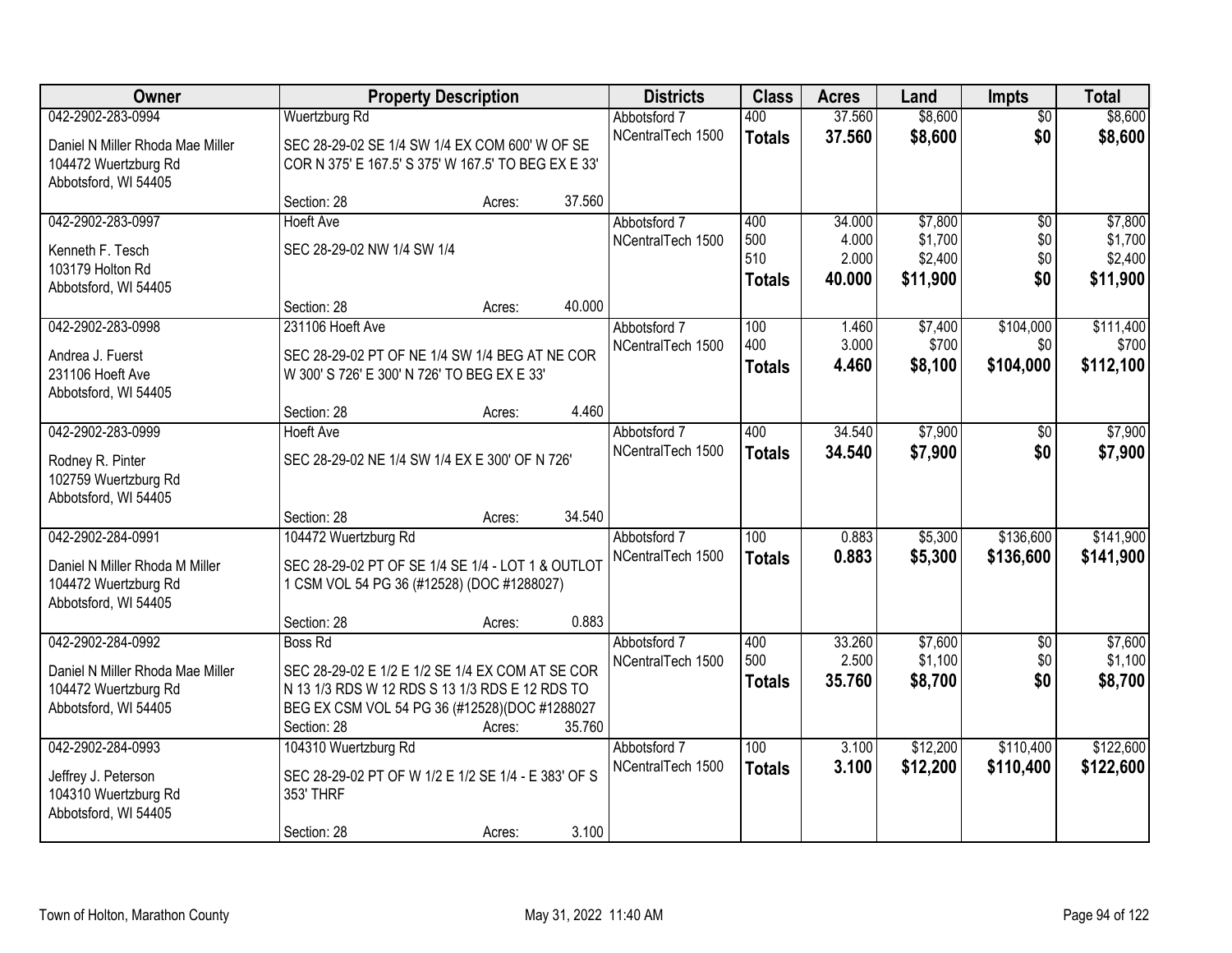| Owner                                        |                                                     | <b>Property Description</b> |        | <b>Districts</b>                  | <b>Class</b>  | <b>Acres</b>    | Land                | <b>Impts</b>           | <b>Total</b>           |
|----------------------------------------------|-----------------------------------------------------|-----------------------------|--------|-----------------------------------|---------------|-----------------|---------------------|------------------------|------------------------|
| 042-2902-284-0994                            | 230432 Rosedale Ave                                 |                             |        | Abbotsford 7                      | 100           | 1.000           | \$6,000             | \$53,000               | \$59,000               |
| James W. Prokosch Jr                         | SEC 28-29-02 PT OF SE 1/4 SE 1/4 COM AT SE COR N    |                             |        | NCentralTech 1500                 | <b>Totals</b> | 1.000           | \$6,000             | \$53,000               | \$59,000               |
| 230432 Rosedale Ave                          | 13 1/3 RDS W 12 RDS S 13 1/3 RDS E 12 RDS TO BEG    |                             |        |                                   |               |                 |                     |                        |                        |
| Abbotsford, WI 54405                         |                                                     |                             |        |                                   |               |                 |                     |                        |                        |
|                                              | Section: 28                                         | Acres:                      | 1.000  |                                   |               |                 |                     |                        |                        |
| 042-2902-284-0995                            | 104038 Wuertzburg Rd                                |                             |        | Abbotsford 7                      | 400           | 37.000          | \$8,500             | $\overline{50}$        | \$8,500                |
| Rodney R. Pinter                             | SEC 28-29-02 SW 1/4 SE 1/4 EX W 33 FT               |                             |        | NCentralTech 1500                 | 410           | 2.000<br>39.000 | \$8,900<br>\$17,400 | \$104,100<br>\$104,100 | \$113,000<br>\$121,500 |
| 102759 Wuertzburg Rd                         |                                                     |                             |        |                                   | <b>Totals</b> |                 |                     |                        |                        |
| Abbotsford, WI 54405                         |                                                     |                             |        |                                   |               |                 |                     |                        |                        |
|                                              | Section: 28                                         | Acres:                      | 39.000 |                                   |               |                 |                     |                        |                        |
| 042-2902-284-0996                            | <b>Hoeft Ave</b>                                    |                             |        | Abbotsford 7<br>NCentralTech 1500 | 400<br>500    | 37.500<br>1.500 | \$8,600<br>\$700    | \$0<br>\$0             | \$8,600<br>\$700       |
| Rodney R. Pinter                             | SEC 28-29-02 NW 1/4 SE 1/4 EX W 33 FT               |                             |        |                                   | <b>Totals</b> | 39.000          | \$9,300             | \$0                    | \$9,300                |
| 102759 Wuertzburg Rd                         |                                                     |                             |        |                                   |               |                 |                     |                        |                        |
| Abbotsford, WI 54405                         |                                                     |                             | 39.000 |                                   |               |                 |                     |                        |                        |
| 042-2902-284-0997                            | Section: 28                                         | Acres:                      |        | Abbotsford 7                      | 400           | 36.900          | \$8,500             | \$0                    | \$8,500                |
|                                              |                                                     |                             |        | NCentralTech 1500                 | <b>Totals</b> | 36,900          | \$8,500             | \$0                    | \$8,500                |
| Rodney R. Pinter                             | SEC 28-29-02 W 1/2 E 1/2 SE 1/4 EX E 383' OF S 353' |                             |        |                                   |               |                 |                     |                        |                        |
| 102759 Wuertzburg Rd<br>Abbotsford, WI 54405 |                                                     |                             |        |                                   |               |                 |                     |                        |                        |
|                                              | Section: 28                                         | Acres:                      | 36.900 |                                   |               |                 |                     |                        |                        |
| 042-2902-291-0996                            | <b>Hoeft Ave</b>                                    |                             |        | Abbotsford 7                      | 400           | 30.000          | \$6,900             | $\overline{50}$        | \$6,900                |
|                                              |                                                     |                             |        | NCentralTech 1500                 | 510           | 10.000          | \$11,700            | \$0                    | \$11,700               |
| John M. Wingler Sr<br>102265 Holton Rd       | SEC 29-29-02 SE 1/4 NE 1/4                          |                             |        |                                   | <b>Totals</b> | 40.000          | \$18,600            | \$0                    | \$18,600               |
| Abbotsford, WI 54405                         |                                                     |                             |        |                                   |               |                 |                     |                        |                        |
|                                              | Section: 29                                         | Acres:                      | 40.000 |                                   |               |                 |                     |                        |                        |
| 042-2902-291-0997                            | <b>Hoeft Ave</b>                                    |                             |        | Abbotsford 7                      | 400           | 36.000          | \$8,200             | $\overline{50}$        | \$8,200                |
| John M. Wingler Sr                           | SEC 29-29-02 SW 1/4 NE 1/4                          |                             |        | NCentralTech 1500                 | 510           | 4.000           | \$4,500             | \$0                    | \$4,500                |
| 102265 Holton Rd                             |                                                     |                             |        |                                   | <b>Totals</b> | 40.000          | \$12,700            | \$0                    | \$12,700               |
| Abbotsford, WI 54405                         |                                                     |                             |        |                                   |               |                 |                     |                        |                        |
|                                              | Section: 29                                         | Acres:                      | 40.000 |                                   |               |                 |                     |                        |                        |
| 042-2902-291-0998                            | 102265 Holton Rd                                    |                             |        | Abbotsford 7                      | 400           | 35.500          | \$8,100             | $\overline{30}$        | \$8,100                |
| John M. Wingler Sr                           | SEC 29-29-02 NW 1/4 NE 1/4                          |                             |        | NCentralTech 1500                 | 410           | 4.500           | \$15,900            | \$103,800              | \$119,700              |
| 102265 Holton Rd                             |                                                     |                             |        |                                   | <b>Totals</b> | 40.000          | \$24,000            | \$103,800              | \$127,800              |
| Abbotsford, WI 54405                         |                                                     |                             |        |                                   |               |                 |                     |                        |                        |
|                                              | Section: 29                                         | Acres:                      | 40.000 |                                   |               |                 |                     |                        |                        |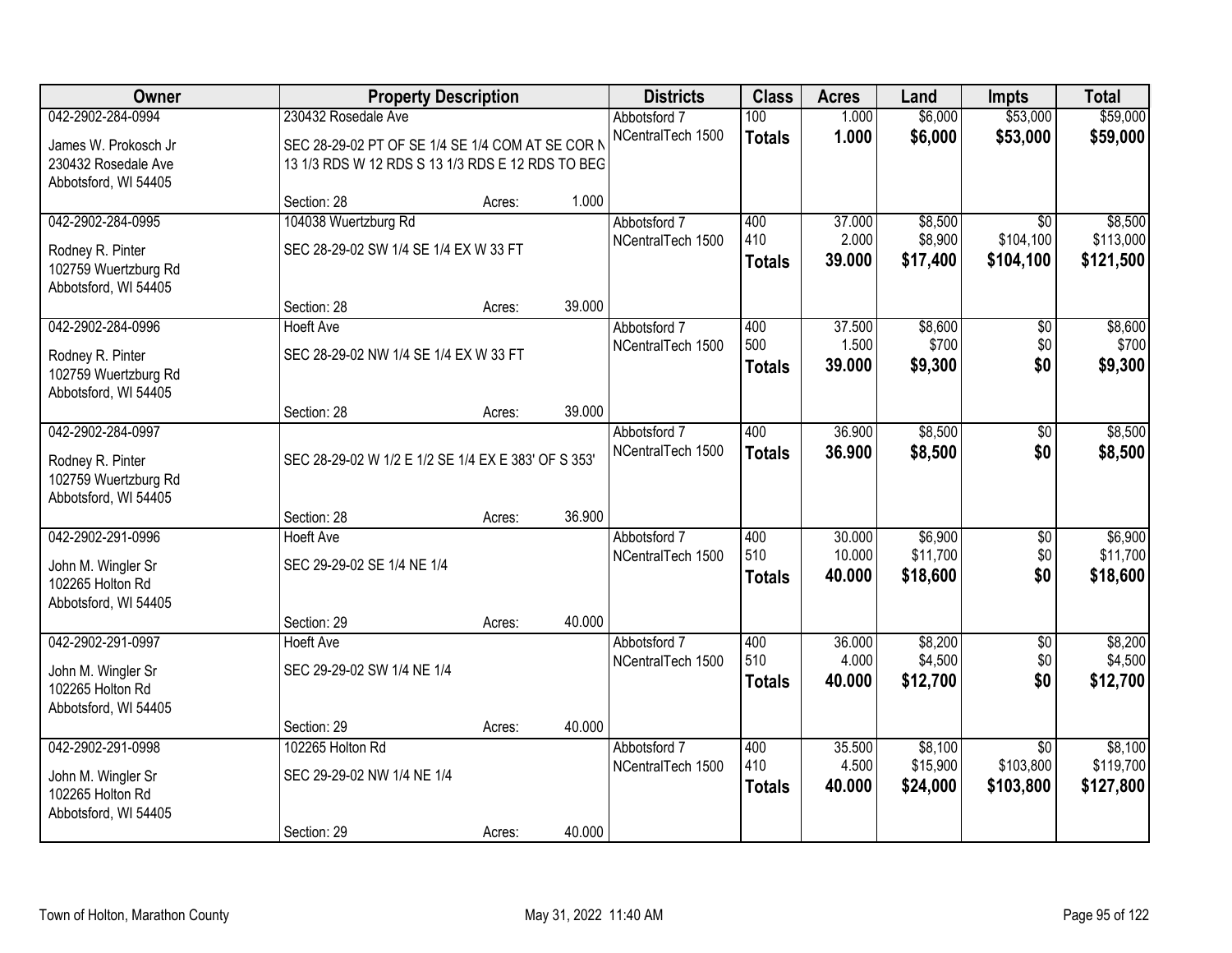| Owner                         |                                                                     | <b>Property Description</b> |        |                   | <b>Class</b>     | <b>Acres</b> | Land     | <b>Impts</b>    | <b>Total</b> |
|-------------------------------|---------------------------------------------------------------------|-----------------------------|--------|-------------------|------------------|--------------|----------|-----------------|--------------|
| 042-2902-291-0999             | 102655 Holton Rd                                                    |                             |        | Abbotsford 7      | 100              | 1.000        | \$6,000  | \$29,100        | \$35,100     |
| Jesse M. Haas                 | SEC 29-29-02 NE 1/4 NE 1/4                                          |                             |        | NCentralTech 1500 | 400              | 35.000       | \$8,000  | \$0             | \$8,000      |
| 101940 Holton Rd              |                                                                     |                             |        |                   | 500              | 1.000        | \$500    | \$0             | \$500        |
| Abbotsford, WI 54405          |                                                                     |                             |        |                   | 510              | 3.000        | \$3,800  | \$0             | \$3,800      |
|                               | Section: 29                                                         | Acres:                      | 40.000 |                   | <b>Totals</b>    | 40.000       | \$18,300 | \$29,100        | \$47,400     |
| 042-2902-292-0991             | <b>Holton Rd</b>                                                    |                             |        | Abbotsford 7      | 400              | 28.257       | \$6,500  | \$0             | \$6,500      |
| John M. Wingler Sr            | SEC 29-29-02 NW 1/4 NW 1/4 EX LOT 1 CSM VOL 64                      |                             |        | NCentralTech 1500 | 500              | 6.000        | \$2,600  | \$0             | \$2,600      |
| 102265 Holton Rd              | PG 138 (#14501) (DOC #1456981) INCL LOT 2 CSM                       |                             |        |                   | <b>Totals</b>    | 34.257       | \$9,100  | \$0             | \$9,100      |
| Abbotsford, WI 54405          | VOL 64 PG 138 (#14501) (DOC #1456981)                               |                             |        |                   |                  |              |          |                 |              |
|                               | Section: 29                                                         | Acres:                      | 34.257 |                   |                  |              |          |                 |              |
| 042-2902-292-0993             | 101575 Holton Rd                                                    |                             |        | Abbotsford 7      | 100              | 2.733        | \$11,200 | \$57,200        | \$68,400     |
| Margaret M. Arthurs           | SEC 29-29-02 PT OF NW 1/4 NW 1/4 - LOT 1 CSM VOL                    |                             |        | NCentralTech 1500 | <b>Totals</b>    | 2.733        | \$11,200 | \$57,200        | \$68,400     |
| 101575 Holton Rd              | 64 PG 138 (#14501) (DOC #1456981)                                   |                             |        |                   |                  |              |          |                 |              |
| Abbotsford, WI 54405          |                                                                     |                             |        |                   |                  |              |          |                 |              |
|                               | Section: 29                                                         | Acres:                      | 2.733  |                   |                  |              |          |                 |              |
| 042-2902-292-0994             | <b>Mahlick Rd</b>                                                   |                             |        | Abbotsford 7      | 400              | 40.000       | \$9,200  | \$0             | \$9,200      |
| John M. Wingler Sr            | SEC 29-29-02 SE 1/4 NW 1/4                                          |                             |        | NCentralTech 1500 | <b>Totals</b>    | 40.000       | \$9,200  | \$0             | \$9,200      |
| 102265 Holton Rd              |                                                                     |                             |        |                   |                  |              |          |                 |              |
| Abbotsford, WI 54405          |                                                                     |                             |        |                   |                  |              |          |                 |              |
|                               | Section: 29                                                         | Acres:                      | 40.000 |                   |                  |              |          |                 |              |
| 042-2902-292-0995             | 231365 Pickard Ave                                                  |                             |        | Abbotsford 7      | $\overline{100}$ | 1.000        | \$6,000  | \$64,700        | \$70,700     |
|                               |                                                                     |                             |        | NCentralTech 1500 | <b>Totals</b>    | 1.000        | \$6,000  | \$64,700        | \$70,700     |
| Amy E. Rud<br>2406 Corona Ave | SEC 29-29-02 PT OF SW 1/4 NW 1/4 W 250' OF N 175'<br>OF S 603' THRF |                             |        |                   |                  |              |          |                 |              |
| Eau Claire, WI 54701          |                                                                     |                             |        |                   |                  |              |          |                 |              |
|                               | Section: 29                                                         | Acres:                      | 1.000  |                   |                  |              |          |                 |              |
| 042-2902-292-0996             | <b>Pickard Ave</b>                                                  |                             |        | Abbotsford 7      | 400              | 29.000       | \$6,600  | $\sqrt{6}$      | \$6,600      |
| John M. Wingler Sr            | SEC 29-29-02 SW 1/4 NW 1/4 EX W 250' OF N 175' OF                   |                             |        | NCentralTech 1500 | 500              | 10.000       | \$4,300  | \$0             | \$4,300      |
| 102265 Holton Rd              | S 603'                                                              |                             |        |                   | <b>Totals</b>    | 39.000       | \$10,900 | \$0             | \$10,900     |
| Abbotsford, WI 54405          |                                                                     |                             |        |                   |                  |              |          |                 |              |
|                               | Section: 29                                                         | Acres:                      | 39.000 |                   |                  |              |          |                 |              |
| 042-2902-292-0999             | <b>Holton Rd</b>                                                    |                             |        | Abbotsford 7      | 400              | 35.000       | \$8,000  | $\overline{50}$ | \$8,000      |
| John M. Wingler Sr            | SEC 29-29-02 NE 1/4 NW 1/4                                          |                             |        | NCentralTech 1500 | 510              | 5.000        | \$5,000  | \$0             | \$5,000      |
| 102265 Holton Rd              |                                                                     |                             |        |                   | <b>Totals</b>    | 40.000       | \$13,000 | \$0             | \$13,000     |
| Abbotsford, WI 54405          |                                                                     |                             |        |                   |                  |              |          |                 |              |
|                               | Section: 29                                                         | Acres:                      | 40.000 |                   |                  |              |          |                 |              |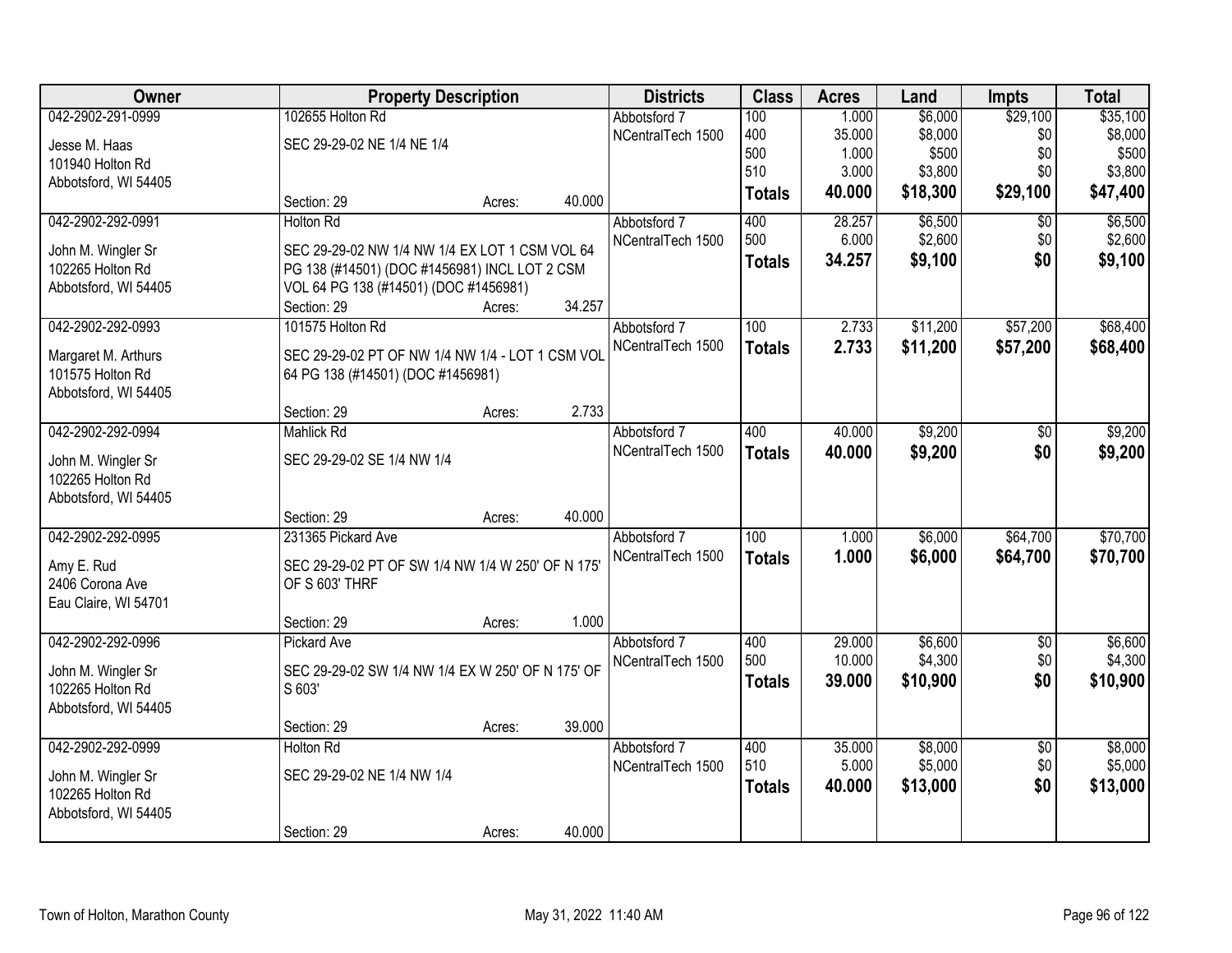| Owner                |                                                  | <b>Property Description</b> |        | <b>Districts</b>  | <b>Class</b>     | <b>Acres</b>    | Land                | <b>Impts</b>    | <b>Total</b>       |
|----------------------|--------------------------------------------------|-----------------------------|--------|-------------------|------------------|-----------------|---------------------|-----------------|--------------------|
| 042-2902-293-0993    | 101982 Wuertzburg Rd                             |                             |        | Abbotsford 7      | 100 <sub>1</sub> | 1.000           | \$6,000             | \$11,500        | \$17,500           |
| Kenneth F. Tesch     | SEC 29-29-02 PT OF SE 1/4 SW 1/4 - LOT 1 CSM VOL |                             |        | NCentralTech 1500 | <b>Totals</b>    | 1.000           | \$6,000             | \$11,500        | \$17,500           |
| 234797 Pickard Ave   | 58 PG 81 (#13334) (DOC #1373389)                 |                             |        |                   |                  |                 |                     |                 |                    |
| Dorchester, WI 54425 |                                                  |                             |        |                   |                  |                 |                     |                 |                    |
|                      | Section: 29                                      | Acres:                      | 1.000  |                   |                  |                 |                     |                 |                    |
| 042-2902-293-0994    | <b>Wuertzburg Rd</b>                             |                             |        | Abbotsford 7      | 100              | 0.500           | \$1,500             | \$200           | \$1,700            |
| Kenneth F. Tesch     | SEC 29-29-02 SE 1/4 SW 1/4 EX CSM VOL 58 PG 81   |                             |        | NCentralTech 1500 | 400              | 36.860          | \$8,400             | \$0             | \$8,400            |
| 234797 Pickard Ave   | (#13334)(DOC #1373389                            |                             |        |                   | <b>Totals</b>    | 37.360          | \$9,900             | \$200           | \$10,100           |
| Dorchester, WI 54425 |                                                  |                             |        |                   |                  |                 |                     |                 |                    |
|                      | Section: 29                                      | Acres:                      | 37.360 |                   |                  |                 |                     |                 |                    |
| 042-2902-293-0996    | 230621 Pickard Ave                               |                             |        | Abbotsford 7      | 100              | 3.000           | \$12,000            | \$173,000       | \$185,000          |
| Kayann Kalepp        | SEC 29-29-02 SW 1/4 SW 1/4                       |                             |        | NCentralTech 1500 | 400<br>500       | 30.000<br>7.000 | \$6,900             | \$0<br>\$0      | \$6,900<br>\$3,000 |
| 230621 Pickard Ave   |                                                  |                             |        |                   |                  | 40.000          | \$3,000<br>\$21,900 | \$173,000       | \$194,900          |
| Abbotsford, WI 54405 |                                                  |                             |        |                   | <b>Totals</b>    |                 |                     |                 |                    |
|                      | Section: 29                                      | Acres:                      | 40.000 |                   |                  |                 |                     |                 |                    |
| 042-2902-293-0997    | 231045 Pickard Ave                               |                             |        | Abbotsford 7      | 100              | 1.270           | \$6,800             | \$99,600        | \$106,400          |
| Elizabeth D. D Tesch | SEC 29-29-02 PT OF NW 1/4 SW 1/4 BEG NW COR S    |                             |        | NCentralTech 1500 | 400<br>510       | 10.000<br>4.000 | \$2,300<br>\$4,000  | \$0<br>\$0      | \$2,300<br>\$4,000 |
| 231045 Pickard Ave   | 750' E 215' N 295' E APPROX 1105' TO E LN OF     |                             |        |                   |                  | 15.270          | \$13,100            | \$99,600        | \$112,700          |
| Abbotsford, WI 54405 | FORTY N APPROX 455' TO NE COR OF FORTY W         |                             |        |                   | <b>Totals</b>    |                 |                     |                 |                    |
|                      | Section: 29                                      | Acres:                      | 15.270 |                   |                  |                 |                     |                 |                    |
| 042-2902-293-0998    | 230893 Pickard Ave                               |                             |        | Abbotsford 7      | 100              | 5.000           | \$16,200            | \$272,300       | \$288,500          |
| Michael D. Dieck     | SEC 29-29-02 PT OF NW 1/4 SW 1/4 - LOT 1 CSM VOL |                             |        | NCentralTech 1500 | 400<br>500       | 11.500<br>7.150 | \$2,600<br>\$4,100  | \$0<br>\$0      | \$2,600<br>\$4,100 |
| 230893 Pickard Ave   | 29 PG 158 (#7695) (DOC #1011638)                 |                             |        |                   | <b>Totals</b>    | 23.650          | \$22,900            | \$272,300       | \$295,200          |
| Abbotsford, WI 54405 |                                                  |                             |        |                   |                  |                 |                     |                 |                    |
|                      | Section: 29                                      | Acres:                      | 23.650 |                   |                  |                 |                     |                 |                    |
| 042-2902-293-0999    | <b>Pickard Ave</b>                               |                             |        | Abbotsford 7      | 400              | 34.000          | \$7,800             | $\overline{50}$ | \$7,800            |
| Kenneth F. Tesch     | SEC 29-29-02 NE 1/4 SW 1/4                       |                             |        | NCentralTech 1500 | 500              | 6.000<br>40.000 | \$5,500             | \$0<br>\$0      | \$5,500            |
| 234797 Pickard Ave   |                                                  |                             |        |                   | <b>Totals</b>    |                 | \$13,300            |                 | \$13,300           |
| Dorchester, WI 54425 |                                                  |                             |        |                   |                  |                 |                     |                 |                    |
|                      | Section: 29                                      | Acres:                      | 40.000 |                   |                  |                 |                     |                 |                    |
| 042-2902-294-0992    | 102366 Wuertzburg Rd                             |                             |        | Abbotsford 7      | 100<br>400       | 1.680<br>2.800  | \$8,000<br>\$600    | \$82,800<br>\$0 | \$90,800<br>\$600  |
| Lisa M. Thieme       | SEC 29-29-02 PT OF SW 1/4 SE 1/4 - LOT 1 CSM VOL |                             |        | NCentralTech 1500 |                  | 4.480           |                     | \$82,800        | \$91,400           |
| 102366 Wuertzburg Rd | 65 PG 89 (#14627) (DOC #1463743)                 |                             |        |                   | <b>Totals</b>    |                 | \$8,600             |                 |                    |
| Abbotsford, WI 54405 |                                                  |                             |        |                   |                  |                 |                     |                 |                    |
|                      | Section: 29                                      | Acres:                      | 4.480  |                   |                  |                 |                     |                 |                    |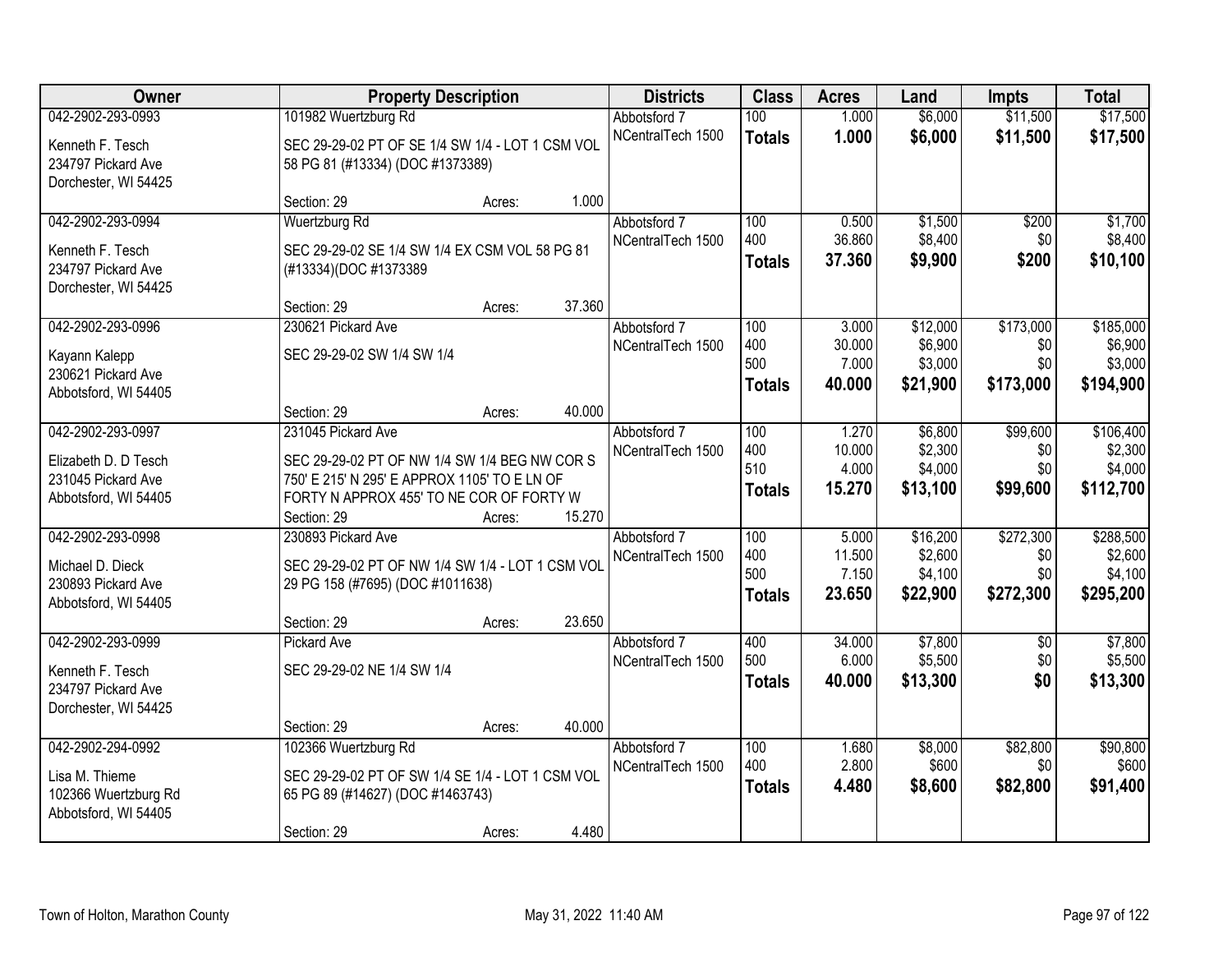| Owner                                                                                                | <b>Property Description</b>                                                                                                 |                  |                  | <b>Districts</b>                  | <b>Class</b>                | <b>Acres</b>               | Land                            | Impts                                   | <b>Total</b>                    |
|------------------------------------------------------------------------------------------------------|-----------------------------------------------------------------------------------------------------------------------------|------------------|------------------|-----------------------------------|-----------------------------|----------------------------|---------------------------------|-----------------------------------------|---------------------------------|
| 042-2902-294-0993<br>Rodney R. Pinter<br>102759 Wuertzburg Rd<br>Abbotsford, WI 54405                | <b>Boss Rd</b><br>SEC 29-29-02 SW 1/4 SE 1/4 EX CSM VOL 65 PG 89<br>(#14627)(DOC #1463743                                   |                  |                  | Abbotsford 7<br>NCentralTech 1500 | 400<br><b>Totals</b>        | 33.910<br>33.910           | \$7,800<br>\$7,800              | $\overline{50}$<br>\$0                  | \$7,800<br>\$7,800              |
| 042-2902-294-0994<br>David W. Mundt II<br>102908 Wuertzburg Rd<br>Abbotsford, WI 54405               | Section: 29<br>102908 Wuertzburg Rd<br>SEC 29-29-02 PT OF SE 1/4 SE 1/4 - LOT 1 CSM VOL<br>38 PG 123 (#9500) (DOC #1097349) | Acres:           | 33.910           | Abbotsford 7<br>NCentralTech 1500 | 100<br><b>Totals</b>        | 3.626<br>3.626             | \$13,300<br>\$13,300            | \$103,500<br>\$103,500                  | \$116,800<br>\$116,800          |
| 042-2902-294-0995<br>Rodney R. Pinter<br>102759 Wuertzburg Rd<br>Abbotsford, WI 54405                | Section: 29<br>Wuertzburg Rd<br>SEC 29-29-02 SE 1/4 SE 1/4 EX CSM VOL 38 PG 123<br>(#9500)(DOC #1097349                     | Acres:           | 3.626            | Abbotsford 7<br>NCentralTech 1500 | 400<br><b>Totals</b>        | 36.370<br>36.370           | \$8,300<br>\$8,300              | \$0<br>\$0                              | \$8,300<br>\$8,300              |
| 042-2902-294-0998<br>Rodney R. Pinter<br>102759 Wuertzburg Rd<br>Abbotsford, WI 54405                | Section: 29<br>Wuertzburg Rd<br>SEC 29-29-02 NW 1/4 SE 1/4                                                                  | Acres:           | 36.370           | Abbotsford 7<br>NCentralTech 1500 | 400<br>510<br><b>Totals</b> | 33.000<br>7.000<br>40.000  | \$7,600<br>\$8,800<br>\$16,400  | \$0<br>\$0<br>\$0                       | \$7,600<br>\$8,800<br>\$16,400  |
| 042-2902-294-0999<br>Rodney R. Pinter<br>102759 Wuertzburg Rd<br>Abbotsford, WI 54405                | Section: 29<br>Wuertzburg Rd<br>SEC 29-29-02 NE 1/4 SE 1/4<br>Section: 29                                                   | Acres:<br>Acres: | 40.000<br>40.000 | Abbotsford 7<br>NCentralTech 1500 | 400<br>510<br><b>Totals</b> | 19.000<br>21.000<br>40.000 | \$4,400<br>\$24,800<br>\$29,200 | $\overline{50}$<br>\$0<br>\$0           | \$4,400<br>\$24,800<br>\$29,200 |
| 042-2902-301-0994<br>David A. Ruesch<br>232288 Pickard Ave<br>Abbotsford, WI 54405                   | <b>Pickard Ave</b><br>SEC 30-29-02 SE 1/4 NE 1/4 EX CSM VOL 61 PG 128<br>(#13941) (DOC #1415167)<br>Section: 30             | Acres:           | 38.320           | Abbotsford 7<br>NCentralTech 1500 | 400<br>410<br><b>Totals</b> | 38.120<br>0.200<br>38.320  | \$8,700<br>\$1,000<br>\$9,700   | $\overline{50}$<br>\$15,700<br>\$15,700 | \$8,700<br>\$16,700<br>\$25,400 |
| 042-2902-301-0998<br>Scheibe-Anderson Family Legacy Trust<br>103388 Fence Rd<br>Abbotsford, WI 54405 | <b>Holton Rd</b><br>SEC 30-29-02 NW 1/4 NE 1/4<br>Section: 30                                                               | Acres:           | 40.000           | Abbotsford 7<br>NCentralTech 1500 | 400<br>410<br><b>Totals</b> | 39.900<br>0.100<br>40.000  | \$9,100<br>\$500<br>\$9,600     | $\overline{50}$<br>\$0<br>\$0           | \$9,100<br>\$500<br>\$9,600     |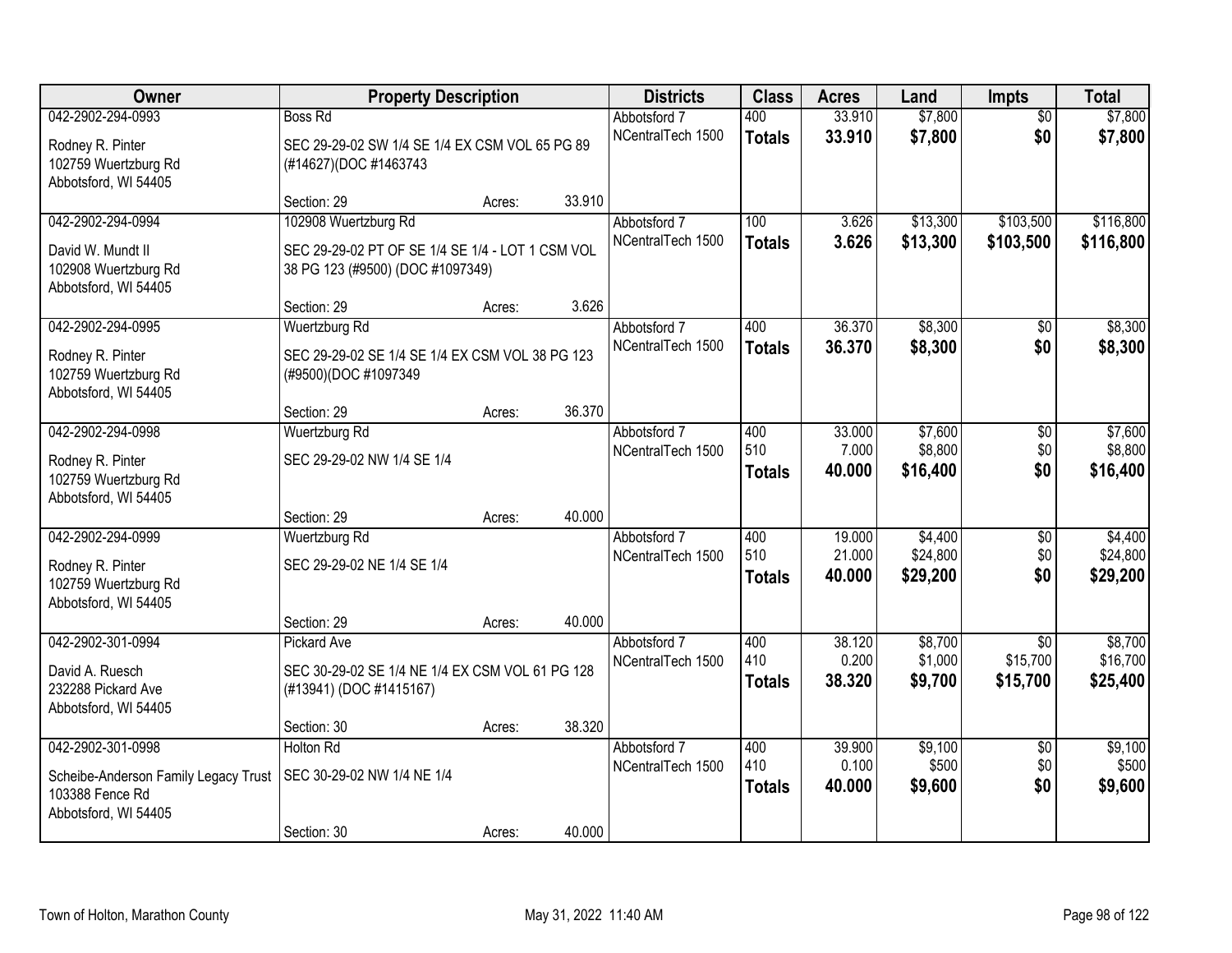| Owner                                | <b>Property Description</b>                      |                  | <b>Districts</b>  | <b>Class</b>  | <b>Acres</b> | Land     | <b>Impts</b>    | <b>Total</b> |
|--------------------------------------|--------------------------------------------------|------------------|-------------------|---------------|--------------|----------|-----------------|--------------|
| 042-2902-301-0999                    | <b>Holton Rd</b>                                 |                  | Abbotsford 7      | 400           | 40.000       | \$9,200  | $\overline{50}$ | \$9,200      |
| Scheibe-Anderson Family Legacy Trust | SEC 30-29-02 NE 1/4 NE 1/4                       |                  | NCentralTech 1500 | <b>Totals</b> | 40.000       | \$9,200  | \$0             | \$9,200      |
| 103388 Fence Rd                      |                                                  |                  |                   |               |              |          |                 |              |
| Abbotsford, WI 54405                 |                                                  |                  |                   |               |              |          |                 |              |
|                                      | Section: 30                                      | 40.000<br>Acres: |                   |               |              |          |                 |              |
| 042-2902-302-0991                    | 100575 Holton Rd                                 |                  | Abbotsford 7      | 100           | 4.607        | \$19,800 | \$206,500       | \$226,300    |
| Theodore J. Stroinski                | SEC 30-29-02 PT OF N 1/2 NW FRL 1/4 - LOT 1 CSM  |                  | NCentralTech 1500 | <b>Totals</b> | 4.607        | \$19,800 | \$206,500       | \$226,300    |
| 100575 Holton Rd                     | VOL 81 PG 84 (#17152) (DOC# 1695958)             |                  |                   |               |              |          |                 |              |
| Abbotsford, WI 54405                 |                                                  |                  |                   |               |              |          |                 |              |
|                                      | Section: 30                                      | 4.607<br>Acres:  |                   |               |              |          |                 |              |
| 042-2902-302-0992                    | <b>Holton Rd</b>                                 |                  | Abbotsford 7      | 400           | 26.370       | \$6,000  | \$0             | \$6,000      |
| David A. Ruesch                      | SEC 30-29-02 NW FRL 1/4 - EX S 65 ACRES EX W 485 |                  | NCentralTech 1500 | <b>Totals</b> | 26.370       | \$6,000  | \$0             | \$6,000      |
| 232288 Pickard Ave                   | OF S 475' EX M268-308 EX CSM VOL 81 PG 84        |                  |                   |               |              |          |                 |              |
| Abbotsford, WI 54405                 | (#17152) (DOC# 1695958)                          |                  |                   |               |              |          |                 |              |
|                                      | Section: 30                                      | 26.370<br>Acres: |                   |               |              |          |                 |              |
| 042-2902-302-0993                    | State Highway 13                                 |                  | Abbotsford 7      | 400           | 70.560       | \$16,200 | \$0             | \$16,200     |
| Lester W. Eby                        | SEC 30-29-02 PT OF SW 1/4 NE 1/4 & PT OF NW FRL  |                  | NCentralTech 1500 | 510           | 17.000       | \$20,200 | \$0             | \$20,200     |
| N12708 Badger Ave                    | 1/4 - LOT 2 CSM VOL 69 PG 143 (#15401) (DOC #    |                  |                   | <b>Totals</b> | 87.560       | \$36,400 | \$0             | \$36,400     |
| Colby, WI 54421                      | 1531414) INCL PT OF LOT 1 CSM VOL 69 PG 143      |                  |                   |               |              |          |                 |              |
|                                      | Section: 30                                      | 87.560<br>Acres: |                   |               |              |          |                 |              |
| 042-2902-302-0998                    | 231759 State Highway 13                          |                  | Abbotsford 7      | 200           | 4.690        | \$15,400 | \$11,600        | \$27,000     |
| <b>Bertram Communications</b>        | SEC 30-29-02 PT OF FRL NW 1/4 W 485' OF S 475'   |                  | NCentralTech 1500 | <b>Totals</b> | 4.690        | \$15,400 | \$11,600        | \$27,000     |
| 300 Industrial Dr                    | THRF EX S 65 ACRES EX HWY                        |                  |                   |               |              |          |                 |              |
| Random Lake, WI 53075                |                                                  |                  |                   |               |              |          |                 |              |
|                                      | Section: 30                                      | 4.690<br>Acres:  |                   |               |              |          |                 |              |
| 042-2902-303-0998                    | 100490 Wuertzburg Rd                             |                  | Abbotsford 7      | 400           | 41.020       | \$9,400  | $\overline{50}$ | \$9,400      |
| Donald C. Boss                       | SEC 30-29-02 S 1/2 FRL SW 1/4 EX M263-720-HWY    |                  | NCentralTech 1500 | 410           | 1.000        | \$4,900  | \$10,500        | \$15,400     |
| 101767 Wuertzburg Rd                 |                                                  |                  |                   | 500           | 7.000        | \$3,000  | \$0             | \$3,000      |
| Abbotsford, WI 54405                 |                                                  |                  |                   | <b>Totals</b> | 49.020       | \$17,300 | \$10,500        | \$27,800     |
|                                      | Section: 30                                      | 49.020<br>Acres: |                   |               |              |          |                 |              |
| 042-2902-303-0999                    | State Highway 13                                 |                  | Abbotsford 7      | 400           | 42.960       | \$9,800  | $\overline{50}$ | \$9,800      |
| Donald C. Boss                       | SEC 30-29-02 N 1/2 FRL SW 1/4 EX VOL 263M-720    |                  | NCentralTech 1500 | 500           | 1.000        | \$500    | \$0             | \$500        |
| 101767 Wuertzburg Rd                 | (HWY)                                            |                  |                   | 510           | 6.000        | \$7,500  | \$0             | \$7,500      |
| Abbotsford, WI 54405                 |                                                  |                  |                   | <b>Totals</b> | 49.960       | \$17,800 | \$0             | \$17,800     |
|                                      | Section: 30                                      | 49.960<br>Acres: |                   |               |              |          |                 |              |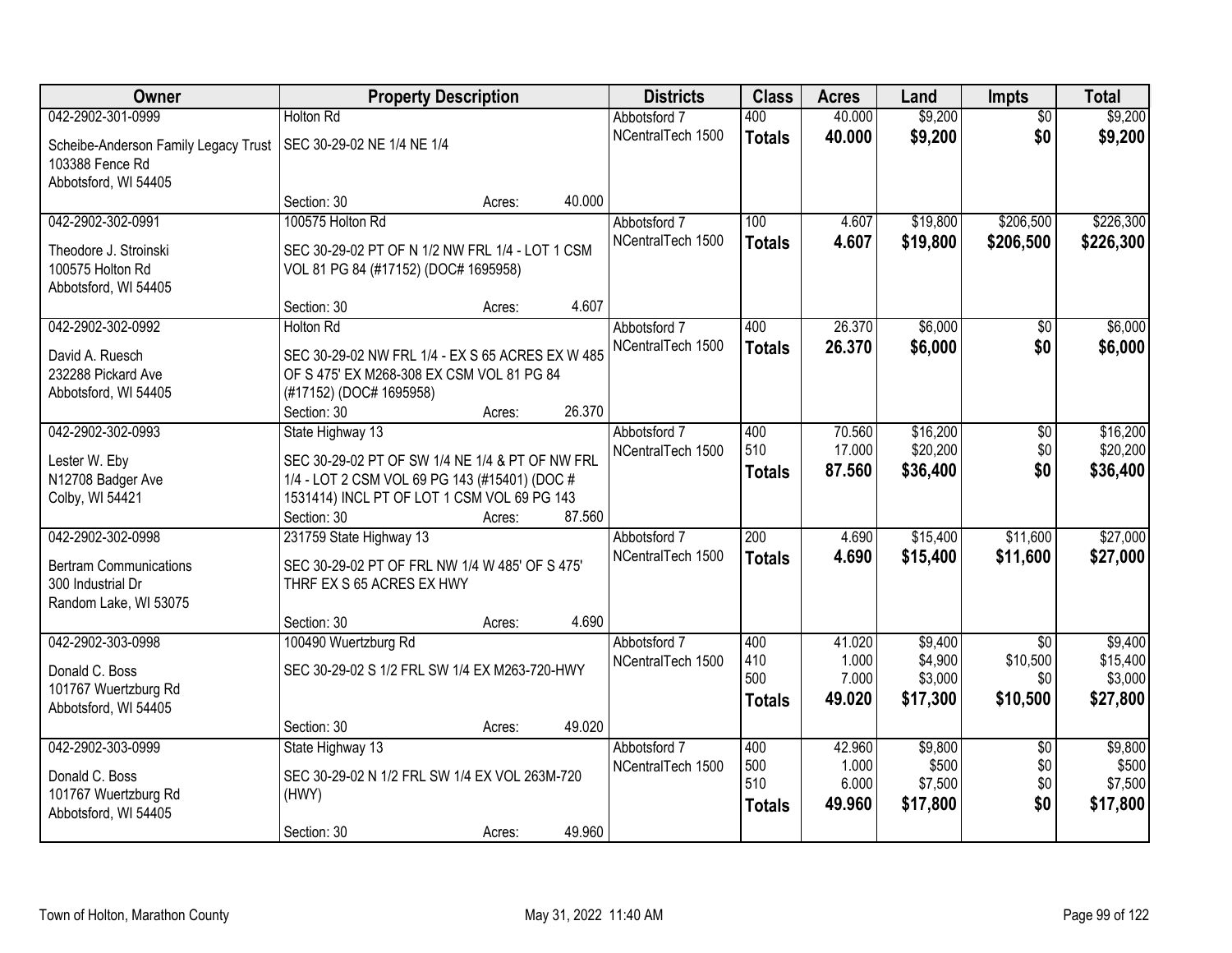| Owner                                      | <b>Property Description</b>                        | <b>Districts</b>  | <b>Class</b>  | <b>Acres</b> | Land            | <b>Impts</b>    | <b>Total</b>    |
|--------------------------------------------|----------------------------------------------------|-------------------|---------------|--------------|-----------------|-----------------|-----------------|
| 042-2902-304-0977                          | 3590 Boss Rd                                       | Abbotsford 7      | 400           | 27.000       | \$6,200         | $\overline{50}$ | \$6,200         |
| Katherine Brodhagen                        | SEC 30-29-02 PT OF W 1/2 SE 1/4 - PT OF LOT 1 CSM  | NCentralTech 1500 | 510           | 6.350        | \$6,400         | \$0             | \$6,400         |
| 315 W Pine St                              | VOL 69 PG 143 (#15401) (#1531414) DESD AS COM      |                   | <b>Totals</b> | 33.350       | \$12,600        | \$0             | \$12,600        |
| Abbotsford, WI 54405                       | AT S 1/4 COR SEC 30 N 33' TO POB N 2576.73' E 568' |                   |               |              |                 |                 |                 |
|                                            | 33.350<br>Section: 30<br>Acres:                    |                   |               |              |                 |                 |                 |
| 042-2902-304-0978                          | <b>Boss Rd</b>                                     | Abbotsford 7      | 400           | 8.000        | \$1,800         | $\overline{30}$ | \$1,800         |
|                                            | SEC 30-29-02 PT OF SE 1/4 - PT OF LOT 1 CSM VOL    | NCentralTech 1500 | 500           | 10.000       | \$4,400         | \$0             | \$4,400         |
| Raymond G. Orth Jr<br>101268 Wuertzburg Rd | 69 PG 143 (#15401) (DOC #1531414) DESD AS COM      |                   | 510           | 8.530        | \$10,300        | \$0             | \$10,300        |
| Abbotsford, WI 54405                       | AT SE COR SD SEC W 636.07' N 33' TO POB W 231.93   |                   | <b>Totals</b> | 26.530       | \$16,500        | \$0             | \$16,500        |
|                                            | 26.530<br>Section: 30<br>Acres:                    |                   |               |              |                 |                 |                 |
| 042-2902-304-0979                          | 100784 Wuertzburg Rd                               | Abbotsford 7      | 100           | 2.500        | \$10,500        | \$303,500       | \$314,000       |
|                                            |                                                    | NCentralTech 1500 | 400           | 19.170       | \$4,400         | \$0             | \$4,400         |
| Eric J. Brodhagen                          | SEC 30-29-02 PT OF W1/2 SE1/4 & PT OF SW1/4        |                   | 500           | 13.000       | \$14,400        | \$0             | \$14,400        |
| PO Box 403                                 | NE1/4 - PT OF LOT 1 CSM VOL 69 PG 143 (#15401)     |                   | 510           | 15.000       | \$16,600        | \$0             | \$16,600        |
| Abbotsford, WI 54405-0403                  | (DOC #1531414) DESD AS COM AT S 1/4 COR N 33'      |                   | <b>Totals</b> | 49.670       | \$45,900        | \$303,500       | \$349,400       |
|                                            | 49.670<br>Section: 30<br>Acres:                    |                   |               |              |                 |                 |                 |
| 042-2902-304-0980                          | <b>Boss Rd</b>                                     | Abbotsford 7      | 100           | 0.250        | \$1,500         | $\sqrt{6}$      | \$1,500         |
| Russel R Palmerton Judy D Palmerton        | SEC 30-29-02 PT OF SW 1/4 SE 1/4 - LOT 1 CSM VOL   | NCentralTech 1500 | 400           | 2.700        | \$600           | \$0             | \$600           |
| 100838 Wuertzburg Rd                       | 70 PG 55 (#15473) (DOC #1541385)                   |                   | <b>Totals</b> | 2.950        | \$2,100         | \$0             | \$2,100         |
| Abbotsford, WI 54405                       |                                                    |                   |               |              |                 |                 |                 |
|                                            | 2.950<br>Section: 30<br>Acres:                     |                   |               |              |                 |                 |                 |
| 042-2902-304-0981                          | <b>Boss Rd</b>                                     | Abbotsford 7      | 870           | 10.010       | $\overline{50}$ | $\overline{50}$ | $\overline{50}$ |
| City of Abbotsford                         | SEC 30-29-02 PT OF S 1/2 SE 1/4 - LOT 1 CSM VOL 68 | NCentralTech 1500 | <b>Totals</b> | 10.010       | \$0             | \$0             | \$0             |
| 203 E Birch                                | PG 62 (#15140) (DOC #1507939) ADD'L DOC            |                   |               |              |                 |                 |                 |
| Abbotsford, WI 54405                       | #1515217-AFF OF CORR                               |                   |               |              |                 |                 |                 |
|                                            | 10.010<br>Section: 30<br>Acres:                    |                   |               |              |                 |                 |                 |
| 042-2902-304-0983                          | 101268 Wuertzburg Rd                               | Abbotsford 7      | 100           | 2.700        | \$11,100        | \$88,400        | \$99,500        |
| Raymond G. Orth Jr                         | SEC 30-29-02 PT OF SE 1/4 SE 1/4 - LOT 1 & OUTLOT  | NCentralTech 1500 | <b>Totals</b> | 2.700        | \$11,100        | \$88,400        | \$99,500        |
| 101268 Wuertzburg Rd                       | 1 CSM VOL 58 PG 132 (#13385) (DOC #1376793)        |                   |               |              |                 |                 |                 |
| Abbotsford, WI 54405                       |                                                    |                   |               |              |                 |                 |                 |
|                                            | 2.700<br>Section: 30<br>Acres:                     |                   |               |              |                 |                 |                 |
| 042-2902-304-0984                          | <b>Pickard Ave</b>                                 | Abbotsford 7      | 400           | 14.930       | \$3,400         | $\overline{30}$ | \$3,400         |
|                                            |                                                    | NCentralTech 1500 | <b>Totals</b> | 14.930       | \$3,400         | \$0             | \$3,400         |
| David A. Ruesch                            | SEC 30-29-02 PT OF SE 1/4 SE 1/4 - THE E 736' THRF |                   |               |              |                 |                 |                 |
| 232288 Pickard Ave                         | EX CSM VOL 58 PG 132 (#13385) (DOC #1376793) EX    |                   |               |              |                 |                 |                 |
| Abbotsford, WI 54405                       | CSM VOL 69 PG 143 (#15401) (DOC #1531414)          |                   |               |              |                 |                 |                 |
|                                            | 14.930<br>Section: 30<br>Acres:                    |                   |               |              |                 |                 |                 |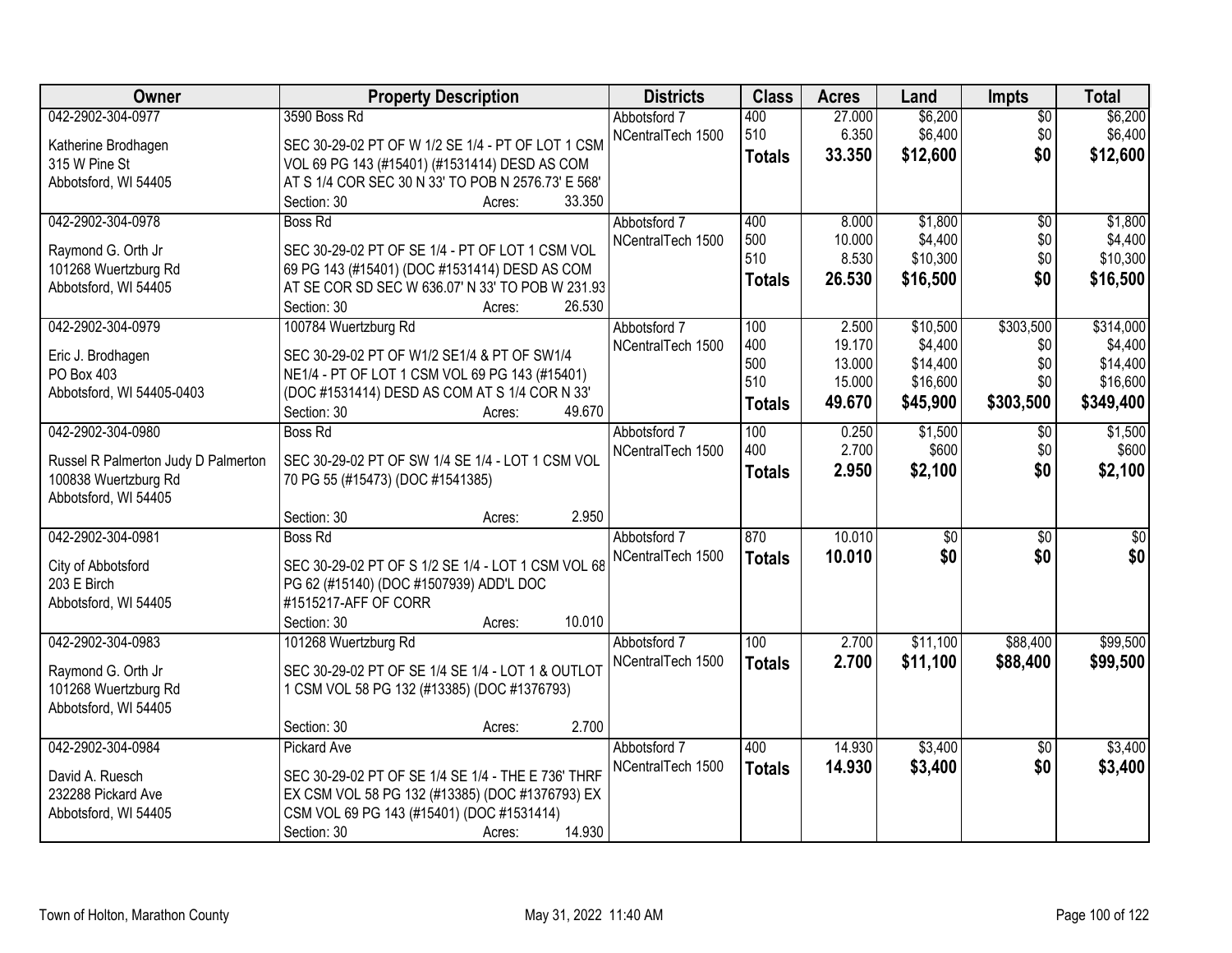| \$253,800<br>042-2902-304-0985<br>231198 Pickard Ave<br>6.262<br>\$18,900<br>Abbotsford 7<br>100                                               | \$272,700                   |
|------------------------------------------------------------------------------------------------------------------------------------------------|-----------------------------|
| NCentralTech 1500<br>6.262<br>\$18,900<br>\$253,800<br><b>Totals</b><br>SEC 30-29-02 PT OF NE 1/4 SE 1/4 & PT OF SE 1/4 NE<br>Rodney R. Ruesch | \$272,700                   |
| 231198 Pickard Ave<br>1/4 - LOT 1 CSM VOL 61 PG 128 (#13941) (DOC                                                                              |                             |
| #1415167)<br>Abbotsford, WI 54405                                                                                                              |                             |
| 6.262<br>Section: 30<br>Acres:                                                                                                                 |                             |
| 042-2902-304-0986<br>17.600<br>\$4,000<br>400<br><b>Pickard Ave</b><br>Abbotsford 7                                                            | \$4,000<br>\$0              |
| 510<br>2.000<br>\$2,400<br>NCentralTech 1500                                                                                                   | \$2,400<br>\$0              |
| David A. Ruesch<br>SEC 30-29-02 PT OF NE 1/4 SE 1/4 - THE E 736' THRF<br>19.600<br>\$6,400<br><b>Totals</b><br>232288 Pickard Ave              | \$0<br>\$6,400              |
| EX CSM VOL 61 PG 128 (#13941) (DOC #1415167)<br>Abbotsford, WI 54405                                                                           |                             |
| 19.600<br>Section: 30<br>Acres:                                                                                                                |                             |
| 042-2902-304-0994<br>100838 Wuertzburg Rd<br>100<br>\$8,900<br>\$103,700<br>1.960<br>Abbotsford 7                                              | \$112,600                   |
| NCentralTech 1500<br>\$103,700<br>1.960<br>\$8,900<br><b>Totals</b>                                                                            | \$112,600                   |
| SEC 30-29-02 PT OF SW 1/4 SE 1/4 - LOT 2 CSM VOL<br>Russel R Palmerton Judy D Palmerton                                                        |                             |
| 29 PG 157 (#7694) (DOC #1011637)<br>100838 Wuertzburg Rd                                                                                       |                             |
| Abbotsford, WI 54405<br>1.960                                                                                                                  |                             |
| Section: 30<br>Acres:<br>\$345,400<br>042-2902-311-0998<br>100927 Wuertzburg Rd<br>\$14,100<br>Abbotsford 7<br>100<br>4.000                    | \$359,500                   |
| 4.000<br>\$900<br>400<br>NCentralTech 1500                                                                                                     | \$900<br>\$0                |
| SEC 31-29-02 NW 1/4 NE 1/4<br>Gary Gunderson<br>500<br>\$6,400<br>15.000                                                                       | \$6,400<br>\$0              |
| 100927 Wuertzburg Rd<br>742<br>(\$17,000)<br>17.000                                                                                            | \$0<br>\$0                  |
| Abbotsford, WI 54405<br>\$345,400<br>40.000<br>\$21,400<br><b>Totals</b>                                                                       | \$366,800                   |
| 40.000<br>Section: 31<br>Acres:                                                                                                                |                             |
| 042-2902-311-0999<br>\$5,300<br>Wuertzburg Rd<br>400<br>23.000<br>Abbotsford 7                                                                 | \$5,300<br>\$0              |
| 500<br>17.000<br>\$7,300<br>NCentralTech 1500<br>SEC 31-29-02 NE 1/4 NE 1/4<br>Donald C. Boss                                                  | \$7,300<br>\$0              |
| 40.000<br>\$12,600<br><b>Totals</b><br>101767 Wuertzburg Rd                                                                                    | \$0<br>\$12,600             |
| Abbotsford, WI 54405                                                                                                                           |                             |
| 40.000<br>Section: 31<br>Acres:                                                                                                                |                             |
| $\overline{100}$<br>\$100<br>042-2902-312-0997<br>230101 State Highway 13<br>0.003<br>Abbotsford 7                                             | $\overline{50}$<br>\$100    |
| 0.003<br>\$100<br>NCentralTech 1500<br><b>Totals</b><br>SEC 31-29-02 PT OF N 1/2 NW FRL 1/4 - COM 16' W<br><b>Edward Raatz</b>                 | \$0<br>\$100                |
| OF SE COR E 16' N 16' SWLY TO BEG<br>8455 Pheasant Ln                                                                                          |                             |
| Marshfield, WI 54449                                                                                                                           |                             |
| 0.003<br>Section: 31<br>Acres:                                                                                                                 |                             |
| 042-2902-312-0998<br>229939 State Highway 13<br>\$11,400<br>400<br>49.660<br>Abbotsford 7                                                      | \$11,400<br>$\overline{30}$ |
| NCentralTech 1500<br>\$11,400<br>49.660<br><b>Totals</b>                                                                                       | \$0<br>\$11,400             |
| SEC 31-29-02 FRL S 1/2 NW 1/4 EX VOL 351D-562<br>Perry L. Braun<br>PO Box 501                                                                  |                             |
| VOL 267M-786 (HWY)<br>Abbotsford, WI 54405-0501                                                                                                |                             |
| 49.660<br>Section: 31<br>Acres:                                                                                                                |                             |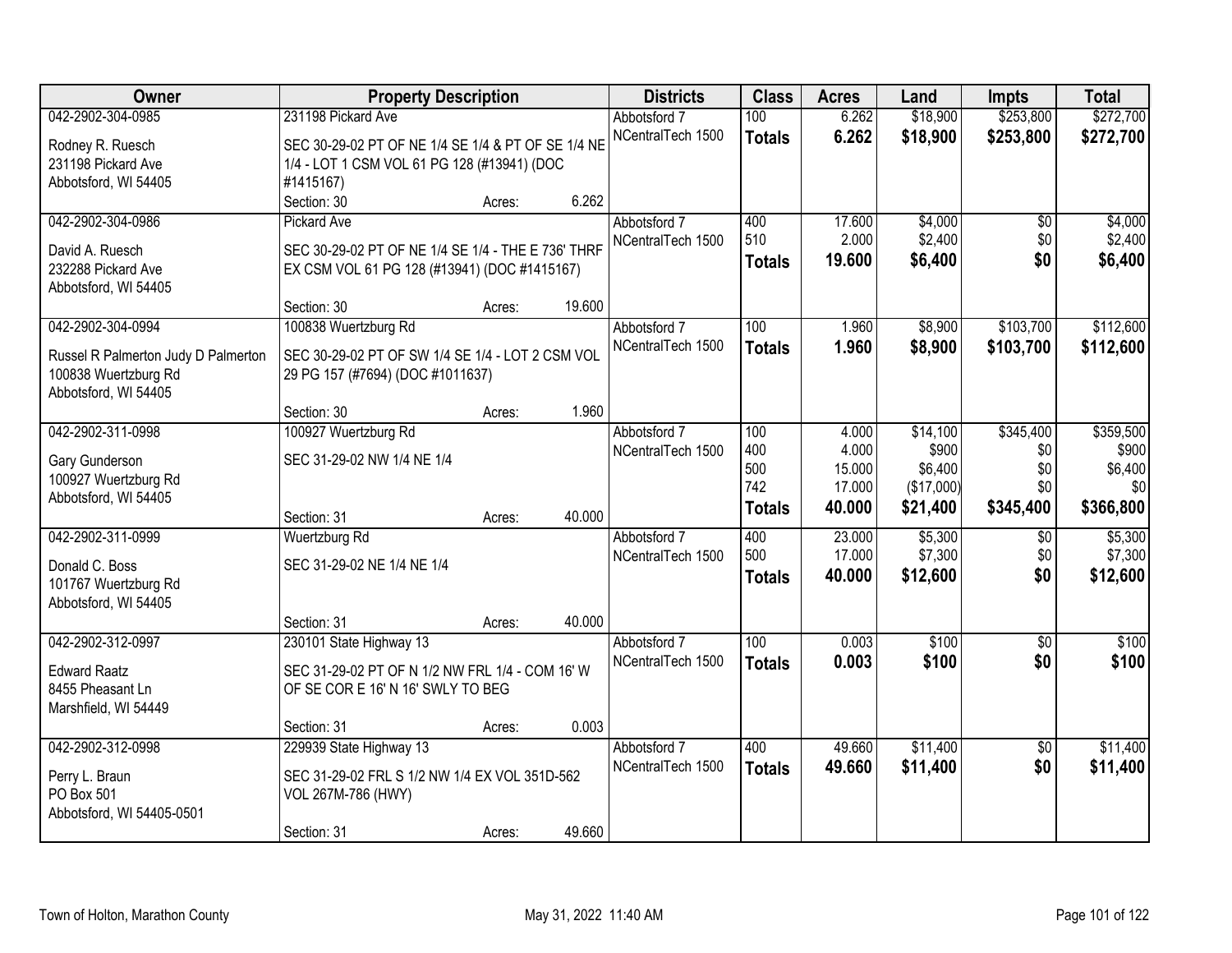| Owner                             | <b>Property Description</b>                                                                                                                             |        |        | <b>Districts</b>  | <b>Class</b>     | <b>Acres</b> | Land     | Impts           | <b>Total</b> |
|-----------------------------------|---------------------------------------------------------------------------------------------------------------------------------------------------------|--------|--------|-------------------|------------------|--------------|----------|-----------------|--------------|
| 042-2902-312-0999                 | 230101 State Highway 13                                                                                                                                 |        |        | Abbotsford 7      | 400              | 29.120       | \$6,700  | $\overline{50}$ | \$6,700      |
| Harold K. Christensen Jr          | SEC 31-29-02 FRL N 1/2 NW 1/4 EX COM 16 FT W OF                                                                                                         |        |        | NCentralTech 1500 | 410              | 2.000        | \$8,900  | \$82,100        | \$91,000     |
| PO Box 400                        | SE COR E 16 FT N 16 FT SWLY TO BEG EX VOL                                                                                                               |        |        |                   | 500              | 18.000       | \$7,700  | \$0             | \$7,700      |
| Abbotsford, WI 54405-0400         | 268M-310/311 (HWY)                                                                                                                                      |        |        |                   | <b>Totals</b>    | 49.120       | \$23,300 | \$82,100        | \$105,400    |
|                                   | Section: 31                                                                                                                                             | Acres: | 49.120 |                   |                  |              |          |                 |              |
| 042-2902-314-0990                 |                                                                                                                                                         |        |        | Abbotsford 7      | 870              | 0.076        | \$0      | $\overline{50}$ | \$0          |
|                                   |                                                                                                                                                         |        |        | NCentralTech 1500 | <b>Totals</b>    | 0.076        | \$0      | \$0             | \$0          |
| City of Abbotsford Jennifer Lopez | SEC 31-29-02 PT OF SW 1/4 SE 1/4 -- THAT PT OF RD                                                                                                       |        |        |                   |                  |              |          |                 |              |
| 203 E Birch St                    | R/W SHOWN ON CSM VOL 58 PG 68 (#13321) (DOC                                                                                                             |        |        |                   |                  |              |          |                 |              |
| Abbotsford, WI 54405              | #1371739) DESD IN M342-279                                                                                                                              |        |        |                   |                  |              |          |                 |              |
|                                   | Section: 31                                                                                                                                             | Acres: | 0.000  |                   |                  |              |          |                 |              |
| 042-2902-314-0995                 | 101148 E Spruce St                                                                                                                                      |        |        | Abbotsford 7      | 100              | 2.000        | \$9,000  | \$11,100        | \$20,100     |
| Mark J. Kunze                     | SEC 31-29-02 PT OF SE 1/4 SE 1/4 THAT PT LYG SLY                                                                                                        |        |        | NCentralTech 1500 | 400              | 10.990       | \$2,500  | \$0             | \$2,500      |
| 1228 N New St                     | OF C/L OF RR R/W                                                                                                                                        |        |        |                   | <b>Totals</b>    | 12.990       | \$11,500 | \$11,100        | \$22,600     |
| Curtiss, WI 54422                 |                                                                                                                                                         |        |        |                   |                  |              |          |                 |              |
|                                   | Section: 31                                                                                                                                             | Acres: | 12.990 |                   |                  |              |          |                 |              |
| 042-2902-314-0996                 | 1022 E Spruce St                                                                                                                                        |        |        | Abbotsford 7      | $\overline{200}$ | 0.770        | \$500    | \$0             | \$500        |
|                                   |                                                                                                                                                         |        |        | NCentralTech 1500 | <b>Totals</b>    | 0.770        | \$500    | \$0             | \$500        |
| James F. Melvin                   | > DEED @ #1824026 INCOMPLETE DESCRIPTION -                                                                                                              |        |        |                   |                  |              |          |                 |              |
| 301 S 2nd Ave                     | NEED CORR <sec 1="" 31-29-02="" 4="" of="" pt="" s<="" se="" sw="" td=""><td></td><td></td><td></td><td></td><td></td><td></td><td></td><td></td></sec> |        |        |                   |                  |              |          |                 |              |
| Abbotsford, WI 54405              | 1/2 OF ABND RR R/W LYG IN E 1/2 W 1/2 SE 1/4 --                                                                                                         |        |        |                   |                  |              |          |                 |              |
|                                   | Section: 31                                                                                                                                             | Acres: | 0.770  |                   |                  |              |          |                 |              |
| 042-2902-314-0997                 | E Birch St                                                                                                                                              |        |        | Abbotsford 7      | 200              | 0.140        | \$100    | $\overline{50}$ | \$100        |
| Frank E. Brodhagen                | SEC 31-29-02 PT OF SW 1/4 SE 1/4 S 1/2 OF ABND RF                                                                                                       |        |        | NCentralTech 1500 | <b>Totals</b>    | 0.140        | \$100    | \$0             | \$100        |
| N15107 Hiline Ave                 | R/W LYG IN W 1/2 W 1/2 SE 1/4 NOTE: THIS PCL INCL                                                                                                       |        |        |                   |                  |              |          |                 |              |
| Abbotsford, WI 54405              | SMALL PT OF CSM VOL 58 PG 68 (#13321) (DOC                                                                                                              |        |        |                   |                  |              |          |                 |              |
|                                   | Section: 31                                                                                                                                             | Acres: | 0.140  |                   |                  |              |          |                 |              |
| 042-2902-314-0998                 | E Birch St                                                                                                                                              |        |        | Abbotsford 7      | 600              | 2.020        | \$4,000  | $\overline{50}$ | \$4,000      |
|                                   |                                                                                                                                                         |        |        | NCentralTech 1500 | <b>Totals</b>    | 2.020        | \$4,000  | \$0             | \$4,000      |
| Mark J. Kunze                     | SEC 31-29-02 PT OF SE 1/4 THAT PT OF N 1/2 ABND                                                                                                         |        |        |                   |                  |              |          |                 |              |
| 1228 N New St                     | SOO LINE RR LYG WITHIN THE SE 1/4 EX THAT PT                                                                                                            |        |        |                   |                  |              |          |                 |              |
| Curtiss, WI 54422                 | DESD IN M342 -279                                                                                                                                       |        |        |                   |                  |              |          |                 |              |
|                                   | Section: 31                                                                                                                                             | Acres: | 2.020  |                   |                  |              |          |                 |              |
| 042-2902-314-0999                 | 229182 Pickard Ave                                                                                                                                      |        |        | Abbotsford 7      | 100              | 1.000        | \$6,000  | \$88,000        | \$94,000     |
| Dustin Razink                     | SEC 31-29-02 PT OF SE 1/4 SE 1/4 BEG 1702' S OF E                                                                                                       |        |        | NCentralTech 1500 | <b>Totals</b>    | 1.000        | \$6,000  | \$88,000        | \$94,000     |
| 229182 Pickard Ave                | 1/4 COR OF SEC N 88 DEG W 208.7' S 1 DEG W 208.7                                                                                                        |        |        |                   |                  |              |          |                 |              |
| Abbotsford, WI 54405              | S 88 DEG E 208.7' N TO BEG                                                                                                                              |        |        |                   |                  |              |          |                 |              |
|                                   | Section: 31                                                                                                                                             | Acres: | 1.000  |                   |                  |              |          |                 |              |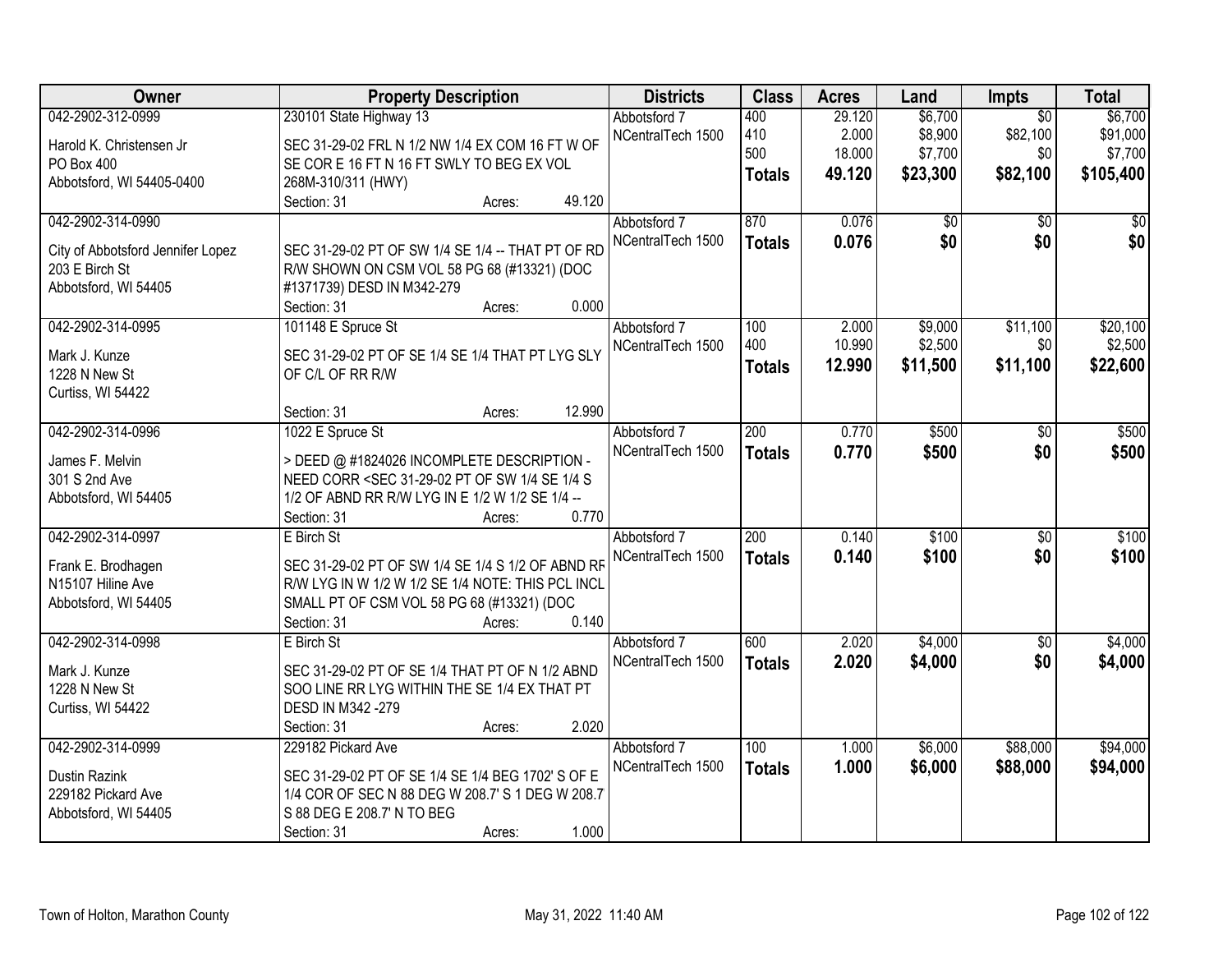| <b>Owner</b>           |                                                     | <b>Property Description</b> |        | <b>Districts</b>  | <b>Class</b>  | <b>Acres</b> | Land        | <b>Impts</b>    | <b>Total</b>    |
|------------------------|-----------------------------------------------------|-----------------------------|--------|-------------------|---------------|--------------|-------------|-----------------|-----------------|
| 042-2902-321-0993      | 229702 Cemetery Ave                                 |                             |        | Abbotsford 7      | 100           | 1.560        | \$7,700     | \$200,500       | \$208,200       |
| Barbara J. Pinter      | SEC 32-29-02 PT OF SE 1/4 NE 1/4 - CSM VOL 16 PG    |                             |        | NCentralTech 1500 | <b>Totals</b> | 1.560        | \$7,700     | \$200,500       | \$208,200       |
| 229702 Cemetery Ave    | 161 (#4393) (DOC #868761)                           |                             |        |                   |               |              |             |                 |                 |
| Abbotsford, WI 54405   |                                                     |                             |        |                   |               |              |             |                 |                 |
|                        | Section: 32                                         | Acres:                      | 1.560  |                   |               |              |             |                 |                 |
| 042-2902-321-0994      | Cemetery Ave                                        |                             |        | Abbotsford 7      | 400           | 37.190       | \$8,000     | \$0             | \$8,000         |
| Rodney R. Pinter       | SEC 32-29-02 PT OF S 1/2 NE 1/4 SE 1/4 NE 1/4 & E   |                             |        | NCentralTech 1500 | 500           | 2.000        | \$900       | \$0             | \$900           |
| 102759 Wuertzburg Rd   | 1.5 RODS OF SW 1/4 NE 1/4 EX CSM VOL 16 PG 161      |                             |        |                   | <b>Totals</b> | 39.190       | \$8,900     | \$0             | \$8,900         |
| Abbotsford, WI 54405   | (#4393) (DOC #868761)                               |                             |        |                   |               |              |             |                 |                 |
|                        | Section: 32                                         | Acres:                      | 39.190 |                   |               |              |             |                 |                 |
| 042-2902-321-0995      | Cemetery Ave                                        |                             |        | Abbotsford 7      | 400           | 38.250       | \$8,800     | $\overline{50}$ | \$8,800         |
| Rodney R. Pinter       | SEC 32-29-02 SW 1/4 NE 1/4 EX E 1.5 RODS            |                             |        | NCentralTech 1500 | 500           | 1.000        | \$500       | \$0             | \$500           |
| 102759 Wuertzburg Rd   |                                                     |                             |        |                   | <b>Totals</b> | 39.250       | \$9,300     | \$0             | \$9,300         |
| Abbotsford, WI 54405   |                                                     |                             |        |                   |               |              |             |                 |                 |
|                        | Section: 32                                         | Acres:                      | 39.250 |                   |               |              |             |                 |                 |
| 042-2902-321-0996      | 102449 Wuertzburg Rd                                |                             |        | Abbotsford 7      | 100           | 5.230        | \$16,700    | \$123,400       | \$140,100       |
| Joseph Seidel          | SEC 32-29-02 PT OF NW 1/4 NE 1/4 - BEG 1.5 RDS W    |                             |        | NCentralTech 1500 | <b>Totals</b> | 5.230        | \$16,700    | \$123,400       | \$140,100       |
| 102449 Wuertzburg Rd   | OF NE COR S 400' W 570' N 400' E TO BEG A/D/A CSN   |                             |        |                   |               |              |             |                 |                 |
| Abbotsford, WI 54405   | VOL 10 PG 215 (#2742) DOC #774316                   |                             |        |                   |               |              |             |                 |                 |
|                        | Section: 32                                         | Acres:                      | 5.230  |                   |               |              |             |                 |                 |
| 042-2902-321-0997      | Wuertzburg Rd                                       |                             |        | Abbotsford 7      | 400           | 34.020       | \$7,800     | $\overline{50}$ | \$7,800         |
| Rodney R. Pinter       | SEC 32-29-02 NW 1/4 NE 1/4 EX E 1.5 RDS EX CSM      |                             |        | NCentralTech 1500 | <b>Totals</b> | 34.020       | \$7,800     | \$0             | \$7,800         |
| 102759 Wuertzburg Rd   | VOL 10 PG 215 (#2742) (DOC #774316                  |                             |        |                   |               |              |             |                 |                 |
| Abbotsford, WI 54405   |                                                     |                             |        |                   |               |              |             |                 |                 |
|                        | Section: 32                                         | Acres:                      | 34.020 |                   |               |              |             |                 |                 |
| 042-2902-321-0998      | 102759 Wuertzburg Rd                                |                             |        | Abbotsford 7      | 400           | 34.950       | \$6,800     | $\overline{50}$ | \$6,800         |
| Rodney R. Pinter       | SEC 32-29-02 PT OF N 1/2 NE 1/4 NE 1/4 NE 1/4 & E 1 |                             |        | NCentralTech 1500 | 410           | 4.000        | \$14,900    | \$177,000       | \$191,900       |
| 102759 Wuertzburg Rd   | 1/2 RODS OF NW 1/4 NE 1/4 EX COM 2 RODS W & 2       |                             |        |                   | <b>Totals</b> | 38.950       | \$21,700    | \$177,000       | \$198,700       |
| Abbotsford, WI 54405   | RODS S OF NE COR OF NE 1/4 NE 1/4 W 18 RODS S       |                             |        |                   |               |              |             |                 |                 |
|                        | Section: 32                                         | Acres:                      | 38.950 |                   |               |              |             |                 |                 |
| 042-2902-321-0999      | 102945 Wuertzburg Rd                                |                             |        | Abbotsford 7      | 880           | 1.800        | $\sqrt{50}$ | $\overline{50}$ | $\overline{50}$ |
| Lutheran Christ Church | SEC 32-29-02 PT OF NE 1/4 NE 1/4 COM 2 RODS W &     |                             |        | NCentralTech 1500 | <b>Totals</b> | 1.800        | \$0         | \$0             | \$0             |
| 102945 Wuertzburg Rd   | 2 RODS S OF NE COR W 18 RODS S 16 RODS E 18         |                             |        |                   |               |              |             |                 |                 |
| Abbotsford, WI 54405   | RODS N 16 RODS TO BEG N/D/A PT OF LOT 1 CSM         |                             |        |                   |               |              |             |                 |                 |
|                        | Section: 32                                         | Acres:                      | 1.800  |                   |               |              |             |                 |                 |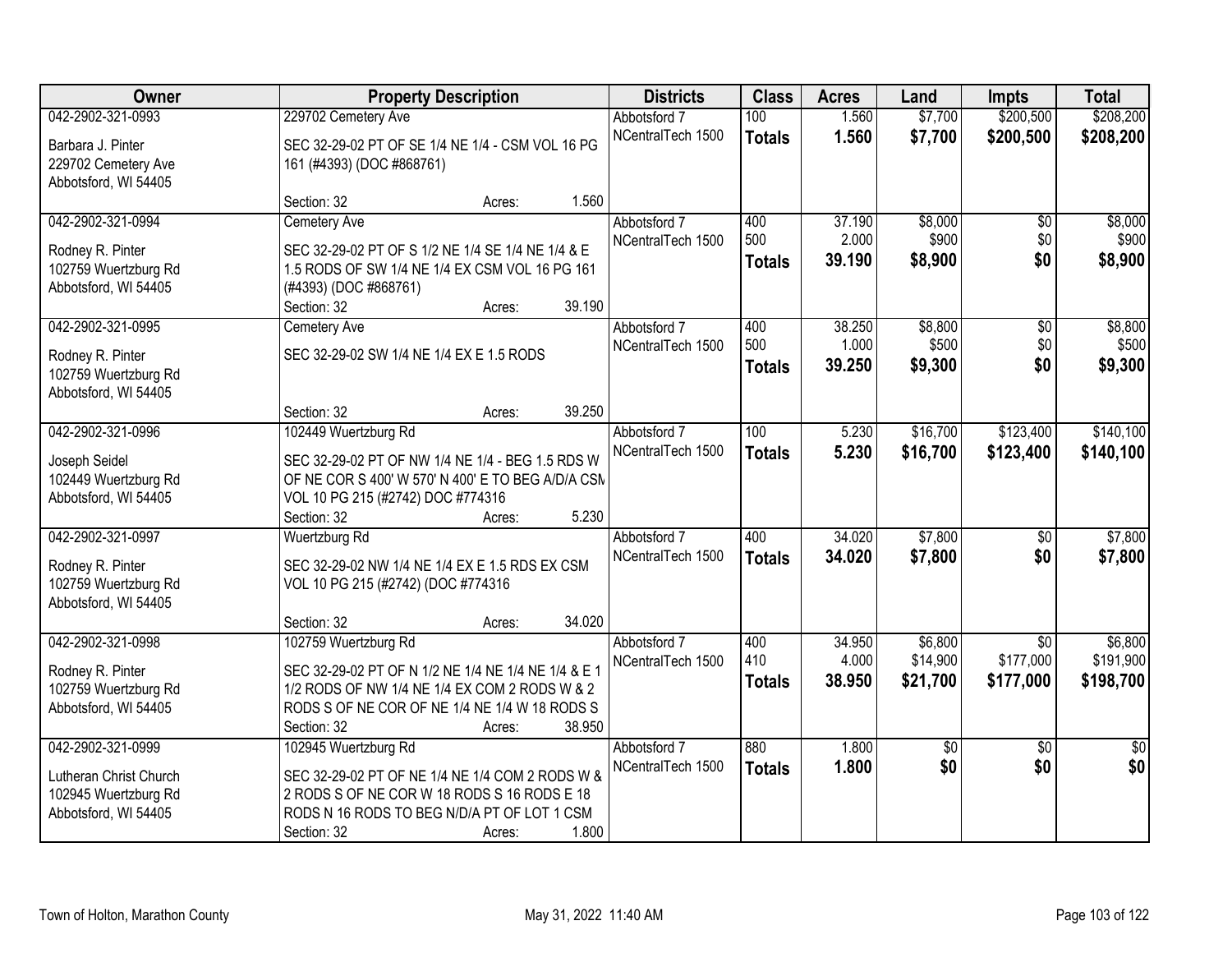| Owner                                        |                                                    | <b>Property Description</b> |        | <b>Districts</b>                  | <b>Class</b>  | <b>Acres</b>    | Land             | <b>Impts</b>         | <b>Total</b>     |
|----------------------------------------------|----------------------------------------------------|-----------------------------|--------|-----------------------------------|---------------|-----------------|------------------|----------------------|------------------|
| 042-2902-322-0994                            | 102063 Wuertzburg Rd                               |                             |        | Abbotsford 7                      | 410           | 1.029           | \$5,000          | \$73,100             | \$78,100         |
| Betty Jean Boss                              | SEC 32-29-02 PT OF NE 1/4 NW 1/4 - LOT 1 CSM VOL   |                             |        | NCentralTech 1500                 | <b>Totals</b> | 1.029           | \$5,000          | \$73,100             | \$78,100         |
| 102063 Wuertzburg Rd                         | 80 PG 24 (#16962) (DOC# 1679922)                   |                             |        |                                   |               |                 |                  |                      |                  |
| Abbotsford, WI 54405                         |                                                    |                             |        |                                   |               |                 |                  |                      |                  |
|                                              | Section: 32                                        | Acres:                      | 1.029  |                                   |               |                 |                  |                      |                  |
| 042-2902-322-0995                            | <b>Wuertzburg Rd</b>                               |                             |        | Abbotsford 7                      | 400           | 36.580          | \$8,400          | $\overline{50}$      | \$8,400          |
| Donald C. Boss                               | SEC 32-29-02 NE 1/4 NW 1/4 - EX CSM VOL 80 PG 24   |                             |        | NCentralTech 1500                 | 410           | 1.000<br>37.580 | \$4,900          | \$26,800<br>\$26,800 | \$31,700         |
| 101767 Wuertzburg Rd                         | (#16962) (DOC# 1679922)                            |                             |        |                                   | <b>Totals</b> |                 | \$13,300         |                      | \$40,100         |
| Abbotsford, WI 54405                         |                                                    |                             |        |                                   |               |                 |                  |                      |                  |
|                                              | Section: 32                                        | Acres:                      | 37.580 |                                   |               |                 |                  |                      |                  |
| 042-2902-322-0996                            | Wuertzburg Rd                                      |                             |        | Abbotsford 7<br>NCentralTech 1500 | 400<br>500    | 28.500<br>0.500 | \$6,500<br>\$200 | \$0<br>\$0           | \$6,500<br>\$200 |
| Donald C. Boss                               | SEC 32-29-02 SE 1/4 NW 1/4                         |                             |        |                                   | 510           | 11.000          | \$11,000         | \$0                  | \$11,000         |
| 101767 Wuertzburg Rd                         |                                                    |                             |        |                                   | Totals        | 40.000          | \$17,700         | \$0                  | \$17,700         |
| Abbotsford, WI 54405                         |                                                    |                             | 40.000 |                                   |               |                 |                  |                      |                  |
| 042-2902-322-0997                            | Section: 32<br><b>Pickard Ave</b>                  | Acres:                      |        | Abbotsford 7                      | 400           | 28.000          | \$6,400          | \$0                  | \$6,400          |
|                                              |                                                    |                             |        | NCentralTech 1500                 | 510           | 12.000          | \$12,000         | \$0                  | \$12,000         |
| Donald C. Boss                               | SEC 32-29-02 SW 1/4 NW 1/4                         |                             |        |                                   | <b>Totals</b> | 40.000          | \$18,400         | \$0                  | \$18,400         |
| 101767 Wuertzburg Rd                         |                                                    |                             |        |                                   |               |                 |                  |                      |                  |
| Abbotsford, WI 54405                         | Section: 32                                        | Acres:                      | 40.000 |                                   |               |                 |                  |                      |                  |
| 042-2902-322-0998                            | 101767 Wuertzburg Rd                               |                             |        | Abbotsford 7                      | 400           | 31.000          | \$7,100          | $\overline{30}$      | \$7,100          |
|                                              |                                                    |                             |        | NCentralTech 1500                 | 500           | 7.000           | \$3,000          | \$0                  | \$3,000          |
| Donald C. Boss                               | SEC 32-29-02 NW 1/4 NW 1/4                         |                             |        |                                   | 510           | 2.000           | \$2,000          | \$0                  | \$2,000          |
| 101767 Wuertzburg Rd<br>Abbotsford, WI 54405 |                                                    |                             |        |                                   | <b>Totals</b> | 40.000          | \$12,100         | \$0                  | \$12,100         |
|                                              | Section: 32                                        | Acres:                      | 40.000 |                                   |               |                 |                  |                      |                  |
| 042-2902-323-0991                            | 228812 Cemetery Ave                                |                             |        | Abbotsford 7                      | 100           | 2.000           | \$9,000          | \$142,700            | \$151,700        |
| Joseph A. Mast                               | SEC 32-29-02 PT OF SE 1/4 SW 1/4 - PCL 3 CSM VOL   |                             |        | NCentralTech 1500                 | <b>Totals</b> | 2.000           | \$9,000          | \$142,700            | \$151,700        |
| 228812 Cemetery Ave                          | 5 PG 200 (#1272) (DOC #711970)                     |                             |        |                                   |               |                 |                  |                      |                  |
| Abbotsford, WI 54405                         |                                                    |                             |        |                                   |               |                 |                  |                      |                  |
|                                              | Section: 32                                        | Acres:                      | 2.000  |                                   |               |                 |                  |                      |                  |
| 042-2902-323-0992                            | 228812 Cemetery Ave                                |                             |        | Abbotsford 7                      | 200           | 3.340           | \$12,700         | \$235,700            | \$248,400        |
| Joseph A. Mast                               | SEC 32-29-02 PT OF SE 1/4 SW 1/4 - W 250' OF PCL 2 |                             |        | NCentralTech 1500                 | <b>Totals</b> | 3.340           | \$12,700         | \$235,700            | \$248,400        |
| 228812 Cemetery Ave                          | CSM VOL 5 PG 200 (#1272) (DOC #711970)             |                             |        |                                   |               |                 |                  |                      |                  |
| Abbotsford, WI 54405                         |                                                    |                             |        |                                   |               |                 |                  |                      |                  |
|                                              | Section: 32                                        | Acres:                      | 3.340  |                                   |               |                 |                  |                      |                  |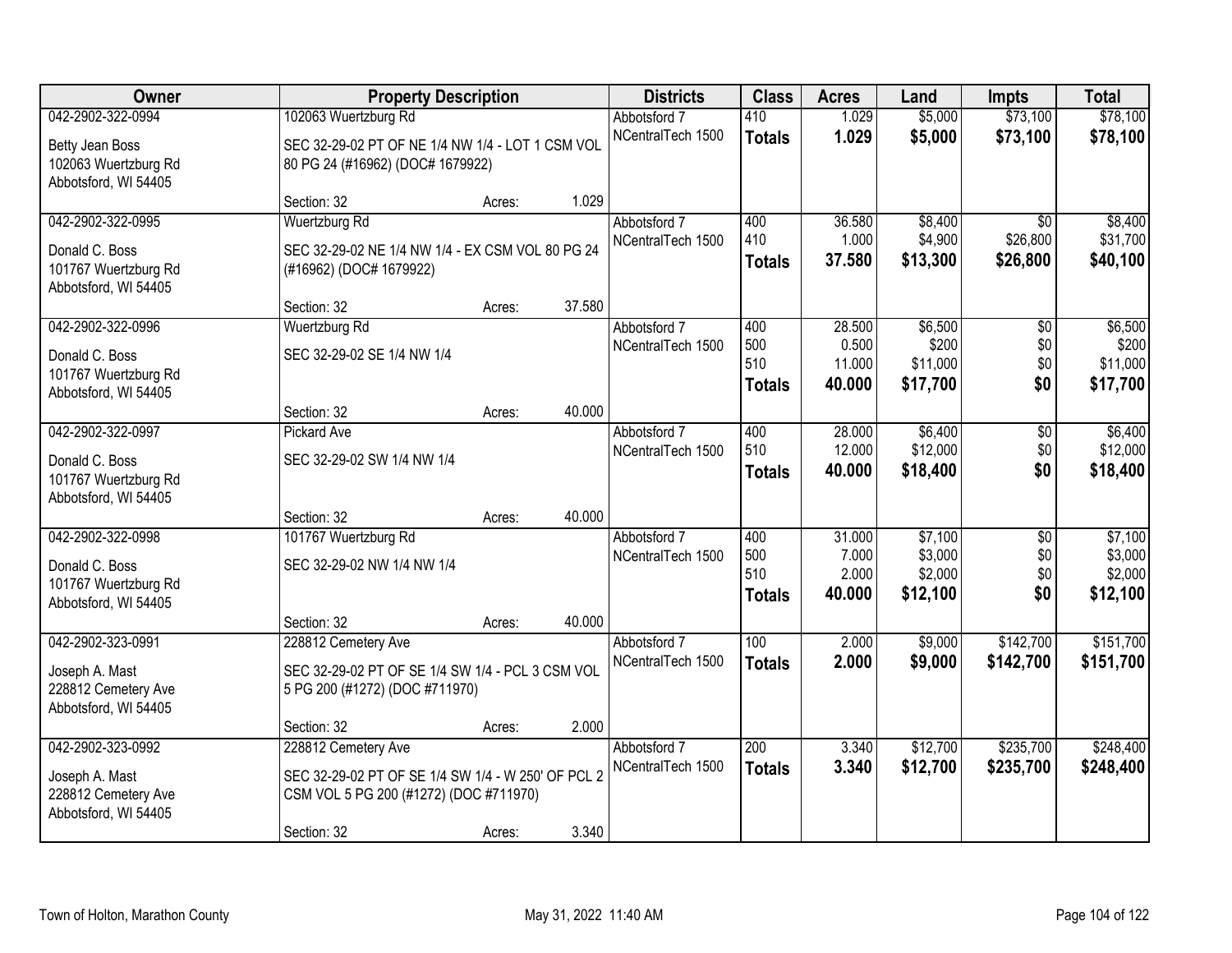| Owner                    |                                                     | <b>Property Description</b> |        | <b>Districts</b>  | <b>Class</b>     | <b>Acres</b>    | Land                | Impts           | <b>Total</b>        |
|--------------------------|-----------------------------------------------------|-----------------------------|--------|-------------------|------------------|-----------------|---------------------|-----------------|---------------------|
| 042-2902-323-0993        | 228816 Cemetery Ave                                 |                             |        | Abbotsford 7      | 200              | 4.660           | \$9,300             | $\overline{50}$ | \$9,300             |
| Joseph A. Mast           | SEC 32-29-02 PT OF SE 1/4 SW 1/4 - PCL 1 & E 50' OF |                             |        | NCentralTech 1500 | <b>Totals</b>    | 4.660           | \$9,300             | \$0             | \$9,300             |
| 228812 Cemetery Ave      | PCL 2 CSM VOL 5 PG 200 (#1272)(DOC #711970)         |                             |        |                   |                  |                 |                     |                 |                     |
| Abbotsford, WI 54405     |                                                     |                             |        |                   |                  |                 |                     |                 |                     |
|                          | Section: 32                                         | Acres:                      | 4.660  |                   |                  |                 |                     |                 |                     |
| 042-2902-323-0994        | State Highway 29                                    |                             |        | Abbotsford 7      | 400              | 7.000           | \$1,600             | $\overline{50}$ | \$1,600             |
| Sanimax Usa, LLC         | SEC 32-29-02 SE 1/4 SW 1/4 EX CSM VOL 5 PG 200      |                             |        | NCentralTech 1500 | 500              | 10.250          | \$6,300             | \$0             | \$6,300             |
| PO Box 10067             | (#1272) (DOC #711970)                               |                             |        |                   | 600              | 11.000          | \$22,000            | \$0             | \$22,000            |
| Green Bay, WI 54307-0067 |                                                     |                             |        |                   | <b>Totals</b>    | 28.250          | \$29,900            | \$0             | \$29,900            |
|                          | Section: 32                                         | Acres:                      | 28.250 |                   |                  |                 |                     |                 |                     |
| 042-2902-323-0995        | 229051 Pickard Ave                                  |                             |        | Abbotsford 7      | 100              | 1.340           | \$7,000             | \$111,400       | \$118,400           |
| Allen D. Leu             | SEC 32-29-02 PT OF SW 1/4 SW 1/4 BEG ON E LN TN     |                             |        | NCentralTech 1500 | <b>Totals</b>    | 1.340           | \$7,000             | \$111,400       | \$118,400           |
| 229051 Pickard Ave       | RD 703.13' S OF N LN OF FORTY E 317' S 192.15' N    |                             |        |                   |                  |                 |                     |                 |                     |
| Abbotsford, WI 54405     | 84 DEG W 318.4' N TO BEG A/D/A CSM VOL 15 PG 43     |                             |        |                   |                  |                 |                     |                 |                     |
|                          | Section: 32                                         | Acres:                      | 1.340  |                   |                  |                 |                     |                 |                     |
| 042-2902-323-0996        | 229059 Pickard Ave                                  |                             |        | Abbotsford 7      | 100              | 0.970           | \$5,800             | \$93,600        | \$99,400            |
| James Apfelbeck          | SEC 32-29-02 PT OF SW 1/4 SW 1/4 BEG 33' E & 578'   |                             |        | NCentralTech 1500 | <b>Totals</b>    | 0.970           | \$5,800             | \$93,600        | \$99,400            |
| 229059 Pickard Ave       | OF NW COR S 125.13' S 87 DEG E 317.27' N 141.93' W  |                             |        |                   |                  |                 |                     |                 |                     |
| Abbotsford, WI 54405     | 317' TO POB                                         |                             |        |                   |                  |                 |                     |                 |                     |
|                          | Section: 32                                         | Acres:                      | 0.970  |                   |                  |                 |                     |                 |                     |
| 042-2902-323-0997        | 229207 Pickard Ave                                  |                             |        | Abbotsford 7      | $\overline{200}$ | 3.000           | \$12,000            | \$79,800        | \$91,800            |
| Sanimax Usa, LLC         | SEC 32-29-02 SW 1/4 SW 1/4 EX CSM VOL 15 PG 43      |                             |        | NCentralTech 1500 | 400              | 16.230          | \$3,700             | \$0             | \$3,700             |
| PO Box 10067             | (#4045) (DOC #848570) EX BEG NW COR SD SURVEY       |                             |        |                   | 500<br>600       | 11.000<br>5.000 | \$9,100<br>\$10,000 | \$0<br>\$0      | \$9,100<br>\$10,000 |
| Green Bay, WI 54307-0067 | N 125.13' E 317' S 141.93' WLY TO BEG               |                             |        |                   | <b>Totals</b>    | 35.230          | \$34,800            | \$79,800        | \$114,600           |
|                          | Section: 32                                         | Acres:                      | 35.230 |                   |                  |                 |                     |                 |                     |
| 042-2902-323-0998        | 4951 Pickard Ave                                    |                             |        | Abbotsford 7      | 400              | 27.000          | \$6,200             | $\overline{50}$ | \$6,200             |
| Donald C. Boss           | SEC 32-29-02 NW 1/4 SW 1/4                          |                             |        | NCentralTech 1500 | 500<br>510       | 8.000<br>5.000  | \$3,400<br>\$5,000  | \$0             | \$3,400<br>\$5,000  |
| 101767 Wuertzburg Rd     |                                                     |                             |        |                   |                  | 40.000          | \$14,600            | \$0<br>\$0      | \$14,600            |
| Abbotsford, WI 54405     |                                                     |                             |        |                   | <b>Totals</b>    |                 |                     |                 |                     |
|                          | Section: 32                                         | Acres:                      | 40.000 |                   |                  |                 |                     |                 |                     |
| 042-2902-323-0999        | <b>Pickard Ave</b>                                  |                             |        | Abbotsford 7      | 400              | 9.000           | \$2,100             | $\overline{50}$ | \$2,100             |
| Donald C. Boss           | SEC 32-29-02 NE 1/4 SW 1/4                          |                             |        | NCentralTech 1500 | 510              | 31.000          | \$31,800            | \$0             | \$31,800            |
| 101767 Wuertzburg Rd     |                                                     |                             |        |                   | <b>Totals</b>    | 40.000          | \$33,900            | \$0             | \$33,900            |
| Abbotsford, WI 54405     |                                                     |                             |        |                   |                  |                 |                     |                 |                     |
|                          | Section: 32                                         | Acres:                      | 40.000 |                   |                  |                 |                     |                 |                     |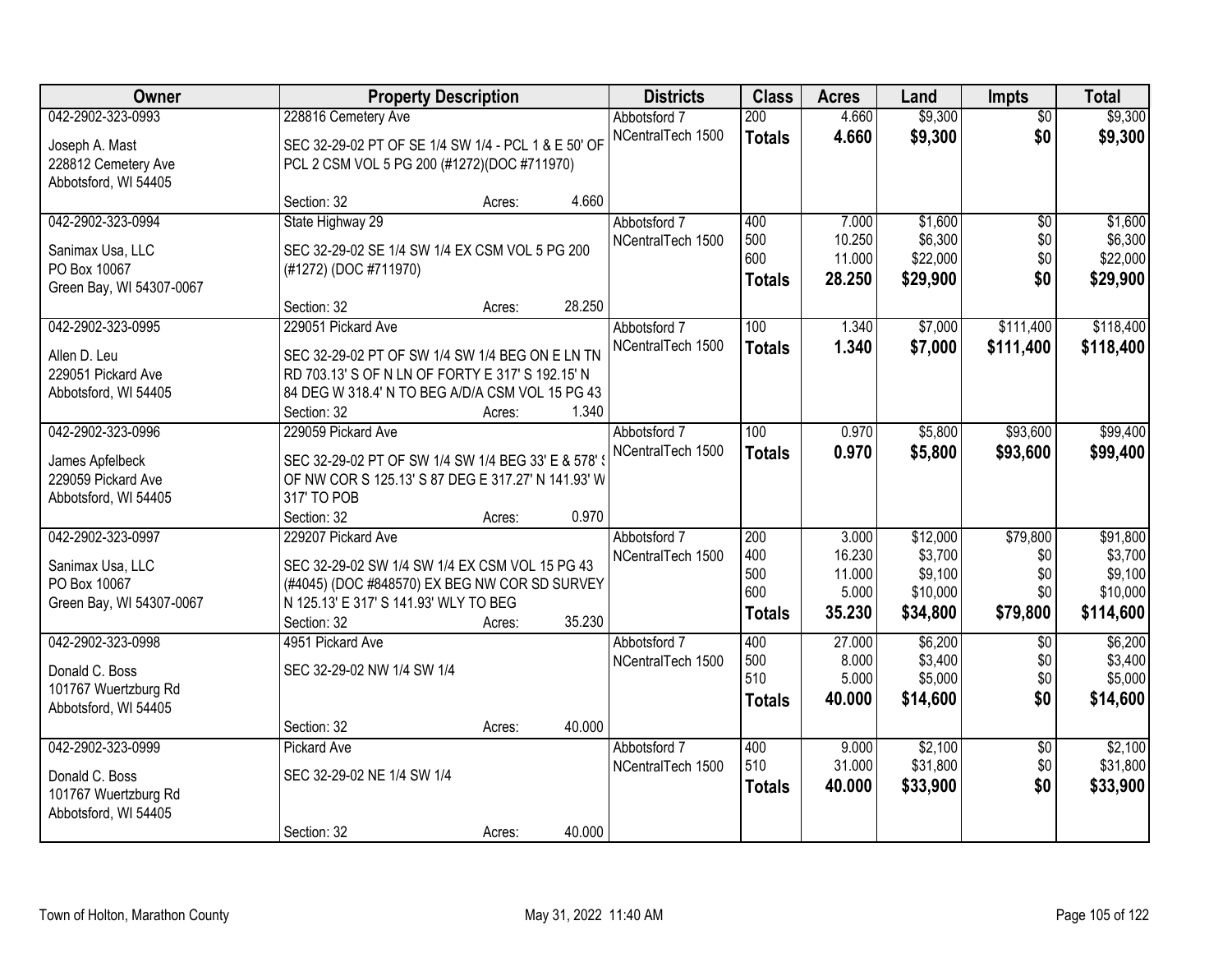| Owner                                    | <b>Property Description</b>                         | <b>Districts</b>                  | <b>Class</b>  | <b>Acres</b> | Land            | <b>Impts</b>    | <b>Total</b> |
|------------------------------------------|-----------------------------------------------------|-----------------------------------|---------------|--------------|-----------------|-----------------|--------------|
| 042-2902-324-0982                        | 229186 Cemetery Ave                                 | Abbotsford 7                      | 100           | 1.520        | \$7,600         | \$168,100       | \$175,700    |
| Julie A. Johnson                         | SEC 32-29-02 PT OF SE 1/4 SE 1/4 BEG 316' S OF NE   | NCentralTech 1500                 | 600           | 4.200        | \$8,400         | \$0             | \$8,400      |
| 229186 Cemetery Ave                      | COR W 208' S 208' E 208' N 208' TO BEG INCL         |                                   | <b>Totals</b> | 5.720        | \$16,000        | \$168,100       | \$184,100    |
| Abbotsford, WI 54405                     | OUTLOT 1 CSM VOL 66 PG 73 (#14801) (DOC             |                                   |               |              |                 |                 |              |
|                                          | 5.720<br>Section: 32<br>Acres:                      |                                   |               |              |                 |                 |              |
| 042-2902-324-0983                        | 229318 Cemetery Ave                                 | Abbotsford 7                      | 100           | 2.010        | \$9,000         | \$178,100       | \$187,100    |
|                                          |                                                     | NCentralTech 1500                 | 600           | 15.200       | \$30,400        | \$0             | \$30,400     |
| Lucas Smith                              | SEC 32-29-02 PT OF E 1/2 SE 1/4 - BEG 81 RDS 11.5'  |                                   | <b>Totals</b> | 17.210       | \$39,400        | \$178,100       | \$217,500    |
| 229318 Cemetery Ave                      | N OF SE COR W 477 FT S 345' W 263.85' S 369.43' W   |                                   |               |              |                 |                 |              |
| Abbotsford, WI 54405                     | 608.39' TO W LN E 1/2 SE 1/4 N 686.56' TO N LN SE   |                                   |               |              |                 |                 |              |
|                                          | 17.210<br>Section: 32<br>Acres:                     |                                   |               |              |                 |                 |              |
| 042-2902-324-0986                        | 228930 Cemetery Ave                                 | Abbotsford 7                      | 100           | 4.500        | \$15,200        | \$56,100        | \$71,300     |
| Delores A. Umlauft                       | SEC 32-29-02 PT OF SE 1/4 SE 1/4 S 636' THRF EX     | NCentralTech 1500                 | <b>Totals</b> | 4.500        | \$15,200        | \$56,100        | \$71,300     |
| N417 Military Rd                         | ELY 991' EX HWY '29'                                |                                   |               |              |                 |                 |              |
| Sherwood, WI 54169                       |                                                     |                                   |               |              |                 |                 |              |
|                                          | 4.500<br>Section: 32<br>Acres:                      |                                   |               |              |                 |                 |              |
| 042-2902-324-0987                        | 228936 Cemetery Ave                                 | Abbotsford 7                      | 880           | 9.980        | $\overline{50}$ | $\overline{50}$ | \$0          |
|                                          |                                                     | NCentralTech 1500                 | <b>Totals</b> | 9.980        | \$0             | \$0             | \$0          |
| Abbotsford Evangelical Free Church, Inc. | SEC 32-29-02 PT OF SE 1/4 SE 1/4 - BEG 50' N & 218' |                                   |               |              |                 |                 |              |
| 228936 Cemetery Ave                      | W OF SE COR W 773' N 586' E 773' S 586' TO POB EX   |                                   |               |              |                 |                 |              |
| Abbotsford, WI 54405                     | VOL 760M-304 (HWY                                   |                                   |               |              |                 |                 |              |
|                                          | 9.980<br>Section: 32<br>Acres:                      |                                   |               |              |                 |                 |              |
| 042-2902-324-0990                        | 229252 Cemetery Ave                                 | Abbotsford 7                      | 100           | 3.760        | \$13,600        | \$155,700       | \$169,300    |
| Sara A. Nelson                           | SEC 32-29-02 PT OF E 1/2 SE 1/4 BEG 316' S OF NE    | NCentralTech 1500                 | <b>Totals</b> | 3.760        | \$13,600        | \$155,700       | \$169,300    |
| 229252 Cemetery Ave                      | COR OF SE 1/4 SE 1/4 W 474' N 345' E 474' S 345' TO |                                   |               |              |                 |                 |              |
| Abbotsford, WI 54405                     | <b>BEG</b>                                          |                                   |               |              |                 |                 |              |
|                                          | Section: 32<br>3.760<br>Acres:                      |                                   |               |              |                 |                 |              |
| 042-2902-324-0992                        |                                                     |                                   | 100           | 1.890        | \$8,700         | \$141,400       | \$150,100    |
|                                          | 229008 Cemetery Ave                                 | Abbotsford 7<br>NCentralTech 1500 |               |              |                 |                 |              |
| Brian A. Nelson                          | SEC 32-29-02 PT OF SE 1/4 SE 1/4 BEG 191' N OF SE   |                                   | <b>Totals</b> | 1.890        | \$8,700         | \$141,400       | \$150,100    |
| 229008 Cemetery Ave                      | COR W 208' N 445' E 208' S 445' TO BEG ALSO BEG     |                                   |               |              |                 |                 |              |
| Abbotsford, WI 54405                     | 40' S OF SE COR SD PCL N 40' W 208' N 446' W 10' S  |                                   |               |              |                 |                 |              |
|                                          | 1.890<br>Section: 32<br>Acres:                      |                                   |               |              |                 |                 |              |
| 042-2902-324-0995                        | 228842 Cemetery Ave                                 | Abbotsford 7                      | 100           | 1.060        | \$6,200         | \$87,900        | \$94,100     |
|                                          | SEC 32-29-02 PT OF SW 1/4 SE 1/4 BEG 187' E OF SW   | NCentralTech 1500                 | <b>Totals</b> | 1.060        | \$6,200         | \$87,900        | \$94,100     |
| Amy L. Lipke<br>228842 Cemetery Ave      | COR N 260' E 250' S 260' W 250' TO BEG              |                                   |               |              |                 |                 |              |
| Abbotsford, WI 54405                     |                                                     |                                   |               |              |                 |                 |              |
|                                          | 1.060<br>Section: 32                                |                                   |               |              |                 |                 |              |
|                                          | Acres:                                              |                                   |               |              |                 |                 |              |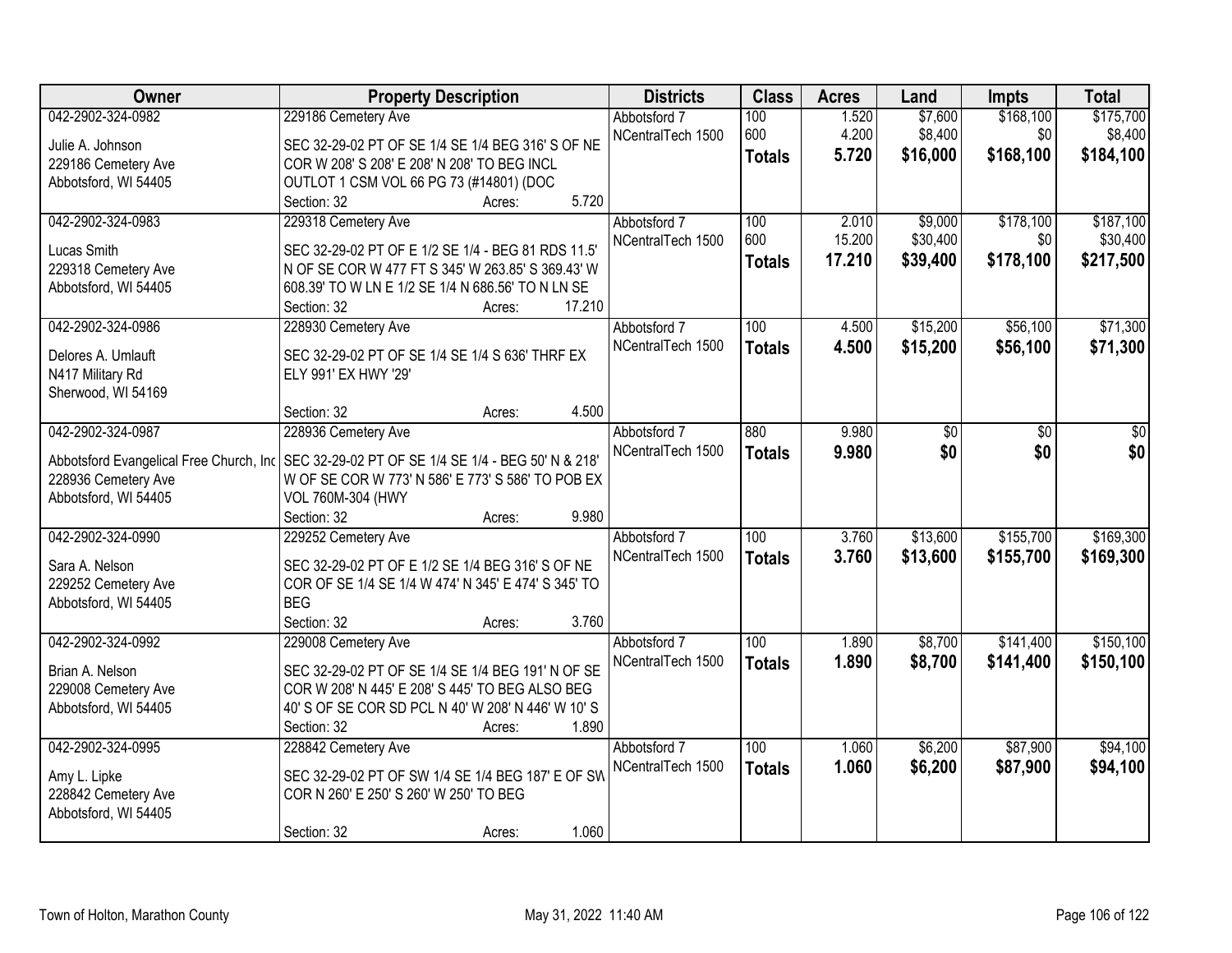| Owner                            |                                                     | <b>Property Description</b> |        | <b>Districts</b>  | <b>Class</b>  | <b>Acres</b> | Land     | Impts           | <b>Total</b> |
|----------------------------------|-----------------------------------------------------|-----------------------------|--------|-------------------|---------------|--------------|----------|-----------------|--------------|
| 042-2902-324-0996                | State Highway 29                                    |                             |        | Abbotsford 7      | 400           | 24.500       | \$5,600  | $\overline{50}$ | \$5,600      |
| Bonnie Weideman                  | SEC 32-29-02 SW 1/4 SE 1/4 EX E 250' OF W 437' OF   |                             |        | NCentralTech 1500 | 500           | 12.130       | \$5,200  | \$0             | \$5,200      |
| 101 S Washington St              | S 260'                                              |                             |        |                   | <b>Totals</b> | 36.630       | \$10,800 | \$0             | \$10,800     |
| Unity, WI 54488                  |                                                     |                             |        |                   |               |              |          |                 |              |
|                                  | Section: 32                                         | Acres:                      | 36.630 |                   |               |              |          |                 |              |
| 042-2902-324-0997                | 229364 Cemetery Ave                                 |                             |        | Abbotsford 7      | 870           | 40.000       | \$0      | \$0             | \$0          |
| City of Abbotsford               | SEC 32-29-02 NW 1/4 SE 1/4                          |                             |        | NCentralTech 1500 | <b>Totals</b> | 40.000       | \$0      | \$0             | \$0          |
| 203 E Birch St                   |                                                     |                             |        |                   |               |              |          |                 |              |
| PO Box 36                        |                                                     |                             |        |                   |               |              |          |                 |              |
| Abbotsford, WI 54405-0036        | Section: 32                                         | Acres:                      | 40.000 |                   |               |              |          |                 |              |
| 042-2902-324-0998                | 229482 Cemetery Ave                                 |                             |        | Abbotsford 7      | 100           | 1.340        | \$7,000  | \$166,900       | \$173,900    |
| Roger L. Anderson                | SEC 32-29-02 PT OF NE 1/4 SE 1/4 - CSM VOL 10 PG    |                             |        | NCentralTech 1500 | <b>Totals</b> | 1.340        | \$7,000  | \$166,900       | \$173,900    |
| 229482 Cemetery Ave              | 14 (#2541) (DOC #766016) ALSO COM AT NW COR         |                             |        |                   |               |              |          |                 |              |
| Abbotsford, WI 54405             | SD CSM NWLY 80' SWLY 206.85' SELY TO SE COR OF      |                             |        |                   |               |              |          |                 |              |
|                                  | Section: 32                                         | Acres:                      | 1.340  |                   |               |              |          |                 |              |
| 042-2902-324-0999                | 229364 Cemetery Ave                                 |                             |        | Abbotsford 7      | 870           | 31.680       | \$0      | \$0             | \$0          |
| City of Abbotsford               | SEC 32-29-02 PT OF NE 1/4 SE 1/4 - THAT PT LYG N    |                             |        | NCentralTech 1500 | <b>Totals</b> | 31.680       | \$0      | \$0             | \$0          |
| 203 E Birch St                   | OF S LN OF RR R/W EX CSM VOL 10 PG 14 (#2541)       |                             |        |                   |               |              |          |                 |              |
| PO Box 36                        | (DOC #766016) EX VOL 711M-745                       |                             |        |                   |               |              |          |                 |              |
| Abbotsford, WI 54405-0036        | Section: 32                                         | Acres:                      | 31.680 |                   |               |              |          |                 |              |
| 042-2902-331-0993                | 103921 Wuertzburg Rd                                |                             |        | Abbotsford 7      | 100           | 1.000        | \$6,000  | \$167,200       | \$173,200    |
| Kelsey M. Schaefer               | SEC 33-29-02 PT OF NW 1/4 NE 1/4 - LOT 1 CSM VOL    |                             |        | NCentralTech 1500 | 400           | 1.001        | \$200    | \$0             | \$200        |
| 103921 Wuertzburg Rd             | 85 PG 75 (#17700) (DOC# 1734940)                    |                             |        |                   | <b>Totals</b> | 2.001        | \$6,200  | \$167,200       | \$173,400    |
| Abbotsford, WI 54405             |                                                     |                             |        |                   |               |              |          |                 |              |
|                                  | Section: 33                                         | Acres:                      | 2.001  |                   |               |              |          |                 |              |
| 042-2902-331-0994                | <b>Boss Rd</b>                                      |                             |        | Abbotsford 7      | 400           | 35.249       | \$8,100  | $\overline{50}$ | \$8,100      |
| Rodney R. Pinter                 | SEC 33-29-02 NW 1/4 NE 1/4 - EX E 220' OF W 253' OF |                             |        | NCentralTech 1500 | <b>Totals</b> | 35.249       | \$8,100  | \$0             | \$8,100      |
| 102759 Wuertzburg Rd             | N 300' EX CSM VOL 85 PG 75 (#17700) (DOC#           |                             |        |                   |               |              |          |                 |              |
| Abbotsford, WI 54405             | 1734940)                                            |                             |        |                   |               |              |          |                 |              |
|                                  | Section: 33                                         | Acres:                      | 35.249 |                   |               |              |          |                 |              |
| 042-2902-331-0995                | Rosedale Ave                                        |                             |        | Abbotsford 7      | 400           | 33.000       | \$7,600  | $\overline{50}$ | \$7,600      |
| Daniel N Miller Rhoda Mae Miller | SEC 33-29-02 SE 1/4 NE 1/4                          |                             |        | NCentralTech 1500 | 500           | 7.000        | \$3,000  | \$0             | \$3,000      |
| 104472 Wuertzburg Rd             |                                                     |                             |        |                   | <b>Totals</b> | 40.000       | \$10,600 | \$0             | \$10,600     |
| Abbotsford, WI 54405             |                                                     |                             |        |                   |               |              |          |                 |              |
|                                  | Section: 33                                         | Acres:                      | 40.000 |                   |               |              |          |                 |              |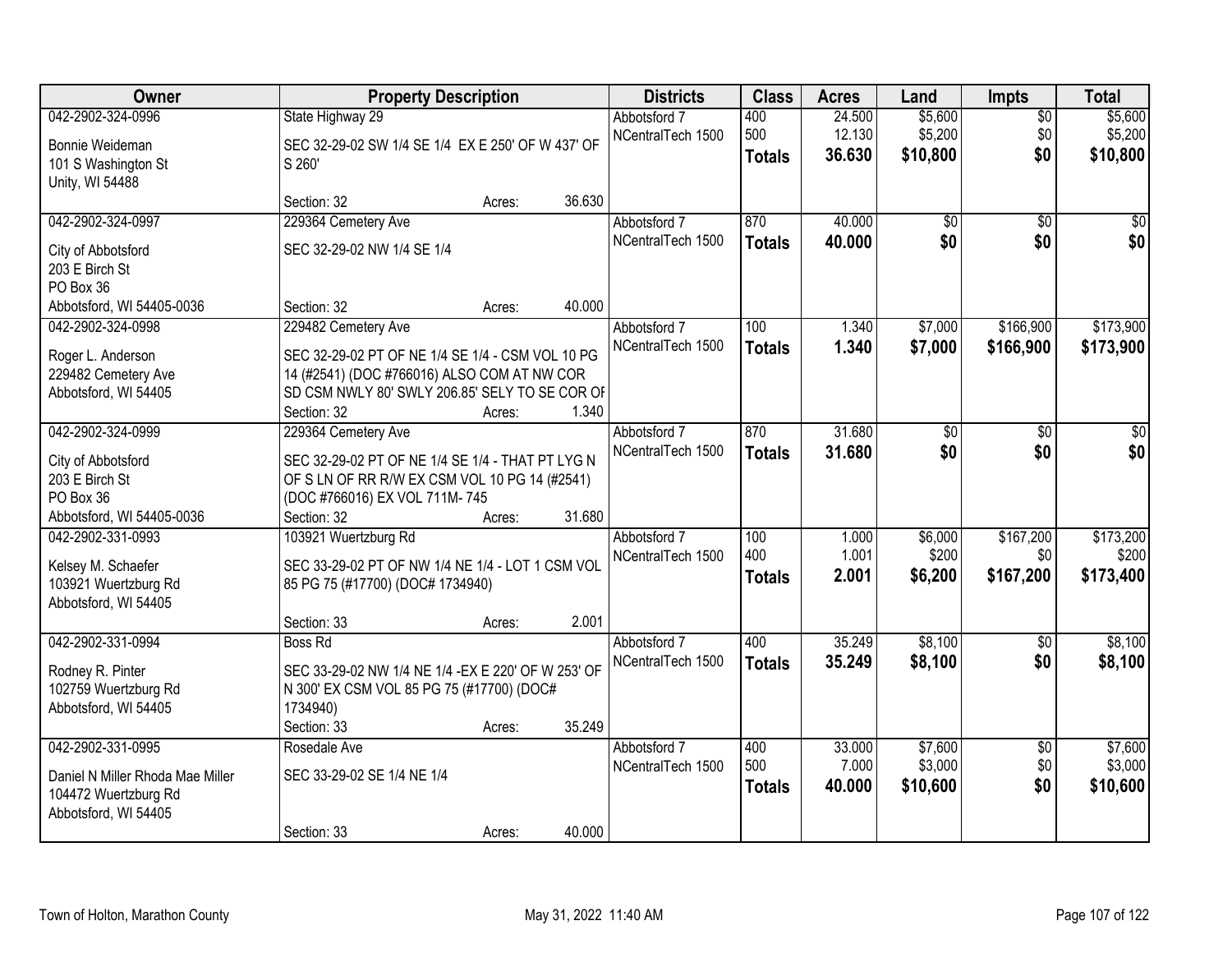| Owner                                   | <b>Property Description</b>                                                          |        |        | <b>Districts</b>                  | <b>Class</b>  | <b>Acres</b>    | Land                | <b>Impts</b>     | <b>Total</b>         |
|-----------------------------------------|--------------------------------------------------------------------------------------|--------|--------|-----------------------------------|---------------|-----------------|---------------------|------------------|----------------------|
| 042-2902-331-0996                       | <b>Boss Rd</b>                                                                       |        |        | Abbotsford 7                      | 400           | 39.000          | \$8,900             | $\overline{50}$  | \$8,900              |
| Rodney R. Pinter                        | SEC 33-29-02 SW 1/4 NE 1/4                                                           |        |        | NCentralTech 1500                 | 500           | 1.000           | \$500               | \$0              | \$500                |
| 102759 Wuertzburg Rd                    |                                                                                      |        |        |                                   | <b>Totals</b> | 40.000          | \$9,400             | \$0              | \$9,400              |
| Abbotsford, WI 54405                    |                                                                                      |        |        |                                   |               |                 |                     |                  |                      |
|                                         | Section: 33                                                                          | Acres: | 40.000 |                                   |               |                 |                     |                  |                      |
| 042-2902-331-0997                       | <b>Boss Rd</b>                                                                       |        |        | Abbotsford 7                      | 400           | 1.520           | \$300               | $\overline{30}$  | \$300                |
| Rodney R. Pinter                        | SEC 33-29-02 PT OF NW 1/4 NE 1/4 BEG 253' E OF NV                                    |        |        | NCentralTech 1500                 | <b>Totals</b> | 1.520           | \$300               | \$0              | \$300                |
| 102759 Wuertzburg Rd                    | COR S 300' W 220' N 300' E 220' TO BEG                                               |        |        |                                   |               |                 |                     |                  |                      |
| Abbotsford, WI 54405                    |                                                                                      |        |        |                                   |               |                 |                     |                  |                      |
| 042-2902-331-0999                       | Section: 33<br>230234 Rosedale Ave                                                   | Acres: | 1.520  | Abbotsford 7                      | 400           | 34.000          | \$7,800             | \$0              | \$7,800              |
|                                         |                                                                                      |        |        | NCentralTech 1500                 | 410           | 6.000           | \$18,900            | \$198,800        | \$217,700            |
| Daniel N Miller Rhoda Mae Miller        | SEC 33-29-02 NE 1/4 NE 1/4                                                           |        |        |                                   | <b>Totals</b> | 40.000          | \$26,700            | \$198,800        | \$225,500            |
| 104472 Wuertzburg Rd                    |                                                                                      |        |        |                                   |               |                 |                     |                  |                      |
| Abbotsford, WI 54405                    | Section: 33                                                                          | Acres: | 40.000 |                                   |               |                 |                     |                  |                      |
| 042-2902-332-0992                       | 103183 Wuertzburg Rd                                                                 |        |        | Abbotsford 7                      | 100           | 1.053           | \$6,200             | \$185,100        | \$191,300            |
|                                         |                                                                                      |        |        | NCentralTech 1500                 | <b>Totals</b> | 1.053           | \$6,200             | \$185,100        | \$191,300            |
| Mason T. Halopka<br>103183 Wuertburg Rd | SEC 33-29-02 PT OF NW 1/4 NW 1/4 - LOT 1 CSM VOL<br>76 PG 25 (#16376) (DOC# 1627888) |        |        |                                   |               |                 |                     |                  |                      |
| Abbotsford, WI 54405                    |                                                                                      |        |        |                                   |               |                 |                     |                  |                      |
|                                         | Section: 33                                                                          | Acres: | 1.053  |                                   |               |                 |                     |                  |                      |
| 042-2902-332-0993                       | <b>Cemetery Ave</b>                                                                  |        |        | Abbotsford 7                      | 400           | 29.950          | \$6,900             | $\overline{30}$  | \$6,900              |
| Donald R. Lampi                         | SEC 33-29-02 NW 1/4 NW 1/4 - EX CSM VOL 76 PG 25                                     |        |        | NCentralTech 1500                 | 500           | 7.000           | \$3,000             | \$0              | \$3,000              |
| 229885 Cemetery Ave                     | (#16376) (DOC# 1627888)                                                              |        |        |                                   | <b>Totals</b> | 36.950          | \$9,900             | \$0              | \$9,900              |
| Abbotsford, WI 54405                    |                                                                                      |        |        |                                   |               |                 |                     |                  |                      |
|                                         | Section: 33                                                                          | Acres: | 36.950 |                                   |               |                 |                     |                  |                      |
| 042-2902-332-0994                       | Cemetery Ave                                                                         |        |        | Abbotsford 7                      | 400           | 34.000          | \$7,800             | $\overline{30}$  | \$7,800              |
| Donald R. Lampi                         | SEC 33-29-02 SE 1/4 NW 1/4                                                           |        |        | NCentralTech 1500                 | 500<br>510    | 5.000<br>1.000  | \$2,200<br>\$1,000  | \$0<br>\$0       | \$2,200<br>\$1,000   |
| 229885 Cemetery Ave                     |                                                                                      |        |        |                                   | <b>Totals</b> | 40.000          | \$11,000            | \$0              | \$11,000             |
| Abbotsford, WI 54405                    |                                                                                      |        |        |                                   |               |                 |                     |                  |                      |
|                                         | Section: 33                                                                          | Acres: | 40.000 |                                   |               |                 |                     |                  |                      |
| 042-2902-332-0995                       | 229885 Cemetery Ave                                                                  |        |        | Abbotsford 7<br>NCentralTech 1500 | 100<br>400    | 3.000<br>31.000 | \$12,000<br>\$7,100 | \$177,500<br>\$0 | \$189,500<br>\$7,100 |
| Donald R. Lampi                         | SEC 33-29-02 SW 1/4 NW 1/4                                                           |        |        |                                   | 500           | 6.000           | \$2,600             | \$0              | \$2,600              |
| 229885 Cemetery Ave                     |                                                                                      |        |        |                                   | <b>Totals</b> | 40.000          | \$21,700            | \$177,500        | \$199,200            |
| Abbotsford, WI 54405                    | Section: 33                                                                          | Acres: | 40.000 |                                   |               |                 |                     |                  |                      |
|                                         |                                                                                      |        |        |                                   |               |                 |                     |                  |                      |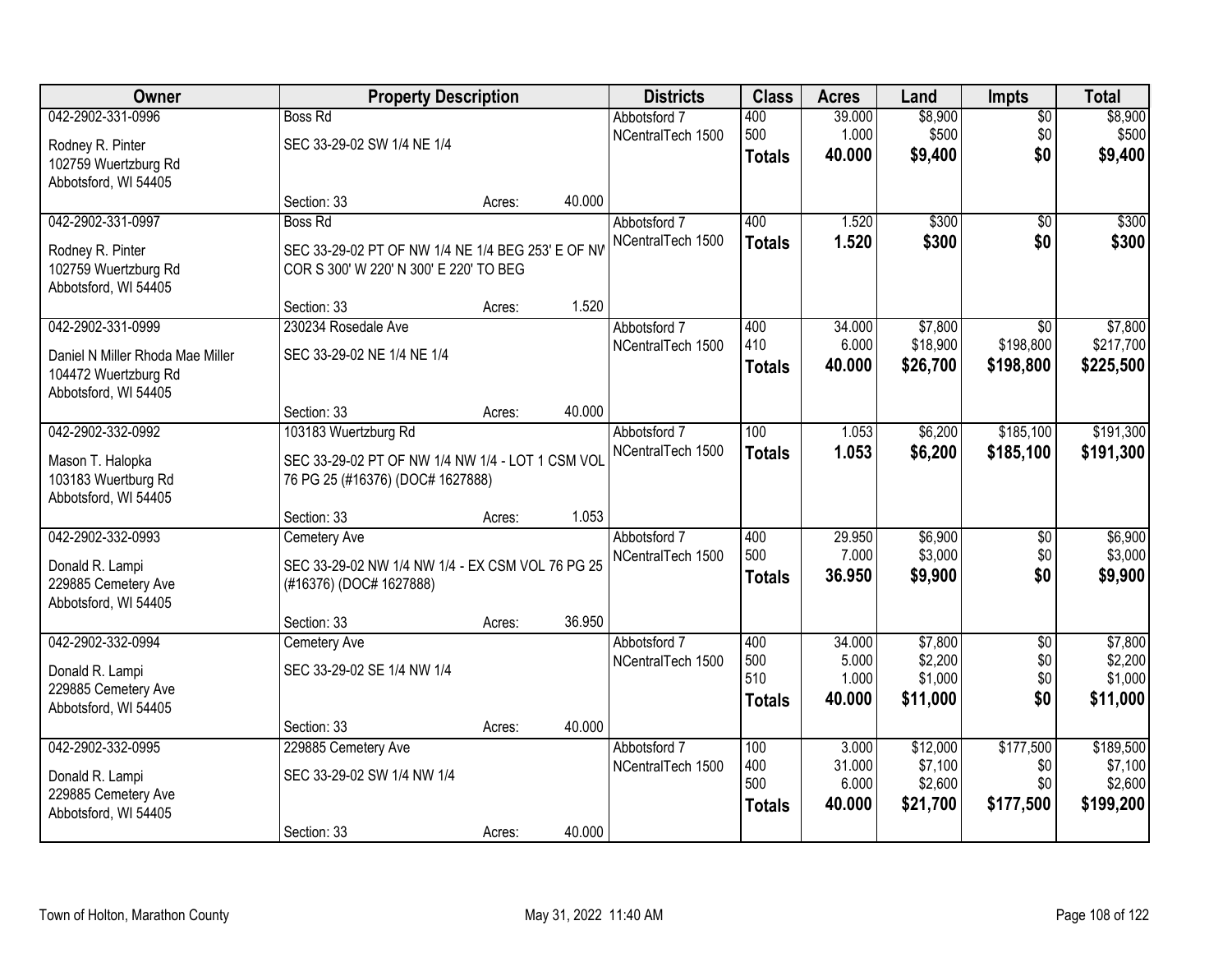| Owner                               | <b>Property Description</b>                       |        |        | <b>Districts</b>  | <b>Class</b>     | <b>Acres</b>    | Land     | <b>Impts</b> | <b>Total</b> |
|-------------------------------------|---------------------------------------------------|--------|--------|-------------------|------------------|-----------------|----------|--------------|--------------|
| 042-2902-332-0998                   | 103723 Wuertzburg Rd                              |        |        | Abbotsford 7      | 100              | 0.570           | \$3,400  | \$33,500     | \$36,900     |
| Ronald Krueger                      | SEC 33-29-02 PT OF NE 1/4 NW 1/4 COM 9.5 RODS W   |        |        | NCentralTech 1500 | <b>Totals</b>    | 0.570           | \$3,400  | \$33,500     | \$36,900     |
| 103723 Wuertzburg Rd                | OF NE COR S 15 RODS W 6 RODS N 15 RODS E 6        |        |        |                   |                  |                 |          |              |              |
| Abbotsford, WI 54405                | RODS TO BEG                                       |        |        |                   |                  |                 |          |              |              |
|                                     | Section: 33                                       | Acres: | 0.570  |                   |                  |                 |          |              |              |
| 042-2902-332-0999                   | Wuertzburg Rd                                     |        |        | Abbotsford 7      | 400              | 39.430          | \$9,000  | \$0          | \$9,000      |
|                                     |                                                   |        |        | NCentralTech 1500 | <b>Totals</b>    | 39.430          | \$9,000  | \$0          | \$9,000      |
| Rosedale Dairy, Inc                 | SEC 33-29-02 NE 1/4 NW 1/4 EX PCL DESD IN VOL     |        |        |                   |                  |                 |          |              |              |
| 104705 County Rd A                  | 405 OF DEEDS PG 221                               |        |        |                   |                  |                 |          |              |              |
| Dorchester, WI 54425                | Section: 33                                       | Acres: | 39.430 |                   |                  |                 |          |              |              |
| 042-2902-333-0990                   | 229541 Cemetery Ave                               |        |        | Abbotsford 7      | 100              | 1.000           | \$6,000  | \$156,600    | \$162,600    |
|                                     |                                                   |        |        | NCentralTech 1500 | 400              | 1.000           | \$200    | \$0          | \$200        |
| Brandon D. Orth                     | SEC 33-29-02 PT OF NW 1/4 SW 1/4 - LOT 1 CSM VOL  |        |        |                   | <b>Totals</b>    | 2.000           | \$6,200  | \$156,600    | \$162,800    |
| 229541 Cemetery Ave                 | 79 PG 80 (#16879) (DOC# 1675150)                  |        |        |                   |                  |                 |          |              |              |
| Abbotsford, WI 54405                |                                                   |        |        |                   |                  |                 |          |              |              |
|                                     | Section: 33                                       | Acres: | 2.000  |                   |                  |                 |          |              |              |
| 042-2902-333-0991                   | <b>Cemetery Ave</b>                               |        |        | Abbotsford 7      | 400              | 16.000          | \$3,700  | \$0          | \$3,700      |
| David M. Orth                       | SEC 33-29-02 NW 1/4 SW 1/4 - EX S 350' EX CSM VOL |        |        | NCentralTech 1500 | 500              | 9.980           | \$4,300  | \$0          | \$4,300      |
| 229361 Cemetery Ave                 | 79 PG 80 (#16879) (DOC# 1675150)                  |        |        |                   | <b>Totals</b>    | 25.980          | \$8,000  | \$0          | \$8,000      |
| Abbotsford, WI 54405                |                                                   |        |        |                   |                  |                 |          |              |              |
|                                     | Section: 33                                       | Acres: | 25.980 |                   |                  |                 |          |              |              |
| 042-2902-333-0992                   | 229361 Cemetery Ave                               |        |        | Abbotsford 7      | $\overline{100}$ | 2.500           | \$10,500 | \$193,100    | \$203,600    |
| David M. Orth                       | SEC 33-29-02 PT OF NW 1/4 SW 1/4 - S 350 FT THRF  |        |        | NCentralTech 1500 | 400              | 1.000           | \$200    | \$0          | \$200        |
| 229361 Cemetery Ave                 | EX RD                                             |        |        |                   | 500              | 6.840           | \$2,900  | \$0          | \$2,900      |
| Abbotsford, WI 54405                |                                                   |        |        |                   | <b>Totals</b>    | 10.340          | \$13,600 | \$193,100    | \$206,700    |
|                                     | Section: 33                                       | Acres: | 10.340 |                   |                  |                 |          |              |              |
| 042-2902-333-0994                   | 103814 State Highway 29                           |        |        | Abbotsford 7      | 100              | 3.000           | \$12,000 | \$206,800    | \$218,800    |
|                                     |                                                   |        |        | NCentralTech 1500 | 400              | 31.630          | \$7,200  | \$0          | \$7,200      |
| Charles D. Hammel                   | SEC 33-29-02 SE 1/4 SW 1/4                        |        |        |                   | 510              | 2.000           | \$2,400  | \$0          | \$2,400      |
| 103814 State Highway 29             |                                                   |        |        |                   | <b>Totals</b>    | 36.630          | \$21,600 | \$206,800    | \$228,400    |
| Abbotsford, WI 54405                |                                                   |        |        |                   |                  |                 |          |              |              |
|                                     | Section: 33                                       | Acres: | 36.630 |                   |                  |                 |          |              |              |
| 042-2902-333-0995                   | 229159 Cemetery Ave                               |        |        | Abbotsford 7      | 100<br>600       | 5.620<br>10.000 | \$17,500 | \$355,400    | \$372,900    |
| Lea Eggebrecht 2019 Revocable Trust | SEC 33-29-02 PT OF SW 1/4 SW 1/4 BEG 776.5' E &   |        |        | NCentralTech 1500 |                  |                 | \$20,000 | \$0          | \$20,000     |
| 229159 Cemetery Ave                 | 600' N OF SW COR N TO N LN OF FORTY W TO NW       |        |        |                   | <b>Totals</b>    | 15.620          | \$37,500 | \$355,400    | \$392,900    |
| Abbotsford, WI 54405                | COR S TO PT 200' N OF SW COR E 426.5' N 400' E    |        |        |                   |                  |                 |          |              |              |
|                                     | Section: 33                                       | Acres: | 15.620 |                   |                  |                 |          |              |              |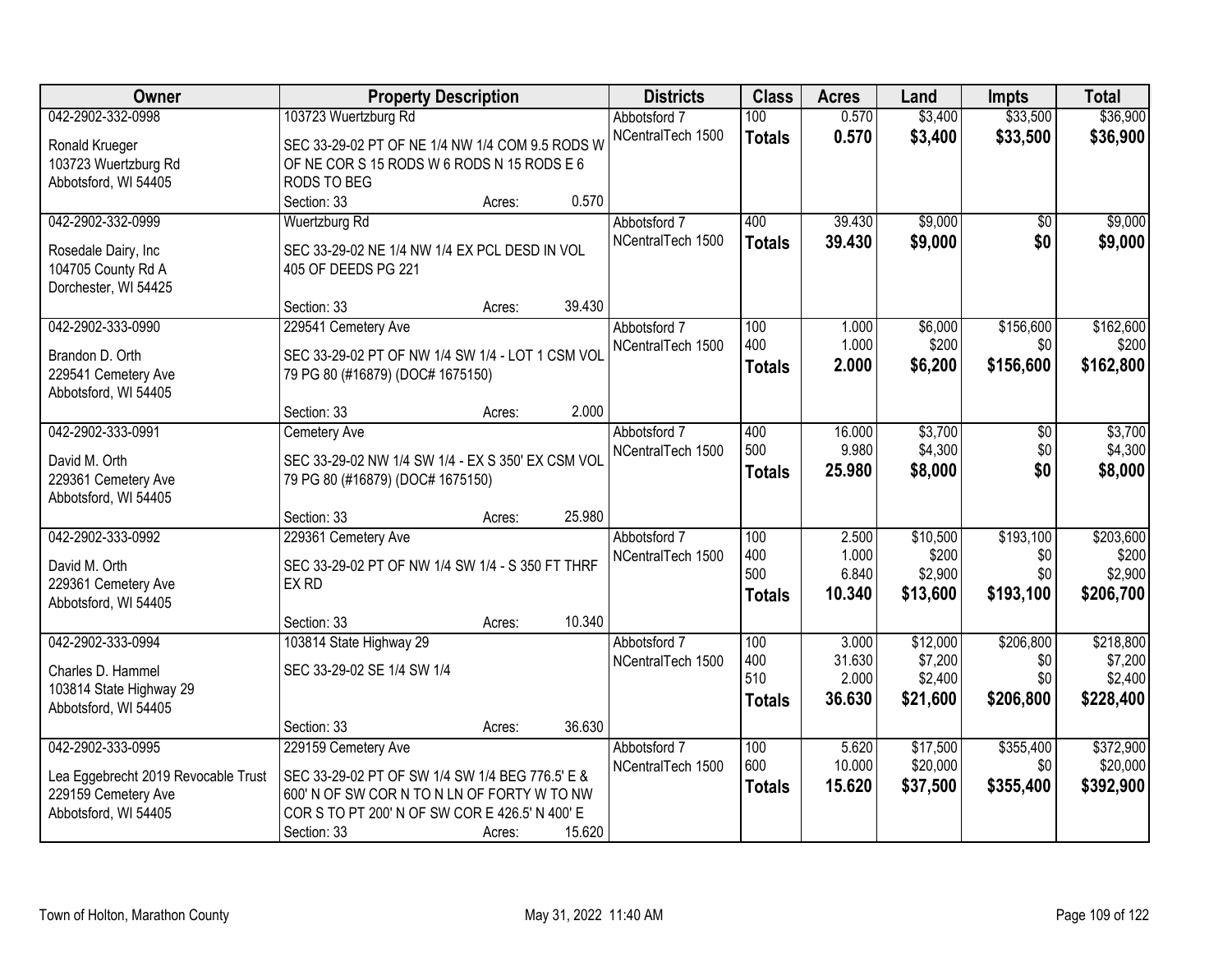| Owner                                        | <b>Property Description</b>                                                                                                                                      | <b>Districts</b>  | <b>Class</b>  | <b>Acres</b>     | Land                | <b>Impts</b>    | <b>Total</b>        |
|----------------------------------------------|------------------------------------------------------------------------------------------------------------------------------------------------------------------|-------------------|---------------|------------------|---------------------|-----------------|---------------------|
| 042-2902-333-0996                            | 103336 State Highway 29                                                                                                                                          | Abbotsford 7      | 100           | 4.090            | \$14,300            | \$155,800       | \$170,100           |
| Carmen J. Merrell                            | SEC 33-29-02 PT OF SW 1/4 SW 1/4 - COM ON C/L OF                                                                                                                 | NCentralTech 1500 | <b>Totals</b> | 4.090            | \$14,300            | \$155,800       | \$170,100           |
| 103336 State Highway 29                      | HWY '29' 776.5' E OF SW COR N AT AN INCL ANG OF                                                                                                                  |                   |               |                  |                     |                 |                     |
| Abbotsford, WI 54405                         | 92 DEG 15 MIN 50' TO POB N ON SD LN 550' W AT                                                                                                                    |                   |               |                  |                     |                 |                     |
|                                              | 4.090<br>Section: 33<br>Acres:                                                                                                                                   |                   |               |                  |                     |                 |                     |
| 042-2902-333-0997                            | State Highway 29                                                                                                                                                 | Abbotsford 7      | 400           | 15.980           | \$3,700             | $\overline{30}$ | \$3,700             |
| Harold K. Christensen Jr                     | SEC 33-29-02 PT OF SW 1/4 SW 1/4 APPROX E 543.5                                                                                                                  | NCentralTech 1500 | <b>Totals</b> | 15.980           | \$3,700             | \$0             | \$3,700             |
| 105 S 5th St                                 | ALSO S 200' OF W 426.5'                                                                                                                                          |                   |               |                  |                     |                 |                     |
| PO Box 400                                   |                                                                                                                                                                  |                   |               |                  |                     |                 |                     |
| Abbotsford, WI 54405-0400                    | 15.980<br>Section: 33<br>Acres:                                                                                                                                  |                   |               |                  |                     |                 |                     |
| 042-2902-333-0999                            | State Highway 29                                                                                                                                                 | Abbotsford 7      | 400           | 22.000           | \$5,000             | \$0             | \$5,000             |
|                                              |                                                                                                                                                                  | NCentralTech 1500 | 510           | 18.000           | \$21,600            | \$0             | \$21,600            |
| Charles D. Hammel<br>103814 State Highway 29 | SEC 33-29-02 NE 1/4 SW 1/4                                                                                                                                       |                   | <b>Totals</b> | 40.000           | \$26,600            | \$0             | \$26,600            |
| Abbotsford, WI 54405                         |                                                                                                                                                                  |                   |               |                  |                     |                 |                     |
|                                              | 40.000<br>Section: 33<br>Acres:                                                                                                                                  |                   |               |                  |                     |                 |                     |
| 042-2902-334-0993                            | 229336 Rosedale Ave                                                                                                                                              | Abbotsford 7      | 100           | 1.400            | \$7,200             | \$120,200       | \$127,400           |
|                                              |                                                                                                                                                                  | NCentralTech 1500 | <b>Totals</b> | 1.400            | \$7,200             | \$120,200       | \$127,400           |
| Donald Watson                                | SEC 33-29-02 PT OF NE 1/4 SE 1/4 - LOT 1 CSM VOL                                                                                                                 |                   |               |                  |                     |                 |                     |
| 229336 Rosedale Ave                          | 27 PG 111 (#7128) (DOC #984837)                                                                                                                                  |                   |               |                  |                     |                 |                     |
| Abbotsford, WI 54405                         | 1.400<br>Section: 33                                                                                                                                             |                   |               |                  |                     |                 |                     |
| 042-2902-334-0994                            | Acres:<br>Rosedale Ave                                                                                                                                           | Abbotsford 7      | 400           | 28.820           | \$6,600             | \$0             | \$6,600             |
|                                              |                                                                                                                                                                  | NCentralTech 1500 | 510           | 22.000           | \$25,200            | \$0             | \$25,200            |
| Jeffrey C. Chris                             | SEC 33-29-02 PT OF SE1/4 - LANDS DESC IN DOC                                                                                                                     |                   | <b>Totals</b> | 50.820           | \$31,800            | \$0             | \$31,800            |
| 228925 Rosedale Ave                          | #985829                                                                                                                                                          |                   |               |                  |                     |                 |                     |
| Abbotsford, WI 54405                         |                                                                                                                                                                  |                   |               |                  |                     |                 |                     |
|                                              | 50.820<br>Section: 33<br>Acres:                                                                                                                                  |                   |               |                  |                     |                 |                     |
| 042-2902-334-0995                            | State Highway 29                                                                                                                                                 | Abbotsford 7      | 400           | 36.870           | \$8,400             | $\overline{50}$ | \$8,400             |
| Jeffrey C Chris, Trustee of the JCC          | > DEEDS @ DOC #s 1850575 & 1850576 DESC ERR ?                                                                                                                    | NCentralTech 1500 | 500<br>510    | 3.000            | \$1,300<br>\$12,600 | \$0<br>\$0      | \$1,300<br>\$12,600 |
| Income Trust Dated                           | NEED CORR <sec 1="" 2="" 33-29-02="" 4="" of="" pt="" s="" se="" td="" that<=""><td></td><td></td><td>11.000<br/>50.870</td><td></td><td>\$0</td><td></td></sec> |                   |               | 11.000<br>50.870 |                     | \$0             |                     |
| 228925 Rosedale Ave                          | PT LYG S OF N LN OF RR R/W EX HWY EX COM ON N                                                                                                                    |                   | <b>Totals</b> |                  | \$22,300            |                 | \$22,300            |
| Abbotsford, WI 54405                         | 50.870<br>Section: 33<br>Acres:                                                                                                                                  |                   |               |                  |                     |                 |                     |
| 042-2902-334-0996                            | 104374 State Highway 29                                                                                                                                          | Abbotsford 7      | 100           | 1.890            | \$8,700             | \$189,400       | \$198,100           |
| Robert R. Kocian                             | SEC 33-29-02 PT OF S 1/2 SE 1/4 COM ON N LN OF                                                                                                                   | NCentralTech 1500 | <b>Totals</b> | 1.890            | \$8,700             | \$189,400       | \$198,100           |
| 104374 State Highway 29                      | HWY 700 FT W OF E LN OF SE 1/4 SE 1/4 W 316 FT N                                                                                                                 |                   |               |                  |                     |                 |                     |
| Abbotsford, WI 54405                         | 260 FT E 316 FT S 260 FT TO BEG                                                                                                                                  |                   |               |                  |                     |                 |                     |
|                                              | 1.890<br>Section: 33<br>Acres:                                                                                                                                   |                   |               |                  |                     |                 |                     |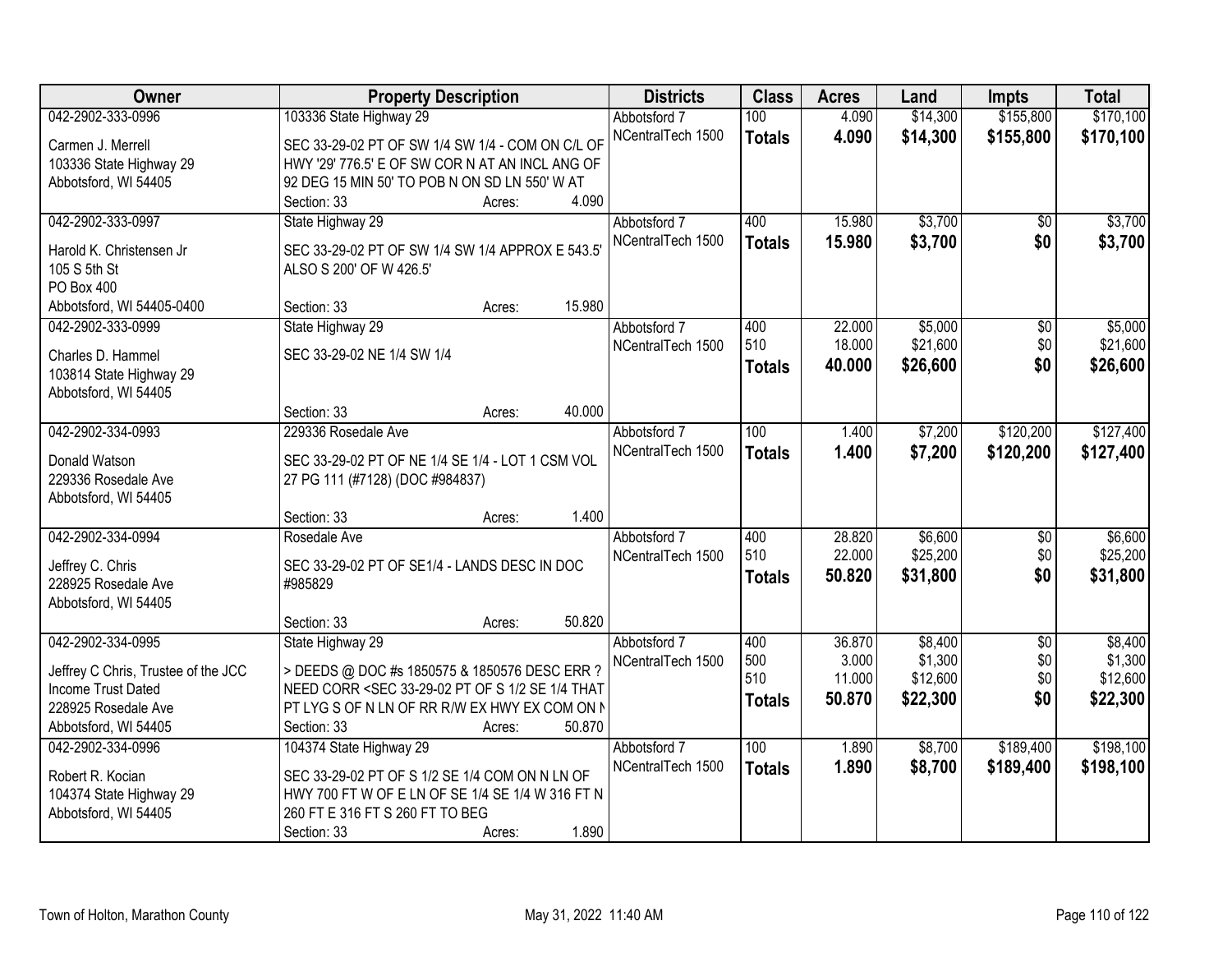| Owner                                        | <b>Property Description</b>                                                              | <b>Districts</b>  | <b>Class</b>  | <b>Acres</b> | Land        | <b>Impts</b>    | <b>Total</b> |
|----------------------------------------------|------------------------------------------------------------------------------------------|-------------------|---------------|--------------|-------------|-----------------|--------------|
| 042-2902-334-0998                            | 229444 Rosedale Ave                                                                      | Abbotsford 7      | 100           | 1.000        | \$6,000     | \$61,300        | \$67,300     |
| Leonard V. Block                             | SEC 33-29-02 PT OF NE 1/4 SE 1/4 COM 207 FT N OF                                         | NCentralTech 1500 | <b>Totals</b> | 1.000        | \$6,000     | \$61,300        | \$67,300     |
| 229444 Rosedale Ave                          | SE COR OF THE N 1/2 OF THAT PT OF SE 1/4 LYG N                                           |                   |               |              |             |                 |              |
| Abbotsford, WI 54405                         | OF RR R/W W 360 FT N 121 FT E 360 FT S 121 FT TO                                         |                   |               |              |             |                 |              |
|                                              | 1.000<br>Section: 33<br>Acres:                                                           |                   |               |              |             |                 |              |
| 042-2902-334-0999                            | Rosedale Ave                                                                             | Abbotsford 7      | 400           | 44.100       | \$10,100    | $\overline{50}$ | \$10,100     |
|                                              |                                                                                          | NCentralTech 1500 | <b>Totals</b> | 44.100       | \$10,100    | \$0             | \$10,100     |
| Daniel N Miller Rhoda Mae Miller             | SEC 33-29-02 PT OF SE1/4 - N1/2 OF ALL THAT PT<br>LYG N OF RR R/W EX PCL DESD IN 472-144 |                   |               |              |             |                 |              |
| 104472 Wuertzburg Rd<br>Abbotsford, WI 54405 |                                                                                          |                   |               |              |             |                 |              |
|                                              | 44.100<br>Section: 33<br>Acres:                                                          |                   |               |              |             |                 |              |
| 042-2902-341-0996                            | <b>Gierl Ave</b>                                                                         | Abbotsford 7      | 400           | 13.000       | \$3,000     | $\overline{50}$ | \$3,000      |
|                                              |                                                                                          | NCentralTech 1500 | 510           | 16.750       | \$16,800    | \$0             | \$16,800     |
| Richard A Gierl Katherine J Gierl            | SEC 34-29-02 PT OF NE 1/4 - THAT PT LYG SELY OF                                          |                   | <b>Totals</b> | 29.750       | \$19,800    | \$0             | \$19,800     |
| 106537 Wuertzburg Rd                         | NLY LN RR R/W & NWLY OF BIG EAU PLEINE RIV                                               |                   |               |              |             |                 |              |
| Abbotsford, WI 54405                         |                                                                                          |                   |               |              |             |                 |              |
|                                              | 29.750<br>Section: 34<br>Acres:                                                          |                   |               |              |             |                 |              |
| 042-2902-341-0997                            | <b>Gierl Ave</b>                                                                         | Abbotsford 7      | 744           | 55.530       | (\$111,100) | $\overline{50}$ | \$0          |
| Richard A Gierl Katherine J Gierl            | SEC 34-29-02 PT OF NE 1/4 - THAT PT LYG SELY OF                                          | NCentralTech 1500 | <b>Totals</b> | 55.530       | \$0         | \$0             | \$0          |
| 106537 Wuertzburg Rd                         | NLY LN OF RR R/W EX THAT PT LYG NWLY OF BIG                                              |                   |               |              |             |                 |              |
| Abbotsford, WI 54405                         | EAU PLEINE RIV EX COM AT INCTN OF N LN RR R/W                                            |                   |               |              |             |                 |              |
|                                              | 55.530<br>Section: 34<br>Acres:                                                          |                   |               |              |             |                 |              |
| 042-2902-341-0998                            | 105509 Wuertzburg Rd                                                                     | Abbotsford 7      | 400           | 39.500       | \$9,000     | $\overline{30}$ | \$9,000      |
|                                              | SEC 34-29-02 PT OF NE 1/4 THAT PT LYG N & W OF                                           | NCentralTech 1500 | 410           | 4.500        | \$15,900    | \$277,000       | \$292,900    |
| Bach Properties, LLC<br>W861 County Rd A     | RR R/W                                                                                   |                   | 500           | 6.000        | \$2,600     | \$0             | \$2,600      |
| Dorchester, WI 54425                         |                                                                                          |                   | 510           | 10.000       | \$10,000    | \$0             | \$10,000     |
|                                              | 60.000<br>Section: 34<br>Acres:                                                          |                   | <b>Totals</b> | 60.000       | \$37,500    | \$277,000       | \$314,500    |
| 042-2902-342-0991                            | 230201 Rosedale Ave                                                                      | Abbotsford 7      | 100           | 1.166        | \$6,500     | \$110,800       | \$117,300    |
|                                              |                                                                                          | NCentralTech 1500 | <b>Totals</b> | 1.166        | \$6,500     | \$110,800       | \$117,300    |
| Larry D. Sundermeyer                         | SEC 34-29-02 PT OF NW 1/4 NW 1/4 - PCL 1 CSM VOL                                         |                   |               |              |             |                 |              |
| 230201 Rosedale Ave                          | 39 PG 97 (#9674) (DOC #1105524)                                                          |                   |               |              |             |                 |              |
| Abbotsford, WI 54405                         |                                                                                          |                   |               |              |             |                 |              |
|                                              | 1.166<br>Section: 34<br>Acres:                                                           |                   |               |              |             |                 |              |
| 042-2902-342-0992                            | 230207 Rosedale Ave                                                                      | Abbotsford 7      | 400           | 37.330       | \$8,500     | $\overline{30}$ | \$8,500      |
| Paul Klinkhammer                             | SEC 34-29-02 NW 1/4 NW 1/4 EX CSM VOL 39 PG 97                                           | NCentralTech 1500 | 410           | 1.000        | \$4,900     | \$54,500        | \$59,400     |
| 5451 Brant Rd                                | (#9674) (DOC #1105524                                                                    |                   | <b>Totals</b> | 38.330       | \$13,400    | \$54,500        | \$67,900     |
| Vesper, WI 54489                             |                                                                                          |                   |               |              |             |                 |              |
|                                              | 38.330<br>Section: 34<br>Acres:                                                          |                   |               |              |             |                 |              |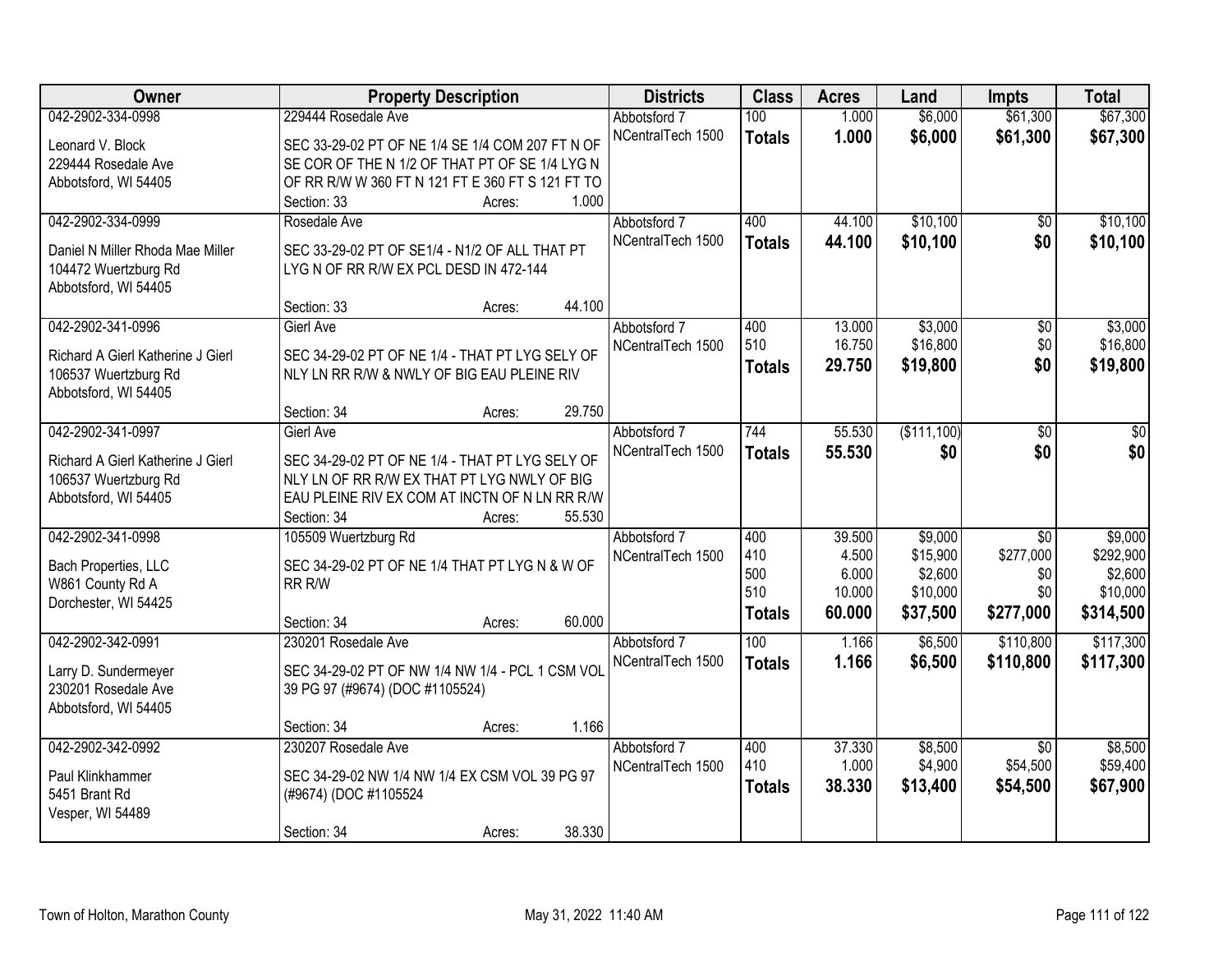| Owner                  |                                                    | <b>Property Description</b> |        |                   | <b>Class</b>  | <b>Acres</b> | Land     | <b>Impts</b>    | <b>Total</b> |
|------------------------|----------------------------------------------------|-----------------------------|--------|-------------------|---------------|--------------|----------|-----------------|--------------|
| 042-2902-342-0993      | 229772 Gierl Ave                                   |                             |        | Abbotsford 7      | 100           | 3.120        | \$12,300 | \$86,500        | \$98,800     |
| Duane R. Leu           | SEC 34-29-02 SE 1/4 SE 1/4 NW 1/4 EX RR R/W        |                             |        | NCentralTech 1500 | 400           | 5.000        | \$1,100  | \$0             | \$1,100      |
| 229772 Gierl Ave       |                                                    |                             |        |                   | <b>Totals</b> | 8.120        | \$13,400 | \$86,500        | \$99,900     |
| Abbotsford, WI 54405   |                                                    |                             |        |                   |               |              |          |                 |              |
|                        | Section: 34                                        | Acres:                      | 8.120  |                   |               |              |          |                 |              |
| 042-2902-342-0994      | Gierl Ave                                          |                             |        | Abbotsford 7      | 400           | 30.000       | \$6,800  | $\overline{50}$ | \$6,800      |
| Paul Klinkhammer       | SEC 34-29-02 SE 1/4 NW 1/4 EX SE 1/4 SE 1/4 NW 1/4 |                             |        | NCentralTech 1500 | <b>Totals</b> | 30.000       | \$6,800  | \$0             | \$6,800      |
| 5451 Brant Rd          |                                                    |                             |        |                   |               |              |          |                 |              |
| Vesper, WI 54489       |                                                    |                             |        |                   |               |              |          |                 |              |
|                        | Section: 34                                        | Acres:                      | 30.000 |                   |               |              |          |                 |              |
| 042-2902-342-0995      | 5014 Gierl Ave                                     |                             |        | Abbotsford 7      | 100           | 1.880        | \$8,600  | \$0             | \$8,600      |
| Joseph P. Wogernese    | SEC 34-29-02 PT OF SE 1/4 NW 1/4 THAT PT OF RR     |                             |        | NCentralTech 1500 | <b>Totals</b> | 1.880        | \$8,600  | \$0             | \$8,600      |
| 229592 Gierl Ave       | R/W LYG WITHIN S 660' OF E 660'                    |                             |        |                   |               |              |          |                 |              |
| Abbotsford, WI 54405   |                                                    |                             |        |                   |               |              |          |                 |              |
|                        | Section: 34                                        | Acres:                      | 1.880  |                   |               |              |          |                 |              |
| 042-2902-342-0996      | Rosedale Ave                                       |                             |        | Abbotsford 7      | 100           | 8.030        | \$22,600 | \$0             | \$22,600     |
| Gregory Bleck          | SEC 34-29-02 PT OF SW 1/4 NW 1/4 BEG AT SW COR     |                             |        | NCentralTech 1500 | 600           | 2.000        | \$4,000  | \$0             | \$4,000      |
| 1251 Gils Way          | E 489' N 877' WLY TO PT 906' N OF BEG S 906' TO    |                             |        |                   | <b>Totals</b> | 10.030       | \$26,600 | \$0             | \$26,600     |
| Cross Plains, WI 53528 | <b>BEG</b>                                         |                             |        |                   |               |              |          |                 |              |
|                        | Section: 34                                        | Acres:                      | 10.030 |                   |               |              |          |                 |              |
| 042-2902-342-0997      | Rosedale Ave                                       |                             |        | Abbotsford 7      | 400           | 13.970       | \$3,200  | \$0             | \$3,200      |
| Paul Klinkhammer       | SEC 34-29-02 SW 1/4 NW 1/4 EX BEG SW COR E 489     |                             |        | NCentralTech 1500 | 510           | 16.000       | \$19,300 | \$0             | \$19,300     |
| 5451 Brant Rd          | N 877' WLY TO SEC LN S 906' TO BEG                 |                             |        |                   | <b>Totals</b> | 29.970       | \$22,500 | \$0             | \$22,500     |
| Vesper, WI 54489       |                                                    |                             |        |                   |               |              |          |                 |              |
|                        | Section: 34                                        | Acres:                      | 29.970 |                   |               |              |          |                 |              |
| 042-2902-342-0999      | <b>Boss Rd</b>                                     |                             |        | Abbotsford 7      | 400           | 35.000       | \$8,000  | $\overline{60}$ | \$8,000      |
| Paul Klinkhammer       | SEC 34-29-02 NE 1/4 NW 1/4                         |                             |        | NCentralTech 1500 | 500           | 5.000        | \$2,200  | \$0             | \$2,200      |
| 5451 Brant Rd          |                                                    |                             |        |                   | <b>Totals</b> | 40.000       | \$10,200 | \$0             | \$10,200     |
| Vesper, WI 54489       |                                                    |                             |        |                   |               |              |          |                 |              |
|                        | Section: 34                                        | Acres:                      | 40.000 |                   |               |              |          |                 |              |
| 042-2902-343-0990      | 229198 Gierl Ave                                   |                             |        | Abbotsford 7      | 400           | 32.070       | \$7,300  | $\overline{30}$ | \$7,300      |
| Harvey M. Zimmerman    | SEC 34-29-02 PT OF E 1/2 SW 1/4 - LOT 1 CSM VOL    |                             |        | NCentralTech 1500 | 410           | 2.000        | \$8,900  | \$100,800       | \$109,700    |
| W11866 Hixwood Rd      | 69 PG 123 (#15381) (DOC #1526821)                  |                             |        |                   | 500           | 1.000        | \$500    | \$0             | \$500        |
| Stanley, WI 54768      |                                                    |                             |        |                   | 510           | 8.000        | \$8,000  | \$0             | \$8,000      |
|                        | Section: 34                                        | Acres:                      | 43.070 |                   | <b>Totals</b> | 43.070       | \$24,700 | \$100,800       | \$125,500    |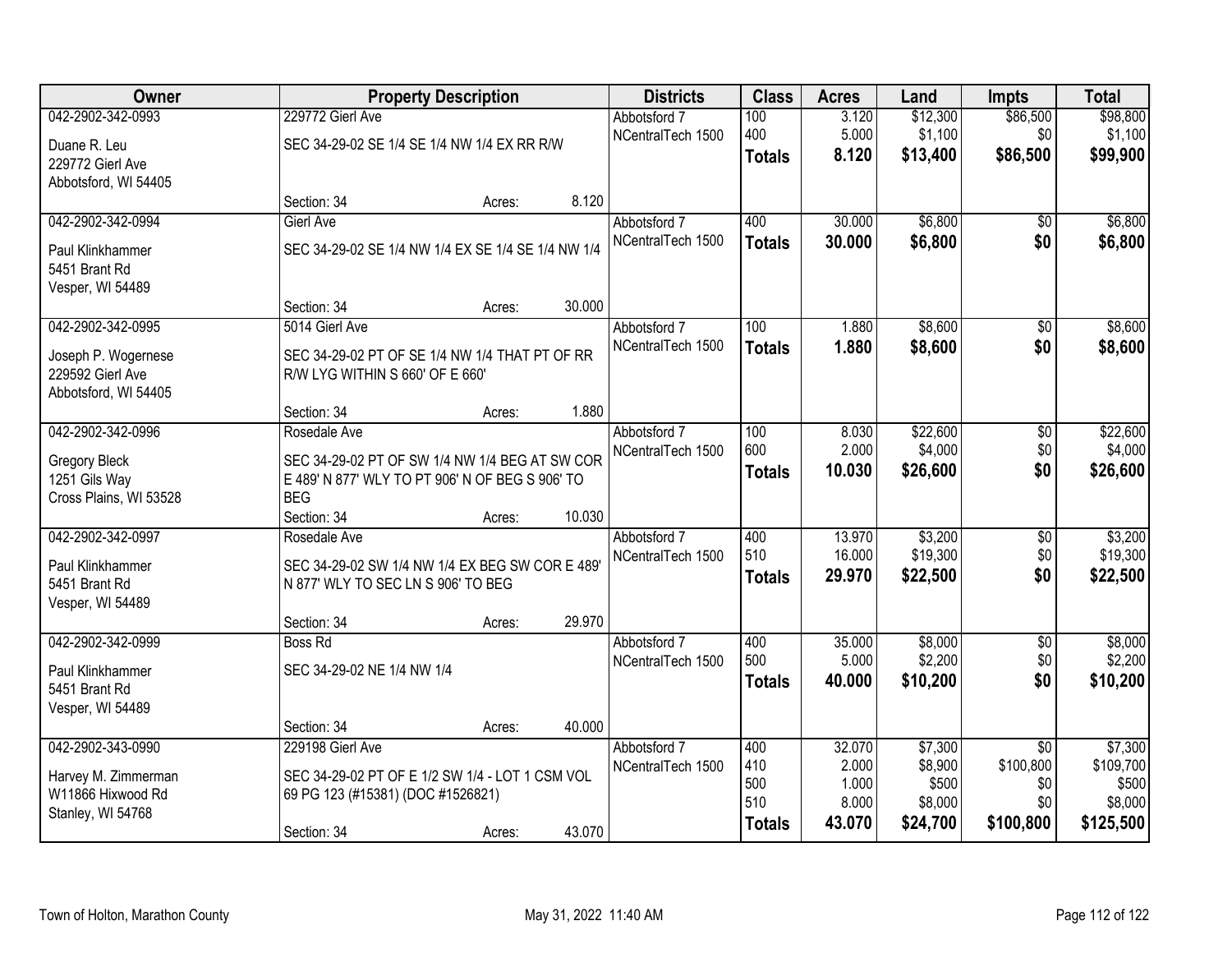| Owner                                     | <b>Property Description</b>                                                                                                                                                                                               |        | <b>Districts</b>  | <b>Class</b>  | <b>Acres</b> | Land     | Impts           | <b>Total</b> |
|-------------------------------------------|---------------------------------------------------------------------------------------------------------------------------------------------------------------------------------------------------------------------------|--------|-------------------|---------------|--------------|----------|-----------------|--------------|
| 042-2902-343-0996                         | 228925 Rosedale Ave                                                                                                                                                                                                       |        | Abbotsford 7      | 400           | 25.010       | \$4,700  | $\overline{50}$ | \$4,700      |
| Jeffrey C Chris, Trustee of the JCC       | > DEEDS @ DOC #s 1850575 & 1850576 DESC ERR ?                                                                                                                                                                             |        | NCentralTech 1500 | 410           | 3.000        | \$12,900 | \$132,900       | \$145,800    |
| Income Trust Dated                        | NEED CORR <sec 1="" 34-29-02="" 4="" ex="" hwy<="" sw="" td=""><td></td><td></td><td>500</td><td>7.500</td><td>\$3,300</td><td>\$0</td><td>\$3,300</td></sec>                                                             |        |                   | 500           | 7.500        | \$3,300  | \$0             | \$3,300      |
| 228925 Rosedale Ave                       |                                                                                                                                                                                                                           |        |                   | <b>Totals</b> | 35.510       | \$20,900 | \$132,900       | \$153,800    |
| Abbotsford, WI 54405                      | Section: 34<br>Acres:                                                                                                                                                                                                     | 35.510 |                   |               |              |          |                 |              |
| 042-2902-343-0997                         | Rosedale Ave                                                                                                                                                                                                              |        | Abbotsford 7      | 400           | 31.000       | \$7,100  | \$0             | \$7,100      |
|                                           |                                                                                                                                                                                                                           |        | NCentralTech 1500 | 510           | 9.000        | \$10,800 | \$0             | \$10,800     |
| Jeffrey C Chris, Trustee of the JCC       | > DEEDS @ DOC #s 1850575 & 1850576 DESC ERR ?<br>NEED CORR <sec 1="" 34-29-02="" 4="" 4<="" nw="" sw="" td=""><td></td><td></td><td><b>Totals</b></td><td>40.000</td><td>\$17,900</td><td>\$0</td><td>\$17,900</td></sec> |        |                   | <b>Totals</b> | 40.000       | \$17,900 | \$0             | \$17,900     |
| Income Trust Dated<br>228925 Rosedale Ave |                                                                                                                                                                                                                           |        |                   |               |              |          |                 |              |
| Abbotsford, WI 54405                      | Section: 34<br>Acres:                                                                                                                                                                                                     | 40.000 |                   |               |              |          |                 |              |
| 042-2902-343-0999                         | 229592 Gierl Ave                                                                                                                                                                                                          |        | Abbotsford 7      | 100           | 5.000        | \$16,200 | \$236,400       | \$252,600    |
|                                           |                                                                                                                                                                                                                           |        | NCentralTech 1500 | 500           | 8.000        | \$15,200 | \$0             | \$15,200     |
| Joseph Paul Wogernese                     | SEC 34-29-02 PT OF NE 1/4 SW 1/4 - THAT PT LYG N                                                                                                                                                                          |        |                   | 600           | 18.500       | \$40,800 | \$0             | \$40,800     |
| 229592 Gierl Ave                          | & W OF RIVER                                                                                                                                                                                                              |        |                   | <b>Totals</b> | 31.500       | \$72,200 | \$236,400       | \$308,600    |
| Abbotsford, WI 54405                      |                                                                                                                                                                                                                           |        |                   |               |              |          |                 |              |
|                                           | Section: 34<br>Acres:                                                                                                                                                                                                     | 31.500 |                   |               |              |          |                 |              |
| 042-2902-344-0991                         | 228951 Gierl Ave                                                                                                                                                                                                          |        | Abbotsford 7      | 100           | 3.050        | \$12,100 | \$245,300       | \$257,400    |
| Kenneth D. Schreiner                      | SEC 34-29-02 PT OF S 1/2 SE 1/4 - LOT 2 CSM VOL 74                                                                                                                                                                        |        | NCentralTech 1500 | 400           | 4.000        | \$600    | \$0             | \$600        |
| 228951 Gierl Ave                          | PG 51 (#16097) (DOC# 1600608)                                                                                                                                                                                             |        |                   | 500           | 3.000        | \$1,300  | \$0             | \$1,300      |
| Abbotsford, WI 54405                      |                                                                                                                                                                                                                           |        |                   | <b>Totals</b> | 10.050       | \$14,000 | \$245,300       | \$259,300    |
|                                           | Section: 34<br>Acres:                                                                                                                                                                                                     | 10.050 |                   |               |              |          |                 |              |
| 042-2902-344-0992                         | 228951 Gierl Ave                                                                                                                                                                                                          |        | Abbotsford 7      | 400           | 14.510       | \$3,300  | \$0             | \$3,300      |
| Rosedale Dairy, Inc                       | SEC 34-29-02 PT OF S 1/2 SE 1/4 - LOT 1 CSM VOL 74                                                                                                                                                                        |        | NCentralTech 1500 | <b>Totals</b> | 14.510       | \$3,300  | \$0             | \$3,300      |
| 104705 County Rd A                        | PG 51 (#16097) (DOC# 1600608)                                                                                                                                                                                             |        |                   |               |              |          |                 |              |
| Dorchester, WI 54425                      |                                                                                                                                                                                                                           |        |                   |               |              |          |                 |              |
|                                           | Section: 34<br>Acres:                                                                                                                                                                                                     | 14.510 |                   |               |              |          |                 |              |
| 042-2902-344-0993                         | 202902 State Highway 29                                                                                                                                                                                                   |        | Abbotsford 7      | 400           | 9.960        | \$2,300  | $\sqrt{6}$      | \$2,300      |
|                                           |                                                                                                                                                                                                                           |        | NCentralTech 1500 | <b>Totals</b> | 9.960        | \$2,300  | \$0             | \$2,300      |
| <b>Gumz Family Revocable Trust</b>        | SEC 34-29-02 PT OF S 1/2 S 1/2 SE 1/4 - E 760' THRF                                                                                                                                                                       |        |                   |               |              |          |                 |              |
| 108241 State Highway 29                   | EX HWY -- PLAT OF SURVEY 4/29/2004                                                                                                                                                                                        |        |                   |               |              |          |                 |              |
| Abbotsford, WI 54405                      | Section: 34                                                                                                                                                                                                               | 9.960  |                   |               |              |          |                 |              |
| 042-2902-344-0995                         | Acres:<br><b>Gierl Ave</b>                                                                                                                                                                                                |        | Abbotsford 7      | 400           | 40.000       | \$9,200  | $\overline{50}$ | \$9,200      |
|                                           |                                                                                                                                                                                                                           |        | NCentralTech 1500 |               | 40.000       |          |                 |              |
| Gumz Farms, Inc                           | SEC 34-29-02 N 1/2 S 1/2 SE 1/4                                                                                                                                                                                           |        |                   | <b>Totals</b> |              | \$9,200  | \$0             | \$9,200      |
| 227715 County Rd F                        |                                                                                                                                                                                                                           |        |                   |               |              |          |                 |              |
| Colby, WI 54421                           |                                                                                                                                                                                                                           |        |                   |               |              |          |                 |              |
|                                           | Section: 34<br>Acres:                                                                                                                                                                                                     | 40.000 |                   |               |              |          |                 |              |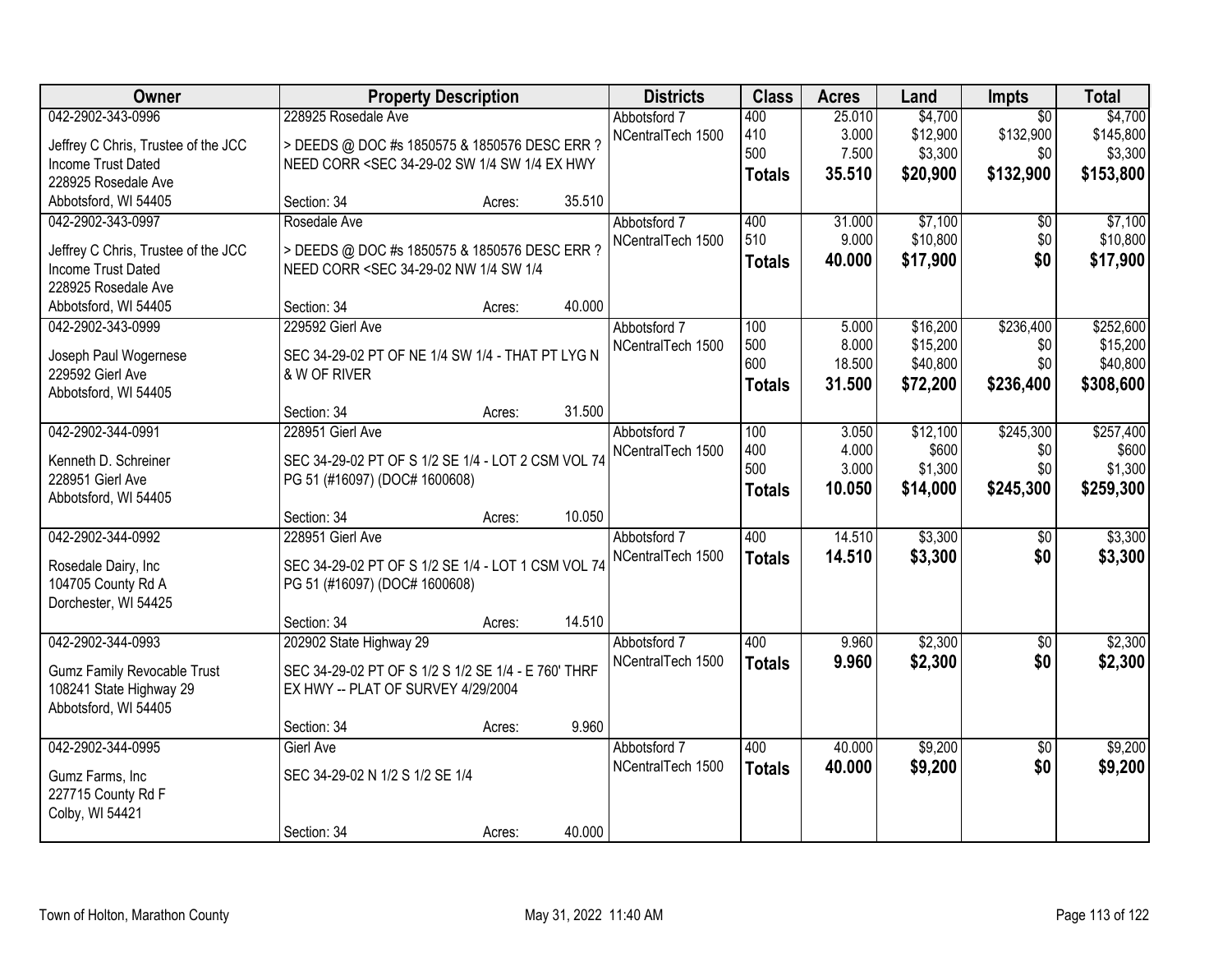| Owner                |                                                    | <b>Property Description</b> |                   |                  | <b>Acres</b> | Land     | <b>Impts</b>    | <b>Total</b> |
|----------------------|----------------------------------------------------|-----------------------------|-------------------|------------------|--------------|----------|-----------------|--------------|
| 042-2902-344-0998    | 229295 Gierl Ave                                   |                             | Abbotsford 7      | 400              | 29.000       | \$6,600  | $\overline{30}$ | \$6,600      |
| Thomas L. Dommer     | SEC 34-29-02 NW 1/4 SE 1/4                         |                             | NCentralTech 1500 | 410              | 2.000        | \$8,900  | \$105,400       | \$114,300    |
| 229295 Gierl Ave     |                                                    |                             |                   | 500              | 1.000        | \$500    | \$0             | \$500        |
| Abbotsford, WI 54405 |                                                    |                             |                   | 510              | 8.000        | \$8,000  | \$0             | \$8,000      |
|                      | Section: 34                                        | 40.000<br>Acres:            |                   | <b>Totals</b>    | 40.000       | \$24,000 | \$105,400       | \$129,400    |
| 042-2902-344-0999    | <b>Gierl Ave</b>                                   |                             | Abbotsford 7      | 400              | 40.000       | \$9,200  | $\overline{50}$ | \$9,200      |
| Thomas L. Dommer     | SEC 34-29-02 NE 1/4 SE 1/4                         |                             | NCentralTech 1500 | <b>Totals</b>    | 40.000       | \$9,200  | \$0             | \$9,200      |
| 229295 Gierl Ave     |                                                    |                             |                   |                  |              |          |                 |              |
| Abbotsford, WI 54405 |                                                    |                             |                   |                  |              |          |                 |              |
|                      | Section: 34                                        | 40.000<br>Acres:            |                   |                  |              |          |                 |              |
| 042-2902-351-0983    | 107329 Wuertzburg Rd                               |                             | Abbotsford 7      | 100              | 1.010        | \$6,000  | \$0             | \$6,000      |
| Dawayne D. Schreiber | SEC 35-29-02 PT OF NW 1/4 NE 1/4 - LOT 4 CSM VOL   |                             | NCentralTech 1500 | <b>Totals</b>    | 1.010        | \$6,000  | \$0             | \$6,000      |
| 107329 Wuertzburg Rd | 72 PG 69 (#15798) (DOC# 1570489)                   |                             |                   |                  |              |          |                 |              |
| Abbotsford, WI 54405 |                                                    |                             |                   |                  |              |          |                 |              |
|                      | Section: 35                                        | 1.010<br>Acres:             |                   |                  |              |          |                 |              |
| 042-2902-351-0984    | 107329 Wuertzburg Rd                               |                             | Abbotsford 7      | 100              | 1.490        | \$7,500  | \$247,900       | \$255,400    |
| Dawayne D. Schreiber | SEC 35-29-02 PT OF NW 1/4 NE 1/4 - LOT 3 CSM VOL   |                             | NCentralTech 1500 | <b>Totals</b>    | 1.490        | \$7,500  | \$247,900       | \$255,400    |
| 107329 Wuertzburg Rd | 72 PG 69 (#15798) (DOC# 1570489)                   |                             |                   |                  |              |          |                 |              |
| Abbotsford, WI 54405 |                                                    |                             |                   |                  |              |          |                 |              |
|                      | Section: 35                                        | 1.490<br>Acres:             |                   |                  |              |          |                 |              |
| 042-2902-351-0985    | 107323 Wuertzburg Rd                               |                             | Abbotsford 7      | $\overline{100}$ | 1.450        | \$7,400  | \$93,700        | \$101,100    |
| Dawayne D. Schreiber | SEC 35-29-02 PT OF NW 1/4 NE 1/4 - LOT 2 CSM VOL   |                             | NCentralTech 1500 | <b>Totals</b>    | 1.450        | \$7,400  | \$93,700        | \$101,100    |
| 107329 Wuertzburg Rd | 72 PG 69 (#15798) (DOC# 1570489)                   |                             |                   |                  |              |          |                 |              |
| Abbotsford, WI 54405 |                                                    |                             |                   |                  |              |          |                 |              |
|                      | Section: 35                                        | 1.450<br>Acres:             |                   |                  |              |          |                 |              |
| 042-2902-351-0986    | 106993 Wuertzburg Rd                               |                             | Abbotsford 7      | 100              | 8.250        | \$23,000 | \$88,100        | \$111,100    |
| Daniel D. Schreiber  | SEC 35-29-02 PT OF NW 1/4 NE 1/4 - LOT 1 CSM VOL   |                             | NCentralTech 1500 | <b>Totals</b>    | 8.250        | \$23,000 | \$88,100        | \$111,100    |
| 106993 Wuertzburg Rd | 72 PG 69 (#15798) (DOC# 1570489)                   |                             |                   |                  |              |          |                 |              |
| Abbotsford, WI 54405 |                                                    |                             |                   |                  |              |          |                 |              |
|                      | Section: 35                                        | 8.250<br>Acres:             |                   |                  |              |          |                 |              |
| 042-2902-351-0987    | <b>Boss Rd</b>                                     |                             | Abbotsford 7      | 400              | 76.240       | \$17,500 | $\overline{30}$ | \$17,500     |
| Bach Properties, LLC | SEC 35-29-02 NE 1/4 EX E 1/2 E 1/2 NE 1/4 EX COM   |                             | NCentralTech 1500 | 500<br>510       | 19.000       | \$8,100  | \$0             | \$8,100      |
| W861 County Rd A     | AT NE COR W 1/2 NE 1/4 NE 1/4 W ALG N LN SD NE     |                             |                   |                  | 4.000        | \$4,800  | \$0<br>\$0      | \$4,800      |
| Dorchester, WI 54425 | 1/4 37 RDS S PARA W/ E LN SD NE 1/4 212.75' E PAR/ |                             |                   | <b>Totals</b>    | 99.240       | \$30,400 |                 | \$30,400     |
|                      | Section: 35                                        | 99.240<br>Acres:            |                   |                  |              |          |                 |              |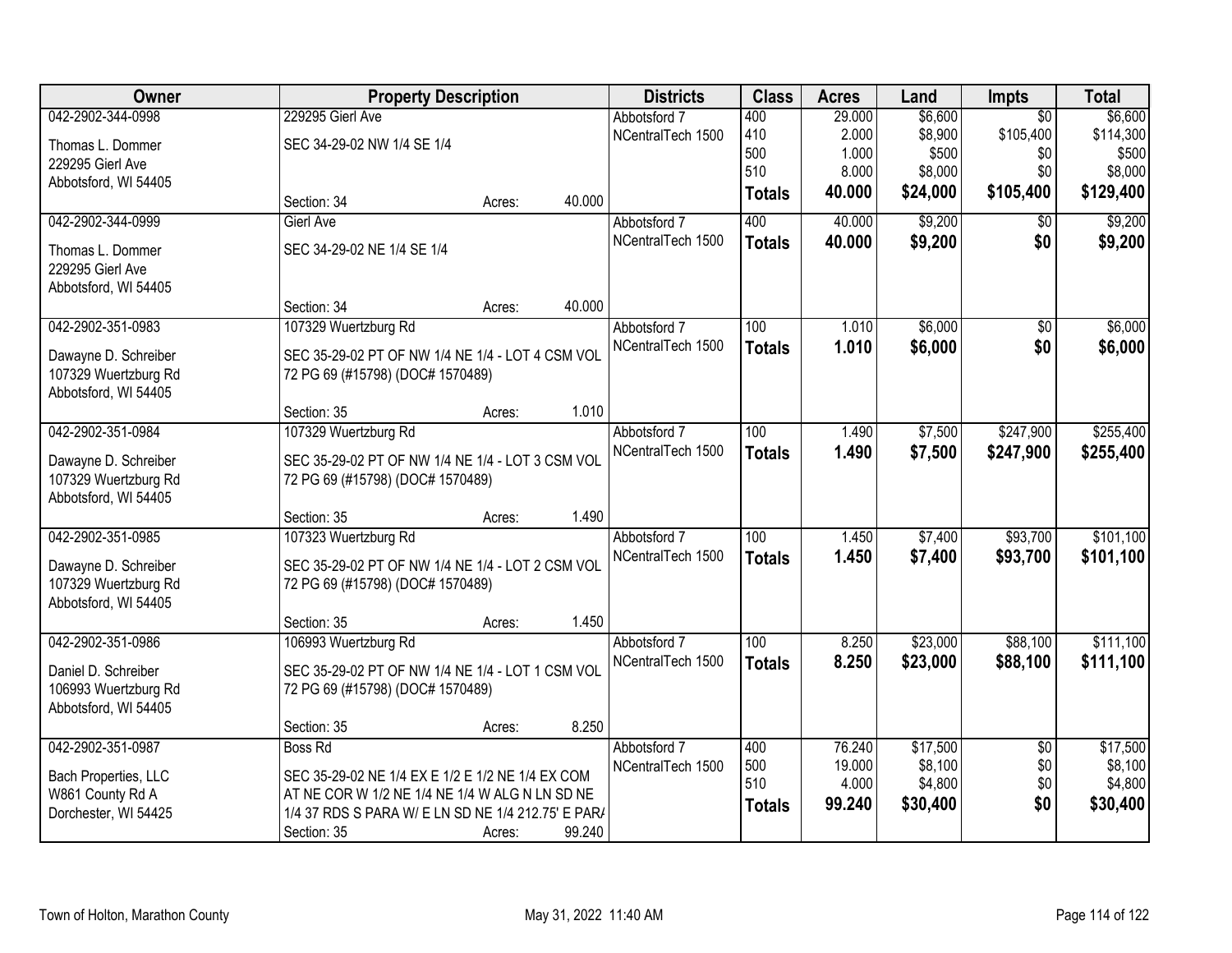| Owner                             | <b>Property Description</b>                      |        |        | <b>Districts</b>  | <b>Class</b>     | <b>Acres</b> | Land         | <b>Impts</b>    | <b>Total</b> |
|-----------------------------------|--------------------------------------------------|--------|--------|-------------------|------------------|--------------|--------------|-----------------|--------------|
| 042-2902-351-0994                 | 107509 Wuertzburg Rd                             |        |        | Abbotsford 7      | 100              | 2.000        | \$9,000      | \$8,200         | \$17,200     |
| Paul Klinkhammer                  | SEC 35-29-02 PT OF W1/2 NE 1/4 NE 1/4 BEG AT NE  |        |        | NCentralTech 1500 | 400              | 2.000        | \$500        | \$0             | \$500        |
| 5451 Grant Rd                     | COR W 37 RDS S 212.75' E 192' S 91' E 418.5' N   |        |        |                   | <b>Totals</b>    | 4.000        | \$9,500      | \$8,200         | \$17,700     |
| Vesper, WI 54489                  | 313.75' TO BEG                                   |        |        |                   |                  |              |              |                 |              |
|                                   | Section: 35                                      | Acres: | 4.000  |                   |                  |              |              |                 |              |
| 042-2902-351-0997                 | <b>Boss Rd</b>                                   |        |        | Abbotsford 7      | 400              | 0.300        | \$100        | $\overline{50}$ | \$100        |
|                                   |                                                  |        |        | NCentralTech 1500 | 510              | 1.000        | \$1,000      | \$0             | \$1,000      |
| Scott R. Resler                   | SEC 35-29-02 PT OF NW 1/4 NE 1/4 THAT PT OF      |        |        |                   | <b>Totals</b>    | 1.300        | \$1,100      | \$0             | \$1,100      |
| 201 W Sycamore St                 | ABND SOO LINE RR R/W LYG WITHIN SD FORTY         |        |        |                   |                  |              |              |                 |              |
| Abbotsford, WI 54405              |                                                  |        |        |                   |                  |              |              |                 |              |
|                                   | Section: 35                                      | Acres: | 1.300  |                   |                  |              |              |                 |              |
| 042-2902-351-0999                 | <b>Boss Rd</b>                                   |        |        | Abbotsford 7      | 400              | 39.000       | \$8,900      | $\overline{50}$ | \$8,900      |
| Philip C. Kunze                   | SEC 35-29-02 E 1/2 E 1/2 NE 1/4                  |        |        | NCentralTech 1500 | 510              | 1.000        | \$1,000      | \$0             | \$1,000      |
| 108120 Wuertzburg Rd              |                                                  |        |        |                   | <b>Totals</b>    | 40.000       | \$9,900      | \$0             | \$9,900      |
| Abbotsford, WI 54405              |                                                  |        |        |                   |                  |              |              |                 |              |
|                                   | Section: 35                                      | Acres: | 40.000 |                   |                  |              |              |                 |              |
| 042-2902-352-0994                 | 106545 Wuertzburg Rd                             |        |        | Abbotsford 7      | 100              | 5.000        | \$16,200     | \$249,700       | \$265,900    |
| Mark Koepke                       | SEC 35-29-02 PT OF NW 1/4 NW 1/4 -COM AT SE COR  |        |        | NCentralTech 1500 | 400              | 3.580        | \$600        | \$0             | \$600        |
| 106545 Wuertzburg Rd              | SD 40 N ALG E LN 455 FT SWLY TO A PT 250' N OF   |        |        |                   | 510              | 1.950        | \$2,000      | \$0             | \$2,000      |
| Abbotsford, WI 54405              | SW COR S 250' E 1300' ALG S LN SD 40 TO POB      |        |        |                   | <b>Totals</b>    | 10.530       | \$18,800     | \$249,700       | \$268,500    |
|                                   | Section: 35                                      | Acres: | 10.530 |                   |                  |              |              |                 |              |
| 042-2902-352-0995                 | 106537 Wuertzburg Rd                             |        |        | Abbotsford 7      | $\overline{100}$ | 2.000        | \$9,000      | \$27,400        | \$36,400     |
|                                   |                                                  |        |        | NCentralTech 1500 | 400              | 19.440       | \$4,500      | \$0             | \$4,500      |
| Richard A. Gierl                  | SEC 35-29-02 NW 1/4 NW 1/4 & PT OF NE1/4 NE1/4   |        |        |                   | 510              | 11.000       | \$11,200     | \$0             | \$11,200     |
| 106537 Wuertzburg Rd              | SEC 34-29-2 D/A COM AT INCTN OF N LN RR R/W & E  |        |        |                   | <b>Totals</b>    | 32.440       | \$24,700     | \$27,400        | \$52,100     |
| Abbotsford, WI 54405              | LN NE 1/4 S TO SE COR NE1/4 NE1/4 W 300' NWLY T( |        |        |                   |                  |              |              |                 |              |
|                                   | Section: 35                                      | Acres: | 32.440 |                   |                  |              |              |                 |              |
| 042-2902-352-0996                 | <b>Boss Rd</b>                                   |        |        | Abbotsford 7      | 600              | 0.500        | \$1,200      | $\overline{50}$ | \$1,200      |
| Richard A Gierl Katherine J Gierl | SEC 35-29-02 SE 1/4 NW 1/4                       |        |        | NCentralTech 1500 | 744              | 39.500       | ( \$94, 800) | \$0             | \$0          |
| 106537 Wuertzburg Rd              |                                                  |        |        |                   | <b>Totals</b>    | 40.000       | \$1,200      | \$0             | \$1,200      |
| Abbotsford, WI 54405              |                                                  |        |        |                   |                  |              |              |                 |              |
|                                   | Section: 35                                      | Acres: | 40.000 |                   |                  |              |              |                 |              |
| 042-2902-352-0997                 | <b>Boss Rd</b>                                   |        |        | Abbotsford 7      | 600              | 0.500        | \$1,200      | $\overline{50}$ | \$1,200      |
| Richard A Gierl Katherine J Gierl | SEC 35-29-02 SW 1/4 NW 1/4                       |        |        | NCentralTech 1500 | 744              | 39.500       | ( \$94, 800) | \$0             | \$0          |
| 106537 Wuertzburg Rd              |                                                  |        |        |                   | <b>Totals</b>    | 40.000       | \$1,200      | \$0             | \$1,200      |
| Abbotsford, WI 54405              |                                                  |        |        |                   |                  |              |              |                 |              |
|                                   | Section: 35                                      | Acres: | 40.000 |                   |                  |              |              |                 |              |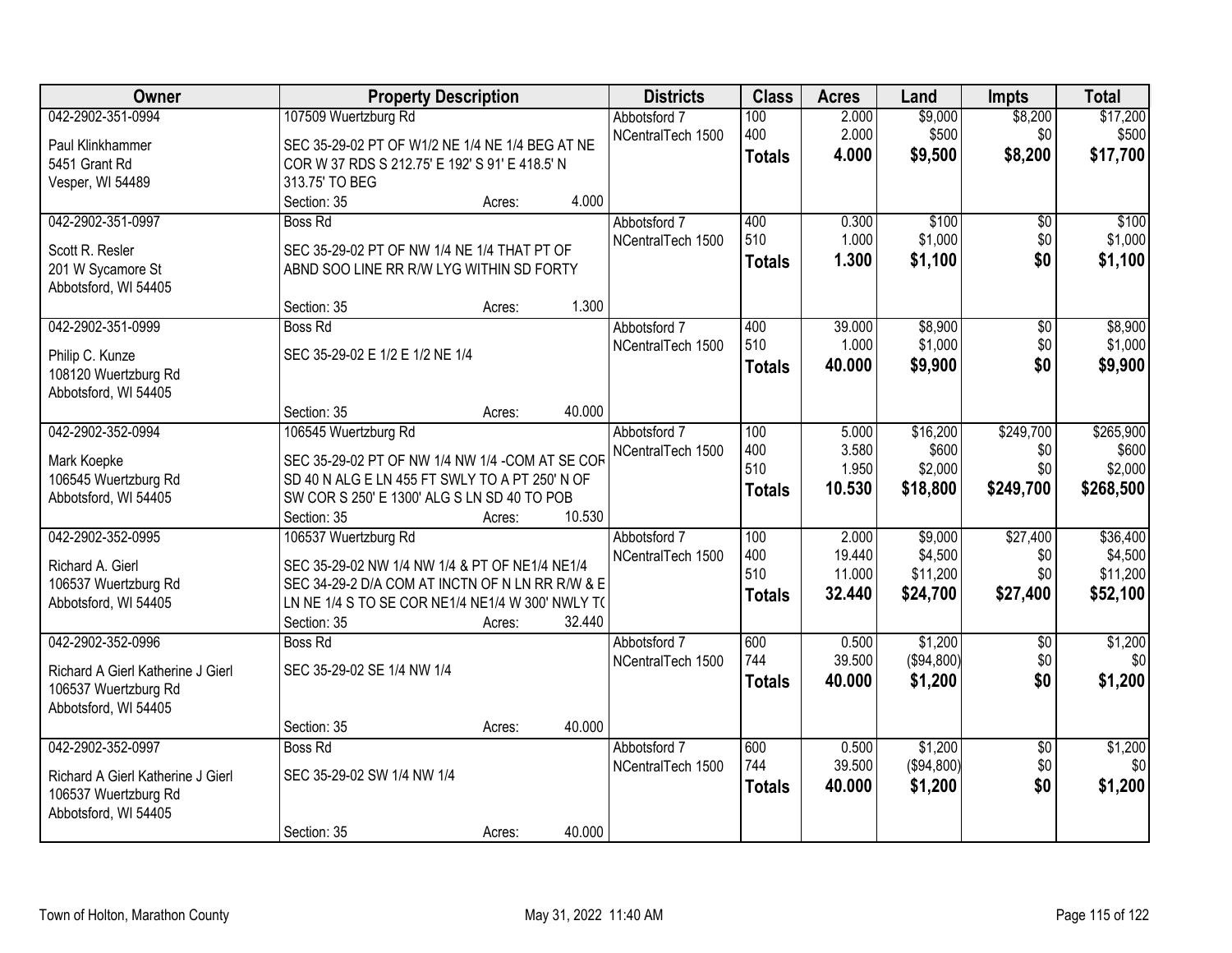| Owner                |                                                   | <b>Property Description</b> |        |                   | <b>Class</b>  | <b>Acres</b>    | Land                | <b>Impts</b>    | <b>Total</b>         |
|----------------------|---------------------------------------------------|-----------------------------|--------|-------------------|---------------|-----------------|---------------------|-----------------|----------------------|
| 042-2902-352-0999    | <b>Boss Rd</b>                                    |                             |        | Abbotsford 7      | 400           | 24.500          | \$5,600             | $\overline{50}$ | \$5,600              |
| Scott R. Resler      | SEC 35-29-02 NE 1/4 NW 1/4                        |                             |        | NCentralTech 1500 | 500           | 1.500           | \$2,900             | \$0             | \$2,900              |
| 201 W Sycamore St    |                                                   |                             |        |                   | 510           | 14.000          | \$14,400            | \$0             | \$14,400             |
| Abbotsford, WI 54405 |                                                   |                             |        |                   | <b>Totals</b> | 40.000          | \$22,900            | \$0             | \$22,900             |
|                      | Section: 35                                       | Acres:                      | 40.000 |                   |               |                 |                     |                 |                      |
| 042-2902-353-0994    | 106504 State Highway 29                           |                             |        | Abbotsford 7      | 410           | 1.000           | \$4,900             | \$15,300        | \$20,200             |
| Rich-Mar, LLC        | SEC 35-29-02 PT OF SW 1/4 SW 1/4 - LOT 1 CSM VOL  |                             |        | NCentralTech 1500 | 510           | 1.420           | \$1,800             | \$0             | \$1,800              |
| N16743 Badger Ave    | 83 PG 112 (#17455) (DOC# 1717438)                 |                             |        |                   | <b>Totals</b> | 2.420           | \$6,700             | \$15,300        | \$22,000             |
| Dorchester, WI 54425 |                                                   |                             |        |                   |               |                 |                     |                 |                      |
|                      | Section: 35                                       | Acres:                      | 2.420  |                   |               |                 |                     |                 |                      |
| 042-2902-353-0995    | State Highway 29                                  |                             |        | Abbotsford 7      | 400           | 35.560          | \$7,900             | \$0             | \$7,900              |
| Peggy's, LLC         | SEC 35-29-02 SW 1/4 SW 1/4 - EX CSM VOL 83 PG 112 |                             |        | NCentralTech 1500 | <b>Totals</b> | 35.560          | \$7,900             | \$0             | \$7,900              |
| 229229 County Rd F   | (#17455) (DOC# 1717438)                           |                             |        |                   |               |                 |                     |                 |                      |
| Abbotsford, WI 54405 |                                                   |                             |        |                   |               |                 |                     |                 |                      |
|                      | Section: 35                                       | Acres:                      | 35.560 |                   |               |                 |                     |                 |                      |
| 042-2902-353-0996    | State Highway 29                                  |                             |        | Abbotsford 7      | 400           | 8.000           | \$1,800             | \$0             | \$1,800              |
| Mark J. Kunze        | SEC 35-29-02 SE 1/4 SW 1/4                        |                             |        | NCentralTech 1500 | 500           | 20.390          | \$16,700            | \$0             | \$16,700             |
| 1228 N New St        |                                                   |                             |        |                   | 510           | 9.000           | \$11,300            | \$0             | \$11,300             |
| Curtiss, WI 54422    |                                                   |                             |        |                   | <b>Totals</b> | 37.390          | \$29,800            | \$0             | \$29,800             |
|                      | Section: 35                                       | Acres:                      | 37.390 |                   |               |                 |                     |                 |                      |
| 042-2902-353-0998    | State Highway 29                                  |                             |        | Abbotsford 7      | 400           | 8.000           | \$1,800             | \$0             | \$1,800              |
| Kenneth W. Zuber     | SEC 35-29-02 NW 1/4 SW 1/4                        |                             |        | NCentralTech 1500 | 600           | 32.000          | \$73,500            | \$0             | \$73,500             |
| 671 Red Maple Ln     |                                                   |                             |        |                   | <b>Totals</b> | 40.000          | \$75,300            | \$0             | \$75,300             |
| Hudson, WI 54016     |                                                   |                             |        |                   |               |                 |                     |                 |                      |
|                      | Section: 35                                       | Acres:                      | 40.000 |                   |               |                 |                     |                 |                      |
| 042-2902-353-0999    | State Highway 29                                  |                             |        | Abbotsford 7      | 400           | 15.000          | \$3,400             | $\overline{60}$ | \$3,400              |
| Mark J. Kunze        | SEC 35-29-02 NE 1/4 SW 1/4                        |                             |        | NCentralTech 1500 | 500<br>510    | 3.000<br>22.000 | \$5,700<br>\$25,500 | \$0             | \$5,700              |
| 1228 N New St        |                                                   |                             |        |                   |               | 40.000          | \$34,600            | \$0<br>\$0      | \$25,500<br>\$34,600 |
| Curtiss, WI 54422    |                                                   |                             |        |                   | <b>Totals</b> |                 |                     |                 |                      |
|                      | Section: 35                                       | Acres:                      | 40.000 |                   |               |                 |                     |                 |                      |
| 042-2902-354-0992    | 107234 State Highway 29                           |                             |        | Abbotsford 7      | 400           | 0.119           | \$100               | $\overline{30}$ | \$100                |
| Rich-Mar, LLC        | SEC 35-29-02 PT OF SW 1/4 SE 1/4 - LOT 1 CSM VOL  |                             |        | NCentralTech 1500 | 410           | 2.000           | \$8,900             | \$112,900       | \$121,800            |
| N16743 Badger Ave    | 83 PG 113 (#17456) (DOC# 1717439)                 |                             |        |                   | <b>Totals</b> | 2.119           | \$9,000             | \$112,900       | \$121,900            |
| Dorchester, WI 54425 |                                                   |                             |        |                   |               |                 |                     |                 |                      |
|                      | Section: 35                                       | Acres:                      | 2.119  |                   |               |                 |                     |                 |                      |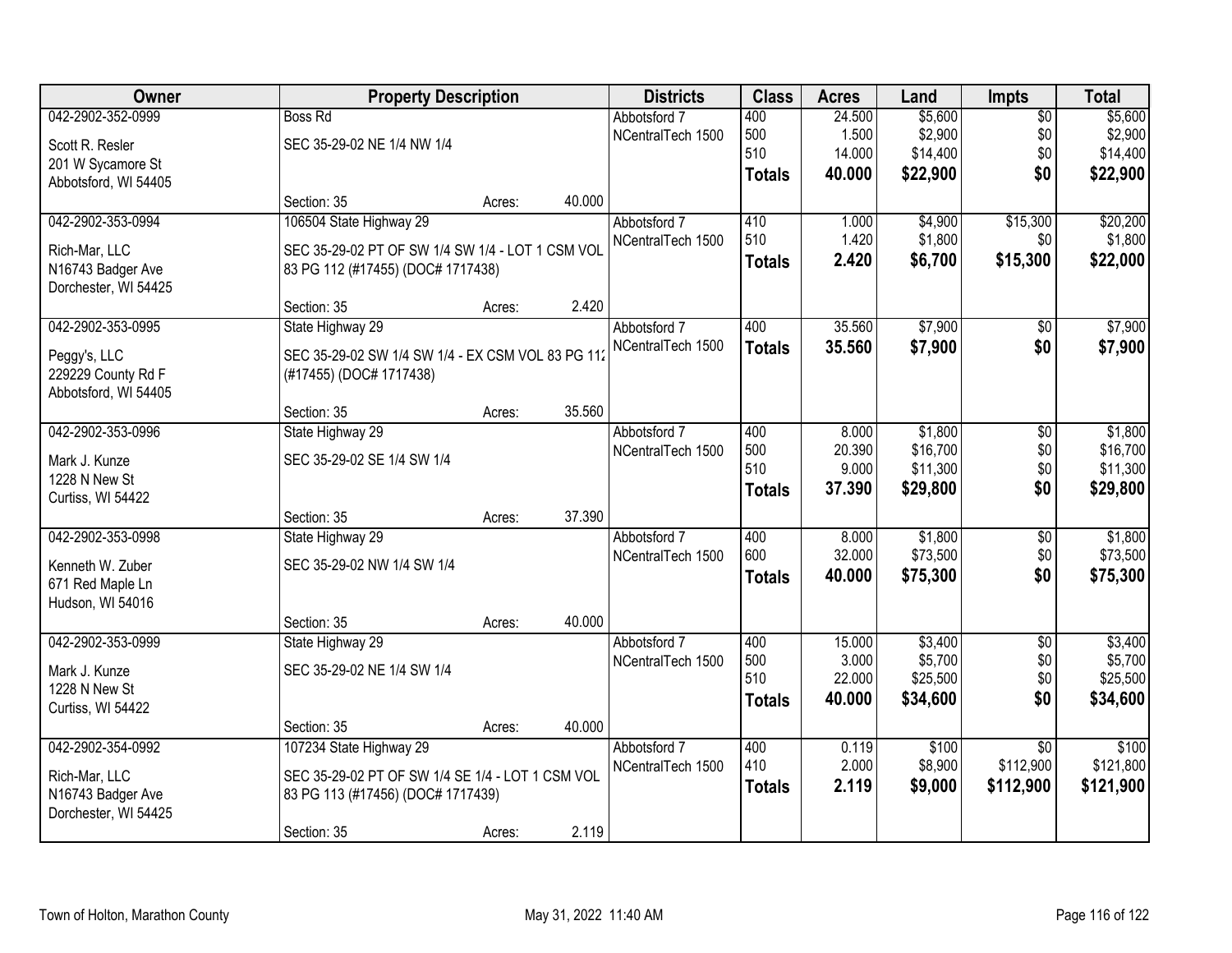| Owner                                                                             |                                                                                                                                                | <b>Property Description</b> |                 |                                   | <b>Class</b>                       | <b>Acres</b>                       | Land                                      | <b>Impts</b>                         | <b>Total</b>                              |
|-----------------------------------------------------------------------------------|------------------------------------------------------------------------------------------------------------------------------------------------|-----------------------------|-----------------|-----------------------------------|------------------------------------|------------------------------------|-------------------------------------------|--------------------------------------|-------------------------------------------|
| 042-2902-354-0993<br>Peggy's, LLC<br>229229 County Rd F<br>Abbotsford, WI 54405   | SEC 35-29-02 SW 1/4 SE 1/4 - EX CSM VOL 83 PG 113<br>(#17456) (DOC# 1717439) EX S 80' (HWY)                                                    |                             |                 | Abbotsford 7<br>NCentralTech 1500 | 400<br><b>Totals</b>               | 34.410<br>34.410                   | \$7,900<br>\$7,900                        | $\overline{50}$<br>\$0               | \$7,900<br>\$7,900                        |
|                                                                                   | Section: 35                                                                                                                                    | Acres:                      | 34.410          |                                   |                                    |                                    |                                           |                                      |                                           |
| 042-2902-354-0994<br>Peggy's, LLC<br>229229 County Rd F<br>Abbotsford, WI 54405   | State Highway 29<br>SEC 35-29-02 SE 1/4 SE 1/4 EX VOL 774M- 613 (HWY)                                                                          |                             |                 | Abbotsford 7<br>NCentralTech 1500 | 400<br>500<br>510<br><b>Totals</b> | 26.290<br>7.000<br>3.000<br>36.290 | \$6,000<br>\$3,000<br>\$3,000<br>\$12,000 | $\overline{50}$<br>\$0<br>\$0<br>\$0 | \$6,000<br>\$3,000<br>\$3,000<br>\$12,000 |
| 042-2902-354-0996<br>Rich-Mar, LLC<br>N16743 Badger Ave<br>Dorchester, WI 54425   | Section: 35<br>107242 State Highway 29<br>SEC 35-29-02 PT OF SW 1/4 SE 1/4 - LOT 2 CSM VOL<br>83 PG 113 (#17456) (DOC# 1717439)<br>Section: 35 | Acres:<br>Acres:            | 36.290<br>0.880 | Abbotsford 7<br>NCentralTech 1500 | 100<br><b>Totals</b>               | 0.880<br>0.880                     | \$5,300<br>\$5,300                        | \$94,200<br>\$94,200                 | \$99,500<br>\$99,500                      |
| 042-2902-354-0997<br>Peggy's, LLC<br>229229 County Rd F<br>Abbotsford, WI 54405   | State Highway 29<br>SEC 35-29-02 NW 1/4 SE 1/4                                                                                                 |                             |                 | Abbotsford 7<br>NCentralTech 1500 | 400<br>510<br><b>Totals</b>        | 37.500<br>2.500<br>40,000          | \$8,600<br>\$2,800<br>\$11,400            | $\sqrt[6]{3}$<br>\$0<br>\$0          | \$8,600<br>\$2,800<br>\$11,400            |
| 042-2902-354-0998<br>Roger M. Empey<br>229576 County Rd F<br>Abbotsford, WI 54405 | Section: 35<br>229576 County Rd F<br>SEC 35-29-02 PT OF NE 1/4 SE 1/4 BEG NE COR W<br>297' S 297' E 297' N 297' TO BEG<br>Section: 35          | Acres:<br>Acres:            | 40.000<br>2.030 | Abbotsford 7<br>NCentralTech 1500 | $\overline{100}$<br><b>Totals</b>  | 2.030<br>2.030                     | \$9,100<br>\$9,100                        | \$135,200<br>\$135,200               | \$144,300<br>\$144,300                    |
| 042-2902-354-0999<br>Peggy's, LLC<br>229229 County Rd F<br>Abbotsford, WI 54405   | County Rd F<br>SEC 35-29-02 NE 1/4 SE 1/4 EX E 297' OF N 297'<br>Section: 35                                                                   | Acres:                      | 37.970          | Abbotsford 7<br>NCentralTech 1500 | 400<br>510<br><b>Totals</b>        | 12.000<br>25.970<br>37.970         | \$2,700<br>\$29,400<br>\$32,100           | $\sqrt{$0}$<br>\$0<br>\$0            | \$2,700<br>\$29,400<br>\$32,100           |
| 042-2902-361-0980<br>Chad E. Harris<br>229828 Blair Rd<br>Abbotsford, WI 54405    | 229828 Blair Rd<br>SEC 36-29-02 PT OF SE 1/4 NE 1/4 - LOT 2 CSM VOL<br>81 PG 40 (#17108) (DOC# 1692386)<br>Section: 36                         | Acres:                      | 3.161           | Abbotsford 7<br>NCentralTech 1500 | 100<br>200<br><b>Totals</b>        | 2.661<br>0.500<br>3.161            | \$11,000<br>\$3,000<br>\$14,000           | \$157,500<br>\$13,700<br>\$171,200   | \$168,500<br>\$16,700<br>\$185,200        |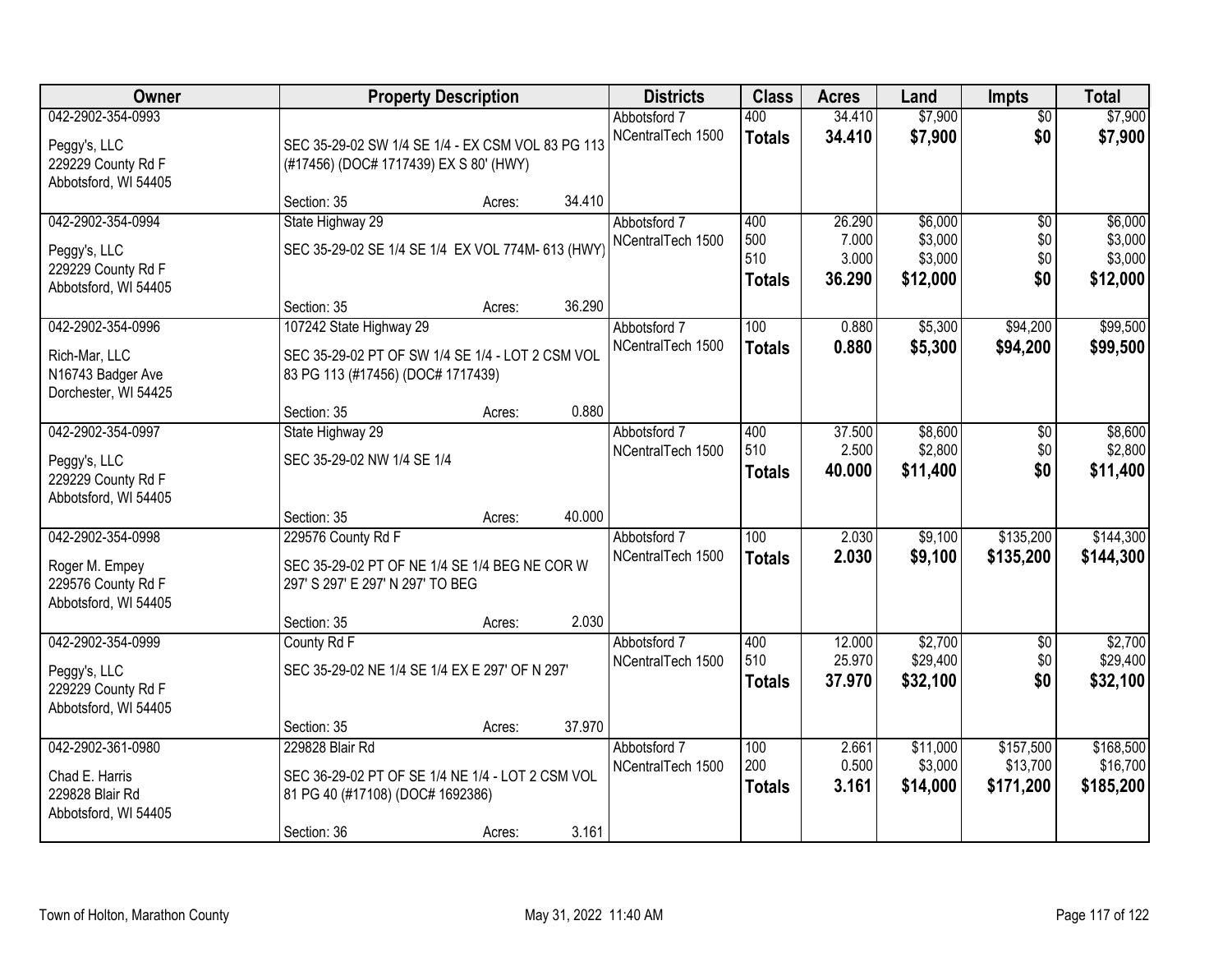| Owner                                                                               | <b>Property Description</b>                                                                                                                                                               | <b>Districts</b>                            | <b>Class</b>                       | <b>Acres</b>                       | Land                                   | <b>Impts</b>                         | <b>Total</b>                           |
|-------------------------------------------------------------------------------------|-------------------------------------------------------------------------------------------------------------------------------------------------------------------------------------------|---------------------------------------------|------------------------------------|------------------------------------|----------------------------------------|--------------------------------------|----------------------------------------|
| 042-2902-361-0981<br>Andrew N. Miller<br>112085 Wuertzburg Rd<br>Athens, WI 54411   | <b>Townline Rd</b><br>SEC 36-29-02 PT OF SE 1/4 NE 1/4 - LOT 1 CSM VOL<br>81 PG 40 (#17108) (DOC# 1692386)                                                                                | Abbotsford 7<br>NCentralTech 1500           | 400<br>500<br><b>Totals</b>        | 6.809<br>0.600<br>7.409            | \$1,600<br>\$300<br>\$1,900            | $\overline{50}$<br>\$0<br>\$0        | \$1,600<br>\$300<br>\$1,900            |
|                                                                                     | Section: 36<br>Acres:                                                                                                                                                                     | 7.409                                       |                                    |                                    |                                        |                                      |                                        |
| 042-2902-361-0984<br>Peggy's, LLC<br>229229 County Rd F<br>Abbotsford, WI 54405     | <b>Townline Rd</b><br>SEC 36-29-02 S 1/2 NE 1/4 EX COM AT NW COR E<br>1200' S TO PT 900' E OF SW COR W 900' N TO BEG E<br>CSM VOL 81 PG 40 (#17108) DOC #1692386<br>Section: 36<br>Acres: | Abbotsford 7<br>NCentralTech 1500<br>36.169 | 400<br>500<br><b>Totals</b>        | 30.650<br>5.519<br>36.169          | \$7,000<br>\$2,400<br>\$9,400          | $\overline{50}$<br>\$0<br>\$0        | \$7,000<br>\$2,400<br>\$9,400          |
| 042-2902-361-0986<br>Clement F. Riehle<br>1100 West St<br>Wausau, WI 54401          | 2531 Boss Rd<br>SEC 36-29-02 PT OF NE 1/4 NE 1/4 - LOT 3 CSM VOL<br>49 PG 37 (#11555) (DOC #1218521)<br>Section: 36<br>Acres:                                                             | Abbotsford 7<br>NCentralTech 1500<br>1.870  | 100<br><b>Totals</b>               | 1.870<br>1.870                     | \$8,600<br>\$8,600                     | $\overline{50}$<br>\$0               | \$8,600<br>\$8,600                     |
| 042-2902-361-0987<br>Clement F. Riehle<br>1100 West St<br>Wausau, WI 54401          | 109083 Wuertzburg Rd<br>SEC 36-29-02 PT OF NE 1/4 NE 1/4 - LOT 2 & OUTLOT<br>1 CSM VOL 49 PG 37 (#11555) (DOC #1218521)<br>Section: 36<br>Acres:                                          | Abbotsford 7<br>NCentralTech 1500<br>1.870  | 100<br><b>Totals</b>               | 1.870<br>1.870                     | \$8,600<br>\$8,600                     | \$24,700<br>\$24,700                 | \$33,300<br>\$33,300                   |
| 042-2902-361-0988<br>Bonnie Svoboda<br>109053 Wuertzburg Rd<br>Abbotsford, WI 54405 | 109053 Wuertzburg Rd<br>SEC 36-29-02 PT OF NE 1/4 NE 1/4 - LOT 1 CSM VOL<br>49 PG 37 (#11555) (DOC #1218521)<br>Section: 36<br>Acres:                                                     | Abbotsford 7<br>NCentralTech 1500<br>2.349  | 100<br><b>Totals</b>               | 2.349<br>2.349                     | \$10,000<br>\$10,000                   | \$14,400<br>\$14,400                 | \$24,400<br>\$24,400                   |
| 042-2902-361-0991<br>Peggy's, LLC<br>229229 County Rd F<br>Abbotsford, WI 54405     | <b>Townline Rd</b><br>SEC 36-29-02 NE 1/4 NE 1/4 EX N 260' OF E 167' OF<br>W 657' EX CSM VOL 49 PG 37 (#11555) (DOC<br>#1218521)<br>Section: 36<br>Acres:                                 | Abbotsford 7<br>NCentralTech 1500<br>32.911 | 400<br>500<br><b>Totals</b>        | 17.500<br>15.411<br>32.911         | \$4,000<br>\$11,000<br>\$15,000        | $\sqrt{6}$<br>\$0<br>\$0             | \$4,000<br>\$11,000<br>\$15,000        |
| 042-2902-361-0993<br>Gumz Farms, Inc<br>227715 County Rd F<br>Colby, WI 54421       | <b>Townline Rd</b><br>SEC 36-29-02 PT OF SW 1/4 NE 1/4 COM AT NW COR<br>E 1200' S TO PT 900' E OF SW COR W 900' N TO BEG<br>Section: 36<br>Acres:                                         | Abbotsford 7<br>NCentralTech 1500<br>31.820 | 400<br>500<br>510<br><b>Totals</b> | 29.820<br>1.000<br>1.000<br>31.820 | \$6,800<br>\$500<br>\$1,200<br>\$8,500 | $\overline{50}$<br>\$0<br>\$0<br>\$0 | \$6,800<br>\$500<br>\$1,200<br>\$8,500 |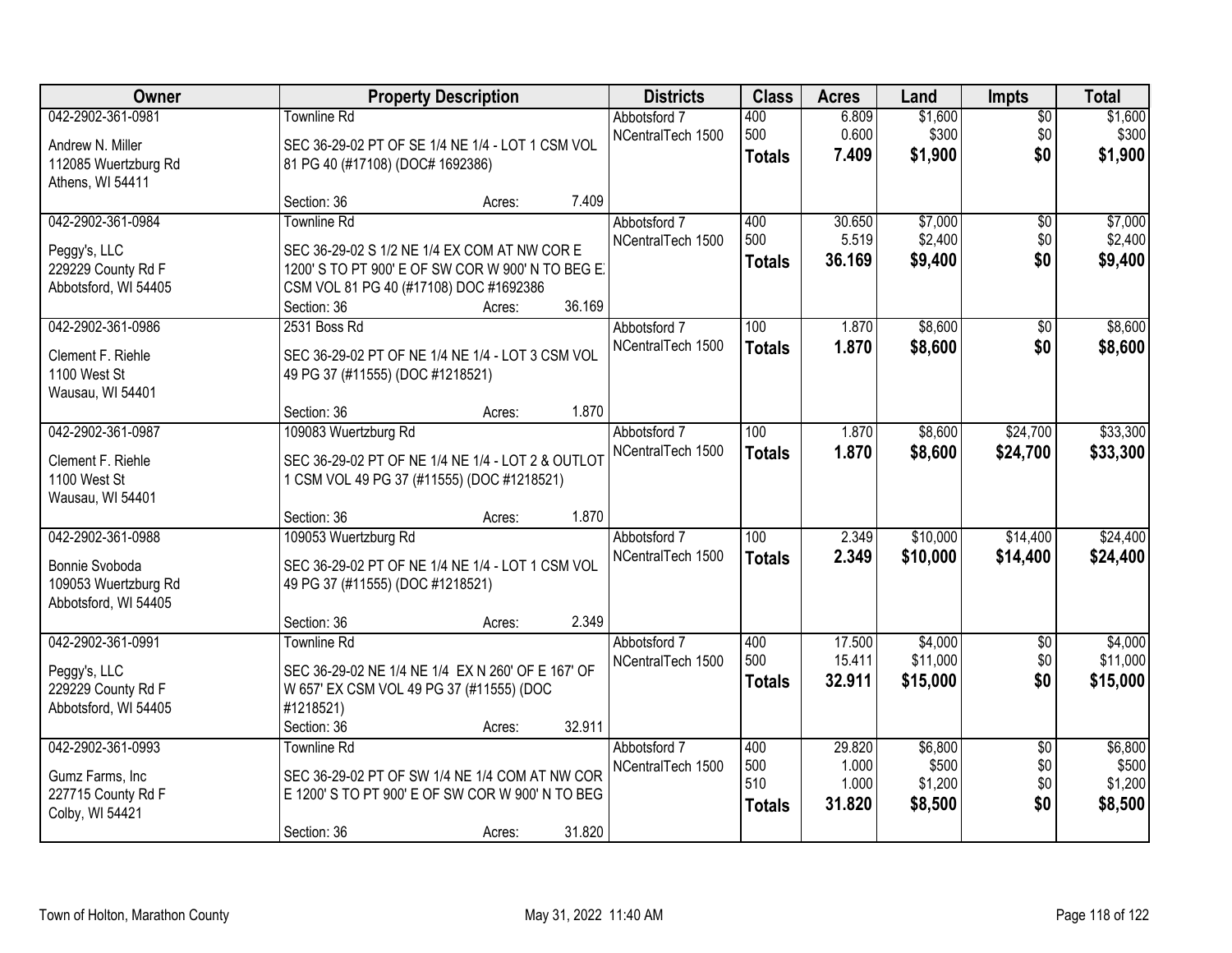| Owner                |                                                  | <b>Property Description</b> |        |                   | <b>Class</b>  | <b>Acres</b> | Land     | <b>Impts</b>    | <b>Total</b> |
|----------------------|--------------------------------------------------|-----------------------------|--------|-------------------|---------------|--------------|----------|-----------------|--------------|
| 042-2902-361-0997    | Wuertzburg Rd                                    |                             |        | Abbotsford 7      | 400           | 29.000       | \$6,600  | $\overline{50}$ | \$6,600      |
| James C. Kunze       | SEC 36-29-02 NW 1/4 NE 1/4                       |                             |        | NCentralTech 1500 | 500           | 6.000        | \$5,600  | \$0             | \$5,600      |
| 108884 Wuertzburg Rd |                                                  |                             |        |                   | 510           | 5.000        | \$6,300  | \$0             | \$6,300      |
| Abbotsford, WI 54405 |                                                  |                             |        |                   | <b>Totals</b> | 40.000       | \$18,500 | \$0             | \$18,500     |
|                      | Section: 36                                      | Acres:                      | 40.000 |                   |               |              |          |                 |              |
| 042-2902-361-0998    | 109189 Wuertzburg Rd                             |                             |        | Abbotsford 7      | 100           | 1.000        | \$6,000  | \$52,300        | \$58,300     |
| Nicole Bernt         | SEC 36-29-02 PT OF NE 1/4 NE 1/4 COM 490 FT E OF |                             |        | NCentralTech 1500 | <b>Totals</b> | 1.000        | \$6,000  | \$52,300        | \$58,300     |
| 109189 Wuertzburg Rd | NW COR E 167 FT S 260 FT W 167 FT N 260 FT TO    |                             |        |                   |               |              |          |                 |              |
| Abbotsford, WI 54405 | <b>BEG</b>                                       |                             |        |                   |               |              |          |                 |              |
|                      | Section: 36                                      | Acres:                      | 1.000  |                   |               |              |          |                 |              |
| 042-2902-362-0991    | Wuertzburg Rd                                    |                             |        | Abbotsford 7      | 400           | 0.744        | \$200    | $\overline{50}$ | \$200        |
| Gumz Farms, Inc      | SEC 36-29-02 PT OF NE 1/4 NW 1/4 - OUTLOT 1 CSM  |                             |        | NCentralTech 1500 | <b>Totals</b> | 0.744        | \$200    | \$0             | \$200        |
| H4673 County Road F  | VOL 81 PG 73 (#17141)(DOC# 1695105)              |                             |        |                   |               |              |          |                 |              |
| Colby, WI 54421      |                                                  |                             |        |                   |               |              |          |                 |              |
|                      | Section: 36                                      | Acres:                      | 0.744  |                   |               |              |          |                 |              |
| 042-2902-362-0992    | 108235 Wuertzburg Rd                             |                             |        | Abbotsford 7      | 100           | 1.000        | \$6,000  | \$148,500       | \$154,500    |
| Jeff Soppa           | SEC 36-29-02 PT OF NE 1/4 NW 1/4 - LOT 1 CSM VOL |                             |        | NCentralTech 1500 | 400           | 0.006        | \$100    | \$0             | \$100        |
| 108235 Wuertzburg Rd | 81 PG 73 (#17141) (DOC# 1695105)                 |                             |        |                   | <b>Totals</b> | 1.006        | \$6,100  | \$148,500       | \$154,600    |
| Abbotsford, WI 54405 |                                                  |                             |        |                   |               |              |          |                 |              |
|                      | Section: 36                                      | Acres:                      | 1.006  |                   |               |              |          |                 |              |
| 042-2902-362-0993    | Wuertzburg Rd                                    |                             |        | Abbotsford 7      | 400           | 21.000       | \$4,800  | \$0             | \$4,800      |
| Gumz Farms, Inc      | SEC 36-29-02 SE 1/4 NW 1/4                       |                             |        | NCentralTech 1500 | 510           | 19.000       | \$22,600 | \$0             | \$22,600     |
| 227715 County Rd F   |                                                  |                             |        |                   | <b>Totals</b> | 40.000       | \$27,400 | \$0             | \$27,400     |
| Colby, WI 54421      |                                                  |                             |        |                   |               |              |          |                 |              |
|                      | Section: 36                                      | Acres:                      | 40.000 |                   |               |              |          |                 |              |
| 042-2902-362-0994    | County Rd F                                      |                             |        | Abbotsford 7      | 400           | 39.290       | \$9,000  | $\sqrt{6}$      | \$9,000      |
| Gumz Farms, Inc      | SEC 36-29-02 SW 1/4 NW 1/4 EX COM 563 FT S OF    |                             |        | NCentralTech 1500 | <b>Totals</b> | 39.290       | \$9,000  | \$0             | \$9,000      |
| 227715 County Rd F   | NW COR E 192 FT S 162 FT W 192 FT N 162 FT TO    |                             |        |                   |               |              |          |                 |              |
| Colby, WI 54421      | <b>BEG</b>                                       |                             |        |                   |               |              |          |                 |              |
|                      | Section: 36                                      | Acres:                      | 39.290 |                   |               |              |          |                 |              |
| 042-2902-362-0995    | 229821 County Rd F                               |                             |        | Abbotsford 7      | 100           | 0.710        | \$4,300  | \$115,800       | \$120,100    |
| Madeline M. Oleksy   | SEC 36-29-02 PT OF SW 1/4 NW 1/4 COM 563 FT S OF |                             |        | NCentralTech 1500 | <b>Totals</b> | 0.710        | \$4,300  | \$115,800       | \$120,100    |
| 229821 County Rd F   | NW COR E 192 FT S 162 FT W 192 FT N 162 FT TO    |                             |        |                   |               |              |          |                 |              |
| Abbotsford, WI 54405 | BEG A/D/A LOT 1 CSM VOL 25 PG 169 (#6769) (DOC   |                             |        |                   |               |              |          |                 |              |
|                      | Section: 36                                      | Acres:                      | 0.710  |                   |               |              |          |                 |              |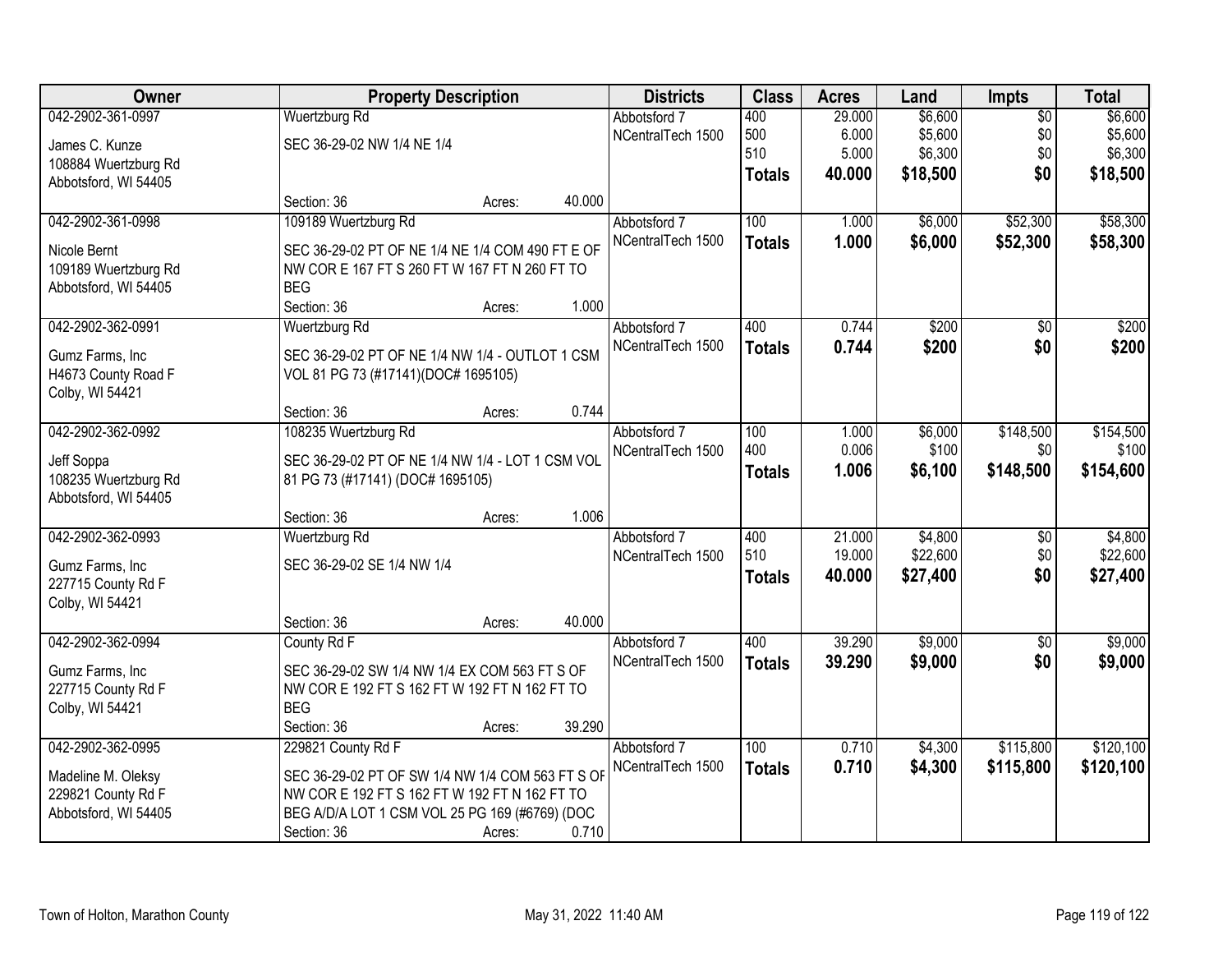| Owner                                                                                        |                                                                                                                                                        | <b>Property Description</b> |        |                                   | <b>Class</b>                       | <b>Acres</b>                       | Land                                    | <b>Impts</b>                             | <b>Total</b>                               |
|----------------------------------------------------------------------------------------------|--------------------------------------------------------------------------------------------------------------------------------------------------------|-----------------------------|--------|-----------------------------------|------------------------------------|------------------------------------|-----------------------------------------|------------------------------------------|--------------------------------------------|
| 042-2902-362-0996<br>Philip C. Kunze<br>108120 Wuertzburg Rd                                 | County Rd F<br>SEC 36-29-02 NW 1/4 NW 1/4 EX E 345 FT OF W 788<br>FT OF N 363 FT                                                                       |                             |        | Abbotsford 7<br>NCentralTech 1500 | 400<br><b>Totals</b>               | 37.120<br>37.120                   | \$8,500<br>\$8,500                      | $\overline{50}$<br>\$0                   | \$8,500<br>\$8,500                         |
| Abbotsford, WI 54405                                                                         | Section: 36                                                                                                                                            | Acres:                      | 37.120 |                                   |                                    |                                    |                                         |                                          |                                            |
| 042-2902-362-0997<br>Scott C. Flink<br>107949 Wuertzburg Rd<br>Abbotsford, WI 54405          | 107949 Wuertzburg Rd<br>SEC 36-29-02 PT OF NW 1/4 NW 1/4 COM 443 FT E OF<br>NW COR E 345 FT S 363 FT W 345 FT N 363 FT TO<br><b>BEG</b><br>Section: 36 |                             | 2.880  | Abbotsford 7<br>NCentralTech 1500 | 100<br><b>Totals</b>               | 2.880<br>2.880                     | \$11,600<br>\$11,600                    | \$145,900<br>\$145,900                   | \$157,500<br>\$157,500                     |
| 042-2902-362-0999<br>Gumz Farms, Inc<br>227715 County Rd F<br>Colby, WI 54421                | County Rd F<br>SEC 36-29-02 NE 1/4 NW 1/4 EX N 264' OF W 330'                                                                                          | Acres:                      |        | Abbotsford 7<br>NCentralTech 1500 | 400<br><b>Totals</b>               | 38.000<br>38.000                   | \$8,700<br>\$8,700                      | \$0<br>\$0                               | \$8,700<br>\$8,700                         |
|                                                                                              | Section: 36                                                                                                                                            | Acres:                      | 38.000 |                                   |                                    |                                    |                                         |                                          |                                            |
| 042-2902-363-0992<br><b>Terry Stendel</b><br>108094 State Highway 29<br>Abbotsford, WI 54405 | 108094 State Highway 29<br>SEC 36-29-02 PT OF SW 1/4 SW 1/4 - LOT 1 CSM VOL<br>80 PG 96 (#17034) (DOC# 1685661)                                        |                             |        | Abbotsford 7<br>NCentralTech 1500 | 410<br><b>Totals</b>               | 2.050<br>2.050                     | \$9,100<br>\$9,100                      | \$63,300<br>\$63,300                     | \$72,400<br>\$72,400                       |
|                                                                                              | Section: 36                                                                                                                                            | Acres:                      | 2.050  |                                   |                                    |                                    |                                         |                                          |                                            |
| 042-2902-363-0993<br>Peggy's, LLC<br>229229 County Rd F<br>Abbotsford, WI 54405              | County Rd F<br>SEC 36-29-02 SW 1/4 SW 1/4 - EX CSM VOL 80 PG 96<br>(#17034) (DOC# 1685661)                                                             |                             |        | Abbotsford 7<br>NCentralTech 1500 | 400<br>510<br><b>Totals</b>        | 33.260<br>1.000<br>34.260          | \$7,600<br>\$1,200<br>\$8,800           | $\overline{50}$<br>\$0<br>\$0            | \$7,600<br>\$1,200<br>\$8,800              |
|                                                                                              | Section: 36                                                                                                                                            | Acres:                      | 34.260 |                                   |                                    |                                    |                                         |                                          |                                            |
| 042-2902-363-0994<br>Peggy's, LLC<br>229229 County Rd F<br>Abbotsford, WI 54405              | 229229 County Rd F<br>SEC 36-29-02 NW 1/4 SW 1/4 EX CSM VOL 68 PG 118<br>(#15196) (DOC #1511852)                                                       |                             |        | Abbotsford 7<br>NCentralTech 1500 | 100<br>400<br>500<br><b>Totals</b> | 2.000<br>33.800<br>1.000<br>36,800 | \$9,000<br>\$7,700<br>\$500<br>\$17,200 | \$369,000<br>\$0<br>\$0<br>\$369,000     | \$378,000<br>\$7,700<br>\$500<br>\$386,200 |
|                                                                                              | Section: 36                                                                                                                                            | Acres:                      | 36.800 |                                   |                                    |                                    |                                         |                                          |                                            |
| 042-2902-363-0995<br>Loucks Dairy Farms, Inc<br>202 Larch Cir<br>Abbotsford, WI 54405        | County Rd F<br>SEC 36-29-02 NE 1/4 SW 1/4 INCL THAT PT OF NW<br>1/4 SW 1/4 A/D/A OUTLOT 1 CSM VOL 68 PG 118<br>(#15196) (DOC #1511852)<br>Section: 36  | Acres:                      | 41.470 | Abbotsford 7<br>NCentralTech 1500 | 400<br>410<br>500<br><b>Totals</b> | 40.770<br>0.200<br>0.500<br>41.470 | \$9,400<br>\$1,000<br>\$200<br>\$10,600 | $\overline{50}$<br>\$700<br>\$0<br>\$700 | \$9,400<br>\$1,700<br>\$200<br>\$11,300    |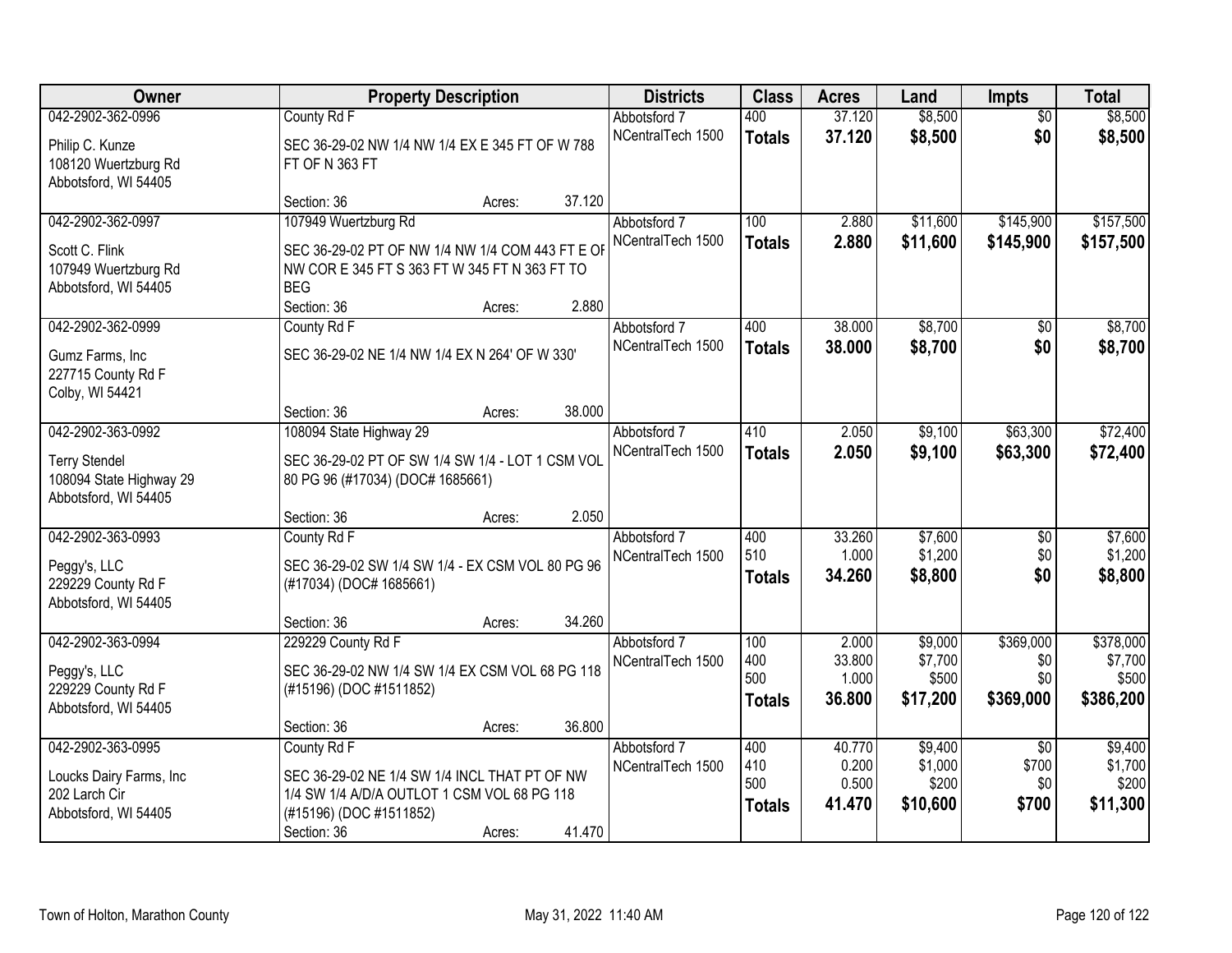| Owner                              |                                                     | <b>Property Description</b>    |        |                   | <b>Class</b>  | <b>Acres</b> | Land     | Impts           | <b>Total</b> |
|------------------------------------|-----------------------------------------------------|--------------------------------|--------|-------------------|---------------|--------------|----------|-----------------|--------------|
| 042-2902-363-0996                  | State Highway 29                                    |                                |        | Abbotsford 7      | 400           | 31.250       | \$6,100  | $\overline{50}$ | \$6,100      |
| Peggy's, LLC                       | SEC 36-29-02 SE 1/4 SW 1/4                          |                                |        | NCentralTech 1500 | 500           | 2.910        | \$1,200  | \$0             | \$1,200      |
| 229229 County Rd F                 |                                                     |                                |        |                   | 510           | 3.250        | \$3,300  | \$0             | \$3,300      |
| Abbotsford, WI 54405               |                                                     |                                |        |                   | <b>Totals</b> | 37.410       | \$10,600 | \$0             | \$10,600     |
|                                    | Section: 36                                         | Acres:                         | 37.410 |                   |               |              |          |                 |              |
| 042-2902-364-0986                  | 108938 State Highway 29                             |                                |        | Abbotsford 7      | 400           | 15.009       | \$3,400  | $\overline{30}$ | \$3,400      |
| Rich-Mar, LLC                      | SEC 36-29-02 PT OF S 1/2 SE 1/4 - LOT 1 CSM VOL 83  |                                |        | NCentralTech 1500 | 410           | 10.000       | \$26,900 | \$511,700       | \$538,600    |
| N16743 Badger Ave                  |                                                     | PG 111 (#17454) (DOC# 1717437) |        |                   | <b>Totals</b> | 25.009       | \$30,300 | \$511,700       | \$542,000    |
| Dorchester, WI 54425               |                                                     |                                |        |                   |               |              |          |                 |              |
|                                    | Section: 36                                         | Acres:                         | 25.009 |                   |               |              |          |                 |              |
| 042-2902-364-0987                  | State Highway 29                                    |                                |        | Abbotsford 7      | 400           | 22.050       | \$5,000  | \$0             | \$5,000      |
| Peggy's, LLC                       | SEC 36-29-02 SE 1/4 SE 1/4 EX N 250' OF S 325' OF E |                                |        | NCentralTech 1500 | 500           | 4.000        | \$4,700  | \$0             | \$4,700      |
| 229229 County Rd F                 | 240' OF W 440' EX CSM VOL 38 PG 178(#9555) (DOC     |                                |        |                   | 510           | 1.000        | \$1,000  | \$0             | \$1,000      |
| Abbotsford, WI 54405               | #1100723) EX CSM VOL 68 PG 103 (#15181) (DOC        |                                |        |                   | <b>Totals</b> | 27.050       | \$10,700 | \$0             | \$10,700     |
|                                    | Section: 36                                         | Acres:                         | 27.050 |                   |               |              |          |                 |              |
| 042-2902-364-0988                  | 108938 State Highway 29                             |                                |        | Abbotsford 7      | 400           | 15.320       | \$3,500  | \$0             | \$3,500      |
|                                    |                                                     |                                |        | NCentralTech 1500 | <b>Totals</b> | 15.320       | \$3,500  | \$0             | \$3,500      |
| Peggy's, LLC<br>229229 County Rd F | SEC 36-29-02 SW 1/4 SE 1/4 - EX CSM VOL 83 PG 111   |                                |        |                   |               |              |          |                 |              |
| Abbotsford, WI 54405               | (#17454) (DOC# 1717437)                             |                                |        |                   |               |              |          |                 |              |
|                                    | Section: 36                                         | Acres:                         | 15.320 |                   |               |              |          |                 |              |
| 042-2902-364-0989                  | 109074 State Highway 29                             |                                |        | Abbotsford 7      | 410           | 1.148        | \$3,000  | \$3,600         | \$6,600      |
|                                    |                                                     |                                |        | NCentralTech 1500 | <b>Totals</b> | 1.148        | \$3,000  | \$3,600         | \$6,600      |
| Loucks Dairy Farms, Inc            | SEC 36-29-02 PT OF SE 1/4 SE 1/4 - OUTLOT 1 CSM     |                                |        |                   |               |              |          |                 |              |
| 202 Larch Cir                      | VOL 68 PG 117 (#15195) (DOC #1511851)               |                                |        |                   |               |              |          |                 |              |
| Abbotsford, WI 54405               |                                                     |                                |        |                   |               |              |          |                 |              |
|                                    | Section: 36                                         | Acres:                         | 1.148  |                   |               |              |          |                 |              |
| 042-2902-364-0991                  | State Highway 29                                    |                                |        | Abbotsford 7      | 400           | 11.098       | \$2,500  | $\overline{50}$ | \$2,500      |
| Loucks Dairy Farms, Inc            | SEC 36-29-02 PT OF E 1/2 SE 1/4 - LOT 1 CSM VOL 68  |                                |        | NCentralTech 1500 | <b>Totals</b> | 11.098       | \$2,500  | \$0             | \$2,500      |
| 202 Larch Cir                      | PG 103 (#15181) (DOC #1511169)                      |                                |        |                   |               |              |          |                 |              |
| Abbotsford, WI 54405               |                                                     |                                |        |                   |               |              |          |                 |              |
|                                    | Section: 36                                         | Acres:                         | 11.098 |                   |               |              |          |                 |              |
| 042-2902-364-0992                  | 4980 Townline Rd                                    |                                |        | Abbotsford 7      | 400           | 28.050       | \$6,400  | $\overline{50}$ | \$6,400      |
| Peggy's, LLC                       | SEC 36-29-02 NE 1/4 SE 1/4 EX CSM VOL 68 PG 103     |                                |        | NCentralTech 1500 | <b>Totals</b> | 28.050       | \$6,400  | \$0             | \$6,400      |
| 229229 County Rd F                 | (#15181) (DOC #1511169)                             |                                |        |                   |               |              |          |                 |              |
| Abbotsford, WI 54405               |                                                     |                                |        |                   |               |              |          |                 |              |
|                                    | Section: 36                                         | Acres:                         | 28.050 |                   |               |              |          |                 |              |